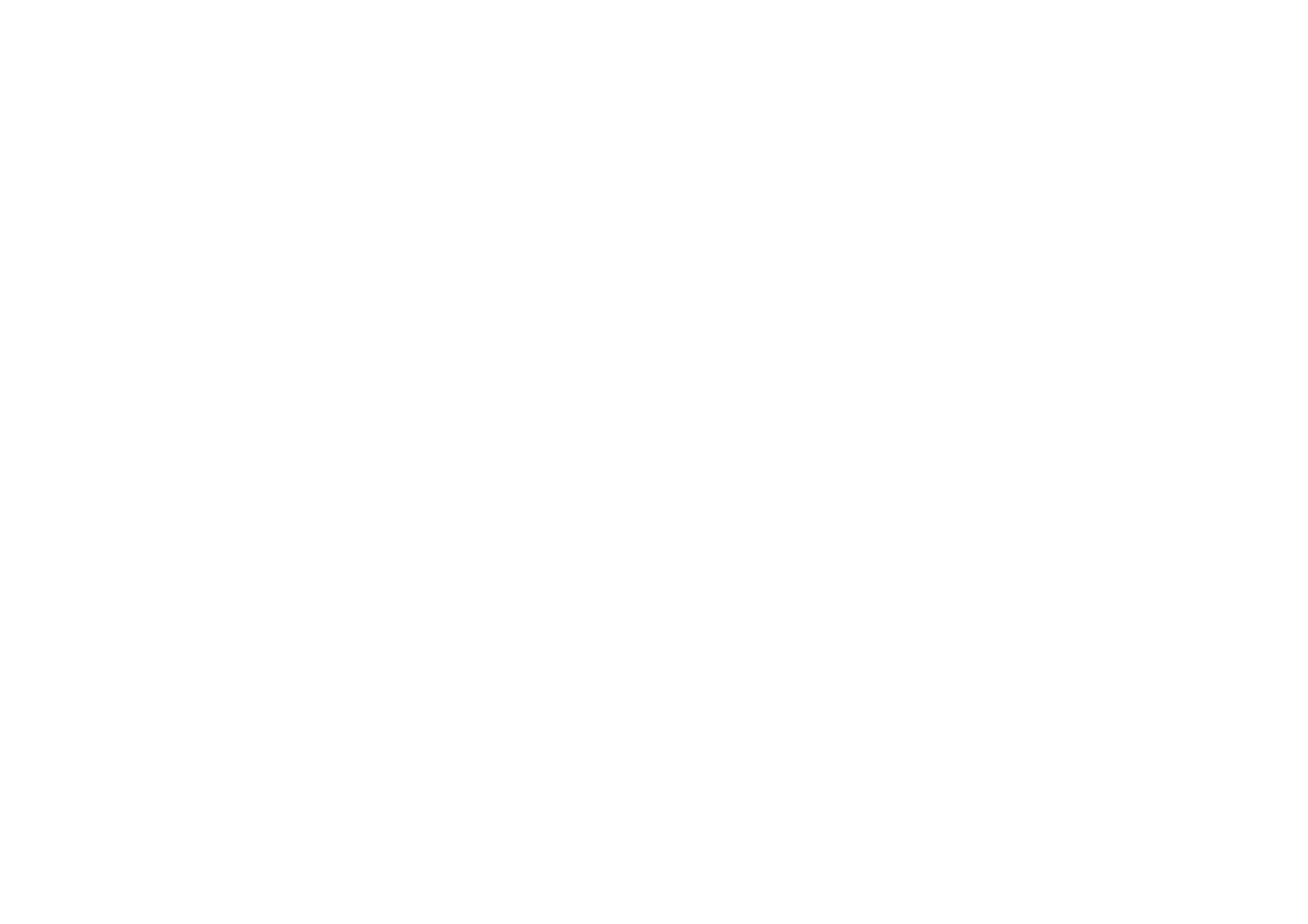#### *Nutrition ATLAS Zimbabwe*

#### **Preface**

Child Survival and development remain principal objectives if we are to realize and achieve the Millennium Development Goals (MDGs), and in doing so leave a legacy for which our children will thank us. Nutrition and maternal health are fundamental to achieving these goals.

Every year, it is estimated that undernutrition contributes to the deaths of 5.6 million children, worldwide, under the age of five. When nutrition falls short, damage is done to individuals and to society. When pregnant women are not adequately nourished, their babies are born at low weights, putting their survival at risk. When girls are undernourished, their future ability to bear healthy children is threatened. Unfortunately, Zimbabwe is not immune to the challenges of malnutrition, where HIV/AIDS and an economic crisis have combined to the detriment of children's nutritional status.

This Nutrition Intervention Atlas, developed by UNICEF in consultation with the Nutrition Technical Consultative Group and other stakeholders, provides an overview of the types of interventions that are being carried out in the field of nutrition and the implementing organisations in Zimbabwe during 2005-2006

The Atlas will serve as a planning tool for UNICEF and stakeholders to make further inroads toward Zimbabwe's realization of the MDGs. Within the context of the Nutrition Technical Consultative Group, this Atlas will be disseminated bi-annually in order to improve planning and implementation of nutrition programs in Zimbabwe.

The data for this Atlas was provided on a voluntary basis from different sources: Ministry of Health and Child Welfare National Nutrition Unit, the Food and Nutrition Council, non-profit organisations active in carrying out nutrition interventions (local and international NGOs, community based organisations and faith based organisations as well as UN agencies) and donor agencies.

UNICEF would like to take this opportunity to express appreciation to all who have contributed to the development of the Nutrition Intervention Atlas. In particular, we would like to thank the *Humanitarian Aid Department of the European Commission* (ECHO) for their financial support in the establishment of this Atlas. Special thanks also go to the Government of Zimbabwe and various organisations which have submitted information about their projects.

*Dr. Festo P. Kavishe*UNICEF Representative, Zimbabwe

June, 2006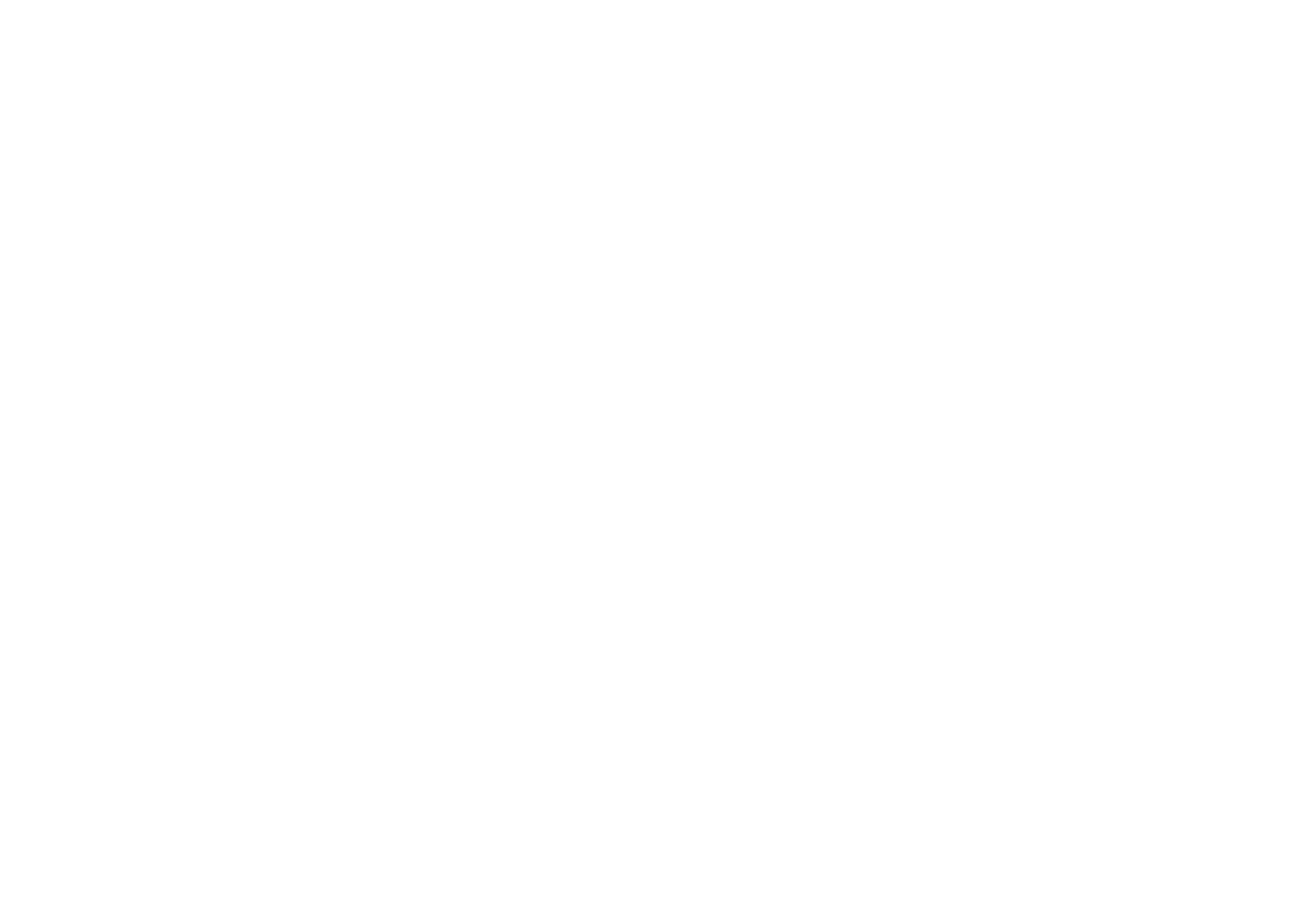### **Organisations involved in Nutrition in Zimbabwe (2005-2006)**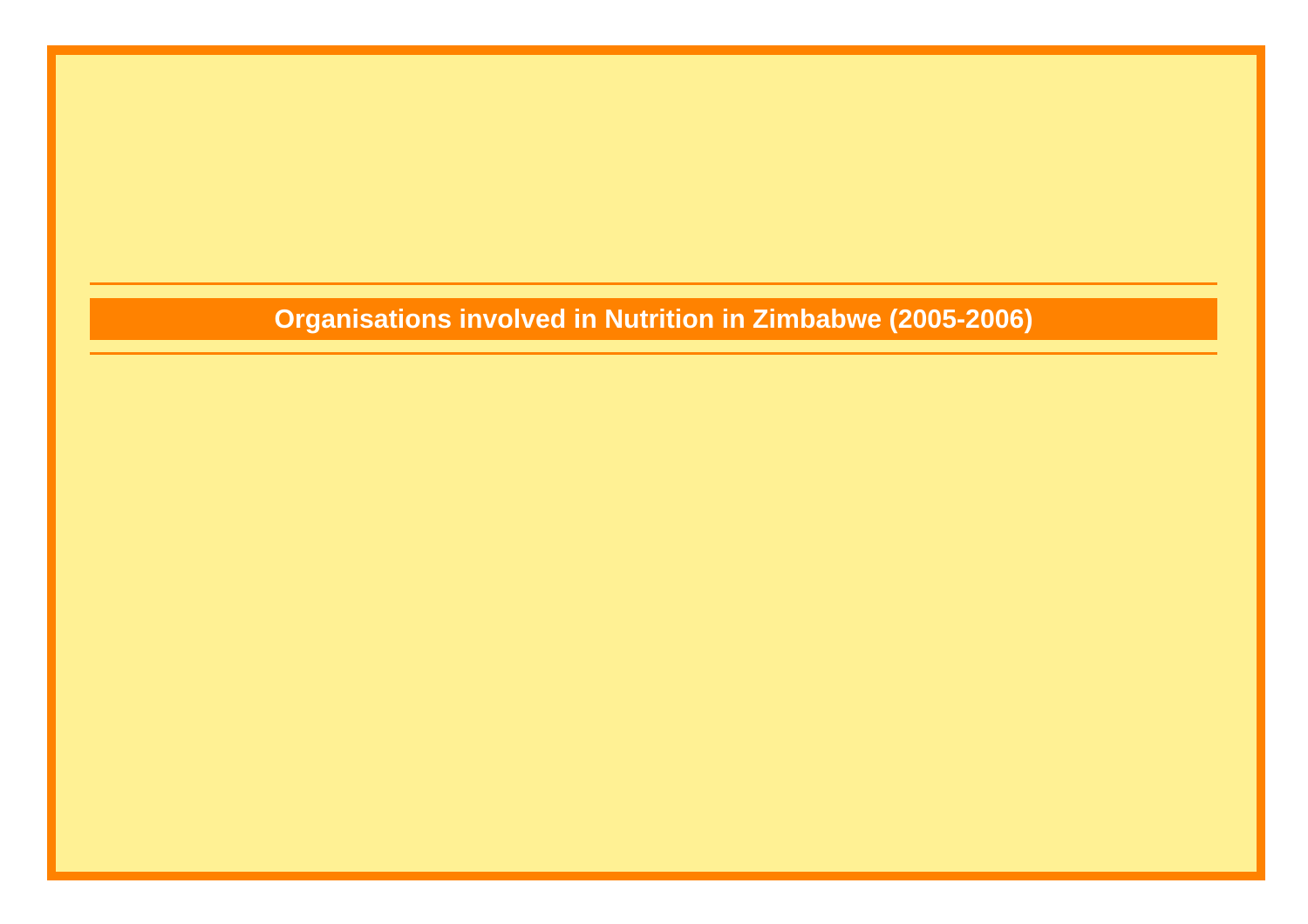| Organisation                                         | <b>Acronym</b> | <b>Address</b>                                                     | <b>Telephone</b>                                         | <b>Email</b>                                                               | <b>Contact</b>                                      |
|------------------------------------------------------|----------------|--------------------------------------------------------------------|----------------------------------------------------------|----------------------------------------------------------------------------|-----------------------------------------------------|
| Achieving the potential                              |                | 44 Quorn Avenue, Mount Pleasant,<br><b>HARARE</b>                  | (04)304600                                               | agbio@mweb.co.zw                                                           | Mrs Emma Moyo                                       |
| <b>Action Aid</b>                                    |                | 16 York Avenue, Newlands, HARARE                                   | (04)788125,<br>776127                                    | Momo.masoka@actionaid.org;<br>Stanlake.kaziboni@actionaid.org              | Momo Mosoka (Livelihood<br>Programme Coordinator)   |
| Action Contre la Faim (ACF)                          |                | 3 Bodle Avenue, Eastlea, HARARE                                    | (04)253133                                               | hom@acfzimbabwe.co.zw                                                      | Philippe CONRAUD<br>(Acting Head of Mission)        |
| Adventist Development and Relief<br>Agency (ADRA)    | <b>ADRA</b>    |                                                                    | (09)230293;<br>230217                                    | sdazwu@mweb.co.zw;<br>adrazim@mweb.co.zw                                   | K Dhapi (Acting<br>Programme Director)              |
| Africare                                             | Africare       | 4A Hugh Fraser Drive, Greendale,<br><b>HARARE</b>                  | (04)443198-201                                           | schikowero@africare.co.zw                                                  | Sekai Chikowero (Officer-<br>in-Charge)             |
| Agri-Biotech (Pvt) Ltd                               |                | 44 Quorn Avenue, Mount Pleasant,<br><b>HARARE</b>                  | (04)304600                                               | agbio@mweb.co.zw                                                           | Mrs Emma Moyo                                       |
| Aids Counselling Trust                               | <b>ACT</b>     | 15 Rowland Square, Milton Park,<br>HARARE; PO Box 7225, HARARE     | (04)797039/40                                            | acthelp@mweb.co.zw                                                         | Patricia Mudzimuirema<br>(Food Relief Co-ordinator) |
| Anglican Diocese of Manicaland                       | <b>ADM</b>     | 113 Herbert Chitepo Avenue, MUTARE                                 | (020)64194                                               | relief@diomani.co.zw;<br>gshumba@dimani.co.zw;<br>rpnyamanza@diomani.co.zw | Mrs G Shumba                                        |
| Archdiocese of Bulawayo Simbandene<br>Aids Programme | AOB            | No 9 Calenstal Flats, Parirenyatwa, PO<br>Box 837, BULAWAYO        | (09)883199                                               | aobaoc@mweb.co.zw                                                          | Mrs Lucia Malemane                                  |
| Batsirai Group                                       | <b>BG</b>      | 125 Midway Road, PO Box 480,<br><b>CHINHOYI</b>                    | (067)22398,<br>24115, 24066                              | Batsirai@mweb.co.zw                                                        | Daniel Gapare                                       |
| Batsiranai (Buhera South Orphan<br>Programme)        |                | Birchenough Bridge Growth Point, PO<br>Box 150, BIRCHENOUGH BRIDGE | (0248)2324,<br>2566 (fax)                                | batsiranai@zol.co.zw                                                       | Mr Francis Tembo                                    |
| Bekezela Home Based Care                             |                | PO Box 11, Turk Mine, INYATHI                                      | (085)457, 457<br>(fax)                                   | bekezela@mweb.co.zw                                                        | Mrs isabel Saugweme                                 |
| <b>Bulawayo AIDS Initiative</b>                      |                | PO Box 3806, BULAWAYO                                              | 023 752 402<br>(Director), 011<br>231 220<br>(Secretary) |                                                                            | Mr N Mudzingwa<br>(Programme Director)              |
| Cadec Binga (Catholic Development<br>Commission)     | Cadec Binga    | PO Box 37, BINGA                                                   | (015)530/389                                             | cadec@allsoulsbinga.co.zw                                                  | Super Dube (Programme<br>Manager)                   |
| Cadec Bulawayo (Catholic<br>Development Commission)  | Cadec Byo      | PO Box 830, BULAWAYO                                               | (09)473202/6921<br>8                                     | cadecbyo@mweb.co.zw                                                        | Michael S Ncube (Co-<br>ordinator)                  |
| Cadec Chinhoyi (Catholic<br>Development Commission)  | Cadec Chinhovi | 28 Robson Manyika Drive, PO Box 680,<br><b>CHINHOYI</b>            | (067)23039,<br>26472, 27718                              | cadcchin@mweb.co.zw                                                        | Ronnie Murungu                                      |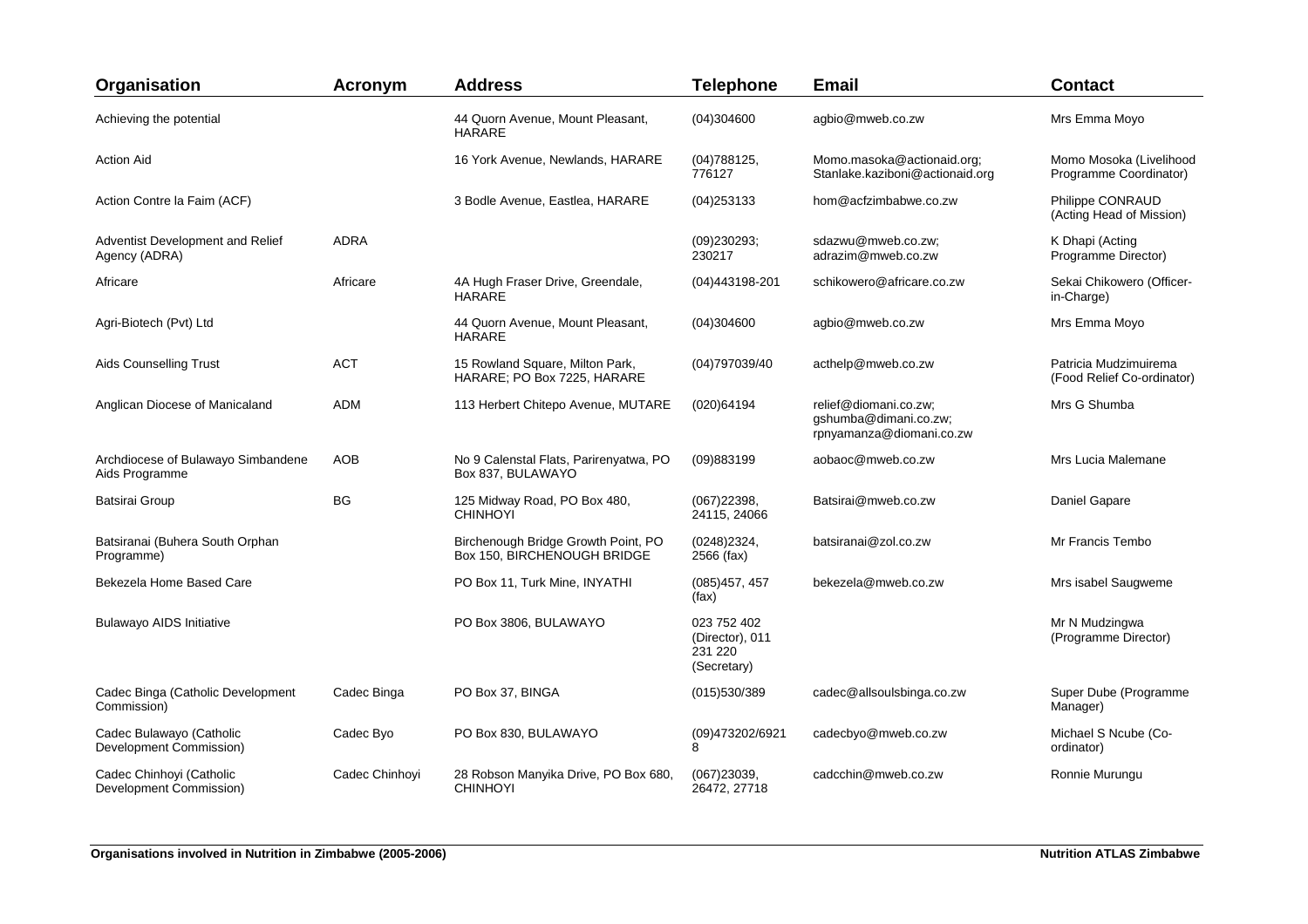| Organisation                                      | <b>Acronym</b> | <b>Address</b>                                                           | <b>Telephone</b>                                   | <b>Email</b>                                                                            | <b>Contact</b>                                               |
|---------------------------------------------------|----------------|--------------------------------------------------------------------------|----------------------------------------------------|-----------------------------------------------------------------------------------------|--------------------------------------------------------------|
| Cadec Harare (Catholic Development<br>Commission) | Cadec Hre      | PO Box CY330, Causeway, 66 Fifth<br>Street/42 Livingstone Avenue, HARARE | (04)723032                                         | hrearch@zol.co.zw                                                                       | Sr. Sanyika (Health Co-<br>ordinator)                        |
| Cadec Hwange (Catholic<br>Development Commission) | Cadec Hwange   | <b>HWANGE</b>                                                            | (081)22325,<br>23227, 20978                        | bishouse@comone.co.zw                                                                   |                                                              |
| Cadec Mutare (Catholic Development<br>Commission) | Cadec Mutare   | PO Box 877, MUTARE                                                       | (020)60504,<br>65077                               | cadec@mutare.icon.co.zw                                                                 | Sr Pauline Chapoterera                                       |
| <b>CARE</b> International                         | CARE           | 8 Ross Avenue, Belgravia, HARARE                                         | $(04)727986-8$                                     | Davidma@carezimbabwe.org                                                                | David Majigira (Sector<br>Coordinator Livelihoods &<br>Food) |
| Catholic Health Care Commission                   |                | PO Box 680, CHINHOYI                                                     | (067)24450,<br>22320, 27717                        | diochcc@zol.co.zw                                                                       | Sr L Nyamayaro                                               |
| Catholic Health Department                        |                | PO Box 877, MUTARE                                                       | (020)62608                                         | chd@zol.co.zw                                                                           | Sister Michael Nyamutswa<br>(Health Coordinator)             |
| <b>Catholic Relief Services</b>                   | CRS            | 103 Livingstone Avenue, PO Box<br>CY1111, Causeway, HARARE               | (04)736715,<br>736728, 736740                      | hbenbaha@mweb.co.zw                                                                     | Hassan Benbaha                                               |
| Chiedza Child Care Centre                         | CCC            | 37 Strachan Street, Ardbennie; PO Box<br>W142, Waterfalls, HARARE        |                                                    |                                                                                         | Mrs Stella Mesikano<br>(Director)                            |
| Chiedza Home of Hope                              | <b>CHH</b>     | 3859 61st Crescent, Glen View,<br><b>CHITUNGWIZA</b>                     | (04)690379,<br>692983                              | Chiedza@africaonline.co.zw                                                              | Fungai Zimba                                                 |
| <b>Child Protection Society</b>                   |                | Cnr Herbert Chitepo/Snowdon Road,<br>Belvedere, HARARE                   | (04)710024<br>708829                               | hcp@mweb.co.zw                                                                          | Ms Norah Hunda (Food<br>Officer)                             |
| <b>Christian Care</b>                             | Ccare          | 120 Baines Avenue, HARARE                                                | (04)732722/7280<br>16                              | director@zol.co.zw:<br>tmubayi@ccare.co.zw                                              | Nyika Musiyazviriyo<br>(Deputy Director)                     |
| <b>Christian Health Care Services</b>             |                | No 31 Fort Street. Between First and<br>Second Streets, BULAWAYO         | (09)888343,<br>884174                              | christcs@zol.co.zw                                                                      | Mr Phayi Moyo<br>(Programme Manager)                         |
| Church of Central Africa Presbyterian             | <b>CCAP</b>    | 152 Kwame Nkrumah Avenue, HARARE                                         | (04)703719                                         | ccaphresynod@comone.c.o.zw                                                              | Rev Juma                                                     |
| Church of God and Christ                          | CGC            | GWERU                                                                    | 011-208624                                         | kendallholdeman@yahoo.com                                                               | Mr Holdeman                                                  |
| <b>CIMMYT</b>                                     |                | PO Box MP163, Mount Pleasant,<br><b>HARARE</b>                           |                                                    | psetimela@cgiar.org                                                                     | Peter Setimela (Maize<br>breeder)                            |
| <b>Community Technology Development</b><br>Trust  | <b>CTDT</b>    | 286 Northway, Prospect; PO Box 3272,<br><b>HARARE</b>                    | (04)589242,5893<br>72,589382                       | macry@commutech.co.zw                                                                   | Marcy Fusire (Programme<br>Officer)                          |
| Concern Worldwide (Zimbabwe)                      | <b>CONCERN</b> | 7 Morningside Drive, Mount Pleasant,<br><b>HARARE</b>                    | (04)745842/3/4,<br>$(04)745840-7$ ,<br>091 413 638 | concacd@mweb.co.zw;<br>Jessica.petitprez@concern.co.zw;<br>Peter.mcnichol@concern.co.zw | Peter McNichol (Country<br>Director)                         |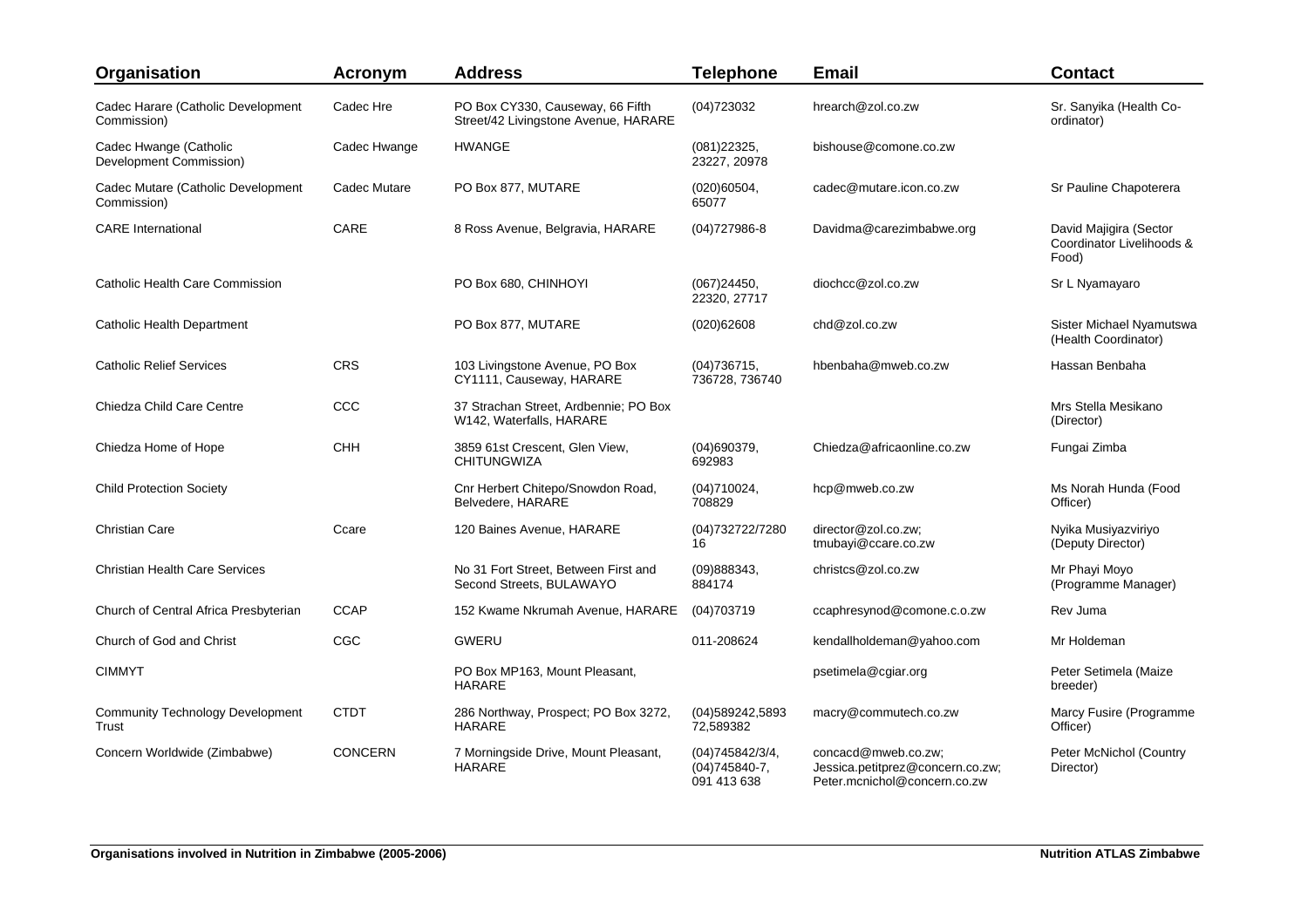| Organisation                                                 | <b>Acronym</b>       | <b>Address</b>                                                                         | <b>Telephone</b>                                | <b>Email</b>                                     | <b>Contact</b>                                                                                             |
|--------------------------------------------------------------|----------------------|----------------------------------------------------------------------------------------|-------------------------------------------------|--------------------------------------------------|------------------------------------------------------------------------------------------------------------|
| CONNECT - Zimbabwe Institute of<br><b>Systematic Therapy</b> |                      | 95 Central Avenue, PO Box 6298,<br><b>HARARE</b>                                       | (04)794131                                      | clinic@connect.org                               | Dennis Mudede (Director),<br>Joyce Chavanka (<br><b>Consultant Volunteer</b><br><b>Community Projects)</b> |
| COSV                                                         | COSV                 | 9 Routledge Street, Milton Park,<br><b>HARARE</b>                                      | 091 286 093<br>(Office), 011<br>404174 (Admire) | adfan79@yahoo.co.uk                              | Admire Chinjekure<br>(Nutritionist)                                                                        |
| Dananai Child Care (Dachicare)                               | Dachicare            | PO Box 357, 10118 Mineral Road,<br><b>MASVINGO</b>                                     | (039)264307                                     | dachicare@africaonline.co.zw                     | Darlington Chizhande                                                                                       |
| Dananai Home Based Care                                      | <b>DHBC</b>          | Murambinda Mission Hospital, PO Box<br>16, MURAMBINDA                                  | (021)2264                                       | danipwc@mweb.co.zw                               | Nonia Temberere (HBC<br>Co-ordinator)                                                                      |
| Diocese of Mutare Community Care<br>Programme (DOMCCP)       | <b>DOMCCP</b>        | St Joseph's Mission, Sakubva; PO Box<br>SK60, Sakubva, MUTARE                          | (020)67680,<br>67680 (fax)                      | emurray@domccp.co.zw                             | Sr Eveline Murray                                                                                          |
| <b>Dominican Sisters</b>                                     | DS                   | 70 Fourth Street, PO Box CY1562,<br>Causeway, HARARE                                   | (04)701727                                      | pwalsh@ecoweb.co.zw                              | Rita Dinizhu (Field Officer)<br>and Sr Patricia Walsh                                                      |
| Elizabeth Glaser Pediatric AIDS<br>Foundation (EGPAF)        |                      | 33 Lawson Avenue, Milton Park,<br><b>HARARE</b>                                        | (04)723375/7.<br>792152/3                       | anna@pedaids.org                                 | Anna Miller, Patricia Mbetu                                                                                |
| Environment Africa                                           | Eafrica              | 76 Queen Elizabeth Road, Greendale,<br><b>HARARE</b>                                   | (04)492143/7/8,<br>492155 (fax)                 | eafrica@utande.co.zw;<br>treeafrica@utande.co.zw | Victor Twaibu                                                                                              |
| <b>FACHIG</b>                                                | <b>FACHIG</b>        |                                                                                        | 091 758 041                                     | fachig@africaonline.co.zw                        | Mr Mupetetsi (Director)                                                                                    |
| Fambidzanayi Permaculture Centre                             |                      | 4 Dovedale Road, MT HAMPDEN; PO<br>Box CY301, Causeway, HARARE                         | (04)336151/3031<br>88                           | fambidza@yahoo.com                               | Mr Mashingaidze (Director)                                                                                 |
| Family AIDS Caring Trust (FACT)<br>Chiredzi                  | <b>FACT Chiredzi</b> | Stand No 3246, Light Industries,<br>Tshovani, CHIREDZI; PO Box 381,<br><b>CHIREDZI</b> | (031)3375, 3002                                 | factchr@mweb.co.zw                               |                                                                                                            |
| Family AIDS Caring Trust (FACT)<br>Rusape                    | <b>FACT Rusape</b>   | 275 Tait Avenue, RUSAPE; PO Box 485,<br><b>RUSAPE</b>                                  | (025)3491                                       | factrusape@mweb.co.zw                            | Mr Porpher Guta<br>(Programme Manager)                                                                     |
| Farm Community Trust of Zimbabwe                             | <b>FCTZ</b>          | 9a William Gale Close, Marlborough,<br><b>HARARE</b>                                   | (04)309898,<br>309244, 300390                   | cmafura@fctz.org.zw                              | C Mafuratidze<br>(Programme Manager)                                                                       |
| Farm Orphan Support Trust                                    | <b>FOST</b>          | PO Box WGT390, Westgate, HARARE                                                        | (04)309800                                      | fostdir@cfu.co.zw                                | Moira Ngwaru (Director)                                                                                    |
| Food and Agriculture Organisation of<br>the United Nations   | <b>FAO</b>           | Old Mutual Centre, 3rd Street crn J.<br>Moyo Avenue, HARARE                            | (04)252021/2/3<br>ext. 253                      | Nerisa.Pilime@fao.org                            | Nerisa Pilime                                                                                              |
| <b>Food and Nutrition Council</b>                            |                      | PO Box 6640, HARARE                                                                    | $(04)860321 - 9$                                | fnc@sirdc.ac.zw                                  | Mrs Julia Tagwireyi<br>(Director)                                                                          |
| <b>FOSENET (Food Security Network)</b>                       |                      | 182 Samora Machel Avenue; PO Box<br>236, Greendale, HARARE                             | $(04)722414 - 4$                                | fosenet@nweb.co.zw                               | Katherine Manase (Project<br>Officer)                                                                      |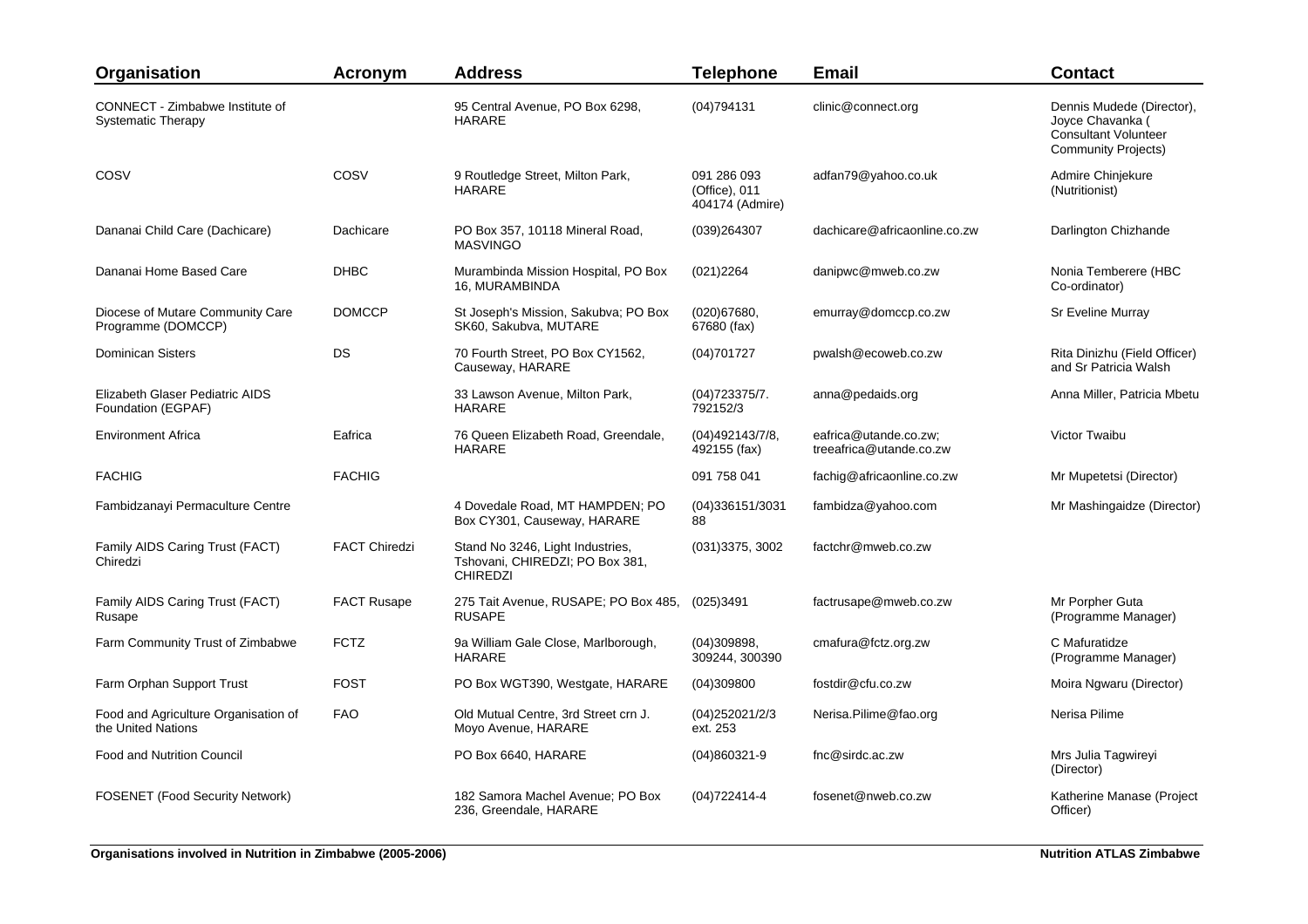| Organisation                                                                    | <b>Acronym</b> | <b>Address</b>                                                                             | <b>Telephone</b>                     | <b>Email</b>                                           | <b>Contact</b>                                         |
|---------------------------------------------------------------------------------|----------------|--------------------------------------------------------------------------------------------|--------------------------------------|--------------------------------------------------------|--------------------------------------------------------|
| German Agro Action                                                              |                | 1 Orange Grove Drive, Highlands,<br><b>HARARE</b>                                          | 011 621 542                          | gaaofficeharare@africaonline.co.zw                     | Mr Clemens Bruggemann<br>(Head of Agency)              |
| <b>GOAL</b>                                                                     | <b>GOAL</b>    | 22 Cleveland Avenue, Milton Park,<br><b>HARARE</b>                                         | (04)799687/91                        | Richard@goal.co.zw                                     | <b>Richard Mwanditani</b><br>(Nutrition Co-ordinator)  |
| Hellen Keller International                                                     |                | 1 Adyllin Road, Agriculture House,<br>Marlborough; PO Box A821, Avondale,<br><b>HARARE</b> | (04)309867, 011<br>876 227           | dpanagides@zol.co.zw; www.hki.org                      | Dora Panagides (Country<br>Director)                   |
| <b>HELP Germany Zimbabwe</b>                                                    | <b>HELP</b>    | 329 Samora Machel Avenue, Eastlea,<br><b>HARARE</b>                                        | (04)442606/8                         | sriley@zol.co.zw                                       | Steve Riley (Programme<br>Co-ordinator)                |
| Helpage Zimbabwe                                                                | <b>HELPAGE</b> | 32 Hillside Road, Hillside, Harare; PO<br>Box CY2032, Causeway, HARARE                     | (04)747697,<br>747236                | helpage@africaonline.co.zw;<br>ekuwana@helpage.co.zw   | A. Faifi (Programme<br>Manager)                        |
| Hope for a Child in Christ                                                      | <b>HOCIC</b>   | ZIMFEP House, 43A George<br>Silundika/Third Avenue, BULAWAYO;<br>PO Box 3699, BULAWAYO     | (09)885870                           | hocic@byo.masiye.com                                   |                                                        |
| <b>Hope Tariro Trust</b>                                                        | <b>HTT</b>     | PO Box 1546, MASVINGO                                                                      | (039)262079;<br>011 432 173          | hopetariro@yahoo.co.uk                                 | Fezile Ncube (Co-<br>ordinator)                        |
| Independent African Church<br>(Mushaka)                                         |                | 1 Protea Close, Winston Park,<br>MARONDERA; PO Box MSK255, Mbare,<br><b>HARARE</b>         | 023 291 997;<br>011 636 941          |                                                        | <b>Bishop Steven</b><br>Dangaremba (Head of<br>Church) |
| Institue of Food, Nutritional and Family<br>Sciences, University of Zimbabwe    |                | PO Box MP167, Mount Pleasant,<br><b>HARARE</b>                                             | (04)336491,<br>307762                | aparawira@yahoo.co.uk,<br>foodscience@science.uz.ac.zw | Dr W. Parawira<br>(Chairperson, Lecturer)              |
| Inter Country People's Aid                                                      | <b>IPA</b>     | 20 Maiden Drive, Highlands, HARARE;<br>PO Box CY2008, Causeway, HARARE                     | (04)746175,<br>776304                | effie@ipa.co.zw                                        | Mrs ESM Malianga<br>(Director)                         |
| International Council on the Control of<br>Iodine Deficiancy Disorders (ICCIDD) |                | PO Box GD533, Greendale, HARARE                                                            | (04)495180;011<br>415 870            | jmutamba@africaonline.co.zw                            | Mrs Judith Mutamba (Sub-<br>Regional Co-ordinator)     |
| International Development Enterprise                                            | <b>IDE</b>     | 4 Stour Road, Vainona; PO Box BW204,<br>Borrowdale, HARARE                                 | (04)851191/3                         | admin@idezim.co.zw,<br>mmakasa@idezim.co.zw            | Mukula Makasa (Country<br>Co-ordinator)                |
| International Organisation for<br>Migration (IOM)                               |                | 142 King George Road, Avondale; PO<br>Box 2570, HARARE                                     | (04)335048,<br>335044, 303514        | isaraujo@iom.int; lhalimani@iom.int                    | Dr Islene Araujo (Health<br>Advisor)                   |
| <b>Island Hospice and Bereavement</b><br>Services - Bulawayo                    |                | 2 George Silundika Street; PO Box 3380,<br><b>BULAWAYO</b>                                 | (09)77972                            | hospicebyo@gatorzw.co.uk                               | Miss DM Clark                                          |
| <b>Island Hospice and Bereavement</b><br>Services - Harare                      | IH - Harare    | 6 Natal Road, Belgravia; PO Box CY7<br>Causeway, HARARE                                    | $(04)701674 - 7$                     | island@africaonline.co.zw                              | Mrs Busi Mashiri (Team<br>Co-ordinator), Dr Chifamba   |
| <b>ISPED - Institute of Public Health and</b><br>Epidemiology                   |                | 33 Lawson Avenue, Milton Park,<br><b>HARARE</b>                                            | (04)722250,<br>723375/7,<br>792151/3 | bengelsmann@ctazim.co.zw                               | Dr Barbara Engelsman<br>(Country Representative)       |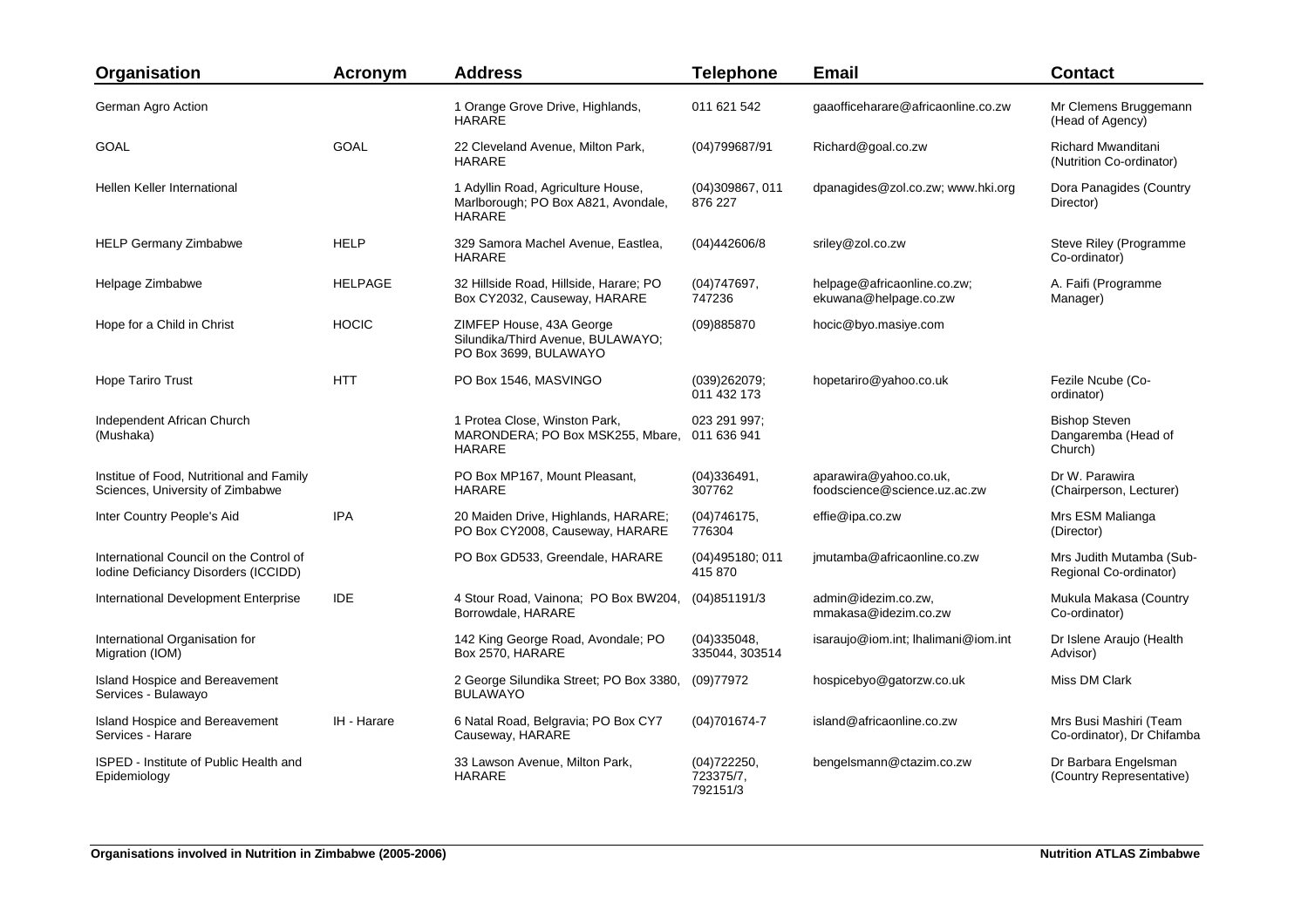| Organisation                                                         | <b>Acronym</b>     | <b>Address</b>                                                                | <b>Telephone</b>                 | <b>Email</b>                                                                                                | <b>Contact</b>                                           |
|----------------------------------------------------------------------|--------------------|-------------------------------------------------------------------------------|----------------------------------|-------------------------------------------------------------------------------------------------------------|----------------------------------------------------------|
| J.K. Kapnek Trust                                                    | Kapnek             | 33 Lawson Avenue, Milton Park,<br>HARARE                                      | (04)723375/7,<br>792152/3        | gpowell@ctazim.co.zw                                                                                        | Dr. Greg Powell (Country<br>Director)                    |
| Jesuit Refugee Service                                               |                    | 29-31 Selous Avenue, Africa Synod<br>House; PO Box CY284, Causeway,<br>HARARE | (04)708998                       | southern.africa@jrs.net;<br>joanmutukwa@jrs.net                                                             | Joan Mutukwa (Country<br>Director)                       |
| Just Joy Bridging Organisation                                       | Just Joy           | Room 9, Stodart Community Hall; PO<br>Box 9001, Mabare, HARARE                | 023 261 260                      |                                                                                                             | Evelyn Tawona (Director)                                 |
| Leveraging Economic Assistance for<br>the Disadvantaged (LEAD TRUST) | <b>LEAD</b>        | 4 Central Avenue, First floor, Stewart<br>House, HARARE                       | $(04)797210-11,$<br>797209 (fax) | lead@ecoweb.co.zw                                                                                           | Mr Lee Marwa (Executive<br>Director)                     |
| Linkage Trust                                                        | Linkage            | 38 Wyvern Avenue, Belvedere, HARARE                                           | (04)740581,<br>740060 (fax)      | greenways@linkage.co.zw                                                                                     | Stella Greenway<br>(Director/Programme Co-<br>ordinator) |
| Lupane Women's Centre (LWC)                                          | <b>LWC</b>         | c/o Kusile Rural District Council, PO Box<br>21, LUPANE                       | (0898)464                        | craick@mweb.co.zw                                                                                           | Claire F. Raick (Advisor to<br>Lupane Women's Centre)    |
| Lutheran Development Service                                         |                    | 054 Sam Nujoma Street, Mt Pleasant;<br>PO Box 988, HARARE                     | (04)36962 or 091<br>403 448      | lwfzim@utande.co.zw                                                                                         | Sibongile Baker (Director)                               |
| Malilangwe Trust                                                     |                    | Private Bag 7139, CHIREDZI                                                    | (031)4092/3,<br>2990             | muti@malilangwe.org                                                                                         | Gwinyai Muti (Public<br>Affairs Manager)                 |
| Mashambanzou Care Trust                                              | <b>MCT</b>         | 40 Sandown Road, Waterfalls, HARARE                                           | (04)610079/6109<br>37            | mashamba@icon.co.zw                                                                                         | Sister Margaret McAllen                                  |
| Matabeleland AIDS Council                                            |                    | 97A J. Tongogara Street, BULAWAYO;<br>PO Box 1280, BULAWAYO                   | (09)62379                        | slimac@mweb.co.zw                                                                                           | Mr Fungai Mundofa<br>(Support Officer)                   |
| Mavambo Development Trust                                            | <b>MDT</b>         | 12 Honde Road, New Mabvuku,<br><b>HARARE</b>                                  | (04)458376                       | mavamboadmin@zol.co.zw                                                                                      | Sr Kathleen Barbee<br>(Project Coordinator)              |
| Medecins Sans Frontieres - Spain                                     |                    | 50 Harvey Brown Avenue, Milton Park,<br><b>HARARE</b>                         | (04)720918                       | msfe-harare@barcelona.msf.org; msf-<br>harare-cg@barcelona.msf.org; msfe-<br>harare-medco@barcelona.msf.org | Marc Bosch Bonacasa<br>(Head of Mission)                 |
| Medicins Sans Frontier (MSF)<br>Luxembourg                           |                    | 29 Dan Judson Road, Milton Park,<br><b>HARARE</b>                             | (04)740051/7643<br>58            |                                                                                                             | Anja De Weggheleire                                      |
| Mercy Corps                                                          | <b>Mercy Corps</b> | 24 Golden Stairs Road, Emerald Hill,<br><b>HARARE</b>                         | (04)303844                       | rmaroni@mercycorps.co.zw                                                                                    | Rob Maroni (Director)                                    |
| Midlands AIDS Service Organisation                                   | <b>MASO</b>        | Mambo Road, Mkoba 12; PO Box 880,<br>GWERU                                    | (054)250356                      | maso@adtech.co.zw                                                                                           | Masimira Ticharwa S.                                     |
| Mildmay International                                                | Mildmay            | 6 Natal Road, Belgravia, HARARE                                               | (04)701671                       | island@africaonline.co.zw                                                                                   | Ms Chipiti (Nurse<br>counsellor)                         |
| Mutare City Health Department                                        | <b>MCHD</b>        | PO Box 910, MUTARE                                                            | (020)64412 ext<br>285            | angazin@mutare.intersol.co.zw                                                                               | Sister S Saungweme                                       |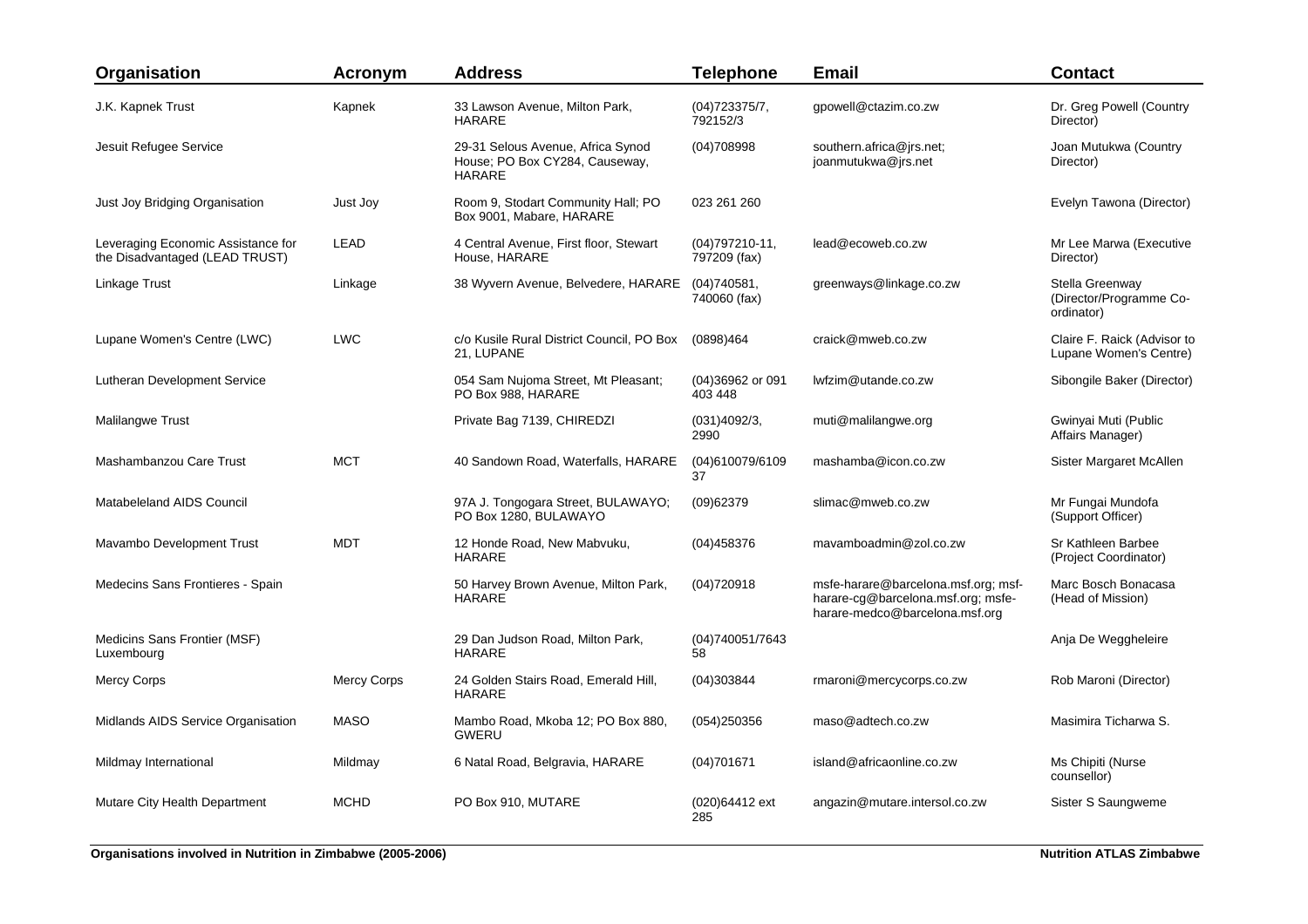| Organisation                                                        | <b>Acronym</b> | <b>Address</b>                                                                              | <b>Telephone</b>                      | Email                                       | <b>Contact</b>                                  |
|---------------------------------------------------------------------|----------------|---------------------------------------------------------------------------------------------|---------------------------------------|---------------------------------------------|-------------------------------------------------|
| <b>Natural Farming Network</b>                                      |                | 8 Elsworth Avenue, Belgravia, HARARE                                                        | (04)726538                            | nfnz@africaonline.co.zw                     | Mr Sithole                                      |
| New Dawn Children Care Trust                                        | <b>NDCCT</b>   | Tariro Complex 117 Crescent, Glen View<br>8, HARARE                                         | 091 773 884                           | newdawnchildren@yahoo.com                   | Rev A Mlambo (Co-<br>ordinator)                 |
| New Dawn of Hope                                                    | <b>NDH</b>     | No 3 Mutondo Street, Mufakose,<br><b>HARARE</b>                                             | 091 382 452                           | newdawnchildren@yahoo.com                   | Tafadzwa Nyamanjiva<br>(Food Programme Officer) |
| New Hope Zimbabwe                                                   | <b>NHZ</b>     | 39 Kaguvi Street, HARARE                                                                    | (04)735380,<br>781750, 091 321<br>435 | nhz@zol.co.zw                               | Pastor Elfas Zadzagomo<br>(Executive Director)  |
| Nzeve                                                               |                | PO Box 3407, Paulington, MUTARE                                                             | (020)66339,<br>61650                  | gfoster@syscom.co.zw                        | Mrs Libby Foster                                |
| <b>ORAP</b>                                                         | <b>ORAP</b>    | 16 Boone Avenue, Glenville,<br><b>BULAWAYO</b>                                              | (09)208588/38,<br>201332              | ExecutiveCoordinator@orapdcc.org.zw         | Mr Mpiliso Ndiweni<br>(Executive Director)      |
| Oxfam America                                                       | Oxfam America  | 38 Samora Machel Avenue, HARARE                                                             | (04)707613                            | oxfamus@mweb.co.zw                          |                                                 |
| Oxfam GB                                                            | Oxfam GB       | Third floor Chiedza House, corner First<br>Street and Kwame Nkaruma; PO Box<br>4590, HARARE | (04)700824,<br>729866, 733891         | infor@oxfam.org.zw                          | Jonathan Napier (Director)                      |
| Padare/ Enkundleni (Men's forum on<br>gender)                       | Padare         | 83 Central Avenue; PO Box 1524,<br>HARARE                                                   | (04)799047/7034<br>74                 | padare@mweb.co.zw                           | Moses Nyangombe                                 |
| PLAN Zimbabwe                                                       | Plan           | 7 Lezard Avenue, Milton Park, HARARE                                                        | $(04)791601 - 4$                      | Zimbabwe.co@plan-international.org          | Alima Musa (Health Co-<br>ordinator)            |
| <b>Practical Action</b>                                             | PA             | 4 Ludlow Road, Newlands; PO Box<br>1744, HARARE                                             | $(04)776631-3$                        | absolomm@practicalaction.org.zw             | Absolom Masendeke<br>(Programme Team Leader)    |
| Rokpa Trust of Zimbabwe                                             | <b>ROKPA</b>   | 34 Quendon Road, Monavale, HARARE                                                           | (04)304202                            | Rokpa@zol.co.zw                             | Mia Goos (Co-ordinator)                         |
| <b>Rural Unit for Development</b><br>Organisation (RUDO)            | <b>RUDO</b>    | PO Box 1329, MASVINGO                                                                       | (039)62374,<br>63903 (fax)            | rudo@mweb.co.zw                             | Eliam Mahohoma                                  |
| <b>Salvation Army</b>                                               | <b>SA</b>      | 45 Josiah Tongogara Avenue, HARARE                                                          | (04)736666/7                          | coordinator@zim.salvationarmy.org           | Norma Kwenda (HIV/AIDS<br>Co-ordinator)         |
| Save the Children (Norway)                                          | SCN-Z          | PO Box 4581, HARARE                                                                         | (04)721541/7325<br>17                 | post@reddbarna.org.zw                       | Mrs Lois Mushonga<br>(Country Director)         |
| Save the Children (UK)                                              | <b>SCUK</b>    | 10 Natal Road, Belgravia, HARARE                                                            | (04)793198/9                          | sczim@scfuk.org.zw                          | Rachel Pounds (Director)                        |
| Scientific and Industrial Research and<br><b>Development Centre</b> |                | PO Box 6440, HARARE                                                                         | (04)860320/9                          | echivero@sirdc.ac.zw                        | E. Chivero                                      |
| <b>SCOPE</b>                                                        | <b>SCOPE</b>   | PO Box CY301, Causeway, HARARE                                                              | (04)334481.<br>339512, 339503         | scope@ecoweb.co.zw;<br>zipscope@yahoo.co.uk | Walter Nyika Mugove<br>(National Co-ordinator)  |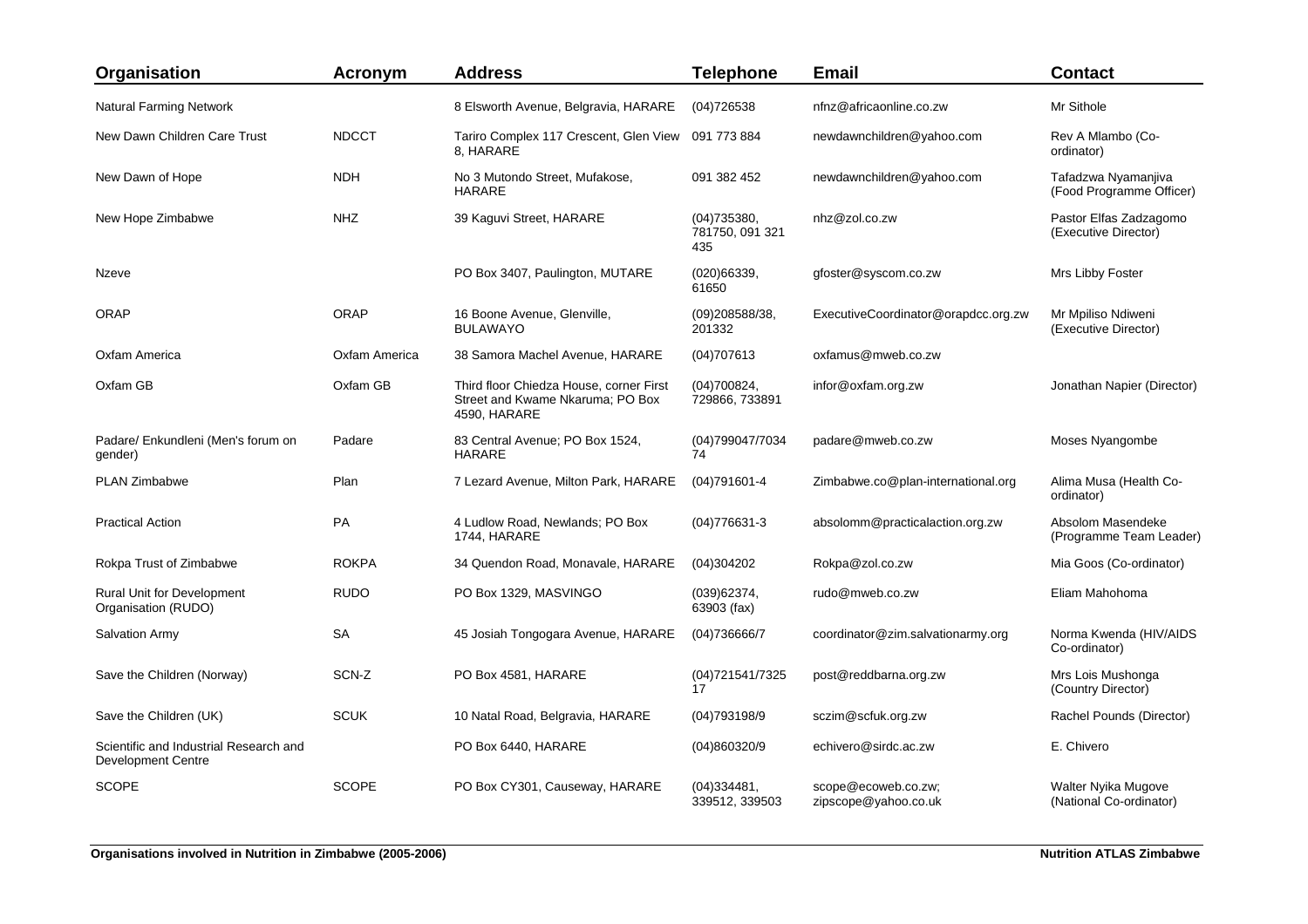| Organisation                                                               | <b>Acronym</b> | <b>Address</b>                                                                       | <b>Telephone</b>                            | <b>Email</b>                                                            | <b>Contact</b>                                                                |
|----------------------------------------------------------------------------|----------------|--------------------------------------------------------------------------------------|---------------------------------------------|-------------------------------------------------------------------------|-------------------------------------------------------------------------------|
| Seke Rural Home Based Care                                                 | <b>SRHBC</b>   | Kunaka Hospital, Dema Growth Point,<br>PO Box SK160, SEKE                            | (070)31303                                  | sekeruralhbc@yahoo.com                                                  | Mrs V Kanyongo-<br>Ngwerume (Director)                                        |
| Sesithule Vamanani Caring<br>Association (Sevaca Home Based<br>Care)       | Sevaca         | 1461 Tshovani, CHIREDZI or Box 43,<br><b>CHIKOMBA</b>                                | (031)4173 or 011<br>408 906                 | sethuhbc@mweb.co.zw                                                     | Tsitsi Machisi (Project Co-<br>ordinator)                                     |
| Seventh Day Adventist Church                                               |                | PO Box W19, Waterfalls, HARARE                                                       | (04)610223/8/9                              | dougmutanga@yahoo.com;<br>bsnzumah@yahoo.com                            | <b>BS Nzuma</b>                                                               |
| SOS Chilren's Village Association of<br>Zimbabwe                           | SOS            | PO Box HG 766, Highlands, HARARE                                                     | (04)746451/3                                | soszim@soszim.co.zw                                                     | Carol Smith (Public<br>relations and fundraising<br>co-ordinator)             |
| Southern Alliance for Indigenous<br>Resources (Safire)                     | Safire         | 10 Lawson Avenue, Milton Park,<br><b>HARARE</b>                                      | (04)795461,<br>794333                       | isaac@safire.co.zw                                                      | <b>Isaac Chaipa</b>                                                           |
| St Patrick's HIV/AIDS Action<br>Programme (PATHAIDS)                       |                | Diocese of Central Zimbabwe                                                          | (054)221030, fax<br>221097                  | diocent@comone.co.zw                                                    | Peter Jethro Kwaramba<br>(HIV/AIDS Co-ordinator)                              |
| <b>Tariro Support Group</b>                                                |                | 15598 Murara Crescent, New Zengeza<br>5, PO Zengeza, Chitungwiza                     | 091 345 308                                 | youthnow@mweb.co.zw                                                     | Lucy Mazingi (Volunteer)                                                      |
| Terres des Hommes Italy                                                    | <b>TDH</b>     |                                                                                      | 091 294 315                                 | tdhzim@zol.co.zw                                                        | Gabriella Prandini<br>(Programme Manager)                                     |
| The Centre                                                                 | Centre         | 24 Van Praagh Avenue, Milton Park; PO<br>Box A930, Avondale, HARARE                  | (04)732966/7244<br>94                       | admin@centre2.co.zw:<br>training@centre2.co.zw                          | Agnes Mutumanje                                                               |
| <b>Thembelihle House</b>                                                   | Thembelihle    | PO Box 114, BULAWAYO                                                                 | (09)405350                                  |                                                                         | Mrs Almah Mangena                                                             |
| Tsungirirayi                                                               | Tsungirirayi   | K3429 Katanaga Section, NORTON; PO<br>Box 107, NORTON                                | (062)2080. 2996.<br>2390 (fax)              | tsungi@mweb.co.zw                                                       | Elliot Chabhongora                                                            |
| UN Office for the Coordination of<br>Humanitarian Affairs (OCHA)           |                | 2nd Floor, Takura House, 67-69 Kwame<br>Nkrumah Avenue, HARARE                       | (04)792681/6                                | ocha-fo-zimbabwe@un.org                                                 | Ute Kollies (Officer in<br>Charge)                                            |
| Union for the Development of<br>Apostolic Churches in Zimbabwe<br>(Africa) | <b>UDACIZA</b> | Mathew Rusike Children's Home,<br>Epworth, HARARE; PO Box 230,<br><b>CHITUNGWIZA</b> | 091 348 885,<br>091 901 761,<br>091 412 682 |                                                                         |                                                                               |
| United Church of Christ                                                    | <b>UCC</b>     | PO Box W116, Waterfalls, HARARE                                                      | (04)667000/6683<br>25 (telefax)             | ucczab@mweb.co.zw                                                       | Edward M. Mathuvhunye<br>(Church President)                                   |
| United Methodist Church                                                    |                | 163 Chinhoyi Street, PO Box 3408,<br>HARARE                                          | (04) 751 508/9                              | gonda@comone.co.zw;<br>gonda@mweb.co.zw;<br>umcwomen@africaonline.co.zw | Grace Musuka (Co-<br>ordinator Ministry with<br>Women, Children and<br>Youth) |
| United Nations Children's Fund                                             | <b>UNICEF</b>  | 6 Fairbridge Avenue, Belgravia, HARARE (04)703941/2                                  | ext. 231                                    | Dstevens@UNICEF.org                                                     | <b>Dianne Stevens</b>                                                         |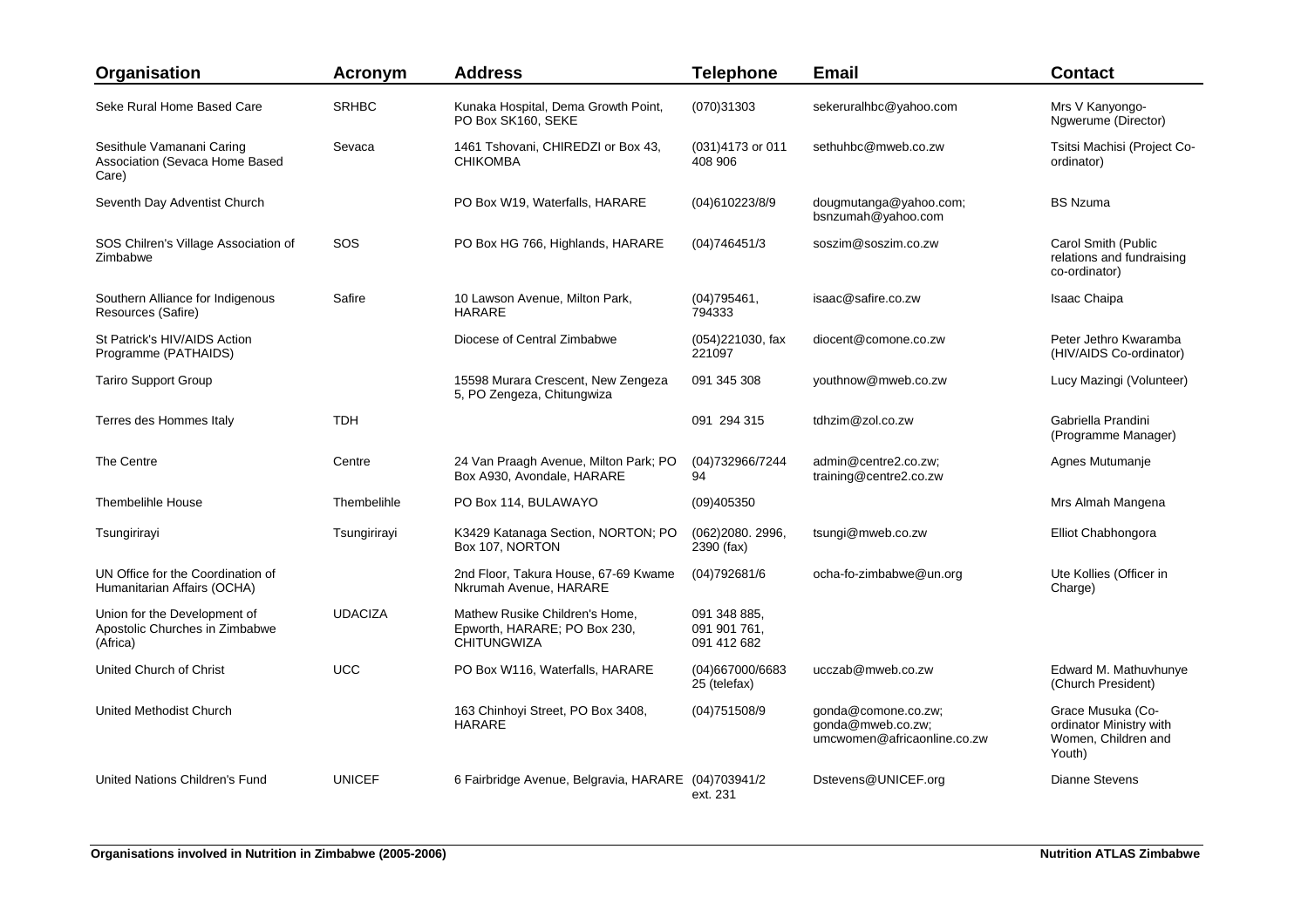| Organisation                                                                    | Acronym     | <b>Address</b>                                                      | <b>Telephone</b>                  | <b>Email</b>                                                  | <b>Contact</b>                                                                  |
|---------------------------------------------------------------------------------|-------------|---------------------------------------------------------------------|-----------------------------------|---------------------------------------------------------------|---------------------------------------------------------------------------------|
| Uzumba Orphan Care                                                              | Uzumba      | Uzumba Orphan Care, Nakiwa Business<br>Centre; PO Box 379, MUREWA   | 091 949 204;<br>091 369 965       | uzumba@hotmail.com                                            | <b>Rev Chitiyo</b>                                                              |
| Water White Sai Childrens Home                                                  |             | PO Box 2929, BULAWAYO                                               | (0838)219                         | saihome@mweb.co.zw                                            | <b>Birthe Kristensen</b><br>(Principal)                                         |
| Wildlife and Environment Zimbabwe<br>(WEZ)                                      | WEZ         | Mukuvisi Woodlands; PO Box HG996,<br>Highlands, HARARE              | (04)747500/684;<br>fax (04)747174 | zimwild@mweb.co.zw;<br>infowild@mweb.co.zw                    | Dr Willie Kusezweni<br>Nduku (Director)                                         |
| Women and AIDS Support Network                                                  |             | 13 Walterhill Road, Eastlea; PO Box<br>1554, HARARE                 | (04)791401/2/4                    | director@mweb.co.zw                                           | Mary Sandasi (Director)                                                         |
| Women in Political Support Unit<br>(WiPSU)                                      |             | 103 Selous Avenue; PO Box CY2615,<br>Causeway, HARARE               | (04) 2514 26/7/8                  | wipsu@wipsu.co.zw;<br>fanny@wipsu.co.zw; tsitsi@wipsu.co.zw   | Titsi Matekaire (Director)                                                      |
| World Health Organisation                                                       |             | CY348, Causeway, HARARE                                             | (04) 253724-30                    | kanyowat@zw.za.afro.who.int                                   | Dr TM Kanyowa (National<br>Professional Officer/Child<br>and Adolescent Health) |
| World Vision Zimbabwe                                                           | <b>WVI</b>  | 4 Birkenhead Road, Bemont,<br><b>BULAWAYO</b>                       | $(09)884216 - 8$                  | jean-baptiste_nkusi@wvi.org                                   | Jean-Baptiste Nkusi<br>(Design, Monitoring and<br>Evaluation Manager)           |
| Zimbabwe Aids Prevention Project<br>Call to Action (ZAPP)                       |             | 105 Rotten Row, HARARE                                              | (04)770610                        | winfreda@zappuz.co.zw                                         | <b>Winfred Chandisareva</b><br>(Project Co-ordinator)                           |
| Zimbabwe Applied Health Education<br>and Development Organisation<br>(ZimAhead) |             | 26 Mbuya Nehanda Street, RUSAPE                                     | (025)2735/2705                    | zimaheadr@zim.co.zw;<br>rosieprickett@zol.co.zw               | Josephine Mutandiro or<br>Rosie Prickett (Marketing<br>Advisor)                 |
| Zimbabwe Community Development<br><b>Trust</b>                                  | <b>ZCDT</b> | 92 Josiah Chinamano Avenue,<br>Belgravia, HARARE                    | (04)797916/9                      | didimas.munhenzva@zcdt.org.zw                                 | Didimas Munhenzva<br>(Director)                                                 |
| <b>Zimbabwe National Environment Trust</b>                                      | ZNET        | 18 Mitchel Road, Greendale, HARARE                                  | (04)496105                        | zimnet@mweb.co.zw                                             | Joseph C Tasosa<br>(Executive Director)                                         |
| Zimbabwe Project Trust                                                          | <b>ZPT</b>  | 182 Samora Machel Avenue/8th; PO Box (04)722414/423<br>4111, HARARE |                                   | zpt@zimpro.co.zw; tobiasc@mweb.co.zw Mr T. Chipare (Director) |                                                                                 |
| Zimbabwe Red Cross Society                                                      | <b>ZRCS</b> | 10 St Anne's Road, Avondale, HARARE                                 | (04)332638/3321<br>97             | zrcs2@yahoo.com                                               | National Programme<br>Coordinator                                               |
| Zimbabwe Regional Disaster<br><b>Alleviation Trust</b>                          | ZRDAF       | Box 1285, HARARE                                                    | (04)792782                        | AliceNg@pgzim.co.zw                                           | Mr Boyman V. Mangama                                                            |
| Zimbabwe Trust                                                                  | ZimTrust    | 4 Lanark Road, Belgravia, HARARE                                    | (04)708841;<br>730543             | chikomo@zimtrust.org.zw;<br>thandie_chikomo@yahoo.com         | Mrs T Chikomo (Executive<br>Director)                                           |
| Zimbabwe Widows and Orphans Trust                                               |             | 114 Eastern Road, Greendale, HARARE                                 | (04)494416                        | zimwid@yoafrica.com                                           | Mrs Susan Zwinoira<br>(Director)                                                |
| Zimbabwe Women's Bureau                                                         | <b>ZWB</b>  | 43 Hillside Road, Hillside; Box CR120,<br>Cranborne, HARARE         | (04) 747433, 7478<br>09.747905    | zwbtc@africaonline.co.zw                                      | Mrs E. Gunduza (Director)                                                       |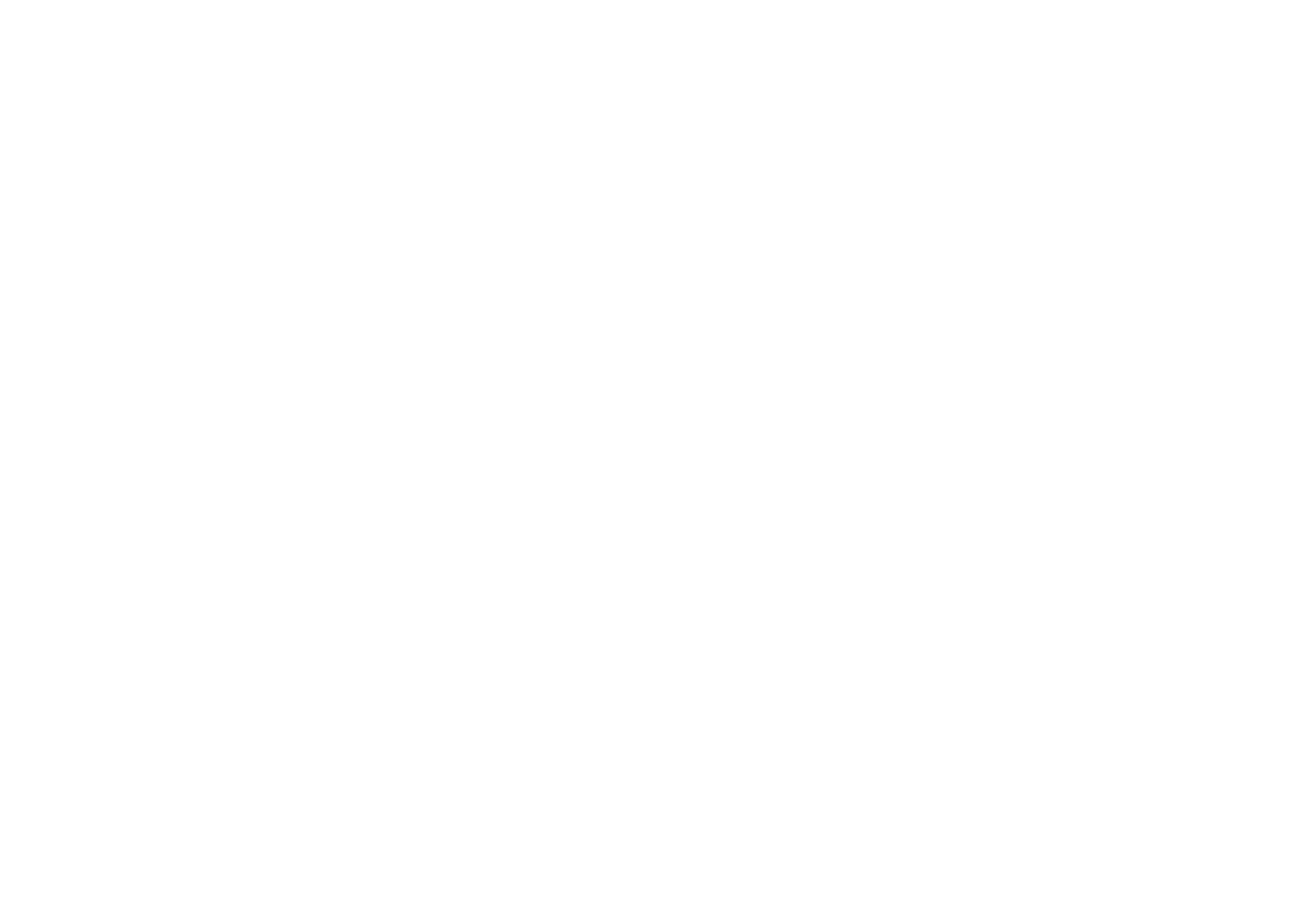## **Nutrition activities per ward in Zimbabwe (2005-2006)**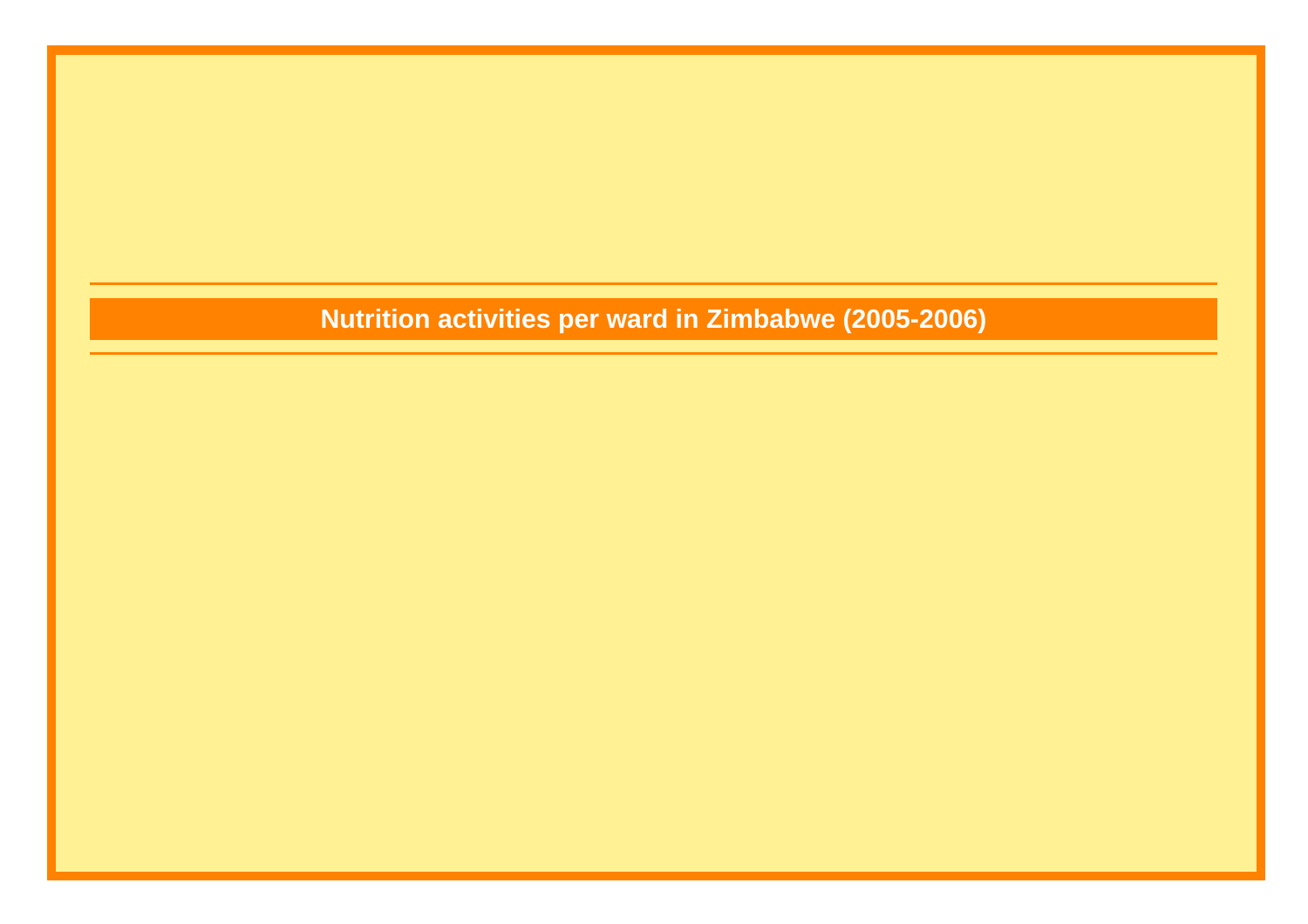|                                   |                   | Food<br><b>Support</b> | <b>Gardens</b> | <b>MAP</b>  | <b>Livestock</b> | <b>Others</b> | Infant<br><b>Feeding</b> | <b>Nutrition</b><br><b>Education</b> | <b>HBC</b><br>(nutrition<br>education) | Therapeutic<br>Care | <b>Training</b><br>on child<br>health | <b>PMTCT</b><br><b>Education</b> |
|-----------------------------------|-------------------|------------------------|----------------|-------------|------------------|---------------|--------------------------|--------------------------------------|----------------------------------------|---------------------|---------------------------------------|----------------------------------|
| <b>Unknown</b>                    |                   |                        |                |             |                  |               |                          |                                      |                                        |                     |                                       |                                  |
| Ward:                             |                   |                        |                |             |                  |               |                          |                                      |                                        |                     |                                       |                                  |
| CARE                              | (Oct-05 - Apr-06) | 2057                   | 0              | $\mathbf 0$ | 0                | 0             | 0                        | 0                                    | 0                                      | 0                   | $\mathbf 0$                           | 0                                |
| Church of God and Christ          | (Jan-06 - Apr-06) | 7128                   | $\mathbf 0$    | $\mathbf 0$ | 0                | $\pmb{0}$     | 0                        | $\mathbf 0$                          | 0                                      | 0                   | $\pmb{0}$                             | $\mathbf 0$                      |
| Zimbabwe Womens and Orphans Trust |                   | $\mathbf 0$            | 200            | $\mathbf 0$ | $\mathbf 0$      | $\mathbf 0$   | 0                        | $\mathbf 0$                          | 0                                      | 0                   | $\mathbf 0$                           | 0                                |
| <b>Beitbridge</b>                 |                   |                        |                |             |                  |               |                          |                                      |                                        |                     |                                       |                                  |
| Ward:<br>-1                       |                   |                        |                |             |                  |               |                          |                                      |                                        |                     |                                       |                                  |
| World Vision International        |                   | 1583                   | $\pmb{0}$      | $\mathbf 0$ | $\mathbf 0$      | $\mathbf 0$   | $\mathbf 0$              | $\mathbf 0$                          | $\mathbf 0$                            | 0                   | $\mathbf 0$                           | $\mathbf 0$                      |
| $\overline{2}$<br>Ward:           |                   |                        |                |             |                  |               |                          |                                      |                                        |                     |                                       |                                  |
| World Vision International        |                   | 2120                   | 0              | $\mathbf 0$ | 0                | $\mathbf 0$   | 0                        | 0                                    | 0                                      | 0                   | $\mathbf 0$                           | $\pmb{0}$                        |
| Zimbabwe Red Cross Society        | (Aug-06 - Jul-07) | 869                    | 869            | $\mathbf 0$ | $\mathbf 0$      | $\mathbf 0$   | $\Omega$                 | $\mathbf 0$                          | 869                                    | $\mathbf 0$         | $\mathbf 0$                           | $\mathbf 0$                      |
| 3<br>Ward:                        |                   |                        |                |             |                  |               |                          |                                      |                                        |                     |                                       |                                  |
| World Vision International        |                   | 2186                   | $\pmb{0}$      | $\mathbf 0$ | 0                | $\mathbf 0$   | $\mathbf 0$              | $\mathbf 0$                          | $\mathbf 0$                            | 0                   | $\mathbf 0$                           | $\mathbf 0$                      |
| Zimbabwe Red Cross Society        | (Aug-06 - Jul-07) | 1070                   | 1070           | $\mathbf 0$ | $\mathbf 0$      | $\mathbf 0$   | $\mathbf 0$              | $\mathbf 0$                          | 1070                                   | 0                   | $\mathbf 0$                           | 0                                |
| Ward:<br>$\overline{4}$           |                   |                        |                |             |                  |               |                          |                                      |                                        |                     |                                       |                                  |
| World Vision International        |                   | 2716                   | 500            | $\mathbf 0$ | 925              | $\mathbf 0$   | $\mathbf 0$              | $\mathbf 0$                          | $\mathbf 0$                            | 0                   | $\mathbf 0$                           | $\mathbf 0$                      |
| 5<br>Ward:                        |                   |                        |                |             |                  |               |                          |                                      |                                        |                     |                                       |                                  |
| World Vision International        |                   | 7184                   | 500            | $\mathbf 0$ | 915              | 0             | $\mathbf 0$              | $\mathbf 0$                          | 0                                      | 0                   | $\mathbf 0$                           | 0                                |
| Zimbabwe Red Cross Society        | (Aug-06 - Jul-07) | 1228                   | 1228           | $\Omega$    | 0                | 0             | $\Omega$                 | 0                                    | 1228                                   | 0                   | $\mathbf 0$                           | $\Omega$                         |
| 6<br>Ward:                        |                   |                        |                |             |                  |               |                          |                                      |                                        |                     |                                       |                                  |
| World Vision International        |                   | 4226                   | 500            | $\mathbf 0$ | 930              | $\mathbf 0$   | $\mathbf 0$              | $\mathbf 0$                          | 0                                      | 0                   | $\mathbf 0$                           | 0                                |
| $\overline{7}$<br>Ward:           |                   |                        |                |             |                  |               |                          |                                      |                                        |                     |                                       |                                  |
| World Vision International        |                   | 1273                   | 500            | $\mathbf 0$ | 345              | $\mathbf 0$   | 0                        | 0                                    | 0                                      | 0                   | $\mathbf 0$                           | 0                                |
| 8<br>Ward:                        |                   |                        |                |             |                  |               |                          |                                      |                                        |                     |                                       |                                  |
| World Vision International        |                   | 1991                   | $\mathbf 0$    | $\mathbf 0$ | $\mathbf 0$      | $\mathbf 0$   | $\mathbf 0$              | $\mathbf 0$                          | $\mathbf 0$                            | 0                   | $\mathbf 0$                           | $\mathbf 0$                      |
| 9<br>Ward:                        |                   |                        |                |             |                  |               |                          |                                      |                                        |                     |                                       |                                  |
| World Vision International        |                   | 2598                   | 500            | $\mathbf 0$ | 0                | $\mathbf 0$   | 0                        | $\mathbf 0$                          | $\mathbf 0$                            | 0                   | $\mathbf 0$                           | 0                                |
| 10<br>Ward:                       |                   |                        |                |             |                  |               |                          |                                      |                                        |                     |                                       |                                  |
| World Vision International        |                   | $\mathbf 0$            | 1500           | $\mathbf 0$ | $\mathbf 0$      | $\mathbf 0$   | $\mathbf 0$              | $\mathbf 0$                          | $\mathbf 0$                            | 0                   | $\mathbf 0$                           | $\mathbf 0$                      |
| 11<br>Ward:                       |                   |                        |                |             |                  |               |                          |                                      |                                        |                     |                                       |                                  |
| World Vision International        |                   | 2603                   | $\mathbf 0$    | $\mathbf 0$ | $\mathbf 0$      | $\mathbf 0$   | $\mathbf 0$              | $\mathbf 0$                          | $\mathbf 0$                            | 0                   | $\mathbf 0$                           | $\mathbf 0$                      |
| 12<br>Ward:                       |                   |                        |                |             |                  |               |                          |                                      |                                        |                     |                                       |                                  |
| World Vision International        |                   | 4779                   | 1000           | $\mathbf 0$ | 0                | $\mathbf 0$   | 0                        | 0                                    | 0                                      | 0                   | $\mathbf 0$                           | 0                                |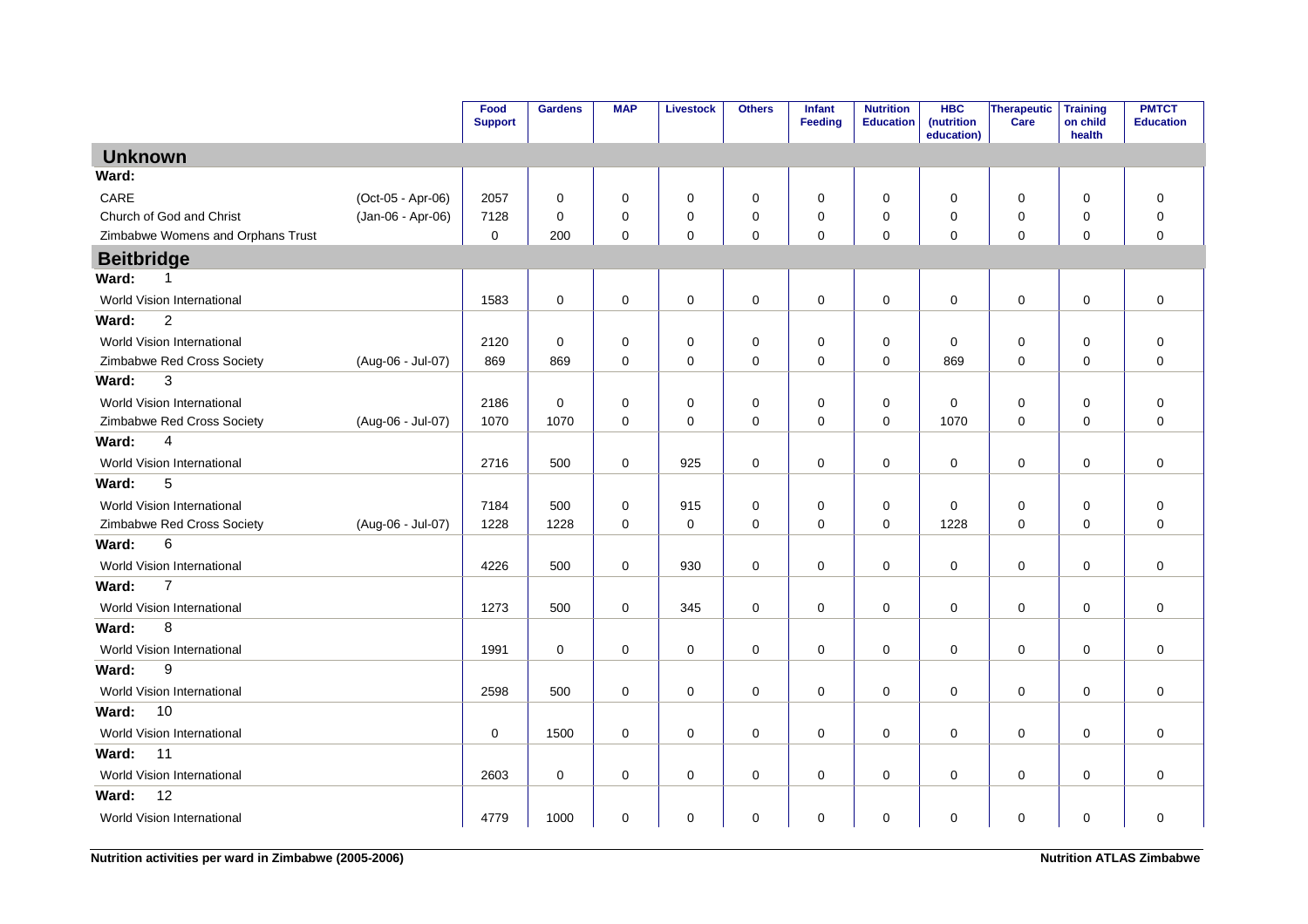|                   |                                         |                   | Food<br><b>Support</b> | <b>Gardens</b>      | <b>MAP</b> | <b>Livestock</b>    | <b>Others</b> | Infant<br>Feeding | <b>Nutrition</b><br><b>Education</b> | <b>HBC</b><br>(nutrition<br>education) | Therapeutic<br>Care | <b>Training</b><br>on child<br>health | <b>PMTCT</b><br><b>Education</b> |
|-------------------|-----------------------------------------|-------------------|------------------------|---------------------|------------|---------------------|---------------|-------------------|--------------------------------------|----------------------------------------|---------------------|---------------------------------------|----------------------------------|
| <b>Bikita</b>     |                                         |                   |                        |                     |            |                     |               |                   |                                      |                                        |                     |                                       |                                  |
| Ward:             | $\mathbf{1}$                            |                   |                        |                     |            |                     |               |                   |                                      |                                        |                     |                                       |                                  |
| CARE              |                                         | (Oct-05 - Apr-06) | 3584                   | $\mathbf 0$         | $\pmb{0}$  | $\pmb{0}$           | $\pmb{0}$     | $\mathbf 0$       | $\pmb{0}$                            | $\mathbf 0$                            | $\pmb{0}$           | $\mathbf 0$                           | $\pmb{0}$                        |
| Ward:             | $\overline{2}$                          |                   |                        |                     |            |                     |               |                   |                                      |                                        |                     |                                       |                                  |
| CARE              |                                         | (Oct-05 - Apr-06) | 6007                   | $\mathbf 0$         | 0          | 0                   | 0             | 0                 | 0                                    | 0                                      | 0                   | $\mathbf 0$                           | $\pmb{0}$                        |
| <b>LEAD Trust</b> |                                         | (Oct-05 - Mar-07) | 0                      | 6000                | $\pmb{0}$  | $\pmb{0}$           | $\pmb{0}$     | $\mathsf 0$       | $\pmb{0}$                            | $\pmb{0}$                              | $\mathsf 0$         | $\pmb{0}$                             | $\pmb{0}$                        |
| Ward:             | $\ensuremath{\mathsf{3}}$               |                   |                        |                     |            |                     |               |                   |                                      |                                        |                     |                                       |                                  |
| CARE              |                                         | (Oct-05 - Apr-06) | 5036                   | $\mathsf{O}\xspace$ | 0          | $\mathsf{O}\xspace$ | 0             | 0                 | 0                                    | 0                                      | 0                   | $\mathbf 0$                           | $\pmb{0}$                        |
| Ward:             | $\overline{\mathbf{4}}$                 |                   |                        |                     |            |                     |               |                   |                                      |                                        |                     |                                       |                                  |
| $\mathsf{CARE}$   |                                         | (Oct-05 - Apr-06) | 3736                   | $\mathsf{O}\xspace$ | $\pmb{0}$  | $\pmb{0}$           | $\mathbf 0$   | $\mathbf 0$       | $\pmb{0}$                            | 0                                      | $\mathsf 0$         | $\pmb{0}$                             | $\pmb{0}$                        |
| Ward:             | 5                                       |                   |                        |                     |            |                     |               |                   |                                      |                                        |                     |                                       |                                  |
| CARE              |                                         | (Oct-05 - Apr-06) | 4342                   | $\mathsf{O}\xspace$ | $\pmb{0}$  | $\pmb{0}$           | $\pmb{0}$     | $\mathbf 0$       | $\pmb{0}$                            | 0                                      | $\pmb{0}$           | $\pmb{0}$                             | $\pmb{0}$                        |
| Ward:             | 6                                       |                   |                        |                     |            |                     |               |                   |                                      |                                        |                     |                                       |                                  |
| $\mathsf{CARE}$   |                                         | (Oct-05 - Apr-06) | 5471                   | $\mathsf{O}\xspace$ | 0          | 0                   | $\pmb{0}$     | 0                 | 0                                    | 0                                      | 0                   | $\mathbf 0$                           | $\pmb{0}$                        |
| Ward:             | $\overline{7}$                          |                   |                        |                     |            |                     |               |                   |                                      |                                        |                     |                                       |                                  |
| $\mathsf{CARE}$   |                                         | (Oct-05 - Apr-06) | 5268                   | $\pmb{0}$           | $\pmb{0}$  | $\pmb{0}$           | $\mathbf 0$   | $\mathsf 0$       | $\pmb{0}$                            | $\pmb{0}$                              | $\mathsf 0$         | $\pmb{0}$                             | $\pmb{0}$                        |
| Ward:             | 8                                       |                   |                        |                     |            |                     |               |                   |                                      |                                        |                     |                                       |                                  |
| CARE              |                                         | (Oct-05 - Apr-06) | 5105                   | $\pmb{0}$           | 0          | $\pmb{0}$           | $\pmb{0}$     | $\mathbf 0$       | $\pmb{0}$                            | 0                                      | 0                   | 0                                     | $\pmb{0}$                        |
| Ward:             | 9                                       |                   |                        |                     |            |                     |               |                   |                                      |                                        |                     |                                       |                                  |
| CARE              |                                         | (Oct-05 - Apr-06) | 3173                   | $\mathsf{O}\xspace$ | 0          | $\mathsf{O}\xspace$ | $\pmb{0}$     | 0                 | $\pmb{0}$                            | 0                                      | 0                   | $\mathbf 0$                           | $\pmb{0}$                        |
|                   | Zim. Regional Disaster Alleviation Fund | $(Jun-05 - )$     | 38                     | $\mathsf{O}\xspace$ | 0          | $\pmb{0}$           | $\pmb{0}$     | $\mathbf 0$       | $\pmb{0}$                            | 0                                      | $\mathbf 0$         | $\mathbf 0$                           | $\pmb{0}$                        |
| Ward:             | 10                                      |                   |                        |                     |            |                     |               |                   |                                      |                                        |                     |                                       |                                  |
| CARE              |                                         | (Oct-05 - Apr-06) | 4147                   | $\mathbf 0$         | $\pmb{0}$  | $\mathsf{O}\xspace$ | $\pmb{0}$     | $\mathbf 0$       | $\mathbf 0$                          | 0                                      | $\mathsf 0$         | $\mathbf 0$                           | $\pmb{0}$                        |
| Ward:             | 11                                      |                   |                        |                     |            |                     |               |                   |                                      |                                        |                     |                                       |                                  |
| CARE              |                                         | (Oct-05 - Apr-06) | 4499                   | $\pmb{0}$           | $\pmb{0}$  | $\pmb{0}$           | $\pmb{0}$     | $\mathbf 0$       | $\pmb{0}$                            | $\mathbf 0$                            | $\mathsf 0$         | $\mathbf 0$                           | $\pmb{0}$                        |
| Ward:             | 12                                      |                   |                        |                     |            |                     |               |                   |                                      |                                        |                     |                                       |                                  |
| CARE              |                                         | (Oct-05 - Apr-06) | 5165                   | $\mathsf{O}\xspace$ | $\pmb{0}$  | $\pmb{0}$           | $\pmb{0}$     | $\mathbf 0$       | $\pmb{0}$                            | $\mathbf 0$                            | $\mathsf 0$         | $\mathbf 0$                           | $\pmb{0}$                        |
| Ward:             | 13                                      |                   |                        |                     |            |                     |               |                   |                                      |                                        |                     |                                       |                                  |
| CARE              |                                         | (Oct-05 - Apr-06) | 2810                   | $\mathbf 0$         | $\pmb{0}$  | $\mathsf{O}\xspace$ | $\pmb{0}$     | $\mathbf 0$       | $\pmb{0}$                            | 0                                      | $\mathsf 0$         | $\mathbf 0$                           | $\pmb{0}$                        |
| Ward:             | 14                                      |                   |                        |                     |            |                     |               |                   |                                      |                                        |                     |                                       |                                  |
| CARE              |                                         | (Oct-05 - Apr-06) | 4982                   | $\pmb{0}$           | 0          | $\mathsf{O}\xspace$ | $\pmb{0}$     | $\mathbf 0$       | $\pmb{0}$                            | 0                                      | $\pmb{0}$           | $\mathbf 0$                           | $\pmb{0}$                        |
| Ward:             | 15                                      |                   |                        |                     |            |                     |               |                   |                                      |                                        |                     |                                       |                                  |
| $\mathsf{CARE}$   |                                         | (Oct-05 - Apr-06) | 1380                   | $\mathsf{O}\xspace$ | 0          | $\pmb{0}$           | $\pmb{0}$     | $\pmb{0}$         | $\pmb{0}$                            | $\mathbf 0$                            | $\pmb{0}$           | $\pmb{0}$                             | $\pmb{0}$                        |
| <b>LEAD Trust</b> |                                         | (Oct-05 - Mar-07) | 0                      | 6000                | 0          | $\pmb{0}$           | $\mathsf 0$   | $\mathsf 0$       | 0                                    | 0                                      | 0                   | $\mathbf 0$                           | $\mathbf 0$                      |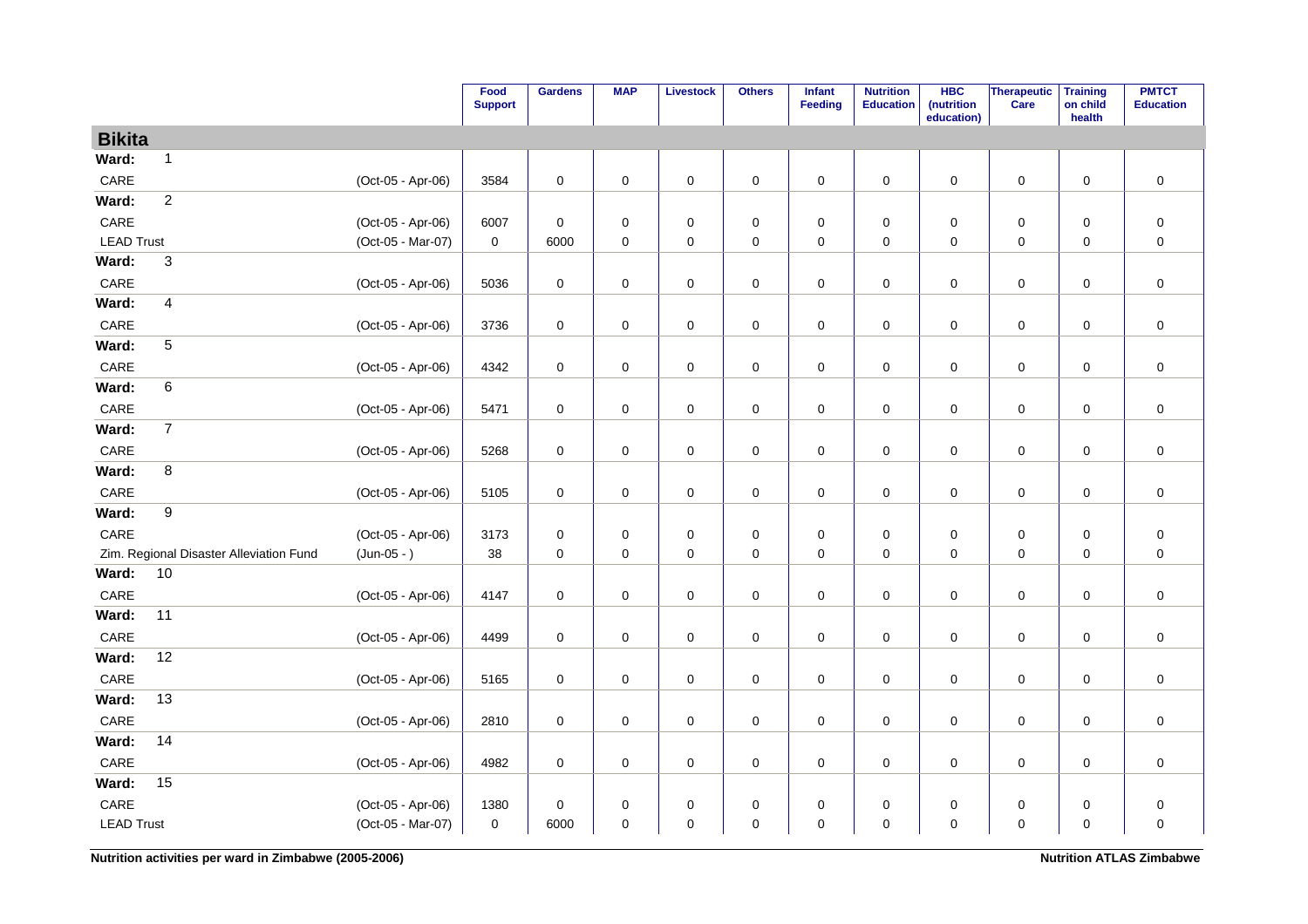|                 |                                       |                   | Food<br><b>Support</b> | <b>Gardens</b> | <b>MAP</b>  | <b>Livestock</b> | <b>Others</b> | Infant<br>Feeding | <b>Nutrition</b><br><b>Education</b> | <b>HBC</b><br>(nutrition<br>education) | Therapeutic<br>Care | <b>Training</b><br>on child<br>health | <b>PMTCT</b><br><b>Education</b> |
|-----------------|---------------------------------------|-------------------|------------------------|----------------|-------------|------------------|---------------|-------------------|--------------------------------------|----------------------------------------|---------------------|---------------------------------------|----------------------------------|
| Ward:           | 16                                    |                   |                        |                |             |                  |               |                   |                                      |                                        |                     |                                       |                                  |
| CARE            |                                       | (Oct-05 - Apr-06) | 5780                   | $\mathbf 0$    | $\mathbf 0$ | $\mathbf 0$      | $\pmb{0}$     | $\mathbf 0$       | $\pmb{0}$                            | $\mathbf 0$                            | $\mathbf 0$         | $\mathbf 0$                           | $\pmb{0}$                        |
| Ward:           | 17                                    |                   |                        |                |             |                  |               |                   |                                      |                                        |                     |                                       |                                  |
| $\mathsf{CARE}$ |                                       | (Oct-05 - Apr-06) | 4780                   | $\mathbf 0$    | 0           | $\pmb{0}$        | $\pmb{0}$     | $\mathbf 0$       | $\pmb{0}$                            | 0                                      | $\mathbf 0$         | $\mathbf 0$                           | $\pmb{0}$                        |
| Ward:           | 18                                    |                   |                        |                |             |                  |               |                   |                                      |                                        |                     |                                       |                                  |
| CARE            |                                       | (Oct-05 - Apr-06) | 4859                   | $\pmb{0}$      | 0           | 0                | $\pmb{0}$     | 0                 | 0                                    | 0                                      | $\mathsf 0$         | 0                                     | $\pmb{0}$                        |
| Ward:           | 19                                    |                   |                        |                |             |                  |               |                   |                                      |                                        |                     |                                       |                                  |
| CARE            |                                       | (Oct-05 - Apr-06) | 3922                   | $\mathbf 0$    | 0           | $\pmb{0}$        | $\mathsf 0$   | $\mathbf 0$       | $\pmb{0}$                            | $\mathbf 0$                            | $\mathsf 0$         | 0                                     | $\pmb{0}$                        |
| Ward:           | 20                                    |                   |                        |                |             |                  |               |                   |                                      |                                        |                     |                                       |                                  |
| CARE            |                                       | (Oct-05 - Apr-06) | 6649                   | $\mathbf 0$    | 0           | $\pmb{0}$        | $\pmb{0}$     | $\mathbf 0$       | $\pmb{0}$                            | 0                                      | $\mathbf 0$         | 0                                     | $\pmb{0}$                        |
| Ward:           | 21                                    |                   |                        |                |             |                  |               |                   |                                      |                                        |                     |                                       |                                  |
| CARE            |                                       | (Oct-05 - Apr-06) | 4790                   | $\mathbf 0$    | $\mathbf 0$ | $\pmb{0}$        | $\mathsf 0$   | $\mathbf 0$       | $\mathbf 0$                          | 0                                      | $\mathsf{O}$        | $\mathbf 0$                           | $\pmb{0}$                        |
| Ward:           | 22                                    |                   |                        |                |             |                  |               |                   |                                      |                                        |                     |                                       |                                  |
| CARE            |                                       | (Oct-05 - Apr-06) | 4023                   | $\pmb{0}$      | 0           | $\pmb{0}$        | $\pmb{0}$     | $\mathbf 0$       | $\pmb{0}$                            | $\mathbf 0$                            | $\mathsf 0$         | 0                                     | $\pmb{0}$                        |
| Ward:           | 24                                    |                   |                        |                |             |                  |               |                   |                                      |                                        |                     |                                       |                                  |
| CARE            |                                       | (Oct-05 - Apr-06) | 3059                   | $\mathbf 0$    | 0           | 0                | 0             | 0                 | 0                                    | 0                                      | 0                   | 0                                     | $\boldsymbol{0}$                 |
| Ward:           | 25                                    |                   |                        |                |             |                  |               |                   |                                      |                                        |                     |                                       |                                  |
| $\mathsf{CARE}$ |                                       | (Oct-05 - Apr-06) | 2960                   | $\mathbf 0$    | 0           | $\pmb{0}$        | $\pmb{0}$     | $\mathbf 0$       | $\pmb{0}$                            | 0                                      | $\mathsf 0$         | $\mathbf 0$                           | $\pmb{0}$                        |
| Ward:           | 26                                    |                   |                        |                |             |                  |               |                   |                                      |                                        |                     |                                       |                                  |
| CARE            |                                       | (Oct-05 - Apr-06) | 1259                   | $\mathbf 0$    | 0           | $\pmb{0}$        | $\pmb{0}$     | 0                 | $\pmb{0}$                            | $\mathbf 0$                            | $\mathbf 0$         | $\mathbf 0$                           | $\pmb{0}$                        |
| <b>Bindura</b>  |                                       |                   |                        |                |             |                  |               |                   |                                      |                                        |                     |                                       |                                  |
| Ward:           |                                       |                   |                        |                |             |                  |               |                   |                                      |                                        |                     |                                       |                                  |
| Cadec Harare    |                                       |                   |                        |                |             |                  |               |                   |                                      |                                        |                     |                                       |                                  |
| Ward:           | $\pmb{0}$                             |                   |                        |                |             |                  |               |                   |                                      |                                        |                     |                                       |                                  |
|                 | Church of Central Africa Presbyterian |                   | 40                     | $\mathbf 0$    | $\mathbf 0$ | 0                | 0             | $\mathbf 0$       | 0                                    | 0                                      | 0                   | 0                                     | $\pmb{0}$                        |
|                 | SOS Children's Villages Zimbabwe      |                   | $\mathbf 0$            | 65             | 0           | 100              | $\pmb{0}$     | $\Omega$          | 0                                    | 0                                      | $\mathbf 0$         | 0                                     | $\pmb{0}$                        |
|                 | SOS Children's Villages Zimbabwe      | $(Jun-05 - )$     | 1300                   | $\mathbf 0$    | $\mathbf 0$ | $\mathbf 0$      | $\mathbf 0$   | $\mathbf 0$       | $\Omega$                             | $\mathbf 0$                            | $\mathbf 0$         | $\mathbf 0$                           | $\mathbf 0$                      |
| Ward:           | $\overline{2}$                        |                   |                        |                |             |                  |               |                   |                                      |                                        |                     |                                       |                                  |
|                 | Farm Community Trust of Zimbabwe      | (Jan-04 - Jul-05) | 1487                   | $\mathbf 0$    | 0           | $\pmb{0}$        | $\pmb{0}$     | $\mathbf 0$       | $\pmb{0}$                            | 0                                      | $\mathsf 0$         | 0                                     | $\pmb{0}$                        |
| Ward:           | $\mathsf 3$                           |                   |                        |                |             |                  |               |                   |                                      |                                        |                     |                                       |                                  |
|                 | Farm Community Trust of Zimbabwe      | (Jan-04 - Jul-05) | 2300                   | $\pmb{0}$      | $\mathbf 0$ | $\mathbf 0$      | $\mathsf 0$   | $\mathbf 0$       | $\pmb{0}$                            | $\mathbf 0$                            | $\mathsf{O}\xspace$ | $\mathbf 0$                           | $\pmb{0}$                        |
| Ward:           | $\overline{4}$                        |                   |                        |                |             |                  |               |                   |                                      |                                        |                     |                                       |                                  |
|                 | Farm Community Trust of Zimbabwe      | (Jan-04 - Jul-05) | 466                    | 0              | 0           | $\pmb{0}$        | $\pmb{0}$     | 0                 | $\pmb{0}$                            | 0                                      | $\pmb{0}$           | $\pmb{0}$                             | $\pmb{0}$                        |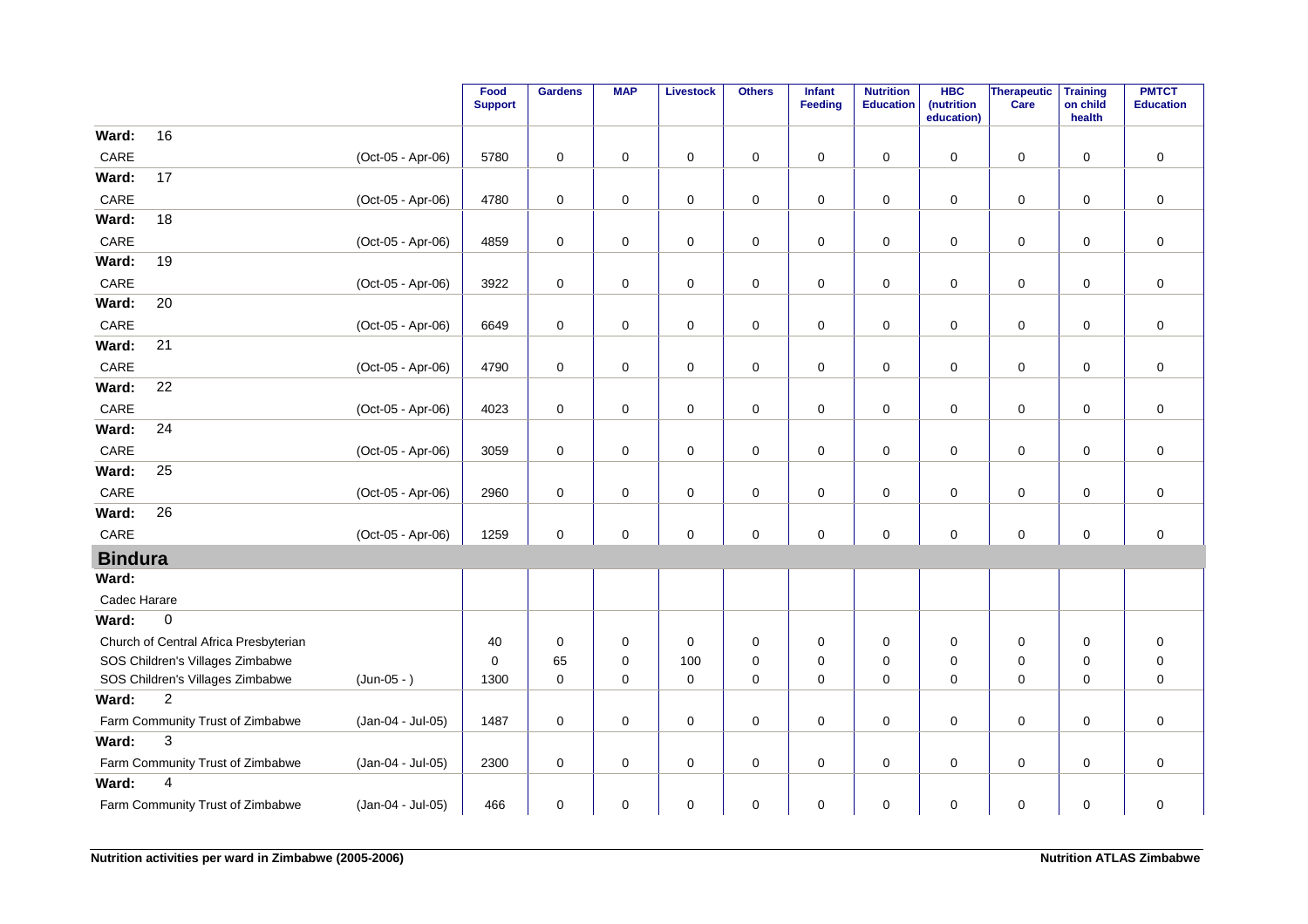|                                  |                   | Food<br><b>Support</b> | <b>Gardens</b> | <b>MAP</b>  | <b>Livestock</b> | <b>Others</b> | Infant<br><b>Feeding</b> | <b>Nutrition</b><br><b>Education</b> | <b>HBC</b><br>(nutrition<br>education) | Therapeutic<br>Care | <b>Training</b><br>on child<br>health | <b>PMTCT</b><br><b>Education</b> |
|----------------------------------|-------------------|------------------------|----------------|-------------|------------------|---------------|--------------------------|--------------------------------------|----------------------------------------|---------------------|---------------------------------------|----------------------------------|
| 5<br>Ward:                       |                   |                        |                |             |                  |               |                          |                                      |                                        |                     |                                       |                                  |
| Farm Community Trust of Zimbabwe | (Jan-04 - Jul-05) | 627                    | $\mathbf 0$    | $\mathbf 0$ | 0                | 0             | $\mathbf 0$              | $\mathbf 0$                          | $\mathbf 0$                            | 0                   | $\mathbf 0$                           | $\mathbf 0$                      |
| Ward:<br>6                       |                   |                        |                |             |                  |               |                          |                                      |                                        |                     |                                       |                                  |
| Farm Community Trust of Zimbabwe | (Jan-04 - Jul-05) | 1844                   | $\mathbf 0$    | $\mathbf 0$ | $\mathbf 0$      | 0             | $\mathbf 0$              | $\mathbf 0$                          | 0                                      | $\mathsf{O}$        | 0                                     | $\mathbf 0$                      |
| $\overline{7}$<br>Ward:          |                   |                        |                |             |                  |               |                          |                                      |                                        |                     |                                       |                                  |
| Farm Community Trust of Zimbabwe | (Jan-04 - Jul-05) | 2508                   | $\mathbf 0$    | $\mathbf 0$ | 0                | $\mathbf 0$   | $\mathbf 0$              | $\mathbf 0$                          | $\mathbf 0$                            | $\mathbf 0$         | $\mathbf 0$                           | $\mathbf 0$                      |
| <b>HELPAGE</b>                   | (Feb-06 - Jul-06) | 295                    | $\mathbf 0$    | $\mathbf 0$ | $\mathbf 0$      | 0             | $\mathbf 0$              | 0                                    | $\mathbf 0$                            | $\mathbf 0$         | $\mathbf 0$                           | $\mathbf 0$                      |
| 8<br>Ward:                       |                   |                        |                |             |                  |               |                          |                                      |                                        |                     |                                       |                                  |
| Farm Community Trust of Zimbabwe | (Jan-04 - Jul-05) | 213                    | $\mathbf 0$    | $\mathbf 0$ | $\mathbf 0$      | 0             | $\mathbf 0$              | $\mathbf 0$                          | $\Omega$                               | 0                   | $\mathbf 0$                           | $\mathbf 0$                      |
| 10<br>Ward:                      |                   |                        |                |             |                  |               |                          |                                      |                                        |                     |                                       |                                  |
| Zimbabwe Red Cross Society       | (Aug-06 - Jul-07) | 818                    | 818            | 0           | $\pmb{0}$        | $\mathbf 0$   | $\mathbf 0$              | 0                                    | 818                                    | $\mathbf 0$         | 0                                     | $\mathbf 0$                      |
| 14<br>Ward:                      |                   |                        |                |             |                  |               |                          |                                      |                                        |                     |                                       |                                  |
| Zimbabwe Red Cross Society       | (Aug-06 - Jul-07) | 1185                   | 1185           | $\mathbf 0$ | $\pmb{0}$        | 0             | $\mathbf 0$              | 0                                    | 1185                                   | $\mathbf 0$         | 0                                     | $\mathbf 0$                      |
| 16<br>Ward:                      |                   |                        |                |             |                  |               |                          |                                      |                                        |                     |                                       |                                  |
| Zimbabwe Red Cross Society       | (Aug-06 - Jul-07) | 884                    | 884            | 0           | 0                | 0             | $\mathbf 0$              | 0                                    | 884                                    | 0                   | 0                                     | $\mathbf 0$                      |
| <b>Binga</b>                     |                   |                        |                |             |                  |               |                          |                                      |                                        |                     |                                       |                                  |
| Ward:                            |                   |                        |                |             |                  |               |                          |                                      |                                        |                     |                                       |                                  |
| <b>Salvation Army</b>            | (Oct-04 - Oct-06) | 1440                   | $\mathbf 0$    | $\mathbf 0$ | $\mathbf 0$      | $\mathbf 0$   | $\mathbf 0$              | $\mathbf 0$                          | $\Omega$                               | $\mathbf 0$         | $\mathbf 0$                           | $\mathbf 0$                      |
| Ward:<br>$\mathbf{1}$            |                   |                        |                |             |                  |               |                          |                                      |                                        |                     |                                       |                                  |
| CADEC Binga                      | (Jan-06 - Jun-06) | 5150                   | $\mathbf 0$    | 0           | $\pmb{0}$        | $\mathbf 0$   | $\mathbf 0$              | 0                                    | $\mathbf 0$                            | $\mathsf 0$         | 0                                     | $\pmb{0}$                        |
| Cadec Hwange                     |                   |                        |                |             |                  |               |                          |                                      |                                        |                     |                                       |                                  |
| $\overline{c}$<br>Ward:          |                   |                        |                |             |                  |               |                          |                                      |                                        |                     |                                       |                                  |
| CADEC Binga                      | (Jan-06 - Jun-06) | 4409                   | $\mathbf 0$    | $\mathbf 0$ | $\mathbf 0$      | 0             | $\mathbf 0$              | 0                                    | 0                                      | 0                   | $\mathbf 0$                           | $\mathbf 0$                      |
| Save the Children (UK)           | (Dec-05 - Apr-06) | 7436                   | $\mathbf 0$    | $\mathbf 0$ | $\mathbf 0$      | $\mathbf 0$   | $\mathbf 0$              | $\mathbf 0$                          | $\Omega$                               | $\mathbf 0$         | $\mathbf 0$                           | $\mathbf 0$                      |
| 3<br>Ward:                       |                   |                        |                |             |                  |               |                          |                                      |                                        |                     |                                       |                                  |
| CADEC Binga                      | (Jan-06 - Jun-06) | 1956                   | $\mathbf 0$    | 0           | 0                | 0             | $\mathbf 0$              | 0                                    | 0                                      | $\mathbf 0$         | 0                                     | $\mathsf 0$                      |
| Save the Children (UK)           |                   | $\mathbf 0$            | $\mathbf 0$    | $\Omega$    | $\mathbf 0$      | 0             | 3                        | $\Omega$                             | 64                                     | $\mathbf 0$         | $\Omega$                              | $\mathbf{0}$                     |
| $\overline{4}$<br>Ward:          |                   |                        |                |             |                  |               |                          |                                      |                                        |                     |                                       |                                  |
| CADEC Binga                      | (Jan-06 - Jun-06) | 1132                   | $\mathbf 0$    | 0           | 0                | 0             | 0                        | $\mathbf 0$                          | 0                                      | 0                   | 0                                     | $\mathbf 0$                      |
| Save the Children (UK)           |                   | $\mathbf 0$            | $\mathbf 0$    | 0           | $\mathbf 0$      | $\mathbf 0$   | 3                        | $\mathbf 0$                          | 61                                     | $\mathbf 0$         | 0                                     | $\mathbf 0$                      |
| Save the Children (UK)           | (Dec-05 - Apr-06) | 2613                   | $\Omega$       | 0           | $\mathbf 0$      | 0             | 0                        | $\mathbf 0$                          | $\mathbf 0$                            | $\mathbf 0$         | 0                                     | $\mathbf 0$                      |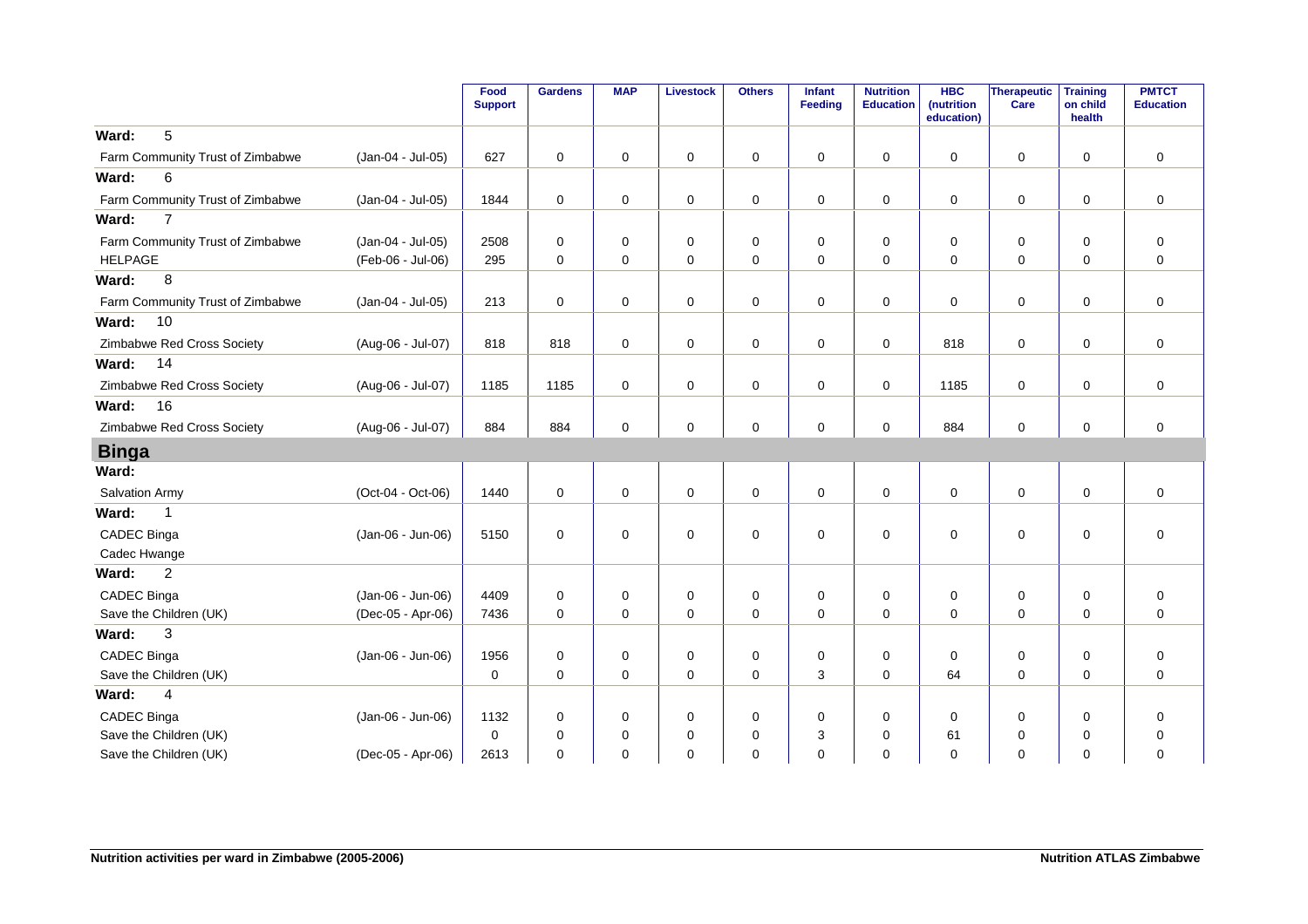|                          |                   | Food<br><b>Support</b> | <b>Gardens</b>      | <b>MAP</b>  | <b>Livestock</b>    | <b>Others</b> | <b>Infant</b><br><b>Feeding</b> | <b>Nutrition</b><br><b>Education</b> | <b>HBC</b><br>(nutrition<br>education) | Therapeutic<br>Care | <b>Training</b><br>on child<br>health | <b>PMTCT</b><br><b>Education</b> |
|--------------------------|-------------------|------------------------|---------------------|-------------|---------------------|---------------|---------------------------------|--------------------------------------|----------------------------------------|---------------------|---------------------------------------|----------------------------------|
| 5<br>Ward:               |                   |                        |                     |             |                     |               |                                 |                                      |                                        |                     |                                       |                                  |
| CADEC Binga              | (Jan-06 - Jun-06) | 1432                   | 0                   | 0           | 0                   | 0             | 0                               | 0                                    | 0                                      | 0                   | 0                                     | 0                                |
| Save the Children (UK)   |                   | 2633                   | $\mathbf 0$         | $\mathbf 0$ | $\mathbf 0$         | $\pmb{0}$     | $\overline{2}$                  | 0                                    | 39                                     | $\mathbf 0$         | $\mathbf 0$                           | $\mathbf 0$                      |
| Save the Children (UK)   | (Dec-05 - Apr-06) | 2550                   | $\mathsf{O}\xspace$ | $\mathbf 0$ | $\mathbf 0$         | $\pmb{0}$     | 0                               | $\mathbf 0$                          | $\mathbf 0$                            | $\mathbf 0$         | $\mathbf 0$                           | $\mathbf 0$                      |
| $6\phantom{1}6$<br>Ward: |                   |                        |                     |             |                     |               |                                 |                                      |                                        |                     |                                       |                                  |
| CADEC Binga              | (Jan-06 - Jun-06) | 2147                   | $\mathbf 0$         | $\mathbf 0$ | $\mathbf 0$         | 0             | $\mathbf 0$                     | $\mathbf 0$                          | $\mathbf 0$                            | 0                   | 0                                     | 0                                |
| Save the Children (UK)   |                   | 120                    | 120                 | $\mathbf 0$ | $\mathbf 0$         | $\mathbf 0$   | 0                               | 120                                  | $\Omega$                               | $\mathbf 0$         | $\mathbf 0$                           | $\mathbf 0$                      |
| $\overline{7}$<br>Ward:  |                   |                        |                     |             |                     |               |                                 |                                      |                                        |                     |                                       |                                  |
| CADEC Binga              | (Jan-06 - Jun-06) | 1841                   | $\mathbf 0$         | $\mathbf 0$ | $\mathbf 0$         | $\pmb{0}$     | $\mathbf 0$                     | $\mathbf 0$                          | $\Omega$                               | $\mathbf 0$         | $\mathbf 0$                           | $\mathbf 0$                      |
| Save the Children (UK)   | (Dec-05 - Apr-06) | 1951                   | $\mathbf 0$         | $\mathbf 0$ | $\mathbf 0$         | $\mathbf 0$   | $\Omega$                        | $\mathbf 0$                          | $\Omega$                               | 0                   | $\mathbf 0$                           | $\mathbf 0$                      |
| Save the Children (UK)   |                   | 65                     | 65                  | 0           | $\mathbf 0$         | $\mathbf 0$   | 2                               | 65                                   | 32                                     | 0                   | $\mathbf 0$                           | $\mathbf 0$                      |
| Ward:<br>8               |                   |                        |                     |             |                     |               |                                 |                                      |                                        |                     |                                       |                                  |
| CADEC Binga              | (Jan-06 - Jun-06) | 4584                   | $\mathsf{O}\xspace$ | $\mathbf 0$ | $\mathbf 0$         | $\pmb{0}$     | 0                               | $\mathbf 0$                          | $\mathbf 0$                            | $\mathbf 0$         | $\mathbf 0$                           | $\mathbf 0$                      |
| Cadec Hwange             |                   |                        |                     |             |                     |               |                                 |                                      |                                        |                     |                                       |                                  |
| Save the Children (UK)   |                   | 60                     | 60                  | 0           | $\mathsf{O}\xspace$ | $\pmb{0}$     | 0                               | 60                                   | 0                                      | $\mathsf 0$         | $\mathbf 0$                           | 0                                |
| 9<br>Ward:               |                   |                        |                     |             |                     |               |                                 |                                      |                                        |                     |                                       |                                  |
| <b>CADEC Binga</b>       | (Jan-06 - Jun-06) | 5568                   | $\mathbf 0$         | $\mathbf 0$ | $\mathbf 0$         | $\mathbf 0$   | $\mathbf 0$                     | $\mathbf 0$                          | $\Omega$                               | $\mathbf 0$         | $\mathbf 0$                           | $\mathbf 0$                      |
| Cadec Hwange             |                   |                        |                     |             |                     |               |                                 |                                      |                                        |                     |                                       |                                  |
| Salvation Army           | (Oct-04 - Oct-06) | 725                    | $\mathbf 0$         | $\mathbf 0$ | $\mathbf 0$         | 0             | $\mathbf 0$                     | $\mathbf 0$                          | $\mathbf 0$                            | 0                   | 0                                     | $\mathbf 0$                      |
| Save the Children (UK)   |                   | 118                    | 118                 | $\Omega$    | $\mathbf 0$         | $\mathbf 0$   | 0                               | 118                                  | $\Omega$                               | $\mathbf 0$         | $\Omega$                              | $\mathbf 0$                      |
| 10<br>Ward:              |                   |                        |                     |             |                     |               |                                 |                                      |                                        |                     |                                       |                                  |
| CADEC Binga              | (Jan-06 - Jun-06) | 4256                   | $\mathbf 0$         | $\mathbf 0$ | $\mathbf 0$         | 0             | $\mathbf 0$                     | 0                                    | 0                                      | 0                   | $\mathbf 0$                           | $\mathbf 0$                      |
| Salvation Army           | (Oct-04 - Oct-06) | 700                    | $\mathbf 0$         | $\mathbf 0$ | $\mathbf 0$         | $\pmb{0}$     | 0                               | 0                                    | $\mathbf 0$                            | $\pmb{0}$           | $\mathbf 0$                           | $\mathbf 0$                      |
| Save the Children (UK)   | (Dec-05 - Apr-06) | 2390                   | $\Omega$            | $\Omega$    | $\mathbf 0$         | $\Omega$      | $\Omega$                        | $\Omega$                             | $\Omega$                               | $\Omega$            | $\Omega$                              | $\Omega$                         |
| Ward:<br>11              |                   |                        |                     |             |                     |               |                                 |                                      |                                        |                     |                                       |                                  |
| CADEC Binga              | (Jan-06 - Jun-06) | 3391                   | $\mathbf 0$         | $\mathbf 0$ | $\mathbf 0$         | $\mathbf 0$   | $\mathbf 0$                     | $\mathbf 0$                          | $\Omega$                               | $\mathbf 0$         | $\mathbf 0$                           | $\mathbf 0$                      |
| Cadec Hwange             |                   |                        |                     |             |                     |               |                                 |                                      |                                        |                     |                                       |                                  |
| Save the Children (UK)   | (Dec-05 - Apr-06) | 3143                   | $\mathsf{O}\xspace$ | 0           | $\mathbf 0$         | 0             | $\mathbf 0$                     | 0                                    | $\mathbf 0$                            | 0                   | 0                                     | $\mathbf 0$                      |
| Save the Children (UK)   |                   | 70                     | 70                  | $\mathbf 0$ | $\mathbf 0$         | $\mathbf 0$   | $\mathbf 0$                     | 70                                   | $\mathbf 0$                            | $\mathbf 0$         | $\mathbf 0$                           | $\mathbf 0$                      |
| Ward:<br>12              |                   |                        |                     |             |                     |               |                                 |                                      |                                        |                     |                                       |                                  |
| CADEC Binga              | (Jan-06 - Jun-06) | 2982                   | $\mathbf 0$         | 0           | 0                   | 0             | 0                               | 0                                    | 0                                      | 0                   | 0                                     | $\mathbf 0$                      |
| Cadec Hwange             |                   |                        |                     |             |                     |               |                                 |                                      |                                        |                     |                                       |                                  |
| Save the Children (UK)   |                   | 63                     | 63                  | 0           | $\mathbf 0$         | 0             | 0                               | 63                                   | 0                                      | 0                   | $\mathbf 0$                           | $\mathbf 0$                      |
| Save the Children (UK)   | (Dec-05 - Apr-06) | 2475                   | $\mathbf 0$         | $\Omega$    | $\mathbf 0$         | $\mathbf 0$   | 0                               | $\mathbf 0$                          | $\Omega$                               | $\mathbf 0$         | $\Omega$                              | $\mathbf 0$                      |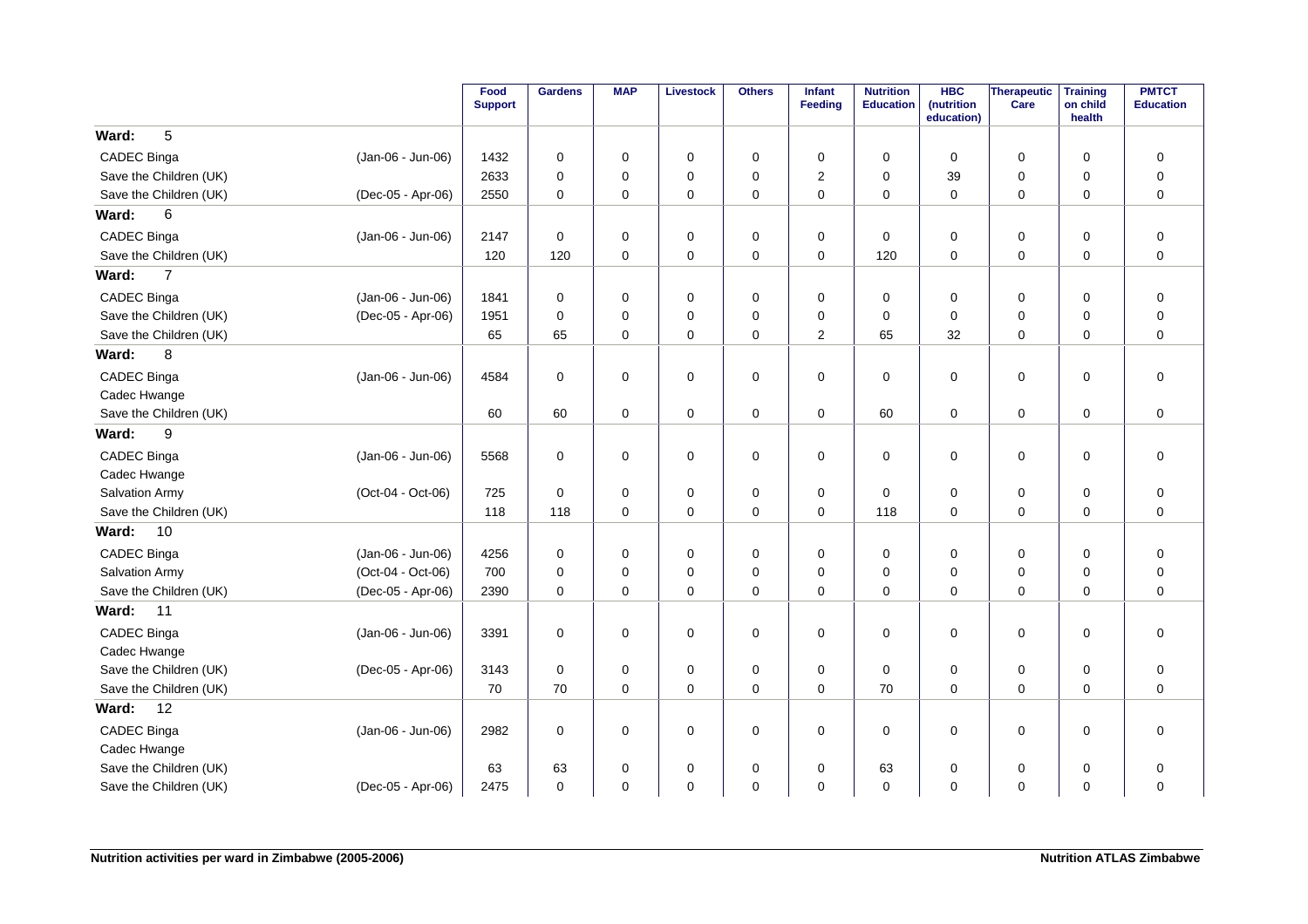|                                           |                   | Food<br><b>Support</b> | <b>Gardens</b> | <b>MAP</b>  | <b>Livestock</b> | <b>Others</b> | Infant<br>Feeding | <b>Nutrition</b><br><b>Education</b> | <b>HBC</b><br>(nutrition<br>education) | Therapeutic<br>Care | <b>Training</b><br>on child<br>health | <b>PMTCT</b><br><b>Education</b> |
|-------------------------------------------|-------------------|------------------------|----------------|-------------|------------------|---------------|-------------------|--------------------------------------|----------------------------------------|---------------------|---------------------------------------|----------------------------------|
| 13<br>Ward:                               |                   |                        |                |             |                  |               |                   |                                      |                                        |                     |                                       |                                  |
| CADEC Binga                               | (Jan-06 - Jun-06) | 5858                   | $\mathbf 0$    | $\mathbf 0$ | 0                | 0             | 0                 | 0                                    | $\mathbf 0$                            | 0                   | $\mathbf 0$                           | 0                                |
| Cadec Hwange                              |                   |                        |                |             |                  |               |                   |                                      |                                        |                     |                                       |                                  |
| Save the Children (UK)                    | (Dec-05 - Apr-06) | 2284                   | $\mathbf 0$    | 0           | 0                | 0             | 0                 | 0                                    | 0                                      | 0                   | 0                                     | 0                                |
| 14<br>Ward:                               |                   |                        |                |             |                  |               |                   |                                      |                                        |                     |                                       |                                  |
| <b>ADRA Zimbabwe</b>                      | (Aug-04 - Jun-06) | 0                      | 150            | $\mathbf 0$ | 0                | $\pmb{0}$     | $\mathbf 0$       | 0                                    | $\mathbf 0$                            | $\mathbf 0$         | $\mathbf 0$                           | $\mathbf 0$                      |
| <b>CADEC Binga</b>                        | (Jan-06 - Jun-06) | 3135                   | $\Omega$       | $\Omega$    | 0                | 0             | $\mathbf 0$       | $\Omega$                             | $\mathbf 0$                            | $\mathbf 0$         | $\mathbf 0$                           | 0                                |
| Save the Children (UK)                    |                   | 70                     | 70             | $\mathbf 0$ | 0                | 0             | 8                 | 70                                   | 59                                     | 0                   | 0                                     | $\Omega$                         |
| Save the Children (UK)                    | (Dec-05 - Apr-06) | 5626                   | $\Omega$       | $\Omega$    | 0                | $\mathbf 0$   | $\Omega$          | $\Omega$                             | $\Omega$                               | $\mathbf 0$         | $\mathbf 0$                           | $\Omega$                         |
| Ward:<br>15                               |                   |                        |                |             |                  |               |                   |                                      |                                        |                     |                                       |                                  |
| CADEC Binga                               | (Jan-06 - Jun-06) | 2242                   | $\Omega$       | 0           | 0                | 0             | 0                 | 0                                    | 0                                      | 0                   | 0                                     | 0                                |
| Save the Children (UK)                    | (Dec-05 - Apr-06) | 7195                   | $\mathbf 0$    | $\mathbf 0$ | $\mathbf 0$      | $\mathbf 0$   | $\mathbf 0$       | $\mathbf 0$                          | $\mathbf 0$                            | $\mathbf 0$         | $\mathbf 0$                           | $\mathbf 0$                      |
| 16<br>Ward:                               |                   |                        |                |             |                  |               |                   |                                      |                                        |                     |                                       |                                  |
| ADRA Zimbabwe                             | (Aug-04 - Jun-06) | 0                      | 150            | 0           | 0                | 0             | 0                 | 0                                    | $\mathbf 0$                            | 0                   | 0                                     | 0                                |
| CADEC Binga                               | (Jan-06 - Jun-06) | 907                    | $\mathbf 0$    | $\mathbf 0$ | 0                | 0             | 0                 | 0                                    | $\mathbf 0$                            | $\mathbf 0$         | 0                                     | 0                                |
| International Development Enterprises-IDE | (Aug-04 - Jun-06) | $\mathbf 0$            | 1800           | $\mathbf 0$ | 0                | 0             | 0                 | $\mathbf 0$                          | 0                                      | 0                   | $\mathbf 0$                           | $\mathbf 0$                      |
| Save the Children (UK)                    | (Dec-05 - Apr-06) | 3586                   | $\mathbf 0$    | $\mathbf 0$ | 0                | 0             | 0                 | $\mathbf 0$                          | $\mathbf 0$                            | $\mathbf 0$         | $\mathbf 0$                           | $\mathbf 0$                      |
| 17<br>Ward:                               |                   |                        |                |             |                  |               |                   |                                      |                                        |                     |                                       |                                  |
| <b>ADRA Zimbabwe</b>                      | (Aug-04 - Jun-06) | $\mathbf 0$            | 150            | $\mathbf 0$ | 0                | 0             | $\mathbf 0$       | $\mathbf 0$                          | 0                                      | $\mathbf 0$         | 0                                     | 0                                |
| CADEC Binga                               | (Jan-06 - Jun-06) | 1527                   | $\Omega$       | $\Omega$    | 0                | 0             | 0                 | 0                                    | 0                                      | 0                   | 0                                     | 0                                |
| International Development Enterprises-IDE | (Aug-04 - Jun-06) | 0                      | 1800           | $\Omega$    | 0                | 0             | $\mathbf 0$       | $\mathbf 0$                          | $\mathbf 0$                            | $\mathbf 0$         | 0                                     | 0                                |
| Ward:<br>18                               |                   |                        |                |             |                  |               |                   |                                      |                                        |                     |                                       |                                  |
| CADEC Binga                               | (Jan-06 - Jun-06) | 1621                   | $\mathbf 0$    | $\mathbf 0$ | 0                | $\mathbf 0$   | $\mathbf 0$       | $\mathbf 0$                          | $\mathbf 0$                            | $\mathbf 0$         | $\mathbf 0$                           | $\mathbf 0$                      |
| 19<br>Ward:                               |                   |                        |                |             |                  |               |                   |                                      |                                        |                     |                                       |                                  |
| <b>ADRA Zimbabwe</b>                      | (Aug-04 - Jun-06) | 0                      | 150            | $\mathbf 0$ | 0                | 0             | 0                 | 0                                    | 0                                      | 0                   | 0                                     | 0                                |
| CADEC Binga                               | (Jan-06 - Jun-06) | 1790                   | $\Omega$       | $\Omega$    | 0                | 0             | 0                 | 0                                    | $\mathbf 0$                            | $\mathbf 0$         | 0                                     | $\mathbf 0$                      |
| International Development Enterprises-IDE | (Aug-04 - Jun-06) | $\mathbf 0$            | 1800           | $\Omega$    | 0                | $\Omega$      | $\Omega$          | $\Omega$                             | $\Omega$                               | $\Omega$            | $\mathbf 0$                           | $\Omega$                         |
| 20<br>Ward:                               |                   |                        |                |             |                  |               |                   |                                      |                                        |                     |                                       |                                  |
| <b>ADRA Zimbabwe</b>                      | (Aug-04 - Jun-06) | 0                      | 150            | $\mathbf 0$ | 0                | 0             | $\mathbf 0$       | 0                                    | $\mathbf 0$                            | 0                   | 0                                     | 0                                |
| CADEC Binga                               | (Jan-06 - Jun-06) | 1936                   | $\mathbf 0$    | $\mathbf 0$ | 0                | 0             | $\mathbf 0$       | 0                                    | $\mathbf 0$                            | $\mathbf 0$         | $\mathbf 0$                           | 0                                |
| International Development Enterprises-IDE | (Aug-04 - Jun-06) | $\mathbf 0$            | 1800           | $\mathbf 0$ | 0                | 0             | $\mathbf 0$       | $\mathbf 0$                          | $\mathbf 0$                            | 0                   | $\mathbf 0$                           | $\Omega$                         |
| Save the Children (UK)                    | (Dec-05 - Apr-06) | 5567                   | 0              | $\mathbf 0$ | 0                | 0             | $\mathbf 0$       | 0                                    | $\mathbf 0$                            | $\mathbf 0$         | $\mathbf 0$                           | $\mathbf 0$                      |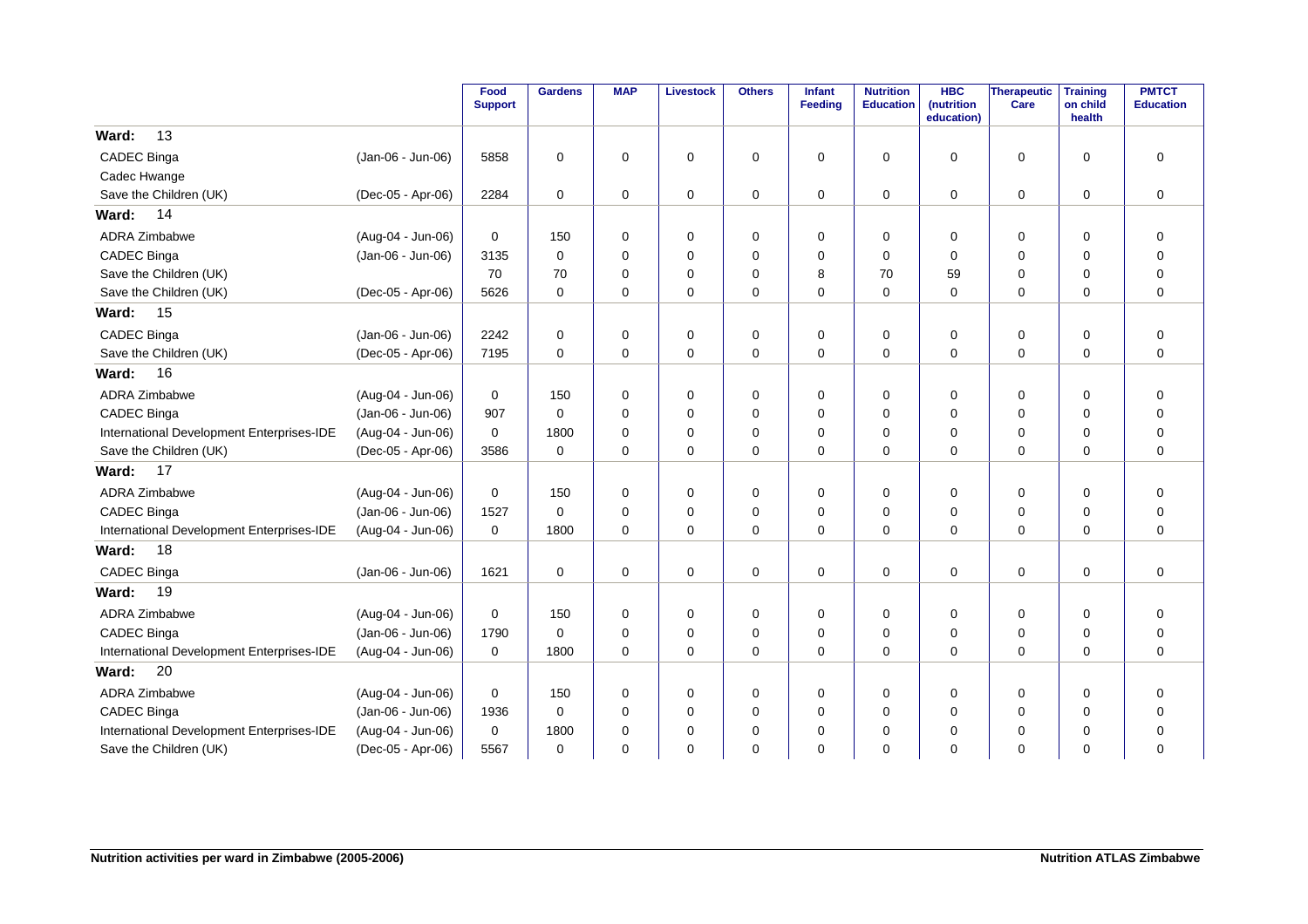|                                           |                   | Food<br><b>Support</b> | <b>Gardens</b>      | <b>MAP</b>  | <b>Livestock</b> | <b>Others</b> | Infant<br><b>Feeding</b> | <b>Nutrition</b><br><b>Education</b> | <b>HBC</b><br>(nutrition<br>education) | Therapeutic<br>Care | <b>Training</b><br>on child<br>health | <b>PMTCT</b><br><b>Education</b> |
|-------------------------------------------|-------------------|------------------------|---------------------|-------------|------------------|---------------|--------------------------|--------------------------------------|----------------------------------------|---------------------|---------------------------------------|----------------------------------|
| 21<br>Ward:                               |                   |                        |                     |             |                  |               |                          |                                      |                                        |                     |                                       |                                  |
| <b>ADRA Zimbabwe</b>                      | (Aug-04 - Jun-06) | 0                      | 150                 | 0           | 0                | 0             | 0                        | 0                                    | 0                                      | 0                   | 0                                     | 0                                |
| CADEC Binga                               | (Jan-06 - Jun-06) | 6901                   | $\mathbf 0$         | 0           | 0                | $\pmb{0}$     | $\mathbf 0$              | $\mathbf 0$                          | 0                                      | 0                   | $\mathbf 0$                           | $\pmb{0}$                        |
| International Development Enterprises-IDE | (Aug-04 - Jun-06) | $\mathbf 0$            | 1800                | 0           | $\mathbf 0$      | 0             | 0                        | 0                                    | 0                                      | 0                   | 0                                     | $\pmb{0}$                        |
| Save the Children (UK)                    | (Dec-05 - Apr-06) | 7397                   | $\mathbf 0$         | $\mathbf 0$ | $\mathbf 0$      | $\mathbf 0$   | $\mathbf 0$              | $\mathbf 0$                          | $\mathbf 0$                            | $\mathbf 0$         | $\Omega$                              | $\mathbf 0$                      |
| <b>Bubi</b>                               |                   |                        |                     |             |                  |               |                          |                                      |                                        |                     |                                       |                                  |
| Ward:                                     |                   |                        |                     |             |                  |               |                          |                                      |                                        |                     |                                       |                                  |
| Bekezela                                  | (Feb-04 - Jul-06) | 0                      | $\mathsf 0$         | 0           | 175              | $\mathbf 0$   | $\pmb{0}$                | $\pmb{0}$                            | 0                                      | $\mathsf{O}\xspace$ | 0                                     | $\pmb{0}$                        |
| Bekezela                                  | (Jul-05 - Jul-06) | 0                      | 75                  | 0           | $\mathsf 0$      | $\pmb{0}$     | $\mathbf 0$              | $\pmb{0}$                            | 0                                      | $\mathsf{O}\xspace$ | $\mathbf 0$                           | $\mathsf 0$                      |
| $\overline{c}$<br>Ward:                   |                   |                        |                     |             |                  |               |                          |                                      |                                        |                     |                                       |                                  |
| <b>ADRA Zimbabwe</b>                      | (Aug-04 - Jun-06) | $\mathbf 0$            | 127                 | $\mathbf 0$ | 0                | 0             | $\mathbf 0$              | $\mathbf 0$                          | 0                                      | $\mathbf 0$         | 0                                     | $\pmb{0}$                        |
| ORAP                                      | (Feb-05 - Aug-06) | 0                      | $\mathsf{O}\xspace$ | 0           | 392              | $\pmb{0}$     | $\mathbf 0$              | $\pmb{0}$                            | 0                                      | $\pmb{0}$           | 0                                     | $\pmb{0}$                        |
| 3<br>Ward:                                |                   |                        |                     |             |                  |               |                          |                                      |                                        |                     |                                       |                                  |
| <b>ADRA Zimbabwe</b>                      | (Aug-04 - Jun-06) | 0                      | 148                 | $\mathbf 0$ | $\mathbf 0$      | $\pmb{0}$     | $\mathbf 0$              | 0                                    | $\mathbf 0$                            | $\mathbf 0$         | 0                                     | $\mathbf 0$                      |
| Ward:<br>4                                |                   |                        |                     |             |                  |               |                          |                                      |                                        |                     |                                       |                                  |
| ADRA Zimbabwe                             | (Aug-04 - Jun-06) | 0                      | 147                 | 0           | 0                | 0             | 0                        | 0                                    | 0                                      | $\mathbf 0$         | 0                                     | $\mathbf 0$                      |
| 5<br>Ward:                                |                   |                        |                     |             |                  |               |                          |                                      |                                        |                     |                                       |                                  |
| <b>ADRA Zimbabwe</b>                      | (Aug-04 - Jun-06) | 0                      | 148                 | 0           | 0                | $\mathbf 0$   | 0                        | 0                                    | 0                                      | 0                   | 0                                     | $\pmb{0}$                        |
| ORAP                                      | (Feb-05 - Aug-06) | 0                      | $\mathbf 0$         | 0           | 272              | $\pmb{0}$     | $\mathbf 0$              | $\mathbf 0$                          | $\mathbf 0$                            | 0                   | $\mathbf 0$                           | $\mathbf 0$                      |
| 6<br>Ward:                                |                   |                        |                     |             |                  |               |                          |                                      |                                        |                     |                                       |                                  |
| <b>ADRA Zimbabwe</b>                      | (Aug-04 - Jun-06) | 0                      | 167                 | 0           | $\pmb{0}$        | $\pmb{0}$     | $\mathsf 0$              | $\pmb{0}$                            | 0                                      | $\mathsf{O}\xspace$ | $\mathbf 0$                           | $\pmb{0}$                        |
| Ward:<br>$\overline{7}$                   |                   |                        |                     |             |                  |               |                          |                                      |                                        |                     |                                       |                                  |
| ADRA Zimbabwe                             | (Aug-04 - Jun-06) | 0                      | 60                  | $\mathbf 0$ | $\pmb{0}$        | $\pmb{0}$     | $\mathsf 0$              | 0                                    | $\mathbf 0$                            | $\mathsf{O}\xspace$ | 0                                     | $\mathsf 0$                      |
| Ward:<br>9                                |                   |                        |                     |             |                  |               |                          |                                      |                                        |                     |                                       |                                  |
| ADRA Zimbabwe                             | (Aug-04 - Jun-06) | 0                      | 153                 | 0           | $\mathbf 0$      | $\pmb{0}$     | 0                        | 0                                    | 0                                      | $\mathbf 0$         | 0                                     | $\pmb{0}$                        |
| ORAP                                      | (Feb-05 - Aug-06) | $\mathbf 0$            | $\mathbf 0$         | $\mathbf 0$ | 352              | $\mathbf 0$   | $\mathbf 0$              | $\mathbf 0$                          | 0                                      | $\mathbf 0$         | $\mathbf 0$                           | $\mathbf 0$                      |
| Ward:<br>11                               |                   |                        |                     |             |                  |               |                          |                                      |                                        |                     |                                       |                                  |
| <b>ADRA Zimbabwe</b>                      | (Aug-04 - Jun-06) | 0                      | 100                 | $\mathbf 0$ | $\mathbf 0$      | $\pmb{0}$     | $\mathbf 0$              | $\mathbf 0$                          | 0                                      | $\mathbf 0$         | 0                                     | $\mathbf 0$                      |
| 12<br>Ward:                               |                   |                        |                     |             |                  |               |                          |                                      |                                        |                     |                                       |                                  |
| ADRA Zimbabwe                             | (Aug-04 - Jun-06) | 0                      | 178                 | $\mathbf 0$ | $\mathbf 0$      | $\pmb{0}$     | $\mathbf 0$              | $\mathbf 0$                          | $\mathbf 0$                            | $\mathbf 0$         | 0                                     | $\mathbf 0$                      |
| 14<br>Ward:                               |                   |                        |                     |             |                  |               |                          |                                      |                                        |                     |                                       |                                  |
| ADRA Zimbabwe                             | (Aug-04 - Jun-06) | 0                      | 110                 | 0           | $\mathsf 0$      | $\mathsf 0$   | $\mathbf 0$              | $\pmb{0}$                            | 0                                      | 0                   | $\pmb{0}$                             | $\pmb{0}$                        |
| Ward:<br>17                               |                   |                        |                     |             |                  |               |                          |                                      |                                        |                     |                                       |                                  |
| ADRA Zimbabwe                             | (Aug-04 - Jun-06) | 0                      | 147                 | 0           | $\pmb{0}$        | $\mathsf 0$   | $\mathbf 0$              | $\pmb{0}$                            | $\mathbf 0$                            | $\mathsf{O}\xspace$ | 0                                     | $\pmb{0}$                        |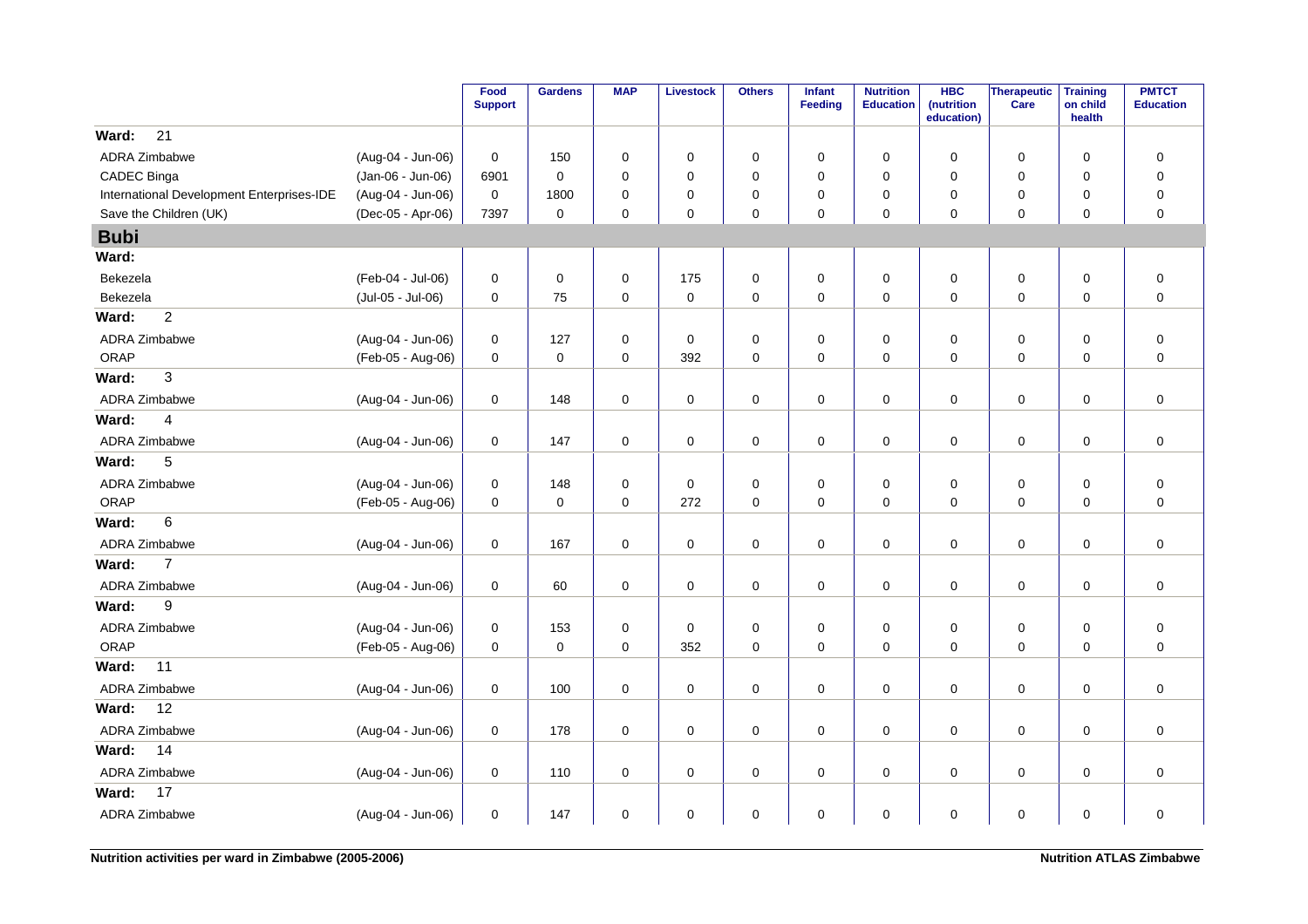|                           |                   | Food<br><b>Support</b> | <b>Gardens</b>      | <b>MAP</b>       | <b>Livestock</b>    | <b>Others</b>            | <b>Infant</b><br>Feeding | <b>Nutrition</b><br><b>Education</b> | <b>HBC</b><br>(nutrition<br>education) | Therapeutic<br>Care        | <b>Training</b><br>on child<br>health | <b>PMTCT</b><br><b>Education</b> |
|---------------------------|-------------------|------------------------|---------------------|------------------|---------------------|--------------------------|--------------------------|--------------------------------------|----------------------------------------|----------------------------|---------------------------------------|----------------------------------|
| 18<br>Ward:               |                   |                        |                     |                  |                     |                          |                          |                                      |                                        |                            |                                       |                                  |
| <b>ADRA Zimbabwe</b>      | (Aug-04 - Jun-06) | $\mathbf 0$            | 138                 | $\pmb{0}$        | $\mathbf 0$         | $\pmb{0}$                | 0                        | $\mathbf 0$                          | $\mathbf 0$                            | $\mathsf 0$                | $\mathbf 0$                           | $\pmb{0}$                        |
| Ward:<br>19               |                   |                        |                     |                  |                     |                          |                          |                                      |                                        |                            |                                       |                                  |
| ADRA Zimbabwe             | (Aug-04 - Jun-06) | $\mathbf 0$            | 80                  | 0                | $\mathsf{O}\xspace$ | $\pmb{0}$                | 0                        | $\mathbf 0$                          | 0                                      | $\mathsf 0$                | $\mathbf 0$                           | $\pmb{0}$                        |
| <b>Buhera</b>             |                   |                        |                     |                  |                     |                          |                          |                                      |                                        |                            |                                       |                                  |
| Ward:                     |                   |                        |                     |                  |                     |                          |                          |                                      |                                        |                            |                                       |                                  |
| Cadec Harare              |                   |                        |                     |                  |                     |                          |                          |                                      |                                        |                            |                                       |                                  |
| MSF Luxembourg            |                   | $\mathbf 0$            | $\mathsf 0$         | $\pmb{0}$        | $\pmb{0}$           | $\mathsf 0$              | 0                        | $\mathbf 0$                          | $\pmb{0}$                              | 25                         | $\pmb{0}$                             | $\mathbf 0$                      |
| Ward:<br>$\mathbf{1}$     |                   |                        |                     |                  |                     |                          |                          |                                      |                                        |                            |                                       |                                  |
| Africare                  | (Jan-05 - Jun-06) | 315                    | $\mathsf{O}\xspace$ | $\pmb{0}$        | $\mathsf{O}\xspace$ | $\pmb{0}$                | $\mathbf 0$              | $\mathbf 0$                          | $\mathbf 0$                            | $\mathbf 0$                | $\mathbf 0$                           | $\mathbf 0$                      |
| Dananai Child Care        |                   |                        |                     |                  |                     |                          |                          |                                      |                                        |                            |                                       |                                  |
| HELP (GERMANY)            | (Sep-05 - Jan-06) | $\mathbf 0$            | 31                  | $\mathbf 0$      | $\mathbf 0$         | $\mathbf 0$              | $\mathbf 0$              | $\mathbf 0$                          | $\mathbf 0$                            | $\mathbf 0$                | $\mathbf 0$                           | $\mathbf 0$                      |
| $\overline{c}$<br>Ward:   |                   |                        |                     |                  |                     |                          |                          |                                      |                                        |                            |                                       |                                  |
| Africare                  | (Jan-05 - Jun-06) | 598                    | $\mathsf{O}\xspace$ | $\pmb{0}$        | $\mathsf{O}\xspace$ | $\mathsf 0$              | 0                        | $\pmb{0}$                            | $\pmb{0}$                              | $\mathsf{O}\xspace$        | $\mathbf 0$                           | $\mathbf 0$                      |
| Dananai Child Care        |                   |                        |                     |                  |                     |                          |                          |                                      |                                        |                            |                                       |                                  |
| 3<br>Ward:                |                   |                        |                     |                  |                     |                          |                          |                                      |                                        |                            |                                       |                                  |
| Africare                  | (Jan-05 - Jun-06) | 450                    | $\mathsf{O}\xspace$ | $\mathbf 0$      | $\mathsf{O}\xspace$ | $\mathsf 0$              | $\mathbf 0$              | $\mathbf 0$                          | $\mathbf 0$                            | $\mathsf 0$                | $\pmb{0}$                             | $\mathbf 0$                      |
| Dananai Child Care        |                   |                        |                     |                  |                     |                          |                          |                                      |                                        |                            |                                       |                                  |
| HELP (GERMANY)            | (Sep-05 - Jan-06) | 0                      | 28                  | 0                | 0                   | 0                        | 0                        | 0                                    | $\mathbf 0$                            | 0                          | 0                                     | $\mathbf 0$                      |
| Mercy Corps               | (Jun-05 - May-06) | 25                     | 2400                | $\mathbf 0$      | $\mathbf 0$         | $\mathbf 0$              | $\mathbf 0$              | $\mathbf 0$                          | $\mathbf 0$                            | $\mathbf 0$                | $\mathbf 0$                           | $\mathbf 0$                      |
| $\overline{4}$<br>Ward:   |                   |                        |                     |                  |                     |                          |                          |                                      |                                        |                            |                                       |                                  |
| Africare                  | (Jan-05 - Jun-06) | 502                    | $\mathbf 0$         | 0                | 0                   | 0                        | 0                        | 0                                    | $\mathbf 0$                            | $\mathsf 0$                | 0                                     | $\mathbf 0$                      |
| Dananai Child Care        |                   |                        |                     |                  |                     |                          |                          |                                      |                                        |                            |                                       |                                  |
| The Centre                |                   | $\mathbf 0$            | 18                  | $\pmb{0}$        | $\mathbf 0$         | $\pmb{0}$                | $\mathbf 0$              | $\mathbf 0$                          | $\mathbf 0$                            | $\mathbf 0$                | $\mathbf 0$                           | $\mathbf 0$                      |
| Ward:<br>5                |                   |                        |                     |                  |                     |                          |                          |                                      |                                        |                            |                                       |                                  |
| Africare                  | (Jan-05 - Jun-06) | 2346                   | $\mathbf 0$         | 0                | 0                   | $\pmb{0}$                | 0                        | 0                                    | 0                                      | $\mathsf 0$                | $\mathbf 0$                           | $\mathsf 0$                      |
| Dananai Child Care        |                   |                        |                     |                  |                     |                          |                          |                                      |                                        |                            |                                       |                                  |
| Mercy Corps               | (Jun-05 - May-06) | 25                     | 2400                | 0                | 0                   | 0                        | 0                        | 0                                    | 0                                      | $\mathbf 0$                | $\mathbf 0$                           | $\mathbf 0$                      |
| The Centre                |                   | $\mathbf 0$            | 44                  | 0                | $\mathsf{O}\xspace$ | 0                        | 0                        | 0                                    | 0                                      | 0                          | 0                                     | $\mathbf 0$                      |
| $\,6$<br>Ward:            |                   |                        |                     |                  |                     |                          |                          |                                      |                                        |                            |                                       |                                  |
| Africare                  | (Jan-05 - Jun-06) | 2447                   | 0                   | 0                | 0                   | 0                        | 0                        | 0                                    | 0                                      | 0                          | 0                                     | $\mathbf 0$                      |
| Dananai Child Care        |                   |                        | 2400                |                  |                     |                          |                          |                                      |                                        |                            |                                       |                                  |
| Mercy Corps<br>The Centre | (Jun-05 - May-06) | 25<br>$\mathbf 0$      | 56                  | 0<br>$\mathbf 0$ | 0<br>$\mathbf 0$    | $\pmb{0}$<br>$\mathbf 0$ | 0<br>0                   | 0<br>$\mathbf 0$                     | 0<br>$\Omega$                          | $\mathsf 0$<br>$\mathbf 0$ | 0<br>$\mathbf 0$                      | $\mathbf 0$<br>$\mathbf 0$       |
|                           |                   |                        |                     |                  |                     |                          |                          |                                      |                                        |                            |                                       |                                  |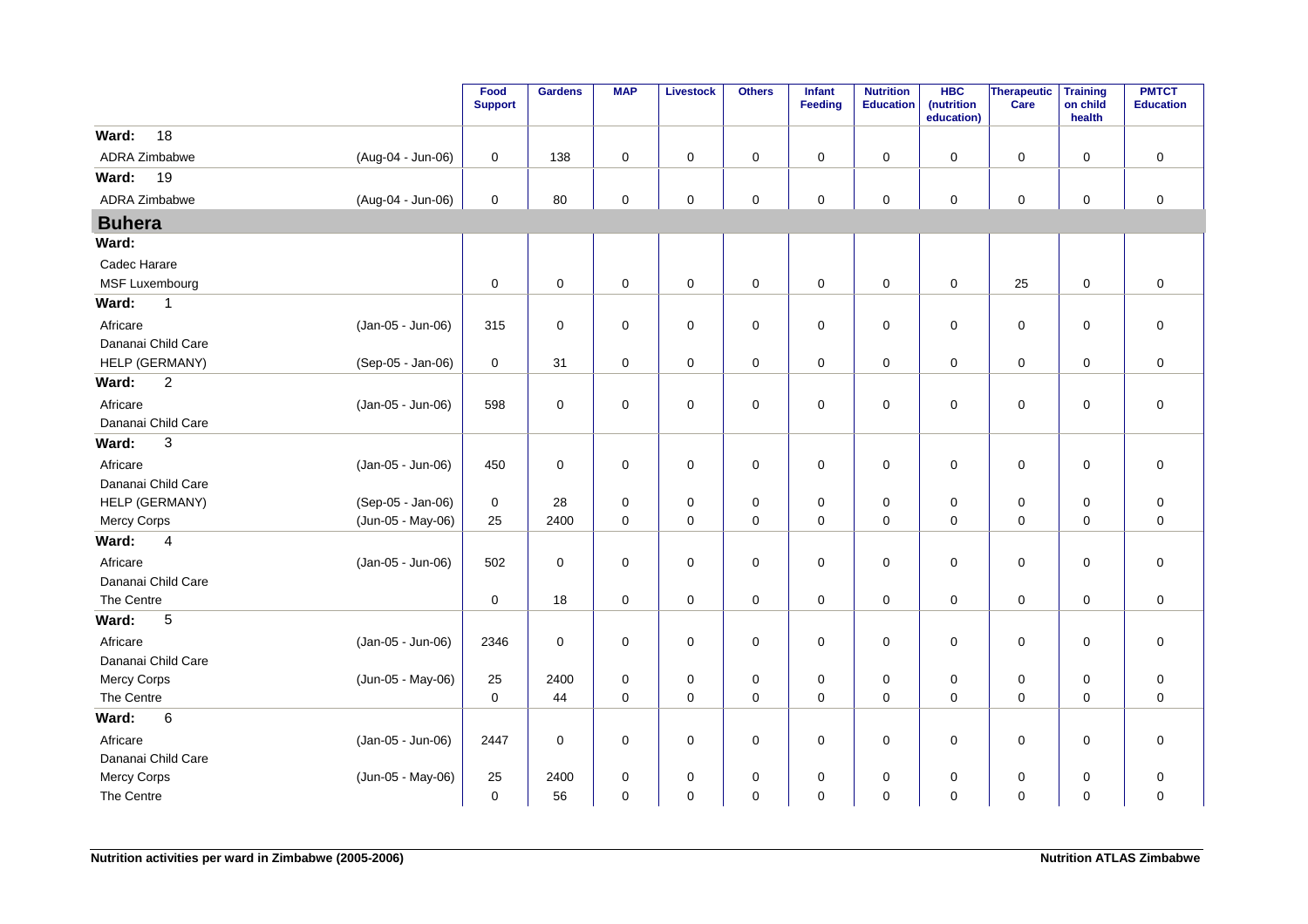|                                      |                   | Food<br><b>Support</b> | <b>Gardens</b> | <b>MAP</b>  | <b>Livestock</b> | <b>Others</b> | Infant<br>Feeding | <b>Nutrition</b><br><b>Education</b> | <b>HBC</b><br>(nutrition<br>education) | <b>Therapeutic</b><br>Care | <b>Training</b><br>on child<br>health | <b>PMTCT</b><br><b>Education</b> |
|--------------------------------------|-------------------|------------------------|----------------|-------------|------------------|---------------|-------------------|--------------------------------------|----------------------------------------|----------------------------|---------------------------------------|----------------------------------|
| $\overline{7}$<br>Ward:              |                   |                        |                |             |                  |               |                   |                                      |                                        |                            |                                       |                                  |
| Africare                             | (Jan-05 - Jun-06) | 2755                   | $\mathbf 0$    | $\mathbf 0$ | 0                | $\pmb{0}$     | $\mathbf 0$       | $\mathbf 0$                          | $\mathbf 0$                            | 0                          | $\mathbf 0$                           | $\pmb{0}$                        |
| Dananai Child Care                   |                   |                        |                |             |                  |               |                   |                                      |                                        |                            |                                       |                                  |
| 8<br>Ward:                           |                   |                        |                |             |                  |               |                   |                                      |                                        |                            |                                       |                                  |
| Africare                             | (Jan-05 - Jun-06) | 1886                   | 0              | $\mathbf 0$ | $\mathbf 0$      | $\pmb{0}$     | 0                 | $\mathbf 0$                          | $\mathbf 0$                            | 0                          | $\mathbf 0$                           | $\pmb{0}$                        |
| Dananai Child Care                   |                   |                        |                |             |                  |               |                   |                                      |                                        |                            |                                       |                                  |
| HELP (GERMANY)                       | (Sep-05 - Jan-06) | $\mathbf 0$            | 34             | $\mathbf 0$ | $\mathbf 0$      | $\mathbf 0$   | $\mathbf 0$       | $\mathbf 0$                          | $\mathbf 0$                            | $\mathbf 0$                | $\mathbf 0$                           | $\pmb{0}$                        |
| $\boldsymbol{9}$<br>Ward:            |                   |                        |                |             |                  |               |                   |                                      |                                        |                            |                                       |                                  |
| Africare                             | (Jan-05 - Jun-06) | 913                    | $\mathbf 0$    | $\mathbf 0$ | 0                | $\pmb{0}$     | $\mathbf 0$       | $\mathbf 0$                          | $\mathbf 0$                            | 0                          | $\mathbf 0$                           | $\pmb{0}$                        |
| Dananai Child Care                   |                   |                        |                |             |                  |               |                   |                                      |                                        |                            |                                       |                                  |
| HELP (GERMANY)                       | (Sep-05 - Jan-06) | 0                      | 37             | $\mathbf 0$ | 0                | 0             | $\mathbf 0$       | $\mathbf 0$                          | 0                                      | 0                          | $\mathbf 0$                           | 0                                |
| <b>Mercy Corps</b>                   | (Jun-05 - May-06) | 25                     | 2400           | $\mathbf 0$ | 0                | $\mathbf 0$   | 0                 | $\mathbf 0$                          | $\mathbf 0$                            | 0                          | $\mathbf 0$                           | 0                                |
| 10<br>Ward:                          |                   |                        |                |             |                  |               |                   |                                      |                                        |                            |                                       |                                  |
| Africare                             | (Jan-05 - Jun-06) | 3356                   | 0              | $\mathbf 0$ | 0                | $\mathbf 0$   | $\mathbf 0$       | $\mathbf 0$                          | $\mathbf 0$                            | 0                          | $\mathbf 0$                           | $\mathbf 0$                      |
| Dananai Child Care                   |                   |                        |                |             |                  |               |                   |                                      |                                        |                            |                                       |                                  |
| HELP (GERMANY)                       | (Sep-05 - Jan-06) | $\mathbf 0$            | 40             | 0           | 0                | $\mathbf 0$   | 0                 | $\mathbf 0$                          | 0                                      | 0                          | $\mathbf 0$                           | 0                                |
| Ward:<br>11                          |                   |                        |                |             |                  |               |                   |                                      |                                        |                            |                                       |                                  |
| Dananai Child Care                   |                   |                        |                |             |                  |               |                   |                                      |                                        |                            |                                       |                                  |
| HELP (GERMANY)                       | (Sep-05 - Jan-06) | 0                      | 35             | 0           | 0                | $\mathbf 0$   | 0                 | $\mathbf 0$                          | $\mathbf 0$                            | 0                          | $\mathbf 0$                           | 0                                |
| Ward:<br>12                          |                   |                        |                |             |                  |               |                   |                                      |                                        |                            |                                       |                                  |
| Africare                             | (Jan-05 - Jun-06) | 870                    | 0              | 0           | 0                | $\mathbf 0$   | 0                 | $\mathbf 0$                          | $\mathbf 0$                            | 0                          | $\mathbf 0$                           | $\mathbf 0$                      |
| Dananai Child Care                   |                   |                        |                |             |                  |               |                   |                                      |                                        |                            |                                       |                                  |
| HELP (GERMANY)                       | (Sep-05 - Jan-06) | $\mathbf 0$            | 41             | $\mathbf 0$ | 0                | 0             | $\mathbf 0$       | $\mathbf 0$                          | $\mathbf 0$                            | 0                          | $\mathbf 0$                           | $\pmb{0}$                        |
| Zimbabwe Community Development Trust | (Jan-06 - Jun-06) | 4408                   | $\mathbf 0$    | 0           | 0                | $\pmb{0}$     | 0                 | $\mathbf 0$                          | $\mathbf 0$                            | 0                          | $\mathbf 0$                           | 0                                |
| Ward:<br>13                          |                   |                        |                |             |                  |               |                   |                                      |                                        |                            |                                       |                                  |
| Africare                             | (Jan-05 - Jun-06) | 2824                   | 0              | $\mathbf 0$ | 0                | $\mathbf 0$   | 0                 | $\mathbf 0$                          | $\mathbf 0$                            | 0                          | $\mathbf 0$                           | $\mathbf 0$                      |
| Dananai Child Care                   |                   |                        |                |             |                  |               |                   |                                      |                                        |                            |                                       |                                  |
| HELP (GERMANY)                       | (Sep-05 - Jan-06) | 0                      | 42             | $\mathbf 0$ | 0                | $\mathbf 0$   | $\mathbf 0$       | $\mathbf 0$                          | $\mathbf 0$                            | 0                          | $\mathbf 0$                           | $\mathbf 0$                      |
| 14<br>Ward:                          |                   |                        |                |             |                  |               |                   |                                      |                                        |                            |                                       |                                  |
| Africare                             | (Jan-05 - Jun-06) | 3820                   | 0              | $\mathbf 0$ | 0                | $\pmb{0}$     | $\mathbf 0$       | $\mathbf 0$                          | $\mathbf 0$                            | 0                          | $\mathbf 0$                           | $\mathbf 0$                      |
| Dananai Child Care                   |                   |                        |                |             |                  |               |                   |                                      |                                        |                            |                                       |                                  |
| HELP (GERMANY)                       | (Sep-05 - Jan-06) | 0                      | 68             | 0           | $\mathbf 0$      | $\pmb{0}$     | 0                 | $\mathbf 0$                          | 0                                      | 0                          | $\mathbf 0$                           | $\mathsf 0$                      |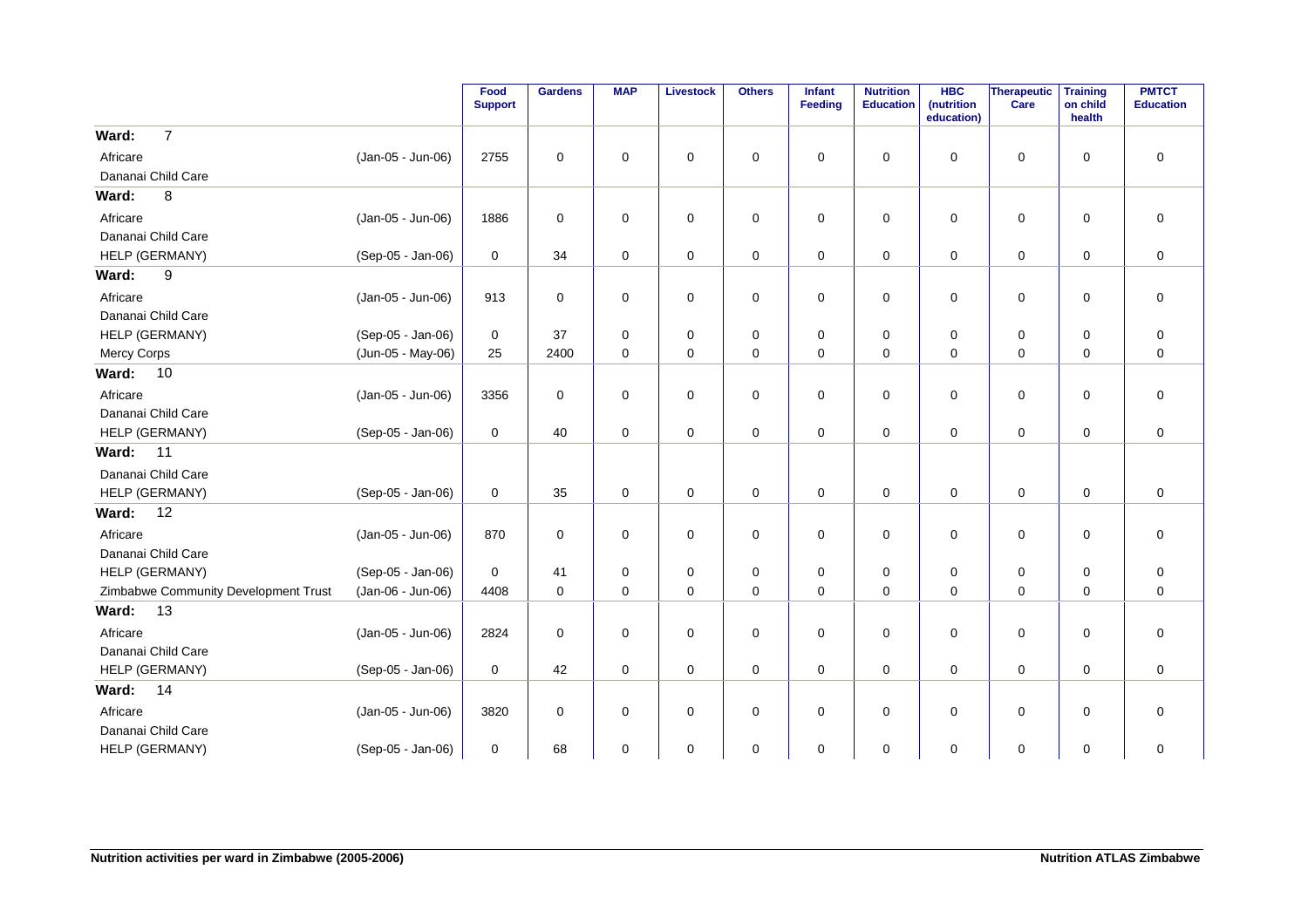|                                      |                   | Food<br><b>Support</b> | <b>Gardens</b> | <b>MAP</b>  | <b>Livestock</b> | <b>Others</b> | <b>Infant</b><br>Feeding | <b>Nutrition</b><br><b>Education</b> | <b>HBC</b><br>(nutrition<br>education) | Therapeutic<br>Care | <b>Training</b><br>on child<br>health | <b>PMTCT</b><br><b>Education</b> |
|--------------------------------------|-------------------|------------------------|----------------|-------------|------------------|---------------|--------------------------|--------------------------------------|----------------------------------------|---------------------|---------------------------------------|----------------------------------|
| 15<br>Ward:                          |                   |                        |                |             |                  |               |                          |                                      |                                        |                     |                                       |                                  |
| Africare                             | (Jan-05 - Jun-06) | 3667                   | $\mathbf 0$    | $\mathbf 0$ | 0                | 0             | 0                        | $\mathbf 0$                          | 0                                      | $\mathbf 0$         | $\mathbf 0$                           | $\mathbf 0$                      |
| Dananai Child Care                   |                   |                        |                |             |                  |               |                          |                                      |                                        |                     |                                       |                                  |
| HELP (GERMANY)                       | (Sep-05 - Jan-06) | 0                      | 52             | 0           | 0                | 0             | $\mathbf 0$              | $\mathbf 0$                          | 0                                      | $\mathbf 0$         | 0                                     | $\mathbf 0$                      |
| Ward:<br>16                          |                   |                        |                |             |                  |               |                          |                                      |                                        |                     |                                       |                                  |
| Africare                             | (Jan-05 - Jun-06) | 815                    | $\mathbf 0$    | $\mathbf 0$ | 0                | 0             | $\mathbf 0$              | 0                                    | 0                                      | $\mathbf 0$         | 0                                     | $\mathbf 0$                      |
| Dananai Child Care                   |                   |                        |                |             |                  |               |                          |                                      |                                        |                     |                                       |                                  |
| HELP (GERMANY)                       | (Sep-05 - Jan-06) | 0                      | 39             | 0           | 0                | 0             | 0                        | 0                                    | 0                                      | $\mathbf 0$         | 0                                     | $\mathbf 0$                      |
| Ward:<br>17                          |                   |                        |                |             |                  |               |                          |                                      |                                        |                     |                                       |                                  |
| Africare                             | (Jan-05 - Jun-06) | 1499                   | $\mathbf 0$    | $\Omega$    | 0                | $\mathbf 0$   | $\mathbf 0$              | $\mathbf 0$                          | $\Omega$                               | $\mathbf 0$         | $\Omega$                              | $\mathbf 0$                      |
| Dananai Child Care                   |                   |                        |                |             |                  |               |                          |                                      |                                        |                     |                                       |                                  |
| HELP (GERMANY)                       | (Sep-05 - Jan-06) | 0                      | 25             | $\mathbf 0$ | 0                | 0             | $\mathbf 0$              | $\mathbf 0$                          | 0                                      | $\mathbf 0$         | $\mathbf 0$                           | $\mathbf 0$                      |
| 18<br>Ward:                          |                   |                        |                |             |                  |               |                          |                                      |                                        |                     |                                       |                                  |
| Africare                             | (Jan-05 - Jun-06) | 455                    | 0              | 0           | 0                | 0             | 0                        | 0                                    | 0                                      | 0                   | $\mathbf 0$                           | $\mathbf 0$                      |
| Dananai Child Care                   |                   |                        |                |             |                  |               |                          |                                      |                                        |                     |                                       |                                  |
| HELP (GERMANY)                       | (Sep-05 - Jan-06) | 0                      | 38             | 0           | 0                | 0             | 0                        | $\mathbf 0$                          | 0                                      | 0                   | 0                                     | $\mathbf 0$                      |
| Zimbabwe Community Development Trust | (Jan-06 - Jun-06) | 323                    | $\mathbf 0$    | $\mathbf 0$ | $\mathbf 0$      | 0             | $\mathbf 0$              | $\mathbf 0$                          | 0                                      | $\mathbf 0$         | $\mathbf 0$                           | $\mathbf 0$                      |
| 19<br>Ward:                          |                   |                        |                |             |                  |               |                          |                                      |                                        |                     |                                       |                                  |
| Africare                             | (Jan-05 - Jun-06) | 612                    | 0              | $\mathbf 0$ | 0                | 0             | 0                        | 0                                    | 0                                      | $\mathbf 0$         | 0                                     | $\mathbf 0$                      |
| Dananai Child Care                   |                   |                        |                |             |                  |               |                          |                                      |                                        |                     |                                       |                                  |
| HELP (GERMANY)                       | (Sep-05 - Jan-06) | 0                      | 29             | 0           | 0                | 0             | 0                        | 0                                    | 0                                      | 0                   | 0                                     | $\mathbf 0$                      |
| Ward:<br>20                          |                   |                        |                |             |                  |               |                          |                                      |                                        |                     |                                       |                                  |
| HELP (GERMANY)                       | (Sep-05 - Jan-06) | $\mathbf 0$            | 33             | 0           | 0                | 0             | 0                        | $\mathbf 0$                          | $\Omega$                               | 0                   | 0                                     | $\mathbf 0$                      |
| Zimbabwe Red Cross Society           | (Aug-06 - Jul-07) | 1275                   | 1275           | $\mathbf 0$ | $\mathbf 0$      | $\mathbf 0$   | $\mathbf 0$              | $\mathbf 0$                          | 1275                                   | $\mathbf 0$         | $\mathbf 0$                           | $\mathbf 0$                      |
| 21<br>Ward:                          |                   |                        |                |             |                  |               |                          |                                      |                                        |                     |                                       |                                  |
| Africare                             | (Jan-05 - Jun-06) | 5602                   | $\mathbf 0$    | 0           | 0                | 0             | 0                        | 0                                    | 0                                      | 0                   | 0                                     | 0                                |
| HELP (GERMANY)                       | (Sep-05 - Jan-06) | 0                      | 40             | 0           | 0                | 0             | 0                        | 0                                    | 0                                      | 0                   | 0                                     | 0                                |
| Zimbabwe Red Cross Society           | (Aug-06 - Jul-07) | 1475                   | 1475           | $\Omega$    | $\mathbf 0$      | $\mathbf 0$   | $\Omega$                 | $\Omega$                             | 1475                                   | $\mathbf 0$         | $\Omega$                              | $\mathbf 0$                      |
| 22<br>Ward:                          |                   |                        |                |             |                  |               |                          |                                      |                                        |                     |                                       |                                  |
| Africare                             | (Jan-05 - Jun-06) | 4046                   | 0              | 0           | 0                | 0             | 0                        | 0                                    | 0                                      | 0                   | 0                                     | $\mathbf 0$                      |
| Zimbabwe Community Development Trust | (Jan-05 - Dec-05) | 64                     | 0              | 0           | 0                | 0             | 0                        | 0                                    | 64                                     | 0                   | 0                                     | $\mathbf 0$                      |
| Zimbabwe Community Development Trust | (Jan-06 - Jun-06) | 680                    | $\mathbf 0$    | 0           | 0                | 0             | $\Omega$                 | 0                                    | 0                                      | 0                   | 0                                     | 0                                |
| Zimbabwe Red Cross Society           | (Aug-06 - Jul-07) | 989                    | 989            | 0           | 0                | 0             | 0                        | $\Omega$                             | 989                                    | $\mathbf 0$         | 0                                     | $\mathbf 0$                      |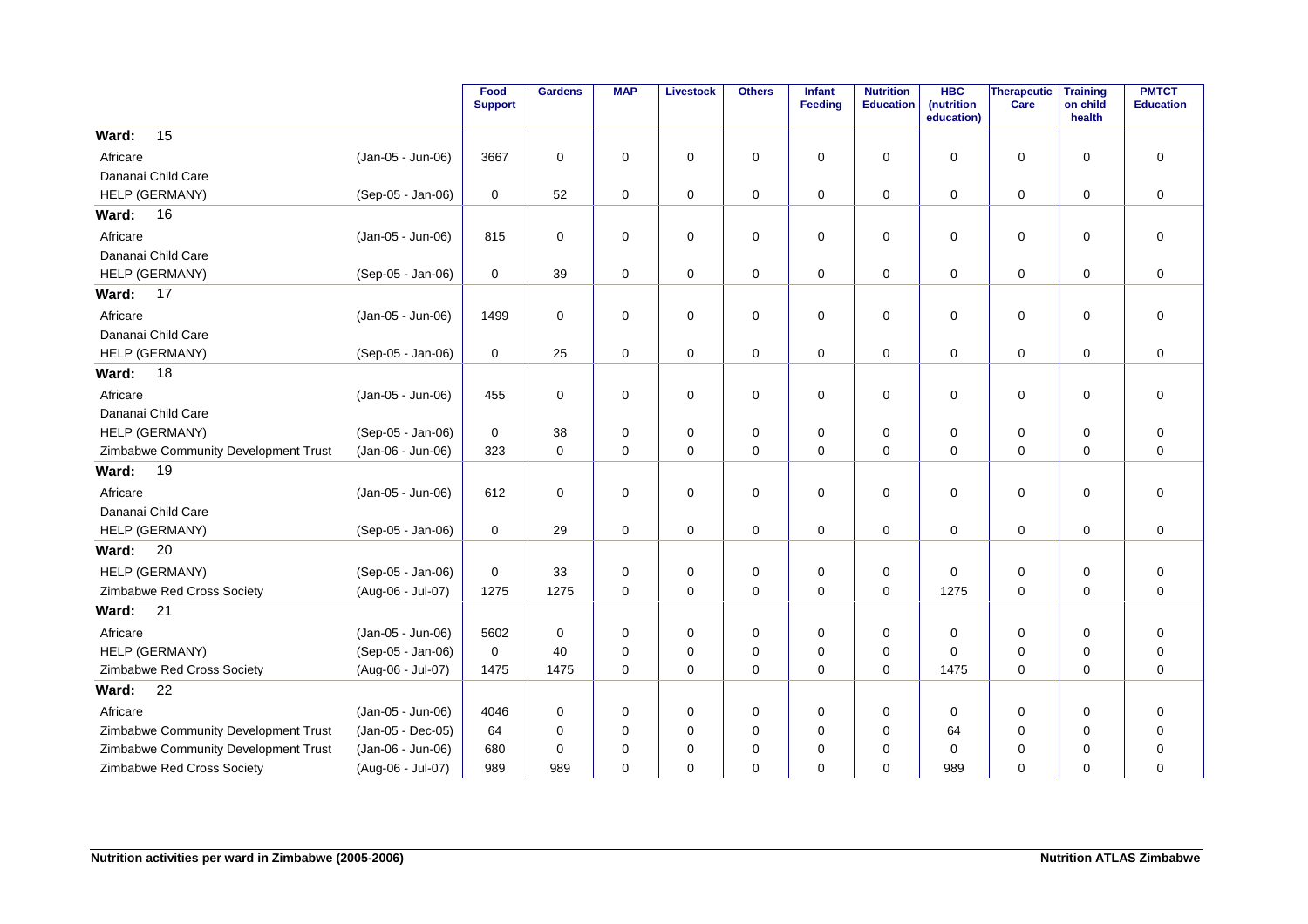|                                |                   | Food<br><b>Support</b> | <b>Gardens</b> | <b>MAP</b>  | <b>Livestock</b> | <b>Others</b> | Infant<br>Feeding | <b>Nutrition</b><br><b>Education</b> | <b>HBC</b><br>(nutrition<br>education) | Therapeutic<br>Care | <b>Training</b><br>on child<br>health | <b>PMTCT</b><br><b>Education</b> |
|--------------------------------|-------------------|------------------------|----------------|-------------|------------------|---------------|-------------------|--------------------------------------|----------------------------------------|---------------------|---------------------------------------|----------------------------------|
| 23<br>Ward:                    |                   |                        |                |             |                  |               |                   |                                      |                                        |                     |                                       |                                  |
| Africare                       | (Jan-05 - Jun-06) | 4656                   | $\mathbf 0$    | 0           | 0                | 0             | $\mathbf 0$       | $\mathbf 0$                          | 0                                      | 0                   | $\mathbf 0$                           | $\mathbf 0$                      |
| HELP (GERMANY)                 | (Sep-05 - Jan-06) | $\mathbf 0$            | 88             | $\Omega$    | 0                | 0             | $\Omega$          | $\mathbf 0$                          | $\Omega$                               | 0                   | 0                                     | $\mathbf 0$                      |
| Natural Farming Network        | (Feb-05 - Aug-06) | $\mathbf 0$            | 60             | $\Omega$    | $\mathbf 0$      | $\mathbf 0$   | $\Omega$          | $\mathbf 0$                          | $\Omega$                               | 0                   | $\Omega$                              | $\mathbf 0$                      |
| Zimbabwe Red Cross Society     | (Aug-06 - Jul-07) | 1313                   | 1313           | $\Omega$    | $\mathbf 0$      | $\mathbf 0$   | $\Omega$          | $\mathbf 0$                          | 1313                                   | 0                   | $\Omega$                              | $\mathbf 0$                      |
| 24<br>Ward:                    |                   |                        |                |             |                  |               |                   |                                      |                                        |                     |                                       |                                  |
| Africare                       | (Jan-05 - Jun-06) | 3615                   | $\mathbf 0$    | 0           | 0                | 0             | 0                 | 0                                    | 0                                      | 0                   | $\mathbf 0$                           | $\mathbf 0$                      |
| Natural Farming Network        | (Feb-05 - Aug-06) | $\mathbf 0$            | 120            | $\mathbf 0$ | 0                | 0             | $\mathbf 0$       | $\mathbf 0$                          | 0                                      | 0                   | $\mathbf 0$                           | $\mathbf 0$                      |
| 25<br>Ward:                    |                   |                        |                |             |                  |               |                   |                                      |                                        |                     |                                       |                                  |
| Africare                       | (Jan-05 - Jun-06) | 2025                   | 0              | 0           | 0                | 0             | 0                 | 0                                    | 0                                      | 0                   | $\mathbf 0$                           | $\mathbf 0$                      |
| Natural Farming Network        | (Feb-05 - Aug-06) | $\mathbf 0$            | 60             | $\mathbf 0$ | $\mathbf 0$      | $\mathbf 0$   | $\Omega$          | $\mathbf 0$                          | $\Omega$                               | $\mathbf 0$         | 0                                     | $\mathbf 0$                      |
| 26<br>Ward:                    |                   |                        |                |             |                  |               |                   |                                      |                                        |                     |                                       |                                  |
| Africare                       | (Jan-05 - Jun-06) | 4212                   | $\mathbf 0$    | 0           | 0                | 0             | 0                 | 0                                    | 0                                      | 0                   | $\mathbf 0$                           | $\mathbf 0$                      |
| <b>Natural Farming Network</b> | (Feb-05 - Aug-06) | $\mathbf 0$            | 252            | $\mathbf 0$ | 540              | $\mathbf 0$   | $\mathbf 0$       | 0                                    | 0                                      | $\mathbf 0$         | $\mathbf 0$                           | $\mathbf 0$                      |
| 27<br>Ward:                    |                   |                        |                |             |                  |               |                   |                                      |                                        |                     |                                       |                                  |
| Africare                       | (Jan-05 - Jun-06) | 2988                   | $\mathbf 0$    | 0           | 0                | 0             | 0                 | 0                                    | 0                                      | 0                   | 0                                     | $\mathbf 0$                      |
| <b>Natural Farming Network</b> | (Feb-05 - Aug-06) | $\mathbf 0$            | 294            | $\mathbf 0$ | 180              | 0             | $\mathbf 0$       | $\mathbf 0$                          | 0                                      | $\mathbf 0$         | $\mathbf 0$                           | 0                                |
| 28<br>Ward:                    |                   |                        |                |             |                  |               |                   |                                      |                                        |                     |                                       |                                  |
| <b>Natural Farming Network</b> | (Feb-05 - Aug-06) | 0                      | 120            | 0           | 456              | 0             | $\mathbf 0$       | 0                                    | 0                                      | $\mathbf 0$         | 0                                     | $\pmb{0}$                        |
| 29<br>Ward:                    |                   |                        |                |             |                  |               |                   |                                      |                                        |                     |                                       |                                  |
| Africare                       | (Jan-05 - Jun-06) | 4022                   | 0              | 0           | 0                | 0             | 0                 | 0                                    | 0                                      | 0                   | $\mathbf 0$                           | 0                                |
| <b>Natural Farming Network</b> | (Feb-05 - Aug-06) | $\mathbf 0$            | $\mathbf 0$    | 0           | 600              | 0             | $\mathbf 0$       | $\mathbf 0$                          | 0                                      | 0                   | $\mathbf 0$                           | 0                                |
| 30<br>Ward:                    |                   |                        |                |             |                  |               |                   |                                      |                                        |                     |                                       |                                  |
| Africare                       | (Jan-05 - Jun-06) | 4516                   | $\mathbf 0$    | 0           | 0                | 0             | 0                 | $\mathbf 0$                          | 0                                      | 0                   | $\mathbf 0$                           | $\mathbf 0$                      |
| <b>Natural Farming Network</b> | (Feb-05 - Aug-06) | 0                      | 60             | 0           | 600              | 0             | 0                 | $\mathbf 0$                          | 0                                      | 0                   | $\mathbf 0$                           | 0                                |
| 31<br>Ward:                    |                   |                        |                |             |                  |               |                   |                                      |                                        |                     |                                       |                                  |
| Dananai Child Care             |                   |                        |                |             |                  |               |                   |                                      |                                        |                     |                                       |                                  |
| 32<br>Ward:                    |                   |                        |                |             |                  |               |                   |                                      |                                        |                     |                                       |                                  |
| Zimbabwe Red Cross Society     | (Aug-06 - Jul-07) | 821                    | 821            | 0           | $\mathbf 0$      | 0             | $\mathbf 0$       | 0                                    | 821                                    | 0                   | $\mathbf 0$                           | $\mathbf 0$                      |
| <b>Bulawayo Urban</b>          |                   |                        |                |             |                  |               |                   |                                      |                                        |                     |                                       |                                  |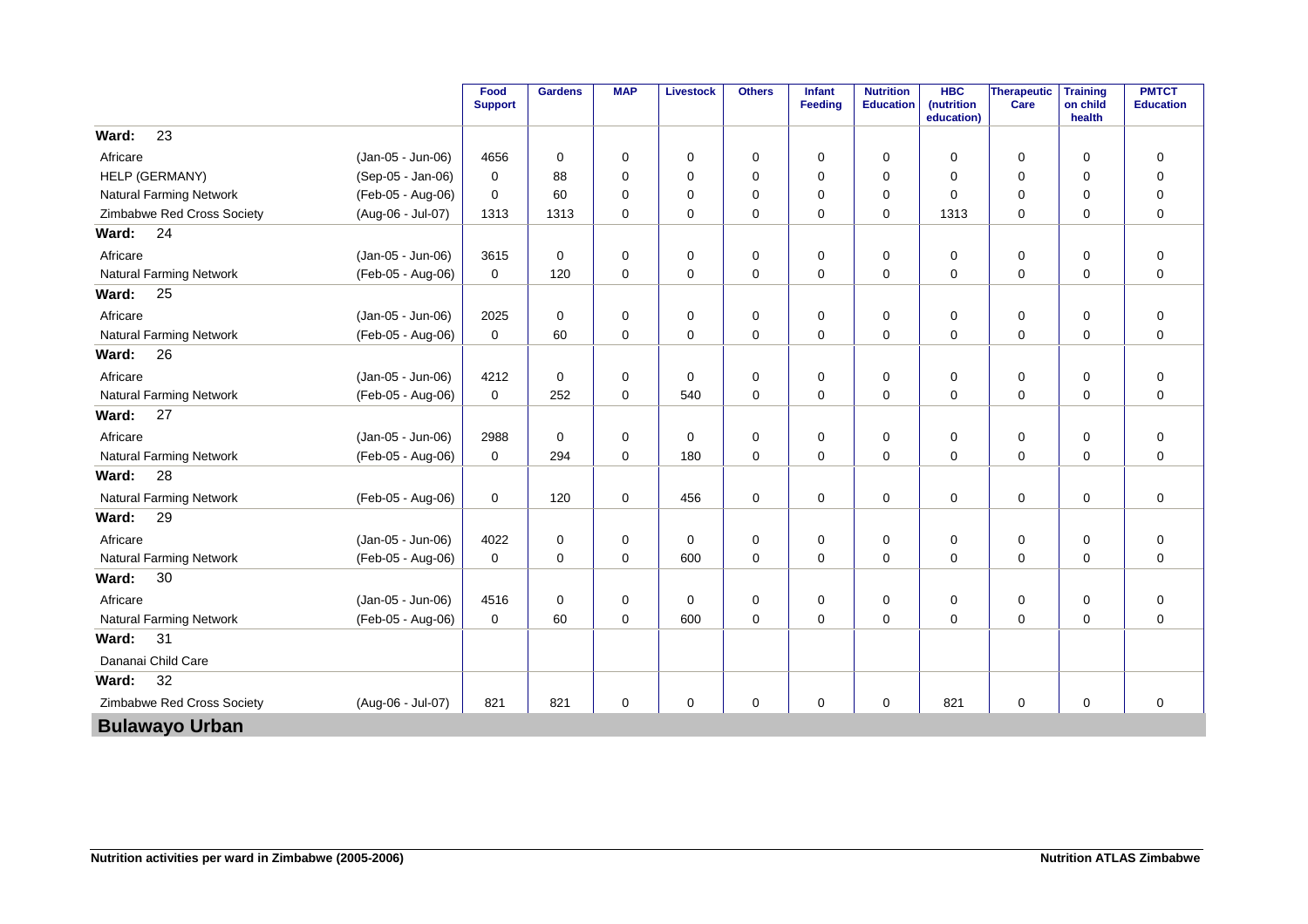|                                         |                   | Food<br><b>Support</b> | <b>Gardens</b> | <b>MAP</b>  | <b>Livestock</b> | <b>Others</b> | Infant<br>Feeding | <b>Nutrition</b><br><b>Education</b> | <b>HBC</b><br>(nutrition<br>education) | <b>Therapeutic</b><br>Care | <b>Training</b><br>on child<br>health | <b>PMTCT</b><br><b>Education</b> |
|-----------------------------------------|-------------------|------------------------|----------------|-------------|------------------|---------------|-------------------|--------------------------------------|----------------------------------------|----------------------------|---------------------------------------|----------------------------------|
| Ward:                                   |                   |                        |                |             |                  |               |                   |                                      |                                        |                            |                                       |                                  |
| <b>Christian Health CARE Services</b>   | (Mar-05 - Jul-06) | 1500                   | 1500           | $\mathbf 0$ | $\mathbf 0$      | $\mathbf 0$   | $\Omega$          | 0                                    | $\mathbf 0$                            | $\mathbf 0$                | $\mathbf 0$                           | 0                                |
| Church of Central Africa Presbyterian   |                   | 10                     | $\Omega$       | $\Omega$    | $\mathbf 0$      | 0             | $\Omega$          | 0                                    | $\Omega$                               | 0                          | $\mathbf 0$                           | $\mathbf 0$                      |
| Matebeleland AIDS Council               | (Mar-05 - Jul-06) | 2000                   | 2000           | $\Omega$    | $\mathbf 0$      | 0             | $\Omega$          | 0                                    | 0                                      | 0                          | $\Omega$                              | $\mathbf 0$                      |
| World Vision International              |                   | 19                     | $\mathbf 0$    | 0           | $\mathbf 0$      | 0             | $\mathbf 0$       | 0                                    | 0                                      | 0                          | 0                                     | $\mathbf 0$                      |
| Zim. Regional Disaster Alleviation Fund | $(Jun-05 - )$     | 182                    | $\mathbf 0$    | 0           | $\mathbf 0$      | 0             | 0                 | 0                                    | 0                                      | 0                          | 0                                     | $\overline{0}$                   |
| $\overline{c}$<br>Ward:                 |                   |                        |                |             |                  |               |                   |                                      |                                        |                            |                                       |                                  |
| <b>HELPAGE</b>                          | (Jan-04 - May-06) | 380                    | $\mathbf 0$    | $\mathbf 0$ | $\mathbf 0$      | 0             | $\mathbf 0$       | 0                                    | 0                                      | 0                          | $\mathbf 0$                           | $\mathbf 0$                      |
| Sibandene AIDS Programme                | (Nov-04 - Aug-07) | $\Omega$               | 499            | $\Omega$    | 0                | 0             | $\Omega$          | $\Omega$                             | $\Omega$                               | 0                          | $\Omega$                              | $\mathbf 0$                      |
| Zimbabwe Project Trust                  | (May-05 - Apr-06) | 0                      | 825            | $\Omega$    | $\mathbf 0$      | 0             | $\Omega$          | $\Omega$                             | $\Omega$                               | 0                          | $\mathbf 0$                           | $\mathbf 0$                      |
| Zimbabwe Project Trust                  | (Oct-04 - Nov-05) | 0                      | $\Omega$       | $\Omega$    | 30               | $\mathbf 0$   | $\Omega$          | $\Omega$                             | $\Omega$                               | 0                          | $\Omega$                              | $\mathbf 0$                      |
| Ward:<br>4                              |                   |                        |                |             |                  |               |                   |                                      |                                        |                            |                                       |                                  |
| Zimbabwe Project Trust                  | (May-05 - Apr-06) | $\mathbf 0$            | 1346           | $\mathbf 0$ | $\mathbf 0$      | $\mathbf 0$   | $\mathbf 0$       | $\mathbf 0$                          | $\mathbf 0$                            | $\mathbf 0$                | $\mathbf 0$                           | $\mathbf 0$                      |
| $\overline{7}$<br>Ward:                 |                   |                        |                |             |                  |               |                   |                                      |                                        |                            |                                       |                                  |
| <b>ADRA Zimbabwe</b>                    | $(-$ Jun-06)      | 0                      | 500            | $\mathbf 0$ | $\mathbf 0$      | $\mathbf 0$   | $\Omega$          | $\mathbf 0$                          | $\mathbf 0$                            | $\mathbf 0$                | $\mathbf 0$                           | $\mathbf 0$                      |
| Hope for a Child in Christ              | (Apr-06 - Mar-07) | 0                      | 350            | $\mathbf 0$ | $\mathbf 0$      | $\pmb{0}$     | $\Omega$          | 0                                    | $\mathbf 0$                            | 0                          | $\mathbf 0$                           | $\mathbf 0$                      |
| SOS Children's Villages Zimbabwe        | $(Jun-05 - )$     | 600                    | $\mathbf 0$    | $\Omega$    | $\mathbf 0$      | 0             | 0                 | 0                                    | $\Omega$                               | 0                          | 0                                     | $\mathbf 0$                      |
| Ward:<br>8                              |                   |                        |                |             |                  |               |                   |                                      |                                        |                            |                                       |                                  |
| <b>ADRA Zimbabwe</b>                    | $(-$ Jun-06)      | 0                      | 500            | 0           | $\mathbf 0$      | 0             | 0                 | 0                                    | 0                                      | 0                          | 0                                     | $\mathbf 0$                      |
| ADRA Zimbabwe                           | (Jun-04 - Jul-05) | 0                      | 100            | $\mathbf 0$ | $\mathbf 0$      | 0             | $\Omega$          | 0                                    | $\mathbf 0$                            | 0                          | $\mathbf 0$                           | $\mathbf 0$                      |
| Sibandene AIDS Programme                | (Nov-04 - Aug-07) | 0                      | 315            | 0           | $\mathbf 0$      | 0             | $\mathbf 0$       | 0                                    | 0                                      | 0                          | $\mathbf 0$                           | $\mathbf 0$                      |
| SOS Children's Villages Zimbabwe        | $(Jun-05 - )$     | 860                    | $\mathbf 0$    | $\Omega$    | $\mathbf 0$      | 0             | $\Omega$          | $\Omega$                             | $\Omega$                               | 0                          | $\Omega$                              | $\Omega$                         |
| Ward:<br>9                              |                   |                        |                |             |                  |               |                   |                                      |                                        |                            |                                       |                                  |
| Hope for a Child in Christ              | (Apr-06 - Mar-07) | 0                      | 350            | 0           | $\mathbf 0$      | $\pmb{0}$     | $\mathbf 0$       | 0                                    | 0                                      | 0                          | $\mathbf 0$                           | $\pmb{0}$                        |
| Zimbabwe Community Development Trust    | (Jan-06 - Jun-06) | 975                    | $\mathbf 0$    | $\Omega$    | $\mathbf 0$      | $\Omega$      | $\Omega$          | $\mathbf 0$                          | $\Omega$                               | $\mathbf 0$                | $\Omega$                              | $\Omega$                         |
| Ward:<br>11                             |                   |                        |                |             |                  |               |                   |                                      |                                        |                            |                                       |                                  |
| <b>ADRA Zimbabwe</b>                    | $(-$ Jun-06)      | 0                      | 300            | $\Omega$    | $\mathbf 0$      | $\mathbf 0$   | $\Omega$          | $\mathbf 0$                          | $\mathbf 0$                            | $\mathbf 0$                | $\mathbf 0$                           | $\mathbf 0$                      |
| Hope for a Child in Christ              | (Apr-06 - Mar-07) | 0                      | 250            | $\mathbf 0$ | $\mathbf 0$      | 0             | $\Omega$          | 0                                    | $\mathbf 0$                            | $\mathbf 0$                | $\mathbf 0$                           | $\mathbf 0$                      |
| <b>Thembelihle House</b>                | $(Nov-05 - )$     | 25                     | $\mathbf 0$    | $\mathbf 0$ | $\mathbf 0$      | $\Omega$      | $\Omega$          | 0                                    | $\mathbf 0$                            | $\mathbf 0$                | $\mathbf 0$                           | $\Omega$                         |
| 12<br>Ward:                             |                   |                        |                |             |                  |               |                   |                                      |                                        |                            |                                       |                                  |
| ADRA Zimbabwe                           | $(-$ Jun-06)      | 0                      | 100            | $\mathbf 0$ | $\mathbf 0$      | 0             | $\mathbf 0$       | $\mathbf 0$                          | $\mathbf 0$                            | 0                          | $\mathbf 0$                           | $\mathbf 0$                      |
| <b>ADRA Zimbabwe</b>                    | (Jun-04 - Jul-05) | 0                      | 100            | 0           | $\mathbf 0$      | 0             | $\mathbf 0$       | 0                                    | 0                                      | 0                          | 0                                     | $\mathbf 0$                      |
| Hope for a Child in Christ              | (Apr-06 - Mar-07) | 0                      | 250            | 0           | $\mathbf 0$      | 0             | $\mathbf 0$       | 0                                    | 0                                      | 0                          | 0                                     | $\mathbf 0$                      |
| 13<br>Ward:                             |                   |                        |                |             |                  |               |                   |                                      |                                        |                            |                                       |                                  |
| Hope for a Child in Christ              | (Apr-06 - Mar-07) | 0                      | 100            | 0           | 0                | 0             | $\mathbf 0$       | 0                                    | 0                                      | 0                          | 0                                     | $\mathbf 0$                      |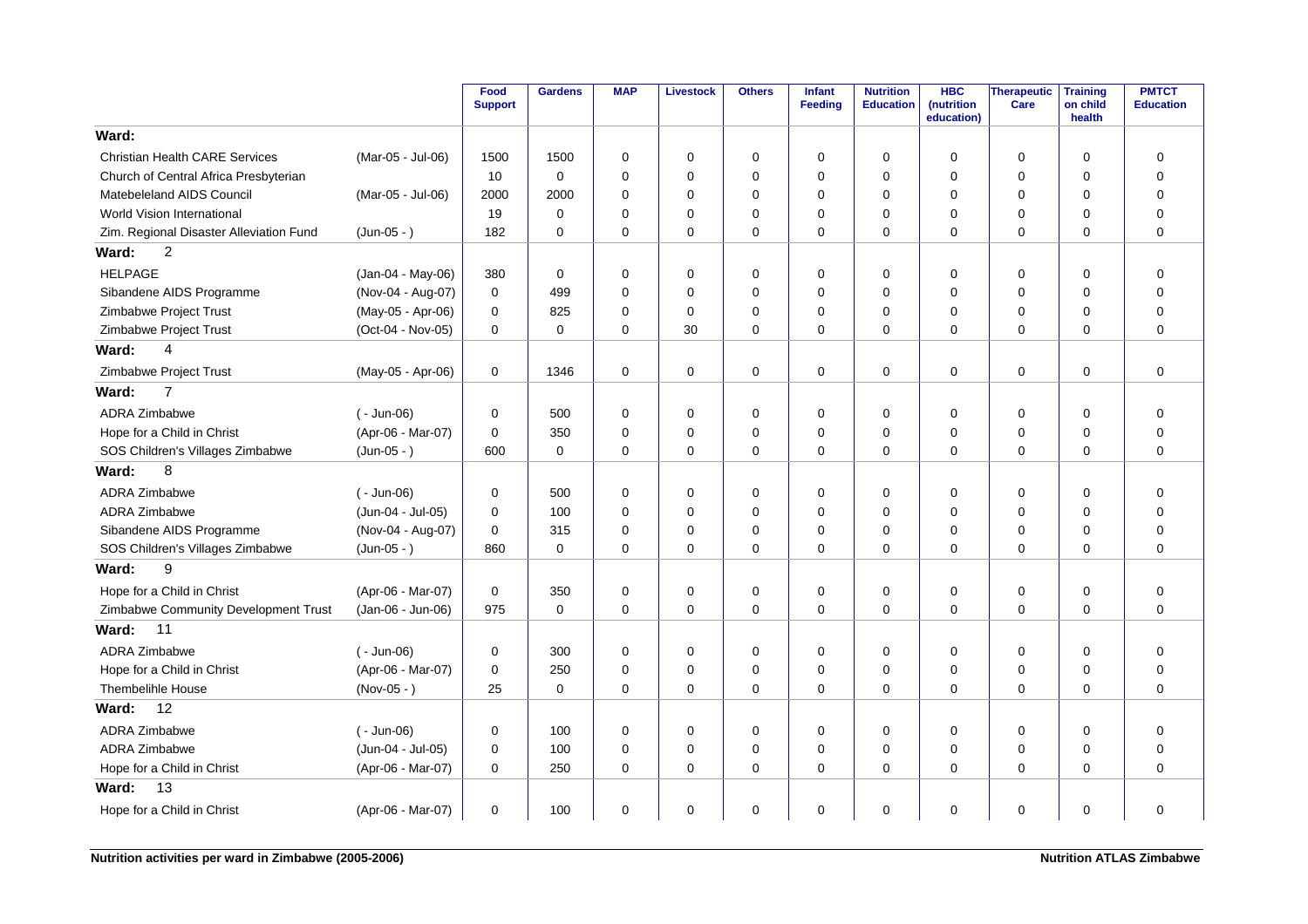|                                         |                   | Food<br><b>Support</b> | <b>Gardens</b> | <b>MAP</b>  | <b>Livestock</b> | <b>Others</b> | Infant<br><b>Feeding</b> | <b>Nutrition</b><br><b>Education</b> | <b>HBC</b><br>(nutrition<br>education) | Therapeutic<br>Care | <b>Training</b><br>on child<br>health | <b>PMTCT</b><br><b>Education</b> |
|-----------------------------------------|-------------------|------------------------|----------------|-------------|------------------|---------------|--------------------------|--------------------------------------|----------------------------------------|---------------------|---------------------------------------|----------------------------------|
| 14<br>Ward:                             |                   |                        |                |             |                  |               |                          |                                      |                                        |                     |                                       |                                  |
| ADRA Zimbabwe                           | (Jun-04 - Jul-05) | 0                      | 100            | 0           | 0                | $\mathbf 0$   | 0                        | 0                                    | $\Omega$                               | $\mathbf 0$         | $\Omega$                              | 0                                |
| Church of Central Africa Presbyterian   |                   | 5                      | $\Omega$       | 0           | $\mathbf 0$      | $\mathbf 0$   | $\Omega$                 | $\Omega$                             | $\Omega$                               | $\mathbf 0$         | $\mathbf 0$                           | $\overline{0}$                   |
| Hope for a Child in Christ              | (Apr-06 - Mar-07) | 0                      | 100            | 0           | $\mathbf 0$      | $\mathbf 0$   | $\mathbf 0$              | $\mathbf 0$                          | 0                                      | 0                   | 0                                     | $\mathbf 0$                      |
| 15<br>Ward:                             |                   |                        |                |             |                  |               |                          |                                      |                                        |                     |                                       |                                  |
| Sibandene AIDS Programme                | (Nov-04 - Aug-07) | 0                      | 340            | $\mathbf 0$ | 0                | 0             | $\mathbf 0$              | $\mathbf 0$                          | 0                                      | $\mathbf 0$         | $\Omega$                              | $\mathbf 0$                      |
| Zim. Regional Disaster Alleviation Fund | $(Jun-05 - )$     | 50                     | $\mathbf 0$    | $\mathbf 0$ | 0                | 0             | $\mathbf 0$              | $\mathbf 0$                          | 0                                      | 0                   | $\mathbf 0$                           | $\mathbf 0$                      |
| 16<br>Ward:                             |                   |                        |                |             |                  |               |                          |                                      |                                        |                     |                                       |                                  |
| Sibandene AIDS Programme                | (Nov-04 - Aug-07) | 0                      | 504            | 0           | 0                | 0             | 0                        | 0                                    | 0                                      | $\mathbf 0$         | 0                                     | $\mathbf 0$                      |
| Ward:<br>17                             |                   |                        |                |             |                  |               |                          |                                      |                                        |                     |                                       |                                  |
| Zimbabwe Project Trust                  | (May-05 - Apr-06) | 0                      | 2100           | $\mathbf 0$ | $\mathbf 0$      | 0             | $\mathbf 0$              | $\mathbf 0$                          | $\mathbf 0$                            | $\mathbf 0$         | $\mathbf 0$                           | $\mathbf 0$                      |
| Zimbabwe Project Trust                  | (Oct-04 - Nov-05) | $\mathbf 0$            | $\mathbf 0$    | $\mathbf 0$ | 330              | 0             | $\mathbf 0$              | $\mathbf 0$                          | $\Omega$                               | $\pmb{0}$           | $\mathbf 0$                           | $\overline{0}$                   |
| 18<br>Ward:                             |                   |                        |                |             |                  |               |                          |                                      |                                        |                     |                                       |                                  |
| ADRA Zimbabwe                           | (Jun-04 - Jul-05) | 0                      | 50             | 0           | 0                | 0             | 0                        | 0                                    | 0                                      | 0                   | 0                                     | $\mathbf 0$                      |
| Hope for a Child in Christ              | (Apr-06 - Mar-07) | $\mathbf 0$            | 250            | 0           | $\mathbf 0$      | 0             | $\mathbf 0$              | $\mathbf 0$                          | $\Omega$                               | $\mathbf 0$         | $\mathbf 0$                           | $\overline{0}$                   |
| Ward:<br>19                             |                   |                        |                |             |                  |               |                          |                                      |                                        |                     |                                       |                                  |
| Hope for a Child in Christ              | (Apr-06 - Mar-07) | 0                      | 250            | 0           | 0                | $\mathbf 0$   | 0                        | 0                                    | $\Omega$                               | 0                   | $\mathbf 0$                           | $\mathbf 0$                      |
| Sibandene AIDS Programme                | (Nov-04 - Aug-07) | 0                      | 529            | $\Omega$    | $\mathbf 0$      | $\mathbf 0$   | $\Omega$                 | 0                                    | $\Omega$                               | $\mathbf 0$         | $\Omega$                              | $\mathbf 0$                      |
| Ward:<br>20                             |                   |                        |                |             |                  |               |                          |                                      |                                        |                     |                                       |                                  |
| Hope for a Child in Christ              | (Apr-06 - Mar-07) | 0                      | 334            | $\mathbf 0$ | 0                | 0             | 0                        | 0                                    | 0                                      | $\mathbf 0$         | $\mathbf 0$                           | $\mathbf 0$                      |
| 21<br>Ward:                             |                   |                        |                |             |                  |               |                          |                                      |                                        |                     |                                       |                                  |
| Church of Central Africa Presbyterian   |                   | 17                     | $\mathbf 0$    | 0           | 0                | 0             | $\mathbf 0$              | 0                                    | 0                                      | 0                   | 0                                     | $\mathbf 0$                      |
| Hope for a Child in Christ              | (Apr-06 - Mar-07) | $\mathbf 0$            | 333            | 0           | $\mathbf 0$      | $\mathbf 0$   | $\mathbf 0$              | $\Omega$                             | 0                                      | $\mathbf 0$         | $\Omega$                              | $\mathbf 0$                      |
| Sibandene AIDS Programme                | (Nov-04 - Aug-07) | 0                      | 18             | 0           | $\mathbf 0$      | 0             | $\mathbf 0$              | $\mathbf 0$                          | 0                                      | $\mathbf 0$         | $\mathbf 0$                           | $\mathbf 0$                      |
| 22<br>Ward:                             |                   |                        |                |             |                  |               |                          |                                      |                                        |                     |                                       |                                  |
| Hope for a Child in Christ              | (Apr-06 - Mar-07) | 0                      | 333            | $\mathbf 0$ | 0                | 0             | 0                        | 0                                    | 0                                      | $\mathbf 0$         | $\mathbf 0$                           | $\mathbf 0$                      |
| 24<br>Ward:                             |                   |                        |                |             |                  |               |                          |                                      |                                        |                     |                                       |                                  |
| ADRA Zimbabwe                           | $(-$ Jun-06)      | 0                      | 300            | 0           | 0                | 0             | $\mathbf 0$              | $\mathbf 0$                          | 0                                      | $\mathbf 0$         | 0                                     | $\mathbf 0$                      |
| <b>ADRA Zimbabwe</b>                    | (Jun-04 - Jul-05) | 0                      | 50             | $\mathbf 0$ | 0                | 0             | $\mathbf 0$              | $\Omega$                             | $\Omega$                               | $\mathbf 0$         | $\Omega$                              | $\overline{0}$                   |
| 25<br>Ward:                             |                   |                        |                |             |                  |               |                          |                                      |                                        |                     |                                       |                                  |
| ADRA Zimbabwe                           | $(-$ Jun-06)      | 0                      | 300            | 0           | $\mathbf 0$      | 0             | 0                        | 0                                    | 0                                      | 0                   | 0                                     | $\mathbf 0$                      |
| ADRA Zimbabwe                           | (Jun-04 - Jul-05) | 0                      | 50             | $\Omega$    | $\mathbf 0$      | $\mathbf 0$   | $\mathbf 0$              | $\Omega$                             | $\Omega$                               | $\mathbf 0$         | $\Omega$                              | $\Omega$                         |
| 26<br>Ward:                             |                   |                        |                |             |                  |               |                          |                                      |                                        |                     |                                       |                                  |
| ADRA Zimbabwe                           | (Jun-04 - Jul-05) | 0                      | 100            | 0           | 0                | 0             | 0                        | 0                                    | 0                                      | 0                   | 0                                     | $\mathbf 0$                      |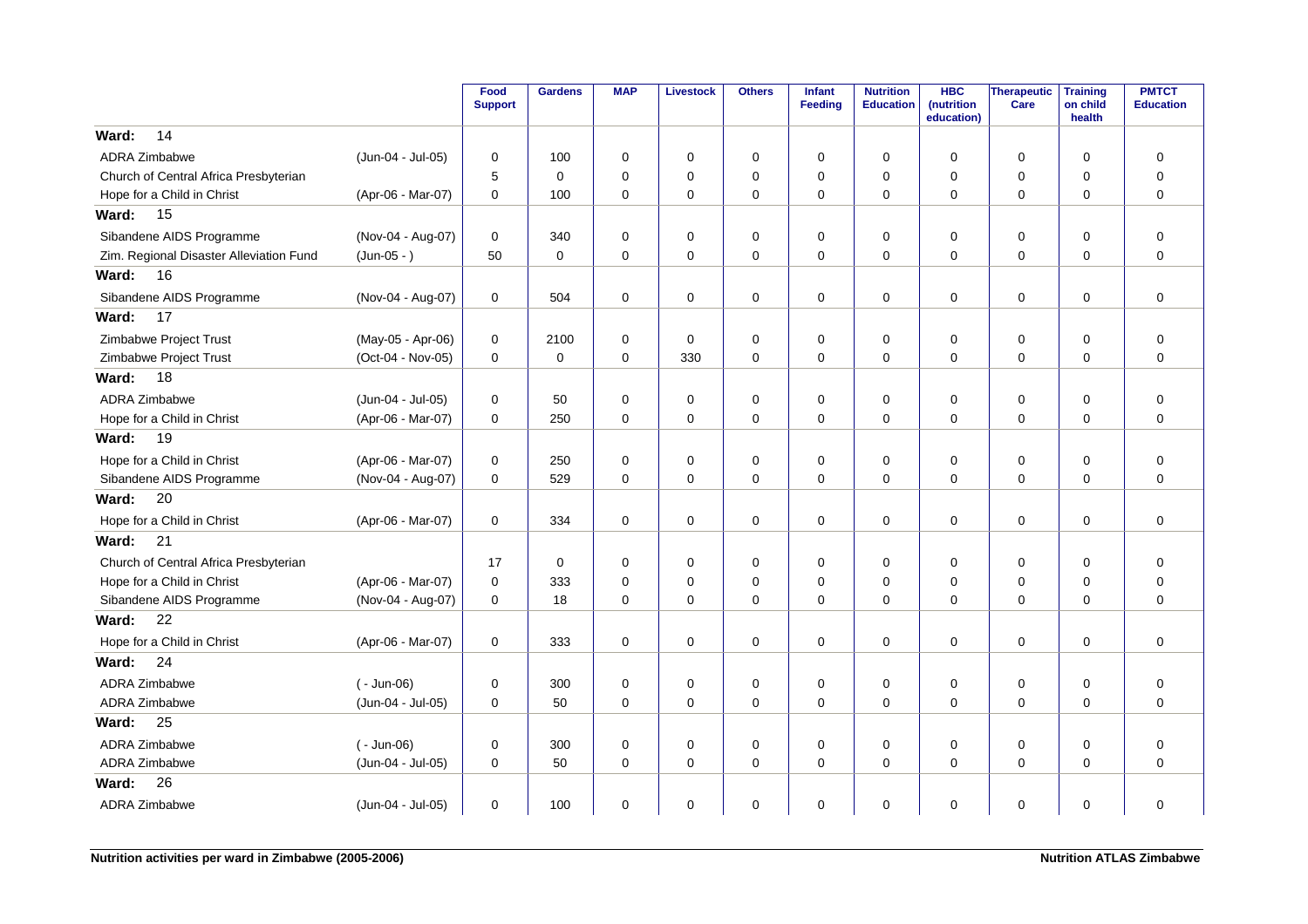|                                       |                   | Food<br><b>Support</b> | <b>Gardens</b> | <b>MAP</b>  | <b>Livestock</b> | <b>Others</b> | Infant<br><b>Feeding</b> | <b>Nutrition</b><br><b>Education</b> | <b>HBC</b><br>(nutrition<br>education) | Therapeutic<br>Care | <b>Training</b><br>on child<br>health | <b>PMTCT</b><br><b>Education</b> |
|---------------------------------------|-------------------|------------------------|----------------|-------------|------------------|---------------|--------------------------|--------------------------------------|----------------------------------------|---------------------|---------------------------------------|----------------------------------|
| 28<br>Ward:                           |                   |                        |                |             |                  |               |                          |                                      |                                        |                     |                                       |                                  |
| Sibandene AIDS Programme              | (Nov-04 - Aug-07) | 0                      | 564            | 0           | $\mathbf 0$      | $\mathbf 0$   | 0                        | $\mathbf 0$                          | $\pmb{0}$                              | $\pmb{0}$           | $\mathbf 0$                           | $\pmb{0}$                        |
| 29<br>Ward:                           |                   |                        |                |             |                  |               |                          |                                      |                                        |                     |                                       |                                  |
| <b>ADRA Zimbabwe</b>                  | (Jun-04 - Jul-05) | $\mathbf 0$            | 50             | $\pmb{0}$   | $\mathbf 0$      | $\mathbf 0$   | $\mathbf 0$              | 0                                    | 0                                      | $\mathbf 0$         | $\mathbf 0$                           | $\pmb{0}$                        |
| Church of Central Africa Presbyterian |                   | 5                      | $\mathbf 0$    | 0           | $\mathbf 0$      | 0             | $\mathbf 0$              | 0                                    | 0                                      | 0                   | $\mathbf 0$                           | $\mathbf 0$                      |
| <b>Bulilima</b>                       |                   |                        |                |             |                  |               |                          |                                      |                                        |                     |                                       |                                  |
| Ward:<br>$\mathbf 1$                  |                   |                        |                |             |                  |               |                          |                                      |                                        |                     |                                       |                                  |
| World Vision International            |                   | 2454                   | $\mathbf 0$    | 0           | $\mathbf 0$      | 0             | $\mathbf 0$              | 0                                    | $\mathbf 0$                            | 0                   | $\mathbf 0$                           | $\mathbf 0$                      |
| $\overline{2}$<br>Ward:               |                   |                        |                |             |                  |               |                          |                                      |                                        |                     |                                       |                                  |
| World Vision International            |                   | 3503                   | $\mathbf 0$    | $\mathbf 0$ | $\mathbf 0$      | $\mathbf 0$   | $\mathbf 0$              | 0                                    | $\mathbf 0$                            | $\mathbf 0$         | $\mathbf 0$                           | $\mathbf 0$                      |
| 3<br>Ward:                            |                   |                        |                |             |                  |               |                          |                                      |                                        |                     |                                       |                                  |
| World Vision International            |                   | 2304                   | $\mathbf 0$    | 0           | $\mathbf 0$      | $\mathbf 0$   | 0                        | 0                                    | 0                                      | $\mathbf 0$         | $\mathbf 0$                           | $\pmb{0}$                        |
| 4<br>Ward:                            |                   |                        |                |             |                  |               |                          |                                      |                                        |                     |                                       |                                  |
| World Vision International            |                   | 5076                   | $\mathbf 0$    | $\pmb{0}$   | $\mathbf 0$      | $\mathbf 0$   | 0                        | $\mathbf 0$                          | 0                                      | $\pmb{0}$           | $\mathbf 0$                           | $\pmb{0}$                        |
| 5<br>Ward:                            |                   |                        |                |             |                  |               |                          |                                      |                                        |                     |                                       |                                  |
| ADRA Zimbabwe                         | (Aug-04 - Jan-07) | 0                      | 100            | $\mathbf 0$ | $\mathbf 0$      | $\mathbf 0$   | $\mathbf 0$              | 0                                    | 35                                     | 0                   | $\mathbf 0$                           | $\pmb{0}$                        |
| World Vision International            |                   | 5164                   | $\mathbf 0$    | 0           | $\mathbf 0$      | $\mathbf 0$   | 0                        | $\mathbf 0$                          | $\pmb{0}$                              | 0                   | $\mathbf 0$                           | $\pmb{0}$                        |
| 6<br>Ward:                            |                   |                        |                |             |                  |               |                          |                                      |                                        |                     |                                       |                                  |
| World Vision International            |                   | 4292                   | $\mathbf 0$    | $\mathbf 0$ | $\mathbf 0$      | $\mathbf 0$   | $\mathbf 0$              | 0                                    | $\mathbf 0$                            | $\mathbf 0$         | $\mathbf 0$                           | $\mathbf 0$                      |
| $\overline{7}$<br>Ward:               |                   |                        |                |             |                  |               |                          |                                      |                                        |                     |                                       |                                  |
| World Vision International            |                   | 5563                   | $\mathbf 0$    | $\mathbf 0$ | $\mathbf 0$      | $\mathbf 0$   | $\mathbf 0$              | 0                                    | $\mathbf 0$                            | $\mathbf 0$         | $\mathbf 0$                           | $\pmb{0}$                        |
| 8<br>Ward:                            |                   |                        |                |             |                  |               |                          |                                      |                                        |                     |                                       |                                  |
| World Vision International            |                   | 3996                   | $\mathbf 0$    | 0           | 0                | $\mathbf 0$   | 0                        | 0                                    | 0                                      | 0                   | $\mathbf 0$                           | $\mathbf 0$                      |
| 9<br>Ward:                            |                   |                        |                |             |                  |               |                          |                                      |                                        |                     |                                       |                                  |
| World Vision International            |                   | 3464                   | $\mathbf 0$    | $\mathbf 0$ | $\mathbf 0$      | $\mathbf 0$   | $\mathbf 0$              | 0                                    | $\mathbf 0$                            | 0                   | $\mathbf 0$                           | $\mathbf 0$                      |
| Ward:<br>10                           |                   |                        |                |             |                  |               |                          |                                      |                                        |                     |                                       |                                  |
| <b>ADRA Zimbabwe</b>                  | (Aug-04 - Jan-07) | $\mathbf 0$            | 100            | $\mathbf 0$ | $\mathbf 0$      | $\pmb{0}$     | $\Omega$                 | 0                                    | 35                                     | 0                   | $\mathbf 0$                           | $\pmb{0}$                        |
| World Vision International            |                   | 3919                   | $\mathbf 0$    | $\mathbf 0$ | $\pmb{0}$        | 0             | $\mathbf 0$              | 0                                    | $\mathbf 0$                            | $\mathbf 0$         | $\mathbf 0$                           | $\pmb{0}$                        |
| 11<br>Ward:                           |                   |                        |                |             |                  |               |                          |                                      |                                        |                     |                                       |                                  |
| World Vision International            |                   | 1470                   | $\mathbf 0$    | $\mathbf 0$ | $\mathbf 0$      | $\mathbf 0$   | $\mathbf 0$              | 0                                    | $\mathbf 0$                            | 0                   | $\mathbf 0$                           | $\mathbf 0$                      |
| 12<br>Ward:                           |                   |                        |                |             |                  |               |                          |                                      |                                        |                     |                                       |                                  |
| ADRA Zimbabwe                         | (Aug-04 - Jan-07) | 0                      | 100            | 0           | 0                | 0             | $\Omega$                 | $\mathbf 0$                          | 35                                     | 0                   | 0                                     | $\mathbf 0$                      |
| World Vision International            |                   | 2252                   | $\mathbf 0$    | 0           | $\mathbf 0$      | 0             | $\mathbf 0$              | 0                                    | $\mathbf 0$                            | 0                   | $\mathbf 0$                           | $\pmb{0}$                        |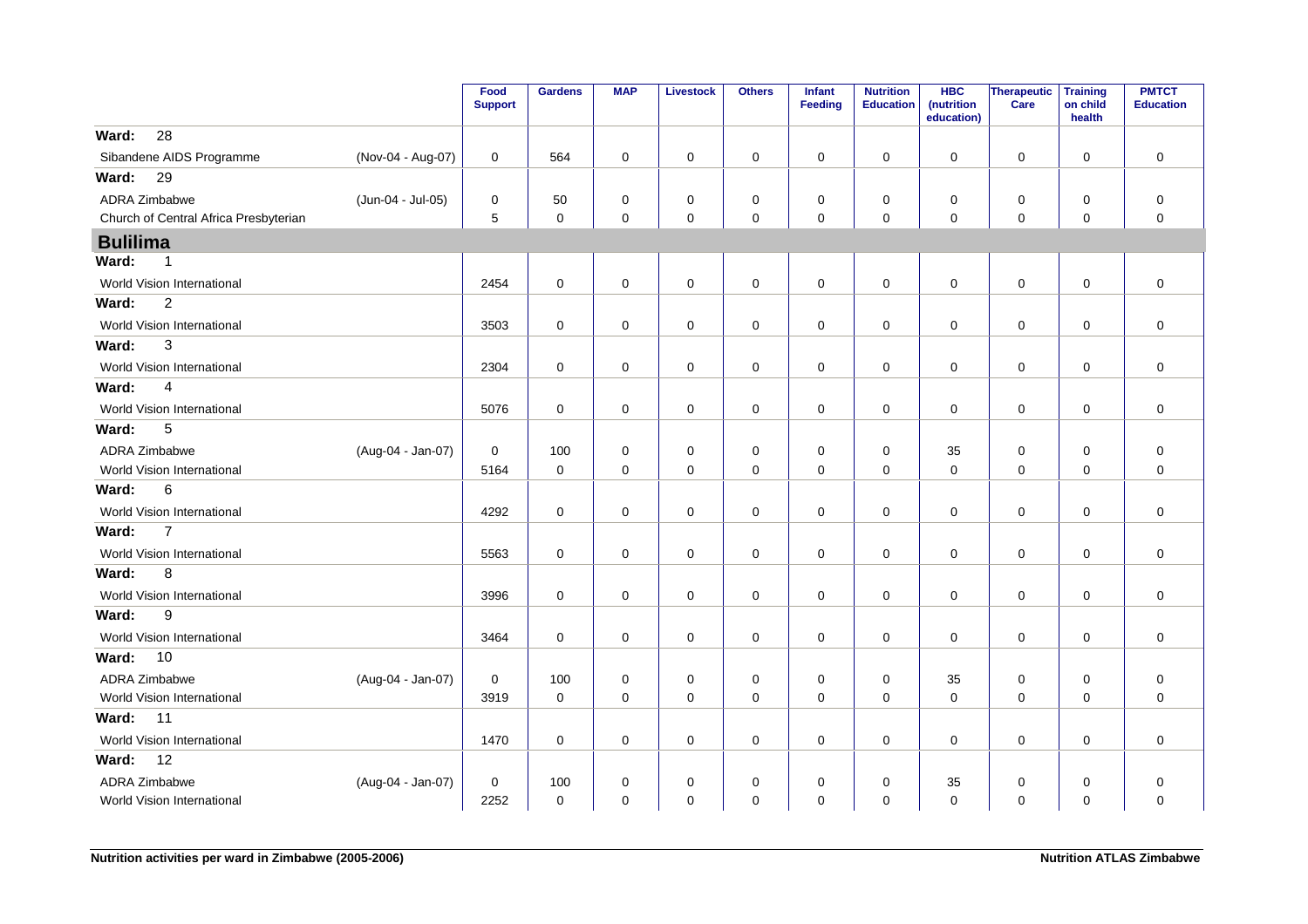|                                  |                   | Food<br><b>Support</b> | <b>Gardens</b>      | <b>MAP</b>  | <b>Livestock</b>    | <b>Others</b> | <b>Infant</b><br>Feeding | <b>Nutrition</b><br><b>Education</b> | <b>HBC</b><br>(nutrition<br>education) | Therapeutic<br>Care | <b>Training</b><br>on child<br>health | <b>PMTCT</b><br><b>Education</b> |
|----------------------------------|-------------------|------------------------|---------------------|-------------|---------------------|---------------|--------------------------|--------------------------------------|----------------------------------------|---------------------|---------------------------------------|----------------------------------|
| 13<br>Ward:                      |                   |                        |                     |             |                     |               |                          |                                      |                                        |                     |                                       |                                  |
| World Vision International       |                   | 4402                   | $\mathbf 0$         | $\mathbf 0$ | $\mathbf 0$         | 0             | 0                        | 0                                    | $\mathbf 0$                            | 0                   | $\mathbf 0$                           | $\mathbf 0$                      |
| 14<br>Ward:                      |                   |                        |                     |             |                     |               |                          |                                      |                                        |                     |                                       |                                  |
| World Vision International       |                   | 3392                   | $\mathbf 0$         | $\pmb{0}$   | $\mathbf 0$         | $\pmb{0}$     | $\mathbf 0$              | $\mathbf 0$                          | $\mathbf 0$                            | $\mathbf 0$         | $\mathbf 0$                           | $\mathbf 0$                      |
| 15<br>Ward:                      |                   |                        |                     |             |                     |               |                          |                                      |                                        |                     |                                       |                                  |
| World Vision International       |                   | 2797                   | 0                   | 0           | 0                   | 0             | 0                        | 0                                    | 0                                      | 0                   | 0                                     | $\mathbf 0$                      |
| Ward:<br>16                      |                   |                        |                     |             |                     |               |                          |                                      |                                        |                     |                                       |                                  |
| <b>ADRA Zimbabwe</b>             | (Aug-04 - Jan-07) | 0                      | 100                 | 0           | $\mathbf 0$         | 0             | 0                        | 0                                    | 35                                     | 0                   | 0                                     | $\mathbf 0$                      |
| World Vision International       |                   | 1669                   | $\mathbf 0$         | $\mathbf 0$ | $\mathbf 0$         | 0             | $\mathbf 0$              | $\mathbf 0$                          | $\mathbf 0$                            | 0                   | $\mathbf 0$                           | $\mathbf 0$                      |
| Ward:<br>17                      |                   |                        |                     |             |                     |               |                          |                                      |                                        |                     |                                       |                                  |
| World Vision International       |                   | 2499                   | $\mathbf 0$         | $\mathbf 0$ | $\mathbf 0$         | $\pmb{0}$     | $\mathbf 0$              | $\mathbf 0$                          | $\mathbf 0$                            | $\mathbf 0$         | $\mathbf 0$                           | $\mathbf 0$                      |
| 18<br>Ward:                      |                   |                        |                     |             |                     |               |                          |                                      |                                        |                     |                                       |                                  |
| World Vision International       |                   | 709                    | $\mathbf 0$         | 0           | 0                   | 0             | 0                        | 0                                    | 0                                      | 0                   | 0                                     | $\mathbf 0$                      |
| 19<br>Ward:                      |                   |                        |                     |             |                     |               |                          |                                      |                                        |                     |                                       |                                  |
| World Vision International       |                   | 355                    | $\mathbf 0$         | $\mathbf 0$ | $\mathbf 0$         | 0             | 0                        | $\mathbf 0$                          | $\mathbf 0$                            | 0                   | 0                                     | $\mathbf 0$                      |
| <b>Centenary</b>                 |                   |                        |                     |             |                     |               |                          |                                      |                                        |                     |                                       |                                  |
| Ward:                            |                   |                        |                     |             |                     |               |                          |                                      |                                        |                     |                                       |                                  |
| <b>CADEC Chinhoyi</b>            | (May-05 - Aug-06  | 0                      | 1296                | $\mathbf 0$ | $\mathbf 0$         | 0             | 0                        | 426                                  | $\mathbf 0$                            | $\mathbf 0$         | 0                                     | $\mathbf 0$                      |
| Ward:<br>1                       |                   |                        |                     |             |                     |               |                          |                                      |                                        |                     |                                       |                                  |
| <b>SAFIRE</b>                    | $(-$ May-06)      | 60                     | 50                  | $\pmb{0}$   | $\mathsf{O}\xspace$ | $\pmb{0}$     | 0                        | $\mathbf 0$                          | 0                                      | $\mathsf 0$         | $\mathbf 0$                           | $\pmb{0}$                        |
| $6\phantom{1}6$<br>Ward:         |                   |                        |                     |             |                     |               |                          |                                      |                                        |                     |                                       |                                  |
| <b>FACHIG</b>                    | (Feb-05 - Aug-06) | $\mathbf 0$            | $\mathsf 0$         | $\mathbf 0$ | 600                 | 0             | $\mathbf 0$              | $\mathbf 0$                          | $\mathbf 0$                            | 0                   | $\mathbf 0$                           | $\mathbf 0$                      |
| <b>SAFIRE</b>                    | $(-$ May-06)      | 90                     | 50                  | $\mathbf 0$ | $\mathbf 0$         | $\pmb{0}$     | 0                        | $\mathbf 0$                          | $\mathbf 0$                            | $\mathbf 0$         | $\mathbf 0$                           | $\mathbf 0$                      |
| $\overline{7}$<br>Ward:          |                   |                        |                     |             |                     |               |                          |                                      |                                        |                     |                                       |                                  |
| <b>FACHIG</b>                    | (Feb-06 - Aug-06) | 0                      | 0                   | 0           | 600                 | 0             | 0                        | 0                                    | 0                                      | 0                   | 0                                     | $\mathbf 0$                      |
| <b>SAFIRE</b>                    | $(-$ May-06)      | 60                     | 50                  | $\mathbf 0$ | $\mathbf 0$         | $\mathbf 0$   | $\mathbf 0$              | $\mathbf 0$                          | $\mathbf 0$                            | $\mathbf 0$         | $\Omega$                              | $\mathbf 0$                      |
| 8<br>Ward:                       |                   |                        |                     |             |                     |               |                          |                                      |                                        |                     |                                       |                                  |
| <b>CADEC Chinhoyi</b>            | (May-05 - Aug-06  | 0                      | 198                 | $\mathbf 0$ | $\mathbf 0$         | 0             | $\mathbf 0$              | $\mathbf 0$                          | $\mathbf 0$                            | 0                   | $\mathbf 0$                           | $\mathbf 0$                      |
| <b>FACHIG</b>                    | (Feb-05 - Aug-06) | $\mathbf 0$            | $\mathsf{O}\xspace$ | 0           | 60                  | 0             | 0                        | $\mathbf 0$                          | 0                                      | 0                   | $\mathbf 0$                           | $\mathbf 0$                      |
| <b>SAFIRE</b>                    | $(-$ May-06)      | 150                    | 50                  | $\mathbf 0$ | $\mathbf 0$         | $\mathbf 0$   | $\mathbf 0$              | $\mathbf 0$                          | $\mathbf 0$                            | $\mathbf 0$         | $\mathbf 0$                           | $\mathbf 0$                      |
| $\boldsymbol{9}$<br>Ward:        |                   |                        |                     |             |                     |               |                          |                                      |                                        |                     |                                       |                                  |
| <b>CADEC Chinhoyi</b>            | (May-05 - Aug-06  | 0                      | 120                 | 0           | $\mathbf 0$         | 0             | 0                        | 0                                    | 0                                      | 0                   | 0                                     | $\mathbf 0$                      |
| Farm Community Trust of Zimbabwe | (Jan-04 - Jul-05) | 1671                   | $\mathsf{O}\xspace$ | $\mathbf 0$ | $\mathbf 0$         | $\mathbf 0$   | 0                        | $\mathbf 0$                          | $\mathbf 0$                            | $\mathbf 0$         | $\mathbf 0$                           | $\mathbf 0$                      |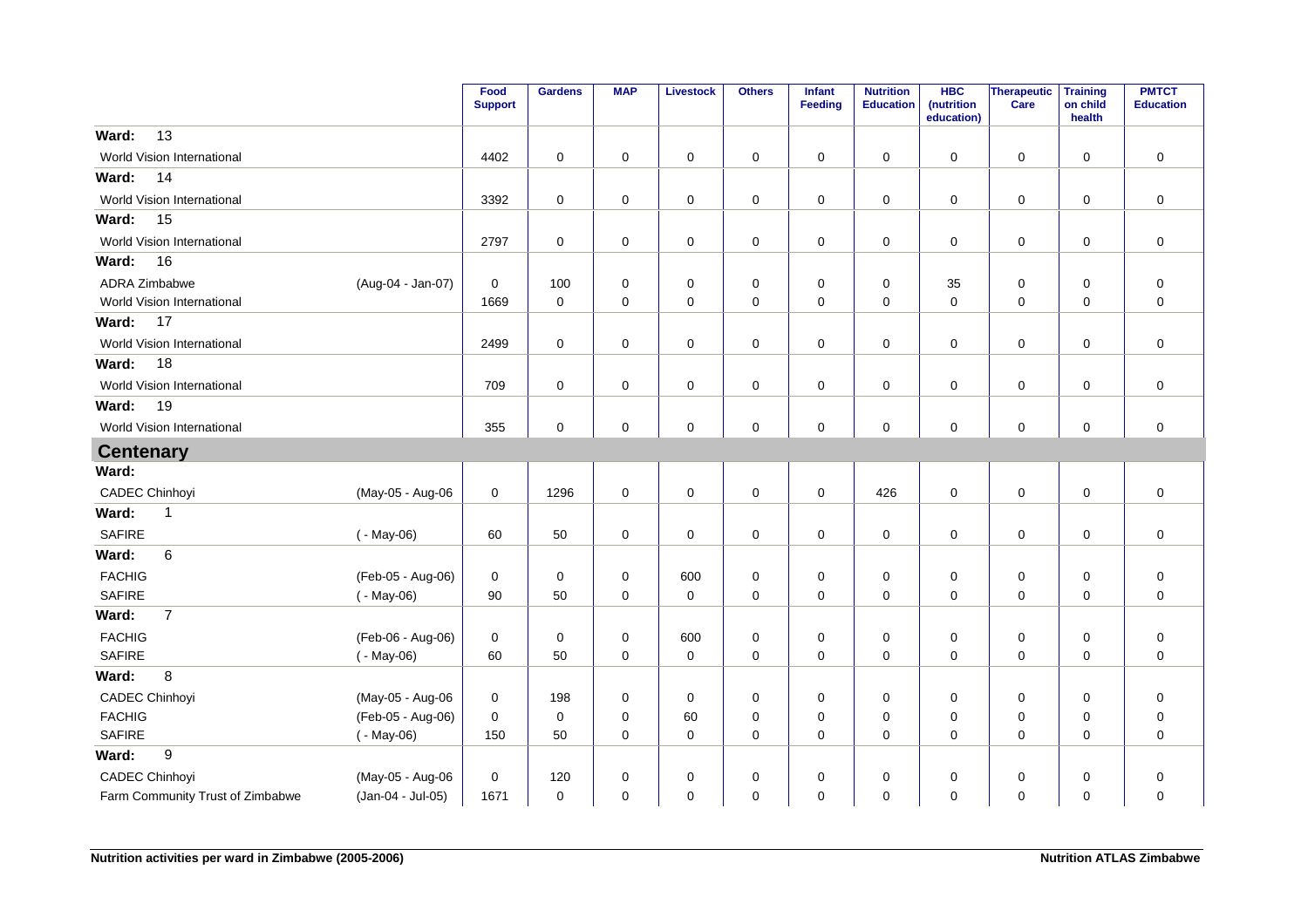|                                  |                   | Food<br><b>Support</b> | <b>Gardens</b> | <b>MAP</b>  | <b>Livestock</b> | <b>Others</b> | Infant<br><b>Feeding</b> | <b>Nutrition</b><br><b>Education</b> | <b>HBC</b><br>(nutrition<br>education) | <b>Therapeutic</b><br>Care | <b>Training</b><br>on child<br>health | <b>PMTCT</b><br><b>Education</b> |
|----------------------------------|-------------------|------------------------|----------------|-------------|------------------|---------------|--------------------------|--------------------------------------|----------------------------------------|----------------------------|---------------------------------------|----------------------------------|
| 10<br>Ward:                      |                   |                        |                |             |                  |               |                          |                                      |                                        |                            |                                       |                                  |
| Farm Community Trust of Zimbabwe | (Jan-04 - Jul-05) | 1868                   | $\mathbf 0$    | $\mathbf 0$ | 0                | $\mathbf 0$   | $\mathbf 0$              | $\mathbf 0$                          | $\mathbf 0$                            | $\mathbf 0$                | $\mathbf 0$                           | $\mathbf 0$                      |
| <b>SAFIRE</b>                    | $(-$ May-06)      | 40                     | 50             | 0           | $\mathbf 0$      | $\mathbf 0$   | $\mathbf 0$              | $\Omega$                             | $\Omega$                               | $\mathbf 0$                | $\Omega$                              | $\mathbf 0$                      |
| 11<br>Ward:                      |                   |                        |                |             |                  |               |                          |                                      |                                        |                            |                                       |                                  |
| Farm Community Trust of Zimbabwe | (Jan-04 - Jul-05) | 450                    | $\mathbf 0$    | 0           | $\mathbf 0$      | $\pmb{0}$     | $\mathbf 0$              | 0                                    | $\mathbf 0$                            | $\mathbf 0$                | 0                                     | $\mathbf 0$                      |
| 12<br>Ward:                      |                   |                        |                |             |                  |               |                          |                                      |                                        |                            |                                       |                                  |
| Farm Community Trust of Zimbabwe | (Jan-04 - Jul-05) | 1655                   | $\mathbf 0$    | 0           | $\mathsf 0$      | $\pmb{0}$     | 0                        | $\mathbf 0$                          | $\mathbf 0$                            | $\mathbf 0$                | 0                                     | $\pmb{0}$                        |
| 13<br>Ward:                      |                   |                        |                |             |                  |               |                          |                                      |                                        |                            |                                       |                                  |
| Farm Community Trust of Zimbabwe | (Jan-04 - Jul-05) | 651                    | $\mathbf 0$    | $\mathbf 0$ | $\mathbf 0$      | $\mathbf 0$   | $\mathbf 0$              | $\mathbf 0$                          | $\mathbf 0$                            | $\mathbf 0$                | 0                                     | $\mathbf 0$                      |
| Ward:<br>14                      |                   |                        |                |             |                  |               |                          |                                      |                                        |                            |                                       |                                  |
| Farm Community Trust of Zimbabwe | (Jan-04 - Jul-05) | 1316                   | $\mathbf 0$    | 0           | 0                | 0             | $\mathbf 0$              | 0                                    | $\mathbf 0$                            | 0                          | 0                                     | $\mathbf 0$                      |
| 15<br>Ward:                      |                   |                        |                |             |                  |               |                          |                                      |                                        |                            |                                       |                                  |
| <b>CADEC Chinhoyi</b>            | (May-05 - Aug-06  | 0                      | 120            | 0           | $\mathbf 0$      | $\mathbf 0$   | $\mathbf 0$              | $\mathbf 0$                          | $\mathbf 0$                            | 0                          | $\mathbf 0$                           | $\mathbf 0$                      |
| Farm Community Trust of Zimbabwe | (Jan-04 - Jul-05) | 1672                   | $\mathbf 0$    | 0           | $\mathbf 0$      | $\mathbf 0$   | $\mathbf 0$              | $\mathbf 0$                          | $\Omega$                               | $\mathbf 0$                | $\mathbf 0$                           | $\mathbf 0$                      |
| 16<br>Ward:                      |                   |                        |                |             |                  |               |                          |                                      |                                        |                            |                                       |                                  |
| Farm Community Trust of Zimbabwe | (Jan-04 - Jul-05) | 672                    | $\mathbf 0$    | 0           | $\mathbf 0$      | $\mathbf 0$   | $\mathbf 0$              | $\mathbf 0$                          | $\mathbf 0$                            | $\mathbf 0$                | 0                                     | $\mathbf 0$                      |
| <b>Chegutu</b>                   |                   |                        |                |             |                  |               |                          |                                      |                                        |                            |                                       |                                  |
| Ward:                            |                   |                        |                |             |                  |               |                          |                                      |                                        |                            |                                       |                                  |
| <b>CADEC Harare</b>              |                   | 0                      | $\mathbf 0$    | 0           | $\mathbf 0$      | $\pmb{0}$     | $\mathbf 0$              | 0                                    | $\mathbf 0$                            | $\mathbf 0$                | 0                                     | $\mathbf 0$                      |
| Farm Community Trust of Zimbabwe | (Jan-04 - Jul-05) | 2764                   | $\Omega$       | $\Omega$    | $\mathbf 0$      | $\mathbf 0$   | $\mathbf 0$              | $\Omega$                             | $\Omega$                               | $\mathbf 0$                | $\Omega$                              | $\mathbf 0$                      |
| Ward:<br>$\mathbf{1}$            |                   |                        |                |             |                  |               |                          |                                      |                                        |                            |                                       |                                  |
| <b>Catholic Relief Services</b>  | (Nov-05 - Apr-06) | 8136                   | $\mathbf 0$    | $\mathbf 0$ | 0                | $\mathbf 0$   | $\mathbf 0$              | $\mathbf 0$                          | $\mathbf 0$                            | $\mathbf 0$                | $\mathbf 0$                           | $\mathbf 0$                      |
| $\overline{c}$<br>Ward:          |                   |                        |                |             |                  |               |                          |                                      |                                        |                            |                                       |                                  |
| <b>Catholic Relief Services</b>  | (Nov-05 - Apr-06) | 10388                  | $\mathbf 0$    | $\mathbf 0$ | $\mathbf 0$      | $\mathbf 0$   | $\mathbf 0$              | $\mathbf 0$                          | $\mathbf 0$                            | $\mathbf 0$                | $\mathbf 0$                           | $\mathbf 0$                      |
| 3<br>Ward:                       |                   |                        |                |             |                  |               |                          |                                      |                                        |                            |                                       |                                  |
| <b>Catholic Relief Services</b>  | (Nov-05 - Apr-06) | 5241                   | $\mathbf 0$    | 0           | 0                | 0             | 0                        | 0                                    | 0                                      | 0                          | 0                                     | $\mathbf 0$                      |
| Ward:<br>4                       |                   |                        |                |             |                  |               |                          |                                      |                                        |                            |                                       |                                  |
| <b>Catholic Relief Services</b>  | (Nov-05 - Apr-06) | 9018                   | $\mathbf 0$    | 0           | 0                | $\pmb{0}$     | 0                        | 0                                    | 0                                      | $\mathbf 0$                | 0                                     | 0                                |
| COSV                             |                   | 0                      | $\mathbf 0$    | 0           | 0                | 0             | $\mathbf 0$              | $\mathbf 0$                          | 0                                      | 0                          | $\mathbf 0$                           | $\mathbf 0$                      |
| <b>ISL</b>                       | $(-Feb-06)$       | $\mathbf 0$            | 30             | 0           | 0                | $\mathsf 0$   | $\mathbf 0$              | $\mathbf 0$                          | 0                                      | 0                          | 0                                     | $\mathbf 0$                      |
| Tsungirirayi                     | (Mar-05 - Mar-08) | $\mathbf 0$            | 30             | 0           | 0                | $\mathbf 0$   | $\mathbf 0$              | 0                                    | 0                                      | $\mathbf 0$                | 0                                     | $\mathbf 0$                      |
| 5<br>Ward:                       |                   |                        |                |             |                  |               |                          |                                      |                                        |                            |                                       |                                  |
| <b>Catholic Relief Services</b>  | (Nov-05 - Apr-06) | 3776                   | $\mathbf 0$    | $\mathbf 0$ | 0                | 0             | $\mathbf 0$              | $\mathbf 0$                          | $\mathbf 0$                            | $\mathbf 0$                | $\mathbf 0$                           | $\mathbf 0$                      |
| Tsungirirayi                     | (Mar-05 - Mar-08) | 0                      | 30             | $\mathbf 0$ | $\mathbf 0$      | $\mathbf 0$   | $\mathbf 0$              | $\mathbf 0$                          | $\Omega$                               | $\mathbf 0$                | 0                                     | $\mathbf 0$                      |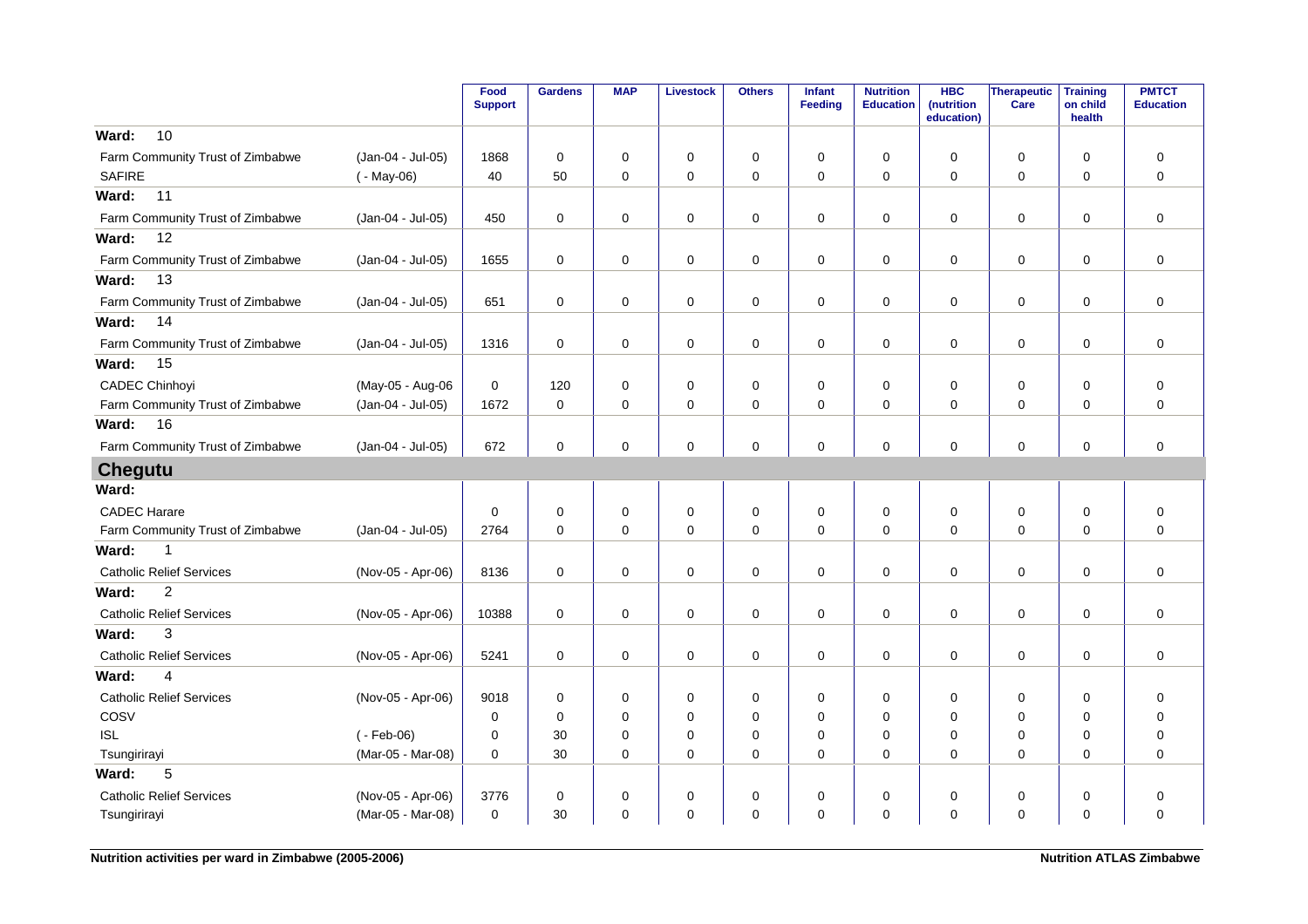|                                       |                   | Food<br><b>Support</b> | <b>Gardens</b> | <b>MAP</b>  | <b>Livestock</b> | <b>Others</b> | Infant<br><b>Feeding</b> | <b>Nutrition</b><br><b>Education</b> | <b>HBC</b><br>(nutrition<br>education) | Therapeutic<br>Care | <b>Training</b><br>on child<br>health | <b>PMTCT</b><br><b>Education</b> |
|---------------------------------------|-------------------|------------------------|----------------|-------------|------------------|---------------|--------------------------|--------------------------------------|----------------------------------------|---------------------|---------------------------------------|----------------------------------|
| 6<br>Ward:                            |                   |                        |                |             |                  |               |                          |                                      |                                        |                     |                                       |                                  |
| <b>Catholic Relief Services</b>       | (Nov-05 - Apr-06) | 3630                   | 0              | 0           | 0                | 0             | 0                        | 0                                    | 0                                      | 0                   | $\mathbf 0$                           | $\pmb{0}$                        |
| COSV                                  |                   | 0                      | $\mathbf 0$    | 0           | $\mathbf 0$      | 0             | $\mathbf 0$              | 0                                    | $\mathbf 0$                            | 0                   | $\mathbf 0$                           | $\pmb{0}$                        |
| <b>ISL</b>                            | $(-Feb-06)$       | 0                      | 30             | 0           | 0                | 0             | 0                        | 0                                    | 0                                      | 0                   | $\mathbf 0$                           | $\mathbf 0$                      |
| $\overline{7}$<br>Ward:               |                   |                        |                |             |                  |               |                          |                                      |                                        |                     |                                       |                                  |
| <b>Catholic Relief Services</b>       | (Nov-05 - Apr-06) | 7064                   | $\mathbf 0$    | 0           | 0                | 0             | $\mathbf 0$              | 0                                    | $\mathbf 0$                            | 0                   | $\mathbf 0$                           | $\pmb{0}$                        |
| COSV                                  |                   | 0                      | $\mathbf 0$    | 0           | $\mathbf 0$      | 0             | $\mathbf 0$              | $\mathbf 0$                          | $\mathbf 0$                            | 0                   | $\mathbf 0$                           | $\mathbf 0$                      |
| <b>ISL</b>                            | $(-Feb-06)$       | 0                      | 30             | 0           | 0                | 0             | 0                        | 0                                    | 0                                      | 0                   | $\mathbf 0$                           | $\pmb{0}$                        |
| Tsungirirayi                          | (Mar-05 - Mar-08) | 0                      | 30             | $\mathbf 0$ | $\mathbf 0$      | 0             | $\mathbf 0$              | 0                                    | $\mathbf 0$                            | 0                   | $\mathbf 0$                           | $\mathbf 0$                      |
| Ward:<br>8                            |                   |                        |                |             |                  |               |                          |                                      |                                        |                     |                                       |                                  |
| <b>Catholic Relief Services</b>       | (Nov-05 - Apr-06) | 8742                   | 0              | 0           | $\mathbf 0$      | 0             | 0                        | 0                                    | 0                                      | 0                   | 0                                     | $\boldsymbol{0}$                 |
| Tsungirirayi                          | (Mar-05 - Mar-08) | 0                      | 30             | 0           | $\mathbf 0$      | 0             | 0                        | 0                                    | $\mathbf 0$                            | 0                   | $\mathbf 0$                           | $\pmb{0}$                        |
| Ward:<br>9                            |                   |                        |                |             |                  |               |                          |                                      |                                        |                     |                                       |                                  |
| <b>Catholic Relief Services</b>       | (Nov-05 - Apr-06) | 7062                   | $\mathbf 0$    | 0           | $\mathbf 0$      | 0             | 0                        | 0                                    | 0                                      | $\mathbf 0$         | $\mathbf 0$                           | $\pmb{0}$                        |
| Tsungirirayi                          | (Mar-05 - Mar-08) | 0                      | 60             | 0           | $\mathbf 0$      | 0             | 0                        | 0                                    | 0                                      | 0                   | 0                                     | $\mathbf 0$                      |
| Ward:<br>10                           |                   |                        |                |             |                  |               |                          |                                      |                                        |                     |                                       |                                  |
| <b>Catholic Relief Services</b>       | (Nov-05 - Apr-06) | 10376                  | $\mathbf 0$    | 0           | 0                | 0             | $\mathbf 0$              | 0                                    | 0                                      | 0                   | $\mathbf 0$                           | $\mathbf 0$                      |
| Tsungirirayi                          | (Mar-05 - Mar-08) | 0                      | 30             | 0           | $\mathbf 0$      | 0             | $\mathbf 0$              | 0                                    | 0                                      | 0                   | 0                                     | $\pmb{0}$                        |
| 11<br>Ward:                           |                   |                        |                |             |                  |               |                          |                                      |                                        |                     |                                       |                                  |
| Farm Community Trust of Zimbabwe      | (Jan-04 - Jul-05) | 309                    | $\mathbf 0$    | 0           | $\mathbf 0$      | 0             | 0                        | 0                                    | $\mathbf 0$                            | 0                   | $\mathbf 0$                           | $\mathbf 0$                      |
| 18<br>Ward:                           |                   |                        |                |             |                  |               |                          |                                      |                                        |                     |                                       |                                  |
| Church of Central Africa Presbyterian |                   | 15                     | $\mathbf 0$    | 0           | $\pmb{0}$        | 0             | $\mathbf 0$              | 0                                    | 0                                      | 0                   | $\mathbf 0$                           | 0                                |
| 20<br>Ward:                           |                   |                        |                |             |                  |               |                          |                                      |                                        |                     |                                       |                                  |
| COSV                                  |                   | 0                      | $\mathbf 0$    | 0           | 0                | $\mathbf 0$   | 0                        | 0                                    | 0                                      | 0                   | $\mathbf 0$                           | $\pmb{0}$                        |
| <b>ISL</b>                            | $(-Feb-06)$       | 0                      | 30             | 0           | $\mathbf 0$      | 0             | 0                        | 0                                    | $\mathbf 0$                            | $\mathbf 0$         | $\mathbf 0$                           | $\mathbf 0$                      |
| 22<br>Ward:                           |                   |                        |                |             |                  |               |                          |                                      |                                        |                     |                                       |                                  |
| COSV                                  |                   | 0                      | 0              | 0           | 0                | $\pmb{0}$     | 0                        | 0                                    | 0                                      | $\mathbf 0$         | 0                                     | $\pmb{0}$                        |
| <b>ISL</b>                            | $(-Feb-06)$       | 0                      | 30             | 0           | $\mathbf 0$      | 0             | $\mathbf 0$              | 0                                    | $\mathbf 0$                            | $\mathbf 0$         | $\mathbf 0$                           | $\mathbf 0$                      |
| 24<br>Ward:                           |                   |                        |                |             |                  |               |                          |                                      |                                        |                     |                                       |                                  |
| Tsungirirayi                          | (Mar-05 - Mar-08) | 0                      | 30             | 0           | $\pmb{0}$        | 0             | $\mathbf 0$              | 0                                    | $\mathbf 0$                            | $\mathbf 0$         | $\mathbf 0$                           | $\pmb{0}$                        |
| Ward:<br>25                           |                   |                        |                |             |                  |               |                          |                                      |                                        |                     |                                       |                                  |
| Farm Community Trust of Zimbabwe      | (Jan-04 - Jul-05) | 1846                   | $\mathbf 0$    | 0           | $\mathbf 0$      | 0             | $\mathbf 0$              | 0                                    | $\mathbf 0$                            | $\mathbf 0$         | $\mathbf 0$                           | $\mathbf 0$                      |
| 26<br>Ward:                           |                   |                        |                |             |                  |               |                          |                                      |                                        |                     |                                       |                                  |
| Farm Community Trust of Zimbabwe      | (Jan-04 - Jul-05) | 550                    | $\mathbf 0$    | 0           | $\pmb{0}$        | 0             | 0                        | 0                                    | 0                                      | $\mathbf 0$         | $\mathbf 0$                           | $\pmb{0}$                        |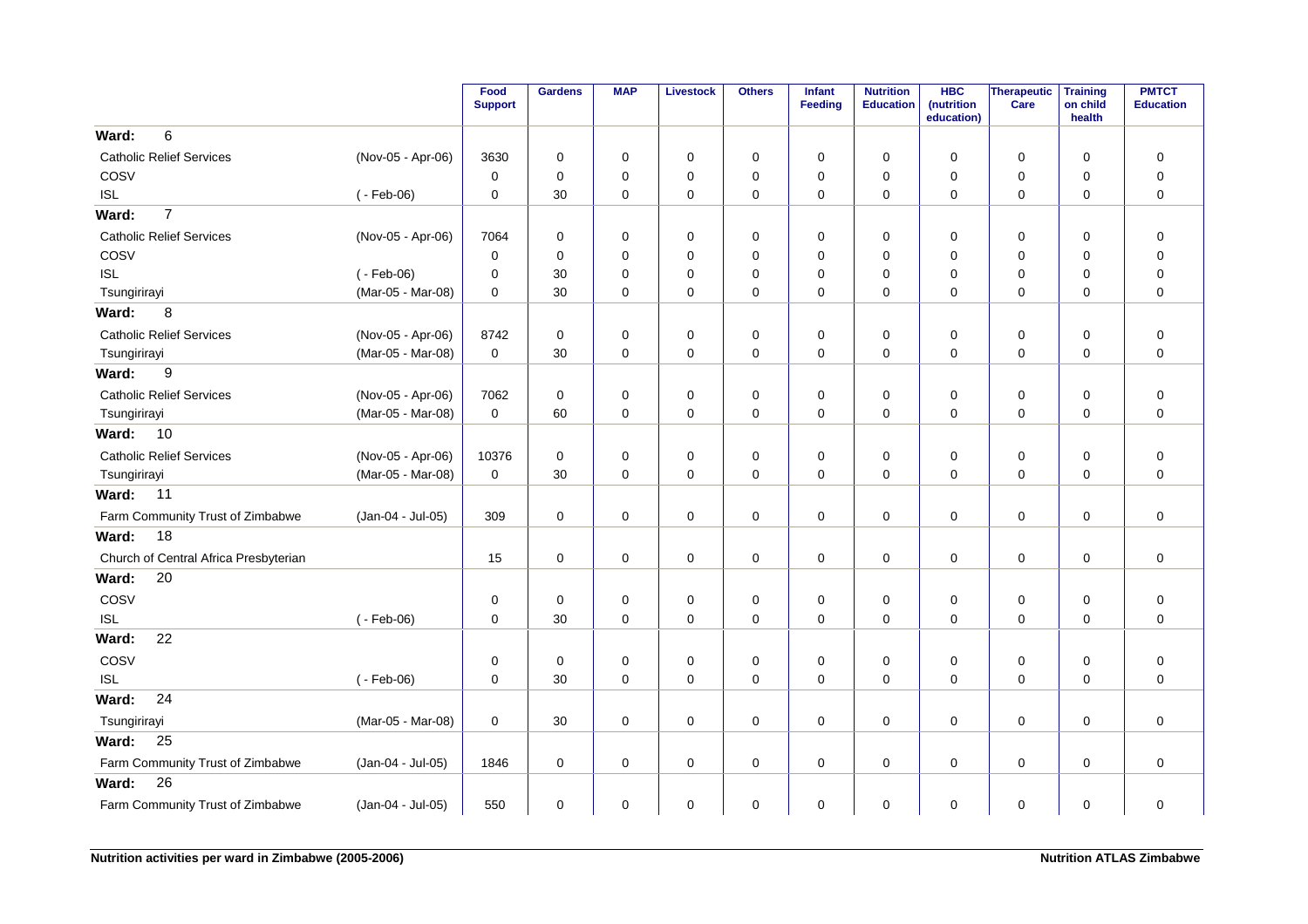|                                      |                   | Food<br><b>Support</b> | <b>Gardens</b> | <b>MAP</b>  | <b>Livestock</b> | <b>Others</b> | Infant<br>Feeding | <b>Nutrition</b><br><b>Education</b> | <b>HBC</b><br>(nutrition<br>education) | Therapeutic<br>Care | <b>Training</b><br>on child<br>health | <b>PMTCT</b><br><b>Education</b> |
|--------------------------------------|-------------------|------------------------|----------------|-------------|------------------|---------------|-------------------|--------------------------------------|----------------------------------------|---------------------|---------------------------------------|----------------------------------|
| Chikomba                             |                   |                        |                |             |                  |               |                   |                                      |                                        |                     |                                       |                                  |
| Ward:                                |                   |                        |                |             |                  |               |                   |                                      |                                        |                     |                                       |                                  |
| <b>CADEC Harare</b>                  |                   | 0                      | $\mathbf 0$    | 0           | 0                | 0             | 0                 | 0                                    | $\mathbf 0$                            | $\mathsf 0$         | 0                                     | $\mathbf 0$                      |
| 26<br>Ward:                          |                   |                        |                |             |                  |               |                   |                                      |                                        |                     |                                       |                                  |
| Oxfam America                        |                   | 0                      | 2000           | $\mathbf 0$ | 0                | $\mathbf 0$   | 0                 | 0                                    | $\mathbf 0$                            | $\mathbf 0$         | $\mathbf 0$                           | $\mathbf 0$                      |
| 27<br>Ward:                          |                   |                        |                |             |                  |               |                   |                                      |                                        |                     |                                       |                                  |
| Oxfam America                        |                   | $\mathbf 0$            | 2500           | 0           | 0                | 0             | 0                 | 0                                    | $\mathbf 0$                            | $\mathbf 0$         | 0                                     | $\mathbf 0$                      |
| Chimanimani                          |                   |                        |                |             |                  |               |                   |                                      |                                        |                     |                                       |                                  |
| Ward:                                |                   |                        |                |             |                  |               |                   |                                      |                                        |                     |                                       |                                  |
| Independent African Church           |                   | $\mathbf 0$            | $\mathbf 0$    | $\mathbf 0$ | $\mathbf 0$      | $\mathbf 0$   | 0                 | 0                                    | $\mathbf 0$                            | 0                   | 0                                     | $\mathbf 0$                      |
| Salvation Army                       | (Oct-04 - Oct-06) | 550                    | $\mathbf 0$    | $\Omega$    | $\mathbf 0$      | $\mathbf 0$   | $\Omega$          | $\Omega$                             | $\Omega$                               | $\mathbf 0$         | $\Omega$                              | $\mathbf 0$                      |
| United Methodist Church              |                   | 25                     | $\mathbf 0$    | $\Omega$    | 0                | $\mathbf 0$   | 0                 | 0                                    | $\mathbf 0$                            | $\mathbf 0$         | $\mathbf 0$                           | $\mathbf 0$                      |
| Zimbabwe Community Development Trust | (Jan-06 - Jun-06) | 525                    | $\Omega$       | $\Omega$    | $\mathbf 0$      | $\Omega$      | $\Omega$          | $\Omega$                             | $\Omega$                               | $\mathbf 0$         | $\Omega$                              | $\Omega$                         |
| Ward:<br>-1                          |                   |                        |                |             |                  |               |                   |                                      |                                        |                     |                                       |                                  |
| <b>Christian Care</b>                | (Sep-05 - Apr-06) | 4280                   | 0              | 0           | 0                | 0             | 0                 | 0                                    | $\Omega$                               | 0                   | 0                                     | 0                                |
| Save the Children (Norway)           | (Jan-05 - Apr-06) | 2474                   | $\mathbf 0$    | $\mathbf 0$ | 0                | 0             | 0                 | $\mathbf 0$                          | $\Omega$                               | 0                   | $\mathbf 0$                           | $\mathbf 0$                      |
| Zimbabwe Community Development Trust | (Jan-06 - Jun-06) | 75                     | $\mathbf 0$    | 0           | $\mathbf 0$      | $\mathbf 0$   | 0                 | $\mathbf 0$                          | 0                                      | 0                   | 0                                     | $\mathbf 0$                      |
| $\overline{c}$<br>Ward:              |                   |                        |                |             |                  |               |                   |                                      |                                        |                     |                                       |                                  |
| Christian Care                       | (Sep-05 - Apr-06) | 4361                   | $\mathbf 0$    | $\Omega$    | 0                | 0             | 0                 | 0                                    | $\mathbf 0$                            | 0                   | 0                                     | $\mathbf 0$                      |
| <b>Natural Farming Network</b>       | (Feb-05 - Aug-06) | $\mathbf 0$            | $\mathbf 0$    | $\Omega$    | 360              | 0             | 0                 | 0                                    | $\Omega$                               | 0                   | 0                                     | $\mathbf 0$                      |
| <b>Practical Action</b>              | (Jun-04 - May-07) | 0                      | 0              | $\Omega$    | 707              | 0             | 0                 | 0                                    | $\Omega$                               | 0                   | 0                                     | $\mathbf 0$                      |
| Save the Children (Norway)           | (Jan-05 - Apr-06) | 1596                   | $\mathbf 0$    | 0           | $\mathbf 0$      | $\mathbf 0$   | 0                 | 0                                    | $\Omega$                               | 0                   | 0                                     | $\mathbf 0$                      |
| 3<br>Ward:                           |                   |                        |                |             |                  |               |                   |                                      |                                        |                     |                                       |                                  |
| <b>Christian Care</b>                | (Sep-05 - Apr-06) | 4262                   | $\mathbf 0$    | 0           | 0                | 0             | 0                 | 0                                    | 0                                      | 0                   | 0                                     | $\mathbf 0$                      |
| <b>Natural Farming Network</b>       | (Feb-05 - Aug-06) | $\mathbf 0$            | $\Omega$       | $\Omega$    | 600              | $\mathbf 0$   | $\Omega$          | $\Omega$                             | $\Omega$                               | 0                   | $\Omega$                              | $\mathbf 0$                      |
| <b>Practical Action</b>              | (Jun-04 - May-07) | $\mathbf 0$            | 631            | $\mathbf 0$ | 631              | 0             | $\mathbf 0$       | 0                                    | $\mathbf 0$                            | 0                   | $\mathbf 0$                           | $\mathbf 0$                      |
| Save the Children (Norway)           | (Jan-05 - Apr-06) | 3135                   | $\Omega$       | $\Omega$    | $\mathbf 0$      | $\Omega$      | $\Omega$          | $\Omega$                             | $\Omega$                               | $\mathbf 0$         | $\Omega$                              | $\Omega$                         |
| Ward:<br>4                           |                   |                        |                |             |                  |               |                   |                                      |                                        |                     |                                       |                                  |
| <b>Christian Care</b>                | (Sep-05 - Apr-06) | 7032                   | $\mathbf 0$    | 0           | $\mathbf 0$      | 0             | $\mathbf 0$       | $\mathbf 0$                          | $\mathbf 0$                            | 0                   | $\mathbf 0$                           | $\mathbf 0$                      |
| <b>Practical Action</b>              | (Jun-04 - May-07) | 0                      | 502            | $\mathbf 0$ | 502              | 0             | 0                 | 0                                    | $\mathbf 0$                            | 0                   | 0                                     | 0                                |
| Save the Children (Norway)           | (Jan-05 - Apr-06) | 3396                   | $\mathbf 0$    | $\Omega$    | 0                | $\mathbf 0$   | 0                 | $\Omega$                             | $\Omega$                               | 0                   | $\Omega$                              | $\mathbf 0$                      |
| Zimbabwe Red Cross Society           | (Aug-06 - Jul-07) | 926                    | 926            | 0           | 0                | $\mathbf 0$   | 0                 | 0                                    | 926                                    | $\mathbf 0$         | $\Omega$                              | $\mathbf 0$                      |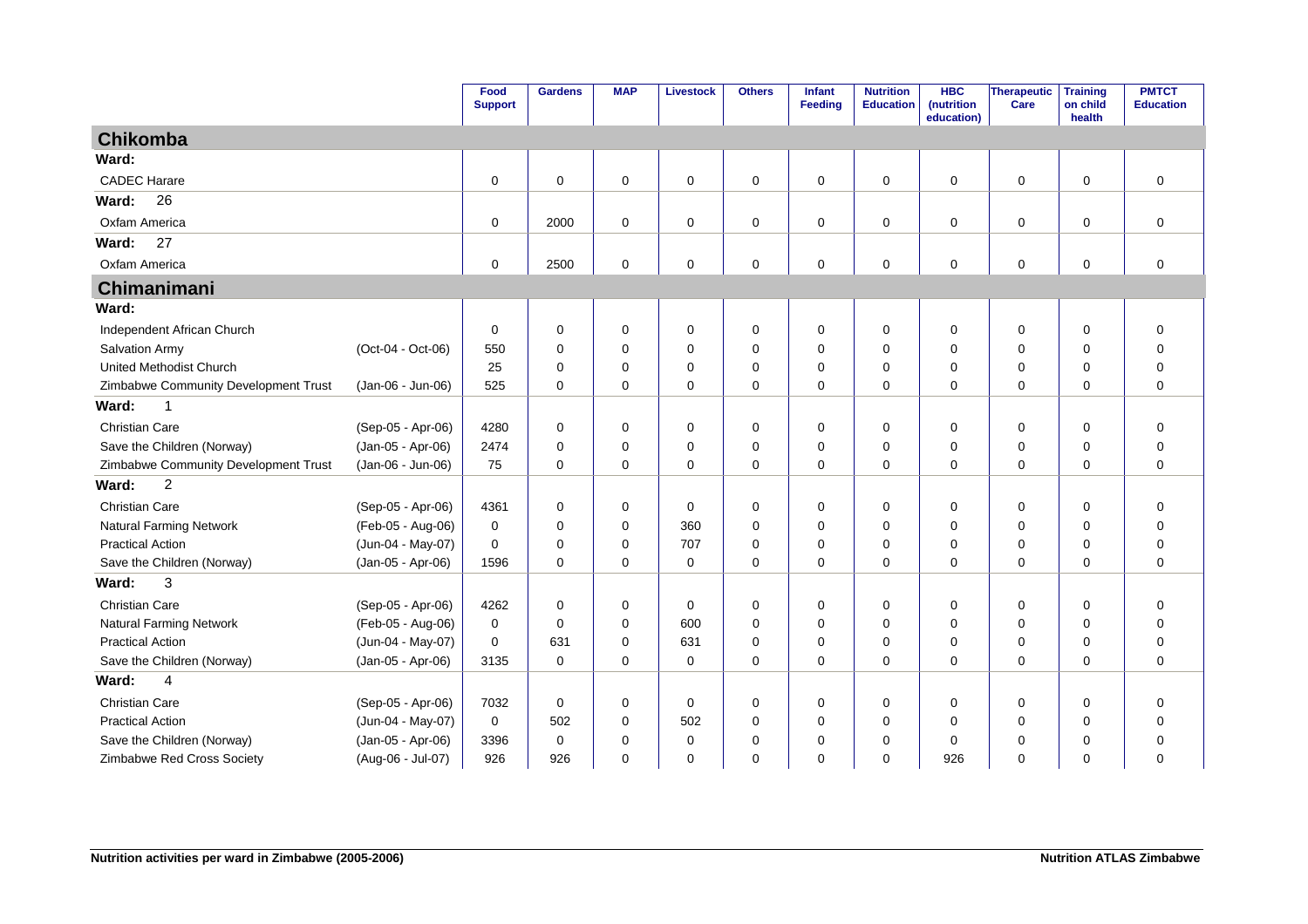|                                |                   | Food<br><b>Support</b> | <b>Gardens</b> | <b>MAP</b>  | <b>Livestock</b> | <b>Others</b> | <b>Infant</b><br>Feeding | <b>Nutrition</b><br><b>Education</b> | <b>HBC</b><br>(nutrition<br>education) | <b>Therapeutic</b><br>Care | <b>Training</b><br>on child<br>health | <b>PMTCT</b><br><b>Education</b> |
|--------------------------------|-------------------|------------------------|----------------|-------------|------------------|---------------|--------------------------|--------------------------------------|----------------------------------------|----------------------------|---------------------------------------|----------------------------------|
| 5<br>Ward:                     |                   |                        |                |             |                  |               |                          |                                      |                                        |                            |                                       |                                  |
| <b>Christian Care</b>          | (Sep-05 - Apr-06) | 4199                   | 0              | $\mathbf 0$ | $\Omega$         | 0             | $\Omega$                 | 0                                    | $\Omega$                               | $\mathbf 0$                | $\mathbf 0$                           | $\mathbf 0$                      |
| HELP (GERMANY)                 | (Sep-05 - Jan-06) | $\mathbf 0$            | 29             | $\Omega$    | $\Omega$         | $\mathbf 0$   | $\Omega$                 | $\Omega$                             | $\Omega$                               | 0                          | 0                                     | $\mathbf 0$                      |
| <b>Natural Farming Network</b> | (Feb-05 - Aug-06) | 0                      | 180            | $\mathbf 0$ | 510              | 0             | $\Omega$                 | 0                                    | $\mathbf 0$                            | $\mathbf 0$                | $\mathbf 0$                           | $\mathbf 0$                      |
| <b>Practical Action</b>        | (Jul-05 - Sep-06) | 150                    | 0              | $\mathbf 0$ | $\mathbf 0$      | 0             | $\Omega$                 | 0                                    | 0                                      | 0                          | 0                                     | $\mathbf 0$                      |
| <b>Practical Action</b>        | (Jun-04 - May-07) | 0                      | 293            | 0           | 293              | 0             | $\Omega$                 | 0                                    | 0                                      | 0                          | $\mathbf 0$                           | $\mathbf 0$                      |
| Save the Children (Norway)     | (Jan-05 - Apr-06) | 2608                   | 0              | 0           | 0                | 0             | $\Omega$                 | 0                                    | 0                                      | 0                          | $\mathbf 0$                           | $\mathbf 0$                      |
| Zimbabwe Red Cross Society     | (Aug-06 - Jul-07) | 615                    | 615            | $\mathbf 0$ | $\mathbf 0$      | 0             | 0                        | 0                                    | 615                                    | 0                          | 0                                     | $\mathbf 0$                      |
| 6<br>Ward:                     |                   |                        |                |             |                  |               |                          |                                      |                                        |                            |                                       |                                  |
| <b>Christian Care</b>          | (Sep-05 - Apr-06) | 2750                   | 0              | 0           | 0                | 0             | 0                        | 0                                    | 0                                      | 0                          | 0                                     | $\mathbf 0$                      |
| HELP (GERMANY)                 | (Sep-05 - Jan-06) | 0                      | 25             | 0           | 0                | 0             | $\Omega$                 | 0                                    | 0                                      | 0                          | 0                                     | $\mathbf 0$                      |
| <b>Practical Action</b>        | (Jul-05 - Sep-06) | 274                    | $\mathbf 0$    | 0           | 0                | $\mathbf 0$   | $\Omega$                 | 0                                    | 0                                      | 0                          | 0                                     | $\mathbf 0$                      |
| <b>Practical Action</b>        | (Jun-04 - May-07) | $\mathbf 0$            | 495            | 0           | 495              | 0             | $\Omega$                 | 0                                    | 0                                      | 0                          | $\mathbf 0$                           | $\mathbf 0$                      |
| Save the Children (Norway)     | (Jan-05 - Apr-06) | 1371                   | 0              | $\Omega$    | $\mathbf 0$      | 0             | $\Omega$                 | 0                                    | 0                                      | 0                          | $\Omega$                              | $\mathbf 0$                      |
| Save the Children (Norway)     |                   | $\mathbf 0$            | 0              | $\mathbf 0$ | $\mathbf 0$      | 0             | $\Omega$                 | 0                                    | $\Omega$                               | $\mathbf 0$                | $\mathbf 0$                           | $\mathbf 0$                      |
| $\overline{7}$<br>Ward:        |                   |                        |                |             |                  |               |                          |                                      |                                        |                            |                                       |                                  |
| <b>Christian Care</b>          | (Sep-05 - Apr-06) | 5550                   | $\mathbf 0$    | $\mathbf 0$ | $\mathbf 0$      | 0             | $\Omega$                 | 0                                    | 0                                      | 0                          | $\mathbf 0$                           | $\mathbf 0$                      |
| <b>Practical Action</b>        | (Jun-04 - May-07) | 0                      | 837            | 0           | $\Omega$         | 0             | $\Omega$                 | 0                                    | 0                                      | 0                          | 0                                     | $\mathbf 0$                      |
| Save the Children (Norway)     | (Jan-05 - Apr-06) | 3267                   | 0              | $\mathbf 0$ | $\mathbf 0$      | $\mathbf 0$   | $\Omega$                 | 0                                    | $\Omega$                               | 0                          | $\mathbf 0$                           | $\mathbf 0$                      |
| Zimbabwe Red Cross Society     | (Aug-06 - Jul-07) | 473                    | 473            | $\Omega$    | $\mathbf 0$      | 0             | $\Omega$                 | 0                                    | 473                                    | $\mathbf 0$                | $\mathbf 0$                           | $\mathbf 0$                      |
| 8<br>Ward:                     |                   |                        |                |             |                  |               |                          |                                      |                                        |                            |                                       |                                  |
| <b>Christian Care</b>          | (Sep-05 - Apr-06) | 6950                   | 0              | $\mathbf 0$ | 0                | 0             | 0                        | 0                                    | 0                                      | 0                          | $\mathbf 0$                           | $\mathbf 0$                      |
| Natural Farming Network        | (Feb-05 - Aug-06) | $\mathbf 0$            | 240            | 0           | $\Omega$         | 0             | $\Omega$                 | 0                                    | 0                                      | 0                          | $\mathbf 0$                           | $\mathbf 0$                      |
| <b>Practical Action</b>        | (Jun-04 - May-07) | 0                      | 0              | $\mathbf 0$ | 1843             | 0             | $\Omega$                 | 0                                    | $\mathbf 0$                            | 0                          | $\mathbf 0$                           | $\mathbf 0$                      |
| Save the Children (Norway)     | (Jan-05 - Apr-06) | 3586                   | $\Omega$       | $\mathbf 0$ | $\mathbf 0$      | 0             | $\Omega$                 | $\Omega$                             | $\Omega$                               | 0                          | $\mathbf 0$                           | $\mathbf 0$                      |
| Zimbabwe Red Cross Society     | (Aug-06 - Jul-07) | 1031                   | 1031           | $\mathbf 0$ | $\mathbf 0$      | $\mathbf 0$   | $\mathbf 0$              | $\mathbf 0$                          | 1031                                   | $\mathbf 0$                | $\mathbf 0$                           | $\mathbf 0$                      |
| 9<br>Ward:                     |                   |                        |                |             |                  |               |                          |                                      |                                        |                            |                                       |                                  |
| <b>Christian Care</b>          | (Sep-05 - Apr-06) | 2100                   | 0              | $\mathbf 0$ | $\mathbf 0$      | 0             | $\mathbf 0$              | 0                                    | 0                                      | 0                          | $\mathbf 0$                           | $\mathbf 0$                      |
| HELP (GERMANY)                 | (Sep-05 - Jan-06) | 0                      | 25             | 0           | 0                | 0             | $\Omega$                 | 0                                    | 0                                      | 0                          | 0                                     | $\mathbf 0$                      |
| <b>Practical Action</b>        | (Jun-04 - May-07) | 0                      | 371            | $\mathbf 0$ | 371              | $\mathbf 0$   | $\Omega$                 | $\Omega$                             | 0                                      | 0                          | $\mathbf 0$                           | $\mathbf 0$                      |
| Save the Children (Norway)     |                   | $\mathbf 0$            | 0              | 0           | $\mathbf 0$      | $\mathbf 0$   | $\Omega$                 | 0                                    | 0                                      | 0                          | 0                                     | $\mathbf 0$                      |
| Save the Children (Norway)     | (Jan-05 - Apr-06) | 1911                   | $\Omega$       | $\Omega$    | $\Omega$         | $\Omega$      | $\Omega$                 | $\Omega$                             | $\Omega$                               | $\mathbf 0$                | $\Omega$                              | $\Omega$                         |
| 10<br>Ward:                    |                   |                        |                |             |                  |               |                          |                                      |                                        |                            |                                       |                                  |
| <b>Practical Action</b>        | (Jun-04 - May-07) | 0                      | 357            | 0           | 357              | 0             | 0                        | 0                                    | 0                                      | 0                          | $\mathbf 0$                           | $\mathbf 0$                      |
| Save the Children (Norway)     | (Jan-05 - Apr-06) | 2403                   | 0              | 0           | $\mathbf 0$      | 0             | $\Omega$                 | 0                                    | 0                                      | 0                          | $\mathbf 0$                           | $\mathbf 0$                      |
| Save the Children (Norway)     |                   | 0                      | 0              | $\Omega$    | $\Omega$         | 0             | $\Omega$                 | 0                                    | $\Omega$                               | 0                          | 0                                     | $\Omega$                         |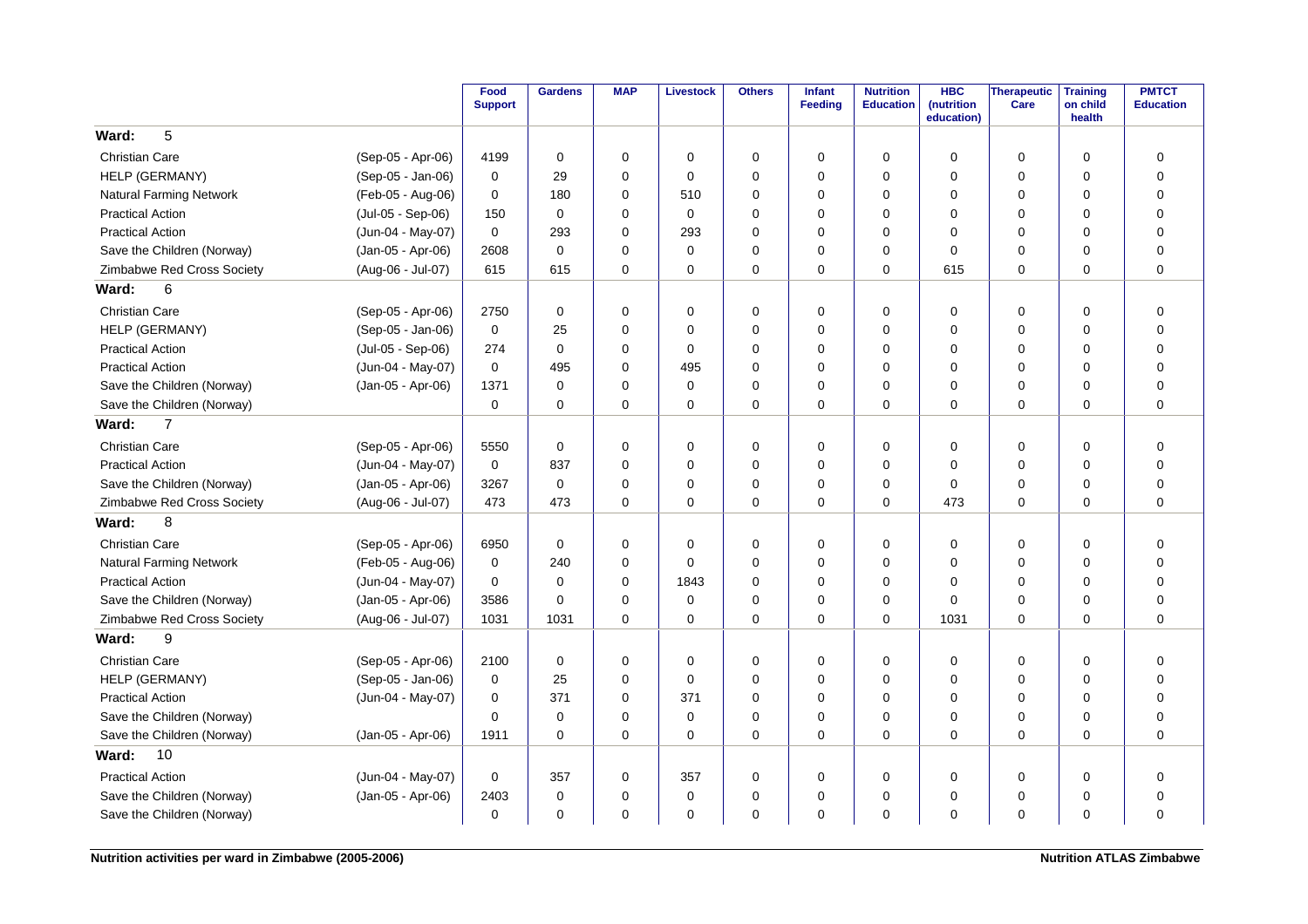|                            |                   | Food<br><b>Support</b> | <b>Gardens</b> | <b>MAP</b>  | <b>Livestock</b> | <b>Others</b> | Infant<br><b>Feeding</b> | <b>Nutrition</b><br><b>Education</b> | <b>HBC</b><br>(nutrition<br>education) | Therapeutic<br>Care | <b>Training</b><br>on child<br>health | <b>PMTCT</b><br><b>Education</b> |
|----------------------------|-------------------|------------------------|----------------|-------------|------------------|---------------|--------------------------|--------------------------------------|----------------------------------------|---------------------|---------------------------------------|----------------------------------|
| 11<br>Ward:                |                   |                        |                |             |                  |               |                          |                                      |                                        |                     |                                       |                                  |
| Save the Children (Norway) |                   | $\mathbf 0$            | 0              | $\mathbf 0$ | 0                | 0             | $\mathbf 0$              | 0                                    | $\mathbf 0$                            | 0                   | 0                                     | 0                                |
| Save the Children (Norway) | (Jan-05 - Apr-06) | 931                    | $\mathbf 0$    | $\mathbf 0$ | 0                | $\mathbf 0$   | $\mathbf 0$              | 0                                    | $\mathbf 0$                            | 0                   | $\mathbf 0$                           | 0                                |
| 12<br>Ward:                |                   |                        |                |             |                  |               |                          |                                      |                                        |                     |                                       |                                  |
| <b>Practical Action</b>    | (Jun-04 - May-07) | 0                      | 123            | $\mathbf 0$ | 0                | 0             | 0                        | 0                                    | 0                                      | 0                   | 0                                     | 0                                |
| Save the Children (Norway) |                   | $\mathbf 0$            | $\mathbf 0$    | $\mathbf 0$ | $\mathbf 0$      | 0             | $\mathbf 0$              | $\mathbf 0$                          | $\mathbf 0$                            | 0                   | $\mathbf 0$                           | 0                                |
| Save the Children (Norway) | (Jan-05 - Apr-06) | 1205                   | $\mathbf 0$    | $\mathbf 0$ | $\mathbf 0$      | $\mathbf 0$   | $\mathbf 0$              | $\mathbf 0$                          | $\Omega$                               | $\mathbf 0$         | $\mathbf 0$                           | 0                                |
| 13<br>Ward:                |                   |                        |                |             |                  |               |                          |                                      |                                        |                     |                                       |                                  |
| Save the Children (Norway) | (Jan-05 - Apr-06) | 5474                   | 0              | 0           | 0                | $\mathbf 0$   | 0                        | 0                                    | $\mathbf 0$                            | 0                   | $\mathbf 0$                           | 0                                |
| 14<br>Ward:                |                   |                        |                |             |                  |               |                          |                                      |                                        |                     |                                       |                                  |
| <b>Practical Action</b>    | (Jun-04 - May-07) | 0                      | 682            | 0           | 0                | 0             | 0                        | 0                                    | 0                                      | 0                   | 0                                     | 0                                |
| Save the Children (Norway) |                   | $\mathbf 0$            | $\mathbf 0$    | $\mathbf 0$ | $\mathbf 0$      | 0             | 0                        | $\mathbf 0$                          | 0                                      | 0                   | $\mathbf 0$                           | $\mathbf 0$                      |
| Save the Children (Norway) | (Jan-05 - Apr-06) | 816                    | $\mathbf 0$    | $\mathbf 0$ | 0                | 0             | $\mathbf 0$              | $\mathbf 0$                          | $\mathbf 0$                            | 0                   | $\mathbf 0$                           | 0                                |
| 15<br>Ward:                |                   |                        |                |             |                  |               |                          |                                      |                                        |                     |                                       |                                  |
| <b>Practical Action</b>    | (Jun-04 - May-07) | $\mathbf 0$            | 0              | 0           | 205              | 0             | $\mathbf 0$              | 0                                    | $\mathbf 0$                            | 0                   | 0                                     | 0                                |
| Save the Children (Norway) | (Jan-05 - Apr-06) | 894                    | 0              | $\mathbf 0$ | $\mathbf 0$      | 0             | 0                        | 0                                    | $\mathbf 0$                            | 0                   | 0                                     | $\mathbf 0$                      |
| Ward:<br>16                |                   |                        |                |             |                  |               |                          |                                      |                                        |                     |                                       |                                  |
| <b>Christian Care</b>      | (Sep-05 - Apr-06) | 2850                   | $\mathbf 0$    | 0           | $\mathbf 0$      | 0             | $\mathbf 0$              | 0                                    | $\mathbf 0$                            | 0                   | $\mathbf 0$                           | 0                                |
| <b>Practical Action</b>    | (Jun-04 - May-07) | 0                      | 343            | $\mathbf 0$ | 343              | 0             | 0                        | 0                                    | $\Omega$                               | 0                   | 0                                     | 0                                |
| Save the Children (Norway) |                   | 0                      | 0              | $\mathbf 0$ | 0                | 0             | 0                        | 0                                    | 0                                      | 0                   | 0                                     | 0                                |
| Save the Children (Norway) | (Jan-05 - Apr-06) | 6561                   | 0              | $\mathbf 0$ | 0                | $\mathbf 0$   | 0                        | $\mathbf 0$                          | $\mathbf 0$                            | 0                   | $\Omega$                              | $\mathbf 0$                      |
| 17<br>Ward:                |                   |                        |                |             |                  |               |                          |                                      |                                        |                     |                                       |                                  |
| <b>Christian Care</b>      | (Sep-05 - Apr-06) | 2930                   | 0              | 0           | 0                | 0             | 0                        | 0                                    | 0                                      | 0                   | 0                                     | 0                                |
| HELP (GERMANY)             | (Sep-05 - Jan-06) | 0                      | 40             | $\mathbf 0$ | 0                | 0             | 0                        | 0                                    | $\mathbf 0$                            | 0                   | 0                                     | 0                                |
| <b>Practical Action</b>    | (Jun-04 - May-07) | 0                      | 25             | $\mathbf 0$ | 25               | 0             | $\Omega$                 | 0                                    | $\mathbf 0$                            | 0                   | 0                                     | 0                                |
| Save the Children (Norway) | (Jan-05 - Apr-06) | 2709                   | $\mathbf 0$    | $\mathbf 0$ | 0                | 0             | 0                        | $\mathbf 0$                          | $\mathbf 0$                            | 0                   | $\mathbf 0$                           | $\mathbf 0$                      |
| 18<br>Ward:                |                   |                        |                |             |                  |               |                          |                                      |                                        |                     |                                       |                                  |
| <b>Christian Care</b>      | (Sep-05 - Apr-06) | 2720                   | 0              | $\mathbf 0$ | 0                | 0             | 0                        | 0                                    | $\mathbf 0$                            | 0                   | $\mathbf 0$                           | 0                                |
| HELP (GERMANY)             | (Sep-05 - Jan-06) | 0                      | 44             | 0           | 0                | 0             | 0                        | 0                                    | 0                                      | 0                   | 0                                     | $\mathbf 0$                      |
| <b>Practical Action</b>    | (Jun-04 - May-07) | 0                      | 501            | $\mathbf 0$ | 501              | 0             | 0                        | $\mathbf 0$                          | $\mathbf 0$                            | 0                   | $\mathbf 0$                           | $\mathbf 0$                      |
| Save the Children (Norway) |                   | 0                      | $\mathbf 0$    | $\mathbf 0$ | 0                | 0             | 0                        | $\mathbf 0$                          | 0                                      | 0                   | 0                                     | 0                                |
| Save the Children (Norway) | (Jan-05 - Apr-06) | 1497                   | $\mathbf 0$    | $\mathbf 0$ | $\mathbf 0$      | $\mathbf 0$   | 0                        | $\mathbf 0$                          | $\mathbf 0$                            | 0                   | $\mathbf 0$                           | $\mathbf 0$                      |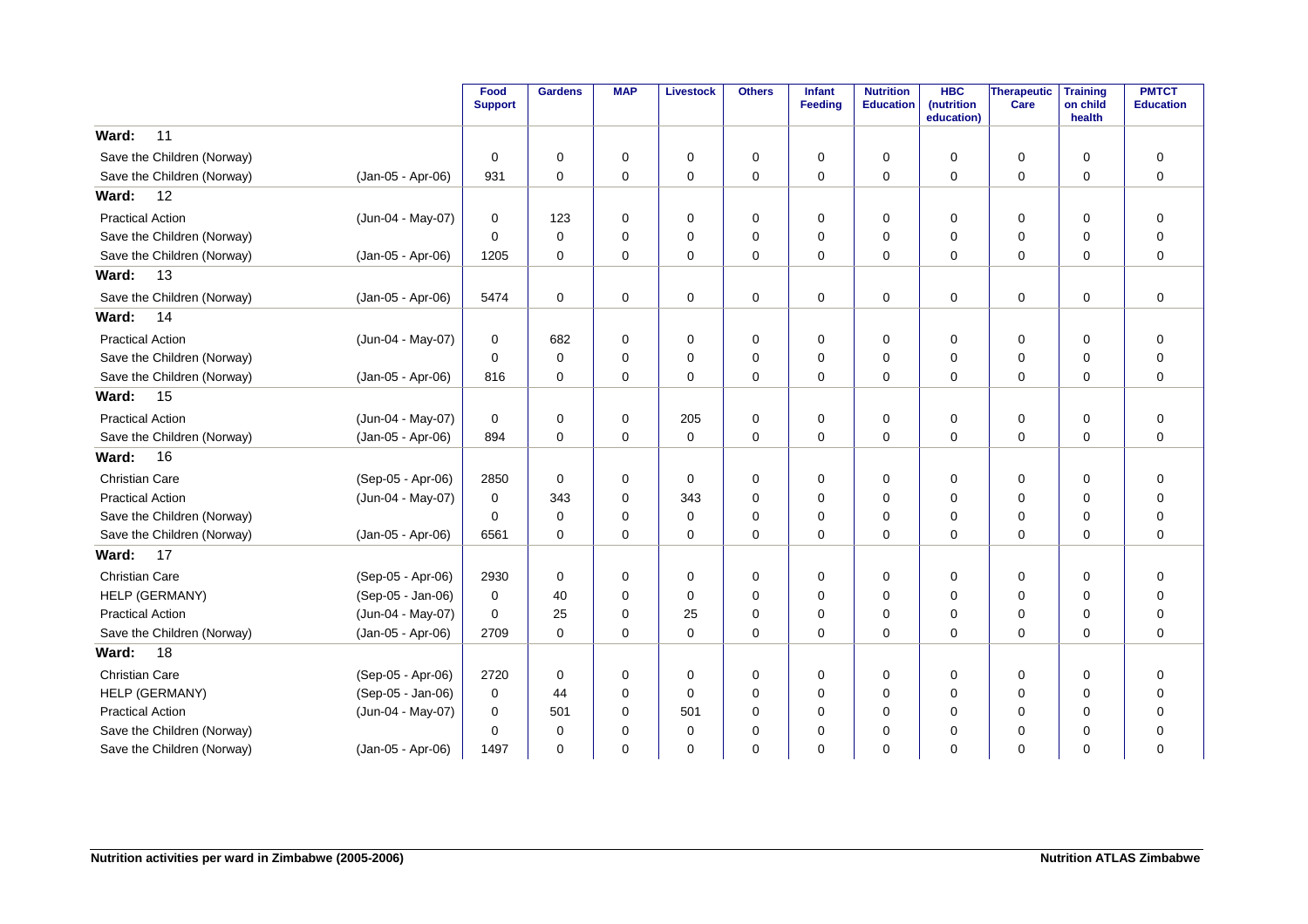|                                         |                   | Food<br><b>Support</b> | <b>Gardens</b> | <b>MAP</b>  | <b>Livestock</b> | <b>Others</b> | Infant<br><b>Feeding</b> | <b>Nutrition</b><br><b>Education</b> | <b>HBC</b><br>(nutrition<br>education) | <b>Therapeutic</b><br>Care | <b>Training</b><br>on child<br>health | <b>PMTCT</b><br><b>Education</b> |
|-----------------------------------------|-------------------|------------------------|----------------|-------------|------------------|---------------|--------------------------|--------------------------------------|----------------------------------------|----------------------------|---------------------------------------|----------------------------------|
| 19<br>Ward:                             |                   |                        |                |             |                  |               |                          |                                      |                                        |                            |                                       |                                  |
| Christian Care                          | (Sep-05 - Apr-06) | 3715                   | 0              | 0           | $\mathbf 0$      | 0             | $\Omega$                 | 0                                    | $\Omega$                               | 0                          | $\mathbf 0$                           | $\mathbf 0$                      |
| HELP (GERMANY)                          | (Sep-05 - Jan-06) | $\mathbf 0$            | 29             | $\mathbf 0$ | $\mathbf 0$      | 0             | $\Omega$                 | 0                                    | 0                                      | 0                          | $\mathbf 0$                           | 0                                |
| <b>Practical Action</b>                 | (Jun-04 - May-07) | $\pmb{0}$              | $\mathbf 0$    | $\pmb{0}$   | 552              | 0             | $\Omega$                 | 0                                    | $\mathbf 0$                            | 0                          | $\mathbf 0$                           | $\mathbf 0$                      |
| Save the Children (Norway)              |                   | 0                      | $\Omega$       | 0           | $\mathbf 0$      | 0             | $\mathbf 0$              | 0                                    | 0                                      | 0                          | 0                                     | $\mathbf 0$                      |
| Save the Children (Norway)              | (Jan-05 - Apr-06) | 2323                   | $\mathbf 0$    | $\mathbf 0$ | 0                | 0             | $\mathbf 0$              | $\mathbf 0$                          | $\mathbf 0$                            | 0                          | $\mathbf 0$                           | $\mathbf 0$                      |
| 20<br>Ward:                             |                   |                        |                |             |                  |               |                          |                                      |                                        |                            |                                       |                                  |
| <b>Christian Care</b>                   | (Sep-05 - Apr-06) | 6082                   | 0              | 0           | $\mathbf 0$      | 0             | $\mathbf 0$              | 0                                    | $\mathbf 0$                            | 0                          | $\mathbf 0$                           | $\mathbf 0$                      |
| HELP (GERMANY)                          | (Sep-05 - Jan-06) | $\mathbf 0$            | 8              | $\Omega$    | $\Omega$         | 0             | $\Omega$                 | $\Omega$                             | 0                                      | 0                          | $\mathbf 0$                           | $\overline{0}$                   |
| <b>Practical Action</b>                 | (Jun-04 - May-07) | 0                      | 1227           | $\mathbf 0$ | 1227             | 0             | $\Omega$                 | 0                                    | $\mathbf 0$                            | 0                          | $\mathbf 0$                           | $\pmb{0}$                        |
| Save the Children (Norway)              | (Jan-05 - Apr-06) | 3302                   | $\mathbf 0$    | $\Omega$    | $\mathbf 0$      | 0             | $\Omega$                 | 0                                    | $\Omega$                               | 0                          | $\Omega$                              | $\mathbf 0$                      |
| 21<br>Ward:                             |                   |                        |                |             |                  |               |                          |                                      |                                        |                            |                                       |                                  |
| <b>Practical Action</b>                 | (Jun-04 - May-07) | 0                      | 1459           | $\mathbf 0$ | 1459             | 0             | $\mathbf 0$              | 0                                    | 0                                      | 0                          | $\mathbf 0$                           | $\mathbf 0$                      |
| Save the Children (Norway)              | (Jan-05 - Apr-06) | 7021                   | 0              | $\mathbf 0$ | $\mathbf 0$      | 0             | $\mathbf 0$              | 0                                    | $\mathbf 0$                            | 0                          | $\mathbf 0$                           | $\mathbf 0$                      |
| 22<br>Ward:                             |                   |                        |                |             |                  |               |                          |                                      |                                        |                            |                                       |                                  |
| <b>Practical Action</b>                 | (Jun-04 - May-07) | 0                      | 1332           | 0           | $\mathbf 0$      | $\pmb{0}$     | $\Omega$                 | 0                                    | $\mathbf 0$                            | 0                          | $\mathbf 0$                           | $\pmb{0}$                        |
| Save the Children (Norway)              | (Jan-05 - Apr-06) | 3375                   | $\mathbf 0$    | 0           | $\mathbf 0$      | 0             | 0                        | 0                                    | 0                                      | 0                          | $\mathbf 0$                           | $\mathbf 0$                      |
| Ward:<br>23                             |                   |                        |                |             |                  |               |                          |                                      |                                        |                            |                                       |                                  |
| <b>Practical Action</b>                 | (Jun-04 - May-07) | $\mathbf 0$            | 262            | 0           | $\mathbf 0$      | $\pmb{0}$     | $\mathbf 0$              | 0                                    | 0                                      | $\mathbf 0$                | $\mathbf 0$                           | $\mathbf 0$                      |
| Save the Children (Norway)              | (Jan-05 - Apr-06) | 5921                   | $\mathbf 0$    | 0           | $\mathbf 0$      | 0             | $\Omega$                 | 0                                    | $\Omega$                               | 0                          | $\mathbf 0$                           | $\pmb{0}$                        |
| Zimbabwe Red Cross Society              | (Aug-06 - Jul-07) | 1195                   | 1195           | 0           | $\mathbf 0$      | 0             | $\Omega$                 | $\mathbf 0$                          | 1195                                   | 0                          | $\mathbf 0$                           | $\mathbf 0$                      |
| <b>Chinhoyi</b>                         |                   |                        |                |             |                  |               |                          |                                      |                                        |                            |                                       |                                  |
| Ward:                                   |                   |                        |                |             |                  |               |                          |                                      |                                        |                            |                                       |                                  |
| Zim. Regional Disaster Alleviation Fund | $(Jun-05 - )$     | 64                     | 0              | 0           | 0                | 0             | $\mathbf 0$              | 0                                    | 0                                      | 0                          | 0                                     | $\mathbf 0$                      |
| Ward:<br>0                              |                   |                        |                |             |                  |               |                          |                                      |                                        |                            |                                       |                                  |
| Batsirai Group                          | (Jan-05 - Jan-07) | 586                    | $\pmb{0}$      | 0           | $\mathbf 0$      | $\mathbf 0$   | $\mathbf 0$              | 0                                    | $\mathbf 0$                            | 0                          | $\mathbf 0$                           | $\pmb{0}$                        |
| Church of Central Africa Presbyterian   |                   | 19                     | $\mathbf 0$    | 0           | $\mathbf 0$      | 0             | $\mathbf 0$              | $\mathbf 0$                          | 0                                      | $\mathbf 0$                | 0                                     | $\mathbf 0$                      |
| $\overline{7}$<br>Ward:                 |                   |                        |                |             |                  |               |                          |                                      |                                        |                            |                                       |                                  |
| Zimbabwe Community Development Trust    | (Jan-06 - Jun-06) | 590                    | $\mathbf 0$    | $\mathbf 0$ | 0                | 0             | $\mathbf 0$              | 0                                    | $\mathbf 0$                            | $\mathbf 0$                | $\mathbf 0$                           | $\mathbf 0$                      |
| Ward:<br>10                             |                   |                        |                |             |                  |               |                          |                                      |                                        |                            |                                       |                                  |
| Zimbabwe Community Development Trust    | (Jan-06 - Jun-06) | 3125                   | $\mathbf 0$    | 0           | $\mathbf 0$      | 0             | 0                        | $\mathbf 0$                          | 0                                      | 0                          | $\mathbf 0$                           | 0                                |
| 12<br>Ward:                             |                   |                        |                |             |                  |               |                          |                                      |                                        |                            |                                       |                                  |
| Zimbabwe Community Development Trust    | (Jan-06 - Jun-06) | 2905                   | $\mathbf 0$    | $\mathbf 0$ | $\mathbf 0$      | 0             | $\mathbf 0$              | 0                                    | $\mathbf 0$                            | $\mathbf 0$                | $\mathbf 0$                           | $\mathbf 0$                      |
| 13<br>Ward:                             |                   |                        |                |             |                  |               |                          |                                      |                                        |                            |                                       |                                  |
| Zimbabwe Community Development Trust    | (Jan-06 - Jun-06) | 1860                   | 0              | $\Omega$    | 0                | 0             | 0                        | 0                                    | 0                                      | 0                          | $\mathbf 0$                           | $\mathbf 0$                      |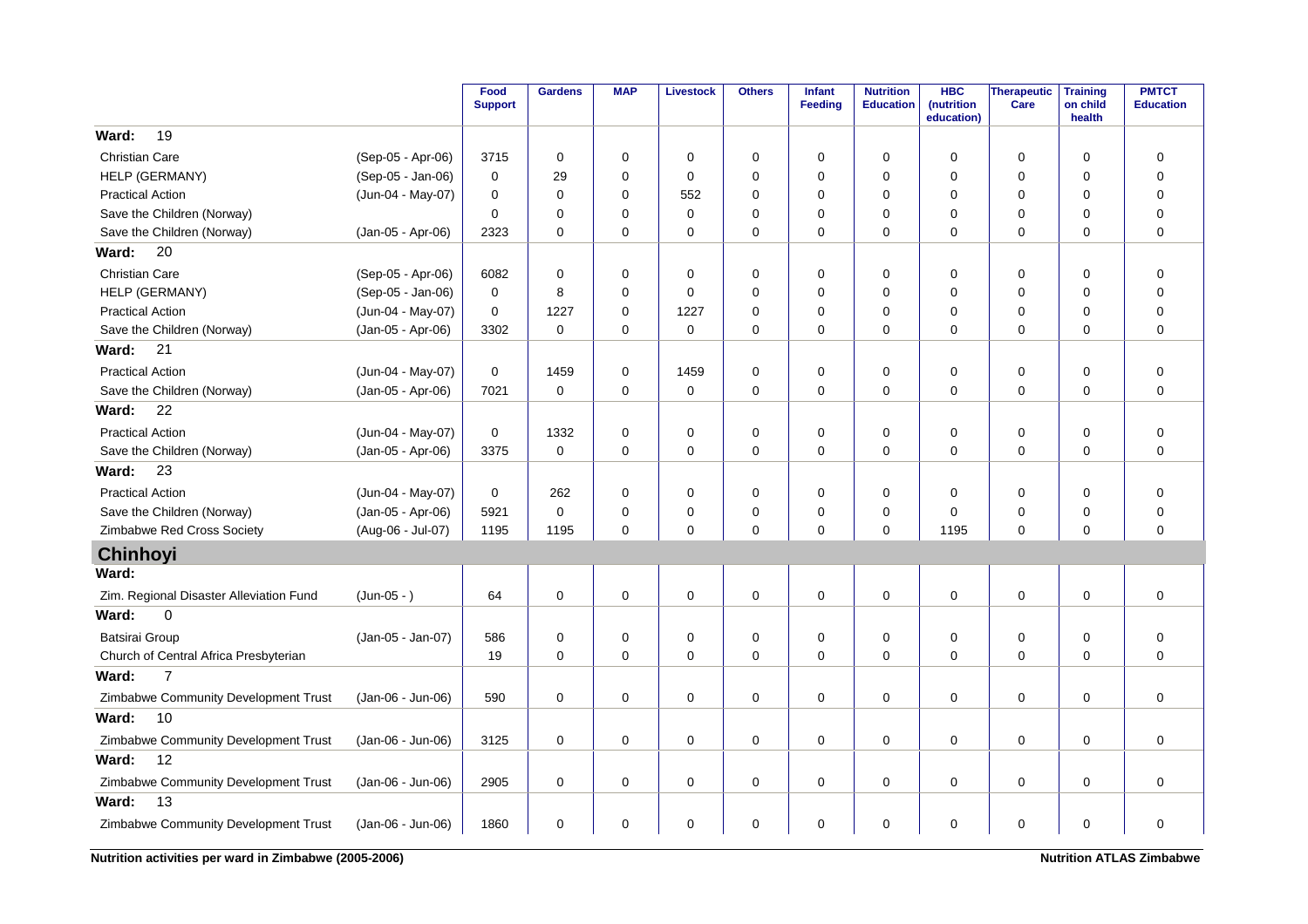|                                     |                   | Food<br><b>Support</b> | <b>Gardens</b> | <b>MAP</b>  | Livestock   | <b>Others</b> | <b>Infant</b><br><b>Feeding</b> | <b>Nutrition</b><br><b>Education</b> | <b>HBC</b><br>(nutrition<br>education) | Therapeutic<br>Care | <b>Training</b><br>on child<br>health | <b>PMTCT</b><br><b>Education</b> |
|-------------------------------------|-------------------|------------------------|----------------|-------------|-------------|---------------|---------------------------------|--------------------------------------|----------------------------------------|---------------------|---------------------------------------|----------------------------------|
| 14<br>Ward:                         |                   |                        |                |             |             |               |                                 |                                      |                                        |                     |                                       |                                  |
| <b>Catholic Relief Services</b>     | (Nov-05 - Apr-06) | 7371                   | $\mathbf 0$    | $\mathbf 0$ | $\mathbf 0$ | $\mathbf 0$   | $\mathbf 0$                     | $\mathbf 0$                          | $\Omega$                               | $\mathbf 0$         | $\mathbf 0$                           | $\mathbf 0$                      |
| Ward:<br>15                         |                   |                        |                |             |             |               |                                 |                                      |                                        |                     |                                       |                                  |
| <b>Catholic Relief Services</b>     | (Nov-05 - Apr-06) | 6200                   | $\mathbf 0$    | $\mathbf 0$ | $\mathbf 0$ | $\pmb{0}$     | $\mathbf 0$                     | 0                                    | 0                                      | $\mathbf 0$         | 0                                     | $\mathbf 0$                      |
| 16<br>Ward:                         |                   |                        |                |             |             |               |                                 |                                      |                                        |                     |                                       |                                  |
| <b>Catholic Relief Services</b>     | (Nov-05 - Apr-06) | 11296                  | $\mathbf 0$    | $\mathbf 0$ | $\mathbf 0$ | $\pmb{0}$     | 0                               | $\mathbf 0$                          | 0                                      | $\mathbf 0$         | 0                                     | $\mathbf 0$                      |
| 17<br>Ward:                         |                   |                        |                |             |             |               |                                 |                                      |                                        |                     |                                       |                                  |
| <b>Catholic Relief Services</b>     | (Nov-05 - Apr-06) | 9388                   | 0              | 0           | 0           | 0             | 0                               | 0                                    | 0                                      | 0                   | 0                                     | 0                                |
| 18<br>Ward:                         |                   |                        |                |             |             |               |                                 |                                      |                                        |                     |                                       |                                  |
| <b>Catholic Relief Services</b>     | (Nov-05 - Apr-06) | 8297                   | $\mathbf 0$    | 0           | $\mathbf 0$ | $\mathbf 0$   | $\mathbf 0$                     | $\mathbf 0$                          | $\Omega$                               | $\mathbf 0$         | $\mathbf 0$                           | $\mathbf 0$                      |
| <b>Chipinge</b>                     |                   |                        |                |             |             |               |                                 |                                      |                                        |                     |                                       |                                  |
| Ward:                               |                   |                        |                |             |             |               |                                 |                                      |                                        |                     |                                       |                                  |
| Jesuit Refugee Service              |                   | $\mathbf 0$            | $\mathbf 0$    | $\mathbf 0$ | 0           | $\mathbf 0$   | $\mathbf 0$                     | $\mathbf 0$                          | $\mathbf 0$                            | $\mathbf 0$         | $\mathbf 0$                           | $\pmb{0}$                        |
| United Methodist Church             |                   | 135                    | $\mathbf 0$    | $\Omega$    | $\mathbf 0$ | $\mathbf 0$   | $\mathbf 0$                     | $\Omega$                             | 0                                      | $\mathbf 0$         | $\Omega$                              | $\mathbf 0$                      |
| Ward:<br>$\mathbf{1}$               |                   |                        |                |             |             |               |                                 |                                      |                                        |                     |                                       |                                  |
| Christian Care                      | (Sep-05 - Apr-06) | 7068                   | $\mathbf 0$    | 0           | 0           | $\pmb{0}$     | $\mathbf 0$                     | $\mathbf 0$                          | 0                                      | 0                   | $\mathbf 0$                           | 0                                |
| Plan                                | (Jun-05 - Jun-06) | 0                      | $\mathbf 0$    | 0           | 0           | 1200          | $\mathbf 0$                     | $\mathbf 0$                          | 0                                      | 0                   | $\mathbf 0$                           | $\pmb{0}$                        |
| United Church of Christ in Zimbabwe |                   | 0                      | 342            | 0           | $\mathbf 0$ | $\mathbf 0$   | 0                               | $\mathbf 0$                          | 0                                      | $\mathbf 0$         | $\mathbf 0$                           | $\mathbf 0$                      |
| $\overline{2}$<br>Ward:             |                   |                        |                |             |             |               |                                 |                                      |                                        |                     |                                       |                                  |
| United Church of Christ in Zimbabwe |                   | 0                      | 277            | 0           | 0           | 0             | 0                               | 0                                    | 0                                      | $\mathbf 0$         | 0                                     | $\mathbf 0$                      |
| 3<br>Ward:                          |                   |                        |                |             |             |               |                                 |                                      |                                        |                     |                                       |                                  |
| <b>Christian Care</b>               | (Sep-05 - Apr-06) | 14333                  | $\mathbf 0$    | $\mathbf 0$ | $\mathbf 0$ | $\mathbf 0$   | $\mathbf 0$                     | $\mathbf 0$                          | 0                                      | $\mathbf 0$         | $\Omega$                              | $\mathbf 0$                      |
| Farm Orphan Support Trust           | $(-$ Sep-06)      | 87                     | $\mathbf 0$    | 0           | $\mathbf 0$ | $\mathbf 0$   | $\mathbf 0$                     | $\Omega$                             | $\Omega$                               | $\mathbf 0$         | $\mathbf 0$                           | $\mathbf 0$                      |
| United Church of Christ in Zimbabwe |                   | 0                      | 225            | $\Omega$    | $\mathbf 0$ | $\mathbf 0$   | $\mathbf 0$                     | $\Omega$                             | 0                                      | $\mathbf 0$         | $\Omega$                              | $\mathbf 0$                      |
| 4<br>Ward:                          |                   |                        |                |             |             |               |                                 |                                      |                                        |                     |                                       |                                  |
| Christian Care                      | (Sep-05 - Apr-06) | 7103                   | $\mathbf 0$    | 0           | 0           | 0             | $\mathbf 0$                     | $\mathbf 0$                          | 0                                      | 0                   | $\mathbf 0$                           | $\mathbf 0$                      |
| Farm Orphan Support Trust           | $(-$ Sep-06)      | 621                    | $\mathbf 0$    | 0           | 0           | $\mathbf 0$   | $\mathbf 0$                     | $\mathbf 0$                          | 0                                      | 0                   | $\Omega$                              | $\mathbf 0$                      |
| Plan                                | (Jun-05 - Jun-06) | 0                      | $\mathbf 0$    | 0           | 0           | 600           | $\mathbf 0$                     | 0                                    | 0                                      | 0                   | 0                                     | $\mathbf 0$                      |
| United Church of Christ in Zimbabwe |                   | $\mathbf 0$            | 250            | $\Omega$    | 0           | $\mathbf 0$   | $\mathbf 0$                     | $\Omega$                             | 0                                      | $\mathbf 0$         | $\Omega$                              | $\overline{0}$                   |
| 5<br>Ward:                          |                   |                        |                |             |             |               |                                 |                                      |                                        |                     |                                       |                                  |
| Farm Orphan Support Trust           |                   | 0                      | 610            | 0           | 0           | 0             | 0                               | 0                                    | 0                                      | 0                   | 0                                     | $\mathbf 0$                      |
| Farm Orphan Support Trust           | $(-$ Sep-06)      | 1799                   | $\mathbf 0$    | 0           | 0           | 0             | $\mathbf 0$                     | $\mathbf 0$                          | 0                                      | 0                   | 0                                     | $\mathbf 0$                      |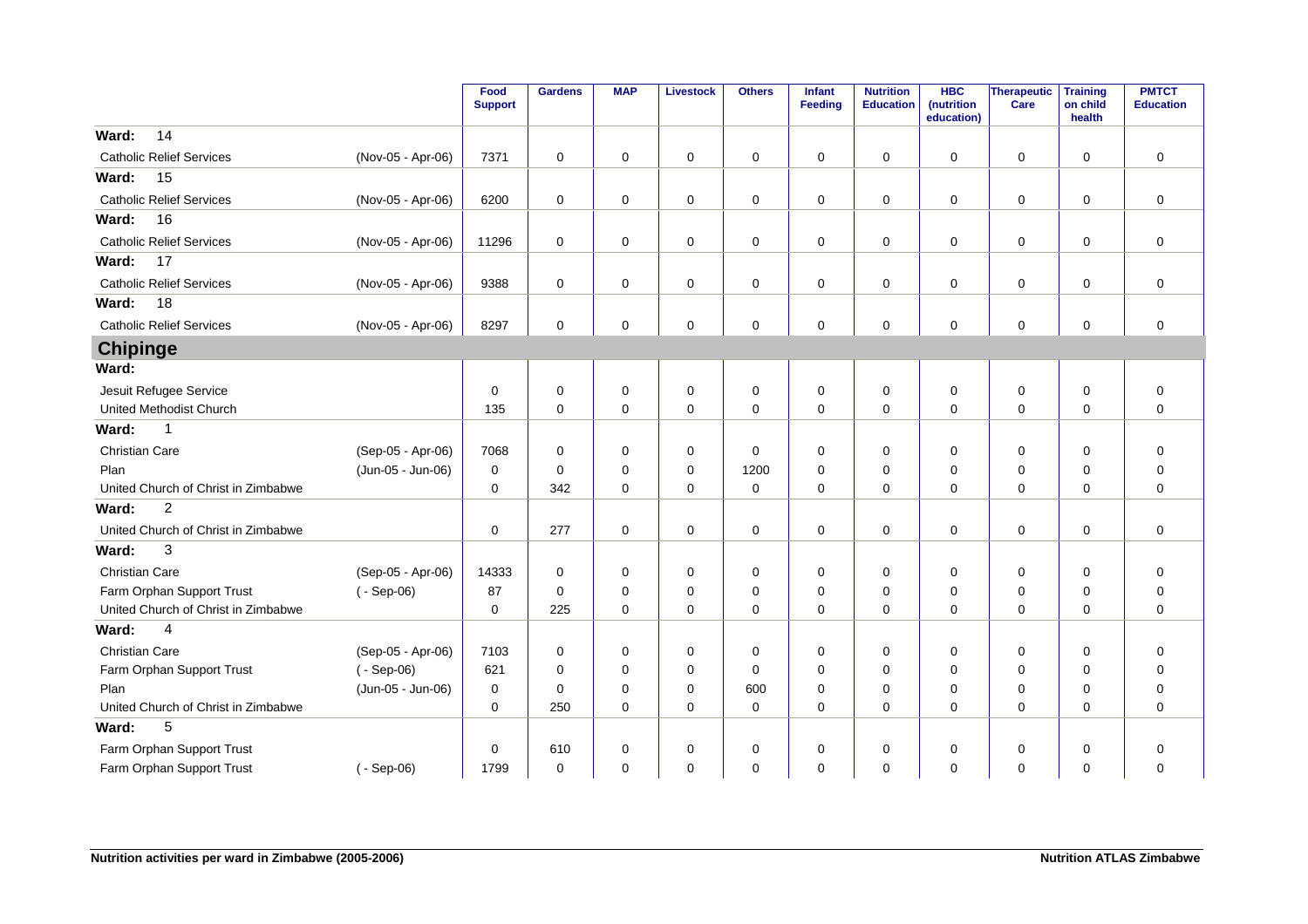|                                     |                   | Food<br><b>Support</b> | <b>Gardens</b> | <b>MAP</b>  | <b>Livestock</b> | <b>Others</b> | Infant<br>Feeding | <b>Nutrition</b><br><b>Education</b> | <b>HBC</b><br>(nutrition<br>education) | Therapeutic<br>Care | <b>Training</b><br>on child<br>health | <b>PMTCT</b><br><b>Education</b> |
|-------------------------------------|-------------------|------------------------|----------------|-------------|------------------|---------------|-------------------|--------------------------------------|----------------------------------------|---------------------|---------------------------------------|----------------------------------|
| 6<br>Ward:                          |                   |                        |                |             |                  |               |                   |                                      |                                        |                     |                                       |                                  |
| <b>Christian Care</b>               | (Sep-05 - Apr-06) | 2465                   | $\mathbf 0$    | $\mathbf 0$ | $\mathbf 0$      | $\mathbf 0$   | $\Omega$          | $\mathbf 0$                          | $\mathbf 0$                            | $\mathbf 0$         | $\mathbf 0$                           | $\mathbf 0$                      |
| Farm Orphan Support Trust           |                   | $\mathbf 0$            | 68             | $\mathbf 0$ | $\mathbf 0$      | $\pmb{0}$     | $\Omega$          | 0                                    | $\mathbf 0$                            | 0                   | $\mathbf 0$                           | $\mathbf 0$                      |
| Farm Orphan Support Trust           | $(-$ Sep-06)      | 1911                   | $\Omega$       | $\Omega$    | $\mathbf 0$      | $\Omega$      | $\Omega$          | 0                                    | $\Omega$                               | 0                   | $\Omega$                              | $\Omega$                         |
| $\overline{7}$<br>Ward:             |                   |                        |                |             |                  |               |                   |                                      |                                        |                     |                                       |                                  |
| Farm Orphan Support Trust           |                   | $\mathbf 0$            | 156            | $\mathbf 0$ | $\mathbf 0$      | 0             | $\mathbf 0$       | $\mathbf 0$                          | $\mathbf 0$                            | 0                   | $\mathbf 0$                           | $\mathbf 0$                      |
| Farm Orphan Support Trust           | $(-$ Sep-06)      | 2482                   | $\mathbf 0$    | 0           | $\mathbf 0$      | $\mathbf 0$   | $\Omega$          | $\mathbf 0$                          | 0                                      | $\mathbf 0$         | $\Omega$                              | $\mathbf 0$                      |
| 8<br>Ward:                          |                   |                        |                |             |                  |               |                   |                                      |                                        |                     |                                       |                                  |
| Farm Orphan Support Trust           |                   | $\mathbf 0$            | 116            | $\mathbf 0$ | $\mathbf 0$      | $\mathbf 0$   | $\mathbf 0$       | $\mathbf 0$                          | $\mathbf 0$                            | 0                   | $\mathbf 0$                           | $\mathbf 0$                      |
| Farm Orphan Support Trust           | $(-$ Sep-06)      | 4511                   | $\mathbf 0$    | $\mathbf 0$ | $\mathbf 0$      | 0             | $\mathbf 0$       | $\mathbf 0$                          | 0                                      | 0                   | $\mathbf 0$                           | $\mathbf 0$                      |
| 9<br>Ward:                          |                   |                        |                |             |                  |               |                   |                                      |                                        |                     |                                       |                                  |
| Farm Orphan Support Trust           | $(-$ Sep-06)      | 2066                   | $\mathbf 0$    | $\mathbf 0$ | $\mathbf 0$      | 0             | $\mathbf 0$       | $\mathbf 0$                          | $\Omega$                               | $\mathbf 0$         | $\mathbf 0$                           | $\mathbf 0$                      |
| 10<br>Ward:                         |                   |                        |                |             |                  |               |                   |                                      |                                        |                     |                                       |                                  |
| Farm Orphan Support Trust           | $(-$ Sep-06)      | 891                    | $\mathbf 0$    | 0           | $\mathbf 0$      | 0             | 0                 | 0                                    | $\mathbf 0$                            | 0                   | 0                                     | $\mathbf 0$                      |
| 11<br>Ward:                         |                   |                        |                |             |                  |               |                   |                                      |                                        |                     |                                       |                                  |
| Farm Orphan Support Trust           |                   | 0                      | 51             | $\mathbf 0$ | $\mathbf 0$      | $\mathbf 0$   | $\mathbf 0$       | $\mathbf 0$                          | $\mathbf 0$                            | 0                   | $\mathbf 0$                           | $\pmb{0}$                        |
| Farm Orphan Support Trust           | $(-$ Sep-06)      | 1305                   | $\mathbf 0$    | $\mathbf 0$ | 0                | 0             | $\mathbf 0$       | 0                                    | $\mathbf 0$                            | 0                   | $\mathbf 0$                           | $\mathbf 0$                      |
| 12<br>Ward:                         |                   |                        |                |             |                  |               |                   |                                      |                                        |                     |                                       |                                  |
| Farm Orphan Support Trust           | $(-$ Sep-06)      | 1182                   | $\mathbf 0$    | 0           | $\mathbf 0$      | 0             | 0                 | 0                                    | $\Omega$                               | 0                   | $\mathbf 0$                           | 0                                |
| 13<br>Ward:                         |                   |                        |                |             |                  |               |                   |                                      |                                        |                     |                                       |                                  |
| Farm Orphan Support Trust           | $(-$ Sep-06)      | 546                    | $\mathbf 0$    | $\mathbf 0$ | $\mathbf 0$      | $\mathbf 0$   | $\mathbf 0$       | $\mathbf 0$                          | $\mathbf 0$                            | $\mathbf 0$         | $\mathbf 0$                           | $\mathbf 0$                      |
| 14<br>Ward:                         |                   |                        |                |             |                  |               |                   |                                      |                                        |                     |                                       |                                  |
| Plan                                | (Jun-05 - Jun-06) | 132                    | $\mathbf 0$    | $\mathbf 0$ | $\mathbf 0$      | 600           | $\mathbf 0$       | 0                                    | 0                                      | 0                   | 0                                     | $\mathbf 0$                      |
| 15<br>Ward:                         |                   |                        |                |             |                  |               |                   |                                      |                                        |                     |                                       |                                  |
| <b>Christian Care</b>               | (Sep-05 - Apr-06) | 5400                   | $\mathbf 0$    | $\mathbf 0$ | $\mathbf 0$      | $\mathbf 0$   | $\mathbf 0$       | $\mathbf 0$                          | 0                                      | 0                   | $\mathbf 0$                           | $\mathbf 0$                      |
| Plan                                | (Jun-05 - Jun-06) | 221                    | $\Omega$       | $\Omega$    | $\mathbf 0$      | 1200          | $\Omega$          | $\Omega$                             | 0                                      | 0                   | 0                                     | $\mathbf 0$                      |
| Zimbabwe Red Cross Society          | (Aug-06 - Jul-07) | 1864                   | 932            | $\mathbf 0$ | $\mathbf 0$      | $\mathbf 0$   | $\mathbf 0$       | 0                                    | $\mathbf 0$                            | $\mathbf 0$         | $\mathbf 0$                           | $\mathbf 0$                      |
| 16<br>Ward:                         |                   |                        |                |             |                  |               |                   |                                      |                                        |                     |                                       |                                  |
| <b>Christian Care</b>               | (Sep-05 - Apr-06) | 11934                  | $\mathbf 0$    | 0           | 0                | 0             | $\mathbf 0$       | 0                                    | 0                                      | 0                   | 0                                     | 0                                |
| <b>Natural Farming Network</b>      | (Feb-05 - Aug-06) | $\mathbf 0$            | 120            | $\mathbf 0$ | 180              | $\mathbf 0$   | $\Omega$          | $\Omega$                             | $\mathbf 0$                            | $\mathbf 0$         | $\mathbf 0$                           | $\mathbf 0$                      |
| United Church of Christ in Zimbabwe |                   | 0                      | 150            | $\mathbf 0$ | 0                | $\mathbf 0$   | $\mathbf 0$       | $\mathbf 0$                          | 0                                      | 0                   | 0                                     | $\mathbf 0$                      |
| 17<br>Ward:                         |                   |                        |                |             |                  |               |                   |                                      |                                        |                     |                                       |                                  |
| <b>Christian Care</b>               | (Sep-05 - Apr-06) | 9662                   | $\mathbf 0$    | 0           | 0                | 0             | $\Omega$          | 0                                    | 0                                      | 0                   | $\mathbf 0$                           | 0                                |
| United Church of Christ in Zimbabwe |                   | 0                      | 1110           | 0           | $\mathbf 0$      | 0             | $\mathbf 0$       | 0                                    | $\mathbf 0$                            | 0                   | $\mathbf 0$                           | $\mathbf 0$                      |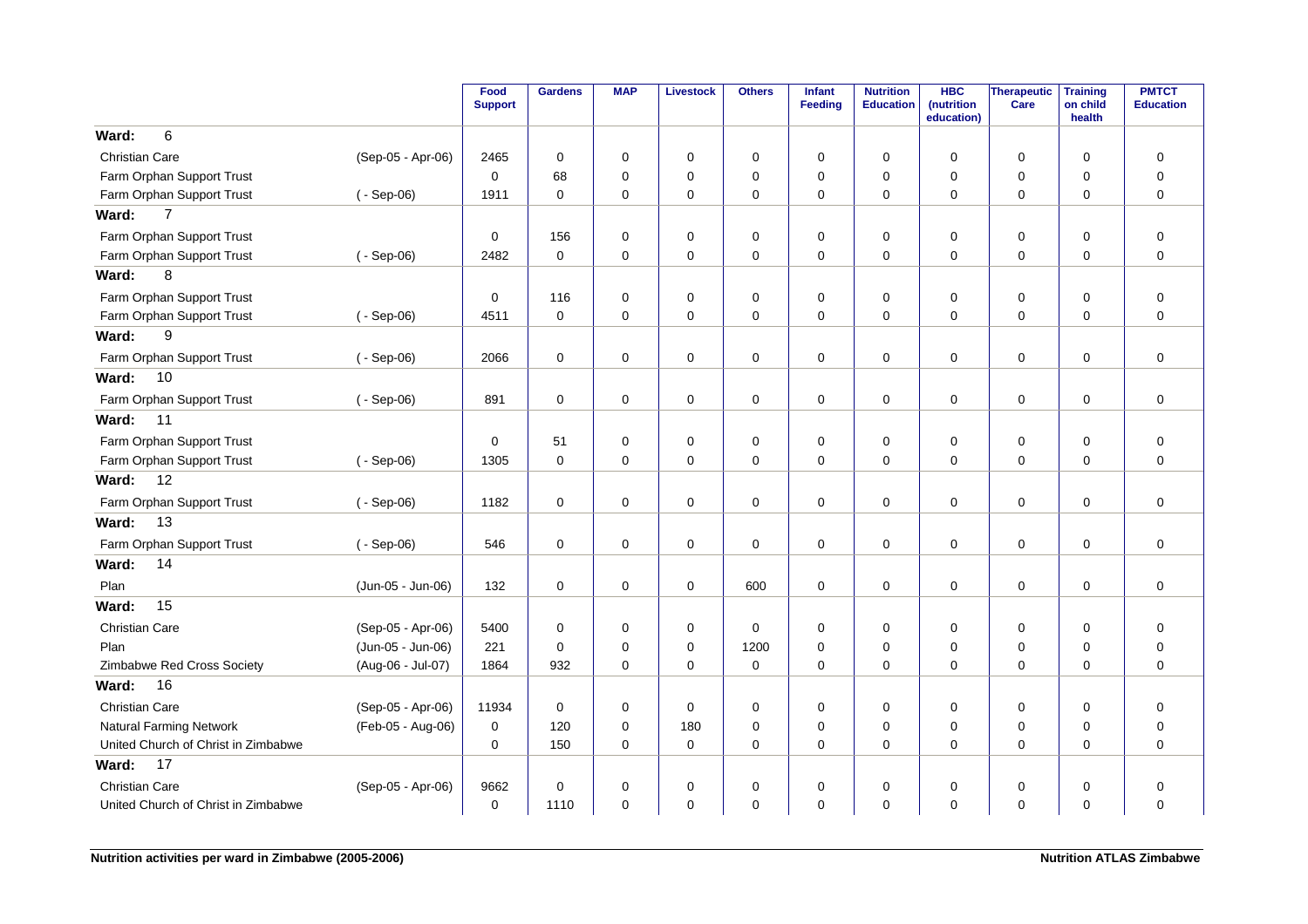|                                     |                   | Food<br><b>Support</b> | <b>Gardens</b> | <b>MAP</b>  | <b>Livestock</b> | <b>Others</b> | <b>Infant</b><br><b>Feeding</b> | <b>Nutrition</b><br><b>Education</b> | <b>HBC</b><br>(nutrition<br>education) | Therapeutic<br>Care | <b>Training</b><br>on child<br>health | <b>PMTCT</b><br><b>Education</b> |
|-------------------------------------|-------------------|------------------------|----------------|-------------|------------------|---------------|---------------------------------|--------------------------------------|----------------------------------------|---------------------|---------------------------------------|----------------------------------|
| 18<br>Ward:                         |                   |                        |                |             |                  |               |                                 |                                      |                                        |                     |                                       |                                  |
| <b>Christian Care</b>               | (Sep-05 - Apr-06) | 6753                   | $\mathbf 0$    | 0           | 0                | 0             | $\mathbf 0$                     | $\mathbf 0$                          | $\Omega$                               | $\mathbf 0$         | $\mathbf 0$                           | $\mathbf 0$                      |
| United Church of Christ in Zimbabwe |                   | $\mathbf 0$            | 110            | 0           | $\mathbf 0$      | 0             | $\mathbf 0$                     | $\mathbf 0$                          | $\Omega$                               | $\mathbf 0$         | $\Omega$                              | $\mathbf 0$                      |
| 19<br>Ward:                         |                   |                        |                |             |                  |               |                                 |                                      |                                        |                     |                                       |                                  |
| Farm Orphan Support Trust           | $(-$ Sep-06)      | 4737                   | $\mathbf 0$    | $\mathbf 0$ | 0                | 0             | $\mathbf 0$                     | $\mathbf 0$                          | 0                                      | 0                   | $\mathbf 0$                           | $\mathbf 0$                      |
| Plan                                | (Jun-05 - Jun-06) | 113                    | $\Omega$       | 0           | $\mathbf 0$      | 1200          | $\Omega$                        | $\Omega$                             | $\Omega$                               | $\mathbf 0$         | $\mathbf 0$                           | $\mathbf 0$                      |
| United Church of Christ in Zimbabwe |                   | 0                      | 1065           | 0           | 0                | 0             | $\mathbf 0$                     | $\mathbf 0$                          | 0                                      | 0                   | $\mathbf 0$                           | $\mathbf 0$                      |
| 20<br>Ward:                         |                   |                        |                |             |                  |               |                                 |                                      |                                        |                     |                                       |                                  |
| <b>Christian Care</b>               | (Sep-05 - Apr-06) | 16581                  | $\mathbf 0$    | 0           | 0                | 0             | $\mathbf 0$                     | $\mathbf 0$                          | $\Omega$                               | $\mathbf 0$         | 0                                     | $\mathbf 0$                      |
| Natural Farming Network             | (Feb-05 - Aug-06) | $\mathbf 0$            | 240            | 0           | $\mathbf 0$      | 0             | $\mathbf 0$                     | $\mathbf 0$                          | 0                                      | $\pmb{0}$           | $\mathbf 0$                           | $\overline{0}$                   |
| 21<br>Ward:                         |                   |                        |                |             |                  |               |                                 |                                      |                                        |                     |                                       |                                  |
| <b>Christian Care</b>               | (Sep-05 - Apr-06) | 10802                  | $\mathbf 0$    | $\mathbf 0$ | 0                | 0             | $\mathbf 0$                     | $\mathbf 0$                          | 0                                      | 0                   | $\mathbf 0$                           | $\mathbf 0$                      |
| Natural Farming Network             | (Feb-05 - Aug-06) | $\mathbf 0$            | 240            | $\Omega$    | 504              | $\mathbf 0$   | $\Omega$                        | $\Omega$                             | $\Omega$                               | $\mathbf 0$         | $\Omega$                              | $\mathbf 0$                      |
| Plan                                | (Jun-05 - Jun-06) | 253                    | $\Omega$       | $\Omega$    | $\mathbf 0$      | 600           | $\Omega$                        | $\Omega$                             | $\Omega$                               | $\mathbf 0$         | $\Omega$                              | $\mathbf 0$                      |
| United Church of Christ in Zimbabwe |                   | $\Omega$               | 125            | $\Omega$    | $\mathbf 0$      | $\Omega$      | $\Omega$                        | $\Omega$                             | $\Omega$                               | $\Omega$            | $\Omega$                              | $\Omega$                         |
| 22<br>Ward:                         |                   |                        |                |             |                  |               |                                 |                                      |                                        |                     |                                       |                                  |
| <b>Christian Care</b>               | (Sep-05 - Apr-06) | 13768                  | $\mathbf 0$    | $\mathbf 0$ | 0                | 0             | $\mathbf 0$                     | 0                                    | 0                                      | $\mathbf 0$         | 0                                     | $\mathbf 0$                      |
| 23<br>Ward:                         |                   |                        |                |             |                  |               |                                 |                                      |                                        |                     |                                       |                                  |
| <b>Christian Care</b>               | (Sep-05 - Apr-06) | 11195                  | $\mathbf 0$    | 0           | $\mathbf 0$      | 0             | $\mathbf 0$                     | $\mathbf 0$                          | 0                                      | $\mathbf 0$         | $\mathbf 0$                           | $\mathbf 0$                      |
| <b>Mercy Corps</b>                  | (Jun-05 - May-06) | 25                     | 2400           | $\Omega$    | $\mathbf 0$      | 0             | $\Omega$                        | $\Omega$                             | $\Omega$                               | 0                   | $\Omega$                              | $\mathbf 0$                      |
| Plan                                | (Jun-05 - Jun-06) | 267                    | 100            | $\Omega$    | $\mathbf 0$      | 600           | $\Omega$                        | $\Omega$                             | $\Omega$                               | $\mathbf 0$         | $\Omega$                              | $\Omega$                         |
| 24<br>Ward:                         |                   |                        |                |             |                  |               |                                 |                                      |                                        |                     |                                       |                                  |
| <b>Catholic Health Department</b>   | (May-03 - Mar-04) | 24                     | 0              | 0           | 0                | 0             | 0                               | 0                                    | 0                                      | 0                   | 0                                     | 0                                |
| <b>Christian Care</b>               | (Sep-05 - Apr-06) | 12527                  | 0              | 0           | 0                | $\mathbf 0$   | $\Omega$                        | $\Omega$                             | $\Omega$                               | 0                   | $\Omega$                              | 0                                |
| Natural Farming Network             | (Feb-05 - Aug-06) | $\mathbf 0$            | $\Omega$       | $\Omega$    | 600              | $\mathbf 0$   | $\Omega$                        | $\Omega$                             | $\Omega$                               | 0                   | $\Omega$                              | $\mathbf 0$                      |
| Plan                                | (Jun-05 - Jun-06) | 201                    | 100            | $\Omega$    | 0                | 1200          | $\Omega$                        | $\Omega$                             | $\Omega$                               | 0                   | $\Omega$                              | $\mathbf 0$                      |
| United Church of Christ in Zimbabwe |                   | $\Omega$               | 610            | $\Omega$    | $\mathbf 0$      | 0             | $\Omega$                        | $\Omega$                             | $\Omega$                               | $\mathbf 0$         | $\Omega$                              | $\Omega$                         |
| 25<br>Ward:                         |                   |                        |                |             |                  |               |                                 |                                      |                                        |                     |                                       |                                  |
| <b>Christian Care</b>               | (Sep-05 - Apr-06) | 11200                  | 0              | 0           | 0                | 0             | 0                               | 0                                    | 0                                      | 0                   | 0                                     | $\mathbf 0$                      |
| Plan                                | (Jun-05 - Jun-06) | 189                    | $\mathbf 0$    | $\Omega$    | 0                | 1200          | $\mathbf 0$                     | $\Omega$                             | $\Omega$                               | $\mathbf 0$         | $\Omega$                              | $\mathbf 0$                      |
| 26<br>Ward:                         |                   |                        |                |             |                  |               |                                 |                                      |                                        |                     |                                       |                                  |
| <b>Christian Care</b>               | (Sep-05 - Apr-06) | 7444                   | $\mathbf 0$    | 0           | 0                | $\mathbf 0$   | $\mathbf 0$                     | $\mathbf 0$                          | 0                                      | 0                   | 0                                     | $\mathbf 0$                      |
| Plan                                | (Jun-05 - Jun-06) | 173                    | 388            | $\Omega$    | $\mathbf 0$      | 600           | $\mathbf 0$                     | $\Omega$                             | $\Omega$                               | $\mathbf 0$         | $\Omega$                              | $\mathbf 0$                      |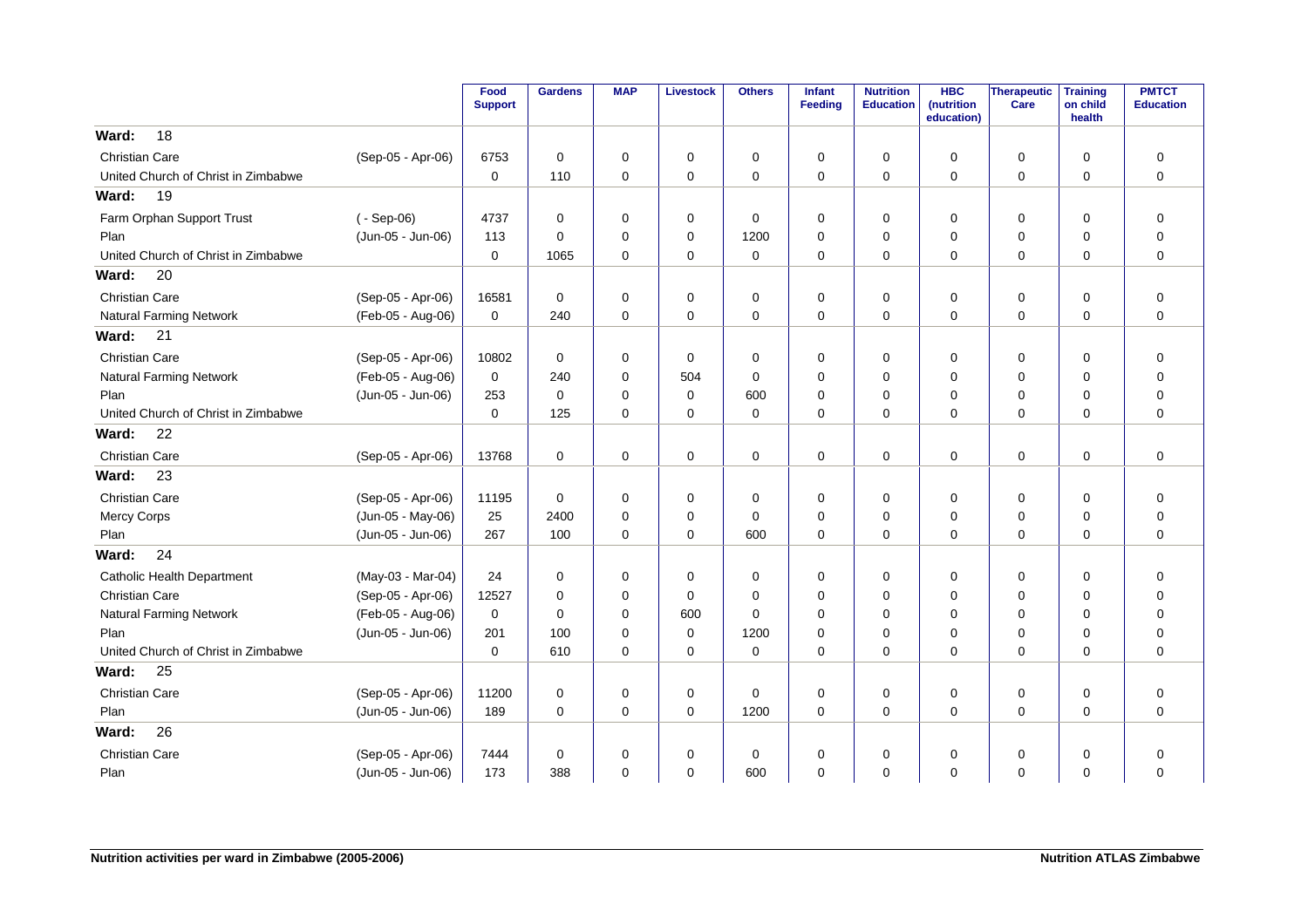|                                               |                   | Food<br><b>Support</b> | <b>Gardens</b> | <b>MAP</b>  | <b>Livestock</b> | <b>Others</b> | Infant<br>Feeding | <b>Nutrition</b><br><b>Education</b> | <b>HBC</b><br>(nutrition<br>education) | Therapeutic<br>Care | <b>Training</b><br>on child<br>health | <b>PMTCT</b><br><b>Education</b> |
|-----------------------------------------------|-------------------|------------------------|----------------|-------------|------------------|---------------|-------------------|--------------------------------------|----------------------------------------|---------------------|---------------------------------------|----------------------------------|
| 27<br>Ward:                                   |                   |                        |                |             |                  |               |                   |                                      |                                        |                     |                                       |                                  |
| <b>Christian Care</b>                         | (Sep-05 - Apr-06) | 8933                   | $\mathbf 0$    | 0           | 0                | 0             | 0                 | 0                                    | 0                                      | 0                   | 0                                     | 0                                |
| Plan                                          | (Jun-05 - Jun-06) | 119                    | $\mathbf 0$    | $\mathbf 0$ | $\mathbf 0$      | 1200          | $\mathbf 0$       | $\mathbf 0$                          | $\mathbf 0$                            | $\mathbf 0$         | $\mathbf 0$                           | $\mathbf 0$                      |
| 28<br>Ward:                                   |                   |                        |                |             |                  |               |                   |                                      |                                        |                     |                                       |                                  |
| Christian Care                                | (Sep-05 - Apr-06) | 15820                  | $\mathbf 0$    | 0           | 0                | 0             | 0                 | 0                                    | 0                                      | 0                   | 0                                     | $\mathbf 0$                      |
| Mercy Corps                                   | (Jun-05 - May-06) | 25                     | 2400           | $\Omega$    | 0                | $\mathbf 0$   | 0                 | 0                                    | $\mathbf 0$                            | 0                   | $\mathbf 0$                           | $\mathbf 0$                      |
| Plan                                          | (Jun-05 - Jun-06) | 89                     | $\mathsf 0$    | $\mathbf 0$ | $\mathbf 0$      | 1200          | 0                 | $\mathbf 0$                          | $\mathbf 0$                            | $\mathbf 0$         | $\mathbf 0$                           | $\mathbf 0$                      |
| 29<br>Ward:                                   |                   |                        |                |             |                  |               |                   |                                      |                                        |                     |                                       |                                  |
| Christian Care                                | (Sep-05 - Apr-06) | 17185                  | $\mathbf 0$    | 0           | 0                | 0             | 0                 | 0                                    | $\mathbf 0$                            | 0                   | $\mathbf 0$                           | $\mathbf 0$                      |
| Mercy Corps                                   | (Jun-05 - May-06) | 25                     | 2400           | $\mathbf 0$ | $\mathbf 0$      | 0             | 0                 | $\mathbf 0$                          | $\mathbf 0$                            | 0                   | $\mathbf 0$                           | $\mathbf 0$                      |
| Plan                                          | (Jun-05 - Jun-06) | 284                    | $\mathbf 0$    | 0           | $\mathbf 0$      | 600           | 0                 | $\mathbf 0$                          | $\mathbf 0$                            | 0                   | $\mathbf 0$                           | $\mathbf 0$                      |
| 30<br>Ward:                                   |                   |                        |                |             |                  |               |                   |                                      |                                        |                     |                                       |                                  |
| Christian Care                                | (Sep-05 - Apr-06) | 3844                   | $\mathbf 0$    | 0           | 0                | $\mathbf 0$   | $\mathbf 0$       | $\mathbf 0$                          | $\mathbf 0$                            | $\pmb{0}$           | $\mathbf 0$                           | $\mathbf 0$                      |
| <b>Mercy Corps</b>                            | (Jun-05 - May-06) | 25                     | 2400           | 0           | 0                | $\mathbf 0$   | 0                 | $\mathbf 0$                          | $\mathbf 0$                            | $\mathbf 0$         | $\mathbf 0$                           | $\mathbf 0$                      |
| <b>Chiredzi</b>                               |                   |                        |                |             |                  |               |                   |                                      |                                        |                     |                                       |                                  |
| Ward:                                         |                   |                        |                |             |                  |               |                   |                                      |                                        |                     |                                       |                                  |
| Malilangwe Development Trust                  | (Feb-03 - Mar-06) | 40000                  | $\mathbf 0$    | 0           | $\mathbf 0$      | 0             | 0                 | 0                                    | $\mathbf 0$                            | 0                   | 0                                     | $\mathbf 0$                      |
| Ward:<br>$\mathbf 1$                          |                   |                        |                |             |                  |               |                   |                                      |                                        |                     |                                       |                                  |
| <b>FACT Chiredzi</b>                          |                   | $\mathbf 0$            | 150            | 0           | 0                | 0             | 0                 | 0                                    | 0                                      | 0                   | 0                                     | $\mathbf 0$                      |
| <b>HELPAGE</b>                                | (Apr-06 - Sep-06) | 1000                   | $\mathbf 0$    | $\mathbf 0$ | 0                | $\mathbf 0$   | 0                 | 0                                    | 0                                      | 0                   | $\mathbf 0$                           | $\mathbf 0$                      |
| Wildlife and Environment Zimbabwe             | (Jan-06 - Dec-06) | $\mathbf 0$            | $\mathbf 0$    | $\mathbf 0$ | 50               | $\mathbf 0$   | 0                 | 0                                    | $\mathbf 0$                            | $\mathbf 0$         | $\mathbf 0$                           | $\mathbf 0$                      |
| $\overline{c}$<br>Ward:                       |                   |                        |                |             |                  |               |                   |                                      |                                        |                     |                                       |                                  |
| <b>Community Technology Development Trust</b> | (Jan-05 - Jul-06) | $\mathbf 0$            | 240            | $\mathbf 0$ | 0                | 0             | 0                 | $\mathbf 0$                          | $\mathbf 0$                            | 0                   | $\mathbf 0$                           | $\mathbf 0$                      |
| <b>FACT Chiredzi</b>                          |                   | $\mathbf 0$            | 220            | 0           | 0                | 0             | 0                 | $\mathbf 0$                          | 0                                      | 0                   | $\mathbf 0$                           | $\mathbf 0$                      |
| $\mathfrak{S}$<br>Ward:                       |                   |                        |                |             |                  |               |                   |                                      |                                        |                     |                                       |                                  |
| <b>Community Technology Development Trust</b> | (Jan-05 - Jul-06) | $\mathbf 0$            | 120            | 0           | 0                | 0             | 0                 | $\mathbf 0$                          | 0                                      | 0                   | $\mathbf 0$                           | $\mathbf 0$                      |
| Plan                                          | (Jun-05 - Jun-06) | $\pmb{0}$              | 66             | $\mathbf 0$ | $\mathbf 0$      | $\mathbf 0$   | 0                 | $\mathbf 0$                          | $\mathbf 0$                            | $\mathsf{O}\xspace$ | $\mathbf 0$                           | $\mathbf 0$                      |
| $\overline{4}$<br>Ward:                       |                   |                        |                |             |                  |               |                   |                                      |                                        |                     |                                       |                                  |
| <b>FACT Chiredzi</b>                          |                   | $\mathbf 0$            | 260            | 0           | 0                | 0             | 0                 | 0                                    | $\mathbf 0$                            | 0                   | 0                                     | $\mathbf 0$                      |
| Plan                                          | (Jun-05 - Jun-06) | 0                      | 129            | $\mathbf 0$ | $\mathbf 0$      | 0             | 0                 | 0                                    | 0                                      | $\mathbf 0$         | $\mathbf 0$                           | $\mathbf 0$                      |
| $5\phantom{.0}$<br>Ward:                      |                   |                        |                |             |                  |               |                   |                                      |                                        |                     |                                       |                                  |
| Plan                                          | (Jun-05 - Jun-06) | 0                      | 99             | 0           | 0                | 0             | 0                 | 0                                    | 0                                      | 0                   | 0                                     | 0                                |
| Zimbabwe Trust                                |                   | $\mathbf 0$            | $\mathbf 0$    | $\Omega$    | $\mathbf 0$      | $\mathbf 0$   | 0                 | $\Omega$                             | 0                                      | $\mathbf 0$         | $\mathbf 0$                           | $\mathbf 0$                      |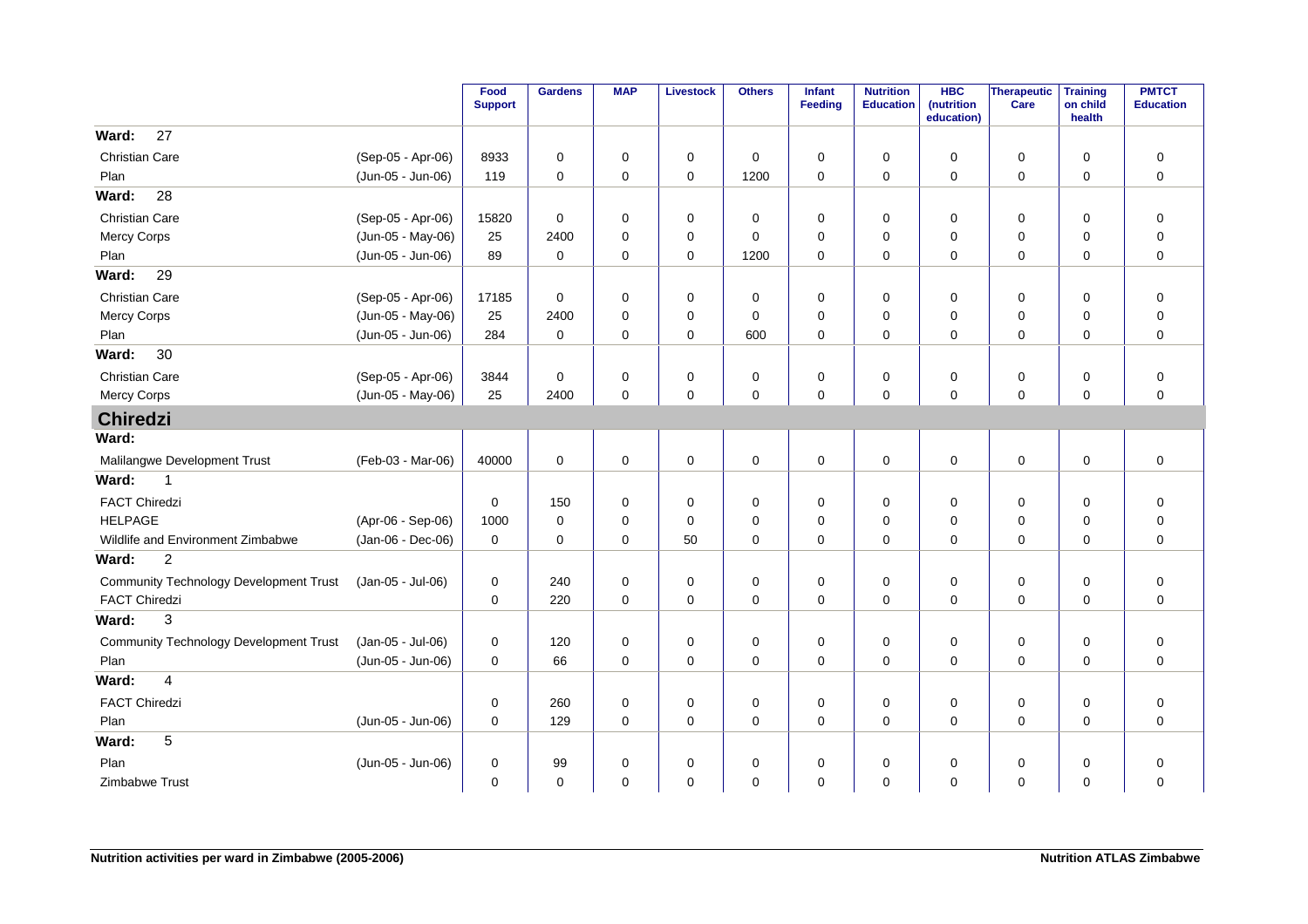|                                   |                   | Food<br><b>Support</b> | <b>Gardens</b> | <b>MAP</b>  | <b>Livestock</b> | <b>Others</b> | Infant<br><b>Feeding</b> | <b>Nutrition</b><br><b>Education</b> | <b>HBC</b><br>(nutrition<br>education) | Therapeutic<br>Care | <b>Training</b><br>on child<br>health | <b>PMTCT</b><br><b>Education</b> |
|-----------------------------------|-------------------|------------------------|----------------|-------------|------------------|---------------|--------------------------|--------------------------------------|----------------------------------------|---------------------|---------------------------------------|----------------------------------|
| $\overline{7}$<br>Ward:           |                   |                        |                |             |                  |               |                          |                                      |                                        |                     |                                       |                                  |
| <b>FACT Chiredzi</b>              |                   | 0                      | 265            | $\mathbf 0$ | 0                | $\pmb{0}$     | $\mathbf 0$              | $\mathbf 0$                          | 0                                      | 0                   | $\mathbf 0$                           | $\mathbf 0$                      |
| Plan                              | (Jun-05 - Jun-06) | $\mathbf 0$            | 50             | $\mathbf 0$ | 0                | $\mathbf 0$   | $\mathbf 0$              | $\mathbf 0$                          | 0                                      | $\mathbf 0$         | 0                                     | $\mathbf 0$                      |
| 8<br>Ward:                        |                   |                        |                |             |                  |               |                          |                                      |                                        |                     |                                       |                                  |
| <b>FACT Chiredzi</b>              |                   | 0                      | 295            | 0           | 0                | 0             | 0                        | 0                                    | 0                                      | 0                   | $\mathbf 0$                           | $\mathbf 0$                      |
| Ward:<br>10                       |                   |                        |                |             |                  |               |                          |                                      |                                        |                     |                                       |                                  |
| <b>FACT Chiredzi</b>              |                   | $\mathbf 0$            | 595            | $\mathbf 0$ | 0                | 0             | 0                        | 0                                    | $\mathbf 0$                            | $\mathbf 0$         | 0                                     | $\mathbf 0$                      |
| 11<br>Ward:                       |                   |                        |                |             |                  |               |                          |                                      |                                        |                     |                                       |                                  |
| <b>LEAD Trust</b>                 | (Oct-05 - Mar-07) | 0                      | 18000          | 0           | 0                | $\pmb{0}$     | $\mathbf 0$              | $\mathbf 0$                          | 0                                      | $\mathbf 0$         | $\mathbf 0$                           | $\mathbf 0$                      |
| Sevaca Home Based Care            | (Apr-06 - Apr-10) | 608                    | 20             | $\mathbf 0$ | 0                | $\mathbf 0$   | $\mathbf 0$              | 608                                  | 0                                      | 0                   | 0                                     | $\mathbf 0$                      |
| 12<br>Ward:                       |                   |                        |                |             |                  |               |                          |                                      |                                        |                     |                                       |                                  |
| Sevaca Home Based Care            | (Apr-06 - Apr-10) | 1859                   | 20             | 0           | 0                | 0             | $\mathbf 0$              | 1859                                 | 0                                      | $\mathbf 0$         | $\mathbf 0$                           | $\mathbf 0$                      |
| Wildlife and Environment Zimbabwe | (Jan-04 - Dec-06) | 0                      | 100            | 0           | 0                | 0             | 0                        | 0                                    | 0                                      | 0                   | 0                                     | $\mathbf 0$                      |
| 13<br>Ward:                       |                   |                        |                |             |                  |               |                          |                                      |                                        |                     |                                       |                                  |
| Sevaca Home Based Care            | (Apr-06 - Apr-10) | 985                    | 20             | 0           | 0                | $\pmb{0}$     | $\mathbf 0$              | 985                                  | 0                                      | 0                   | 0                                     | $\mathbf 0$                      |
| Zimbabwe Trust                    |                   | 0                      | $\mathbf 0$    | $\Omega$    | $\mathbf 0$      | $\mathbf 0$   | $\mathbf 0$              | $\mathbf 0$                          | $\Omega$                               | $\mathbf 0$         | $\Omega$                              | $\mathbf 0$                      |
| Ward:<br>14                       |                   |                        |                |             |                  |               |                          |                                      |                                        |                     |                                       |                                  |
| Sevaca Home Based Care            | (Apr-06 - Apr-10) | 1752                   | 20             | 0           | 0                | $\mathbf 0$   | $\mathbf 0$              | 1752                                 | 0                                      | $\mathbf 0$         | $\Omega$                              | $\pmb{0}$                        |
| Wildlife and Environment Zimbabwe | (Jan-04 - Dec-06) | 0                      | 20             | 0           | 0                | $\pmb{0}$     | $\mathbf 0$              | $\mathbf 0$                          | 0                                      | $\mathbf 0$         | 0                                     | $\mathbf 0$                      |
| Zimbabwe Trust                    |                   | 0                      | $\mathbf 0$    | $\mathbf 0$ | 0                | $\mathbf 0$   | $\mathbf 0$              | $\mathbf 0$                          | $\mathbf 0$                            | $\mathbf 0$         | 0                                     | $\mathbf 0$                      |
| 15<br>Ward:                       |                   |                        |                |             |                  |               |                          |                                      |                                        |                     |                                       |                                  |
| Sevaca Home Based Care            | (Apr-06 - Apr-10) | 2152                   | 20             | $\mathbf 0$ | 0                | 0             | 0                        | 2152                                 | 0                                      | $\mathbf 0$         | $\mathbf 0$                           | $\mathbf 0$                      |
| Wildlife and Environment Zimbabwe | (Jan-04 - Dec-06) | 0                      | 50             | 0           | 0                | 0             | $\mathbf 0$              | 0                                    | 0                                      | 0                   | 0                                     | $\mathbf 0$                      |
| Zimbabwe Trust                    |                   | $\mathbf 0$            | 0              | $\mathbf 0$ | 0                | $\pmb{0}$     | $\mathbf 0$              | $\mathbf 0$                          | $\mathbf 0$                            | $\mathbf 0$         | 0                                     | $\mathbf 0$                      |
| 16<br>Ward:                       |                   |                        |                |             |                  |               |                          |                                      |                                        |                     |                                       |                                  |
| <b>HELPAGE</b>                    | (Apr-06 - Sep-06) | 750                    | $\mathbf 0$    | 0           | 0                | 0             | 0                        | 0                                    | 0                                      | $\mathbf 0$         | 0                                     | $\mathbf 0$                      |
| Ward:<br>17                       |                   |                        |                |             |                  |               |                          |                                      |                                        |                     |                                       |                                  |
| <b>HELPAGE</b>                    | (Apr-06 - Sep-06) | 6000                   | 0              | $\mathbf 0$ | 0                | $\pmb{0}$     | 0                        | $\mathbf 0$                          | 0                                      | $\mathbf 0$         | $\mathbf 0$                           | $\mathbf 0$                      |
| Ward:<br>18                       |                   |                        |                |             |                  |               |                          |                                      |                                        |                     |                                       |                                  |
| <b>HELPAGE</b>                    | (Oct-05 - Mar-06) | 600                    | 0              | $\mathbf 0$ | 0                | 0             | 0                        | $\mathbf 0$                          | $\mathbf 0$                            | $\mathbf 0$         | 0                                     | $\mathbf 0$                      |
| Ward:<br>20                       |                   |                        |                |             |                  |               |                          |                                      |                                        |                     |                                       |                                  |
| <b>HELPAGE</b>                    | (Oct-05 - Mar-06) | 430                    | 0              | 0           | 0                | 0             | 0                        | 0                                    | 0                                      | 0                   | 0                                     | $\mathbf 0$                      |
| Ward:<br>21                       |                   |                        |                |             |                  |               |                          |                                      |                                        |                     |                                       |                                  |
| <b>HELPAGE</b>                    | (Jun-04 - Mar-06) | 350                    | 0              | 0           | 0                | 0             | 0                        | 0                                    | 0                                      | 0                   | 0                                     | $\mathbf 0$                      |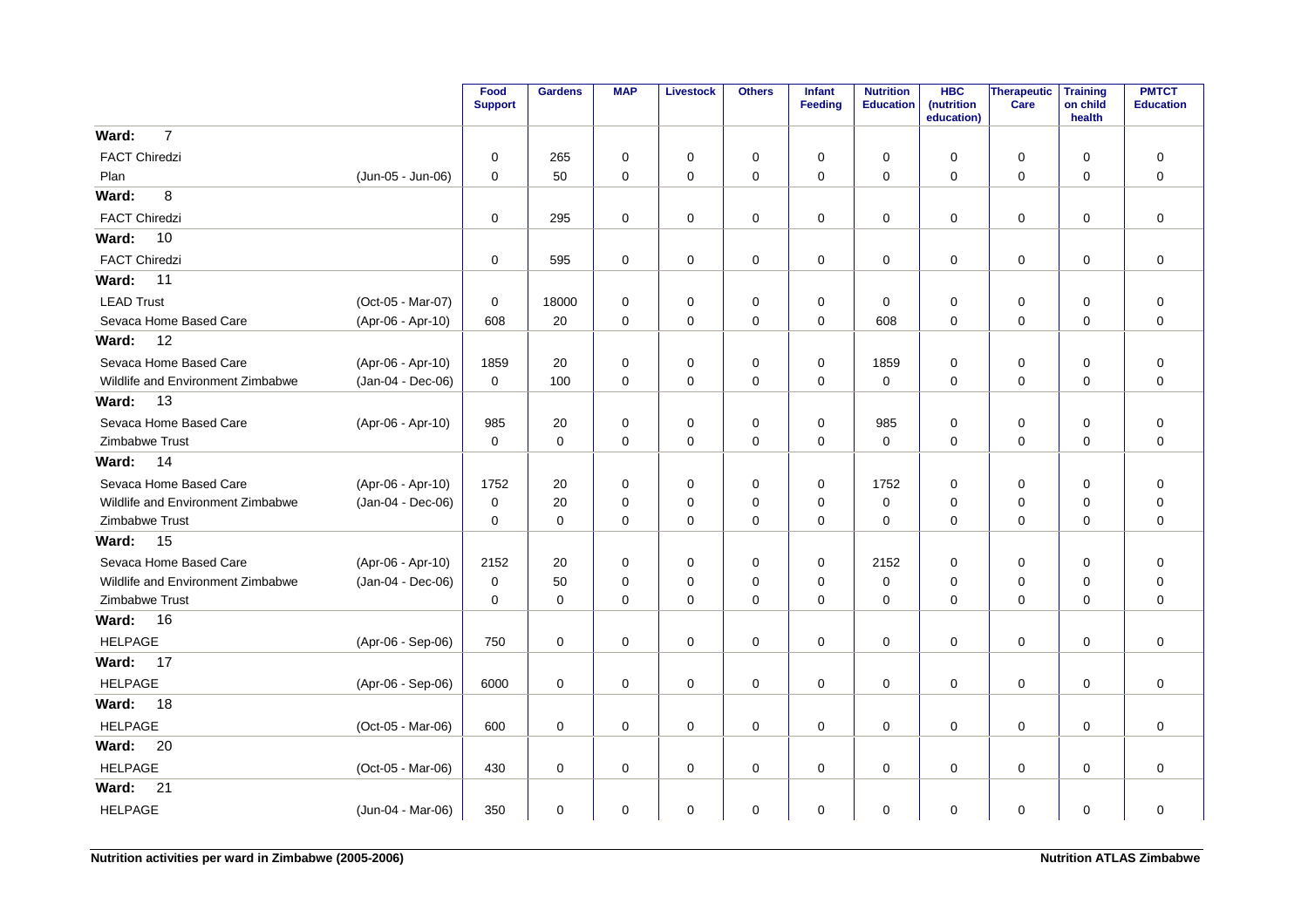|                      |                                               |                   | Food<br><b>Support</b> | <b>Gardens</b> | <b>MAP</b>  | <b>Livestock</b> | <b>Others</b> | Infant<br><b>Feeding</b> | <b>Nutrition</b><br><b>Education</b> | <b>HBC</b><br>(nutrition | Therapeutic<br>Care | <b>Training</b><br>on child | <b>PMTCT</b><br><b>Education</b> |
|----------------------|-----------------------------------------------|-------------------|------------------------|----------------|-------------|------------------|---------------|--------------------------|--------------------------------------|--------------------------|---------------------|-----------------------------|----------------------------------|
| Ward:                | 22                                            |                   |                        |                |             |                  |               |                          |                                      | education)               |                     | health                      |                                  |
|                      | <b>Community Technology Development Trust</b> |                   | $\mathbf 0$            | 120            |             |                  |               | 0                        | $\mathbf 0$                          | $\mathbf 0$              |                     |                             |                                  |
| <b>FACT Chiredzi</b> |                                               | (Jan-05 - Jul-06) | 0                      | 315            | 0<br>0      | 0                | 0<br>0        | 0                        | 0                                    | $\mathbf 0$              | 0                   | 0<br>$\mathbf 0$            | 0<br>0                           |
|                      | Wildlife and Environment Zimbabwe             | (Jan-04 - Dec-06) | $\mathbf 0$            | 30             | 0           | 0<br>0           | $\mathbf 0$   | 0                        | $\mathbf 0$                          | 0                        | 0<br>0              | $\mathbf 0$                 | 0                                |
| Ward:                | 23                                            |                   |                        |                |             |                  |               |                          |                                      |                          |                     |                             |                                  |
|                      |                                               |                   |                        |                |             |                  |               |                          |                                      |                          |                     |                             |                                  |
| <b>FACT Chiredzi</b> |                                               |                   | 0                      | 175            | 0           | 0                | $\mathbf 0$   | 0                        | 0                                    | 0                        | 0                   | 0                           | 0                                |
| Ward:                | 24                                            |                   |                        |                |             |                  |               |                          |                                      |                          |                     |                             |                                  |
| Plan                 |                                               | (Jun-05 - Jun-06) | $\pmb{0}$              | $\mathbf 0$    | 0           | $\mathbf 0$      | 120           | 0                        | $\mathbf 0$                          | $\mathbf 0$              | $\mathbf 0$         | $\mathbf 0$                 | $\mathbf 0$                      |
| Ward:                | 25                                            |                   |                        |                |             |                  |               |                          |                                      |                          |                     |                             |                                  |
| Plan                 |                                               | (Jun-05 - Jun-06) | 0                      | $\mathbf 0$    | 0           | $\mathsf 0$      | 120           | 0                        | $\mathbf 0$                          | 0                        | $\mathbf 0$         | $\mathbf 0$                 | $\mathbf 0$                      |
| Ward:                | 26                                            |                   |                        |                |             |                  |               |                          |                                      |                          |                     |                             |                                  |
| Plan                 |                                               | (Jun-05 - Jun-06) | 0                      | 0              | 0           | 0                | 120           | 0                        | 0                                    | 0                        | 0                   | 0                           | 0                                |
| Ward:                | 27                                            |                   |                        |                |             |                  |               |                          |                                      |                          |                     |                             |                                  |
| Plan                 |                                               | (Jun-05 - Jun-06) | 0                      | $\mathbf 0$    | 0           | 0                | 120           | 0                        | 0                                    | 0                        | $\mathbf 0$         | 0                           | 0                                |
| Ward:                | 28                                            |                   |                        |                |             |                  |               |                          |                                      |                          |                     |                             |                                  |
| Plan                 |                                               | (Jun-05 - Jun-06) | $\mathbf 0$            | $\mathbf 0$    | $\mathbf 0$ | $\mathbf 0$      | 120           | 0                        | $\mathbf 0$                          | $\mathbf 0$              | $\mathbf 0$         | $\mathbf 0$                 | $\mathbf 0$                      |
|                      | Chirumhanzu                                   |                   |                        |                |             |                  |               |                          |                                      |                          |                     |                             |                                  |
| Ward:                | $\mathbf{1}$                                  |                   |                        |                |             |                  |               |                          |                                      |                          |                     |                             |                                  |
| CARE                 |                                               | (Jan-06 - Sep-06) | 300                    | $\mathbf 0$    | 0           | 0                | $\mathbf 0$   | 0                        | $\mathbf 0$                          | 300                      | $\mathbf 0$         | $\mathbf 0$                 | $\pmb{0}$                        |
| CARE                 |                                               | (Nov-05 - Apr-06) | 2856                   | $\mathbf 0$    | 0           | 0                | 0             | 0                        | $\pmb{0}$                            | 0                        | 0                   | $\mathbf 0$                 | $\pmb{0}$                        |
| CARE                 |                                               | (Nov-05 - Dec-06) | 150                    | $\mathbf 0$    | 0           | 0                | 0             | 0                        | $\mathbf 0$                          | 0                        | $\mathbf 0$         | $\mathbf 0$                 | 0                                |
| Ward:                | $\overline{c}$                                |                   |                        |                |             |                  |               |                          |                                      |                          |                     |                             |                                  |
| CARE                 |                                               | (Nov-05 - Mar-05) | 1356                   | 0              | 0           | 0                | 0             | 0                        | 0                                    | 0                        | $\mathbf 0$         | 0                           | $\pmb{0}$                        |
| CARE                 |                                               | (Jan-05 - Jul-06) | 1954                   | $\mathbf 0$    | 0           | 0                | $\mathbf 0$   | $\Omega$                 | $\mathbf 0$                          | $\mathbf 0$              | $\mathbf 0$         | $\Omega$                    | 0                                |
| CARE                 |                                               | (Jan-06 - Sep-06) | 300                    | $\mathbf 0$    | 0           | 0                | 0             | 0                        | $\mathbf 0$                          | 300                      | $\mathbf 0$         | $\Omega$                    | 0                                |
| CARE                 |                                               | (Nov-05 - Apr-06) | 4877                   | 0              | $\mathbf 0$ | 0                | 0             | 0                        | $\mathbf 0$                          | $\mathbf 0$              | 0                   | $\mathbf 0$                 | 0                                |
| Ward:                | 3                                             |                   |                        |                |             |                  |               |                          |                                      |                          |                     |                             |                                  |
| CARE                 |                                               | (Nov-05 - Mar-05) | 1278                   | $\mathbf 0$    | 0           | 0                | 0             | 0                        | 0                                    | 0                        | $\mathbf 0$         | 0                           | 0                                |
| CARE                 |                                               | (Nov-05 - Apr-06) | 2904                   | 0              | 0           | 0                | 0             | 0                        | 0                                    | 0                        | 0                   | 0                           | 0                                |
| CARE                 |                                               | (Jan-06 - Sep-06) | 300                    | 0              | 0           | 0                | $\mathbf 0$   | 0                        | $\mathbf 0$                          | 300                      | 0                   | $\Omega$                    | 0                                |
| CARE                 |                                               | (Jan-05 - Jul-06) | 1173                   | 0              | 0           | 0                | $\mathbf 0$   | 0                        | 0                                    | 0                        | 0                   | $\Omega$                    | 0                                |
| Oxfam GB             |                                               | (Aug-04 - Jul-06) | 0                      | 160            | 0           | 3395             | $\mathbf 0$   | 0                        | $\mathbf 0$                          | 0                        | 0                   | $\Omega$                    | 0                                |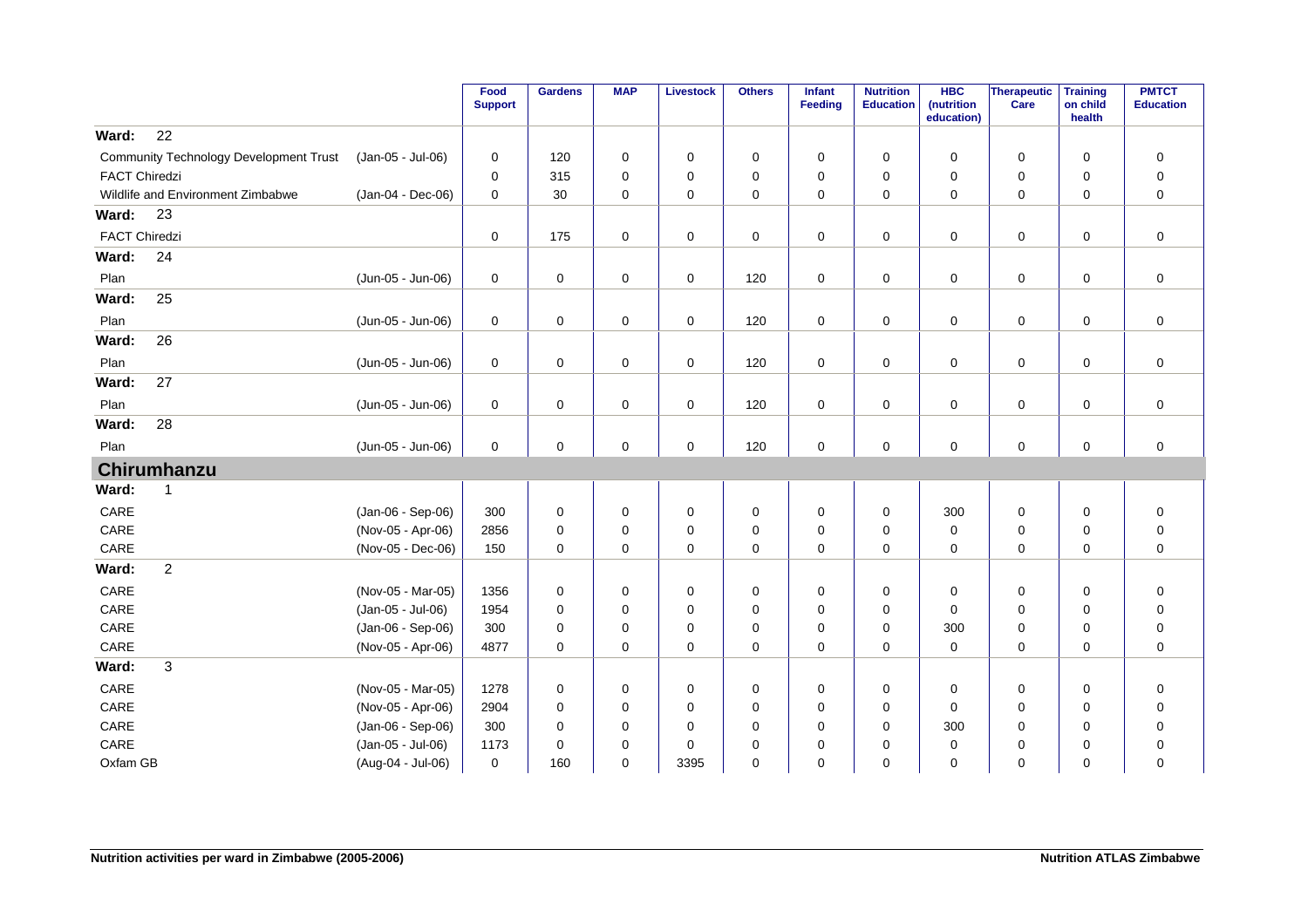|          |                    |                   | Food<br><b>Support</b> | <b>Gardens</b> | <b>MAP</b>  | <b>Livestock</b> | Others      | Infant<br>Feeding | <b>Nutrition</b><br><b>Education</b> | <b>HBC</b><br>(nutrition<br>education) | <b>Therapeutic</b><br>Care | <b>Training</b><br>on child<br>health | <b>PMTCT</b><br><b>Education</b> |
|----------|--------------------|-------------------|------------------------|----------------|-------------|------------------|-------------|-------------------|--------------------------------------|----------------------------------------|----------------------------|---------------------------------------|----------------------------------|
| Ward:    | 4                  |                   |                        |                |             |                  |             |                   |                                      |                                        |                            |                                       |                                  |
| CARE     |                    | (Jan-05 - Jul-06) | 480                    | $\mathbf 0$    | 0           | 0                | 0           | $\mathbf 0$       | 0                                    | 0                                      | 0                          | 0                                     | $\pmb{0}$                        |
| CARE     |                    | (Jan-06 - Sep-06) | 300                    | $\mathbf 0$    | 0           | $\mathbf 0$      | 0           | $\mathbf 0$       | 0                                    | 300                                    | 0                          | 0                                     | $\pmb{0}$                        |
| CARE     |                    | (Nov-05 - Apr-06) | 1738                   | $\mathbf 0$    | 0           | $\mathbf 0$      | 0           | $\Omega$          | 0                                    | $\mathbf 0$                            | 0                          | $\mathbf 0$                           | $\pmb{0}$                        |
| CARE     |                    | (Nov-05 - Dec-06) | 300                    | $\Omega$       | 0           | $\mathbf 0$      | 0           | $\Omega$          | 0                                    | 0                                      | 0                          | 0                                     | $\mathbf 0$                      |
| CARE     |                    | (Nov-05 - Mar-05) | 426                    | $\Omega$       | 0           | $\mathbf 0$      | 0           | $\Omega$          | 0                                    | 0                                      | 0                          | 0                                     | $\mathbf 0$                      |
|          | Dananai Child Care | (Jun-04 - Jun-06) | $\mathbf 0$            | $\Omega$       | 0           | $\mathbf 0$      | 50          | $\Omega$          | 0                                    | 0                                      | 0                          | 0                                     | $\pmb{0}$                        |
| Oxfam GB |                    | (Aug-04 - Jul-06) | 0                      | 265            | 0           | 1975             | 0           | 0                 | 0                                    | 0                                      | 0                          | 0                                     | $\mathbf 0$                      |
| Ward:    | 5                  |                   |                        |                |             |                  |             |                   |                                      |                                        |                            |                                       |                                  |
| CARE     |                    | (Nov-05 - Apr-06) | 4085                   | $\mathbf 0$    | $\mathbf 0$ | $\mathbf 0$      | 0           | $\mathbf 0$       | $\mathbf 0$                          | $\mathbf 0$                            | 0                          | $\mathbf 0$                           | $\mathbf 0$                      |
| CARE     |                    | (Jan-06 - Sep-06) | 300                    | 0              | 0           | 0                | 0           | 0                 | 0                                    | 300                                    | 0                          | 0                                     | $\pmb{0}$                        |
| Ward:    | 6                  |                   |                        |                |             |                  |             |                   |                                      |                                        |                            |                                       |                                  |
| CARE     |                    | (Jan-06 - Sep-06) | 300                    | $\mathbf 0$    | 0           | $\mathbf 0$      | 0           | $\mathbf 0$       | 0                                    | 300                                    | 0                          | $\mathbf 0$                           | $\mathbf 0$                      |
| CARE     |                    | (Nov-05 - Apr-06) | 3441                   | $\mathbf 0$    | $\mathbf 0$ | $\mathbf 0$      | 0           | $\mathbf 0$       | 0                                    | $\mathbf 0$                            | 0                          | $\mathbf 0$                           | $\mathbf 0$                      |
| Ward:    | $\overline{7}$     |                   |                        |                |             |                  |             |                   |                                      |                                        |                            |                                       |                                  |
| CARE     |                    | (Jan-06 - Sep-06) | 300                    | $\mathbf 0$    | 0           | $\mathbf 0$      | $\mathbf 0$ | $\mathbf 0$       | 0                                    | 300                                    | $\mathbf 0$                | $\mathbf 0$                           | $\pmb{0}$                        |
| CARE     |                    | (Nov-05 - Apr-06) | 2780                   | $\mathbf 0$    | 0           | $\mathbf 0$      | 0           | $\Omega$          | 0                                    | $\mathbf 0$                            | 0                          | $\mathbf 0$                           | $\pmb{0}$                        |
| CARE     |                    | (Nov-05 - Dec-06) | 120                    | $\mathbf 0$    | 0           | $\mathbf 0$      | 0           | $\Omega$          | 0                                    | 0                                      | 0                          | $\mathbf 0$                           | $\pmb{0}$                        |
|          | Dananai Child Care | (Jul-05 - Dec-06) | 0                      | 72             | 0           | $\mathbf 0$      | 0           | $\mathbf 0$       | 0                                    | $\mathbf 0$                            | 0                          | $\mathbf 0$                           | $\pmb{0}$                        |
| Oxfam GB |                    | (Aug-04 - Jul-06) | 0                      | 670            | 0           | 3605             | 0           | $\mathbf 0$       | 0                                    | $\mathbf 0$                            | 0                          | 0                                     | $\mathbf 0$                      |
| Ward:    | 8                  |                   |                        |                |             |                  |             |                   |                                      |                                        |                            |                                       |                                  |
| CARE     |                    | (Jan-05 - Jul-06) | 2184                   | $\mathbf 0$    | 0           | 0                | 0           | $\mathbf 0$       | 0                                    | 0                                      | 0                          | $\mathbf 0$                           | $\pmb{0}$                        |
| CARE     |                    | (Jan-06 - Sep-06) | 300                    | $\mathbf 0$    | 0           | $\mathbf 0$      | 0           | $\mathbf 0$       | 0                                    | 300                                    | 0                          | 0                                     | $\pmb{0}$                        |
| CARE     |                    | (Nov-05 - Apr-06) | 7446                   | $\mathbf 0$    | 0           | $\mathbf 0$      | 0           | $\mathbf 0$       | 0                                    | $\mathbf 0$                            | 0                          | $\mathbf 0$                           | $\pmb{0}$                        |
| CARE     |                    | (Nov-05 - Mar-05) | 438                    | $\mathbf 0$    | 0           | $\mathbf 0$      | 0           | $\mathbf 0$       | 0                                    | $\mathbf 0$                            | 0                          | $\mathbf 0$                           | $\pmb{0}$                        |
|          | Dananai Child Care | (Jun-04 - Jun-06) | 0                      | $\Omega$       | 0           | $\mathbf 0$      | 50          | $\Omega$          | 0                                    | 0                                      | 0                          | $\mathbf 0$                           | $\pmb{0}$                        |
| Oxfam GB |                    | (Aug-04 - Jul-06) | $\mathbf 0$            | 515            | $\mathbf 0$ | 7105             | 0           | $\mathbf 0$       | 0                                    | 0                                      | $\mathbf 0$                | $\mathbf 0$                           | $\mathbf 0$                      |
| Ward:    | 9                  |                   |                        |                |             |                  |             |                   |                                      |                                        |                            |                                       |                                  |
| CARE     |                    | (Jan-06 - Sep-06) | 300                    | $\mathbf 0$    | 0           | $\mathbf 0$      | 0           | $\mathbf 0$       | 0                                    | 300                                    | 0                          | $\mathbf 0$                           | $\pmb{0}$                        |
| CARE     |                    | (Nov-05 - Mar-05) | 852                    | 0              | 0           | $\mathbf 0$      | 0           | $\Omega$          | 0                                    | 0                                      | 0                          | $\mathbf 0$                           | $\mathbf 0$                      |
| CARE     |                    | (Nov-05 - Apr-06) | 5415                   | $\mathbf 0$    | 0           | $\mathbf 0$      | 0           | $\Omega$          | 0                                    | 0                                      | 0                          | $\mathbf 0$                           | $\pmb{0}$                        |
| CARE     |                    | (Jan-05 - Jul-06) | 1899                   | $\mathbf 0$    | 0           | $\mathbf 0$      | 0           | $\mathbf 0$       | 0                                    | $\mathbf 0$                            | 0                          | $\mathbf 0$                           | $\pmb{0}$                        |
| CARE     |                    | (Dec-05 - Mar-05) | 852                    | $\mathbf 0$    | 0           | $\mathbf 0$      | 0           | $\mathbf 0$       | 0                                    | $\mathbf 0$                            | 0                          | $\mathbf 0$                           | $\pmb{0}$                        |
| CARE     |                    | (Nov-05 - Dec-06) | 456                    | $\mathbf 0$    | 0           | $\mathbf 0$      | 0           | $\Omega$          | 0                                    | 0                                      | 0                          | 0                                     | $\pmb{0}$                        |
| Oxfam GB |                    | (Aug-04 - Jul-06) | 0                      | 375            | 0           | 5885             | 0           | $\mathbf 0$       | 0                                    | $\mathbf 0$                            | 0                          | 0                                     | $\pmb{0}$                        |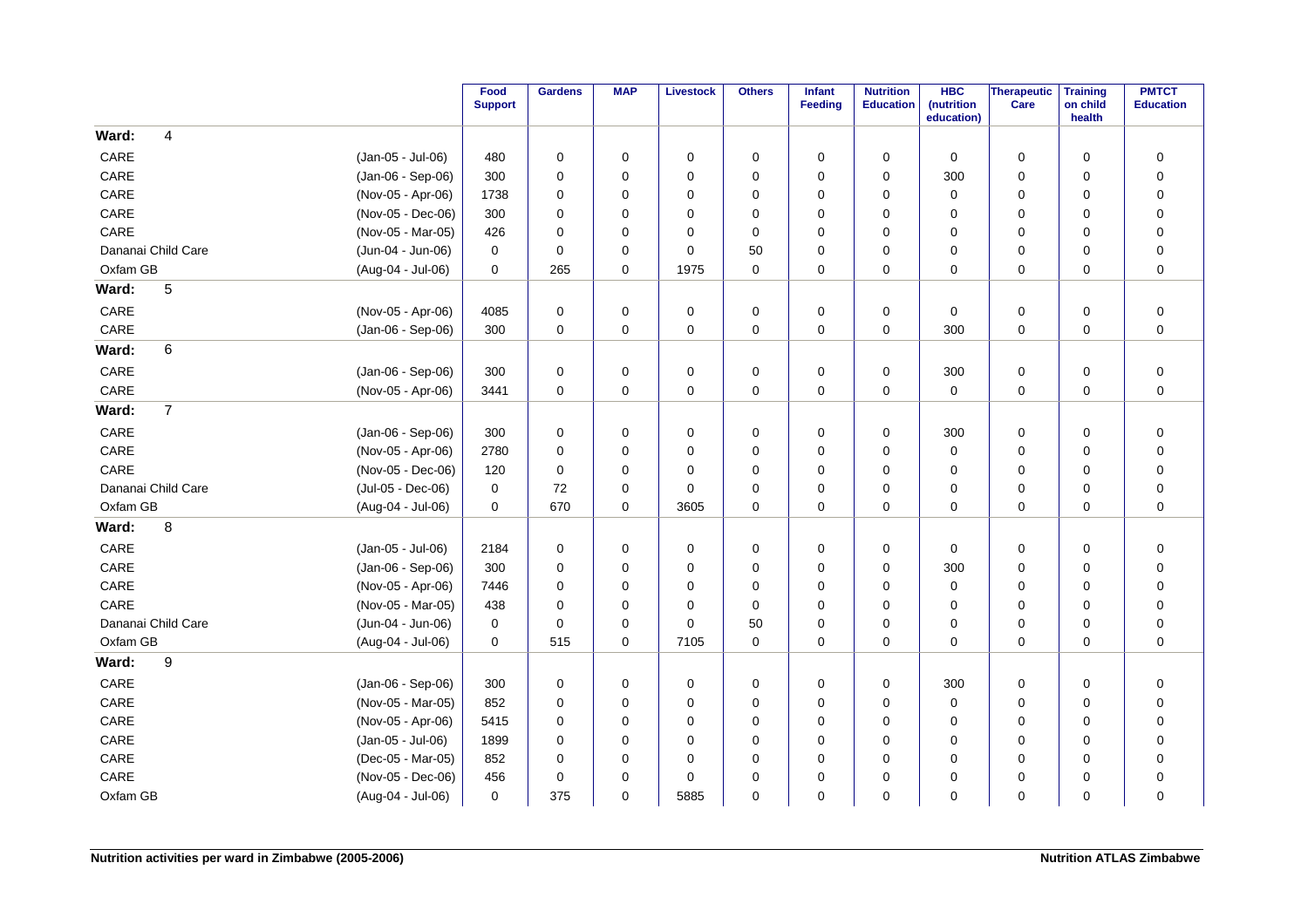|                                      |                   | Food<br><b>Support</b> | <b>Gardens</b> | <b>MAP</b>  | <b>Livestock</b> | <b>Others</b> | Infant<br><b>Feeding</b> | <b>Nutrition</b><br><b>Education</b> | <b>HBC</b><br>(nutrition<br>education) | <b>Therapeutic</b><br>Care | <b>Training</b><br>on child<br>health | <b>PMTCT</b><br><b>Education</b> |
|--------------------------------------|-------------------|------------------------|----------------|-------------|------------------|---------------|--------------------------|--------------------------------------|----------------------------------------|----------------------------|---------------------------------------|----------------------------------|
| 10<br>Ward:                          |                   |                        |                |             |                  |               |                          |                                      |                                        |                            |                                       |                                  |
| CARE                                 | (Jan-05 - Jul-06) | 400                    | $\mathbf 0$    | $\mathbf 0$ | 0                | 0             | 0                        | $\mathbf 0$                          | $\mathbf 0$                            | 0                          | 0                                     | $\mathbf 0$                      |
| CARE                                 | (Jan-06 - Sep-06) | 300                    | $\mathbf 0$    | $\Omega$    | 0                | 0             | $\Omega$                 | 0                                    | 300                                    | $\mathbf 0$                | $\mathbf 0$                           | $\mathbf 0$                      |
| CARE                                 | (Nov-05 - Apr-06) | 1557                   | $\mathbf 0$    | $\Omega$    | 0                | 0             | 0                        | 0                                    | $\mathbf 0$                            | 0                          | 0                                     | $\mathbf 0$                      |
| CARE                                 | (Nov-05 - Mar-05) | 438                    | 0              | 0           | 0                | 0             | 0                        | 0                                    | 0                                      | 0                          | 0                                     | 0                                |
| Oxfam GB                             | (Aug-04 - Jul-06) | $\mathbf 0$            | 525            | $\mathbf 0$ | 1580             | $\mathbf 0$   | 0                        | $\Omega$                             | $\Omega$                               | $\mathbf 0$                | $\Omega$                              | $\mathbf 0$                      |
| Ward:<br>11                          |                   |                        |                |             |                  |               |                          |                                      |                                        |                            |                                       |                                  |
| CARE                                 | (Jan-06 - Sep-06) | 300                    | $\mathbf 0$    | $\mathbf 0$ | $\mathbf 0$      | $\mathbf 0$   | 0                        | $\mathbf 0$                          | 300                                    | $\mathbf 0$                | $\mathbf 0$                           | $\mathbf 0$                      |
| CARE                                 | (Nov-05 - Dec-06) | 150                    | $\mathbf 0$    | $\Omega$    | 0                | 0             | 0                        | 0                                    | 0                                      | 0                          | $\mathbf 0$                           | $\mathbf 0$                      |
| CARE                                 | (Nov-05 - Apr-06) | 2012                   | 0              | 0           | 0                | $\mathbf 0$   | 0                        | 0                                    | 0                                      | 0                          | $\mathbf 0$                           | $\mathbf 0$                      |
| Ward:<br>12                          |                   |                        |                |             |                  |               |                          |                                      |                                        |                            |                                       |                                  |
| CARE                                 | (Jan-05 - Sep-06) | 406                    | $\mathbf 0$    | 0           | $\mathbf 0$      | $\mathbf 0$   | 0                        | $\mathbf 0$                          | 0                                      | $\mathsf 0$                | 0                                     | $\mathbf 0$                      |
| Ward:<br>13                          |                   |                        |                |             |                  |               |                          |                                      |                                        |                            |                                       |                                  |
| CARE                                 | (Jan-05 - Sep-06) | 107                    | $\mathbf 0$    | 0           | $\pmb{0}$        | $\mathbf 0$   | 0                        | 0                                    | 0                                      | $\mathsf 0$                | 0                                     | $\pmb{0}$                        |
| Ward:<br>18                          |                   |                        |                |             |                  |               |                          |                                      |                                        |                            |                                       |                                  |
| CARE                                 | (Jan-06 - Sep-06) | 300                    | $\mathbf 0$    | $\Omega$    | 0                | $\mathbf 0$   | 0                        | 0                                    | 300                                    | $\mathsf 0$                | 0                                     | $\pmb{0}$                        |
| CARE                                 | (Nov-05 - Apr-06) | 850                    | 0              | 0           | 0                | $\mathbf 0$   | 0                        | 0                                    | 0                                      | 0                          | 0                                     | $\pmb{0}$                        |
| CARE                                 | (Nov-05 - Dec-05) | 198                    | $\mathbf 0$    | 0           | $\mathbf 0$      | $\mathbf 0$   | 0                        | 0                                    | 0                                      | $\mathbf 0$                | 0                                     | 0                                |
| Chitungwiza                          |                   |                        |                |             |                  |               |                          |                                      |                                        |                            |                                       |                                  |
| Ward:                                |                   |                        |                |             |                  |               |                          |                                      |                                        |                            |                                       |                                  |
| <b>ADRA Zimbabwe</b>                 | $(-$ Jun-06)      | 0                      | 150            | 0           | 0                | 0             | 0                        | 0                                    | 0                                      | 0                          | 0                                     | $\mathbf 0$                      |
| <b>CADEC Harare</b>                  |                   | 0                      | 0              | 0           | 0                | 0             | 0                        | 0                                    | 0                                      | 0                          | 0                                     | $\mathbf 0$                      |
| Island Hospice - Harare              |                   | 132                    | $\mathbf 0$    | $\Omega$    | 0                | $\mathbf 0$   | 0                        | 0                                    | $\Omega$                               | 0                          | 0                                     | $\pmb{0}$                        |
| Padare                               | (Jan-06 - Jan-07) | 750                    | 500            | $\Omega$    | 0                | $\mathbf 0$   | $\Omega$                 | 0                                    | 750                                    | 0                          | $\mathbf 0$                           | 0                                |
| Padare                               | (Mar-05 - Jul-06) | 500                    | $\mathbf 0$    | $\Omega$    | 0                | 0             | $\Omega$                 | 0                                    | $\mathbf 0$                            | 0                          | $\mathbf 0$                           | $\mathbf 0$                      |
| <b>ROKPA</b>                         |                   | 0                      | 0              | $\Omega$    | 0                | 0             | 0                        | 0                                    | 0                                      | 0                          | 0                                     | $\mathbf 0$                      |
| <b>ROKPA</b>                         | $(Jan-06 - )$     | 80                     | 0              | $\mathbf 0$ | 0                | 0             | 0                        | 0                                    | 0                                      | 0                          | 0                                     | $\mathbf 0$                      |
| <b>ROKPA</b>                         | (Jan-06 - May-05) | $\mathbf 0$            | $\overline{2}$ | $\Omega$    | $\mathbf 0$      | $\mathbf 0$   | 0                        | $\Omega$                             | $\mathbf 0$                            | $\mathbf 0$                | $\mathbf 0$                           | $\mathbf 0$                      |
| Tariro Support Group                 | $(Dec-04 - )$     | $\mathbf 0$            | 50             | $\Omega$    | 0                | $\mathbf 0$   | 0                        | $\Omega$                             | $\Omega$                               | $\mathbf 0$                | $\mathbf 0$                           | 0                                |
| ZAPP                                 |                   | $\mathbf 0$            | $\mathbf 0$    | $\Omega$    | 0                | 0             | 7700                     | 7700                                 | 0                                      | 0                          | $\mathbf 0$                           | 10000                            |
| Zimbabwe Red Cross Society           | (Aug-06 - Jul-07) | 6384                   | 6384           | 0           | 0                | $\mathbf 0$   | 0                        | 0                                    | 6384                                   | 0                          | $\mathbf 0$                           | 0                                |
| 6<br>Ward:                           |                   |                        |                |             |                  |               |                          |                                      |                                        |                            |                                       |                                  |
| Zimbabwe Community Development Trust | (Jan-06 - Jun-06) | 32                     | $\mathbf 0$    | 0           | 0                | $\mathbf 0$   | 0                        | 0                                    | 32                                     | $\mathsf 0$                | 0                                     | $\mathbf 0$                      |
| $\overline{7}$<br>Ward:              |                   |                        |                |             |                  |               |                          |                                      |                                        |                            |                                       |                                  |
| Zimbabwe Community Development Trust | (Jan-06 - Jun-06) | 32                     | $\mathbf 0$    | 0           | 0                | 0             | 0                        | 0                                    | 32                                     | $\mathsf 0$                | 0                                     | $\pmb{0}$                        |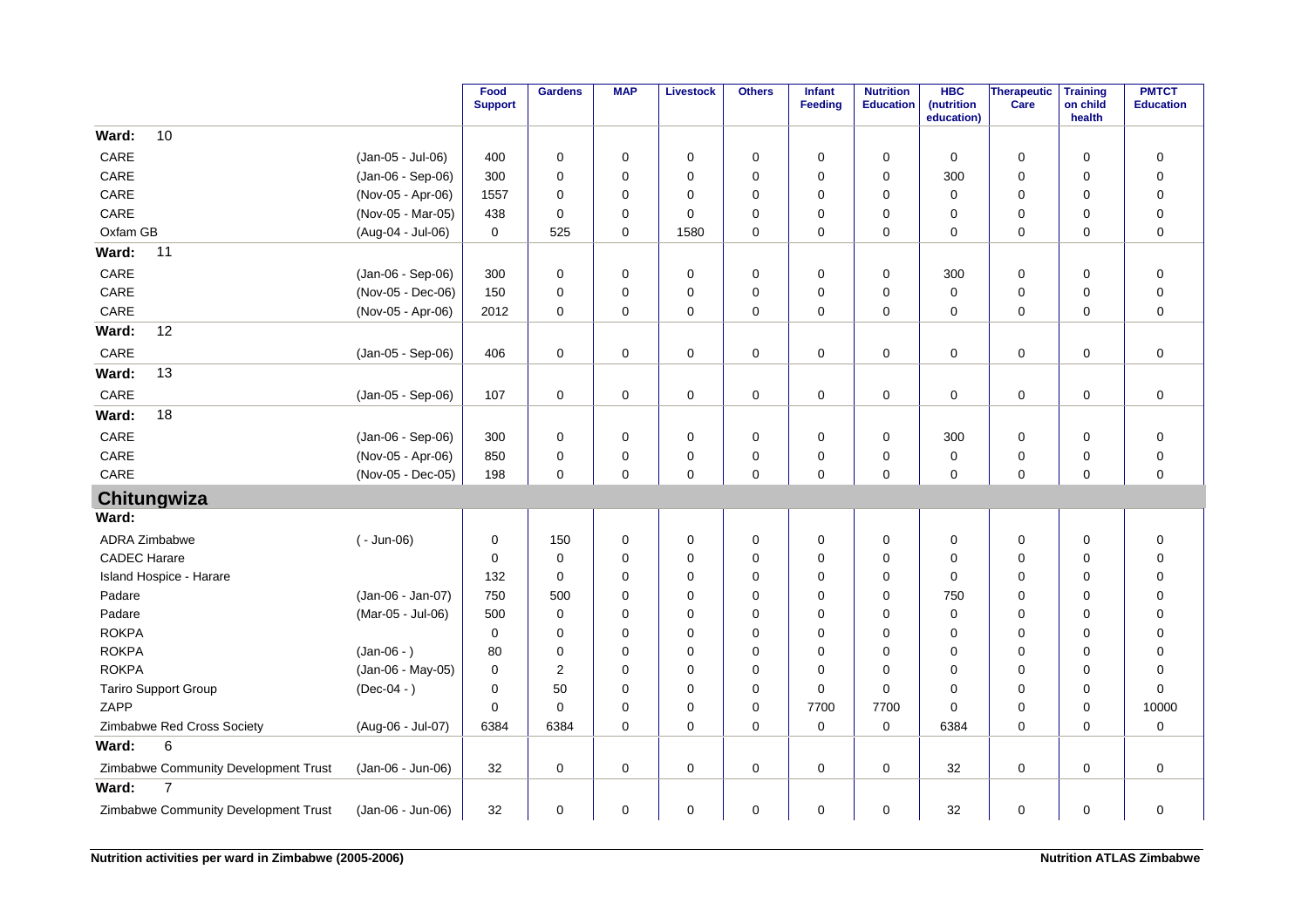|                                      |                   | Food<br><b>Support</b> | <b>Gardens</b> | <b>MAP</b>  | <b>Livestock</b> | <b>Others</b> | Infant<br>Feeding | <b>Nutrition</b><br><b>Education</b> | <b>HBC</b><br>(nutrition<br>education) | Therapeutic<br>Care | <b>Training</b><br>on child<br>health | <b>PMTCT</b><br><b>Education</b> |
|--------------------------------------|-------------------|------------------------|----------------|-------------|------------------|---------------|-------------------|--------------------------------------|----------------------------------------|---------------------|---------------------------------------|----------------------------------|
| 8<br>Ward:                           |                   |                        |                |             |                  |               |                   |                                      |                                        |                     |                                       |                                  |
| Zimbabwe Community Development Trust | (Jan-06 - Jun-06) | 31                     | 0              | 0           | 0                | 0             | 0                 | 0                                    | 31                                     | $\mathbf 0$         | 0                                     | $\mathbf 0$                      |
| Ward:<br>9                           |                   |                        |                |             |                  |               |                   |                                      |                                        |                     |                                       |                                  |
| Zimbabwe Community Development Trust | (Jan-06 - Jun-06) | 31                     | 0              | $\mathbf 0$ | 0                | 0             | 0                 | $\mathbf 0$                          | 31                                     | $\mathbf 0$         | $\mathbf 0$                           | $\mathbf 0$                      |
| 10<br>Ward:                          |                   |                        |                |             |                  |               |                   |                                      |                                        |                     |                                       |                                  |
| Zimbabwe Community Development Trust | (Jan-06 - Jun-06) | 31                     | 0              | $\mathbf 0$ | 0                | 0             | $\mathbf 0$       | 0                                    | 31                                     | $\mathbf 0$         | 0                                     | $\mathbf 0$                      |
| Ward:<br>11                          |                   |                        |                |             |                  |               |                   |                                      |                                        |                     |                                       |                                  |
| Zimbabwe Community Development Trust | (Jan-06 - Jun-06) | 31                     | 0              | 0           | 0                | $\mathbf 0$   | $\mathbf 0$       | $\mathbf 0$                          | 31                                     | $\mathbf 0$         | 0                                     | $\mathbf 0$                      |
| 13<br>Ward:                          |                   |                        |                |             |                  |               |                   |                                      |                                        |                     |                                       |                                  |
| Zimbabwe Community Development Trust | (Jan-06 - Jun-06) | 31                     | $\mathbf 0$    | $\mathbf 0$ | $\mathbf 0$      | $\mathbf 0$   | $\mathbf 0$       | $\mathbf 0$                          | 31                                     | $\mathbf 0$         | $\mathbf 0$                           | $\mathbf 0$                      |
| 14<br>Ward:                          |                   |                        |                |             |                  |               |                   |                                      |                                        |                     |                                       |                                  |
| Zimbabwe Community Development Trust | (Jan-06 - Jun-06) | 31                     | 0              | 0           | 0                | 0             | 0                 | $\mathbf 0$                          | 31                                     | $\mathbf 0$         | 0                                     | $\mathbf 0$                      |
| Ward:<br>15                          |                   |                        |                |             |                  |               |                   |                                      |                                        |                     |                                       |                                  |
| Zimbabwe Community Development Trust | (Jan-06 - Jun-06) | 50                     | 0              | 0           | 0                | 0             | 0                 | 0                                    | 50                                     | $\mathbf 0$         | 0                                     | $\mathbf 0$                      |
| Ward:<br>16                          |                   |                        |                |             |                  |               |                   |                                      |                                        |                     |                                       |                                  |
| Zimbabwe Community Development Trust | (Jan-06 - Jun-06) | 50                     | $\mathbf 0$    | $\mathbf 0$ | 0                | $\mathbf 0$   | $\mathbf 0$       | $\mathbf 0$                          | 50                                     | $\mathbf 0$         | $\Omega$                              | $\mathbf 0$                      |
| Ward:<br>17                          |                   |                        |                |             |                  |               |                   |                                      |                                        |                     |                                       |                                  |
| Zimbabwe Community Development Trust | (Jan-06 - Jun-06) | 50                     | 0              | 0           | 0                | 0             | 0                 | 0                                    | 50                                     | $\mathbf 0$         | 0                                     | $\mathbf 0$                      |
| Ward:<br>18                          |                   |                        |                |             |                  |               |                   |                                      |                                        |                     |                                       |                                  |
| <b>ADRA Zimbabwe</b>                 | $(-$ Jun-06)      | 0                      | 15             | 0           | 0                | 0             | 0                 | 0                                    | 0                                      | 0                   | 0                                     | $\mathbf 0$                      |
| Zimbabwe Community Development Trust | (Jan-06 - Jun-06) | 43                     | $\mathbf 0$    | 0           | $\mathbf 0$      | $\mathbf 0$   | $\mathbf 0$       | 0                                    | 43                                     | $\mathbf 0$         | 0                                     | $\mathbf 0$                      |
| 19<br>Ward:                          |                   |                        |                |             |                  |               |                   |                                      |                                        |                     |                                       |                                  |
| <b>ADRA Zimbabwe</b>                 | $(-$ Jun-06)      | 0                      | 21             | 0           | 0                | $\pmb{0}$     | 0                 | 0                                    | 0                                      | 0                   | 0                                     | $\mathbf 0$                      |
| Zimbabwe Community Development Trust | (Jan-06 - Jun-06) | 93                     | 0              | 0           | 0                | 0             | $\mathbf 0$       | $\mathbf 0$                          | 93                                     | 0                   | 0                                     | $\mathbf 0$                      |
| Ward:<br>20                          |                   |                        |                |             |                  |               |                   |                                      |                                        |                     |                                       |                                  |
| Zimbabwe Community Development Trust | (Jan-06 - Jun-06) | 50                     | $\mathbf 0$    | $\mathbf 0$ | $\mathbf 0$      | $\pmb{0}$     | 0                 | $\pmb{0}$                            | 50                                     | 0                   | 0                                     | $\mathbf 0$                      |
| Ward:<br>21                          |                   |                        |                |             |                  |               |                   |                                      |                                        |                     |                                       |                                  |
| <b>ADRA Zimbabwe</b>                 | $(-$ Jun-06)      | $\mathbf 0$            | 21             | 0           | 0                | 0             | $\mathbf 0$       | $\mathbf 0$                          | 0                                      | 0                   | $\mathbf 0$                           | $\mathbf 0$                      |
| Zimbabwe Community Development Trust | (Jan-06 - Jun-06) | 93                     | $\Omega$       | $\Omega$    | $\mathbf 0$      | $\Omega$      | $\Omega$          | $\Omega$                             | 93                                     | $\mathbf 0$         | $\Omega$                              | $\Omega$                         |
| 22<br>Ward:                          |                   |                        |                |             |                  |               |                   |                                      |                                        |                     |                                       |                                  |
| <b>ADRA Zimbabwe</b>                 | $(-$ Jun-06)      | $\mathbf 0$            | 21             | 0           | 0                | 0             | 0                 | $\mathbf 0$                          | 0                                      | 0                   | $\Omega$                              | 0                                |
| Zimbabwe Community Development Trust | (Jan-06 - Jun-06) | 42                     | $\Omega$       | $\Omega$    | $\Omega$         | $\Omega$      | $\Omega$          | $\Omega$                             | 42                                     | $\Omega$            | $\Omega$                              | $\mathbf 0$                      |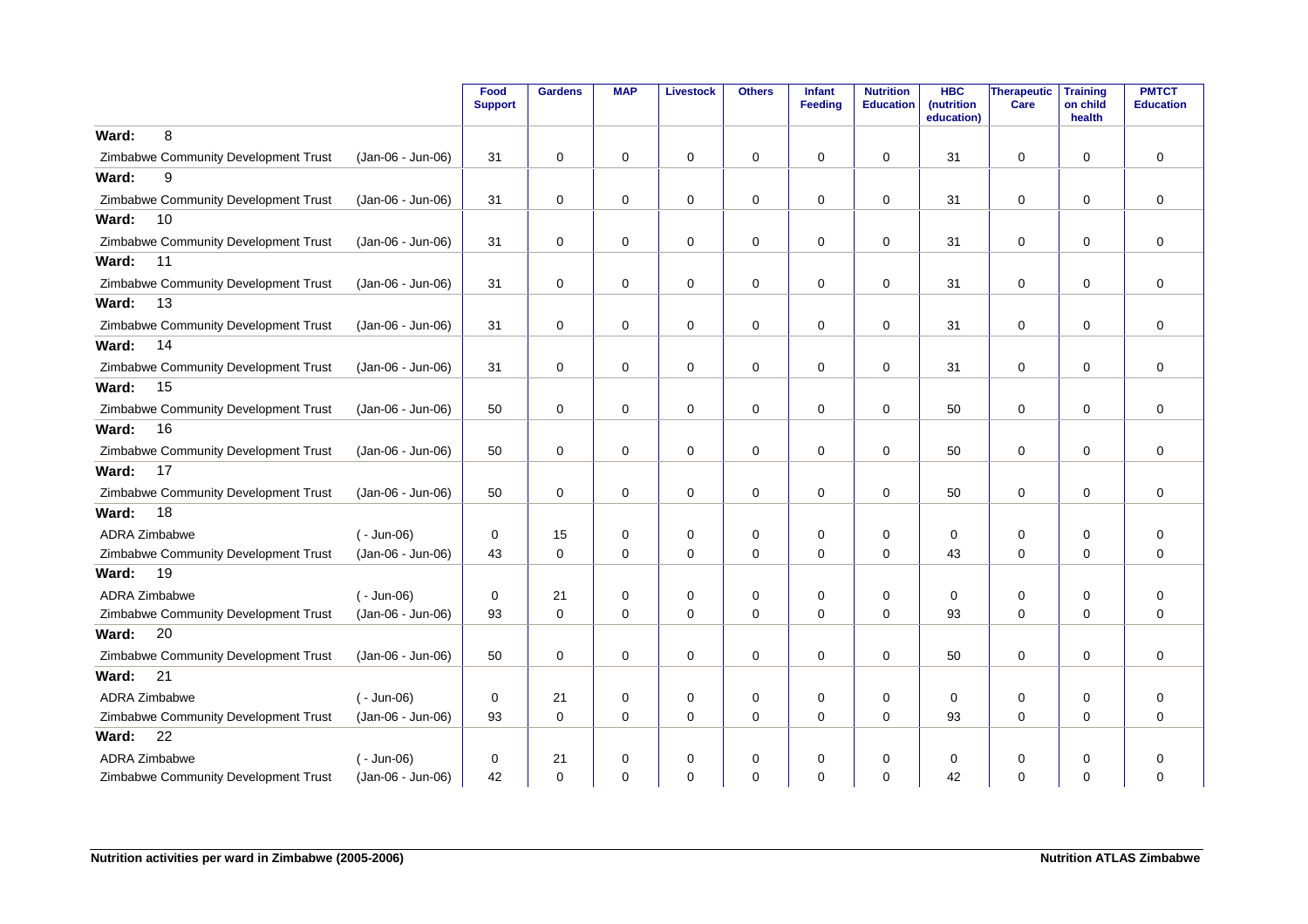|                                      |                   | Food<br><b>Support</b> | <b>Gardens</b> | <b>MAP</b>  | <b>Livestock</b> | <b>Others</b> | Infant<br>Feeding | <b>Nutrition</b><br><b>Education</b> | <b>HBC</b><br>(nutrition<br>education) | <b>Therapeutic</b><br>Care | <b>Training</b><br>on child<br>health | <b>PMTCT</b><br><b>Education</b> |
|--------------------------------------|-------------------|------------------------|----------------|-------------|------------------|---------------|-------------------|--------------------------------------|----------------------------------------|----------------------------|---------------------------------------|----------------------------------|
| 23<br>Ward:                          |                   |                        |                |             |                  |               |                   |                                      |                                        |                            |                                       |                                  |
| ADRA Zimbabwe                        | $(-$ Jun-06)      | 0                      | 21             | 0           | 0                | 0             | 0                 | $\mathbf 0$                          | $\mathbf 0$                            | 0                          | $\mathbf 0$                           | 0                                |
| Zimbabwe Community Development Trust | (Jan-06 - Jun-06) | 43                     | $\mathbf 0$    | $\mathbf 0$ | $\mathbf 0$      | $\mathbf 0$   | 0                 | $\mathbf 0$                          | 43                                     | 0                          | $\mathbf 0$                           | 0                                |
| Ward:<br>24                          |                   |                        |                |             |                  |               |                   |                                      |                                        |                            |                                       |                                  |
| ADRA Zimbabwe                        | $(-$ Jun-06)      | 0                      | 21             | $\mathbf 0$ | 0                | $\mathbf 0$   | $\mathbf 0$       | $\mathbf 0$                          | $\mathbf 0$                            | 0                          | $\mathbf 0$                           | 0                                |
| Zimbabwe Community Development Trust | (Jan-06 - Jun-06) | 43                     | $\mathbf 0$    | $\mathbf 0$ | $\mathbf 0$      | $\mathbf 0$   | 0                 | $\mathbf 0$                          | 43                                     | 0                          | $\mathbf 0$                           | 0                                |
| <b>Chivi</b>                         |                   |                        |                |             |                  |               |                   |                                      |                                        |                            |                                       |                                  |
| Ward:<br>$\mathbf{1}$                |                   |                        |                |             |                  |               |                   |                                      |                                        |                            |                                       |                                  |
| CARE                                 | (Oct-04 - Jul-07) | $\mathbf 0$            | 250            | $\mathbf 0$ | 0                | $\mathbf 0$   | $\mathbf 0$       | $\mathbf 0$                          | $\mathbf 0$                            | $\mathbf 0$                | $\mathbf 0$                           | 0                                |
| CARE                                 | (Oct-05 - Apr-06) | 2277                   | $\Omega$       | $\Omega$    | $\Omega$         | $\mathbf 0$   | $\Omega$          | $\Omega$                             | $\mathbf 0$                            | 0                          | $\Omega$                              | $\mathbf 0$                      |
| CARE                                 | (Oct-05 - May-06) | 909                    | $\Omega$       | 0           | $\Omega$         | 0             | 0                 | $\Omega$                             | $\mathbf 0$                            | 0                          | $\Omega$                              | $\mathbf 0$                      |
| Dananai Child Care                   | (Jul-05 - Dec-06) | 1103                   | $\Omega$       | $\Omega$    | $\Omega$         | 0             | $\Omega$          | $\Omega$                             | $\Omega$                               | 0                          | $\Omega$                              | $\mathbf 0$                      |
| Zimbabwe Red Cross Society           | (Aug-06 - Jul-07) | 697                    | 697            | $\Omega$    | 0                | $\mathbf 0$   | $\Omega$          | $\Omega$                             | 697                                    | $\mathbf 0$                | $\Omega$                              | 0                                |
| 2<br>Ward:                           |                   |                        |                |             |                  |               |                   |                                      |                                        |                            |                                       |                                  |
| CARE                                 | (Oct-04 - Jul-07) | $\mathbf 0$            | 125            | $\mathbf 0$ | 0                | 0             | $\Omega$          | $\mathbf 0$                          | $\mathbf 0$                            | 0                          | $\mathbf 0$                           | $\mathbf 0$                      |
| CARE                                 | (Oct-05 - Apr-06) | 2729                   | 0              | $\mathbf 0$ | 0                | 0             | $\Omega$          | $\mathbf 0$                          | 0                                      | 0                          | $\mathbf 0$                           | 0                                |
| CARE                                 | (Oct-05 - May-06) | 1380                   | 0              | $\mathbf 0$ | 0                | $\mathbf 0$   | $\Omega$          | $\mathbf 0$                          | $\mathbf 0$                            | 0                          | $\mathbf 0$                           | $\mathbf 0$                      |
| Dananai Child Care                   | (Jul-05 - Dec-06) | 1189                   | $\Omega$       | $\mathbf 0$ | 0                | 0             | $\Omega$          | $\mathbf 0$                          | $\Omega$                               | $\mathbf 0$                | $\mathbf 0$                           | 0                                |
| Zimbabwe Red Cross Society           | (Aug-06 - Jul-07) | 1055                   | 1055           | $\Omega$    | $\mathbf 0$      | $\mathbf 0$   | $\Omega$          | $\Omega$                             | 1055                                   | $\mathbf 0$                | $\Omega$                              | 0                                |
| 3<br>Ward:                           |                   |                        |                |             |                  |               |                   |                                      |                                        |                            |                                       |                                  |
| CARE                                 | (Oct-05 - May-06) | 2962                   | 0              | $\mathbf 0$ | 0                | $\mathbf 0$   | $\mathbf 0$       | $\mathbf 0$                          | $\mathbf 0$                            | 0                          | $\mathbf 0$                           | 0                                |
| CARE                                 | (Oct-05 - Apr-06) | 5676                   | 0              | $\mathbf 0$ | $\Omega$         | 0             | $\Omega$          | $\mathbf 0$                          | $\mathbf 0$                            | 0                          | $\mathbf 0$                           | 0                                |
| Dananai Child Care                   | (Jul-05 - Dec-06) | 1307                   | $\Omega$       | $\mathbf 0$ | 0                | 0             | $\Omega$          | $\mathbf 0$                          | $\Omega$                               | 0                          | $\mathbf 0$                           | 0                                |
| Zimbabwe Red Cross Society           | (Aug-06 - Jul-07) | 1101                   | 1101           | $\Omega$    | 0                | $\mathbf 0$   | $\Omega$          | $\mathbf 0$                          | 1101                                   | 0                          | $\Omega$                              | 0                                |
| Ward:<br>$\overline{4}$              |                   |                        |                |             |                  |               |                   |                                      |                                        |                            |                                       |                                  |
| Dananai Child Care                   | (Jul-05 - Dec-06) | 1249                   | $\mathbf 0$    | $\mathbf 0$ | 0                | $\mathbf 0$   | 0                 | $\mathbf 0$                          | $\mathbf 0$                            | 0                          | 0                                     | $\mathbf 0$                      |
| Zimbabwe Red Cross Society           | (Aug-06 - Jul-07) | 1275                   | 1275           | $\Omega$    | 0                | $\mathbf 0$   | $\Omega$          | $\Omega$                             | 1275                                   | $\mathbf 0$                | $\Omega$                              | $\Omega$                         |
| 5<br>Ward:                           |                   |                        |                |             |                  |               |                   |                                      |                                        |                            |                                       |                                  |
| CARE                                 | (Oct-05 - Apr-06) | 2706                   | 0              | $\mathbf 0$ | 0                | 0             | 0                 | $\mathbf 0$                          | $\mathbf 0$                            | 0                          | $\mathbf 0$                           | $\mathbf 0$                      |
| CARE                                 | (Oct-05 - May-06) | 1522                   | 0              | $\mathbf 0$ | 0                | 0             | 0                 | $\mathbf 0$                          | 0                                      | 0                          | $\mathbf 0$                           | 0                                |
| Dananai Child Care                   | (Jul-05 - Dec-06) | 1237                   | 0              | 0           | 0                | 0             | 0                 | $\mathbf 0$                          | $\mathbf 0$                            | 0                          | $\mathbf 0$                           | 0                                |
| Zimbabwe Red Cross Society           | (Aug-06 - Jul-07) | 717                    | 717            | $\Omega$    | 0                | $\mathbf 0$   | $\Omega$          | $\mathbf 0$                          | 717                                    | 0                          | $\mathbf 0$                           | 0                                |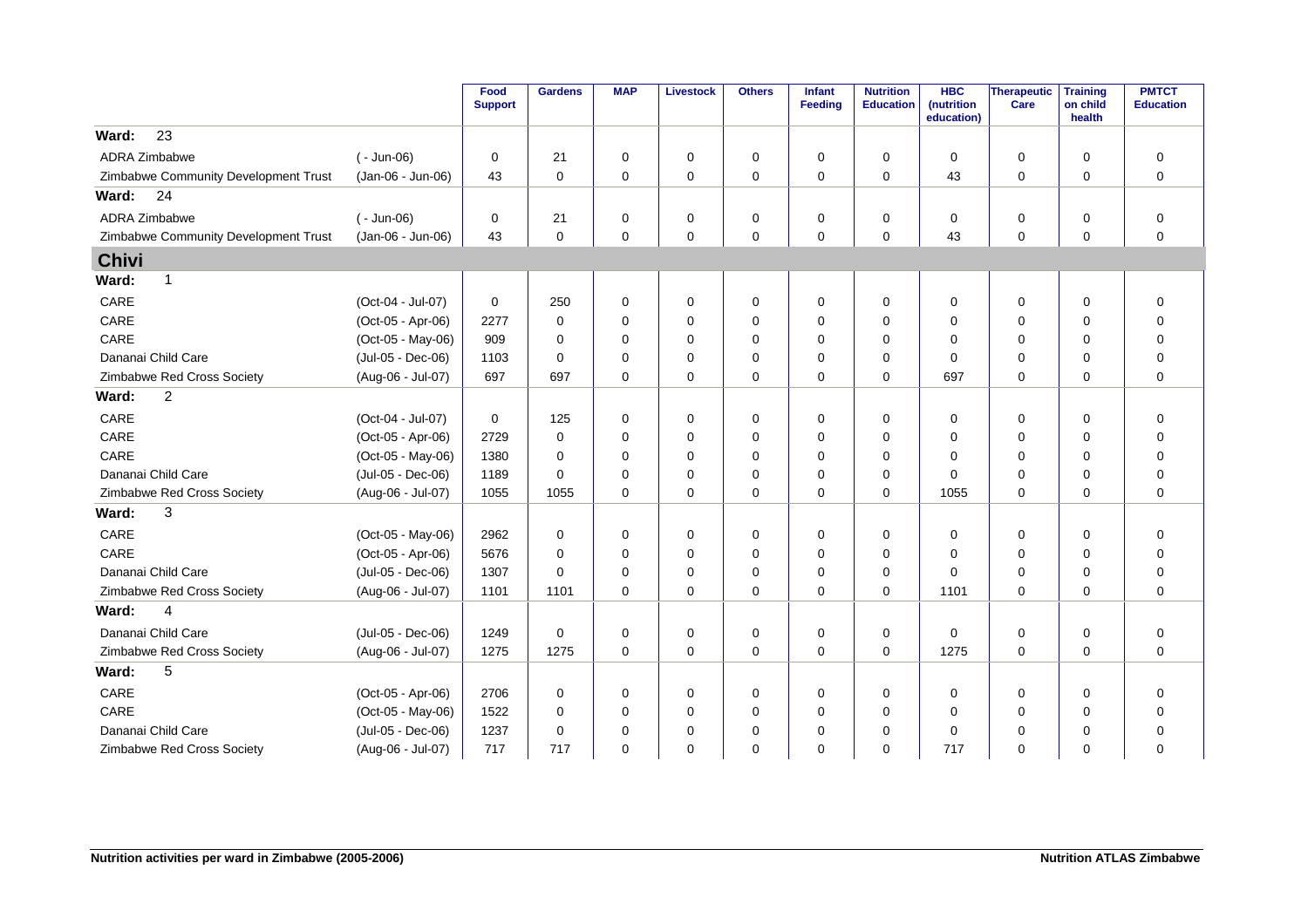|                            |                   | Food<br><b>Support</b> | <b>Gardens</b> | <b>MAP</b>  | <b>Livestock</b> | <b>Others</b> | Infant<br><b>Feeding</b> | <b>Nutrition</b><br><b>Education</b> | <b>HBC</b><br>(nutrition<br>education) | Therapeutic<br>Care | <b>Training</b><br>on child<br>health | <b>PMTCT</b><br><b>Education</b> |
|----------------------------|-------------------|------------------------|----------------|-------------|------------------|---------------|--------------------------|--------------------------------------|----------------------------------------|---------------------|---------------------------------------|----------------------------------|
| 6<br>Ward:                 |                   |                        |                |             |                  |               |                          |                                      |                                        |                     |                                       |                                  |
| CARE                       | (Oct-05 - Apr-06) | 703                    | 0              | 0           | 0                | 0             | 0                        | 0                                    | $\Omega$                               | 0                   | 0                                     | 0                                |
| CARE                       | (Oct-05 - May-06) | 846                    | $\mathbf 0$    | 0           | 0                | $\pmb{0}$     | $\mathbf 0$              | 0                                    | $\Omega$                               | 0                   | 0                                     | $\mathbf 0$                      |
| Dananai Child Care         | (Jul-05 - Dec-06) | 1070                   | $\mathbf 0$    | 0           | $\mathbf 0$      | $\pmb{0}$     | $\mathbf 0$              | $\mathbf 0$                          | $\Omega$                               | 0                   | $\mathbf 0$                           | 0                                |
| Zimbabwe Red Cross Society | (Aug-06 - Jul-07) | 1139                   | 1139           | $\mathbf 0$ | $\mathbf 0$      | $\mathbf 0$   | $\mathbf 0$              | $\mathbf 0$                          | 1139                                   | $\mathbf 0$         | $\mathbf 0$                           | $\mathbf 0$                      |
| $\overline{7}$<br>Ward:    |                   |                        |                |             |                  |               |                          |                                      |                                        |                     |                                       |                                  |
| CARE                       | (Oct-05 - Apr-06) | 2492                   | $\mathbf 0$    | 0           | 0                | 0             | 0                        | 0                                    | $\Omega$                               | $\mathbf 0$         | 0                                     | $\mathbf 0$                      |
| CARE                       | (Oct-05 - May-06) | 237                    | $\mathbf 0$    | 0           | 0                | 0             | $\mathbf 0$              | 0                                    | $\Omega$                               | 0                   | 0                                     | $\mathbf 0$                      |
| Dananai Child Care         | (Jul-05 - Dec-06) | 1152                   | $\mathbf 0$    | $\mathbf 0$ | $\mathbf 0$      | $\mathbf 0$   | $\mathbf 0$              | $\mathbf 0$                          | $\mathbf 0$                            | $\pmb{0}$           | 0                                     | $\mathbf 0$                      |
| 8<br>Ward:                 |                   |                        |                |             |                  |               |                          |                                      |                                        |                     |                                       |                                  |
| CARE                       | (Oct-05 - May-06) | 1533                   | $\mathbf 0$    | 0           | $\mathbf 0$      | $\pmb{0}$     | $\mathbf 0$              | 0                                    | $\mathbf 0$                            | 0                   | 0                                     | $\mathbf 0$                      |
| CARE                       | (Oct-05 - Apr-06) | 2837                   | $\mathbf 0$    | 0           | $\mathbf 0$      | $\mathbf 0$   | $\Omega$                 | $\Omega$                             | $\Omega$                               | $\mathbf 0$         | $\Omega$                              | $\mathbf 0$                      |
| Dananai Child Care         | (Jul-05 - Dec-06) | 782                    | $\mathbf 0$    | 0           | $\mathbf 0$      | $\mathbf 0$   | 0                        | 0                                    | $\Omega$                               | $\mathbf 0$         | 0                                     | $\mathbf 0$                      |
| 9<br>Ward:                 |                   |                        |                |             |                  |               |                          |                                      |                                        |                     |                                       |                                  |
| CARE                       | (Oct-05 - May-06) | 1188                   | 0              | 0           | 0                | 0             | $\mathbf 0$              | $\mathbf 0$                          | 0                                      | $\mathbf 0$         | $\mathbf 0$                           | $\mathbf 0$                      |
| CARE                       | (Oct-05 - Apr-06) | 2983                   | $\mathbf 0$    | 0           | 0                | 0             | $\mathbf 0$              | $\mathbf 0$                          | 0                                      | 0                   | $\mathbf 0$                           | $\mathbf 0$                      |
| Dananai Child Care         | (Jul-05 - Dec-06) | 1222                   | $\mathbf 0$    | $\mathbf 0$ | 0                | 0             | $\mathbf 0$              | $\mathbf 0$                          | 0                                      | $\mathbf 0$         | $\mathbf 0$                           | $\mathbf 0$                      |
| Ward:<br>10                |                   |                        |                |             |                  |               |                          |                                      |                                        |                     |                                       |                                  |
| CARE                       | (Oct-05 - Apr-06) | 3128                   | $\mathbf 0$    | 0           | 0                | $\pmb{0}$     | 0                        | 0                                    | $\Omega$                               | $\pmb{0}$           | 0                                     | 0                                |
| CARE                       | (Oct-05 - May-06) | 1631                   | $\mathbf 0$    | 0           | 0                | 0             | $\mathbf 0$              | $\mathbf 0$                          | $\mathbf 0$                            | 0                   | $\mathbf 0$                           | $\mathbf 0$                      |
| Dananai Child Care         | (Jul-05 - Dec-06) | 1076                   | $\Omega$       | $\Omega$    | $\mathbf 0$      | $\mathbf 0$   | 0                        | $\Omega$                             | $\Omega$                               | $\mathbf 0$         | $\Omega$                              | $\mathbf 0$                      |
| 11<br>Ward:                |                   |                        |                |             |                  |               |                          |                                      |                                        |                     |                                       |                                  |
| CARE                       | (Oct-05 - Apr-06) | 2786                   | 0              | 0           | 0                | $\pmb{0}$     | 0                        | 0                                    | 0                                      | 0                   | 0                                     | $\mathbf 0$                      |
| CARE                       | (Oct-05 - May-06) | 1275                   | $\mathbf 0$    | 0           | $\mathbf 0$      | $\pmb{0}$     | $\mathbf 0$              | $\mathbf 0$                          | $\mathbf 0$                            | 0                   | $\mathbf 0$                           | $\mathbf 0$                      |
| Dananai Child Care         | (Jul-05 - Dec-06) | 1112                   | $\mathbf 0$    | 0           | 0                | $\pmb{0}$     | $\mathbf 0$              | $\mathbf 0$                          | $\mathbf 0$                            | $\mathbf 0$         | $\mathbf 0$                           | $\mathbf 0$                      |
| 12<br>Ward:                |                   |                        |                |             |                  |               |                          |                                      |                                        |                     |                                       |                                  |
| CARE                       | (Oct-05 - May-06) | 1010                   | $\mathbf 0$    | 0           | 0                | 0             | 0                        | 0                                    | $\Omega$                               | $\mathbf 0$         | $\mathbf 0$                           | 0                                |
| CARE                       | (Oct-05 - Apr-06) | 3283                   | $\mathbf 0$    | 0           | 0                | $\mathbf 0$   | 0                        | 0                                    | $\Omega$                               | 0                   | $\mathbf 0$                           | $\mathbf 0$                      |
| Dananai Child Care         | (Jul-05 - Dec-06) | 920                    | 0              | 0           | 0                | 0             | $\mathbf 0$              | 0                                    | 0                                      | 0                   | 0                                     | $\mathbf 0$                      |
| The Centre                 |                   | 0                      | 52             | $\mathbf 0$ | $\mathbf 0$      | $\mathbf 0$   | $\mathbf 0$              | $\mathbf 0$                          | $\mathbf 0$                            | $\mathbf 0$         | $\mathbf 0$                           | $\mathbf 0$                      |
| Ward:<br>13                |                   |                        |                |             |                  |               |                          |                                      |                                        |                     |                                       |                                  |
| CARE                       | (Oct-05 - Apr-06) | 3190                   | 0              | 0           | 0                | 0             | 0                        | 0                                    | 0                                      | 0                   | 0                                     | 0                                |
| CARE                       | (Oct-05 - May-06) | 1161                   | $\mathbf 0$    | 0           | 0                | 0             | $\Omega$                 | $\Omega$                             | $\Omega$                               | 0                   | $\mathbf 0$                           | $\mathbf 0$                      |
| Dananai Child Care         | (Jul-05 - Dec-06) | 1137                   | $\Omega$       | 0           | $\mathbf 0$      | $\mathbf 0$   | 0                        | $\Omega$                             | $\Omega$                               | $\mathbf 0$         | $\mathbf 0$                           | $\mathbf 0$                      |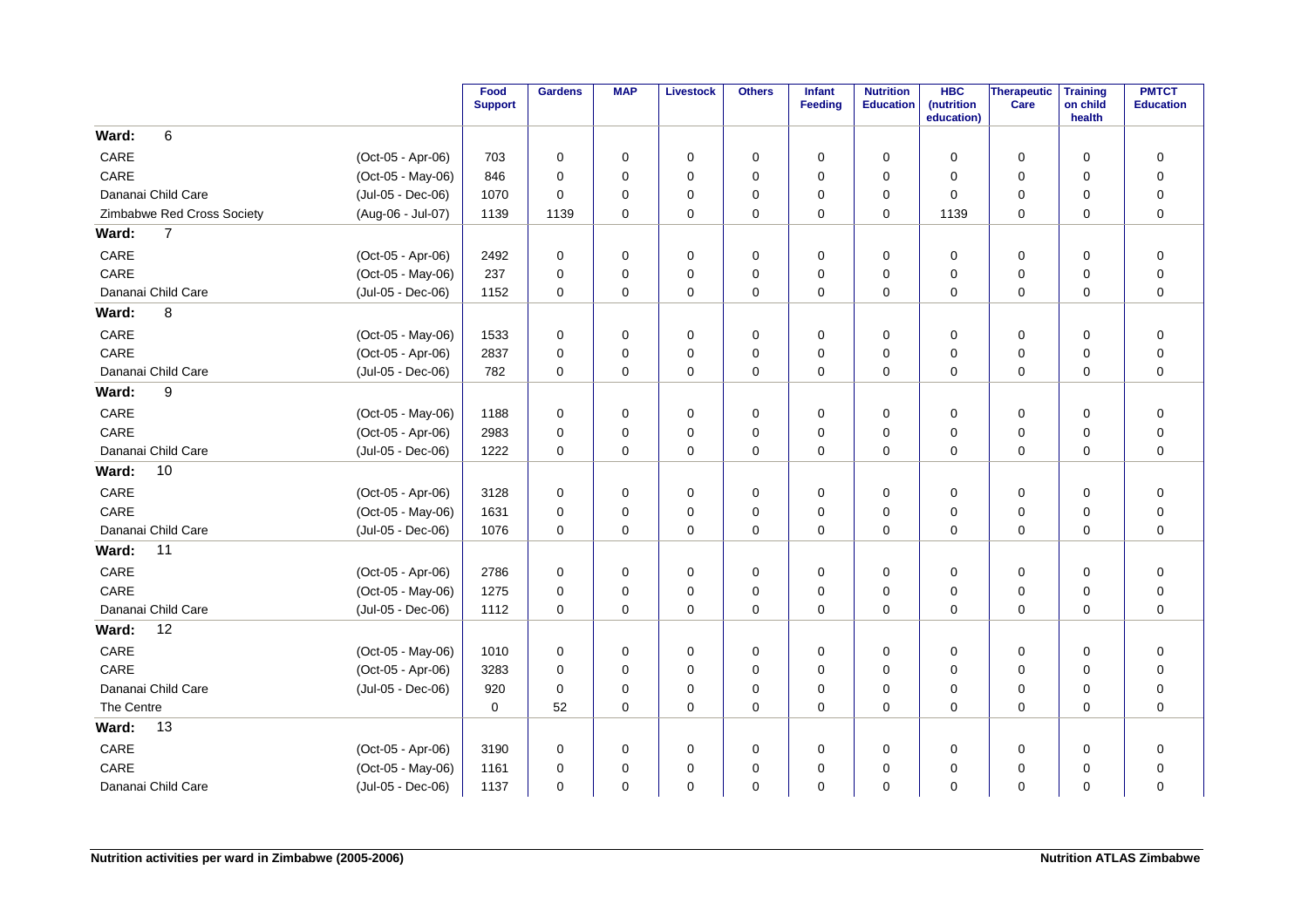|                    |                                        | Food<br><b>Support</b> | <b>Gardens</b> | <b>MAP</b>  | <b>Livestock</b> | <b>Others</b> | Infant<br>Feeding | <b>Nutrition</b><br><b>Education</b> | <b>HBC</b><br>(nutrition | <b>Therapeutic</b><br>Care | <b>Training</b><br>on child | <b>PMTCT</b><br><b>Education</b> |
|--------------------|----------------------------------------|------------------------|----------------|-------------|------------------|---------------|-------------------|--------------------------------------|--------------------------|----------------------------|-----------------------------|----------------------------------|
| 14<br>Ward:        |                                        |                        |                |             |                  |               |                   |                                      | education)               |                            | health                      |                                  |
| CARE               | (Oct-05 - Apr-06)                      | 2552                   | $\mathbf 0$    | 0           | $\mathbf 0$      | $\mathbf 0$   | $\mathbf 0$       | $\mathbf 0$                          | $\mathbf 0$              | $\mathbf 0$                | $\mathbf 0$                 | $\mathbf 0$                      |
| CARE               | (Oct-05 - May-06)                      | 1320                   | $\mathbf 0$    | 0           | $\mathbf 0$      | $\mathbf 0$   | $\Omega$          | 0                                    | $\mathbf 0$              | $\mathbf 0$                | $\mathbf 0$                 | $\mathbf 0$                      |
| Dananai Child Care | (Jul-05 - Dec-06)                      | 1036                   | 0              | 0           | $\mathbf 0$      | 0             | 0                 | 0                                    | 0                        | 0                          | $\mathbf 0$                 | $\pmb{0}$                        |
| 15<br>Ward:        |                                        |                        |                |             |                  |               |                   |                                      |                          |                            |                             |                                  |
| CARE               | (Oct-05 - Apr-06)                      | 3452                   | $\mathbf 0$    | $\mathbf 0$ | 0                | $\mathbf 0$   | $\mathbf 0$       | $\mathbf 0$                          | $\mathbf 0$              | 0                          | $\mathbf 0$                 | $\mathbf 0$                      |
| CARE               | (Oct-05 - May-06)                      | 2024                   | $\mathbf 0$    | 0           | $\mathbf 0$      | $\mathbf 0$   | $\mathbf 0$       | $\mathbf 0$                          | $\mathbf 0$              | 0                          | $\mathbf 0$                 | $\mathbf 0$                      |
| Dananai Child Care | (Jul-05 - Dec-06)                      | 1158                   | $\mathbf 0$    | 0           | 0                | $\mathbf 0$   | 0                 | $\mathbf 0$                          | 0                        | 0                          | $\mathbf 0$                 | $\mathbf 0$                      |
| Ward:<br>16        |                                        |                        |                |             |                  |               |                   |                                      |                          |                            |                             |                                  |
| CARE               |                                        | 3581                   | 0              | $\mathbf 0$ | 0                | $\mathbf 0$   | $\mathbf 0$       | 0                                    |                          | 0                          | $\mathbf 0$                 |                                  |
| CARE               | (Oct-05 - Apr-06)<br>(Oct-05 - May-06) | 2647                   | 0              | 0           | 0                | 0             | $\mathbf 0$       | $\mathbf 0$                          | 0<br>0                   | 0                          | $\mathbf 0$                 | $\pmb{0}$<br>$\mathbf 0$         |
| Dananai Child Care | (Jul-05 - Dec-06)                      | 985                    | $\mathbf 0$    | 0           | 0                | 0             | $\mathbf 0$       | $\mathbf 0$                          | $\Omega$                 | $\mathbf 0$                | $\mathbf 0$                 | $\mathbf 0$                      |
| 17<br>Ward:        |                                        |                        |                |             |                  |               |                   |                                      |                          |                            |                             |                                  |
| CARE               |                                        |                        |                |             |                  |               |                   |                                      |                          |                            |                             |                                  |
| Dananai Child Care | (Oct-05 - Apr-06)                      | 3376<br>959            | 0<br>0         | 0<br>0      | $\mathbf 0$<br>0 | 0             | 0<br>0            | 0<br>0                               | 0<br>0                   | $\mathbf 0$                | $\mathbf 0$<br>0            | $\mathbf 0$<br>$\mathbf 0$       |
| 18<br>Ward:        | (Jul-05 - Dec-06)                      |                        |                |             |                  | 0             |                   |                                      |                          | 0                          |                             |                                  |
|                    |                                        |                        |                |             |                  |               |                   |                                      |                          |                            |                             |                                  |
| CARE               | (Oct-05 - Apr-06)                      | 2814                   | 0              | 0           | 0                | $\pmb{0}$     | 0                 | 0                                    | 0                        | 0                          | $\mathbf 0$                 | $\pmb{0}$                        |
| Dananai Child Care | (Jul-05 - Dec-06)                      | 1047                   | 0              | 0           | 0                | 0             | 0                 | 0                                    | 0                        | 0                          | $\mathbf 0$                 | $\mathbf 0$                      |
| 19<br>Ward:        |                                        |                        |                |             |                  |               |                   |                                      |                          |                            |                             |                                  |
| CARE               | (Oct-05 - Apr-06)                      | 4133                   | $\mathbf 0$    | 0           | 0                | 0             | $\mathbf 0$       | 0                                    | 0                        | 0                          | $\mathbf 0$                 | $\mathbf 0$                      |
| Dananai Child Care | (Jul-05 - Dec-06)                      | 1047                   | $\Omega$       | 0           | 0                | 0             | $\Omega$          | 0                                    | $\mathbf 0$              | 0                          | $\mathbf 0$                 | $\pmb{0}$                        |
| <b>LEAD Trust</b>  | (Oct-05 - Mar-07)                      | $\mathbf 0$            | 6000           | $\Omega$    | $\mathbf 0$      | $\mathbf 0$   | $\Omega$          | $\Omega$                             | $\Omega$                 | $\mathbf 0$                | $\Omega$                    | $\mathbf 0$                      |
| Ward:<br>20        |                                        |                        |                |             |                  |               |                   |                                      |                          |                            |                             |                                  |
| CARE               | (Oct-04 - Jul-07)                      | 0                      | 105            | 0           | 0                | 0             | $\mathbf 0$       | 0                                    | 0                        | 0                          | $\mathbf 0$                 | $\mathbf 0$                      |
| CARE               | (Oct-05 - Apr-06)                      | 3897                   | 0              | 0           | $\mathbf 0$      | 0             | $\mathbf 0$       | 0                                    | $\mathbf 0$              | 0                          | $\mathbf 0$                 | $\mathbf 0$                      |
| Dananai Child Care | (Jul-05 - Dec-06)                      | 1206                   | $\mathbf 0$    | 0           | 0                | $\mathbf 0$   | 0                 | $\mathbf 0$                          | 0                        | 0                          | $\mathbf 0$                 | $\mathbf 0$                      |
| Ward:<br>21        |                                        |                        |                |             |                  |               |                   |                                      |                          |                            |                             |                                  |
| CARE               | (Oct-05 - Apr-06)                      | 3953                   | 0              | 0           | $\mathbf 0$      | 0             | 0                 | 0                                    | 0                        | 0                          | $\mathbf 0$                 | $\mathbf 0$                      |
| Dananai Child Care | (Jul-05 - Dec-06)                      | 1192                   | $\mathbf 0$    | 0           | 0                | $\mathbf 0$   | $\mathbf 0$       | $\mathbf 0$                          | 0                        | 0                          | $\mathbf 0$                 | $\mathbf 0$                      |
| Ward:<br>22        |                                        |                        |                |             |                  |               |                   |                                      |                          |                            |                             |                                  |
| CARE               | (Oct-05 - Apr-06)                      | 3587                   | 0              | 0           | 0                | 0             | 0                 | 0                                    | 0                        | 0                          | 0                           | 0                                |
| Dananai Child Care | (Jul-05 - Dec-06)                      | 974                    | $\mathbf 0$    | 0           | 0                | $\mathbf 0$   | $\mathbf 0$       | 0                                    | $\mathbf 0$              | 0                          | $\mathbf 0$                 | $\mathbf 0$                      |
| 23<br>Ward:        |                                        |                        |                |             |                  |               |                   |                                      |                          |                            |                             |                                  |
| CARE               | (Oct-05 - Apr-06)                      | 3587                   | 0              | 0           | 0                | 0             | $\mathbf 0$       | $\mathbf 0$                          | 0                        | 0                          | $\mathbf 0$                 | $\pmb{0}$                        |
| Dananai Child Care | (Jul-05 - Dec-06)                      | 1395                   | $\mathbf 0$    | 0           | $\mathbf 0$      | 0             | $\mathbf 0$       | 0                                    | $\mathbf 0$              | $\mathbf 0$                | $\mathbf 0$                 | $\pmb{0}$                        |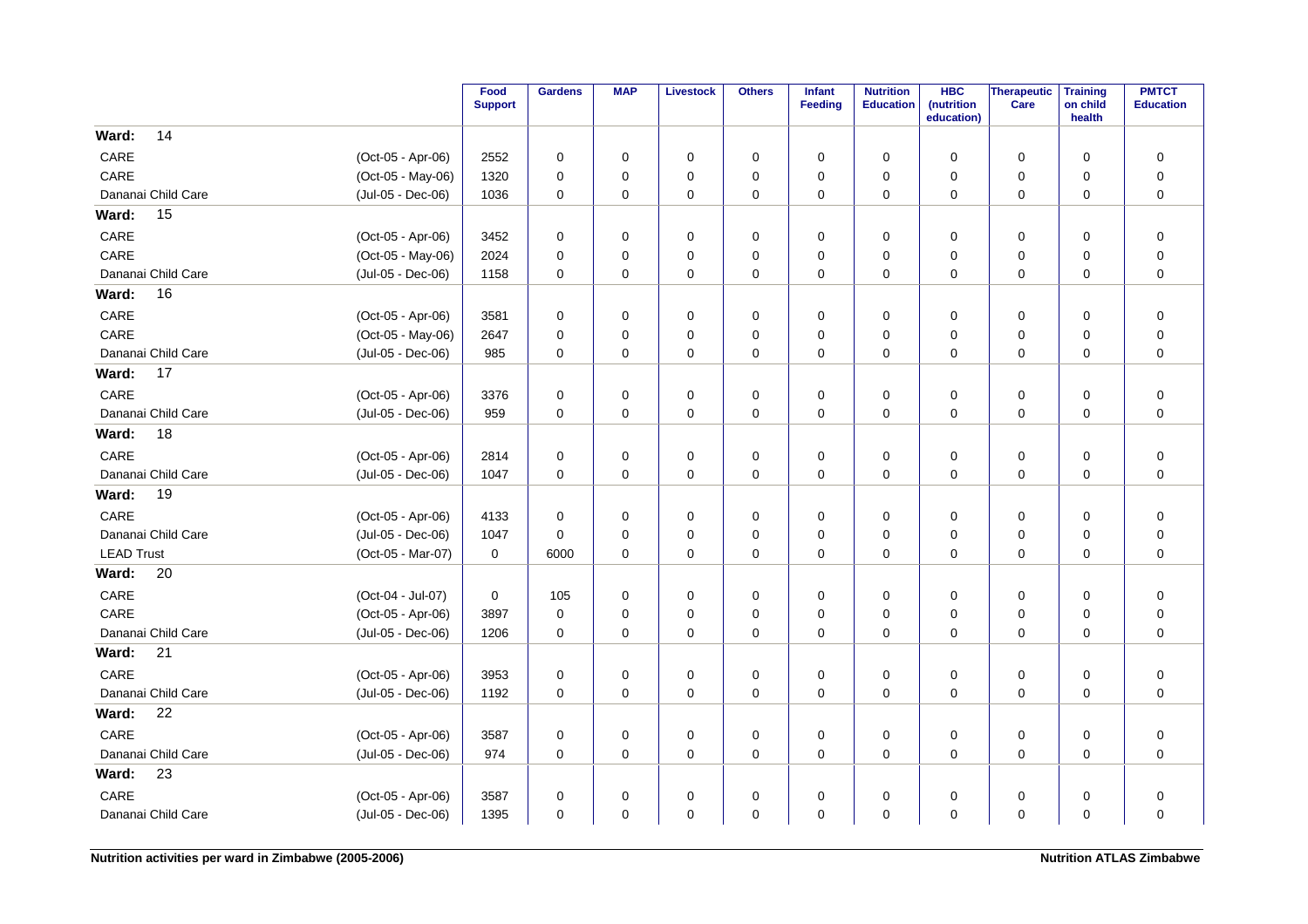|                    |                   | Food<br><b>Support</b> | <b>Gardens</b> | <b>MAP</b>  | Livestock | <b>Others</b> | Infant<br>Feeding | <b>Nutrition</b><br><b>Education</b> | <b>HBC</b><br>(nutrition<br>education) | Therapeutic<br>Care | <b>Training</b><br>on child<br>health | <b>PMTCT</b><br><b>Education</b> |
|--------------------|-------------------|------------------------|----------------|-------------|-----------|---------------|-------------------|--------------------------------------|----------------------------------------|---------------------|---------------------------------------|----------------------------------|
| 24<br>Ward:        |                   |                        |                |             |           |               |                   |                                      |                                        |                     |                                       |                                  |
| CARE               | (Oct-05 - Apr-06) | 3719                   | $\mathbf 0$    | 0           | 0         | 0             | 0                 | 0                                    | 0                                      | 0                   | $\mathbf 0$                           | $\mathbf 0$                      |
| Dananai Child Care | (Jul-05 - Dec-06) | 958                    | 0              | 0           | 0         | 0             | 0                 | 0                                    | 0                                      | 0                   | 0                                     | $\mathbf 0$                      |
| 25<br>Ward:        |                   |                        |                |             |           |               |                   |                                      |                                        |                     |                                       |                                  |
| CARE               | (Oct-05 - Apr-06) | 4484                   | 0              | 0           | 0         | 0             | 0                 | 0                                    | 0                                      | 0                   | $\mathbf 0$                           | $\mathbf 0$                      |
| CARE               | (Oct-05 - May-06) | 708                    | 0              | 0           | 0         | 0             | 0                 | 0                                    | 0                                      | 0                   | $\mathbf 0$                           | 0                                |
| Dananai Child Care |                   | $\mathbf 0$            | $\mathbf 0$    | 0           | 6         | 0             | 0                 | 0                                    | 0                                      | 0                   | $\mathbf 0$                           | $\mathbf 0$                      |
| Dananai Child Care | (Jul-05 - Dec-06) | 1159                   | 311            | 0           | 0         | 0             | 0                 | $\mathbf 0$                          | 0                                      | 0                   | $\mathbf 0$                           | $\mathbf 0$                      |
| 26<br>Ward:        |                   |                        |                |             |           |               |                   |                                      |                                        |                     |                                       |                                  |
| CARE               | (Oct-05 - Apr-06) | 2969                   | 0              | 0           | 0         | 0             | 0                 | 0                                    | 0                                      | 0                   | 0                                     | 0                                |
| Dananai Child Care |                   | $\Omega$               | $\mathbf 0$    | $\Omega$    | 6         | $\mathbf 0$   | $\Omega$          | $\Omega$                             | 0                                      | 0                   | $\mathbf 0$                           | $\mathbf 0$                      |
| Dananai Child Care | (Jul-05 - Dec-06) | 1231                   | $\mathbf 0$    | 0           | 0         | 0             | 0                 | 0                                    | 0                                      | 0                   | $\mathbf 0$                           | $\mathbf 0$                      |
| 27<br>Ward:        |                   |                        |                |             |           |               |                   |                                      |                                        |                     |                                       |                                  |
| CARE               | (Oct-05 - Apr-06) | 1347                   | $\mathbf 0$    | 0           | 0         | 0             | 0                 | 0                                    | 0                                      | 0                   | $\mathbf 0$                           | 0                                |
| Dananai Child Care | (Jul-05 - Dec-06) | 980                    | $\mathbf 0$    | $\mathbf 0$ | 0         | 0             | $\mathbf 0$       | $\mathbf 0$                          | $\mathbf 0$                            | 0                   | $\mathbf 0$                           | $\mathbf 0$                      |
| 28<br>Ward:        |                   |                        |                |             |           |               |                   |                                      |                                        |                     |                                       |                                  |
| CARE               | (Oct-04 - Jul-07) | 0                      | 100            | 0           | 0         | 0             | 0                 | 0                                    | 0                                      | 0                   | $\mathbf 0$                           | 0                                |
| CARE               | (Oct-05 - Apr-06) | 3082                   | $\mathbf 0$    | 0           | 0         | 0             | 0                 | $\mathbf 0$                          | 0                                      | 0                   | $\mathbf 0$                           | $\mathbf 0$                      |
| Dananai Child Care |                   | 0                      | 0              | 0           | 6         | 0             | 0                 | 0                                    | 0                                      | 0                   | $\mathbf 0$                           | $\mathbf 0$                      |
| Dananai Child Care | (Jul-05 - Dec-06) | 515                    | $\mathbf 0$    | $\Omega$    | 0         | $\mathbf 0$   | 0                 | $\mathbf 0$                          | $\Omega$                               | 0                   | $\mathbf 0$                           | $\mathbf 0$                      |
| 29<br>Ward:        |                   |                        |                |             |           |               |                   |                                      |                                        |                     |                                       |                                  |
| CARE               | (Oct-05 - Apr-06) | 1223                   | 0              | 0           | 0         | 0             | 0                 | 0                                    | 0                                      | 0                   | $\mathbf 0$                           | $\mathbf 0$                      |
| Dananai Child Care | (Jul-05 - Dec-06) | 695                    | $\mathbf 0$    | $\mathbf 0$ | 0         | 0             | 0                 | $\mathbf 0$                          | 0                                      | 0                   | $\mathbf 0$                           | $\mathbf 0$                      |
| 30<br>Ward:        |                   |                        |                |             |           |               |                   |                                      |                                        |                     |                                       |                                  |
| Dananai Child Care | (Jul-05 - Dec-06) | 546                    | 0              | 0           | 0         | 0             | 0                 | 0                                    | 0                                      | 0                   | 0                                     | $\mathbf 0$                      |
| <b>Epworth</b>     |                   |                        |                |             |           |               |                   |                                      |                                        |                     |                                       |                                  |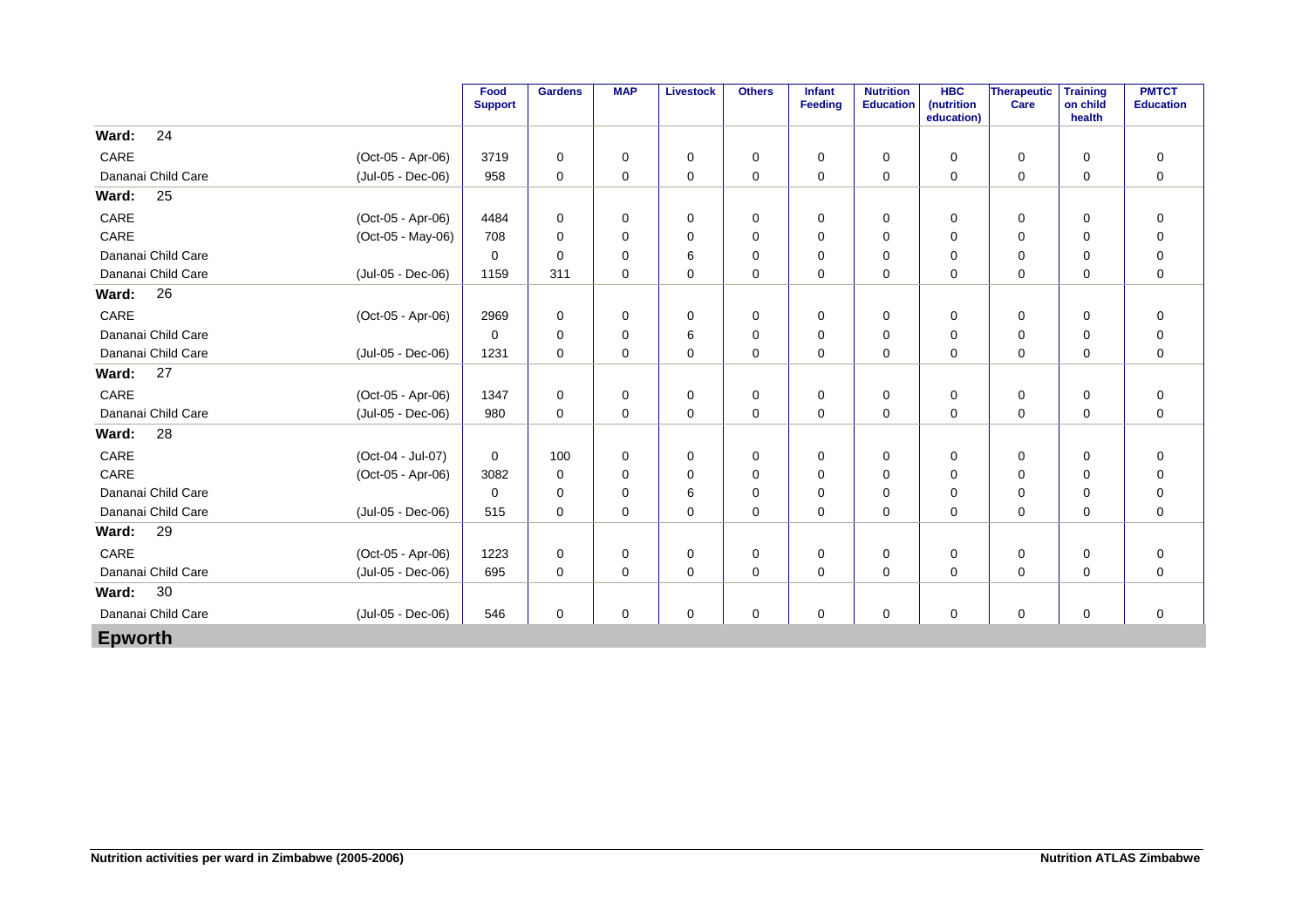|                                         |                   | Food<br><b>Support</b> | <b>Gardens</b> | <b>MAP</b>  | <b>Livestock</b> | <b>Others</b> | Infant<br><b>Feeding</b> | <b>Nutrition</b><br><b>Education</b> | <b>HBC</b><br>(nutrition<br>education) | <b>Therapeutic</b><br>Care | <b>Training</b><br>on child<br>health | <b>PMTCT</b><br><b>Education</b> |
|-----------------------------------------|-------------------|------------------------|----------------|-------------|------------------|---------------|--------------------------|--------------------------------------|----------------------------------------|----------------------------|---------------------------------------|----------------------------------|
| Ward:                                   |                   |                        |                |             |                  |               |                          |                                      |                                        |                            |                                       |                                  |
| <b>ADRA Zimbabwe</b>                    | $(-$ Jun-06)      | $\mathbf 0$            | 115            | $\mathbf 0$ | 0                | 0             | $\mathbf 0$              | $\mathbf 0$                          | $\mathbf 0$                            | 0                          | $\mathbf 0$                           | $\mathbf 0$                      |
| Mashambanzou Care Trust                 | $(-$ Jun-06)      | 309                    | $\mathbf 0$    | 0           | $\mathbf 0$      | 0             | $\mathbf 0$              | 0                                    | 309                                    | 0                          | $\mathbf 0$                           | $\pmb{0}$                        |
| New Hope Zimbabwe                       | $(Aug-05 - )$     | 0                      | 1650           | 0           | 0                | 0             | 0                        | 0                                    | $\mathbf 0$                            | 0                          | $\mathbf 0$                           | $\pmb{0}$                        |
| New Hope Zimbabwe                       | (Feb-06 - May-06) | 2000                   | $\mathbf 0$    | 0           | $\mathbf 0$      | $\mathbf 0$   | $\Omega$                 | $\mathbf 0$                          | $\mathbf 0$                            | $\mathbf 0$                | $\mathbf 0$                           | $\mathbf 0$                      |
| New Hope Zimbabwe                       | (Sep-05 - Sep-06) | 450                    | $\mathbf 0$    | 0           | $\mathbf 0$      | $\mathbf 0$   | 0                        | $\mathbf 0$                          | 400                                    | 0                          | $\mathbf 0$                           | $\pmb{0}$                        |
| The Centre                              |                   | 0                      | $\mathbf 0$    | 0           | 0                | 0             | 0                        | 48                                   | $\mathbf 0$                            | 0                          | 0                                     | $\mathbf 0$                      |
| <b>United Methodist Church</b>          |                   | 219                    | $\mathbf 0$    | 0           | $\mathbf 0$      | 0             | $\mathbf 0$              | $\mathbf 0$                          | 216                                    | 0                          | 0                                     | $\mathbf 0$                      |
| Zim. Regional Disaster Alleviation Fund | $(Jun-05 - )$     | 26                     | $\Omega$       | $\Omega$    | $\mathbf 0$      | 0             | $\Omega$                 | $\mathbf 0$                          | $\mathbf 0$                            | $\mathbf 0$                | $\Omega$                              | $\mathbf 0$                      |
| Zimbabwe Women's Bureau                 | (Jan-04 - Jan-06) | 0                      | $\mathbf 0$    | 0           | $\pmb{0}$        | 200           | 0                        | 0                                    | 0                                      | 0                          | 0                                     | $\pmb{0}$                        |
| Ward:<br>$\mathbf{1}$                   |                   |                        |                |             |                  |               |                          |                                      |                                        |                            |                                       |                                  |
| <b>ROKPA</b>                            |                   | 0                      | 0              | 0           | 0                | 0             | $\mathbf 0$              | 0                                    | 0                                      | 0                          | $\mathbf 0$                           | $\mathbf 0$                      |
| <b>ROKPA</b>                            | (Jan-06 - May-05) | $\mathbf 0$            | 2              | 0           | $\mathbf 0$      | 0             | 0                        | 0                                    | 0                                      | 0                          | $\mathbf 0$                           | $\pmb{0}$                        |
| <b>ROKPA</b>                            | $(Jan-06 - )$     | 34                     | $\Omega$       | 0           | $\mathbf 0$      | 0             | $\Omega$                 | 0                                    | 0                                      | 0                          | $\mathbf 0$                           | $\pmb{0}$                        |
| <b>Gokwe North</b>                      |                   |                        |                |             |                  |               |                          |                                      |                                        |                            |                                       |                                  |
| Ward:<br>$\overline{1}$                 |                   |                        |                |             |                  |               |                          |                                      |                                        |                            |                                       |                                  |
| CONCERN                                 | $(-Mar-06)$       | 0                      | 85             | $\mathbf 0$ | $\pmb{0}$        | 0             | $\mathbf 0$              | 0                                    | 0                                      | $\mathbf 0$                | $\mathsf 0$                           | $\pmb{0}$                        |
| CONCERN                                 | (Feb-06 - Apr-06) | 13687                  | $\mathbf 0$    | 0           | 0                | 0             | 0                        | 0                                    | 0                                      | 0                          | $\mathbf 0$                           | $\mathbf 0$                      |
| Ward:<br>3                              |                   |                        |                |             |                  |               |                          |                                      |                                        |                            |                                       |                                  |
| CONCERN                                 | $(-Mar-06)$       | 0                      | 242            | 0           | $\mathbf 0$      | 0             | $\mathbf 0$              | 0                                    | 0                                      | 0                          | $\mathbf 0$                           | $\pmb{0}$                        |
| CONCERN                                 | (Feb-06 - Apr-06) | 18576                  | $\mathbf 0$    | 0           | $\mathbf 0$      | 0             | $\mathbf 0$              | 0                                    | $\mathbf 0$                            | 0                          | $\mathbf 0$                           | $\mathbf 0$                      |
| Ward:<br>4                              |                   |                        |                |             |                  |               |                          |                                      |                                        |                            |                                       |                                  |
| CONCERN                                 | (Feb-06 - Apr-06) | 7916                   | $\mathbf 0$    | 0           | $\pmb{0}$        | 0             | $\mathbf 0$              | 0                                    | $\pmb{0}$                              | $\mathsf 0$                | $\mathbf 0$                           | $\pmb{0}$                        |
| Ward:<br>5                              |                   |                        |                |             |                  |               |                          |                                      |                                        |                            |                                       |                                  |
| CONCERN                                 | (Feb-06 - Apr-06) | 6474                   | $\mathbf 0$    | 0           | $\mathbf 0$      | 0             | $\mathbf 0$              | 0                                    | 0                                      | $\mathbf 0$                | $\mathbf 0$                           | $\mathbf 0$                      |
| Ward:<br>6                              |                   |                        |                |             |                  |               |                          |                                      |                                        |                            |                                       |                                  |
| CONCERN                                 | (Feb-06 - Apr-06) | 8454                   | $\mathbf 0$    | 0           | 0                | 0             | 0                        | 0                                    | 0                                      | 0                          | 0                                     | $\pmb{0}$                        |
| CONCERN                                 | $(-Mar-06)$       | 0                      | 153            | 0           | $\mathbf 0$      | 0             | $\mathbf 0$              | 0                                    | $\Omega$                               | $\mathbf 0$                | $\mathbf 0$                           | $\mathbf 0$                      |
| $\overline{7}$<br>Ward:                 |                   |                        |                |             |                  |               |                          |                                      |                                        |                            |                                       |                                  |
| CONCERN                                 | (Feb-06 - Apr-06) | 5081                   | $\mathbf 0$    | 0           | $\mathbf 0$      | 0             | $\mathbf 0$              | 0                                    | $\Omega$                               | $\mathbf 0$                | $\mathbf 0$                           | $\mathbf 0$                      |
| 8<br>Ward:                              |                   |                        |                |             |                  |               |                          |                                      |                                        |                            |                                       |                                  |
| CONCERN                                 | (Feb-06 - Apr-06) | 6494                   | $\mathbf 0$    | 0           | $\mathbf 0$      | $\pmb{0}$     | 0                        | 0                                    | $\mathbf 0$                            | $\mathbf 0$                | $\mathbf 0$                           | $\pmb{0}$                        |
| CONCERN                                 | $(-Mar-06)$       | 0                      | 240            | 0           | $\mathbf 0$      | 0             | $\Omega$                 | 0                                    | $\Omega$                               | $\mathbf 0$                | $\Omega$                              | $\mathbf 0$                      |
| 9<br>Ward:                              |                   |                        |                |             |                  |               |                          |                                      |                                        |                            |                                       |                                  |
| <b>CONCERN</b>                          | (Feb-06 - Apr-06) | 7731                   | 0              | 0           | 0                | 0             | 0                        | 0                                    | $\mathbf 0$                            | 0                          | $\mathbf 0$                           | $\mathbf 0$                      |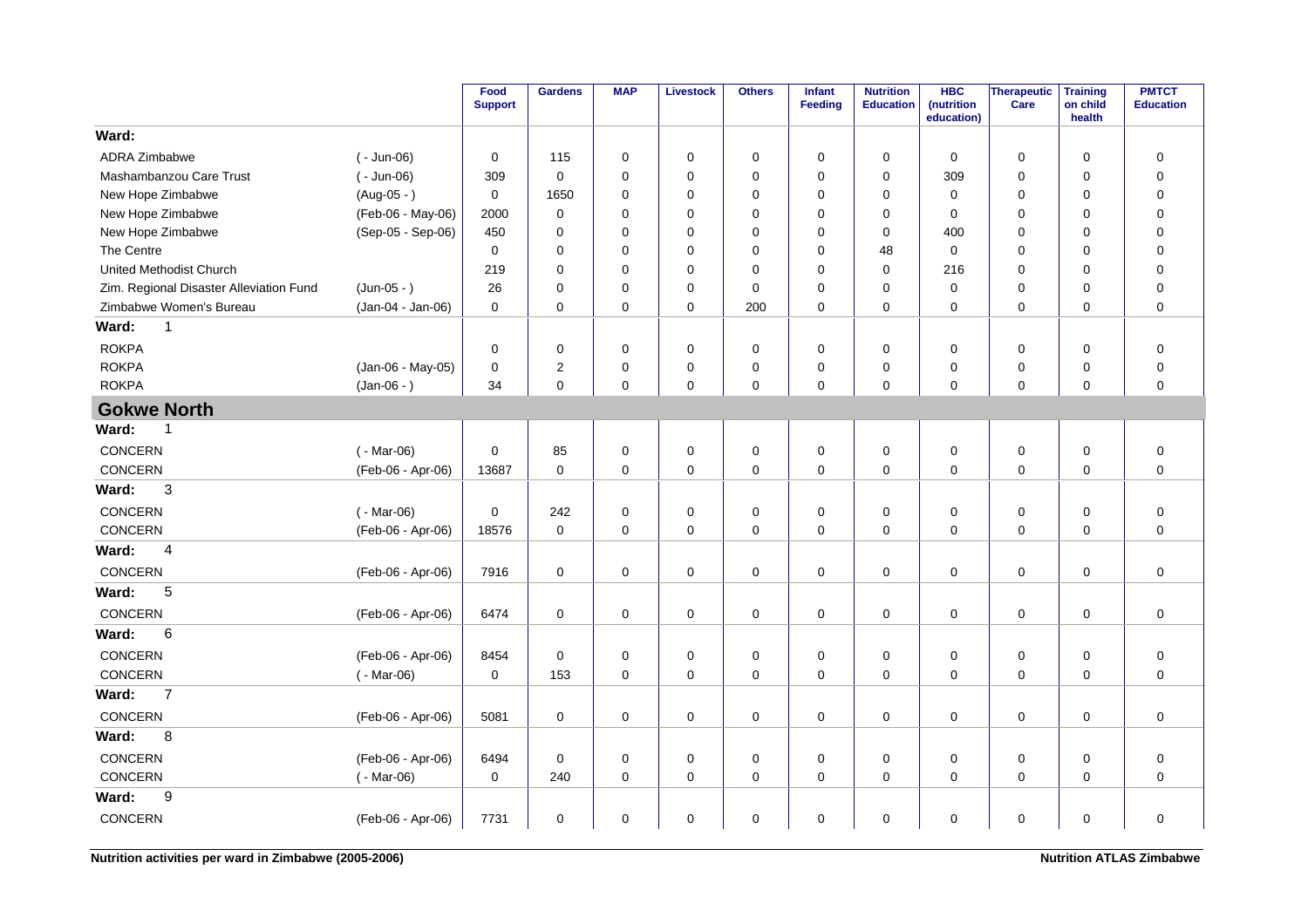|                      |                   | Food<br><b>Support</b> | <b>Gardens</b> | <b>MAP</b>  | <b>Livestock</b> | <b>Others</b> | Infant<br><b>Feeding</b> | <b>Nutrition</b><br><b>Education</b> | <b>HBC</b><br>(nutrition<br>education) | Therapeutic<br>Care | <b>Training</b><br>on child<br>health | <b>PMTCT</b><br><b>Education</b> |
|----------------------|-------------------|------------------------|----------------|-------------|------------------|---------------|--------------------------|--------------------------------------|----------------------------------------|---------------------|---------------------------------------|----------------------------------|
| 10<br>Ward:          |                   |                        |                |             |                  |               |                          |                                      |                                        |                     |                                       |                                  |
| CONCERN              | $(-Mar-06)$       | $\mathbf 0$            | 507            | $\mathbf 0$ | 0                | $\pmb{0}$     | 0                        | 0                                    | 0                                      | $\pmb{0}$           | $\mathbf 0$                           | $\pmb{0}$                        |
| CONCERN              | (Feb-06 - Apr-06) | 10306                  | 0              | $\mathbf 0$ | 0                | $\mathbf 0$   | $\mathbf 0$              | $\Omega$                             | 0                                      | 0                   | $\mathbf 0$                           | $\mathbf 0$                      |
| Ward:<br>11          |                   |                        |                |             |                  |               |                          |                                      |                                        |                     |                                       |                                  |
| CONCERN              | (Feb-06 - Apr-06) | 8044                   | 0              | 0           | 0                | 0             | 0                        | 0                                    | 0                                      | 0                   | $\mathbf 0$                           | 0                                |
| Ward:<br>12          |                   |                        |                |             |                  |               |                          |                                      |                                        |                     |                                       |                                  |
| CONCERN              | (Feb-06 - Apr-06) | 5370                   | $\pmb{0}$      | 0           | $\pmb{0}$        | $\mathsf 0$   | $\mathbf 0$              | $\pmb{0}$                            | 0                                      | $\mathsf 0$         | $\pmb{0}$                             | $\pmb{0}$                        |
| Ward:<br>13          |                   |                        |                |             |                  |               |                          |                                      |                                        |                     |                                       |                                  |
| CONCERN              | (Feb-06 - Apr-06) | 9644                   | $\pmb{0}$      | $\pmb{0}$   | $\pmb{0}$        | $\pmb{0}$     | 0                        | $\pmb{0}$                            | 0                                      | $\mathsf 0$         | $\pmb{0}$                             | $\pmb{0}$                        |
| Ward:<br>14          |                   |                        |                |             |                  |               |                          |                                      |                                        |                     |                                       |                                  |
| CONCERN              | (Feb-06 - Apr-06) | 4715                   | 0              | $\mathbf 0$ | 0                | $\pmb{0}$     | 0                        | 0                                    | 0                                      | 0                   | 0                                     | $\pmb{0}$                        |
| Ward:<br>15          |                   |                        |                |             |                  |               |                          |                                      |                                        |                     |                                       |                                  |
| CONCERN              | (Feb-06 - Apr-06) | 5336                   | $\mathbf 0$    | $\mathbf 0$ | $\mathbf 0$      | $\pmb{0}$     | $\mathbf 0$              | $\pmb{0}$                            | 0                                      | $\mathbf 0$         | $\mathbf 0$                           | $\mathbf 0$                      |
| Ward:<br>16          |                   |                        |                |             |                  |               |                          |                                      |                                        |                     |                                       |                                  |
| CONCERN              | (Feb-06 - Apr-06) | 3489                   | $\mathbf 0$    | 0           | $\mathbf 0$      | 0             | 0                        | 0                                    | $\mathbf 0$                            | 0                   | 0                                     | $\pmb{0}$                        |
| Ward:<br>17          |                   |                        |                |             |                  |               |                          |                                      |                                        |                     |                                       |                                  |
| CONCERN              | (Feb-06 - Apr-06) | 4421                   | $\mathbf 0$    | 0           | $\pmb{0}$        | $\mathsf 0$   | $\mathbf 0$              | $\pmb{0}$                            | 0                                      | $\mathsf 0$         | $\mathbf 0$                           | $\pmb{0}$                        |
| Ward:<br>18          |                   |                        |                |             |                  |               |                          |                                      |                                        |                     |                                       |                                  |
| CONCERN              | (Feb-06 - Apr-06) | 5190                   | $\pmb{0}$      | 0           | $\pmb{0}$        | $\pmb{0}$     | 0                        | $\pmb{0}$                            | 0                                      | $\pmb{0}$           | $\pmb{0}$                             | $\pmb{0}$                        |
| Ward:<br>19          |                   |                        |                |             |                  |               |                          |                                      |                                        |                     |                                       |                                  |
| CONCERN              | (Feb-06 - Apr-06) | 4509                   | $\mathbf 0$    | $\mathbf 0$ | $\mathbf 0$      | $\pmb{0}$     | $\mathbf 0$              | $\pmb{0}$                            | $\mathbf 0$                            | $\mathbf 0$         | 0                                     | $\mathbf 0$                      |
| Ward:<br>27          |                   |                        |                |             |                  |               |                          |                                      |                                        |                     |                                       |                                  |
| CONCERN              | (Feb-06 - Apr-06) | 6681                   | $\mathbf 0$    | 0           | $\pmb{0}$        | $\pmb{0}$     | $\mathbf 0$              | $\pmb{0}$                            | 0                                      | $\mathsf{O}$        | 0                                     | $\pmb{0}$                        |
| Ward:<br>29          |                   |                        |                |             |                  |               |                          |                                      |                                        |                     |                                       |                                  |
| CONCERN              | (Feb-06 - Apr-06) | 13485                  | 0              | 0           | 0                | $\mathsf 0$   | 0                        | 0                                    | 0                                      | $\mathsf 0$         | 0                                     | $\pmb{0}$                        |
| 30<br>Ward:          |                   |                        |                |             |                  |               |                          |                                      |                                        |                     |                                       |                                  |
| CONCERN              | $(-Mar-06)$       | $\mathbf 0$            | 119            | $\mathbf 0$ | $\pmb{0}$        | $\pmb{0}$     | 0                        | $\pmb{0}$                            | 0                                      | $\pmb{0}$           | $\pmb{0}$                             | $\pmb{0}$                        |
| CONCERN              | (Feb-06 - Apr-06) | 7628                   | $\mathbf 0$    | $\mathbf 0$ | $\mathbf 0$      | $\mathbf 0$   | $\mathbf 0$              | $\mathbf 0$                          | $\mathbf 0$                            | $\mathbf 0$         | $\mathbf 0$                           | $\pmb{0}$                        |
| <b>Gokwe South</b>   |                   |                        |                |             |                  |               |                          |                                      |                                        |                     |                                       |                                  |
| Ward:                |                   |                        |                |             |                  |               |                          |                                      |                                        |                     |                                       |                                  |
| Salvation Army       | (Oct-04 - Oct-06) | 800                    | $\mathbf 0$    | $\mathbf 0$ | $\mathbf 0$      | $\mathbf 0$   | $\mathbf 0$              | $\mathbf 0$                          | $\mathbf 0$                            | $\mathbf 0$         | $\mathbf 0$                           | $\pmb{0}$                        |
| Ward:<br>$\mathbf 1$ |                   |                        |                |             |                  |               |                          |                                      |                                        |                     |                                       |                                  |
| CONCERN              | $(-Mar-06)$       | $\mathbf 0$            | 125            | 0           | 0                | 0             | 0                        | 0                                    | 0                                      | $\pmb{0}$           | $\mathbf 0$                           | $\pmb{0}$                        |
| CONCERN              | (Feb-06 - Apr-06) | 10246                  | 0              | $\mathbf 0$ | $\mathbf 0$      | $\mathsf 0$   | $\mathbf 0$              | $\mathbf 0$                          | $\mathbf 0$                            | $\pmb{0}$           | $\pmb{0}$                             | $\pmb{0}$                        |

**Nutrition activities per ward in Zimbabwe (2005-2006) Nutrition ATLAS Zimbabwe Nutrition ATLAS Zimbabwe**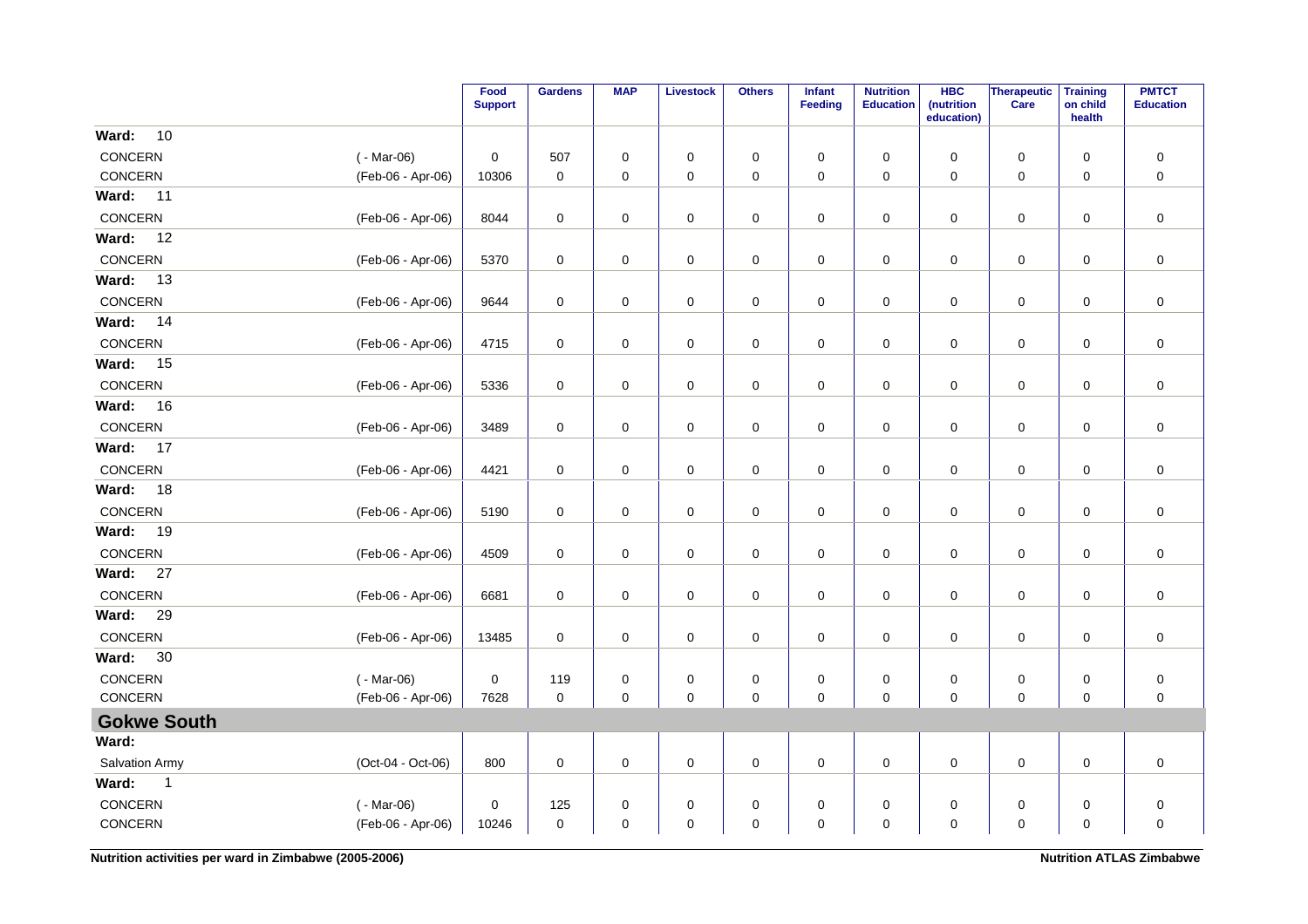|                |                |                   | Food<br><b>Support</b> | <b>Gardens</b> | <b>MAP</b>  | <b>Livestock</b> | <b>Others</b> | Infant<br>Feeding | <b>Nutrition</b><br><b>Education</b> | <b>HBC</b><br>(nutrition<br>education) | Therapeutic<br>Care | <b>Training</b><br>on child<br>health | <b>PMTCT</b><br><b>Education</b> |
|----------------|----------------|-------------------|------------------------|----------------|-------------|------------------|---------------|-------------------|--------------------------------------|----------------------------------------|---------------------|---------------------------------------|----------------------------------|
| Ward:          | $\overline{c}$ |                   |                        |                |             |                  |               |                   |                                      |                                        |                     |                                       |                                  |
| CONCERN        |                | $(-Mar-06)$       | 0                      | 150            | 0           | 0                | 0             | 0                 | 0                                    | 0                                      | 0                   | 0                                     | 0                                |
| CONCERN        |                | (Feb-06 - Apr-06) | 6218                   | 0              | 0           | 0                | 0             | 0                 | $\mathbf 0$                          | 0                                      | 0                   | 0                                     | 0                                |
| Ward:          | 3              |                   |                        |                |             |                  |               |                   |                                      |                                        |                     |                                       |                                  |
| CONCERN        |                | (Feb-06 - Apr-06) | 2707                   | $\pmb{0}$      | 0           | $\pmb{0}$        | $\pmb{0}$     | 0                 | $\pmb{0}$                            | $\mathbf 0$                            | $\mathsf 0$         | $\mathbf 0$                           | $\pmb{0}$                        |
| Ward:          | $\overline{4}$ |                   |                        |                |             |                  |               |                   |                                      |                                        |                     |                                       |                                  |
| CONCERN        |                | (Feb-06 - Apr-06) | 5891                   | $\mathbf 0$    | 0           | 0                | 0             | $\mathbf 0$       | 0                                    | 0                                      | 0                   | $\mathbf 0$                           | $\mathbf 0$                      |
| Ward:          | 5              |                   |                        |                |             |                  |               |                   |                                      |                                        |                     |                                       |                                  |
| CONCERN        |                | (Feb-06 - Apr-06) | 7616                   | 0              | 0           | 0                | $\mathbf 0$   | 0                 | $\mathbf 0$                          | 0                                      | 0                   | 0                                     | $\mathbf 0$                      |
| Ward:          | 6              |                   |                        |                |             |                  |               |                   |                                      |                                        |                     |                                       |                                  |
| CONCERN        |                | $(-Mar-06)$       | 0                      | 31             | 0           | 0                | $\pmb{0}$     | 0                 | $\mathbf 0$                          | 0                                      | $\pmb{0}$           | 0                                     | $\pmb{0}$                        |
| CONCERN        |                | (Feb-06 - Apr-06) | 3913                   | $\mathbf 0$    | $\mathbf 0$ | 0                | $\mathbf 0$   | $\mathbf 0$       | $\mathbf 0$                          | $\mathbf 0$                            | $\mathbf 0$         | $\mathbf 0$                           | $\mathbf 0$                      |
| Ward:          | $\overline{7}$ |                   |                        |                |             |                  |               |                   |                                      |                                        |                     |                                       |                                  |
| CONCERN        |                | $(-Mar-06)$       | 0                      | 30             | 0           | 0                | $\mathbf 0$   | 0                 | 0                                    | 0                                      | 0                   | 0                                     | $\pmb{0}$                        |
| CONCERN        |                | (Feb-06 - Apr-06) | 2732                   | $\mathbf 0$    | 0           | 0                | 0             | 0                 | 0                                    | 0                                      | 0                   | 0                                     | 0                                |
| Ward:          | 8              |                   |                        |                |             |                  |               |                   |                                      |                                        |                     |                                       |                                  |
| CONCERN        |                | $(-Mar-06)$       | 0                      | 35             | 0           | 0                | $\mathbf 0$   | 0                 | $\mathbf 0$                          | 0                                      | 0                   | 0                                     | $\pmb{0}$                        |
| CONCERN        |                | (Feb-06 - Apr-06) | 7111                   | $\pmb{0}$      | 0           | 0                | $\pmb{0}$     | 0                 | $\mathbf 0$                          | $\pmb{0}$                              | $\mathsf 0$         | $\mathbf 0$                           | $\pmb{0}$                        |
| Ward:          | 9              |                   |                        |                |             |                  |               |                   |                                      |                                        |                     |                                       |                                  |
| CONCERN        |                | (Feb-06 - Apr-06) | 7442                   | $\mathbf 0$    | 0           | 0                | 0             | 0                 | 0                                    | 0                                      | $\mathbf 0$         | $\mathbf 0$                           | $\mathbf 0$                      |
| Ward:          | 10             |                   |                        |                |             |                  |               |                   |                                      |                                        |                     |                                       |                                  |
| CONCERN        |                | $(-Mar-06)$       | $\mathbf 0$            | 250            | 0           | 0                | $\mathbf 0$   | 0                 | 0                                    | 0                                      | 0                   | 0                                     | $\pmb{0}$                        |
| CONCERN        |                | (Feb-06 - Apr-06) | 13953                  | $\mathbf 0$    | 0           | 0                | 0             | 0                 | $\mathbf 0$                          | 0                                      | $\mathsf 0$         | $\mathbf 0$                           | $\pmb{0}$                        |
| Ward:          | 11             |                   |                        |                |             |                  |               |                   |                                      |                                        |                     |                                       |                                  |
| Africare       |                | (Dec-04 - Nov-06) | 0                      | 2500           | 0           | 0                | 0             | 0                 | $\mathbf 0$                          | $\mathbf 0$                            | $\mathsf 0$         | $\mathbf 0$                           | $\pmb{0}$                        |
| <b>CONCERN</b> |                | (Feb-06 - Apr-06) | 3797                   | $\mathbf 0$    | 0           | 0                | 0             | 0                 | 0                                    | 0                                      | 0                   | $\mathbf 0$                           | $\mathbf 0$                      |
| Ward:          | 12             |                   |                        |                |             |                  |               |                   |                                      |                                        |                     |                                       |                                  |
| Africare       |                | (Dec-04 - Nov-06) | 0                      | 2500           | 0           | 0                | $\mathbf 0$   | 0                 | 0                                    | 0                                      | 0                   | $\mathbf 0$                           | $\mathbf 0$                      |
| CONCERN        |                | (Feb-06 - Apr-06) | 11609                  | $\mathbf 0$    | 0           | 0                | $\mathbf 0$   | $\mathbf 0$       | 0                                    | 0                                      | 0                   | $\mathbf 0$                           | $\mathbf 0$                      |
| Ward:          | 13             |                   |                        |                |             |                  |               |                   |                                      |                                        |                     |                                       |                                  |
| CONCERN        |                | (Feb-06 - Apr-06) | 7494                   | $\mathbf 0$    | 0           | 0                | $\mathbf 0$   | 0                 | 0                                    | 0                                      | $\mathsf 0$         | 0                                     | $\pmb{0}$                        |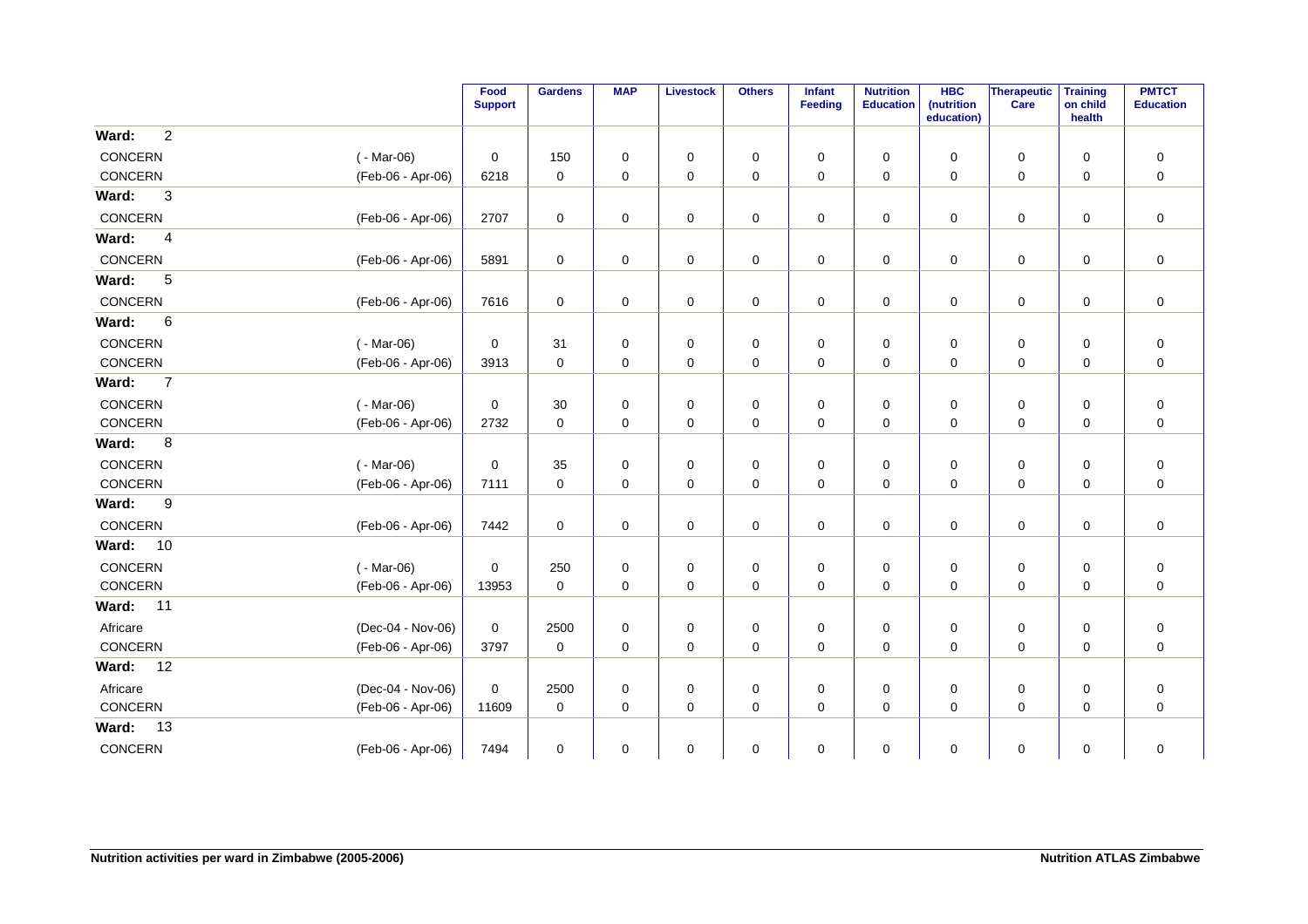|                 |                   | Food<br><b>Support</b> | <b>Gardens</b>      | <b>MAP</b>  | <b>Livestock</b> | <b>Others</b> | <b>Infant</b><br><b>Feeding</b> | <b>Nutrition</b><br><b>Education</b> | <b>HBC</b><br>(nutrition<br>education) | Therapeutic<br>Care | <b>Training</b><br>on child<br>health | <b>PMTCT</b><br><b>Education</b> |
|-----------------|-------------------|------------------------|---------------------|-------------|------------------|---------------|---------------------------------|--------------------------------------|----------------------------------------|---------------------|---------------------------------------|----------------------------------|
| 14<br>Ward:     |                   |                        |                     |             |                  |               |                                 |                                      |                                        |                     |                                       |                                  |
| Africare        | (Dec-04 - Nov-06) | 0                      | 2500                | $\mathbf 0$ | $\mathbf 0$      | 0             | $\mathbf 0$                     | $\mathbf 0$                          | $\mathbf 0$                            | 0                   | $\mathbf 0$                           | $\pmb{0}$                        |
| CONCERN         | $(-Mar-06)$       | $\mathbf 0$            | 51                  | $\mathbf 0$ | $\mathbf 0$      | $\pmb{0}$     | $\mathbf 0$                     | $\mathbf 0$                          | 0                                      | $\mathbf 0$         | $\mathbf 0$                           | $\pmb{0}$                        |
| <b>CONCERN</b>  | (Feb-06 - Apr-06) | 7289                   | $\mathbf 0$         | $\mathbf 0$ | $\mathbf 0$      | 0             | $\mathbf 0$                     | $\mathbf 0$                          | 0                                      | 0                   | $\mathbf 0$                           | $\mathbf 0$                      |
| <b>Ward: 15</b> |                   |                        |                     |             |                  |               |                                 |                                      |                                        |                     |                                       |                                  |
| Africare        | (Dec-04 - Nov-06) | 0                      | 2500                | 0           | 0                | $\mathbf 0$   | 0                               | $\mathbf 0$                          | 0                                      | 0                   | 0                                     | $\mathbf 0$                      |
| CONCERN         | $(-Mar-06)$       | $\mathbf 0$            | 160                 | $\mathbf 0$ | 0                | $\pmb{0}$     | $\mathbf 0$                     | $\mathbf 0$                          | 0                                      | 0                   | 0                                     | $\pmb{0}$                        |
| CONCERN         | (Feb-06 - Apr-06) | 4640                   | $\mathbf 0$         | $\mathbf 0$ | 0                | 0             | 0                               | 0                                    | 0                                      | 0                   | 0                                     | $\pmb{0}$                        |
| <b>Ward: 16</b> |                   |                        |                     |             |                  |               |                                 |                                      |                                        |                     |                                       |                                  |
| CONCERN         | (Feb-06 - Apr-06) | 6623                   | 0                   | 0           | 0                | 0             | 0                               | 0                                    | 0                                      | 0                   | $\mathbf 0$                           | $\pmb{0}$                        |
| Ward:<br>17     |                   |                        |                     |             |                  |               |                                 |                                      |                                        |                     |                                       |                                  |
| CONCERN         | (Feb-06 - Apr-06) | 4101                   | 0                   | 0           | 0                | 0             | 0                               | 0                                    | 0                                      | 0                   | 0                                     | $\pmb{0}$                        |
| Ward:<br>18     |                   |                        |                     |             |                  |               |                                 |                                      |                                        |                     |                                       |                                  |
| CONCERN         | (Feb-06 - Apr-06) | 7485                   | 0                   | 0           | 0                | 0             | 0                               | 0                                    | 0                                      | 0                   | $\mathbf 0$                           | $\pmb{0}$                        |
| Ward:<br>19     |                   |                        |                     |             |                  |               |                                 |                                      |                                        |                     |                                       |                                  |
| CONCERN         | (Feb-06 - Apr-06) | 6937                   | $\mathbf 0$         | 0           | 0                | 0             | 0                               | 0                                    | 0                                      | $\mathbf 0$         | $\mathbf 0$                           | $\pmb{0}$                        |
| CONCERN         | $(-Mar-06)$       | 0                      | 310                 | 0           | $\mathbf 0$      | 0             | 0                               | 0                                    | 0                                      | 0                   | 0                                     | $\pmb{0}$                        |
| Ward:<br>20     |                   |                        |                     |             |                  |               |                                 |                                      |                                        |                     |                                       |                                  |
| CONCERN         | $(-Mar-06)$       | 0                      | 260                 | 0           | 0                | 0             | 0                               | 0                                    | 0                                      | 0                   | 0                                     | $\pmb{0}$                        |
| CONCERN         | (Feb-06 - Apr-06) | 8212                   | $\mathbf 0$         | 0           | 0                | 0             | 0                               | 0                                    | 0                                      | 0                   | $\mathbf 0$                           | $\pmb{0}$                        |
| Ward:<br>21     |                   |                        |                     |             |                  |               |                                 |                                      |                                        |                     |                                       |                                  |
| CONCERN         | (Feb-06 - Apr-06) | 8849                   | $\mathsf{O}\xspace$ | 0           | 0                | $\pmb{0}$     | 0                               | 0                                    | 0                                      | 0                   | $\mathbf 0$                           | $\mathbf 0$                      |
| Ward:<br>22     |                   |                        |                     |             |                  |               |                                 |                                      |                                        |                     |                                       |                                  |
| CONCERN         | (Feb-06 - Apr-06) | 6059                   | $\mathbf 0$         | 0           | 0                | $\pmb{0}$     | 0                               | 0                                    | 0                                      | $\mathbf 0$         | 0                                     | $\pmb{0}$                        |
| Ward:<br>23     |                   |                        |                     |             |                  |               |                                 |                                      |                                        |                     |                                       |                                  |
| CONCERN         | (Feb-06 - Apr-06) | 11619                  | $\mathbf 0$         | 0           | 0                | $\pmb{0}$     | 0                               | $\mathbf 0$                          | 0                                      | 0                   | $\mathbf 0$                           | $\pmb{0}$                        |
| Ward:<br>24     |                   |                        |                     |             |                  |               |                                 |                                      |                                        |                     |                                       |                                  |
| CONCERN         | (Feb-06 - Apr-06) | 9167                   | $\mathbf 0$         | 0           | 0                | $\pmb{0}$     | 0                               | 0                                    | 0                                      | 0                   | $\mathbf 0$                           | $\pmb{0}$                        |
| Ward:<br>25     |                   |                        |                     |             |                  |               |                                 |                                      |                                        |                     |                                       |                                  |
| CONCERN         | (Feb-06 - Apr-06) | 7410                   | $\mathbf 0$         | 0           | 0                | 0             | 0                               | 0                                    | 0                                      | 0                   | $\mathbf 0$                           | $\boldsymbol{0}$                 |
| CONCERN         | $(-Mar-06)$       | 0                      | 61                  | 0           | 0                | 0             | 0                               | 0                                    | 0                                      | 0                   | 0                                     | $\pmb{0}$                        |
| Ward:<br>26     |                   |                        |                     |             |                  |               |                                 |                                      |                                        |                     |                                       |                                  |
| CONCERN         | $(-Mar-06)$       | 0                      | 52                  | 0           | 0                | 0             | 0                               | 0                                    | 0                                      | 0                   | 0                                     | $\pmb{0}$                        |
| CONCERN         | (Feb-06 - Apr-06) | 4815                   | $\mathbf 0$         | $\mathbf 0$ | $\mathbf 0$      | $\pmb{0}$     | 0                               | $\mathbf 0$                          | 0                                      | 0                   | 0                                     | $\pmb{0}$                        |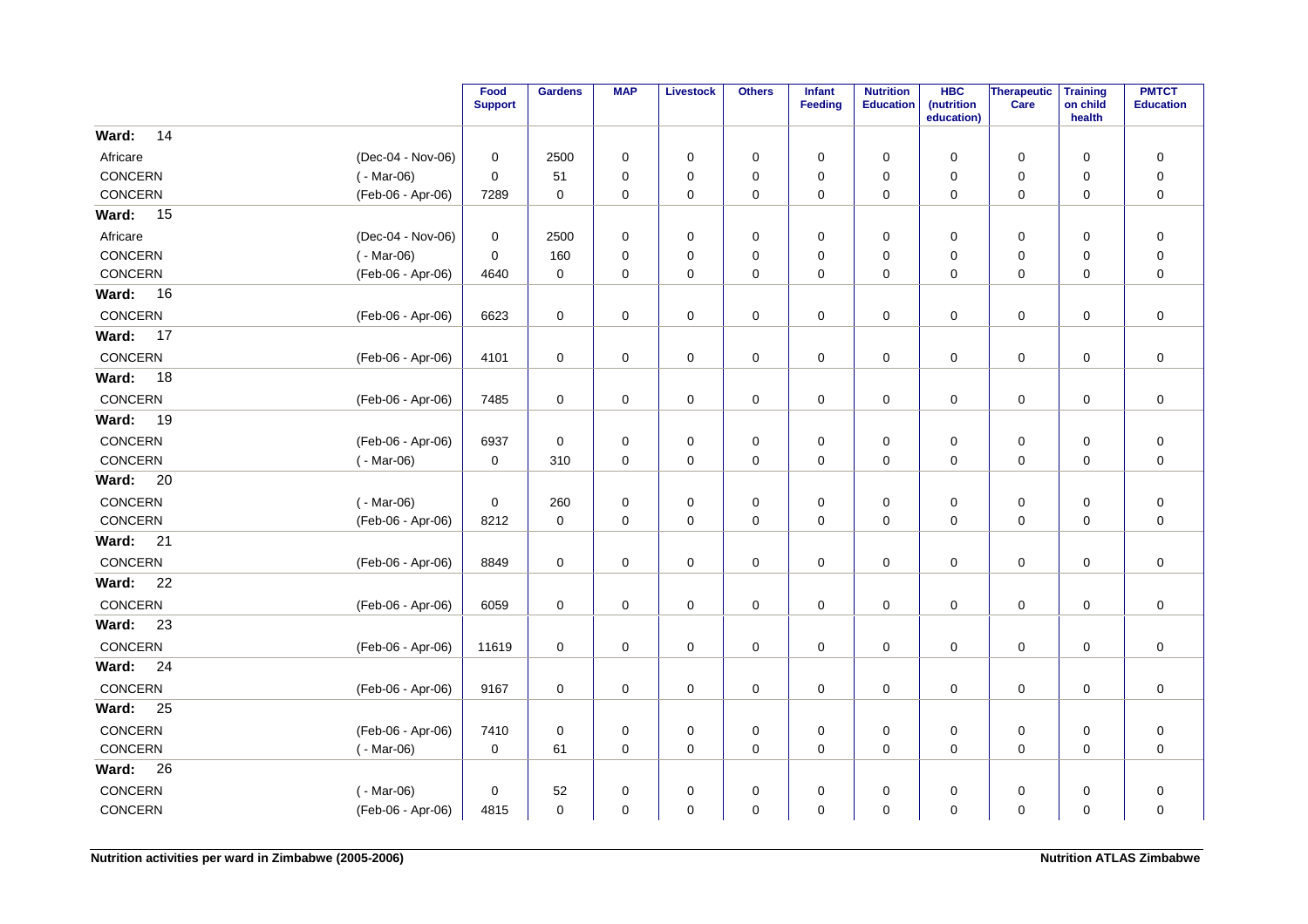|                                               |                   | Food<br><b>Support</b> | <b>Gardens</b>      | <b>MAP</b>  | <b>Livestock</b>    | <b>Others</b> | Infant<br>Feeding | <b>Nutrition</b><br><b>Education</b> | <b>HBC</b><br>(nutrition<br>education) | Therapeutic<br>Care | <b>Training</b><br>on child<br>health | <b>PMTCT</b><br><b>Education</b> |
|-----------------------------------------------|-------------------|------------------------|---------------------|-------------|---------------------|---------------|-------------------|--------------------------------------|----------------------------------------|---------------------|---------------------------------------|----------------------------------|
| 27<br>Ward:                                   |                   |                        |                     |             |                     |               |                   |                                      |                                        |                     |                                       |                                  |
| <b>CONCERN</b>                                | (Feb-06 - Apr-06) | 5807                   | $\mathbf 0$         | 0           | $\mathbf 0$         | 0             | 0                 | 0                                    | 0                                      | $\mathbf 0$         | $\mathbf 0$                           | $\mathbf 0$                      |
| Goromonzi                                     |                   |                        |                     |             |                     |               |                   |                                      |                                        |                     |                                       |                                  |
| Ward:                                         |                   |                        |                     |             |                     |               |                   |                                      |                                        |                     |                                       |                                  |
| <b>CADEC Harare</b>                           |                   | 0                      | $\mathbf 0$         | 0           | $\mathbf 0$         | $\mathbf 0$   | 0                 | 0                                    | 0                                      | 0                   | $\mathbf 0$                           | $\mathbf 0$                      |
| Zimbabwe Womens and Orphans Trust             |                   | 0                      | 200                 | 0           | $\pmb{0}$           | $\mathbf 0$   | $\mathbf 0$       | $\mathbf 0$                          | $\mathbf 0$                            | $\mathbf 0$         | $\mathbf 0$                           | $\mathbf{0}$                     |
| Ward:<br>$\mathbf{1}$                         |                   |                        |                     |             |                     |               |                   |                                      |                                        |                     |                                       |                                  |
| Zimbabwe Women's Bureau                       | (Aug-04 - Jul-06) | 0                      | 500                 | 0           | $\mathsf 0$         | 0             | 0                 | 0                                    | 0                                      | $\mathbf 0$         | 0                                     | $\mathbf 0$                      |
| $\overline{2}$<br>Ward:                       |                   |                        |                     |             |                     |               |                   |                                      |                                        |                     |                                       |                                  |
| <b>Community Technology Development Trust</b> |                   | 0                      | 101                 | 0           | 0                   | 0             | 0                 | 0                                    | 0                                      | 0                   | 0                                     | 0                                |
| Zimbabwe Women's Bureau                       | (Aug-04 - Jul-06) | 0                      | 500                 | $\mathbf 0$ | $\pmb{0}$           | $\mathbf 0$   | $\mathbf 0$       | $\mathbf 0$                          | 0                                      | $\mathbf 0$         | $\mathbf 0$                           | $\overline{0}$                   |
| $\overline{4}$<br>Ward:                       |                   |                        |                     |             |                     |               |                   |                                      |                                        |                     |                                       |                                  |
| <b>Community Technology Development Trust</b> |                   | 0                      | 100                 | 0           | 0                   | $\mathbf 0$   | $\Omega$          | 0                                    | 0                                      | 0                   | $\Omega$                              | $\mathbf 0$                      |
| Zimbabwe Women's Bureau                       | (Apr-04 - Feb-06) | $\Omega$               | $\mathbf 0$         | $\mathbf 0$ | $\mathbf 0$         | 500           | $\Omega$          | $\mathbf 0$                          | $\mathbf 0$                            | $\pmb{0}$           | $\mathbf 0$                           | $\mathbf 0$                      |
| Zimbabwe Women's Bureau                       | (Aug-04 - Jul-06) | $\Omega$               | 500                 | $\Omega$    | $\mathbf 0$         | $\Omega$      | $\Omega$          | $\Omega$                             | $\Omega$                               | $\mathbf 0$         | $\Omega$                              | $\Omega$                         |
| $\overline{7}$<br>Ward:                       |                   |                        |                     |             |                     |               |                   |                                      |                                        |                     |                                       |                                  |
| Farm Community Trust of Zimbabwe              |                   | 0                      | $\mathbf 0$         | $\mathbf 0$ | $\mathbf 0$         | $\pmb{0}$     | $\mathbf 0$       | $\mathbf 0$                          | 0                                      | $\mathbf 0$         | $\mathbf 0$                           | $\mathbf 0$                      |
| 8<br>Ward:                                    |                   |                        |                     |             |                     |               |                   |                                      |                                        |                     |                                       |                                  |
| Farm Community Trust of Zimbabwe              |                   | 0                      | $\mathbf 0$         | 0           | $\mathbf 0$         | $\mathsf 0$   | $\mathbf 0$       | $\pmb{0}$                            | $\mathbf 0$                            | $\mathbf 0$         | $\mathbf 0$                           | $\mathbf 0$                      |
| Ward:<br>9                                    |                   |                        |                     |             |                     |               |                   |                                      |                                        |                     |                                       |                                  |
| Farm Community Trust of Zimbabwe              |                   | 0                      | $\mathsf{O}\xspace$ | 0           | $\mathsf{O}\xspace$ | $\mathsf 0$   | $\mathbf 0$       | $\pmb{0}$                            | 0                                      | $\mathbf 0$         | $\mathbf 0$                           | $\mathbf 0$                      |
| 10<br>Ward:                                   |                   |                        |                     |             |                     |               |                   |                                      |                                        |                     |                                       |                                  |
| <b>Community Technology Development Trust</b> |                   | 0                      | 500                 | $\mathbf 0$ | $\mathbf 0$         | $\mathbf 0$   | $\mathbf 0$       | $\mathbf 0$                          | $\Omega$                               | $\mathbf 0$         | 0                                     | $\mathbf 0$                      |
| Ward:<br>11                                   |                   |                        |                     |             |                     |               |                   |                                      |                                        |                     |                                       |                                  |
| <b>Community Technology Development Trust</b> |                   | 0                      | 525                 | $\mathbf 0$ | $\mathbf 0$         | $\pmb{0}$     | 0                 | 0                                    | $\mathbf 0$                            | $\mathbf 0$         | 0                                     | $\mathbf 0$                      |
| Ward:<br>13                                   |                   |                        |                     |             |                     |               |                   |                                      |                                        |                     |                                       |                                  |
| <b>CADEC Harare</b>                           |                   | 0                      | $\mathbf 0$         | 0           | $\mathsf 0$         | $\pmb{0}$     | $\mathbf 0$       | $\pmb{0}$                            | $\mathbf 0$                            | $\mathbf 0$         | $\mathbf 0$                           | $\mathbf 0$                      |
| Ward:<br>14                                   |                   |                        |                     |             |                     |               |                   |                                      |                                        |                     |                                       |                                  |
| Farm Community Trust of Zimbabwe              |                   | 0                      | $\mathbf 0$         | $\Omega$    | $\mathbf 0$         | $\mathbf 0$   | $\mathbf 0$       | $\mathbf 0$                          | $\mathbf{0}$                           | $\mathbf{0}$        | $\Omega$                              | $\Omega$                         |
| Ward:<br>15                                   |                   |                        |                     |             |                     |               |                   |                                      |                                        |                     |                                       |                                  |
| Farm Community Trust of Zimbabwe              |                   | 0                      | $\mathbf 0$         | 0           | $\pmb{0}$           | $\pmb{0}$     | 0                 | 0                                    | 0                                      | $\mathbf 0$         | $\mathbf 0$                           | $\mathbf 0$                      |
| 17<br>Ward:                                   |                   |                        |                     |             |                     |               |                   |                                      |                                        |                     |                                       |                                  |
| Farm Community Trust of Zimbabwe              |                   | 0                      | $\mathsf 0$         | 0           | $\pmb{0}$           | $\pmb{0}$     | 0                 | 0                                    | 0                                      | $\pmb{0}$           | 0                                     | $\mathbf 0$                      |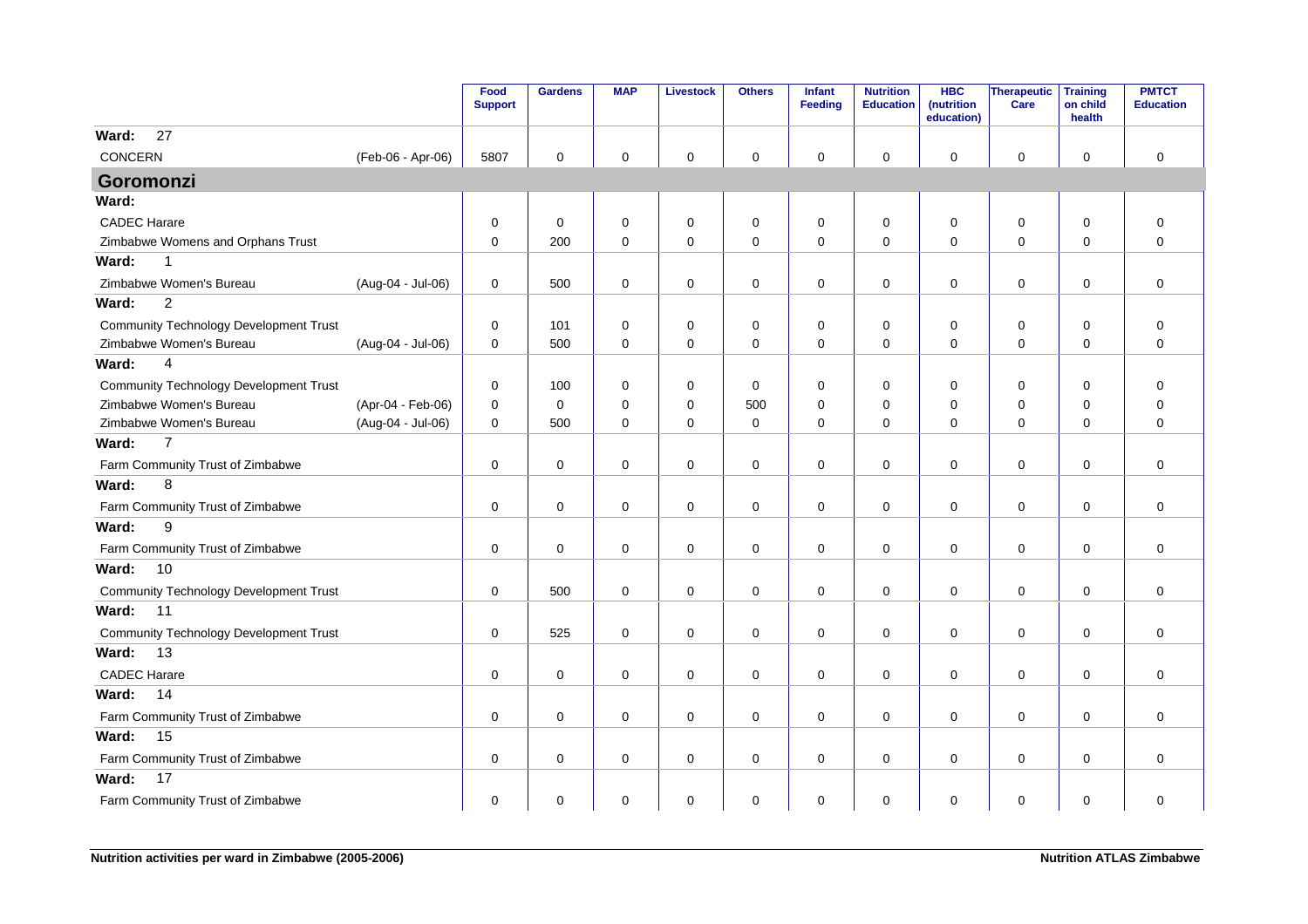|                                      |                   | Food<br><b>Support</b> | <b>Gardens</b> | <b>MAP</b>  | <b>Livestock</b> | <b>Others</b> | <b>Infant</b><br>Feeding | <b>Nutrition</b><br><b>Education</b> | <b>HBC</b><br>(nutrition<br>education) | Therapeutic<br>Care | <b>Training</b><br>on child<br>health | <b>PMTCT</b><br><b>Education</b> |
|--------------------------------------|-------------------|------------------------|----------------|-------------|------------------|---------------|--------------------------|--------------------------------------|----------------------------------------|---------------------|---------------------------------------|----------------------------------|
| 20<br>Ward:                          |                   |                        |                |             |                  |               |                          |                                      |                                        |                     |                                       |                                  |
| Farm Community Trust of Zimbabwe     |                   | $\mathbf 0$            | 0              | 0           | 0                | 0             | 0                        | 0                                    | 0                                      | $\mathbf 0$         | 0                                     | $\mathbf 0$                      |
| <b>HELPAGE</b>                       |                   | 25                     | $\mathbf 0$    | 0           | $\mathbf 0$      | $\pmb{0}$     | $\mathbf 0$              | 0                                    | $\mathbf 0$                            | $\mathbf 0$         | 0                                     | $\mathbf 0$                      |
| Ward:<br>21                          |                   |                        |                |             |                  |               |                          |                                      |                                        |                     |                                       |                                  |
| Farm Community Trust of Zimbabwe     |                   | 0                      | $\mathbf 0$    | 0           | 0                | 0             | 0                        | 0                                    | 0                                      | 0                   | 0                                     | $\mathbf 0$                      |
| 22<br>Ward:                          |                   |                        |                |             |                  |               |                          |                                      |                                        |                     |                                       |                                  |
| Farm Community Trust of Zimbabwe     |                   | 0                      | $\mathbf 0$    | 0           | 0                | $\pmb{0}$     | 0                        | 0                                    | $\mathbf 0$                            | $\mathbf 0$         | 0                                     | 0                                |
| 23<br>Ward:                          |                   |                        |                |             |                  |               |                          |                                      |                                        |                     |                                       |                                  |
| Farm Community Trust of Zimbabwe     |                   | 0                      | $\mathbf 0$    | 0           | $\pmb{0}$        | $\mathbf 0$   | $\mathbf 0$              | 0                                    | $\mathbf 0$                            | $\mathbf 0$         | $\mathbf 0$                           | $\mathbf 0$                      |
| Zimbabwe Community Development Trust | (Jan-06 - Jun-06) | 435                    | $\mathbf 0$    | $\mathbf 0$ | 0                | $\mathbf 0$   | $\mathbf 0$              | 0                                    | 0                                      | 0                   | $\mathbf 0$                           | $\mathbf 0$                      |
| Ward:<br>24                          |                   |                        |                |             |                  |               |                          |                                      |                                        |                     |                                       |                                  |
| Farm Community Trust of Zimbabwe     |                   | 0                      | $\mathbf 0$    | 0           | 0                | $\pmb{0}$     | 0                        | 0                                    | 0                                      | $\mathbf 0$         | 0                                     | 0                                |
| 25<br>Ward:                          |                   |                        |                |             |                  |               |                          |                                      |                                        |                     |                                       |                                  |
| Farm Community Trust of Zimbabwe     |                   | 0                      | $\mathbf 0$    | 0           | $\mathbf 0$      | $\pmb{0}$     | $\mathbf 0$              | $\pmb{0}$                            | 0                                      | $\mathbf 0$         | 0                                     | $\mathbf 0$                      |
| <b>Guruve</b>                        |                   |                        |                |             |                  |               |                          |                                      |                                        |                     |                                       |                                  |
| Ward:                                |                   |                        |                |             |                  |               |                          |                                      |                                        |                     |                                       |                                  |
| <b>CADEC Chinhoyi</b>                | (May-05 - Aug-06  | 0                      | 0              | $\mathbf 0$ | 0                | $\mathbf 0$   | $\mathbf 0$              | 433                                  | $\mathbf 0$                            | 0                   | $\mathbf 0$                           | $\mathbf 0$                      |
| <b>CADEC Harare</b>                  |                   | 0                      | $\mathbf 0$    | 0           | $\mathsf 0$      | $\pmb{0}$     | $\mathbf 0$              | $\mathbf 0$                          | 0                                      | $\mathbf 0$         | 0                                     | 0                                |
| Ward:<br>3                           |                   |                        |                |             |                  |               |                          |                                      |                                        |                     |                                       |                                  |
| <b>FACHIG</b>                        | (Feb-05 - Aug-06) | 0                      | $\mathbf 0$    | 0           | 600              | $\pmb{0}$     | $\mathbf 0$              | 0                                    | $\mathbf 0$                            | $\mathbf 0$         | 0                                     | $\mathbf 0$                      |
| 4<br>Ward:                           |                   |                        |                |             |                  |               |                          |                                      |                                        |                     |                                       |                                  |
| <b>FACHIG</b>                        | (Feb-05 - Aug-06) | 0                      | $\mathbf 0$    | 0           | 600              | $\pmb{0}$     | $\mathbf 0$              | $\mathbf 0$                          | $\mathbf 0$                            | $\mathbf 0$         | 0                                     | $\mathbf 0$                      |
| 6<br>Ward:                           |                   |                        |                |             |                  |               |                          |                                      |                                        |                     |                                       |                                  |
| <b>FACHIG</b>                        | (Feb-05 - Aug-06) | 0                      | $\mathbf 0$    | 0           | 1200             | $\pmb{0}$     | $\mathbf 0$              | $\pmb{0}$                            | $\mathbf 0$                            | $\mathbf 0$         | 0                                     | $\mathbf 0$                      |
| $\overline{7}$<br>Ward:              |                   |                        |                |             |                  |               |                          |                                      |                                        |                     |                                       |                                  |
| <b>FACHIG</b>                        | (Feb-05 - Aug-06) | 0                      | $\mathbf 0$    | 0           | 600              | $\pmb{0}$     | 0                        | $\mathbf 0$                          | 0                                      | $\mathbf 0$         | 0                                     | $\mathbf 0$                      |
| 8<br>Ward:                           |                   |                        |                |             |                  |               |                          |                                      |                                        |                     |                                       |                                  |
| Envrionment Africa - Tree Africa     | $(Jan-92 - )$     | 0                      | 71             | 0           | 0                | 0             | $\mathbf 0$              | 0                                    | 0                                      | $\mathbf 0$         | 0                                     | $\mathbf 0$                      |
| <b>FACHIG</b>                        | (Feb-05 - Aug-06) | 0                      | $\mathbf 0$    | 0           | 600              | $\pmb{0}$     | $\mathbf 0$              | $\mathbf 0$                          | $\mathbf 0$                            | $\mathbf 0$         | 0                                     | $\mathbf 0$                      |
| $\boldsymbol{9}$<br>Ward:            |                   |                        |                |             |                  |               |                          |                                      |                                        |                     |                                       |                                  |
| <b>FACHIG</b>                        | (Feb-05 - Aug-06) | 0                      | $\mathbf 0$    | 0           | 600              | 0             | $\mathbf 0$              | 0                                    | $\mathbf 0$                            | 0                   | 0                                     | $\mathbf 0$                      |
| 12<br>Ward:                          |                   |                        |                |             |                  |               |                          |                                      |                                        |                     |                                       |                                  |
| Farm Community Trust of Zimbabwe     | (Jan-04 - Jul-05) | 1929                   | $\mathbf 0$    | 0           | 0                | $\pmb{0}$     | 0                        | 0                                    | 0                                      | $\mathbf 0$         | 0                                     | 0                                |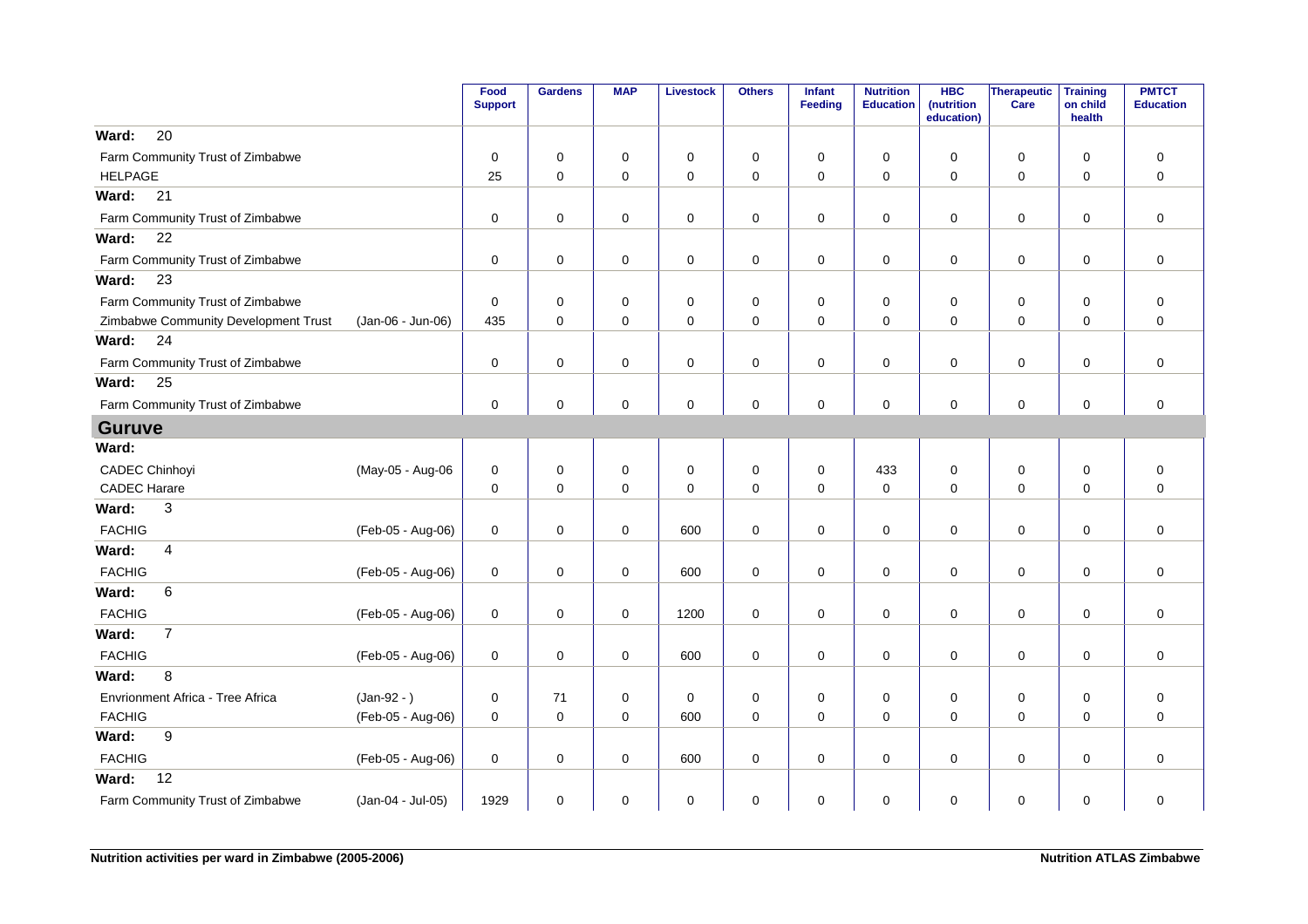|                                  |                   | Food<br><b>Support</b> | <b>Gardens</b> | <b>MAP</b>  | <b>Livestock</b> | <b>Others</b> | <b>Infant</b><br><b>Feeding</b> | <b>Nutrition</b><br><b>Education</b> | <b>HBC</b><br>(nutrition<br>education) | Therapeutic<br>Care | <b>Training</b><br>on child<br>health | <b>PMTCT</b><br><b>Education</b> |
|----------------------------------|-------------------|------------------------|----------------|-------------|------------------|---------------|---------------------------------|--------------------------------------|----------------------------------------|---------------------|---------------------------------------|----------------------------------|
| 13<br>Ward:                      |                   |                        |                |             |                  |               |                                 |                                      |                                        |                     |                                       |                                  |
| <b>FACHIG</b>                    | (Feb-05 - Aug-06) | $\mathbf 0$            | 0              | 0           | 600              | 0             | $\mathbf 0$                     | 0                                    | 0                                      | $\mathbf 0$         | $\mathbf 0$                           | $\mathbf 0$                      |
| Farm Community Trust of Zimbabwe | (Jan-04 - Jul-05) | 846                    | $\mathbf 0$    | 0           | $\mathbf 0$      | 0             | $\mathbf 0$                     | $\mathbf 0$                          | 0                                      | $\mathbf 0$         | $\mathbf 0$                           | $\mathbf 0$                      |
| 14<br>Ward:                      |                   |                        |                |             |                  |               |                                 |                                      |                                        |                     |                                       |                                  |
| Farm Community Trust of Zimbabwe | (Jan-04 - Jul-05) | 2412                   | $\mathbf 0$    | 0           | 0                | 0             | $\mathbf 0$                     | $\mathbf 0$                          | $\Omega$                               | $\mathbf 0$         | $\mathbf 0$                           | $\mathbf 0$                      |
| 15<br>Ward:                      |                   |                        |                |             |                  |               |                                 |                                      |                                        |                     |                                       |                                  |
| Farm Community Trust of Zimbabwe | (Jan-04 - Jul-05) | 2102                   | $\mathbf 0$    | 0           | 0                | 0             | 0                               | 0                                    | 0                                      | $\mathbf 0$         | 0                                     | $\mathbf 0$                      |
| 16<br>Ward:                      |                   |                        |                |             |                  |               |                                 |                                      |                                        |                     |                                       |                                  |
| <b>CADEC Chinhoyi</b>            | (May-05 - Aug-06  | $\Omega$               | 87             | $\Omega$    | $\mathbf 0$      | $\mathbf 0$   | $\Omega$                        | $\mathbf 0$                          | $\Omega$                               | $\mathbf 0$         | $\Omega$                              | $\mathbf 0$                      |
| Farm Community Trust of Zimbabwe | (Jan-04 - Jul-05) | 907                    | $\mathbf 0$    | 0           | $\mathbf 0$      | 0             | $\mathbf 0$                     | $\mathbf 0$                          | $\Omega$                               | $\mathbf 0$         | $\mathbf 0$                           | $\mathbf 0$                      |
| 20<br>Ward:                      |                   |                        |                |             |                  |               |                                 |                                      |                                        |                     |                                       |                                  |
| <b>CADEC Chinhoyi</b>            | (May-05 - Aug-06  | 0                      | 87             | 0           | $\mathbf 0$      | 0             | $\mathbf 0$                     | $\mathbf 0$                          | $\Omega$                               | $\mathbf 0$         | 0                                     | $\mathbf 0$                      |
| Ward:<br>21                      |                   |                        |                |             |                  |               |                                 |                                      |                                        |                     |                                       |                                  |
| Farm Community Trust of Zimbabwe | (Jan-04 - Jul-05) | 1939                   | 0              | 0           | 0                | 0             | 0                               | 0                                    | 0                                      | 0                   | 0                                     | 0                                |
| 22<br>Ward:                      |                   |                        |                |             |                  |               |                                 |                                      |                                        |                     |                                       |                                  |
| Farm Community Trust of Zimbabwe | (Jan-04 - Jul-05) | 993                    | $\mathbf 0$    | 0           | 0                | 0             | $\mathbf 0$                     | $\mathbf 0$                          | 0                                      | $\mathbf 0$         | 0                                     | 0                                |
| Terre des Hommes Italy           | (Dec-05 - Dec-06) | $\mathbf 0$            | 1025           | $\Omega$    | $\mathbf 0$      | 0             | $\mathbf 0$                     | $\Omega$                             | $\Omega$                               | $\mathbf 0$         | $\Omega$                              | $\mathbf 0$                      |
| 23<br>Ward:                      |                   |                        |                |             |                  |               |                                 |                                      |                                        |                     |                                       |                                  |
| <b>CADEC Chinhoyi</b>            | (May-05 - Aug-06  | 0                      | 86             | $\mathbf 0$ | 0                | 0             | $\mathbf 0$                     | $\mathbf 0$                          | 0                                      | $\mathbf 0$         | 0                                     | $\mathbf 0$                      |
| Farm Community Trust of Zimbabwe | (Jan-04 - Jul-05) | 1248                   | $\Omega$       | $\Omega$    | $\mathbf 0$      | 0             | $\Omega$                        | $\Omega$                             | $\Omega$                               | $\Omega$            | $\Omega$                              | $\mathbf 0$                      |
| 24<br>Ward:                      |                   |                        |                |             |                  |               |                                 |                                      |                                        |                     |                                       |                                  |
| Farm Community Trust of Zimbabwe | (Jan-04 - Jul-05) | 3255                   | 0              | 0           | 0                | 0             | 0                               | 0                                    | 0                                      | $\mathbf 0$         | 0                                     | $\mathbf 0$                      |
| 25<br>Ward:                      |                   |                        |                |             |                  |               |                                 |                                      |                                        |                     |                                       |                                  |
| Terre des Hommes Italy           | (Dec-05 - Dec-06) | 0                      | 1125           | 0           | $\mathbf 0$      | 0             | $\mathbf 0$                     | $\mathbf 0$                          | $\Omega$                               | $\mathbf 0$         | $\mathbf 0$                           | $\mathbf 0$                      |
| 29<br>Ward:                      |                   |                        |                |             |                  |               |                                 |                                      |                                        |                     |                                       |                                  |
| <b>CADEC Chinhoyi</b>            | (May-05 - Aug-06  | 0                      | 86             | 0           | $\mathbf 0$      | 0             | 0                               | $\mathbf 0$                          | 0                                      | $\mathbf 0$         | 0                                     | $\mathbf 0$                      |
| 30<br>Ward:                      |                   |                        |                |             |                  |               |                                 |                                      |                                        |                     |                                       |                                  |
| <b>CADEC Chinhoyi</b>            | (May-05 - Aug-06  | 0                      | 86             | 0           | 0                | 0             | $\mathbf 0$                     | $\mathbf 0$                          | 0                                      | $\mathbf 0$         | $\Omega$                              | $\mathbf 0$                      |
| Terre des Hommes Italy           | (Dec-05 - Dec-06) | $\mathbf 0$            | 1165           | 0           | $\mathbf 0$      | 0             | $\mathbf 0$                     | $\mathbf 0$                          | $\Omega$                               | $\mathbf 0$         | $\Omega$                              | $\mathbf 0$                      |
| 31<br>Ward:                      |                   |                        |                |             |                  |               |                                 |                                      |                                        |                     |                                       |                                  |
| Terre des Hommes Italy           | (Dec-05 - Dec-06) | 0                      | 1330           | 0           | $\mathbf 0$      | 0             | $\mathbf 0$                     | $\mathbf 0$                          | 0                                      | $\mathbf 0$         | $\mathbf 0$                           | $\mathbf 0$                      |
| <b>Gutu</b>                      |                   |                        |                |             |                  |               |                                 |                                      |                                        |                     |                                       |                                  |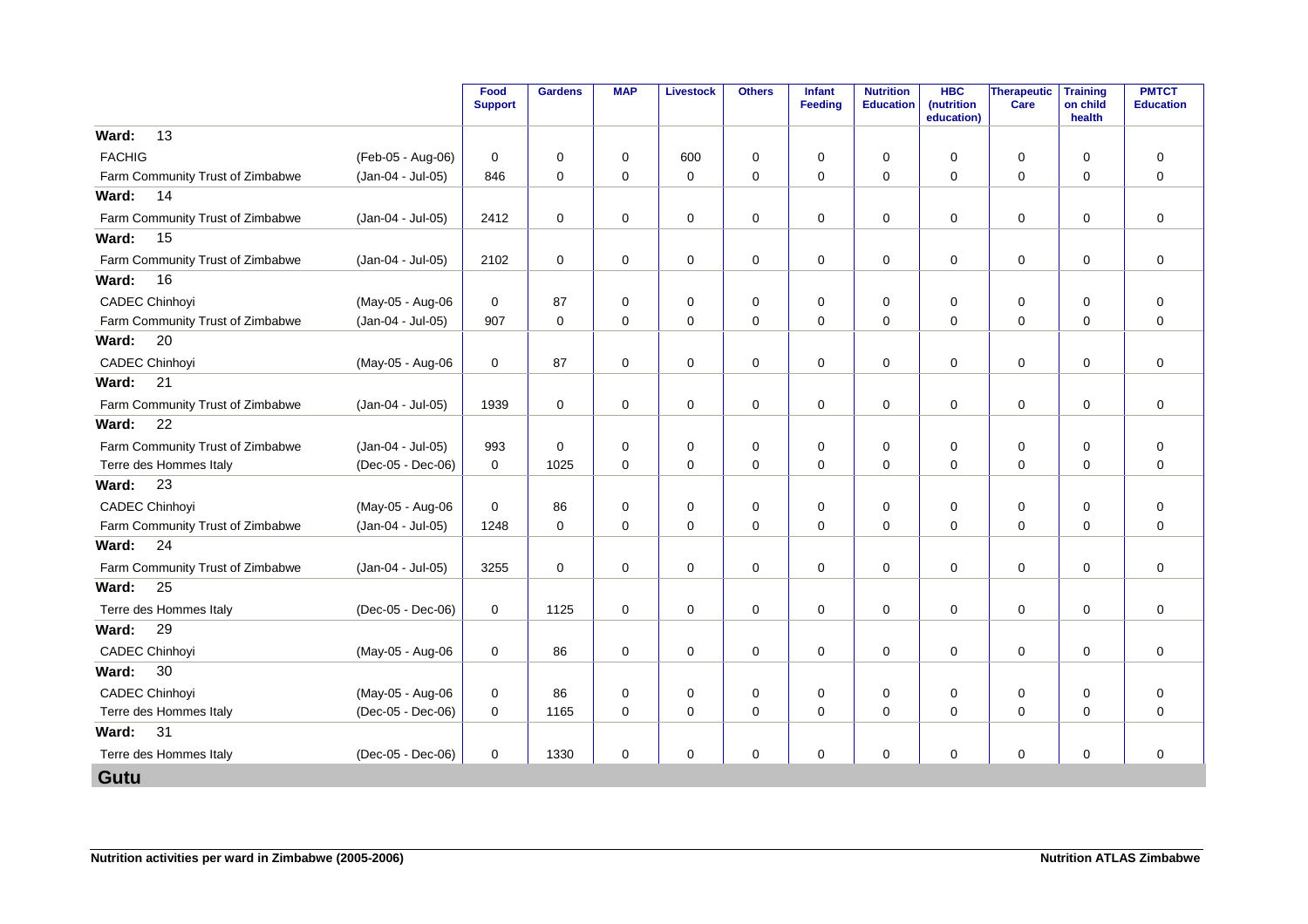|                                            | Food<br><b>Support</b> | <b>Gardens</b> | <b>MAP</b>  | <b>Livestock</b> | <b>Others</b> | Infant<br><b>Feeding</b> | <b>Nutrition</b><br><b>Education</b> | <b>HBC</b><br>(nutrition<br>education) | <b>Therapeutic</b><br>Care | <b>Training</b><br>on child<br>health | <b>PMTCT</b><br><b>Education</b> |
|--------------------------------------------|------------------------|----------------|-------------|------------------|---------------|--------------------------|--------------------------------------|----------------------------------------|----------------------------|---------------------------------------|----------------------------------|
| $\overline{c}$<br>Ward:                    |                        |                |             |                  |               |                          |                                      |                                        |                            |                                       |                                  |
| CARE<br>(Oct-05 - Apr-05)                  | 3942                   | 0              | 0           | $\mathbf 0$      | $\pmb{0}$     | $\mathbf 0$              | 0                                    | 0                                      | $\mathbf 0$                | $\mathbf 0$                           | $\pmb{0}$                        |
| CARE<br>(Jan-05 - Jul-06)                  | 1440                   | 0              | 0           | 0                | 0             | $\Omega$                 | 0                                    | 0                                      | 0                          | $\mathbf 0$                           | $\pmb{0}$                        |
| CARE<br>(Jan-06 - Sep-06)                  | 235                    | $\mathbf 0$    | 0           | $\mathbf 0$      | 0             | $\mathbf 0$              | 0                                    | 235                                    | 0                          | $\mathbf 0$                           | $\pmb{0}$                        |
| CARE<br>(Nov-05 - Apr-06)                  | 3472                   | $\mathbf 0$    | 0           | $\pmb{0}$        | 0             | $\mathbf 0$              | 0                                    | $\mathbf 0$                            | $\mathbf 0$                | $\mathbf 0$                           | $\pmb{0}$                        |
| 5<br>Ward:                                 |                        |                |             |                  |               |                          |                                      |                                        |                            |                                       |                                  |
| CARE<br>(Nov-05 - Apr-06)                  | 4316                   | $\mathbf 0$    | 0           | 0                | 0             | $\mathbf 0$              | $\mathbf 0$                          | 0                                      | 0                          | $\mathbf 0$                           | $\mathbf 0$                      |
| CARE<br>(Jan-05 - Jul-06)                  | 1294                   | $\mathbf 0$    | 0           | $\mathbf 0$      | 0             | 0                        | 0                                    | 0                                      | 0                          | $\mathbf 0$                           | $\pmb{0}$                        |
| CARE<br>(Jan-06 - Sep-06)                  | 235                    | $\mathbf 0$    | $\mathbf 0$ | $\mathbf 0$      | 0             | $\mathbf 0$              | $\mathbf 0$                          | 235                                    | 0                          | $\mathbf 0$                           | $\mathbf 0$                      |
| 6<br>Ward:                                 |                        |                |             |                  |               |                          |                                      |                                        |                            |                                       |                                  |
| CARE<br>(Jan-05 - Jul-06)                  | 310                    | 0              | 0           | $\mathbf 0$      | 0             | $\mathbf 0$              | $\mathbf 0$                          | $\mathbf 0$                            | 0                          | $\mathbf 0$                           | $\pmb{0}$                        |
| CARE<br>(Jan-05 - Sep-06)                  | 18                     | $\mathbf 0$    | 0           | $\mathbf 0$      | 0             | $\mathbf 0$              | 0                                    | 0                                      | 0                          | $\mathbf 0$                           | $\pmb{0}$                        |
| CARE<br>(Jan-06 - Sep-06)                  | 235                    | $\mathbf 0$    | 0           | $\mathbf 0$      | 0             | $\mathbf 0$              | 0                                    | 235                                    | 0                          | $\mathbf 0$                           | $\pmb{0}$                        |
| CARE<br>(Nov-05 - Apr-06)                  | 4348                   | $\Omega$       | 0           | $\mathbf 0$      | $\mathbf 0$   | $\Omega$                 | 0                                    | $\mathbf 0$                            | 0                          | $\mathbf 0$                           | $\pmb{0}$                        |
| <b>LEAD Trust</b><br>(Oct-05 - Mar-07)     | $\mathbf 0$            | 12000          | $\pmb{0}$   | $\pmb{0}$        | 0             | $\mathbf 0$              | 0                                    | 0                                      | $\mathbf 0$                | $\mathbf 0$                           | $\pmb{0}$                        |
| 8<br>Ward:                                 |                        |                |             |                  |               |                          |                                      |                                        |                            |                                       |                                  |
| CARE<br>(Jan-05 - Sep-06)                  | 76                     | 0              | 0           | 0                | 0             | 0                        | 0                                    | 0                                      | 0                          | $\mathbf 0$                           | $\pmb{0}$                        |
| CARE<br>(Oct-05 - Dec-05)                  | 318                    | $\mathbf 0$    | $\mathbf 0$ | $\mathbf 0$      | 0             | $\Omega$                 | 0                                    | $\mathbf 0$                            | 0                          | $\mathbf 0$                           | $\pmb{0}$                        |
| CARE<br>(Nov-05 - Apr-06)                  | 8333                   | 0              | 0           | 0                | 0             | $\mathbf 0$              | 0                                    | 0                                      | 0                          | $\mathbf 0$                           | $\pmb{0}$                        |
| CARE<br>(Jan-05 - Jul-06)                  | 244                    | $\mathbf 0$    | $\mathbf 0$ | $\mathbf 0$      | 0             | $\Omega$                 | 0                                    | $\mathbf 0$                            | 0                          | $\mathbf 0$                           | $\pmb{0}$                        |
| CARE<br>(Jan-06 - Sep-06)                  | 940                    | $\Omega$       | 0           | $\mathbf 0$      | 0             | $\Omega$                 | 0                                    | 940                                    | 0                          | 0                                     | $\pmb{0}$                        |
| <b>LEAD Trust</b><br>(Oct-05 - Mar-07)     | 0                      | 6000           | $\mathbf 0$ | $\mathbf 0$      | 0             | $\mathbf 0$              | 0                                    | $\mathbf 0$                            | 0                          | 0                                     | $\pmb{0}$                        |
| The Centre                                 | 0                      | 35             | 0           | $\pmb{0}$        | 0             | $\mathbf 0$              | 0                                    | $\mathbf 0$                            | 0                          | 0                                     | $\mathbf 0$                      |
| $\boldsymbol{9}$<br>Ward:                  |                        |                |             |                  |               |                          |                                      |                                        |                            |                                       |                                  |
| CARE<br>(Jan-06 - Sep-06)                  | 235                    | 0              | 0           | $\mathbf 0$      | $\pmb{0}$     | 0                        | 0                                    | 235                                    | $\mathbf 0$                | $\mathbf 0$                           | $\pmb{0}$                        |
| CARE<br>(Nov-05 - Apr-06)                  | 3805                   | $\mathbf 0$    | 0           | $\mathbf 0$      | 0             | 0                        | 0                                    | $\mathbf 0$                            | 0                          | $\mathbf 0$                           | $\pmb{0}$                        |
| <b>Christian Care</b><br>(Dec-04 - Apr-06) | 1419                   | $\mathbf 0$    | 0           | 0                | 0             | $\mathbf 0$              | 0                                    | 0                                      | 0                          | $\mathbf 0$                           | $\pmb{0}$                        |
| Ward:<br>10                                |                        |                |             |                  |               |                          |                                      |                                        |                            |                                       |                                  |
| CARE<br>(Jan-06 - Sep-06)                  | 235                    | $\mathbf 0$    | 0           | $\mathbf 0$      | 0             | 0                        | 0                                    | 235                                    | 0                          | $\mathbf 0$                           | $\pmb{0}$                        |
| CARE<br>(Nov-05 - Apr-06)                  | 5400                   | $\mathbf 0$    | 0           | 0                | 0             | 0                        | 0                                    | $\mathbf 0$                            | 0                          | $\mathbf 0$                           | $\pmb{0}$                        |
| CARE<br>(Jan-05 - Sep-06)                  | 606                    | $\mathbf 0$    | $\mathbf 0$ | $\pmb{0}$        | $\pmb{0}$     | $\Omega$                 | 0                                    | $\pmb{0}$                              | $\mathbf 0$                | $\mathbf 0$                           | $\pmb{0}$                        |
| <b>Christian Care</b><br>(Dec-04 - Apr-06) | 1853                   | $\mathbf 0$    | 0           | $\pmb{0}$        | 0             | 0                        | 0                                    | 0                                      | 0                          | $\mathbf 0$                           | $\mathbf 0$                      |
| 11<br>Ward:                                |                        |                |             |                  |               |                          |                                      |                                        |                            |                                       |                                  |
| CARE<br>(Jan-06 - Sep-06)                  | 235                    | $\mathbf 0$    | 0           | $\mathbf 0$      | 0             | $\mathbf 0$              | 0                                    | 235                                    | 0                          | $\mathbf 0$                           | $\pmb{0}$                        |
| CARE<br>(Nov-05 - Apr-06)                  | 8388                   | $\mathbf 0$    | 0           | $\mathbf 0$      | 0             | $\mathbf 0$              | 0                                    | $\mathbf 0$                            | 0                          | $\mathbf 0$                           | $\pmb{0}$                        |
| Christian Care<br>(Dec-04 - Apr-06)        | 1809                   | $\mathbf 0$    | $\mathbf 0$ | $\mathbf 0$      | 0             | $\mathbf 0$              | 0                                    | $\mathbf 0$                            | 0                          | $\mathbf 0$                           | $\pmb{0}$                        |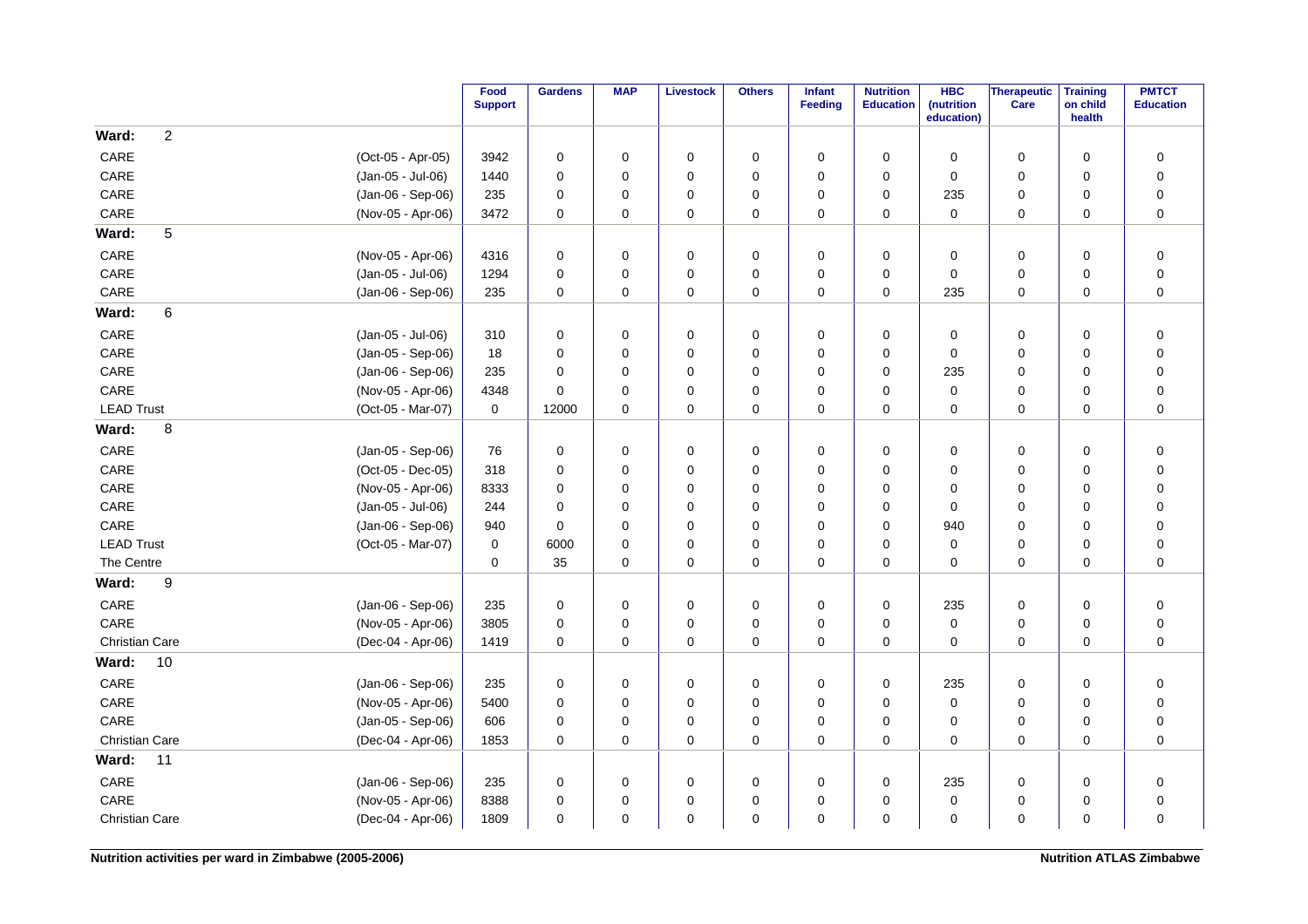|                       |                   | Food<br><b>Support</b> | <b>Gardens</b> | <b>MAP</b>  | <b>Livestock</b> | <b>Others</b> | Infant<br>Feeding | <b>Nutrition</b><br><b>Education</b> | <b>HBC</b><br>(nutrition | Therapeutic<br>Care | <b>Training</b><br>on child | <b>PMTCT</b><br><b>Education</b> |
|-----------------------|-------------------|------------------------|----------------|-------------|------------------|---------------|-------------------|--------------------------------------|--------------------------|---------------------|-----------------------------|----------------------------------|
|                       |                   |                        |                |             |                  |               |                   |                                      | education)               |                     | health                      |                                  |
| Ward:                 | 12                |                        |                |             |                  |               |                   |                                      |                          |                     |                             |                                  |
| CARE                  | (Jan-06 - Sep-06) | 235                    | $\mathbf 0$    | 0           | 0                | 0             | $\Omega$          | $\mathbf 0$                          | 235                      | 0                   | $\mathbf 0$                 | $\pmb{0}$                        |
| CARE                  | (Nov-05 - Apr-06) | 10428                  | $\mathbf 0$    | 0           | $\mathbf 0$      | 0             | $\Omega$          | 0                                    | $\mathbf 0$              | 0                   | $\mathbf 0$                 | $\pmb{0}$                        |
| <b>Christian Care</b> | (Dec-04 - Apr-06) | 2256                   | $\mathbf 0$    | 0           | $\mathbf 0$      | 0             | $\mathbf 0$       | 0                                    | 0                        | 0                   | $\mathbf 0$                 | $\pmb{0}$                        |
| <b>RUDO</b>           | (Aug-04 - Jul-06) | 0                      | 225            | 0           | 3940             | 0             | $\mathbf 0$       | 0                                    | 0                        | 0                   | $\mathbf 0$                 | $\pmb{0}$                        |
| Ward:                 | 13                |                        |                |             |                  |               |                   |                                      |                          |                     |                             |                                  |
| CARE                  | (Jan-06 - Sep-06) | 235                    | 0              | 0           | 0                | 0             | $\mathbf 0$       | 0                                    | 235                      | 0                   | $\mathbf 0$                 | $\pmb{0}$                        |
| CARE                  | (Nov-05 - Apr-06) | 6288                   | $\mathbf 0$    | 0           | 0                | 0             | 0                 | 0                                    | $\mathbf 0$              | 0                   | $\mathbf 0$                 | $\pmb{0}$                        |
| <b>Christian Care</b> | (Dec-04 - Apr-06) | 3047                   | $\mathbf 0$    | 0           | 0                | 0             | 0                 | 0                                    | 0                        | 0                   | $\mathbf 0$                 | $\pmb{0}$                        |
| <b>RUDO</b>           | (Aug-04 - Jul-06) | $\mathbf 0$            | 235            | 0           | 3950             | 0             | $\mathbf 0$       | 0                                    | 0                        | 0                   | $\mathbf 0$                 | $\mathbf 0$                      |
| Ward:                 | 14                |                        |                |             |                  |               |                   |                                      |                          |                     |                             |                                  |
| CARE                  | (Jan-06 - Sep-06) | 235                    | 0              | 0           | 0                | 0             | 0                 | 0                                    | 235                      | 0                   | 0                           | $\mathbf 0$                      |
| CARE                  | (Nov-05 - Apr-06) | 3079                   | $\mathbf 0$    | 0           | $\mathbf 0$      | 0             | $\Omega$          | 0                                    | 0                        | 0                   | $\mathbf 0$                 | $\pmb{0}$                        |
| <b>Christian Care</b> | (Dec-04 - Apr-06) | 1350                   | $\mathbf 0$    | 0           | 0                | 0             | $\mathbf 0$       | 0                                    | $\mathbf 0$              | 0                   | $\mathbf 0$                 | $\pmb{0}$                        |
| Ward:                 | 15                |                        |                |             |                  |               |                   |                                      |                          |                     |                             |                                  |
| CARE                  | (Jan-06 - Sep-06) | 235                    | 0              | 0           | 0                | 0             | 0                 | 0                                    | 235                      | 0                   | 0                           | $\mathbf 0$                      |
| CARE                  | (Nov-05 - Apr-06) | 18061                  | $\mathbf 0$    | 0           | $\mathbf 0$      | 0             | $\mathbf 0$       | 0                                    | $\mathbf 0$              | 0                   | $\mathbf 0$                 | $\pmb{0}$                        |
| <b>Christian Care</b> | (Dec-04 - Apr-06) | 3539                   | $\mathbf 0$    | 0           | $\mathbf 0$      | 0             | $\mathbf 0$       | 0                                    | $\mathbf 0$              | 0                   | $\mathbf 0$                 | $\pmb{0}$                        |
| <b>RUDO</b>           | (Aug-04 - Jul-06) | 0                      | 210            | 0           | 7355             | 0             | 0                 | 0                                    | 0                        | 0                   | $\mathbf 0$                 | $\pmb{0}$                        |
| Ward:                 | 16                |                        |                |             |                  |               |                   |                                      |                          |                     |                             |                                  |
| CARE                  | (Jan-06 - Sep-06) | 235                    | $\mathbf 0$    | 0           | $\mathbf 0$      | $\mathbf 0$   | $\mathbf 0$       | 0                                    | 235                      | 0                   | $\mathbf 0$                 | $\pmb{0}$                        |
| CARE                  | (Nov-05 - Apr-06) | 9756                   | $\mathbf 0$    | 0           | 0                | 0             | $\mathbf 0$       | 0                                    | $\mathbf 0$              | 0                   | $\mathbf 0$                 | $\pmb{0}$                        |
| <b>Christian Care</b> | (Dec-04 - Apr-06) | 2368                   | $\mathbf 0$    | 0           | 0                | 0             | $\Omega$          | 0                                    | 0                        | 0                   | 0                           | $\pmb{0}$                        |
| <b>RUDO</b>           | (Aug-04 - Jul-06) | 0                      | 490            | $\mathbf 0$ | 4460             | 0             | $\mathbf 0$       | $\mathbf 0$                          | $\mathbf 0$              | 0                   | 0                           | $\pmb{0}$                        |
| Ward:                 | 17                |                        |                |             |                  |               |                   |                                      |                          |                     |                             |                                  |
| CARE                  | (Jan-05 - Sep-06) | 41                     | 0              | 0           | 0                | 0             | 0                 | 0                                    | 0                        | 0                   | 0                           | $\pmb{0}$                        |
| CARE                  | (Jan-06 - Sep-06) | 235                    | $\mathbf 0$    | 0           | $\mathbf 0$      | 0             | $\Omega$          | $\mathbf 0$                          | 235                      | 0                   | $\mathbf 0$                 | $\pmb{0}$                        |
| CARE                  | (Nov-05 - Apr-06) | 4312                   | $\mathbf 0$    | 0           | $\mathbf 0$      | 0             | $\mathbf 0$       | 0                                    | 0                        | 0                   | $\mathbf 0$                 | $\pmb{0}$                        |
| Christian Care        | (Dec-04 - Apr-06) | 1822                   | $\mathbf 0$    | 0           | 0                | 0             | $\mathbf 0$       | $\mathbf 0$                          | $\mathbf 0$              | 0                   | $\mathbf 0$                 | $\pmb{0}$                        |
| Ward:                 | 18                |                        |                |             |                  |               |                   |                                      |                          |                     |                             |                                  |
| CARE                  | (Jan-06 - Sep-06) | 235                    | 0              | 0           | $\mathbf 0$      | 0             | $\mathbf 0$       | 0                                    | 235                      | 0                   | $\mathbf 0$                 | $\pmb{0}$                        |
| CARE                  | (Nov-05 - Apr-06) | 3669                   | $\mathbf 0$    | 0           | $\mathbf 0$      | 0             | 0                 | 0                                    | $\mathbf 0$              | 0                   | 0                           | $\pmb{0}$                        |
| CARE                  | (Jan-05 - Jul-06) | 80                     | $\mathbf 0$    | 0           | 0                | 0             | 0                 | 0                                    | 0                        | 0                   | 0                           | $\pmb{0}$                        |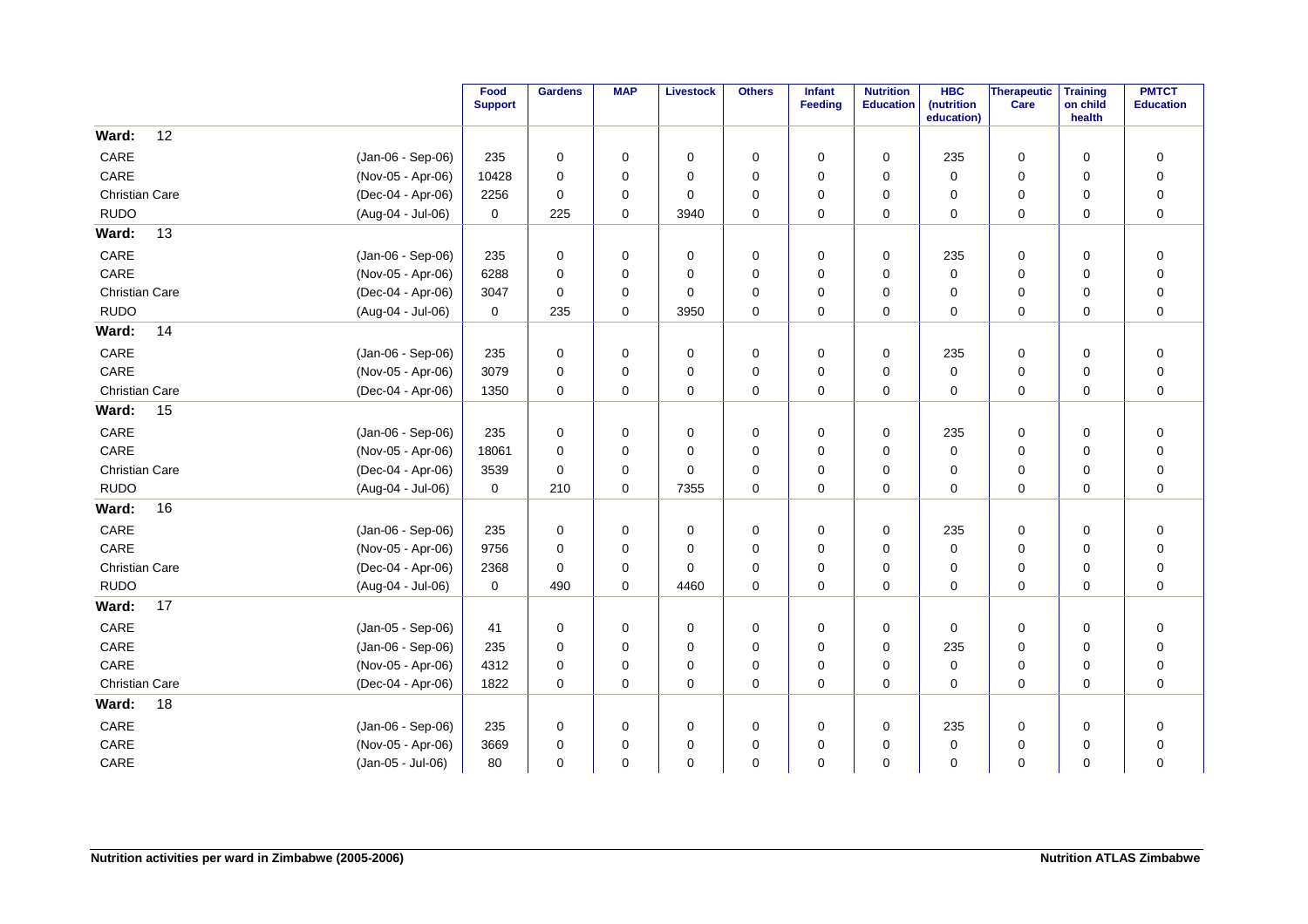|                       |    |                   | Food<br><b>Support</b> | <b>Gardens</b> | <b>MAP</b> | <b>Livestock</b> | <b>Others</b> | Infant<br>Feeding | <b>Nutrition</b><br><b>Education</b> | <b>HBC</b><br>(nutrition<br>education) | Therapeutic<br>Care | <b>Training</b><br>on child<br>health | <b>PMTCT</b><br><b>Education</b> |
|-----------------------|----|-------------------|------------------------|----------------|------------|------------------|---------------|-------------------|--------------------------------------|----------------------------------------|---------------------|---------------------------------------|----------------------------------|
| Ward:                 | 19 |                   |                        |                |            |                  |               |                   |                                      |                                        |                     |                                       |                                  |
| CARE                  |    | (Jan-05 - Sep-06) | 34                     | $\mathbf 0$    | 0          | $\mathbf 0$      | 0             | $\Omega$          | 0                                    | $\mathbf 0$                            | 0                   | $\mathbf 0$                           | $\pmb{0}$                        |
| CARE                  |    | (Jan-06 - Sep-06) | 235                    | $\mathbf 0$    | 0          | $\mathbf 0$      | 0             | $\Omega$          | 0                                    | 235                                    | 0                   | $\mathbf 0$                           | $\pmb{0}$                        |
| CARE                  |    | (Nov-05 - Apr-06) | 7834                   | $\mathbf 0$    | 0          | 0                | 0             | 0                 | 0                                    | $\mathbf 0$                            | 0                   | $\mathbf 0$                           | $\pmb{0}$                        |
| Christian Care        |    | (Dec-04 - Apr-06) | 1670                   | $\mathbf 0$    | 0          | 0                | 0             | 0                 | 0                                    | 0                                      | 0                   | 0                                     | $\pmb{0}$                        |
| <b>LEAD Trust</b>     |    | (Oct-05 - Mar-07) | 0                      | 6000           | 0          | 0                | 0             | $\Omega$          | $\mathbf 0$                          | $\mathbf 0$                            | 0                   | $\mathbf 0$                           | $\pmb{0}$                        |
| Ward:                 | 20 |                   |                        |                |            |                  |               |                   |                                      |                                        |                     |                                       |                                  |
| CARE                  |    | (Jan-05 - Jul-06) | 224                    | 0              | 0          | 0                | 0             | 0                 | 0                                    | 0                                      | 0                   | 0                                     | $\pmb{0}$                        |
| CARE                  |    | (Jan-06 - Sep-06) | 470                    | 0              | 0          | 0                | 0             | 0                 | 0                                    | 470                                    | 0                   | $\mathbf 0$                           | $\pmb{0}$                        |
| CARE                  |    | (Nov-05 - Apr-06) | 1021                   | $\mathbf 0$    | 0          | 0                | 0             | $\mathbf 0$       | $\mathbf 0$                          | $\mathbf 0$                            | 0                   | $\mathbf 0$                           | $\mathbf 0$                      |
| Ward:                 | 21 |                   |                        |                |            |                  |               |                   |                                      |                                        |                     |                                       |                                  |
| CARE                  |    | (Jan-06 - Sep-06) | 235                    | 0              | 0          | 0                | 0             | 0                 | 0                                    | 235                                    | 0                   | 0                                     | $\mathbf 0$                      |
| CARE                  |    | (Nov-05 - Apr-06) | 5395                   | $\mathbf 0$    | 0          | $\mathbf 0$      | 0             | $\Omega$          | $\mathbf 0$                          | 0                                      | 0                   | $\mathbf 0$                           | $\pmb{0}$                        |
| <b>Christian Care</b> |    | (Dec-04 - Apr-06) | 1705                   | $\mathbf 0$    | 0          | 0                | 0             | $\mathbf 0$       | $\mathbf 0$                          | 0                                      | 0                   | $\mathbf 0$                           | $\mathbf 0$                      |
| Ward:                 | 22 |                   |                        |                |            |                  |               |                   |                                      |                                        |                     |                                       |                                  |
| CARE                  |    | (Jan-06 - Sep-06) | 235                    | 0              | 0          | 0                | 0             | 0                 | 0                                    | 235                                    | 0                   | 0                                     | $\mathbf 0$                      |
| CARE                  |    | (Nov-05 - Apr-06) | 4271                   | $\mathbf 0$    | 0          | $\mathbf 0$      | 0             | $\mathbf 0$       | 0                                    | $\mathbf 0$                            | 0                   | $\mathbf 0$                           | $\pmb{0}$                        |
| Christian Care        |    | (Dec-04 - Apr-06) | 1892                   | $\mathbf 0$    | 0          | 0                | 0             | $\mathbf 0$       | 0                                    | 0                                      | 0                   | $\mathbf 0$                           | $\pmb{0}$                        |
| Ward:                 | 23 |                   |                        |                |            |                  |               |                   |                                      |                                        |                     |                                       |                                  |
| CARE                  |    | (Jan-06 - Sep-06) | 235                    | $\mathbf 0$    | 0          | 0                | 0             | $\mathbf 0$       | 0                                    | 235                                    | 0                   | $\mathbf 0$                           | $\pmb{0}$                        |
| CARE                  |    | (Nov-05 - Apr-06) | 3968                   | $\mathbf 0$    | 0          | $\mathbf 0$      | 0             | $\mathbf 0$       | 0                                    | $\mathbf 0$                            | 0                   | 0                                     | $\pmb{0}$                        |
| CARE                  |    | (Oct-05 - Dec-05) | 378                    | $\mathbf 0$    | 0          | 0                | 0             | 0                 | 0                                    | 0                                      | 0                   | 0                                     | $\pmb{0}$                        |
| Ward:                 | 24 |                   |                        |                |            |                  |               |                   |                                      |                                        |                     |                                       |                                  |
| CARE                  |    | (Oct-05 - Dec-05) | 954                    | $\mathbf 0$    | 0          | 0                | 0             | $\mathbf 0$       | 0                                    | 0                                      | 0                   | $\mathbf 0$                           | $\pmb{0}$                        |
| CARE                  |    | (Oct-05 - Sep-06) | 342                    | $\mathbf 0$    | 0          | 0                | 0             | 0                 | 0                                    | 0                                      | 0                   | $\mathbf 0$                           | $\pmb{0}$                        |
| CARE                  |    | (Oct-05 - Jan-06) | 654                    | 0              | 0          | 0                | 0             | 0                 | 0                                    | 0                                      | 0                   | $\mathbf 0$                           | $\pmb{0}$                        |
| CARE                  |    | (Jan-06 - Sep-06) | 235                    | $\mathbf 0$    | 0          | $\mathbf 0$      | 0             | $\Omega$          | 0                                    | 235                                    | 0                   | $\mathbf 0$                           | $\pmb{0}$                        |
| CARE                  |    | (Jan-05 - Sep-06) | 35                     | $\mathbf 0$    | 0          | 0                | 0             | $\Omega$          | 0                                    | $\mathbf 0$                            | 0                   | 0                                     | $\pmb{0}$                        |
| CARE                  |    | (Nov-05 - Apr-06) | 2512                   | 0              | 0          | 0                | 0             | 0                 | 0                                    | 0                                      | 0                   | 0                                     | $\pmb{0}$                        |
| CARE                  |    | (Oct-05 - Nov-05) | 246                    | $\Omega$       | $\Omega$   | $\mathbf 0$      | $\mathbf 0$   | $\Omega$          | $\Omega$                             | $\Omega$                               | 0                   | $\Omega$                              | $\mathbf 0$                      |
| Ward:                 | 25 |                   |                        |                |            |                  |               |                   |                                      |                                        |                     |                                       |                                  |
| CARE                  |    | (Jan-06 - Sep-06) | 235                    | 0              | 0          | $\mathbf 0$      | 0             | 0                 | 0                                    | 235                                    | $\mathbf 0$         | $\mathbf 0$                           | $\mathbf 0$                      |
| CARE                  |    | (Nov-05 - Apr-06) | 3966                   | 0              | 0          | 0                | 0             | 0                 | 0                                    | $\mathbf 0$                            | 0                   | $\mathbf 0$                           | $\pmb{0}$                        |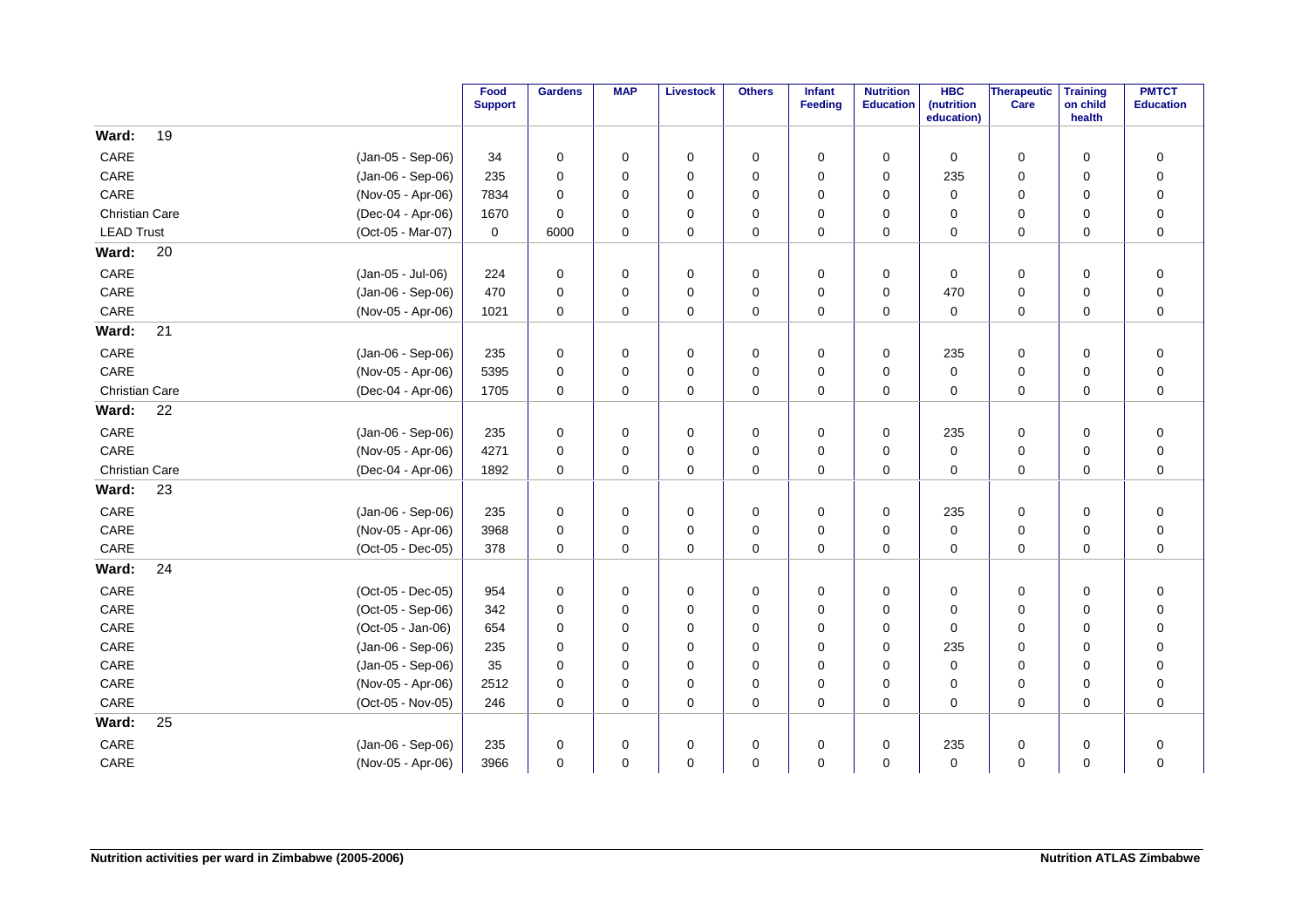|             |                   | Food<br><b>Support</b> | <b>Gardens</b> | <b>MAP</b>  | <b>Livestock</b> | <b>Others</b> | Infant<br>Feeding | <b>Nutrition</b><br><b>Education</b> | <b>HBC</b><br>(nutrition<br>education) | Therapeutic<br>Care | <b>Training</b><br>on child<br>health | <b>PMTCT</b><br><b>Education</b> |
|-------------|-------------------|------------------------|----------------|-------------|------------------|---------------|-------------------|--------------------------------------|----------------------------------------|---------------------|---------------------------------------|----------------------------------|
| Ward:       | 26                |                        |                |             |                  |               |                   |                                      |                                        |                     |                                       |                                  |
| CARE        | (Nov-05 - Apr-06) | 2069                   | $\mathbf 0$    | 0           | 0                | 0             | 0                 | 0                                    | 0                                      | 0                   | 0                                     | $\boldsymbol{0}$                 |
| CARE        | (Oct-05 - Mar-06) | 2016                   | $\Omega$       | 0           | $\mathbf 0$      | 0             | $\Omega$          | $\Omega$                             | $\Omega$                               | 0                   | $\mathbf 0$                           | $\pmb{0}$                        |
| CARE        | (Jan-06 - Sep-06) | 235                    | 0              | 0           | $\mathbf 0$      | 0             | $\Omega$          | 0                                    | 235                                    | 0                   | 0                                     | $\mathbf 0$                      |
| CARE        | (Jan-05 - Sep-06) | 86                     | $\Omega$       | 0           | $\mathbf 0$      | 0             | $\Omega$          | $\Omega$                             | $\mathbf 0$                            | 0                   | 0                                     | $\pmb{0}$                        |
| CARE        | (Jan-05 - Jul-06) | 2276                   | $\mathbf 0$    | $\mathbf 0$ | $\mathbf 0$      | 0             | $\Omega$          | 0                                    | $\mathbf 0$                            | 0                   | $\mathbf 0$                           | $\mathbf 0$                      |
| CARE        | (Oct-05 - Nov-05) | 252                    | $\Omega$       | 0           | $\mathbf 0$      | 0             | $\Omega$          | 0                                    | 0                                      | 0                   | $\mathbf 0$                           | $\pmb{0}$                        |
| <b>RUDO</b> | (Apr-06 - Aug-07) | $\mathbf 0$            | 150            | $\Omega$    | $\mathbf 0$      | 0             | $\Omega$          | $\Omega$                             | 0                                      | 0                   | $\Omega$                              | $\pmb{0}$                        |
| <b>RUDO</b> | (Jul-06 - Aug-07) | 0                      | 240            | 0           | $\mathbf 0$      | 0             | $\Omega$          | 0                                    | $\mathbf 0$                            | 0                   | $\mathbf 0$                           | $\pmb{0}$                        |
| <b>RUDO</b> | (May-02 - Aug-07  | 0                      | 1500           | $\mathbf 0$ | 0                | 0             | $\mathbf 0$       | 400                                  | 0                                      | 0                   | $\mathbf 0$                           | $\mathbf 0$                      |
| Ward:       | 27                |                        |                |             |                  |               |                   |                                      |                                        |                     |                                       |                                  |
| CARE        | (Jan-06 - Sep-06) | 235                    | 0              | 0           | 0                | 0             | 0                 | 0                                    | 235                                    | 0                   | 0                                     | $\pmb{0}$                        |
| CARE        | (Nov-05 - Apr-06) | 2706                   | $\mathbf 0$    | 0           | $\mathbf 0$      | 0             | $\Omega$          | 0                                    | $\mathbf 0$                            | 0                   | $\mathbf 0$                           | $\pmb{0}$                        |
| CARE        | (Oct-05 - Dec-05) | 276                    | $\mathbf 0$    | 0           | 0                | 0             | $\mathbf 0$       | 0                                    | 0                                      | 0                   | 0                                     | $\mathbf 0$                      |
| Ward:       | 28                |                        |                |             |                  |               |                   |                                      |                                        |                     |                                       |                                  |
| CARE        | (Jan-06 - Sep-06) | 235                    | $\mathbf 0$    | $\mathbf 0$ | $\mathbf 0$      | 0             | $\mathbf 0$       | $\mathbf 0$                          | 235                                    | 0                   | $\mathbf 0$                           | $\pmb{0}$                        |
| CARE        | (Oct-05 - Jul-05) | 1050                   | 0              | 0           | 0                | 0             | $\Omega$          | 0                                    | 0                                      | 0                   | $\mathbf 0$                           | $\boldsymbol{0}$                 |
| CARE        | (Oct-05 - Feb-05) | 1548                   | $\Omega$       | 0           | 0                | 0             | $\Omega$          | 0                                    | 0                                      | 0                   | $\mathbf 0$                           | $\pmb{0}$                        |
| CARE        | (Oct-05 - Dec-05) | 1032                   | $\mathbf 0$    | 0           | $\mathbf 0$      | 0             | $\Omega$          | 0                                    | $\mathbf 0$                            | 0                   | $\mathbf 0$                           | $\pmb{0}$                        |
| CARE        | (Jan-05 - Jul-06) | 1072                   | $\mathbf 0$    | 0           | 0                | 0             | $\Omega$          | 0                                    | 0                                      | 0                   | $\mathbf 0$                           | $\pmb{0}$                        |
| CARE        | (Nov-05 - Apr-06) | 2443                   | $\Omega$       | $\mathbf 0$ | $\mathbf 0$      | 0             | $\Omega$          | 0                                    | $\mathbf 0$                            | 0                   | $\mathbf 0$                           | $\mathbf 0$                      |
| Ward:       | 29                |                        |                |             |                  |               |                   |                                      |                                        |                     |                                       |                                  |
| <b>RUDO</b> | (Apr-06 - Aug-07) | 0                      | 150            | 0           | 0                | 0             | $\Omega$          | 0                                    | 0                                      | 0                   | $\mathbf 0$                           | $\mathbf 0$                      |
| <b>RUDO</b> | (Jul-06 - Aug-07) | 0                      | 240            | 0           | $\mathbf 0$      | 0             | $\mathbf 0$       | 0                                    | 0                                      | 0                   | 0                                     | $\mathbf 0$                      |
| <b>RUDO</b> | (May-02 - Aug-07  | 0                      | 1450           | 0           | 0                | 0             | $\mathbf 0$       | 500                                  | $\mathbf 0$                            | 0                   | $\mathbf 0$                           | $\pmb{0}$                        |
| Ward:       | 30                |                        |                |             |                  |               |                   |                                      |                                        |                     |                                       |                                  |
| CARE        | (Nov-05 - Apr-06) | 3560                   | 0              | 0           | 0                | 0             | 0                 | 0                                    | 0                                      | 0                   | 0                                     | $\mathbf 0$                      |
| CARE        | (Nov-05 - Mar-06) | 1362                   | $\mathbf 0$    | 0           | $\mathbf 0$      | 0             | $\Omega$          | 0                                    | $\mathbf 0$                            | 0                   | $\mathbf 0$                           | $\pmb{0}$                        |
| CARE        | (Jan-06 - Sep-06) | 235                    | $\mathbf 0$    | 0           | $\mathbf 0$      | 0             | $\Omega$          | 0                                    | 235                                    | 0                   | 0                                     | $\mathbf 0$                      |
| CARE        | (Jan-05 - Jul-06) | 1367                   | $\Omega$       | 0           | $\mathbf 0$      | 0             | $\Omega$          | 0                                    | $\mathbf 0$                            | 0                   | $\mathbf 0$                           | $\mathbf 0$                      |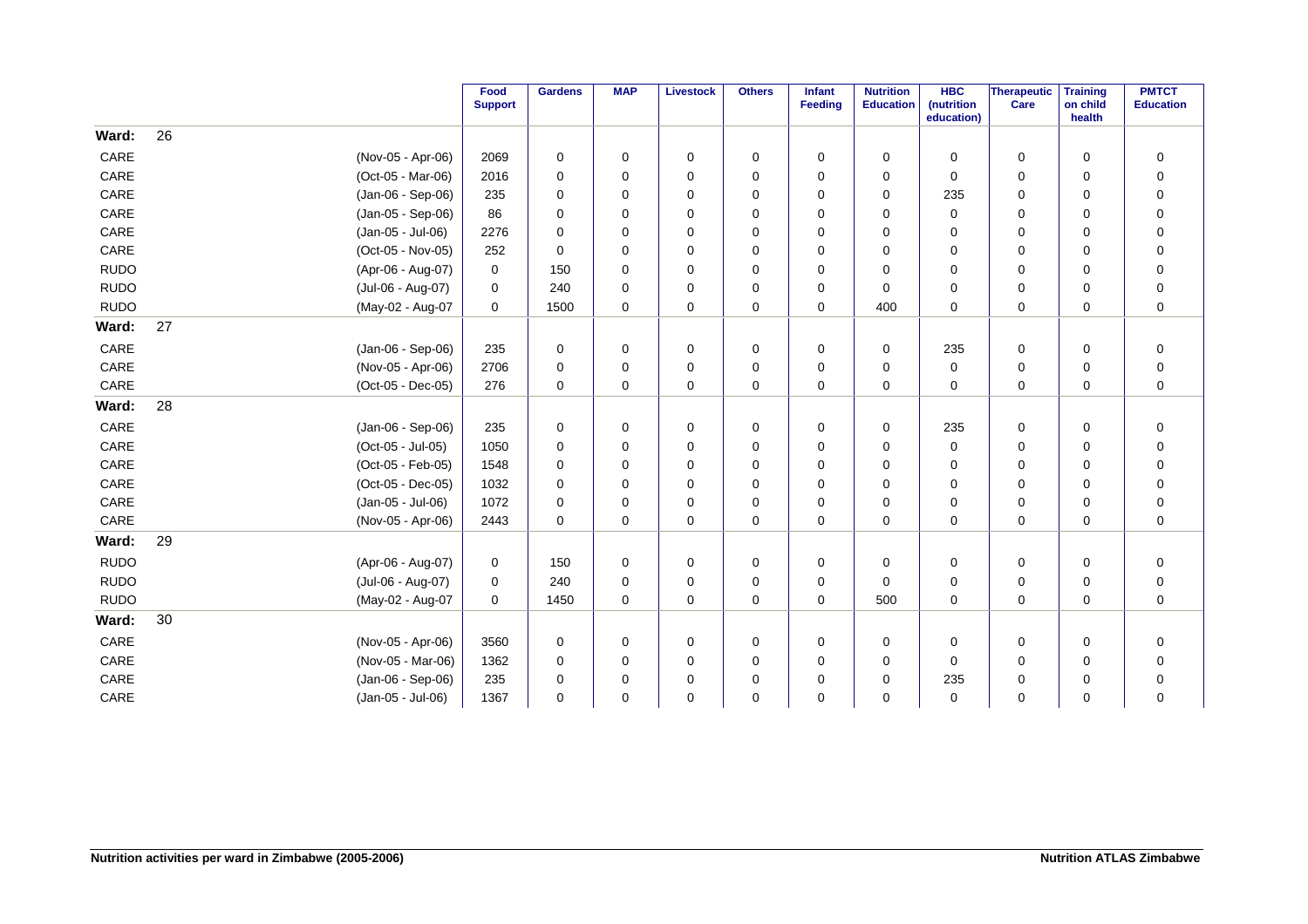|                            |                   | Food<br><b>Support</b> | <b>Gardens</b> | <b>MAP</b>  | <b>Livestock</b> | <b>Others</b> | Infant<br><b>Feeding</b> | <b>Nutrition</b><br><b>Education</b> | <b>HBC</b><br>(nutrition<br>education) | <b>Therapeutic</b><br>Care | <b>Training</b><br>on child<br>health | <b>PMTCT</b><br><b>Education</b> |
|----------------------------|-------------------|------------------------|----------------|-------------|------------------|---------------|--------------------------|--------------------------------------|----------------------------------------|----------------------------|---------------------------------------|----------------------------------|
| 31<br>Ward:                |                   |                        |                |             |                  |               |                          |                                      |                                        |                            |                                       |                                  |
| CARE                       | (Nov-05 - Apr-06) | 5511                   | $\mathbf 0$    | 0           | $\mathbf 0$      | 0             | $\mathbf 0$              | $\mathbf 0$                          | $\mathbf 0$                            | 0                          | $\mathbf 0$                           | $\pmb{0}$                        |
| CARE                       | (Nov-05 - Feb-06) | 3840                   | $\Omega$       | 0           | $\mathbf 0$      | 0             | $\Omega$                 | 0                                    | 0                                      | 0                          | $\mathbf 0$                           | $\mathbf 0$                      |
| CARE                       | (Jan-06 - Sep-06) | 235                    | $\Omega$       | 0           | $\mathbf 0$      | 0             | $\Omega$                 | $\Omega$                             | 235                                    | 0                          | 0                                     | $\mathbf 0$                      |
| <b>RUDO</b>                | (Apr-06 - Aug-07) | 0                      | 150            | 0           | $\mathbf 0$      | 0             | $\Omega$                 | $\Omega$                             | $\mathbf 0$                            | 0                          | 0                                     | $\mathbf 0$                      |
| <b>RUDO</b>                | (Jul-06 - Aug-07) | 0                      | 240            | 0           | $\mathbf 0$      | 0             | $\Omega$                 | 0                                    | 0                                      | 0                          | 0                                     | $\mathbf 0$                      |
| <b>RUDO</b>                | (May-02 - Aug-07  | 0                      | 1400           | 0           | $\mathbf 0$      | $\mathbf 0$   | $\Omega$                 | 400                                  | $\Omega$                               | $\mathbf 0$                | $\mathbf 0$                           | $\mathbf 0$                      |
| 35<br>Ward:                |                   |                        |                |             |                  |               |                          |                                      |                                        |                            |                                       |                                  |
| CARE                       | (Jan-06 - Sep-06) | 235                    | 0              | 0           | 0                | 0             | 0                        | 0                                    | 235                                    | 0                          | 0                                     | $\mathbf 0$                      |
| CARE                       | (Nov-05 - Apr-06) | 3533                   | $\mathbf 0$    | 0           | $\mathbf 0$      | 0             | 0                        | $\mathbf 0$                          | $\mathbf 0$                            | 0                          | $\mathbf 0$                           | $\mathbf 0$                      |
| <b>Christian Care</b>      | (Dec-04 - Apr-06) | 1136                   | $\mathbf 0$    | 0           | $\pmb{0}$        | $\mathbf 0$   | 0                        | 0                                    | $\mathbf 0$                            | 0                          | $\mathbf 0$                           | $\mathbf 0$                      |
| 36<br>Ward:                |                   |                        |                |             |                  |               |                          |                                      |                                        |                            |                                       |                                  |
| CARE                       | (Nov-05 - Apr-06) | 6843                   | 0              | 0           | 0                | 0             | $\Omega$                 | 0                                    | 0                                      | 0                          | $\mathbf 0$                           | $\mathbf 0$                      |
| CARE                       | (Jan-06 - Sep-06) | 235                    | $\mathbf 0$    | 0           | $\mathbf 0$      | 0             | $\mathbf 0$              | 0                                    | 235                                    | 0                          | $\mathbf 0$                           | $\pmb{0}$                        |
| <b>Christian Care</b>      | (Dec-04 - Apr-06) | 2157                   | $\Omega$       | 0           | $\mathbf 0$      | 0             | $\Omega$                 | 0                                    | $\mathbf 0$                            | $\mathbf 0$                | $\mathbf 0$                           | $\mathbf 0$                      |
| Gwanda                     |                   |                        |                |             |                  |               |                          |                                      |                                        |                            |                                       |                                  |
| Ward:<br>1                 |                   |                        |                |             |                  |               |                          |                                      |                                        |                            |                                       |                                  |
| ADRA Zimbabwe              | (Apr-04 - Sep-04) | 0                      | 20             | 0           | $\mathbf 0$      | $\mathbf 0$   | 0                        | 0                                    | 0                                      | 0                          | 0                                     | $\pmb{0}$                        |
| World Vision International |                   | 3240                   | 1000           | $\mathbf 0$ | 615              | 0             | $\Omega$                 | 0                                    | $\Omega$                               | 0                          | $\mathbf 0$                           | $\mathbf 0$                      |
| Zimbabwe Red Cross Society | (Aug-06 - Jul-07) | 1139                   | 1139           | 0           | 0                | 0             | 0                        | 0                                    | 1139                                   | 0                          | $\mathbf 0$                           | $\mathbf 0$                      |
| $\overline{2}$<br>Ward:    |                   |                        |                |             |                  |               |                          |                                      |                                        |                            |                                       |                                  |
| HELP (GERMANY)             | (Sep-05 - Jan-06) | 0                      | 350            | 0           | $\mathbf 0$      | 0             | $\mathbf 0$              | 0                                    | 0                                      | 0                          | $\mathbf 0$                           | $\mathbf 0$                      |
| World Vision International |                   | 2123                   | $\mathbf 0$    | $\mathbf 0$ | $\mathbf 0$      | 0             | 0                        | 0                                    | 0                                      | 0                          | $\mathbf 0$                           | $\mathbf 0$                      |
| Zimbabwe Red Cross Society | (Aug-06 - Jul-07) | 952                    | 952            | $\mathbf 0$ | $\mathbf 0$      | $\mathbf 0$   | 0                        | $\mathbf 0$                          | 952                                    | $\mathbf 0$                | $\mathbf 0$                           | $\mathbf 0$                      |
| 3<br>Ward:                 |                   |                        |                |             |                  |               |                          |                                      |                                        |                            |                                       |                                  |
| World Vision International |                   | 2190                   | 800            | 0           | 415              | 0             | $\mathbf 0$              | 0                                    | $\Omega$                               | 0                          | $\mathbf 0$                           | $\pmb{0}$                        |
| Zimbabwe Red Cross Society | (Aug-06 - Jul-07) | 1823                   | 1823           | 0           | $\mathbf 0$      | 0             | $\Omega$                 | 0                                    | 1823                                   | $\mathbf 0$                | $\Omega$                              | $\mathbf 0$                      |
| 4<br>Ward:                 |                   |                        |                |             |                  |               |                          |                                      |                                        |                            |                                       |                                  |
| World Vision International |                   | 4064                   | 900            | $\Omega$    | 1140             | $\mathbf 0$   | $\Omega$                 | 0                                    | $\Omega$                               | $\mathbf 0$                | $\mathbf 0$                           | $\mathbf 0$                      |
| Zimbabwe Red Cross Society | (Aug-06 - Jul-07) | 1187                   | 1187           | $\mathbf 0$ | $\mathbf 0$      | 0             | $\mathbf 0$              | 0                                    | 1187                                   | 0                          | 0                                     | $\mathbf 0$                      |
| Zimbabwe Women's Bureau    | (Apr-04 - Feb-06) | 0                      | 0              | 0           | $\mathbf 0$      | 700           | 0                        | 0                                    | 0                                      | 0                          | 0                                     | $\mathbf 0$                      |
| 5<br>Ward:                 |                   |                        |                |             |                  |               |                          |                                      |                                        |                            |                                       |                                  |
| World Vision International |                   | 1100                   | 345            | 0           | 175              | 0             | $\Omega$                 | 0                                    | $\mathbf 0$                            | 0                          | $\mathbf 0$                           | $\mathbf 0$                      |
| Zimbabwe Red Cross Society | (Aug-06 - Jul-07) | 1234                   | 1234           | 0           | $\mathbf 0$      | 0             | $\Omega$                 | 0                                    | 1234                                   | 0                          | $\mathbf 0$                           | $\mathbf 0$                      |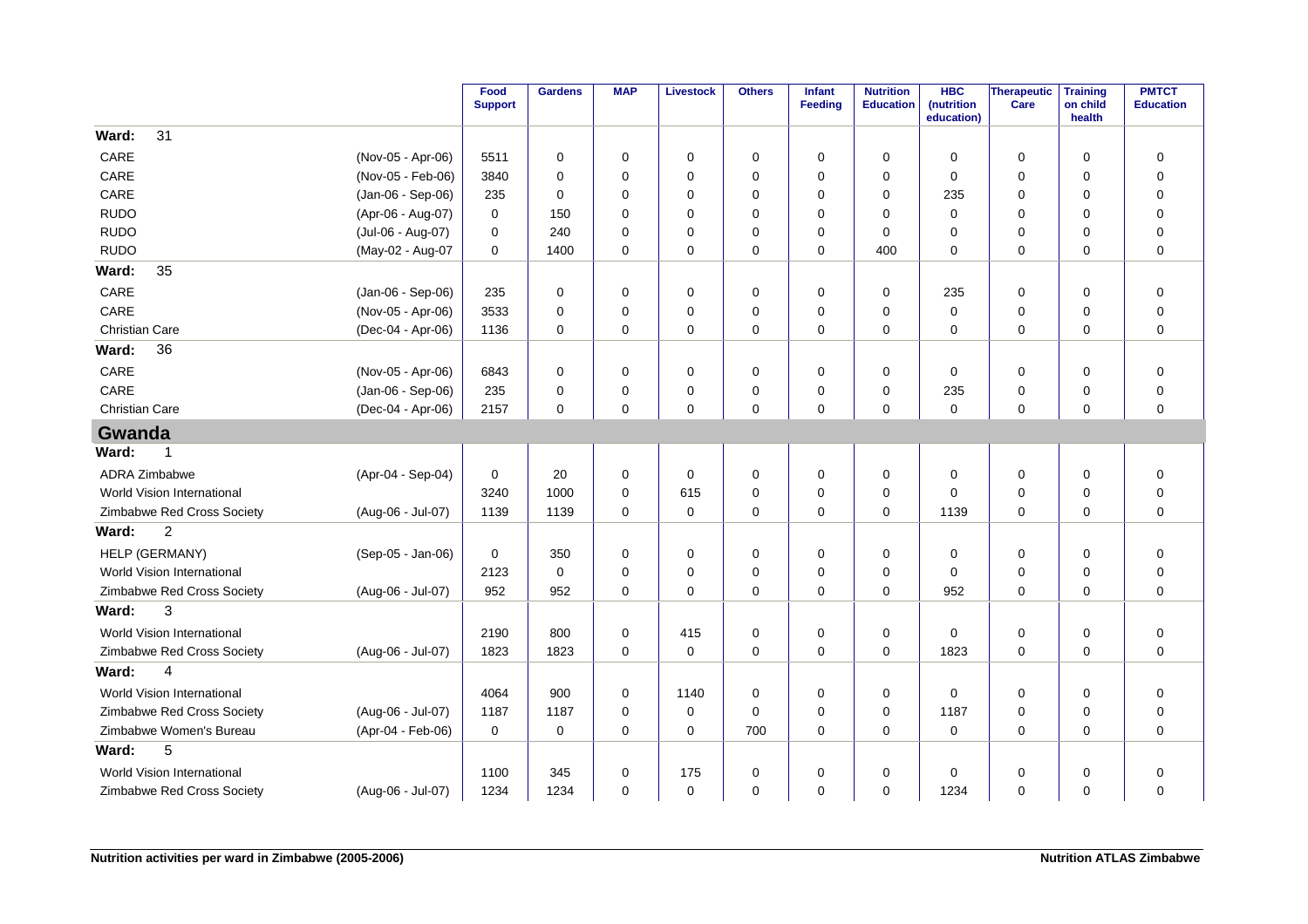|                            |                   | Food<br><b>Support</b> | <b>Gardens</b> | <b>MAP</b>  | <b>Livestock</b> | <b>Others</b> | <b>Infant</b><br><b>Feeding</b> | <b>Nutrition</b><br><b>Education</b> | <b>HBC</b><br>(nutrition<br>education) | Therapeutic<br>Care | <b>Training</b><br>on child<br>health | <b>PMTCT</b><br><b>Education</b> |
|----------------------------|-------------------|------------------------|----------------|-------------|------------------|---------------|---------------------------------|--------------------------------------|----------------------------------------|---------------------|---------------------------------------|----------------------------------|
| 6<br>Ward:                 |                   |                        |                |             |                  |               |                                 |                                      |                                        |                     |                                       |                                  |
| World Vision International |                   | 3824                   | 900            | 0           | 575              | 0             | $\mathbf 0$                     | 0                                    | 0                                      | $\mathbf 0$         | $\mathbf 0$                           | $\mathbf 0$                      |
| Zimbabwe Red Cross Society | (Aug-06 - Jul-07) | 909                    | 909            | 0           | 0                | 0             | $\mathbf 0$                     | 0                                    | 909                                    | 0                   | 0                                     | $\mathbf 0$                      |
| $\overline{7}$<br>Ward:    |                   |                        |                |             |                  |               |                                 |                                      |                                        |                     |                                       |                                  |
| World Vision International |                   | 3581                   | 900            | 0           | 510              | 0             | $\mathbf 0$                     | $\mathbf 0$                          | 0                                      | $\mathsf{O}\xspace$ | 0                                     | $\mathbf 0$                      |
| 8<br>Ward:                 |                   |                        |                |             |                  |               |                                 |                                      |                                        |                     |                                       |                                  |
| ADRA Zimbabwe              | (Apr-04 - Sep-04) | 0                      | 20             | $\mathbf 0$ | 0                | $\mathbf 0$   | 0                               | $\mathbf 0$                          | 0                                      | $\mathbf 0$         | 0                                     | $\pmb{0}$                        |
| World Vision International |                   | 5395                   | 1000           | $\mathbf 0$ | 620              | 0             | $\mathbf 0$                     | $\mathbf 0$                          | $\mathbf 0$                            | $\mathbf 0$         | $\mathbf 0$                           | $\mathbf 0$                      |
| 9<br>Ward:                 |                   |                        |                |             |                  |               |                                 |                                      |                                        |                     |                                       |                                  |
| World Vision International |                   | 3258                   | 605            | 0           | 0                | 0             | $\mathbf 0$                     | $\mathbf 0$                          | 0                                      | $\mathsf{O}\xspace$ | 0                                     | $\pmb{0}$                        |
| Ward:<br>10                |                   |                        |                |             |                  |               |                                 |                                      |                                        |                     |                                       |                                  |
| World Vision International |                   | 1356                   | 0              | 0           | 0                | 0             | 0                               | 0                                    | 0                                      | $\mathbf 0$         | 0                                     | $\mathbf 0$                      |
| Ward:<br>11                |                   |                        |                |             |                  |               |                                 |                                      |                                        |                     |                                       |                                  |
| World Vision International |                   | 2895                   | 950            | 0           | 0                | 0             | 0                               | 0                                    | 0                                      | $\mathsf{O}\xspace$ | 0                                     | 0                                |
| 12<br>Ward:                |                   |                        |                |             |                  |               |                                 |                                      |                                        |                     |                                       |                                  |
| <b>Practical Action</b>    | (Jul-05 - Sep-06) | 700                    | $\mathbf 0$    | 0           | $\mathbf 0$      | 0             | 0                               | 0                                    | 0                                      | $\mathbf 0$         | 0                                     | 0                                |
| World Vision International |                   | 3912                   | 1000           | 0           | 0                | 0             | $\mathbf 0$                     | $\mathbf 0$                          | $\mathbf 0$                            | $\mathbf 0$         | $\mathbf 0$                           | $\mathbf 0$                      |
| 13<br>Ward:                |                   |                        |                |             |                  |               |                                 |                                      |                                        |                     |                                       |                                  |
| World Vision International |                   | 4884                   | 1000           | $\mathbf 0$ | 615              | 0             | $\mathbf 0$                     | $\mathbf 0$                          | 0                                      | $\mathsf{O}\xspace$ | $\mathbf 0$                           | $\pmb{0}$                        |
| 14<br>Ward:                |                   |                        |                |             |                  |               |                                 |                                      |                                        |                     |                                       |                                  |
| World Vision International |                   | 5351                   | 1100           | 0           | 0                | 0             | $\mathbf 0$                     | $\mathbf 0$                          | $\mathbf 0$                            | $\mathbf 0$         | $\mathbf 0$                           | $\mathbf 0$                      |
| 15<br>Ward:                |                   |                        |                |             |                  |               |                                 |                                      |                                        |                     |                                       |                                  |
| World Vision International |                   | 4638                   | $\mathbf 0$    | 0           | $\mathbf 0$      | 0             | $\mathbf 0$                     | $\mathbf 0$                          | 0                                      | $\mathbf 0$         | $\mathbf 0$                           | $\mathbf 0$                      |
| 16<br>Ward:                |                   |                        |                |             |                  |               |                                 |                                      |                                        |                     |                                       |                                  |
| World Vision International |                   | 4185                   | $\mathbf 0$    | $\mathbf 0$ | 0                | 0             | 0                               | $\mathbf 0$                          | 0                                      | $\mathbf 0$         | $\mathbf 0$                           | $\mathbf 0$                      |
| 17<br>Ward:                |                   |                        |                |             |                  |               |                                 |                                      |                                        |                     |                                       |                                  |
| World Vision International |                   | 3565                   | $\mathbf 0$    | 0           | $\mathbf 0$      | 0             | $\mathbf 0$                     | $\mathbf 0$                          | 0                                      | $\mathsf{O}\xspace$ | $\mathbf 0$                           | $\mathbf 0$                      |
| 18<br>Ward:                |                   |                        |                |             |                  |               |                                 |                                      |                                        |                     |                                       |                                  |
| Hope for a Child in Christ | (Apr-06 - Mar-07) | 0                      | 0              | $\mathbf 0$ | 234              | $\mathbf 0$   | 0                               | $\mathbf 0$                          | 0                                      | $\mathbf 0$         | 0                                     | $\pmb{0}$                        |
| World Vision International |                   | 3453                   | $\mathbf 0$    | $\mathbf 0$ | $\mathbf 0$      | $\mathbf 0$   | $\mathbf 0$                     | $\mathbf 0$                          | $\mathbf 0$                            | $\mathbf 0$         | $\mathbf 0$                           | $\mathbf 0$                      |
| 19<br>Ward:                |                   |                        |                |             |                  |               |                                 |                                      |                                        |                     |                                       |                                  |
| ADRA Zimbabwe              | (Apr-04 - Sep-04) | 0                      | 15             | 0           | 0                | 0             | 0                               | 0                                    | 0                                      | 0                   | 0                                     | 0                                |
| Hope for a Child in Christ | (Apr-06 - Mar-07) | $\pmb{0}$              | $\pmb{0}$      | 0           | 233              | 0             | 0                               | $\mathbf 0$                          | 0                                      | 0                   | 0                                     | $\pmb{0}$                        |
| World Vision International |                   | 4644                   | $\pmb{0}$      | 0           | $\mathbf 0$      | 0             | 0                               | 0                                    | 0                                      | $\pmb{0}$           | 0                                     | $\mathbf 0$                      |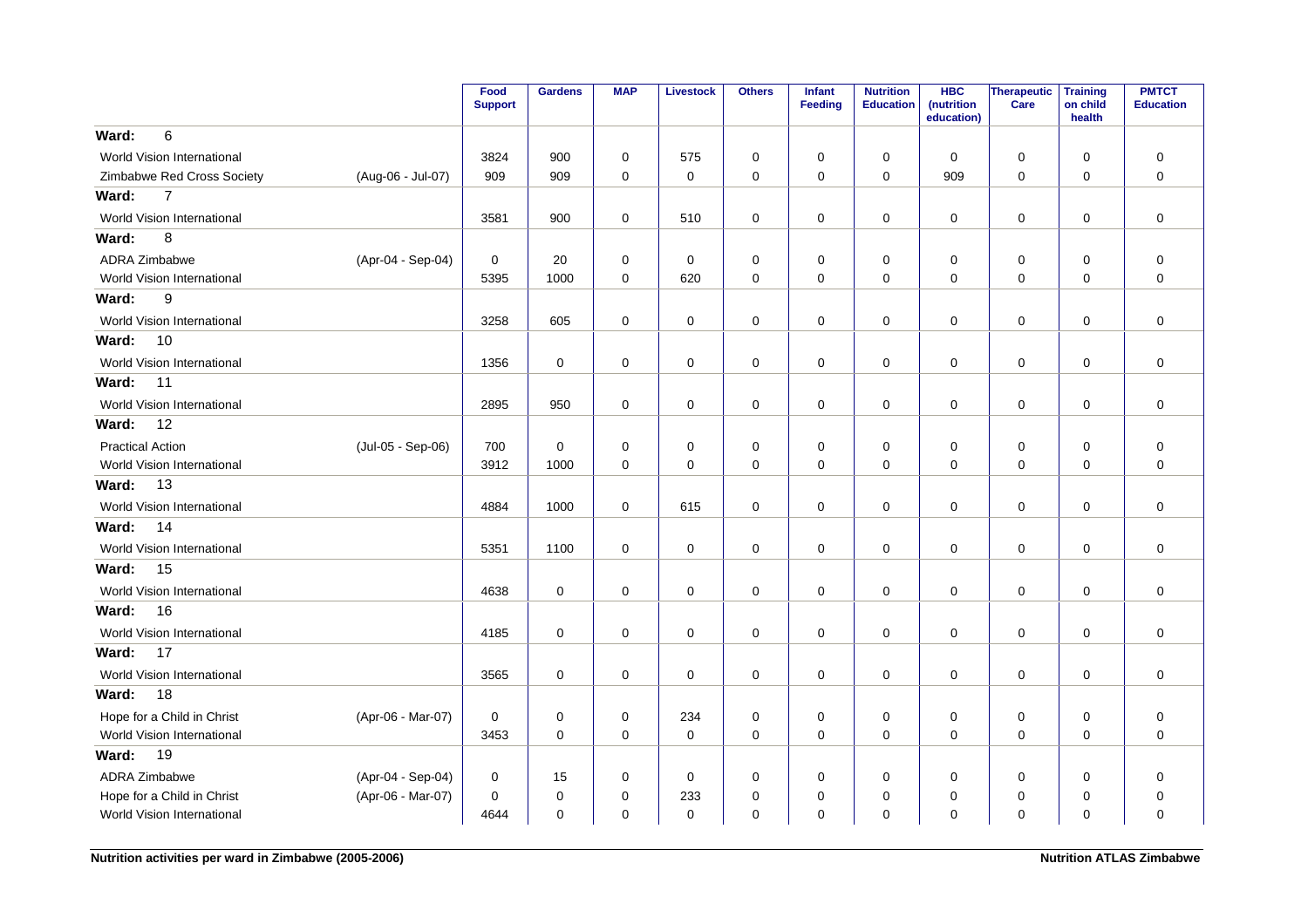|                                       |                   | Food<br><b>Support</b> | <b>Gardens</b> | <b>MAP</b>  | <b>Livestock</b> | <b>Others</b> | Infant<br>Feeding | <b>Nutrition</b><br><b>Education</b> | <b>HBC</b><br>(nutrition<br>education) | <b>Therapeutic</b><br>Care | <b>Training</b><br>on child<br>health | <b>PMTCT</b><br><b>Education</b> |
|---------------------------------------|-------------------|------------------------|----------------|-------------|------------------|---------------|-------------------|--------------------------------------|----------------------------------------|----------------------------|---------------------------------------|----------------------------------|
| 20<br>Ward:                           |                   |                        |                |             |                  |               |                   |                                      |                                        |                            |                                       |                                  |
| ADRA Zimbabwe                         | (Apr-04 - Sep-04) | 0                      | 20             | 0           | $\mathbf 0$      | 0             | $\mathbf 0$       | $\mathbf 0$                          | $\mathbf 0$                            | 0                          | 0                                     | $\mathbf 0$                      |
| Hope for a Child in Christ            | (Apr-06 - Mar-07) | 0                      | 0              | $\mathbf 0$ | 233              | 0             | $\Omega$          | 0                                    | 0                                      | 0                          | 0                                     | $\mathbf 0$                      |
| World Vision International            |                   | 4560                   | $\mathbf 0$    | 0           | $\mathbf 0$      | 0             | $\Omega$          | $\mathbf 0$                          | 0                                      | $\mathbf 0$                | 0                                     | $\mathbf 0$                      |
| <b>Gweru</b>                          |                   |                        |                |             |                  |               |                   |                                      |                                        |                            |                                       |                                  |
| Ward:                                 |                   |                        |                |             |                  |               |                   |                                      |                                        |                            |                                       |                                  |
| Midlands AIDS Service Organisation    | (Mar-05 - Jul-06) | 500                    | 500            | 0           | $\pmb{0}$        | $\mathbf 0$   | $\mathbf 0$       | 0                                    | $\mathbf 0$                            | $\pmb{0}$                  | 0                                     | $\pmb{0}$                        |
| 0<br>Ward:                            |                   |                        |                |             |                  |               |                   |                                      |                                        |                            |                                       |                                  |
| CARE                                  | (Jan-05 - Sep-06) | 324                    | 0              | 20000       | 0                | 0             | 0                 | 0                                    | 0                                      | 0                          | 0                                     | $\mathbf 0$                      |
| Church of Central Africa Presbyterian |                   | 21                     | $\Omega$       | 0           | $\mathbf 0$      | 0             | 0                 | 0                                    | $\Omega$                               | 0                          | 0                                     | $\mathbf 0$                      |
| Padare                                | (Jan-06 - Jan-07) | 1250                   | 500            | 0           | $\mathbf 0$      | 0             | $\Omega$          | 0                                    | 1250                                   | 0                          | 0                                     | $\mathbf 0$                      |
| Padare                                | (Mar-05 - Jul-06) | 500                    | $\Omega$       | $\Omega$    | $\mathbf 0$      | 0             | $\Omega$          | $\Omega$                             | $\Omega$                               | $\mathbf 0$                | $\Omega$                              | $\mathbf 0$                      |
| Zimbabwe Community Development Trust  | (Jan-06 - Jun-06) | 4000                   | $\Omega$       | $\mathbf 0$ | $\mathbf 0$      | 0             | $\mathbf 0$       | 0                                    | $\Omega$                               | $\mathbf 0$                | 0                                     | $\mathbf 0$                      |
| Ward:<br>-1                           |                   |                        |                |             |                  |               |                   |                                      |                                        |                            |                                       |                                  |
| CARE                                  | (Jan-06 - Sep-06) | 360                    | $\mathbf 0$    | 0           | 0                | 0             | 0                 | 0                                    | 360                                    | $\mathbf 0$                | 0                                     | $\pmb{0}$                        |
| CARE                                  | (Nov-05 - Apr-06) | 2115                   | $\mathbf 0$    | $\mathbf 0$ | $\mathbf 0$      | 0             | $\mathbf 0$       | $\mathbf 0$                          | 0                                      | 0                          | 0                                     | $\mathbf 0$                      |
| $\overline{2}$<br>Ward:               |                   |                        |                |             |                  |               |                   |                                      |                                        |                            |                                       |                                  |
| CARE                                  | (Jan-06 - Sep-06) | 360                    | 0              | 0           | $\mathbf 0$      | 0             | 0                 | 0                                    | 360                                    | 0                          | 0                                     | 0                                |
| CARE                                  | (Nov-05 - Apr-06) | 4688                   | $\Omega$       | $\Omega$    | $\mathbf 0$      | 0             | $\Omega$          | $\Omega$                             | $\Omega$                               | 0                          | 0                                     | 0                                |
| CARE                                  | (Jan-06 - Mar-06) | 300                    | $\Omega$       | $\Omega$    | $\mathbf 0$      | 0             | $\Omega$          | 0                                    | $\Omega$                               | 0                          | 0                                     | $\mathbf 0$                      |
| CARE                                  | (Jan-06 - Feb-06) | 1200                   | $\Omega$       | $\Omega$    | $\mathbf 0$      | 0             | $\Omega$          | $\Omega$                             | $\Omega$                               | 0                          | 0                                     | $\mathbf 0$                      |
| CARE                                  | (Jan-05 - Jul-06) | 2843                   | $\Omega$       | 0           | $\mathbf 0$      | 0             | $\Omega$          | 0                                    | $\Omega$                               | 0                          | 0                                     | $\mathbf 0$                      |
| CARE                                  | (Nov-05 - Feb-06) | 900                    | $\Omega$       | 0           | $\mathbf 0$      | 0             | $\Omega$          | 0                                    | 0                                      | 0                          | 0                                     | $\mathbf 0$                      |
| 3<br>Ward:                            |                   |                        |                |             |                  |               |                   |                                      |                                        |                            |                                       |                                  |
| CARE                                  | (Jan-06 - Jan-06) | 1620                   | 0              | 0           | 0                | 0             | 0                 | 0                                    | 0                                      | 0                          | 0                                     | $\mathbf 0$                      |
| CARE                                  | (Jan-06 - Sep-06) | 360                    | 0              | 0           | $\mathbf 0$      | 0             | 0                 | 0                                    | 360                                    | 0                          | 0                                     | 0                                |
| CARE                                  | (Nov-05 - Apr-06) | 6200                   | $\Omega$       | $\Omega$    | $\mathbf 0$      | 0             | $\Omega$          | $\Omega$                             | 0                                      | $\mathbf 0$                | $\Omega$                              | $\mathbf 0$                      |
| CARE                                  | (Nov-05 - Nov-05) | 588                    | $\Omega$       | $\Omega$    | $\mathbf 0$      | 0             | $\Omega$          | $\Omega$                             | $\Omega$                               | 0                          | $\Omega$                              | $\mathbf 0$                      |
| Zimbabwe Red Cross Society            | (Aug-06 - Jul-07) | 837                    | 837            | $\Omega$    | $\mathbf 0$      | 0             | $\Omega$          | $\Omega$                             | 837                                    | $\mathbf 0$                | $\Omega$                              | $\mathbf 0$                      |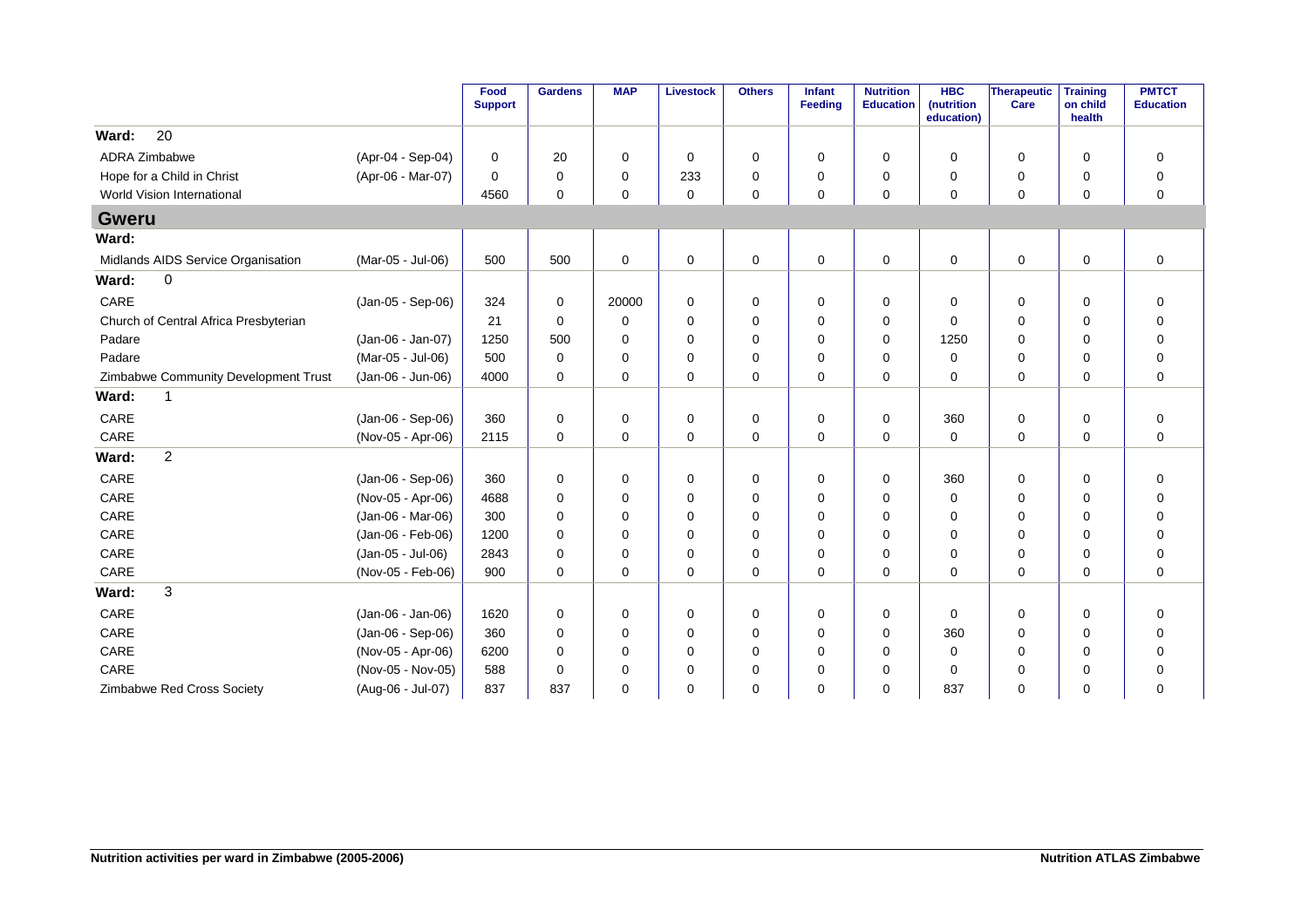|                 |                            |                   | Food<br><b>Support</b> | <b>Gardens</b> | <b>MAP</b>  | <b>Livestock</b> | <b>Others</b> | Infant<br>Feeding | <b>Nutrition</b><br><b>Education</b> | <b>HBC</b><br>(nutrition<br>education) | Therapeutic<br>Care | <b>Training</b><br>on child<br>health | <b>PMTCT</b><br><b>Education</b> |
|-----------------|----------------------------|-------------------|------------------------|----------------|-------------|------------------|---------------|-------------------|--------------------------------------|----------------------------------------|---------------------|---------------------------------------|----------------------------------|
| Ward:           | 4                          |                   |                        |                |             |                  |               |                   |                                      |                                        |                     |                                       |                                  |
| CARE            |                            | (Jan-06 - Sep-06) | 360                    | 0              | 0           | 0                | 0             | 0                 | 0                                    | 360                                    | 0                   | 0                                     | $\mathbf 0$                      |
| CARE            |                            | (Nov-05 - Apr-06) | 3183                   | 0              | 0           | $\mathbf 0$      | 0             | $\Omega$          | 0                                    | $\mathbf 0$                            | 0                   | $\mathbf 0$                           | $\pmb{0}$                        |
| CARE            |                            | (Nov-05 - Nov-05) | 588                    | 0              | 0           | $\mathbf 0$      | 0             | $\Omega$          | 0                                    | 0                                      | 0                   | 0                                     | $\pmb{0}$                        |
| CARE            |                            | (Jan-06 - Jan-06) | 1080                   | 0              | 0           | $\mathbf 0$      | 0             | $\Omega$          | 0                                    | 0                                      | 0                   | $\mathbf 0$                           | $\mathbf 0$                      |
| $\mathsf{CARE}$ |                            | (Jan-05 - Jul-06) | 1276                   | 0              | 0           | 0                | 0             | $\Omega$          | $\Omega$                             | 0                                      | 0                   | $\Omega$                              | $\pmb{0}$                        |
| CARE            |                            | (Nov-05 - Feb-06) | 1140                   | $\mathbf 0$    | $\mathbf 0$ | $\mathbf 0$      | 0             | $\Omega$          | 0                                    | $\mathbf 0$                            | 0                   | $\mathbf 0$                           | $\pmb{0}$                        |
|                 | Zimbabwe Red Cross Society | (Aug-06 - Jul-07) | 704                    | 704            | $\Omega$    | $\mathbf 0$      | 0             | $\Omega$          | $\Omega$                             | 704                                    | 0                   | $\Omega$                              | $\mathbf 0$                      |
| Ward:           | 5                          |                   |                        |                |             |                  |               |                   |                                      |                                        |                     |                                       |                                  |
| CARE            |                            | (Dec-05 - Dec-05) | 1380                   | 0              | $\mathbf 0$ | $\mathbf 0$      | 0             | $\mathbf 0$       | 0                                    | 0                                      | 0                   | $\mathbf 0$                           | $\mathbf 0$                      |
| CARE            |                            | (Jan-06 - Sep-06) | 360                    | 0              | $\mathbf 0$ | $\mathbf 0$      | $\mathbf 0$   | $\Omega$          | 0                                    | 360                                    | 0                   | $\mathbf 0$                           | $\mathbf 0$                      |
| $\mathsf{CARE}$ |                            | (Nov-05 - Apr-06) | 2959                   | 0              | 0           | 0                | 0             | $\Omega$          | 0                                    | $\mathbf 0$                            | 0                   | $\mathbf 0$                           | $\pmb{0}$                        |
| $\mathsf{CARE}$ |                            | (Nov-05 - Nov-05) | 780                    | 0              | $\mathbf 0$ | $\mathbf 0$      | 0             | $\Omega$          | 0                                    | $\mathbf 0$                            | 0                   | $\mathbf 0$                           | $\pmb{0}$                        |
|                 | Zimbabwe Red Cross Society |                   | $\mathbf 0$            | $\Omega$       | $\Omega$    | $\mathbf 0$      | 0             | $\Omega$          | $\Omega$                             | $\Omega$                               | 0                   | $\Omega$                              | $\mathbf 0$                      |
| Ward:           | 6                          |                   |                        |                |             |                  |               |                   |                                      |                                        |                     |                                       |                                  |
| CARE            |                            | (Jan-05 - Jul-06) | 1296                   | 0              | 0           | 0                | 0             | 0                 | 0                                    | 0                                      | 0                   | $\mathbf 0$                           | $\mathbf 0$                      |
| CARE            |                            | (Nov-06 - Dec-05) | 240                    | 0              | 0           | $\mathbf 0$      | 0             | $\Omega$          | 0                                    | $\mathbf 0$                            | 0                   | $\mathbf 0$                           | $\pmb{0}$                        |
| CARE            |                            | (Jan-06 - Sep-06) | 360                    | 0              | 0           | 0                | 0             | $\Omega$          | 0                                    | 360                                    | 0                   | $\mathbf 0$                           | $\pmb{0}$                        |
| CARE            |                            | (Nov-05 - Apr-06) | 690                    | 0              | $\mathbf 0$ | $\mathbf 0$      | 0             | $\Omega$          | 0                                    | $\mathbf 0$                            | $\mathbf 0$         | $\mathbf 0$                           | $\mathbf 0$                      |
| Ward:           | $\overline{7}$             |                   |                        |                |             |                  |               |                   |                                      |                                        |                     |                                       |                                  |
| CARE            |                            | (Jan-05 - Jul-06) | 1260                   | 0              | $\mathbf 0$ | 0                | 0             | $\Omega$          | 0                                    | 0                                      | 0                   | $\mathbf 0$                           | $\mathbf 0$                      |
| CARE            |                            | (Jan-06 - Sep-06) | 360                    | 0              | 0           | 0                | 0             | $\Omega$          | 0                                    | 360                                    | 0                   | 0                                     | $\pmb{0}$                        |
| CARE            |                            | (Jul-06 - Aug-06) | 420                    | 0              | $\mathbf 0$ | $\mathbf 0$      | 0             | $\Omega$          | 0                                    | $\mathbf 0$                            | 0                   | 0                                     | $\pmb{0}$                        |
| CARE            |                            | (Nov-05 - Apr-06) | 5405                   | 0              | $\mathbf 0$ | 0                | 0             | 0                 | 0                                    | $\mathbf 0$                            | 0                   | $\mathbf 0$                           | $\pmb{0}$                        |
|                 | Zimbabwe Red Cross Society | (Aug-06 - Jul-07) | 564                    | 564            | $\Omega$    | $\mathbf 0$      | 0             | $\Omega$          | 0                                    | 564                                    | $\mathbf 0$         | $\Omega$                              | $\overline{0}$                   |
| Ward:           | 8                          |                   |                        |                |             |                  |               |                   |                                      |                                        |                     |                                       |                                  |
| CARE            |                            | (Nov-05 - Apr-06) | 4000                   | 0              | $\mathbf 0$ | 0                | 0             | $\Omega$          | 0                                    | 0                                      | 0                   | $\mathbf 0$                           | $\mathbf 0$                      |
| CARE            |                            | (Jan-05 - Jul-06) | 2267                   | 0              | 0           | $\mathbf 0$      | 0             | $\mathbf 0$       | 0                                    | $\mathbf 0$                            | 0                   | $\mathbf 0$                           | $\pmb{0}$                        |
| CARE            |                            | (Jan-06 - Sep-06) | 360                    | 0              | $\Omega$    | $\Omega$         | $\Omega$      | $\Omega$          | $\Omega$                             | 360                                    | $\mathbf 0$         | $\Omega$                              | $\mathbf 0$                      |
| Ward:           | $\boldsymbol{9}$           |                   |                        |                |             |                  |               |                   |                                      |                                        |                     |                                       |                                  |
| CARE            |                            | (Jan-05 - Jul-06) | 257                    | 0              | $\mathbf 0$ | 0                | $\pmb{0}$     | 0                 | 0                                    | 0                                      | 0                   | $\mathbf 0$                           | $\pmb{0}$                        |
| Ward:           | 10                         |                   |                        |                |             |                  |               |                   |                                      |                                        |                     |                                       |                                  |
| CARE            |                            | (Jan-06 - Sep-06) | 360                    | 0              | 0           | $\mathbf 0$      | 0             | 0                 | 0                                    | 360                                    | 0                   | 0                                     | $\pmb{0}$                        |
| CARE            |                            | (Nov-05 - Apr-06) | 4440                   | $\Omega$       | 0           | 0                | 0             | $\Omega$          | $\Omega$                             | $\mathbf 0$                            | 0                   | $\mathbf 0$                           | $\mathbf 0$                      |
| <b>PATHAIDS</b> |                            | (Jan-03 - Dec-04) | 1993                   | 0              | $\mathbf 0$ | $\mathbf 0$      | 0             | $\mathbf 0$       | 0                                    | $\mathbf 0$                            | 0                   | $\mathbf 0$                           | $\pmb{0}$                        |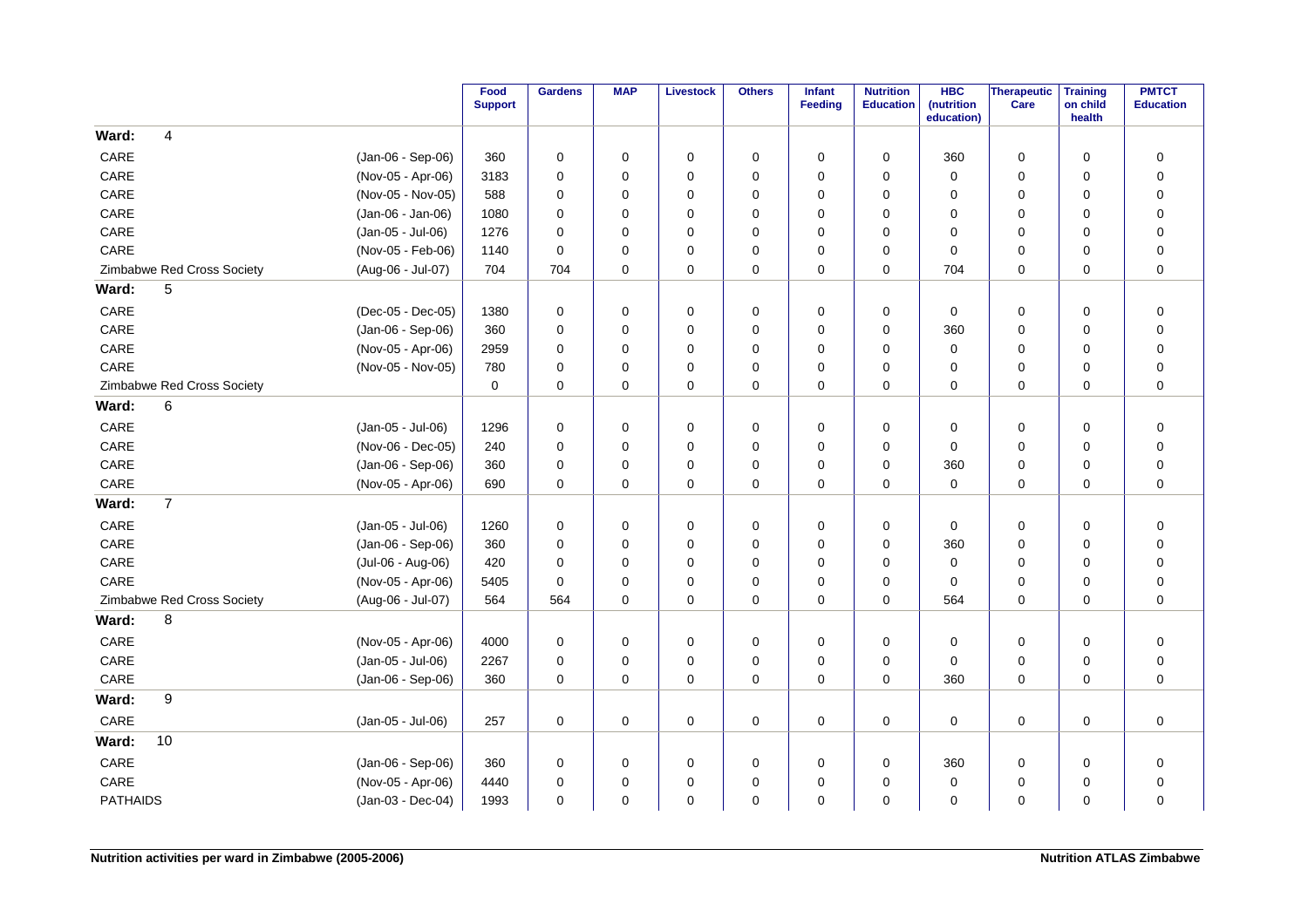|                                         |                   | Food<br><b>Support</b> | <b>Gardens</b> | <b>MAP</b>  | Livestock   | <b>Others</b> | <b>Infant</b><br>Feeding | <b>Nutrition</b><br><b>Education</b> | <b>HBC</b><br>(nutrition<br>education) | Therapeutic<br>Care | <b>Training</b><br>on child<br>health | <b>PMTCT</b><br><b>Education</b> |
|-----------------------------------------|-------------------|------------------------|----------------|-------------|-------------|---------------|--------------------------|--------------------------------------|----------------------------------------|---------------------|---------------------------------------|----------------------------------|
| 11<br>Ward:                             |                   |                        |                |             |             |               |                          |                                      |                                        |                     |                                       |                                  |
| CARE                                    | (Jan-06 - Sep-06) | 360                    | 0              | 0           | 0           | 0             | $\mathbf 0$              | $\mathbf 0$                          | 360                                    | 0                   | $\mathbf 0$                           | $\mathbf 0$                      |
| CARE                                    | (Nov-05 - Apr-06) | 4725                   | $\mathbf 0$    | $\Omega$    | 0           | $\mathbf 0$   | $\Omega$                 | $\Omega$                             | $\Omega$                               | 0                   | $\Omega$                              | $\mathbf 0$                      |
| CARE                                    | (Nov-05 - Dec-05) | 600                    | $\mathbf 0$    | $\Omega$    | 0           | $\mathbf 0$   | $\Omega$                 | $\Omega$                             | $\mathbf 0$                            | 0                   | 0                                     | $\mathbf 0$                      |
| CARE                                    | (Nov-05 - Feb-06) | 300                    | $\mathbf 0$    | $\mathbf 0$ | 0           | $\mathbf 0$   | $\mathbf 0$              | $\mathbf 0$                          | 0                                      | 0                   | $\mathbf 0$                           | $\mathbf 0$                      |
| 12<br>Ward:                             |                   |                        |                |             |             |               |                          |                                      |                                        |                     |                                       |                                  |
| CARE                                    | (Jan-06 - Sep-06) | 360                    | $\mathbf 0$    | 0           | 0           | 0             | $\mathbf 0$              | $\mathbf 0$                          | 360                                    | 0                   | $\mathbf 0$                           | $\mathbf 0$                      |
| CARE                                    | (Nov-05 - Apr-06) | 4535                   | $\mathbf 0$    | $\Omega$    | 0           | 0             | $\Omega$                 | $\Omega$                             | $\Omega$                               | 0                   | $\Omega$                              | $\mathbf 0$                      |
| CARE                                    | (Jan-05 - Jul-06) | 1682                   | $\Omega$       | $\Omega$    | $\mathbf 0$ | $\mathbf 0$   | $\Omega$                 | $\Omega$                             | $\Omega$                               | $\mathbf 0$         | $\Omega$                              | $\mathbf 0$                      |
| 14<br>Ward:                             |                   |                        |                |             |             |               |                          |                                      |                                        |                     |                                       |                                  |
| CARE                                    | (Jan-05 - Sep-06) | 25                     | $\mathbf 0$    | $\mathbf 0$ | $\mathbf 0$ | 0             | $\mathbf 0$              | $\mathbf 0$                          | $\Omega$                               | $\mathbf 0$         | $\mathbf 0$                           | $\mathbf 0$                      |
| <b>Harare</b>                           |                   |                        |                |             |             |               |                          |                                      |                                        |                     |                                       |                                  |
| Ward:<br>$\mathbf 1$                    |                   |                        |                |             |             |               |                          |                                      |                                        |                     |                                       |                                  |
| Inter Country People's Aid              | (Jun-05 - Jun-06) | $\mathbf 0$            | 12900          | 0           | 0           | 0             | 0                        | 0                                    | $\mathbf 0$                            | 0                   | $\mathbf 0$                           | $\mathbf 0$                      |
| The Centre                              |                   | $\mathbf 0$            | 0              | 0           | 0           | 0             | $\mathbf 0$              | 82                                   | $\mathbf 0$                            | 0                   | $\mathbf 0$                           | $\mathbf 0$                      |
| <b>Harare Urban</b>                     |                   |                        |                |             |             |               |                          |                                      |                                        |                     |                                       |                                  |
| Ward:                                   |                   |                        |                |             |             |               |                          |                                      |                                        |                     |                                       |                                  |
| Chiedza Child Care                      |                   | 155                    | 0              | 0           | 0           | 0             | 0                        | 0                                    | 0                                      | 0                   | $\mathbf 0$                           | 0                                |
| Chiedza Child Care                      | $(Mar-06 - )$     | 40                     | $\Omega$       | $\Omega$    | 0           | 0             | $\Omega$                 | 0                                    | $\Omega$                               | 0                   | 0                                     | $\mathbf 0$                      |
| <b>Child Protection Society</b>         | (Mar-05 - Jul-06) | 2000                   | 2000           | $\Omega$    | $\mathbf 0$ | $\mathbf 0$   | $\Omega$                 | $\Omega$                             | $\Omega$                               | 0                   | $\Omega$                              | $\mathbf 0$                      |
| Church of Central Africa Presbyterian   |                   | 27                     | $\mathbf 0$    | $\Omega$    | 0           | $\mathbf 0$   | $\Omega$                 | $\Omega$                             | $\Omega$                               | 0                   | $\Omega$                              | $\mathbf 0$                      |
| New Dawn Children Care Trust            | $(Jun-05 - )$     | 100                    | $\Omega$       | $\Omega$    | 0           | $\mathbf 0$   | $\Omega$                 | $\Omega$                             | $\Omega$                               | $\Omega$            | $\Omega$                              | $\mathbf 0$                      |
| <b>ROKPA</b>                            | (Feb-06 - Mar-06) | $\mathbf 0$            | $\Omega$       | $\Omega$    | $\mathbf 0$ | $\mathbf 0$   | $\Omega$                 | 13                                   | $\Omega$                               | 0                   | $\Omega$                              | $\mathbf 0$                      |
| United Methodist Church                 |                   | 80                     | $\Omega$       | $\Omega$    | $\mathbf 0$ | $\mathbf 0$   | $\Omega$                 | $\Omega$                             | $\Omega$                               | 0                   | $\Omega$                              | $\mathbf 0$                      |
| Zimbabwe Community Development Trust    | (Jan-06 - Jun-06) | 630                    | $\mathbf 0$    | 0           | 0           | $\mathbf 0$   | 0                        | $\mathbf 0$                          | $\mathbf 0$                            | $\mathbf 0$         | $\mathbf 0$                           | $\mathbf 0$                      |
| Zimbabwe Womens and Orphans Trust       |                   | 0                      | 2500           | 0           | $\mathbf 0$ | $\mathbf 0$   | $\Omega$                 | 0                                    | $\Omega$                               | 0                   | $\mathbf 0$                           | $\mathbf 0$                      |
| 2<br>Ward:                              |                   |                        |                |             |             |               |                          |                                      |                                        |                     |                                       |                                  |
| <b>ADRA Zimbabwe</b>                    | $(-$ Jun-06)      | 0                      | 115            | 0           | 0           | 0             | 0                        | 0                                    | 0                                      | 0                   | 0                                     | 0                                |
| Zim. Regional Disaster Alleviation Fund | $(Jun-05 - )$     | 300                    | 0              | 0           | 0           | 0             | 0                        | 0                                    | $\Omega$                               | 0                   | 0                                     | $\mathbf 0$                      |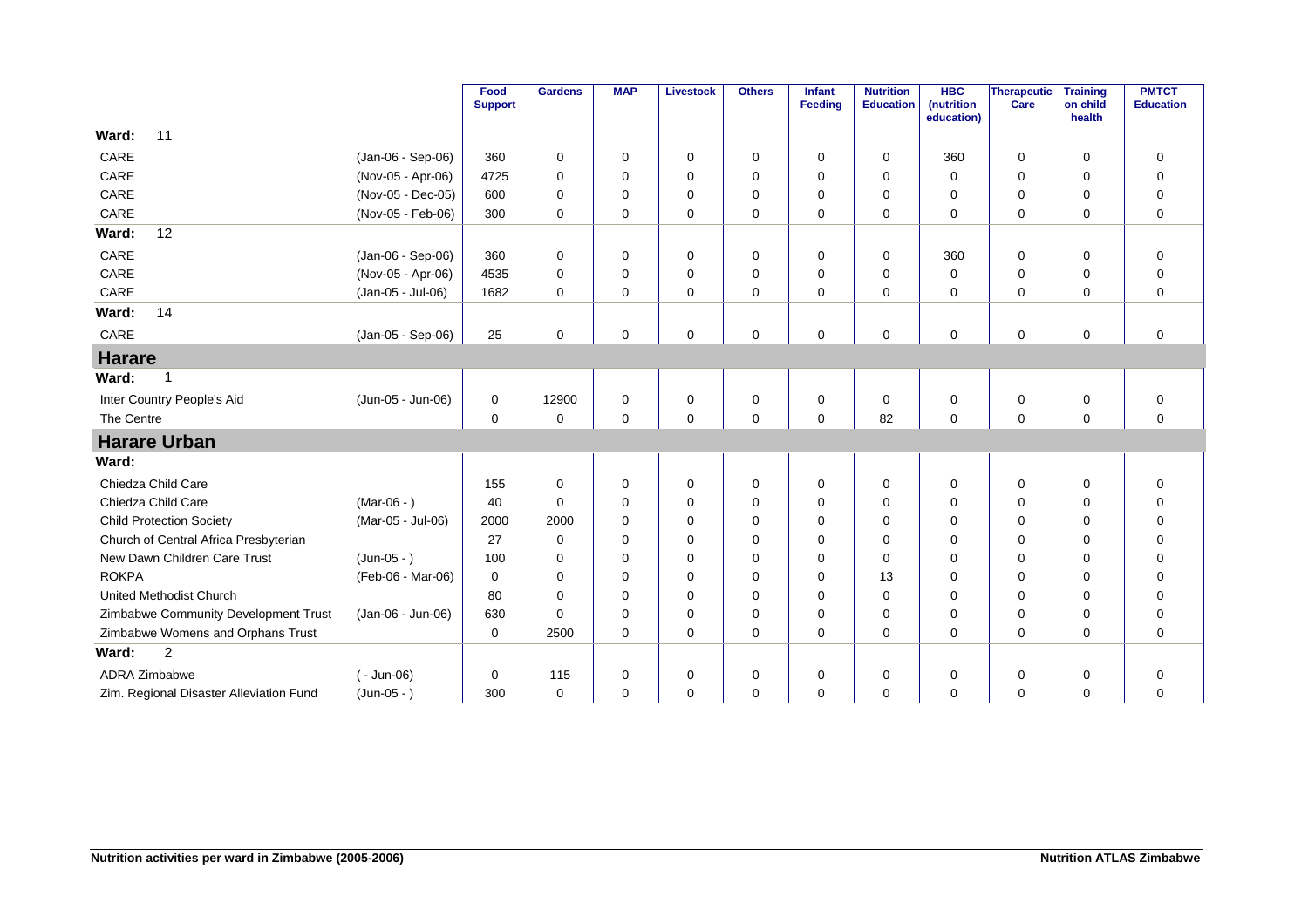|                                         |                   | Food<br><b>Support</b> | <b>Gardens</b> | <b>MAP</b>  | <b>Livestock</b> | <b>Others</b> | <b>Infant</b><br><b>Feeding</b> | <b>Nutrition</b><br><b>Education</b> | <b>HBC</b><br>(nutrition<br>education) | Therapeutic<br>Care | <b>Training</b><br>on child<br>health | <b>PMTCT</b><br><b>Education</b> |
|-----------------------------------------|-------------------|------------------------|----------------|-------------|------------------|---------------|---------------------------------|--------------------------------------|----------------------------------------|---------------------|---------------------------------------|----------------------------------|
| 3<br>Ward:                              |                   |                        |                |             |                  |               |                                 |                                      |                                        |                     |                                       |                                  |
| Chiedza Child Care                      |                   | 65                     | 60             | 0           | 0                | 0             | $\mathbf 0$                     | $\mathbf 0$                          | $\Omega$                               | $\mathbf 0$         | 0                                     | $\mathbf 0$                      |
| Church of Central Africa Presbyterian   |                   | 3                      | $\mathbf 0$    | 0           | 0                | 0             | 0                               | 0                                    | 0                                      | 0                   | 0                                     | $\mathbf 0$                      |
| Just Joy Bridging Organisation          |                   | 203                    | $\mathbf 0$    | 0           | $\mathbf 0$      | 0             | $\mathbf 0$                     | $\mathbf 0$                          | 100                                    | 0                   | 0                                     | $\mathbf 0$                      |
| Mashambanzou Care Trust                 | ( - Jun-06)       | 281                    | $\Omega$       | $\Omega$    | 0                | 0             | $\Omega$                        | $\Omega$                             | 254                                    | 0                   | $\Omega$                              | $\mathbf 0$                      |
| <b>ROKPA</b>                            |                   | 0                      | $\mathbf 0$    | 0           | $\mathbf 0$      | 0             | $\mathbf 0$                     | $\mathbf 0$                          | $\Omega$                               | 0                   | $\mathbf 0$                           | $\mathbf 0$                      |
| <b>ROKPA</b>                            | $(Jan-06 - )$     | 10                     | $\mathbf 0$    | 0           | 0                | 0             | $\mathbf 0$                     | 0                                    | $\Omega$                               | 0                   | $\mathbf 0$                           | $\mathbf 0$                      |
| 8<br>Ward:                              |                   |                        |                |             |                  |               |                                 |                                      |                                        |                     |                                       |                                  |
| Zim. Regional Disaster Alleviation Fund | (Jun-05 - )       | 10                     | $\mathbf 0$    | 0           | 0                | 0             | 0                               | 0                                    | 0                                      | $\mathbf 0$         | 0                                     | $\mathbf 0$                      |
| 10<br>Ward:                             |                   |                        |                |             |                  |               |                                 |                                      |                                        |                     |                                       |                                  |
| Chiedza Child Care                      |                   | 105                    | 90             | $\mathbf 0$ | 0                | 0             | $\mathbf 0$                     | 0                                    | 0                                      | 0                   | 0                                     | $\mathbf 0$                      |
| <b>ROKPA</b>                            |                   | $\mathbf 0$            | $\mathbf 0$    | 0           | $\mathbf 0$      | 0             | $\mathbf 0$                     | $\mathbf 0$                          | $\Omega$                               | 0                   | $\mathbf 0$                           | $\mathbf 0$                      |
| <b>ROKPA</b>                            | $(Jan-06 - )$     | 16                     | $\mathbf 0$    | 0           | 0                | 0             | $\mathbf 0$                     | 0                                    | $\Omega$                               | 0                   | $\mathbf 0$                           | $\mathbf 0$                      |
| <b>ROKPA</b>                            | (Jan-06 - May-05) | 0                      | $\overline{2}$ | 0           | 0                | 0             | $\mathbf 0$                     | $\mathbf 0$                          | $\Omega$                               | 0                   | 0                                     | $\mathbf 0$                      |
| Ward:<br>11                             |                   |                        |                |             |                  |               |                                 |                                      |                                        |                     |                                       |                                  |
| Chiedza Child Care                      |                   | 60                     | 60             | 0           | 0                | 0             | 0                               | 0                                    | 0                                      | 0                   | 0                                     | 0                                |
| Church of Central Africa Presbyterian   |                   | 3                      | $\mathbf 0$    | $\mathbf 0$ | $\mathbf 0$      | 0             | $\mathbf 0$                     | 0                                    | $\Omega$                               | 0                   | 0                                     | $\mathbf 0$                      |
| Just Joy Bridging Organisation          |                   | 203                    | $\mathbf 0$    | 0           | 0                | 0             | 0                               | 0                                    | 100                                    | 0                   | 0                                     | $\mathbf 0$                      |
| Mashambanzou Care Trust                 | $(-$ Jun-06)      | 281                    | $\mathbf 0$    | $\Omega$    | $\mathbf 0$      | 0             | 0                               | 0                                    | 254                                    | 0                   | 0                                     | $\mathbf 0$                      |
| <b>ROKPA</b>                            | (Jan-06 - May-05) | 0                      | -1             | 0           | 0                | 0             | $\Omega$                        | $\Omega$                             | $\Omega$                               | 0                   | $\Omega$                              | $\Omega$                         |
| <b>ROKPA</b>                            | $(Jan-06 - )$     | 11                     | 0              | 0           | 0                | 0             | 0                               | 0                                    | $\Omega$                               | 0                   | $\mathbf 0$                           | $\mathbf 0$                      |
| <b>ROKPA</b>                            |                   | 0                      | $\Omega$       | $\Omega$    | 0                | 0             | 0                               | 0                                    | $\Omega$                               | 0                   | $\Omega$                              | $\mathbf 0$                      |
| 12<br>Ward:                             |                   |                        |                |             |                  |               |                                 |                                      |                                        |                     |                                       |                                  |
| Chiedza Child Care                      |                   | 60                     | 55             | 0           | 0                | 0             | $\mathbf 0$                     | 0                                    | 0                                      | 0                   | 0                                     | $\mathbf 0$                      |
| Church of Central Africa Presbyterian   |                   | 4                      | $\mathbf 0$    | 0           | $\mathbf 0$      | 0             | $\mathbf 0$                     | 0                                    | $\Omega$                               | 0                   | 0                                     | $\mathbf 0$                      |
| Just Joy Bridging Organisation          |                   | 203                    | $\mathbf 0$    | 0           | $\mathbf 0$      | 0             | $\mathbf 0$                     | $\mathbf 0$                          | 100                                    | $\mathbf 0$         | 0                                     | $\mathbf 0$                      |
| Mashambanzou Care Trust                 | $(-$ Jun-06)      | 280                    | $\Omega$       | $\Omega$    | 0                | 0             | $\Omega$                        | 0                                    | 254                                    | 0                   | $\Omega$                              | $\mathbf 0$                      |
| <b>ROKPA</b>                            |                   | 0                      | $\Omega$       | 0           | 0                | 0             | 0                               | $\mathbf 0$                          | $\mathbf 0$                            | 0                   | $\mathbf 0$                           | $\mathbf 0$                      |
| <b>ROKPA</b>                            | $(Jan-06 - )$     | 10                     | $\Omega$       | 0           | $\mathbf 0$      | 0             | $\mathbf 0$                     | $\mathbf 0$                          | $\Omega$                               | 0                   | $\Omega$                              | $\mathbf 0$                      |
| <b>ROKPA</b>                            | (Jan-06 - May-05) | 0                      | $\overline{1}$ | 0           | 0                | 0             | $\mathbf 0$                     | $\mathbf 0$                          | $\Omega$                               | $\mathbf 0$         | 0                                     | $\mathbf 0$                      |
| 13<br>Ward:                             |                   |                        |                |             |                  |               |                                 |                                      |                                        |                     |                                       |                                  |
| Mashambanzou Care Trust                 | $(-$ Jun-06)      | 297                    | 0              | 0           | 0                | 0             | 0                               | 0                                    | 297                                    | 0                   | 0                                     | 0                                |
| <b>ROKPA</b>                            |                   | 0                      | $\mathbf 0$    | 0           | 0                | 0             | $\mathbf 0$                     | $\mathbf 0$                          | $\Omega$                               | 0                   | $\mathbf 0$                           | $\mathbf 0$                      |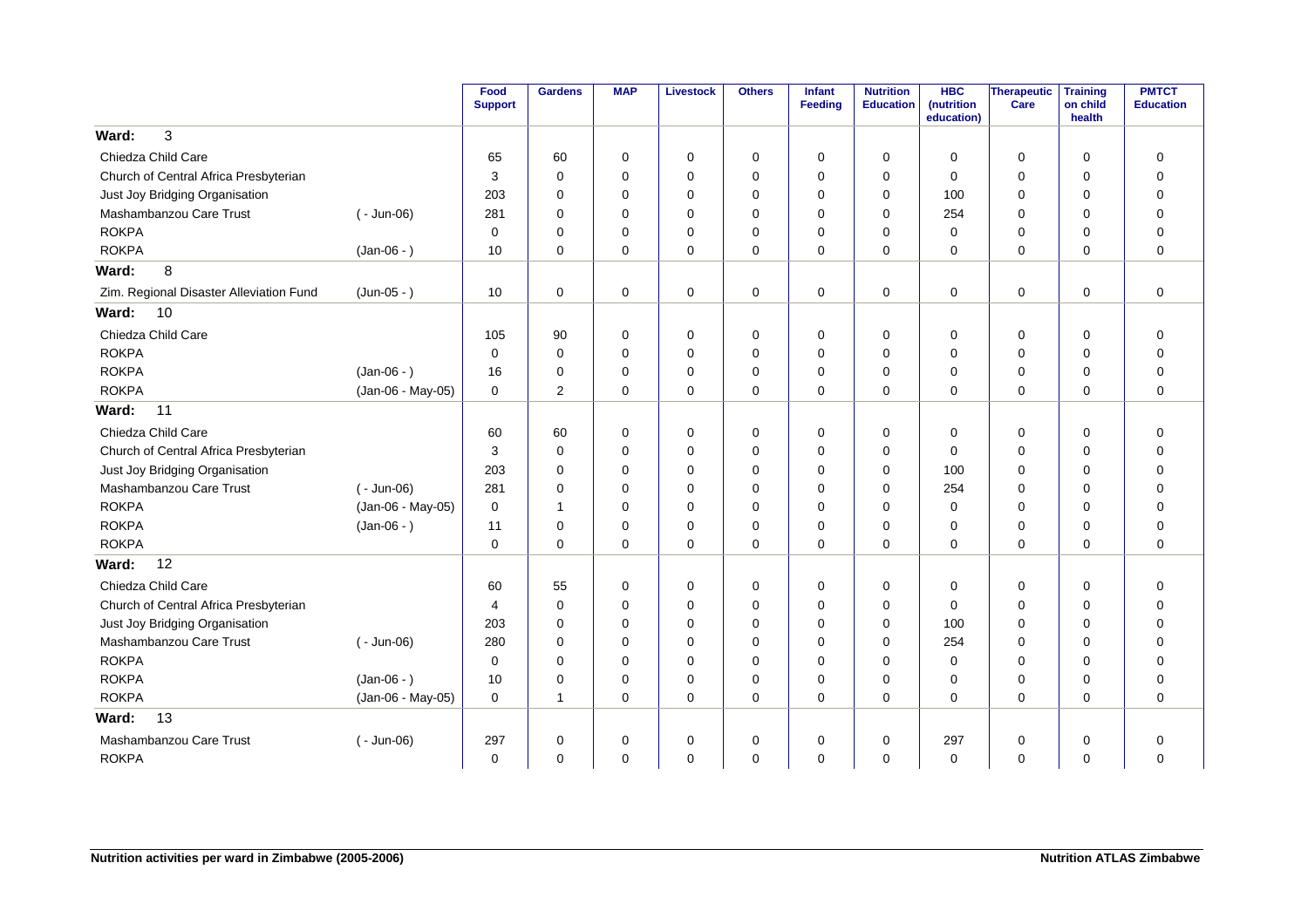|                                         |                   | Food<br><b>Support</b> | <b>Gardens</b> | <b>MAP</b>  | <b>Livestock</b> | <b>Others</b> | <b>Infant</b><br>Feeding | <b>Nutrition</b><br><b>Education</b> | <b>HBC</b><br>(nutrition<br>education) | <b>Therapeutic</b><br>Care | <b>Training</b><br>on child<br>health | <b>PMTCT</b><br><b>Education</b> |
|-----------------------------------------|-------------------|------------------------|----------------|-------------|------------------|---------------|--------------------------|--------------------------------------|----------------------------------------|----------------------------|---------------------------------------|----------------------------------|
| 14<br>Ward:                             |                   |                        |                |             |                  |               |                          |                                      |                                        |                            |                                       |                                  |
| ADRA Zimbabwe                           | $(-$ Jun-06)      | 0                      | 115            | 0           | $\mathbf 0$      | 0             | 0                        | 0                                    | 0                                      | 0                          | $\mathbf 0$                           | $\mathbf 0$                      |
| Mashambanzou Care Trust                 | $(-$ Jun-06)      | 110                    | $\Omega$       | $\Omega$    | $\Omega$         | $\Omega$      | $\Omega$                 | $\Omega$                             | 110                                    | $\Omega$                   | $\Omega$                              | $\mathbf 0$                      |
| <b>ROKPA</b>                            |                   | $\Omega$               | $\Omega$       | $\Omega$    | $\mathbf 0$      | 0             | $\Omega$                 | $\Omega$                             | $\mathbf 0$                            | 0                          | $\Omega$                              | $\mathbf 0$                      |
| <b>ROKPA</b>                            | $(Jan-06 - )$     | 31                     | $\Omega$       | $\Omega$    | $\mathbf 0$      | 0             | $\Omega$                 | $\Omega$                             | $\Omega$                               | 0                          | $\Omega$                              | $\mathbf 0$                      |
| <b>ROKPA</b>                            | (Jan-06 - May-05) | 0                      | $\overline{2}$ | 0           | $\mathbf 0$      | 0             | $\Omega$                 | 0                                    | 0                                      | 0                          | 0                                     | $\mathbf 0$                      |
| Zimbabwe Community Development Trust    | (Jan-06 - Jun-06) | 42                     | $\Omega$       | 0           | $\mathbf 0$      | 0             | $\Omega$                 | 0                                    | 42                                     | 0                          | 0                                     | $\mathbf 0$                      |
| 15<br>Ward:                             |                   |                        |                |             |                  |               |                          |                                      |                                        |                            |                                       |                                  |
| New Hope Zimbabwe                       | (Sep-05 - Sep-06) | 100                    | $\mathbf 0$    | $\mathbf 0$ | $\mathbf 0$      | 0             | $\Omega$                 | $\mathbf 0$                          | 100                                    | $\mathbf 0$                | $\mathbf 0$                           | $\mathbf 0$                      |
| <b>ROKPA</b>                            | (Jan-06 - May-05) | 0                      | 4              | $\Omega$    | $\mathbf 0$      | 0             | $\Omega$                 | 0                                    | $\mathbf 0$                            | 0                          | 0                                     | $\mathbf 0$                      |
| <b>ROKPA</b>                            | $(Jan-06 - )$     | 34                     | $\mathbf 0$    | 0           | $\mathbf 0$      | 0             | $\Omega$                 | 0                                    | 0                                      | 0                          | $\mathbf 0$                           | $\mathbf 0$                      |
| <b>ROKPA</b>                            |                   | 0                      | $\Omega$       | $\Omega$    | $\mathbf 0$      | 0             | $\Omega$                 | 0                                    | 0                                      | 0                          | $\mathbf 0$                           | $\mathbf 0$                      |
| The Centre                              |                   | $\Omega$               | $\Omega$       | $\Omega$    | $\mathbf 0$      | 0             | $\Omega$                 | 50                                   | $\Omega$                               | $\mathbf 0$                | $\Omega$                              | $\mathbf 0$                      |
| 19<br>Ward:                             |                   |                        |                |             |                  |               |                          |                                      |                                        |                            |                                       |                                  |
| ADRA Zimbabwe                           | $(-$ Jun-06)      | 0                      | 115            | 0           | 0                | 0             | $\Omega$                 | 0                                    | 0                                      | 0                          | 0                                     | 0                                |
| <b>AIDS Counselling Trust</b>           |                   | 501                    | $\mathbf 0$    | 0           | 0                | 0             | $\Omega$                 | 0                                    | 501                                    | 0                          | 0                                     | $\mathbf 0$                      |
| Church of Central Africa Presbyterian   |                   | 12                     | 0              | 0           | $\mathbf 0$      | 0             | $\Omega$                 | 0                                    | 0                                      | 0                          | 0                                     | $\mathbf 0$                      |
| <b>Island Hospice - Harare</b>          |                   | 72                     | $\Omega$       | $\Omega$    | $\mathbf 0$      | 0             | $\Omega$                 | 0                                    | $\Omega$                               | 0                          | $\Omega$                              | $\mathbf 0$                      |
| Mashambanzou Care Trust                 | $(-$ Jun-06)      | 680                    | $\Omega$       | $\Omega$    | $\mathbf 0$      | 0             | $\Omega$                 | 0                                    | 680                                    | 0                          | $\Omega$                              | $\mathbf 0$                      |
| Mavambo Trust                           | (Oct-05 - Jul-06) | 300                    | $\Omega$       | 0           | $\mathbf 0$      | 0             | $\Omega$                 | $\mathbf 0$                          | 0                                      | 0                          | $\Omega$                              | $\mathbf 0$                      |
| Mavambo Trust                           | $(Jun-05 - )$     | 60                     | $\Omega$       | $\Omega$    | $\mathbf 0$      | 0             | $\Omega$                 | 0                                    | 0                                      | 0                          | 0                                     | $\mathbf 0$                      |
| Mavambo Trust                           | (Mar-05 - Jul-06) | 170                    | 170            | 0           | $\mathbf 0$      | 0             | $\Omega$                 | 0                                    | 0                                      | 0                          | 0                                     | $\mathbf 0$                      |
| New Dawn of Hope                        | (Mar-05 - Jul-06) | 500                    | 500            | $\Omega$    | $\mathbf 0$      | 0             | $\Omega$                 | $\Omega$                             | $\Omega$                               | 0                          | $\Omega$                              | 0                                |
| Padare                                  | (Jan-06 - Jan-07) | 175                    | $\mathbf 0$    | $\Omega$    | $\mathbf 0$      | 0             | $\Omega$                 | 0                                    | 175                                    | $\mathbf 0$                | $\Omega$                              | $\mathbf 0$                      |
| <b>ROKPA</b>                            |                   | 0                      | $\Omega$       | $\Omega$    | $\mathbf 0$      | 0             | $\Omega$                 | $\Omega$                             | 0                                      | 0                          | $\Omega$                              | $\mathbf 0$                      |
| <b>ROKPA</b>                            | $(Jan-06 - )$     | 23                     | $\Omega$       | $\Omega$    | $\mathbf 0$      | 0             | $\Omega$                 | 0                                    | 0                                      | 0                          | $\Omega$                              | $\mathbf 0$                      |
| <b>ROKPA</b>                            | (Jan-06 - May-05) | 0                      | $\overline{2}$ | $\Omega$    | $\mathbf 0$      | 0             | $\Omega$                 | $\mathbf 0$                          | 0                                      | 0                          | 0                                     | $\mathbf 0$                      |
| The Centre                              |                   | 0                      | $\Omega$       | 0           | $\Omega$         | 0             | $\Omega$                 | 10                                   | $\Omega$                               | $\Omega$                   | $\Omega$                              | $\mathbf 0$                      |
| Zim. Regional Disaster Alleviation Fund | $(Jun-05 - )$     | 200                    | $\Omega$       | $\Omega$    | $\mathbf 0$      | 0             | $\Omega$                 | $\Omega$                             | $\Omega$                               | 0                          | $\Omega$                              | $\mathbf 0$                      |
| Zimbabwe Women's Bureau                 | (Jan-04 - Jan-06) | 0                      | $\Omega$       | 0           | $\Omega$         | 100           | $\Omega$                 | $\Omega$                             | $\Omega$                               | 0                          | $\Omega$                              | $\mathbf 0$                      |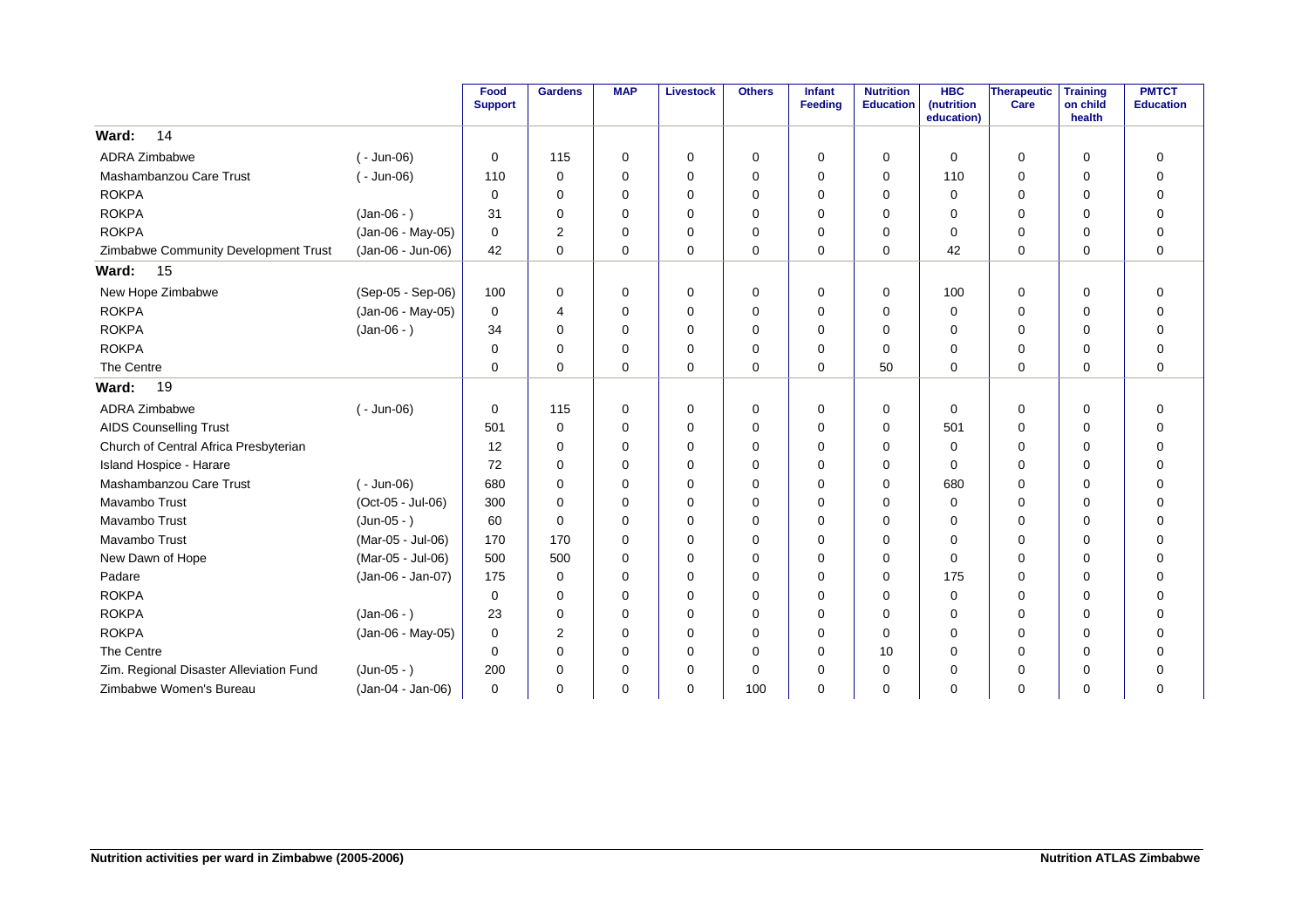|                                         |                   | Food<br><b>Support</b> | <b>Gardens</b>           | <b>MAP</b>  | <b>Livestock</b> | <b>Others</b> | Infant<br>Feeding | <b>Nutrition</b><br><b>Education</b> | <b>HBC</b><br>(nutrition<br>education) | Therapeutic<br>Care | <b>Training</b><br>on child<br>health | <b>PMTCT</b><br><b>Education</b> |
|-----------------------------------------|-------------------|------------------------|--------------------------|-------------|------------------|---------------|-------------------|--------------------------------------|----------------------------------------|---------------------|---------------------------------------|----------------------------------|
| 20<br>Ward:                             |                   |                        |                          |             |                  |               |                   |                                      |                                        |                     |                                       |                                  |
| ADRA Zimbabwe                           | $(-$ Jun-06)      | 0                      | 115                      | $\Omega$    | $\mathbf 0$      | 0             | $\Omega$          | 0                                    | $\Omega$                               | 0                   | 0                                     | 0                                |
| <b>AIDS Counselling Trust</b>           |                   | 499                    | $\Omega$                 | $\Omega$    | $\mathbf 0$      | 0             | $\Omega$          | $\Omega$                             | 499                                    | 0                   | $\Omega$                              | $\overline{0}$                   |
| Church of Central Africa Presbyterian   |                   | 11                     | $\Omega$                 | $\Omega$    | $\Omega$         | 0             | $\Omega$          | $\Omega$                             | $\Omega$                               | 0                   | $\Omega$                              | $\mathbf 0$                      |
| Island Hospice - Harare                 |                   | 42                     | $\Omega$                 | $\Omega$    | $\Omega$         | 0             | $\Omega$          | $\Omega$                             | $\Omega$                               | 0                   | $\Omega$                              | $\mathbf 0$                      |
| Mashambanzou Care Trust                 | $(-$ Jun-06)      | 268                    | $\Omega$                 | $\Omega$    | $\mathbf 0$      | 0             | $\Omega$          | $\Omega$                             | 268                                    | 0                   | $\Omega$                              | $\Omega$                         |
| Mavambo Trust                           | $(Jun-05 - )$     | 60                     | $\Omega$                 | $\Omega$    | $\mathbf 0$      | 0             | $\Omega$          | $\Omega$                             | $\Omega$                               | 0                   | $\Omega$                              | $\overline{0}$                   |
| Mavambo Trust                           | (Mar-05 - Jul-06) | 165                    | 165                      | 0           | $\Omega$         | 0             | $\Omega$          | $\Omega$                             | $\Omega$                               | 0                   | $\Omega$                              | $\mathbf 0$                      |
| Mavambo Trust                           | (Oct-05 - Jul-06) | 300                    | $\Omega$                 | $\Omega$    | $\Omega$         | 0             | $\Omega$          | $\Omega$                             | $\Omega$                               | 0                   | $\Omega$                              | $\mathbf 0$                      |
| Padare                                  | (Jan-06 - Jan-07) | 150                    | $\Omega$                 | $\Omega$    | $\mathbf 0$      | 0             | $\Omega$          | $\Omega$                             | 150                                    | 0                   | $\Omega$                              | $\mathbf 0$                      |
| Zim. Regional Disaster Alleviation Fund | $(Jun-05 - )$     | 200                    | $\Omega$                 | $\Omega$    | $\Omega$         | 0             | $\Omega$          | $\Omega$                             | $\mathbf 0$                            | 0                   | $\Omega$                              | $\mathbf 0$                      |
| 21<br>Ward:                             |                   |                        |                          |             |                  |               |                   |                                      |                                        |                     |                                       |                                  |
| <b>AIDS Counselling Trust</b>           |                   | 499                    | 0                        | $\Omega$    | $\mathbf 0$      | 0             | $\Omega$          | $\Omega$                             | 499                                    | 0                   | $\mathbf 0$                           | 0                                |
| Church of Central Africa Presbyterian   |                   | 11                     | $\Omega$                 | $\Omega$    | $\mathbf 0$      | 0             | $\Omega$          | $\Omega$                             | 0                                      | 0                   | $\Omega$                              | $\mathbf 0$                      |
| Mavambo Trust                           | (Oct-05 - Jul-06) | 300                    | $\Omega$                 | $\Omega$    | $\mathbf 0$      | 0             | $\Omega$          | $\Omega$                             | $\Omega$                               | 0                   | $\Omega$                              | $\mathbf 0$                      |
| Mavambo Trust                           | $(Jun-05 - )$     | 60                     | $\Omega$                 | $\Omega$    | $\mathbf 0$      | 0             | $\Omega$          | $\Omega$                             | $\Omega$                               | 0                   | $\Omega$                              | $\mathbf 0$                      |
| Mavambo Trust                           | (Mar-05 - Jul-06) | 165                    | 165                      | $\Omega$    | $\mathbf 0$      | 0             | $\Omega$          | $\Omega$                             | $\Omega$                               | 0                   | $\Omega$                              | $\mathbf 0$                      |
| Padare                                  | (Jan-06 - Jan-07) | 175                    | $\Omega$                 | $\Omega$    | $\Omega$         | 0             | $\Omega$          | $\Omega$                             | 175                                    | 0                   | $\Omega$                              | $\Omega$                         |
| <b>ROKPA</b>                            |                   | $\Omega$               | $\Omega$                 | $\Omega$    | $\mathbf 0$      | 0             | $\Omega$          | $\Omega$                             | $\Omega$                               | 0                   | $\Omega$                              | $\mathbf 0$                      |
| <b>ROKPA</b>                            | $(Jan-06 - )$     | 22                     | $\Omega$                 | $\Omega$    | $\mathbf 0$      | 0             | $\Omega$          | $\Omega$                             | $\Omega$                               | 0                   | $\Omega$                              | 0                                |
| Zim. Regional Disaster Alleviation Fund | $(Jun-05 - )$     | 200                    | $\Omega$                 | $\Omega$    | $\mathbf 0$      | 0             | $\Omega$          | $\Omega$                             | $\Omega$                               | 0                   | $\Omega$                              | 0                                |
| Zimbabwe Women's Bureau                 | (Jan-04 - Jan-06) | 0                      | $\Omega$                 | $\Omega$    | $\Omega$         | 100           | $\Omega$          | $\Omega$                             | $\Omega$                               | 0                   | $\Omega$                              | $\mathbf 0$                      |
| Ward:<br>22                             |                   |                        |                          |             |                  |               |                   |                                      |                                        |                     |                                       |                                  |
| ADRA Zimbabwe                           | $(-$ Jun-06)      | 0                      | 115                      | $\mathbf 0$ | 0                | $\mathbf 0$   | $\Omega$          | $\mathbf 0$                          | $\mathbf 0$                            | $\mathbf 0$         | $\mathbf 0$                           | $\mathbf 0$                      |
| 23<br>Ward:                             |                   |                        |                          |             |                  |               |                   |                                      |                                        |                     |                                       |                                  |
| Chiedza Child Care                      |                   | 20                     | 10                       | $\mathbf 0$ | 0                | $\mathbf 0$   | 0                 | 0                                    | 0                                      | 0                   | $\mathbf 0$                           | $\mathbf 0$                      |
| Mashambanzou Care Trust                 | $(-$ Jun-06)      | 262                    | $\mathbf 0$              | $\Omega$    | $\mathbf 0$      | 0             | $\Omega$          | 0                                    | 262                                    | 0                   | $\Omega$                              | $\mathbf 0$                      |
| <b>ROKPA</b>                            | $(Jan-06 - )$     | 35                     | $\Omega$                 | 0           | $\mathbf 0$      | 0             | $\Omega$          | 0                                    | 0                                      | 0                   | $\Omega$                              | $\mathbf 0$                      |
| <b>ROKPA</b>                            | (Jan-06 - May-05) | 0                      | $\overline{\phantom{a}}$ | $\Omega$    | $\Omega$         | 0             | $\Omega$          | $\Omega$                             | $\Omega$                               | 0                   | $\Omega$                              | $\mathbf 0$                      |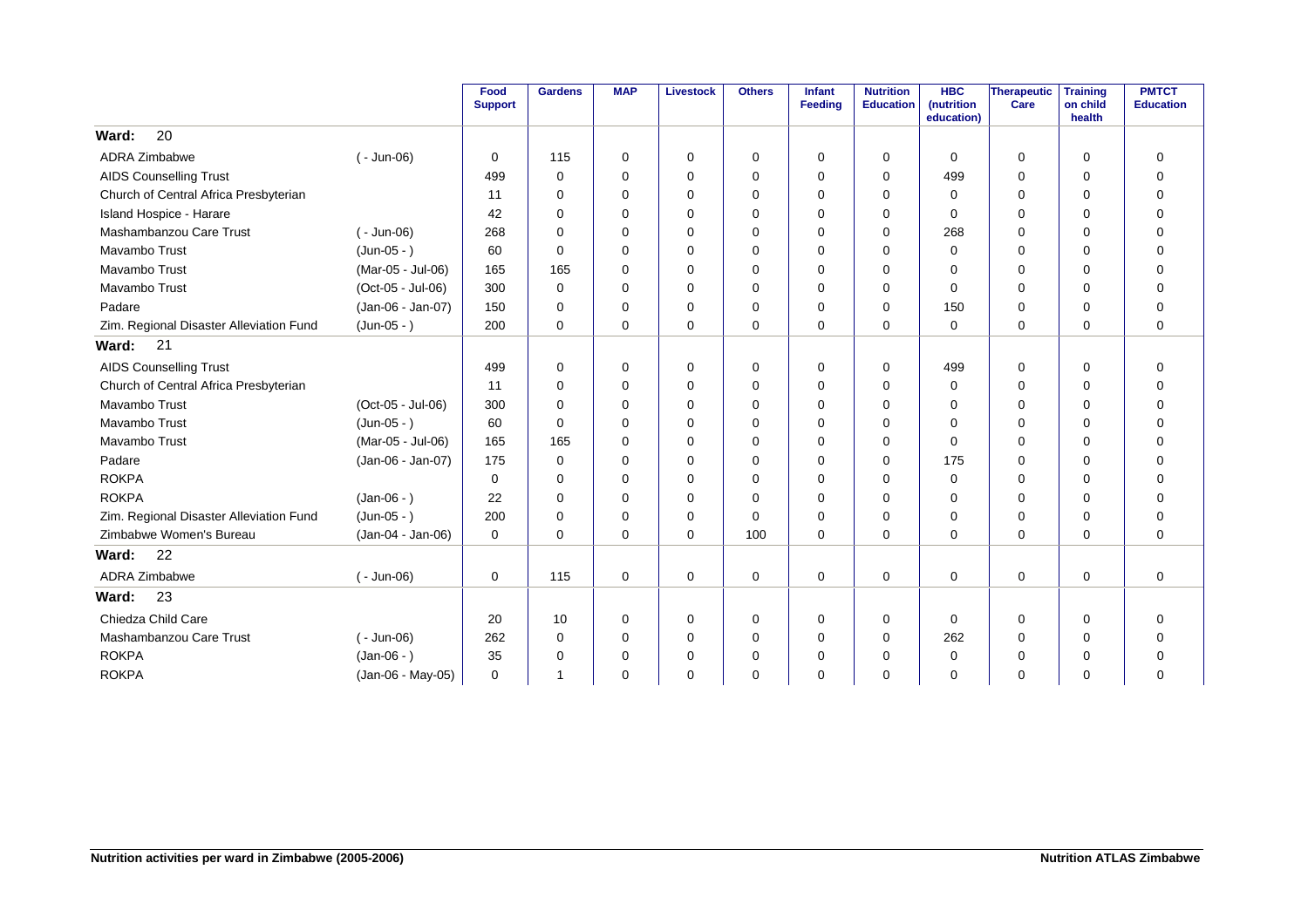|                               |                   | Food<br><b>Support</b> | <b>Gardens</b> | <b>MAP</b>  | <b>Livestock</b> | <b>Others</b> | Infant<br>Feeding | <b>Nutrition</b><br><b>Education</b> | <b>HBC</b><br>(nutrition<br>education) | Therapeutic<br>Care | <b>Training</b><br>on child<br>health | <b>PMTCT</b><br><b>Education</b> |
|-------------------------------|-------------------|------------------------|----------------|-------------|------------------|---------------|-------------------|--------------------------------------|----------------------------------------|---------------------|---------------------------------------|----------------------------------|
| 24<br>Ward:                   |                   |                        |                |             |                  |               |                   |                                      |                                        |                     |                                       |                                  |
| <b>ADRA Zimbabwe</b>          | $(-$ Jun-06)      | 0                      | 78             | 0           | 0                | 0             | 0                 | 0                                    | 0                                      | 0                   | $\mathbf 0$                           | $\mathbf 0$                      |
| <b>AIDS Counselling Trust</b> |                   | $\Omega$               | 350            | $\Omega$    | 0                | 0             | $\Omega$          | 0                                    | $\Omega$                               | 0                   | $\Omega$                              | $\mathbf 0$                      |
| Mashambanzou Care Trust       | $(-$ Jun-06)      | 186                    | $\mathbf 0$    | 0           | 0                | 0             | $\Omega$          | 0                                    | 186                                    | 0                   | 0                                     | $\mathbf 0$                      |
| New Dawn Children CARETrust   | $(Jun-05 - )$     | 34                     | 0              | 0           | 0                | 0             | 0                 | 0                                    | 0                                      | 0                   | 0                                     | 0                                |
| <b>ROKPA</b>                  | (Jan-06 - May-05) | 0                      | 2              | 0           | 0                | 0             | 0                 | $\mathbf 0$                          | 0                                      | 0                   | 0                                     | $\mathbf 0$                      |
| <b>ROKPA</b>                  |                   | $\Omega$               | $\Omega$       | $\Omega$    | $\mathbf 0$      | 0             | $\Omega$          | $\Omega$                             | $\Omega$                               | 0                   | $\Omega$                              | $\mathbf 0$                      |
| <b>ROKPA</b>                  | $(Jan-06 - )$     | 49                     | $\Omega$       | $\Omega$    | 0                | 0             | $\Omega$          | $\Omega$                             | $\Omega$                               | 0                   | $\Omega$                              | $\mathbf 0$                      |
| The Centre                    |                   | $\Omega$               | $\Omega$       | 0           | 0                | 0             | $\Omega$          | 17                                   | 0                                      | 0                   | 0                                     | $\mathbf 0$                      |
| <b>UDACIZA</b>                | (Mar-05 - Jul-06) | 100                    | 100            | $\mathbf 0$ | $\mathbf 0$      | 0             | 0                 | 0                                    | $\mathbf 0$                            | 0                   | 0                                     | $\mathbf 0$                      |
| 25<br>Ward:                   |                   |                        |                |             |                  |               |                   |                                      |                                        |                     |                                       |                                  |
| <b>ADRA Zimbabwe</b>          | $(-$ Jun-06)      | 0                      | 191            | 0           | 0                | 0             | 0                 | 0                                    | 0                                      | 0                   | $\mathbf 0$                           | 0                                |
| <b>AIDS Counselling Trust</b> |                   | $\mathbf 0$            | 348            | 0           | 0                | 0             | 0                 | $\mathbf 0$                          | 0                                      | 0                   | $\mathbf 0$                           | $\mathbf 0$                      |
| Mashambanzou Care Trust       | $(-$ Jun-06)      | 185                    | $\mathbf 0$    | 0           | $\mathbf 0$      | 0             | $\Omega$          | 0                                    | 185                                    | 0                   | 0                                     | $\mathbf 0$                      |
| New Dawn Children CARETrust   | (Jun-05 - )       | 33                     | $\Omega$       | $\Omega$    | 0                | $\mathbf 0$   | $\Omega$          | 0                                    | $\Omega$                               | 0                   | $\Omega$                              | $\mathbf 0$                      |
| <b>ROKPA</b>                  |                   | $\Omega$               | $\Omega$       | $\Omega$    | 0                | 0             | $\Omega$          | 0                                    | 0                                      | 0                   | $\Omega$                              | $\mathbf 0$                      |
| <b>ROKPA</b>                  | $(Jan-06 - )$     | 15                     | 0              | $\Omega$    | 0                | 0             | $\Omega$          | 0                                    | 0                                      | 0                   | $\Omega$                              | 0                                |
| <b>ROKPA</b>                  | (Jan-06 - May-05) | $\mathbf 0$            | $\mathbf{1}$   | 0           | 0                | 0             | $\Omega$          | $\mathbf 0$                          | 0                                      | 0                   | 0                                     | $\mathbf 0$                      |
| The Centre                    |                   | 0                      | $\Omega$       | 0           | $\mathbf 0$      | 0             | $\Omega$          | 17                                   | 0                                      | 0                   | $\mathbf 0$                           | $\mathbf 0$                      |
| <b>UDACIZA</b>                | (Mar-05 - Jul-06) | 100                    | 100            | $\Omega$    | $\mathbf 0$      | $\mathbf 0$   | $\Omega$          | $\mathbf 0$                          | $\Omega$                               | 0                   | $\Omega$                              | $\mathbf 0$                      |
| 26<br>Ward:                   |                   |                        |                |             |                  |               |                   |                                      |                                        |                     |                                       |                                  |
| <b>ADRA Zimbabwe</b>          | $(-$ Jun-06)      | $\mathbf 0$            | 76             | $\mathbf 0$ | 0                | 0             | 0                 | $\mathbf 0$                          | 0                                      | 0                   | $\mathbf 0$                           | $\mathbf 0$                      |
| <b>AIDS Counselling Trust</b> |                   | $\Omega$               | 348            | $\Omega$    | 0                | 0             | $\Omega$          | $\Omega$                             | $\Omega$                               | 0                   | $\Omega$                              | $\mathbf 0$                      |
| Mashambanzou Care Trust       | $(-$ Jun-06)      | 185                    | 0              | $\Omega$    | 0                | 0             | $\Omega$          | 0                                    | 185                                    | 0                   | 0                                     | $\mathbf 0$                      |
| New Dawn Children CARETrust   | $(Jun-05 - )$     | 33                     | 0              | 0           | 0                | 0             | 0                 | 0                                    | 0                                      | 0                   | 0                                     | $\mathbf 0$                      |
| <b>ROKPA</b>                  |                   | 0                      | $\Omega$       | $\Omega$    | $\mathbf 0$      | $\mathbf 0$   | $\Omega$          | $\mathbf 0$                          | 0                                      | 0                   | $\Omega$                              | $\mathbf 0$                      |
| <b>ROKPA</b>                  | $(Jan-06 - )$     | 14                     | $\Omega$       | 0           | $\mathbf 0$      | 0             | $\Omega$          | 0                                    | 0                                      | 0                   | 0                                     | $\mathbf 0$                      |
| The Centre                    |                   | 0                      | $\Omega$       | 0           | 0                | 0             | 0                 | 16                                   | $\Omega$                               | 0                   | $\Omega$                              | $\mathbf 0$                      |
| <b>UDACIZA</b>                | (Mar-05 - Jul-06) | 100                    | 100            | $\Omega$    | 0                | 0             | 0                 | 0                                    | $\Omega$                               | 0                   | $\Omega$                              | $\mathbf 0$                      |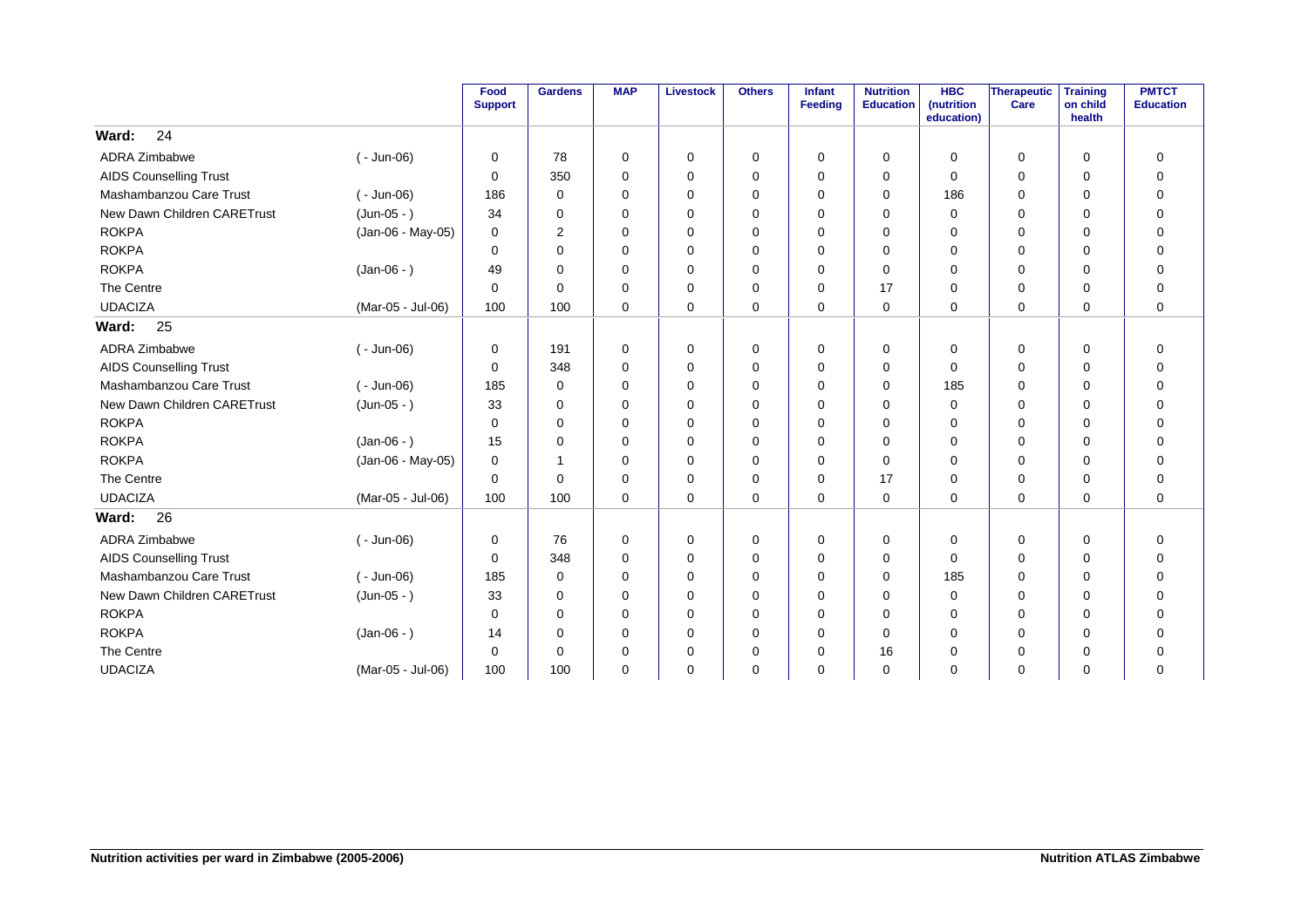|                                  |                   | Food<br><b>Support</b> | <b>Gardens</b> | <b>MAP</b> | <b>Livestock</b> | <b>Others</b> | Infant<br>Feeding | <b>Nutrition</b><br><b>Education</b> | <b>HBC</b><br>(nutrition<br>education) | Therapeutic<br>Care | <b>Training</b><br>on child<br>health | <b>PMTCT</b><br><b>Education</b> |
|----------------------------------|-------------------|------------------------|----------------|------------|------------------|---------------|-------------------|--------------------------------------|----------------------------------------|---------------------|---------------------------------------|----------------------------------|
| 27<br>Ward:                      |                   |                        |                |            |                  |               |                   |                                      |                                        |                     |                                       |                                  |
| ADRA Zimbabwe                    | $(-$ Jun-06)      | 0                      | 39             | 0          | 0                | 0             | 0                 | 0                                    | 0                                      | 0                   | 0                                     | $\mathbf 0$                      |
| Mashambanzou Care Trust          | $(-$ Jun-06)      | 159                    | $\Omega$       | $\Omega$   | $\mathbf 0$      | $\mathbf 0$   | $\Omega$          | $\Omega$                             | 159                                    | 0                   | $\Omega$                              | $\Omega$                         |
| <b>ROKPA</b>                     | $(Jan-06 - )$     | 9                      | 0              | $\Omega$   | 0                | 0             | $\Omega$          | 0                                    | $\Omega$                               | 0                   | $\Omega$                              | 0                                |
| <b>ROKPA</b>                     | (Jan-06 - May-05) | 0                      |                | $\Omega$   | 0                | $\Omega$      | $\Omega$          | $\Omega$                             | $\Omega$                               | $\Omega$            | $\Omega$                              | $\Omega$                         |
| <b>ROKPA</b>                     |                   | $\Omega$               | $\Omega$       | $\Omega$   | $\mathbf 0$      | 0             | $\Omega$          | $\Omega$                             | $\Omega$                               | 0                   | $\Omega$                              | $\mathbf 0$                      |
| SOS Children's Villages Zimbabwe |                   | 0                      | 535            | $\Omega$   | 0                | 0             | 0                 | $\Omega$                             | 0                                      | 0                   | $\Omega$                              | $\mathbf 0$                      |
| SOS Children's Villages Zimbabwe | $(Jun-05 - )$     | 359                    | $\Omega$       | $\Omega$   | 0                | 0             | $\Omega$          | $\Omega$                             | $\Omega$                               | 0                   | $\Omega$                              | $\mathbf 0$                      |
| The Centre                       |                   | $\Omega$               | $\Omega$       | $\Omega$   | $\mathbf 0$      | $\Omega$      | $\Omega$          | 16                                   | $\Omega$                               | $\Omega$            | $\Omega$                              | $\Omega$                         |
| 28<br>Ward:                      |                   |                        |                |            |                  |               |                   |                                      |                                        |                     |                                       |                                  |
| <b>ADRA Zimbabwe</b>             | $(-$ Jun-06)      | 0                      | 38             | 0          | 0                | 0             | 0                 | 0                                    | 0                                      | $\mathbf 0$         | 0                                     | $\mathbf 0$                      |
| Mashambanzou Care Trust          | $(-$ Jun-06)      | 159                    | $\mathbf 0$    | 0          | 0                | 0             | $\Omega$          | $\Omega$                             | 159                                    | 0                   | $\Omega$                              | $\mathbf 0$                      |
| <b>ROKPA</b>                     |                   | $\Omega$               | 0              | $\Omega$   | 0                | 0             | $\Omega$          | $\Omega$                             | $\Omega$                               | 0                   | $\Omega$                              | $\mathbf 0$                      |
| <b>ROKPA</b>                     | (Jan-06 - May-05) | $\Omega$               | -1             | $\Omega$   | $\mathbf 0$      | 0             | $\Omega$          | $\Omega$                             | $\Omega$                               | $\Omega$            | $\Omega$                              | $\Omega$                         |
| <b>ROKPA</b>                     | $(Jan-06 - )$     | 8                      | $\Omega$       | $\Omega$   | 0                | 0             | $\Omega$          | $\Omega$                             | $\Omega$                               | 0                   | $\Omega$                              | 0                                |
| SOS Children's Villages Zimbabwe |                   | $\Omega$               | 85             | $\Omega$   | 0                | $\Omega$      | $\Omega$          | $\Omega$                             | 0                                      | 0                   | $\Omega$                              | $\mathbf 0$                      |
| SOS Children's Villages Zimbabwe | $(Jun-05 - )$     | 359                    | $\mathbf 0$    | 0          | 0                | 0             | $\Omega$          | 0                                    | $\Omega$                               | 0                   | $\Omega$                              | $\mathbf 0$                      |
| The Centre                       |                   | 0                      | 0              | $\Omega$   | 0                | 0             | 0                 | 15                                   | $\Omega$                               | 0                   | $\Omega$                              | $\mathbf 0$                      |
| 29<br>Ward:                      |                   |                        |                |            |                  |               |                   |                                      |                                        |                     |                                       |                                  |
| ADRA Zimbabwe                    | $(-$ Jun-06)      | 0                      | 38             | 0          | 0                | 0             | 0                 | 0                                    | $\Omega$                               | 0                   | 0                                     | 0                                |
| Island Hospice - Harare          |                   | 6                      | $\Omega$       | $\Omega$   | 0                | 0             | $\Omega$          | $\Omega$                             | 0                                      | 0                   | $\Omega$                              | $\mathbf 0$                      |
| Mashambanzou Care Trust          | $(-$ Jun-06)      | 159                    | $\Omega$       | $\Omega$   | 0                | 0             | $\Omega$          | $\Omega$                             | 159                                    | 0                   | $\Omega$                              | $\mathbf 0$                      |
| <b>ROKPA</b>                     | $(Jan-06 - )$     | 8                      | $\Omega$       | $\Omega$   | 0                | 0             | $\Omega$          | $\Omega$                             | $\Omega$                               | 0                   | $\Omega$                              | $\mathbf 0$                      |
| <b>ROKPA</b>                     |                   | 0                      | $\Omega$       | $\Omega$   | 0                | 0             | 0                 | $\Omega$                             | $\Omega$                               | 0                   | 0                                     | $\mathbf 0$                      |
| SOS Children's Villages Zimbabwe |                   | 0                      | 90             | 0          | $\mathbf 0$      | $\mathbf 0$   | 0                 | 0                                    | 0                                      | 0                   | 0                                     | $\mathbf 0$                      |
| SOS Children's Villages Zimbabwe | $(Jun-05 - )$     | 358                    | 0              | 0          | 0                | 0             | 0                 | 0                                    | $\Omega$                               | 0                   | 0                                     | 0                                |
| The Centre                       |                   | 0                      | $\mathbf 0$    | $\Omega$   | $\mathbf 0$      | 0             | $\Omega$          | 15                                   | 0                                      | 0                   | 0                                     | $\Omega$                         |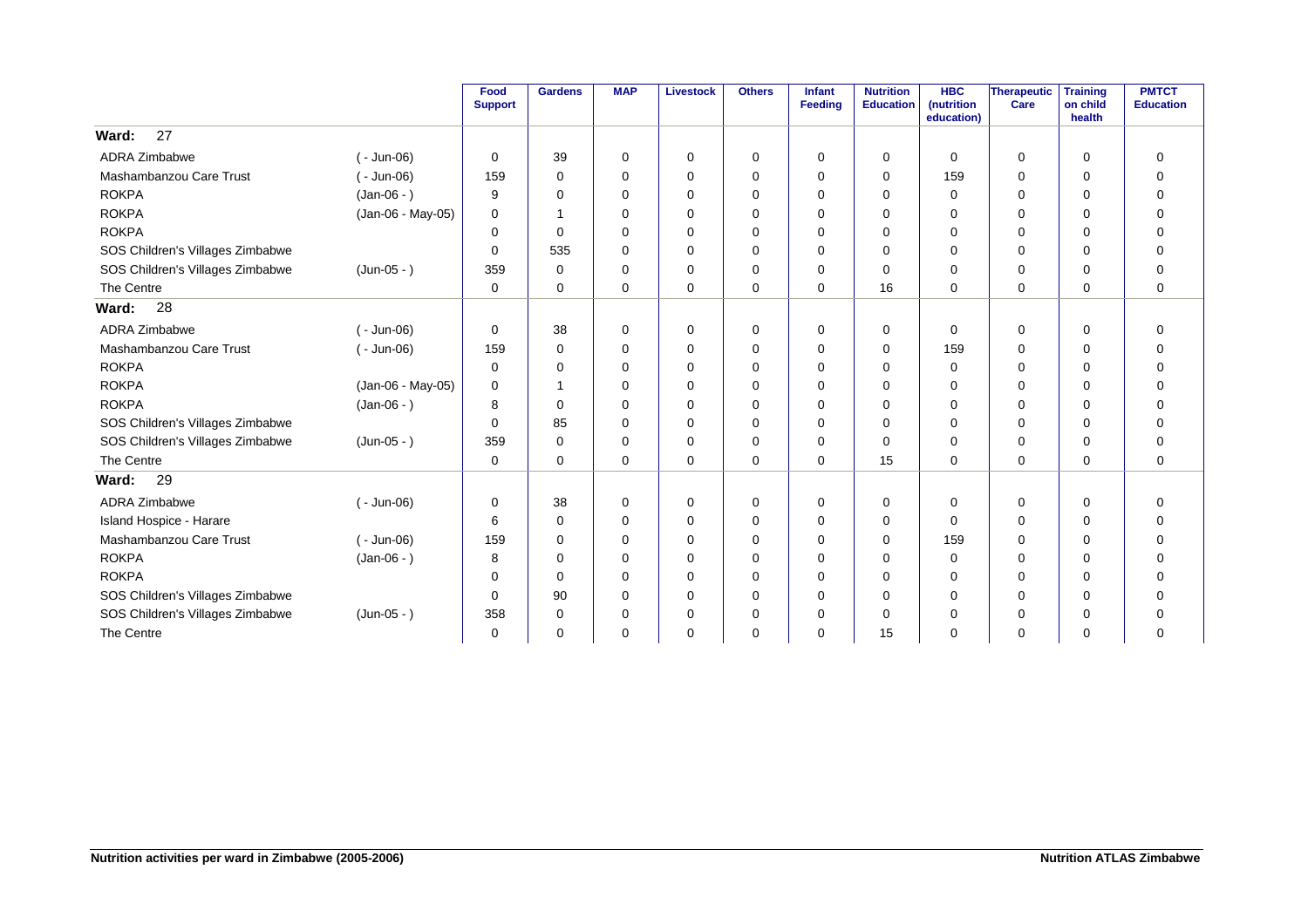|                                      |                   | Food<br><b>Support</b> | <b>Gardens</b> | <b>MAP</b>  | <b>Livestock</b> | <b>Others</b> | <b>Infant</b><br><b>Feeding</b> | <b>Nutrition</b><br><b>Education</b> | <b>HBC</b><br>(nutrition<br>education) | <b>Therapeutic</b><br>Care | <b>Training</b><br>on child<br>health | <b>PMTCT</b><br><b>Education</b> |
|--------------------------------------|-------------------|------------------------|----------------|-------------|------------------|---------------|---------------------------------|--------------------------------------|----------------------------------------|----------------------------|---------------------------------------|----------------------------------|
| 30<br>Ward:                          |                   |                        |                |             |                  |               |                                 |                                      |                                        |                            |                                       |                                  |
| <b>ADRA Zimbabwe</b>                 | $(-$ Jun-06)      | 0                      | 79             | $\mathbf 0$ | 0                | 0             | $\Omega$                        | 0                                    | 0                                      | 0                          | $\mathbf 0$                           | 0                                |
| Chiedza Home of Hope                 | (Mar-05 - Jul-06) | 1670                   | 1670           | $\Omega$    | $\mathbf 0$      | 0             | $\Omega$                        | 0                                    | $\mathbf 0$                            | 0                          | $\mathbf 0$                           | $\mathbf 0$                      |
| Island Hospice - Harare              |                   | 6                      | $\mathbf 0$    | 0           | 0                | 0             | $\Omega$                        | 0                                    | 0                                      | 0                          | 0                                     | $\mathbf 0$                      |
| New Dawn Children CARETrust          | $(Jun-05 - )$     | 34                     | 0              | $\Omega$    | $\Omega$         | $\Omega$      | $\Omega$                        | $\Omega$                             | $\Omega$                               | 0                          | $\Omega$                              | $\Omega$                         |
| <b>ROKPA</b>                         | (Jan-06 - May-05) | $\Omega$               | 1              | $\Omega$    | 0                | 0             | $\Omega$                        | $\Omega$                             | $\Omega$                               | $\Omega$                   | $\Omega$                              | $\mathbf 0$                      |
| <b>ROKPA</b>                         |                   | 0                      | 0              | $\Omega$    | 0                | 0             | $\Omega$                        | $\Omega$                             | 0                                      | 0                          | $\Omega$                              | $\mathbf 0$                      |
| <b>ROKPA</b>                         | $(Jan-06 - )$     | 12                     | $\Omega$       | $\mathbf 0$ | $\mathbf 0$      | 0             | $\Omega$                        | 0                                    | $\mathbf 0$                            | 0                          | $\mathbf 0$                           | $\mathbf 0$                      |
| SOS Children's Villages Zimbabwe     | $(Jun-05 - )$     | 167                    | 0              | 0           | 0                | 0             | $\Omega$                        | 0                                    | 0                                      | 0                          | 0                                     | $\mathbf 0$                      |
| SOS Children's Villages Zimbabwe     |                   | $\Omega$               | 90             | $\Omega$    | $\Omega$         | 0             | $\Omega$                        | $\Omega$                             | $\Omega$                               | 0                          | $\Omega$                              | $\mathbf 0$                      |
| Zimbabwe Community Development Trust | (Jan-06 - Jun-06) | 14                     | 0              | 0           | $\mathbf 0$      | 0             | $\Omega$                        | 0                                    | 14                                     | 0                          | 0                                     | $\mathbf 0$                      |
| 31<br>Ward:                          |                   |                        |                |             |                  |               |                                 |                                      |                                        |                            |                                       |                                  |
| <b>ADRA Zimbabwe</b>                 | $(-$ Jun-06)      | 0                      | 78             | 0           | 0                | 0             | $\Omega$                        | 0                                    | 0                                      | 0                          | 0                                     | $\mathbf 0$                      |
| Chiedza Home of Hope                 | (Mar-05 - Jul-06) | 1665                   | 1665           | $\mathbf 0$ | $\mathbf 0$      | 0             | $\Omega$                        | $\mathbf 0$                          | 0                                      | 0                          | $\mathbf 0$                           | $\mathbf 0$                      |
| New Dawn Children CARETrust          | $(Jun-05 - )$     | 33                     | 0              | 0           | $\mathbf 0$      | $\mathbf 0$   | $\Omega$                        | 0                                    | 0                                      | 0                          | 0                                     | $\mathbf 0$                      |
| <b>ROKPA</b>                         |                   | 0                      | $\Omega$       | $\Omega$    | 0                | 0             | $\Omega$                        | $\Omega$                             | $\Omega$                               | 0                          | $\Omega$                              | $\mathbf 0$                      |
| <b>ROKPA</b>                         | $(Jan-06 - )$     | 12                     | 0              | $\Omega$    | $\Omega$         | 0             | $\Omega$                        | $\Omega$                             | $\Omega$                               | 0                          | $\Omega$                              | $\Omega$                         |
| <b>ROKPA</b>                         | (Jan-06 - May-05) | $\Omega$               | 1              | $\Omega$    | 0                | 0             | $\Omega$                        | $\Omega$                             | 0                                      | 0                          | $\Omega$                              | $\mathbf 0$                      |
| SOS Children's Villages Zimbabwe     |                   | 0                      | 90             | $\Omega$    | $\mathbf 0$      | $\mathbf 0$   | $\Omega$                        | $\Omega$                             | 0                                      | 0                          | 0                                     | $\mathbf 0$                      |
| SOS Children's Villages Zimbabwe     | $(Jun-05 - )$     | 167                    | 0              | $\mathbf 0$ | $\mathbf 0$      | $\mathbf 0$   | $\Omega$                        | 0                                    | 0                                      | 0                          | 0                                     | $\mathbf 0$                      |
| Zimbabwe Community Development Trust | (Jan-06 - Jun-06) | 14                     | $\Omega$       | $\Omega$    | $\Omega$         | $\Omega$      | $\Omega$                        | $\Omega$                             | 14                                     | $\Omega$                   | $\Omega$                              | $\Omega$                         |
| 32<br>Ward:                          |                   |                        |                |             |                  |               |                                 |                                      |                                        |                            |                                       |                                  |
| <b>ADRA Zimbabwe</b>                 | $(-$ Jun-06)      | 0                      | 78             | $\mathbf 0$ | 0                | 0             | $\Omega$                        | 0                                    | 0                                      | 0                          | $\mathbf 0$                           | $\mathbf 0$                      |
| Chiedza Home of Hope                 | (Mar-05 - Jul-06) | 1665                   | 1665           | $\Omega$    | 0                | 0             | $\Omega$                        | 0                                    | $\Omega$                               | 0                          | $\Omega$                              | $\mathbf 0$                      |
| Mashambanzou Care Trust              | $(-$ Jun-06)      | 198                    | 0              | $\Omega$    | $\mathbf 0$      | $\mathbf 0$   | $\Omega$                        | 0                                    | 198                                    | 0                          | 0                                     | $\mathbf 0$                      |
| New Dawn Children CARETrust          | $(Jun-05 - )$     | 33                     | 0              | 0           | 0                | 0             | $\Omega$                        | 0                                    | $\mathbf 0$                            | 0                          | 0                                     | $\mathbf 0$                      |
| <b>ROKPA</b>                         |                   | 0                      | $\Omega$       | $\Omega$    | $\Omega$         | 0             | $\Omega$                        | $\Omega$                             | $\Omega$                               | 0                          | $\Omega$                              | $\Omega$                         |
| <b>ROKPA</b>                         | $(Jan-06 - )$     | 11                     | $\Omega$       | $\Omega$    | 0                | 0             | $\Omega$                        | $\Omega$                             | $\Omega$                               | 0                          | $\Omega$                              | $\mathbf 0$                      |
| SOS Children's Villages Zimbabwe     | $(Jun-05 - )$     | 167                    | $\Omega$       | $\Omega$    | $\Omega$         | 0             | $\Omega$                        | $\Omega$                             | $\Omega$                               | 0                          | $\Omega$                              | $\mathbf 0$                      |
| SOS Children's Villages Zimbabwe     |                   | 0                      | 90             | 0           | $\mathbf 0$      | $\mathbf 0$   | $\Omega$                        | 0                                    | 0                                      | 0                          | $\Omega$                              | $\mathbf 0$                      |
| Zimbabwe Community Development Trust | (Jan-06 - Jun-06) | 13                     | $\Omega$       | $\Omega$    | $\Omega$         | 0             | $\Omega$                        | $\Omega$                             | 13                                     | 0                          | 0                                     | $\mathbf 0$                      |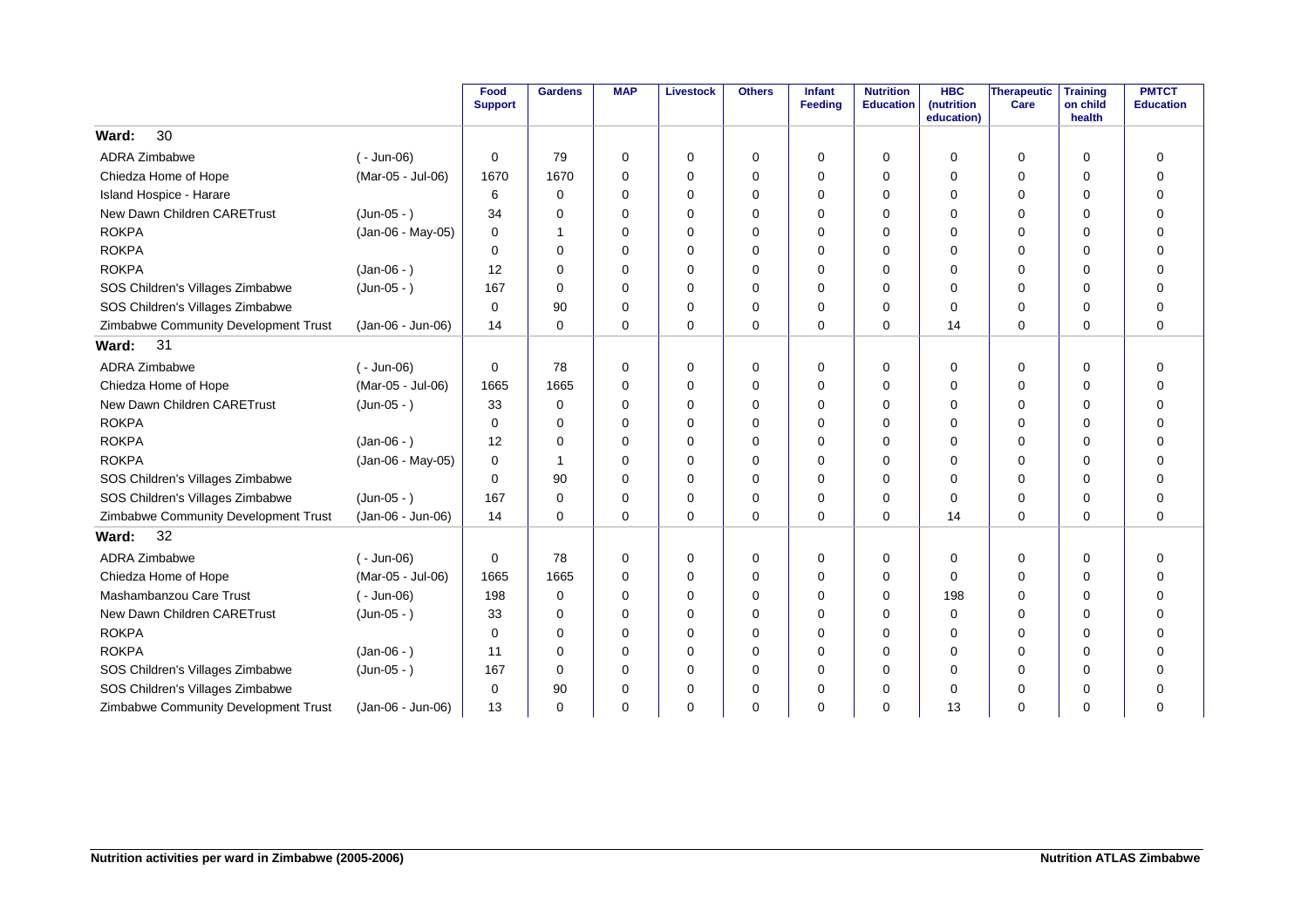|                                       |                   | Food<br><b>Support</b> | <b>Gardens</b> | <b>MAP</b>  | <b>Livestock</b> | <b>Others</b> | Infant<br>Feeding | <b>Nutrition</b><br><b>Education</b> | <b>HBC</b><br>(nutrition<br>education) | Therapeutic<br>Care | <b>Training</b><br>on child<br>health | <b>PMTCT</b><br><b>Education</b> |
|---------------------------------------|-------------------|------------------------|----------------|-------------|------------------|---------------|-------------------|--------------------------------------|----------------------------------------|---------------------|---------------------------------------|----------------------------------|
| 33<br>Ward:                           |                   |                        |                |             |                  |               |                   |                                      |                                        |                     |                                       |                                  |
| Church of Central Africa Presbyterian |                   | 11                     | 0              | 0           | 0                | 0             | 0                 | 0                                    | 0                                      | 0                   | 0                                     | 0                                |
| Mashambanzou Care Trust               | $(-$ Jun-06)      | 199                    | 0              | 0           | 0                | 0             | 0                 | 0                                    | 199                                    | 0                   | $\mathbf 0$                           | $\mathbf 0$                      |
| New Dawn Children CARETrust           | $(Jun-05 - )$     | 50                     | $\mathbf 0$    | $\Omega$    | 0                | $\mathbf 0$   | $\Omega$          | $\mathbf 0$                          | $\mathbf 0$                            | 0                   | 0                                     | $\mathbf 0$                      |
| <b>ROKPA</b>                          |                   | 0                      | $\Omega$       | $\Omega$    | $\mathbf 0$      | 0             | $\Omega$          | $\mathbf 0$                          | 0                                      | 0                   | $\Omega$                              | $\mathbf 0$                      |
| <b>ROKPA</b>                          | $(Jan-06 - )$     | 8                      | $\Omega$       | $\Omega$    | 0                | 0             | $\Omega$          | $\Omega$                             | $\Omega$                               | 0                   | $\Omega$                              | $\Omega$                         |
| <b>ROKPA</b>                          | (Jan-06 - May-05) | $\Omega$               | $\mathbf 1$    | $\Omega$    | 0                | 0             | $\Omega$          | 0                                    | $\Omega$                               | 0                   | $\Omega$                              | 0                                |
| The Centre                            |                   | $\Omega$               | 0              | $\Omega$    | 0                | 0             | 0                 | 27                                   | $\Omega$                               | 0                   | $\Omega$                              | 0                                |
| Zimbabwe Community Development Trust  | (Jan-06 - Jun-06) | 21                     | $\Omega$       | $\Omega$    | 0                | 0             | $\Omega$          | $\Omega$                             | 21                                     | 0                   | $\Omega$                              | $\Omega$                         |
| 34<br>Ward:                           |                   |                        |                |             |                  |               |                   |                                      |                                        |                     |                                       |                                  |
| <b>ADRA Zimbabwe</b>                  | $(-$ Jun-06)      | 0                      | 58             | 0           | 0                | 0             | $\Omega$          | 0                                    | 0                                      | 0                   | $\mathbf 0$                           | 0                                |
| <b>HELPAGE</b>                        | (Jan-05 - Jun-06) | 48                     | 0              | $\Omega$    | 0                | 0             | $\Omega$          | 0                                    | $\Omega$                               | 0                   | $\Omega$                              | $\mathbf 0$                      |
| Island Hospice - Harare               |                   | 6                      | $\Omega$       | 0           | 0                | 0             | 0                 | $\Omega$                             | $\Omega$                               | 0                   | $\Omega$                              | 0                                |
| Mashambanzou Care Trust               | $(-$ Jun-06)      | 354                    | $\Omega$       | $\Omega$    | 0                | 0             | $\Omega$          | $\Omega$                             | 354                                    | 0                   | $\Omega$                              | $\overline{0}$                   |
| <b>ROKPA</b>                          |                   | $\Omega$               | $\Omega$       | $\Omega$    | 0                | 0             | 0                 | $\Omega$                             | $\Omega$                               | 0                   | $\Omega$                              | $\overline{0}$                   |
| <b>ROKPA</b>                          | $(Jan-06 - )$     | 29                     | $\Omega$       | 0           | 0                | 0             | $\Omega$          | $\Omega$                             | $\Omega$                               | $\Omega$            | $\Omega$                              | $\overline{0}$                   |
| <b>ROKPA</b>                          | (Jan-06 - May-05) | 0                      | -1             | 0           | 0                | 0             | $\Omega$          | 0                                    | 0                                      | 0                   | 0                                     | $\mathbf 0$                      |
| The Centre                            |                   | 0                      | 0              | 0           | 0                | 0             | 0                 | 30                                   | 0                                      | 0                   | 0                                     | $\mathbf 0$                      |
| Zimbabwe Community Development Trust  | (Jan-06 - Jun-06) | 43                     | $\Omega$       | 0           | $\mathbf 0$      | $\mathbf 0$   | $\Omega$          | $\mathbf 0$                          | 43                                     | 0                   | $\Omega$                              | $\mathbf 0$                      |
| 35<br>Ward:                           |                   |                        |                |             |                  |               |                   |                                      |                                        |                     |                                       |                                  |
| <b>ADRA Zimbabwe</b>                  | $(-$ Jun-06)      | 0                      | 57             | 0           | 0                | 0             | 0                 | 0                                    | 0                                      | 0                   | $\mathbf 0$                           | 0                                |
| <b>HELPAGE</b>                        | (Jan-05 - Jun-06) | 22                     | $\mathbf 0$    | 0           | 0                | 0             | 0                 | 0                                    | 0                                      | 0                   | 0                                     | $\mathbf 0$                      |
| Mashambanzou Care Trust               | $(-$ Jun-06)      | 353                    | $\Omega$       | $\Omega$    | 0                | 0             | $\Omega$          | $\mathbf 0$                          | 353                                    | 0                   | $\Omega$                              | $\mathbf 0$                      |
| <b>ROKPA</b>                          |                   | $\Omega$               | $\mathbf 0$    | $\Omega$    | 0                | 0             | $\Omega$          | 0                                    | $\Omega$                               | 0                   | $\Omega$                              | $\mathbf 0$                      |
| <b>ROKPA</b>                          | (Jan-06 - May-05) | $\mathbf 0$            | $\mathbf 1$    | $\Omega$    | 0                | $\mathbf 0$   | $\Omega$          | 0                                    | 0                                      | 0                   | $\Omega$                              | $\mathbf 0$                      |
| <b>ROKPA</b>                          | $(Jan-06 - )$     | 28                     | 0              | $\Omega$    | $\mathbf 0$      | 0             | $\Omega$          | $\Omega$                             | $\Omega$                               | 0                   | $\Omega$                              | $\mathbf 0$                      |
| The Centre                            |                   | $\mathbf 0$            | $\Omega$       | $\Omega$    | $\mathbf 0$      | $\mathbf 0$   | $\Omega$          | 29                                   | $\Omega$                               | 0                   | $\Omega$                              | $\mathbf 0$                      |
| 36<br>Ward:                           |                   |                        |                |             |                  |               |                   |                                      |                                        |                     |                                       |                                  |
| <b>HELPAGE</b>                        | (Jan-05 - Jun-06) | 35                     | 0              | $\mathbf 0$ | 0                | 0             | $\mathbf 0$       | $\mathbf 0$                          | 0                                      | 0                   | $\mathbf 0$                           | $\mathbf 0$                      |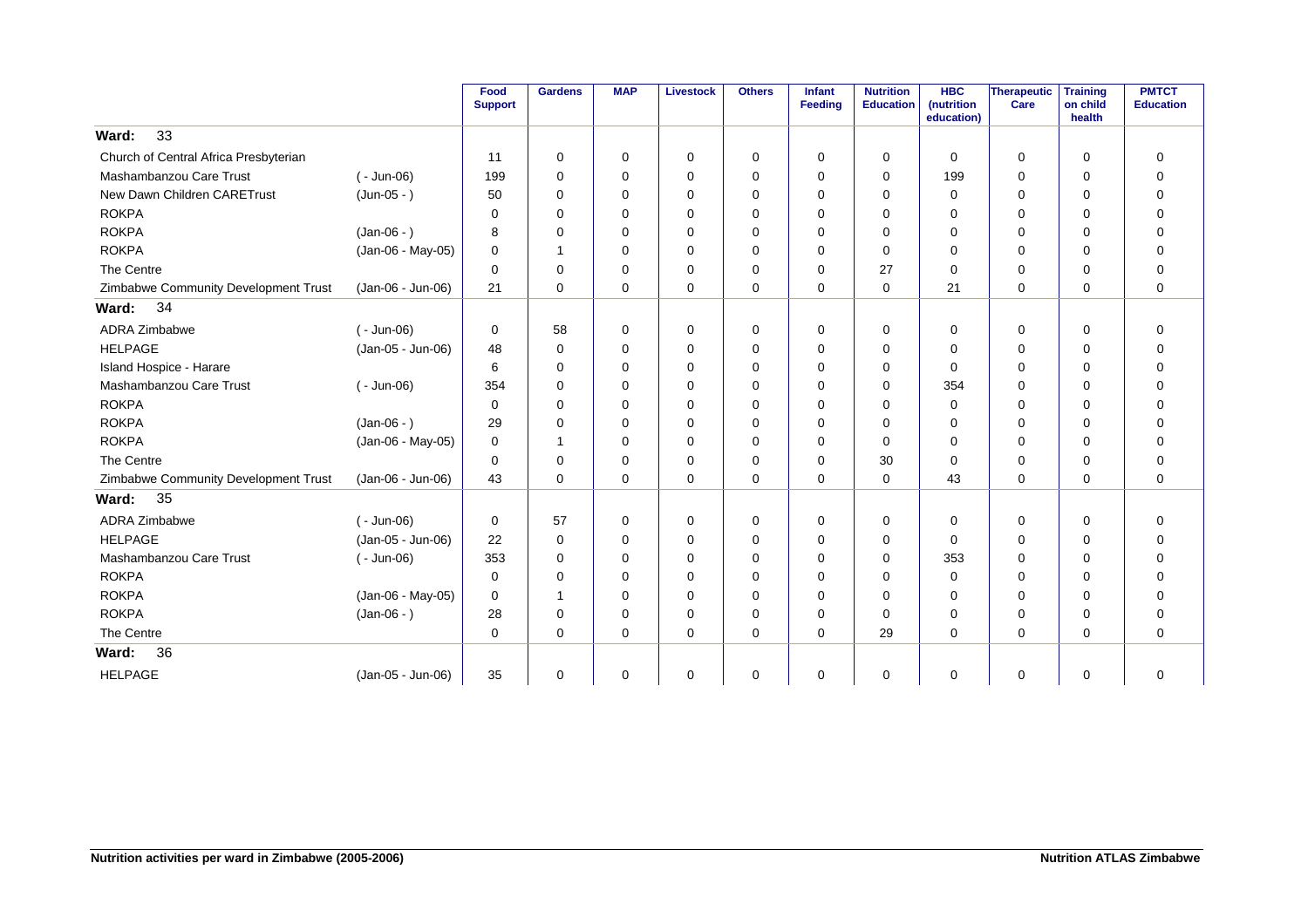|                                       |                   | Food<br><b>Support</b> | <b>Gardens</b> | <b>MAP</b>  | <b>Livestock</b> | <b>Others</b> | Infant<br><b>Feeding</b> | <b>Nutrition</b><br><b>Education</b> | <b>HBC</b><br>(nutrition<br>education) | Therapeutic<br>Care | <b>Training</b><br>on child<br>health | <b>PMTCT</b><br><b>Education</b> |
|---------------------------------------|-------------------|------------------------|----------------|-------------|------------------|---------------|--------------------------|--------------------------------------|----------------------------------------|---------------------|---------------------------------------|----------------------------------|
| 37<br>Ward:                           |                   |                        |                |             |                  |               |                          |                                      |                                        |                     |                                       |                                  |
| <b>ADRA Zimbabwe</b>                  | $(-$ Jun-06)      | 0                      | 58             | 0           | $\mathbf 0$      | 0             | $\Omega$                 | 0                                    | 0                                      | 0                   | 0                                     | 0                                |
| Church of Central Africa Presbyterian |                   | 5                      | $\Omega$       | $\mathbf 0$ | $\mathbf 0$      | 0             | $\Omega$                 | 0                                    | $\mathbf 0$                            | 0                   | $\mathbf 0$                           | $\mathbf 0$                      |
| Mashambanzou Care Trust               | $(-$ Jun-06)      | 159                    | $\mathbf 0$    | 0           | $\mathbf 0$      | 0             | $\mathbf 0$              | 0                                    | 159                                    | 0                   | $\mathbf 0$                           | $\mathbf 0$                      |
| Mildmay                               | (Mar-05 - Jul-06) | 100                    | 100            | $\Omega$    | $\mathbf 0$      | 0             | $\Omega$                 | $\Omega$                             | $\mathbf 0$                            | 0                   | 0                                     | $\mathbf 0$                      |
| <b>ROKPA</b>                          |                   | $\mathbf 0$            | $\mathbf 0$    | $\Omega$    | $\mathbf 0$      | 0             | $\Omega$                 | 0                                    | 0                                      | 0                   | $\mathbf 0$                           | $\mathbf 0$                      |
| <b>ROKPA</b>                          | $(Jan-06 - )$     | 9                      | $\Omega$       | 0           | 0                | 0             | $\Omega$                 | $\Omega$                             | 0                                      | 0                   | $\Omega$                              | $\mathbf 0$                      |
| <b>ROKPA</b>                          | (Jan-06 - May-05) | 0                      | $\overline{1}$ | $\mathbf 0$ | $\mathbf 0$      | 0             | $\Omega$                 | 0                                    | $\mathbf 0$                            | $\mathbf 0$         | $\mathbf 0$                           | $\mathbf 0$                      |
| The Centre                            |                   | 0                      | $\Omega$       | 0           | $\mathbf 0$      | 0             | $\Omega$                 | 54                                   | $\Omega$                               | $\mathbf 0$         | $\mathbf 0$                           | $\mathbf 0$                      |
| 38<br>Ward:                           |                   |                        |                |             |                  |               |                          |                                      |                                        |                     |                                       |                                  |
| <b>ADRA Zimbabwe</b>                  | ( - Jun-06)       | 0                      | 57             | $\mathbf 0$ | $\mathbf 0$      | 0             | $\Omega$                 | 0                                    | 0                                      | $\mathbf 0$         | $\mathbf 0$                           | $\mathbf 0$                      |
| Church of Central Africa Presbyterian |                   | 5                      | $\mathbf 0$    | $\mathbf 0$ | $\mathbf 0$      | $\mathbf 0$   | $\Omega$                 | 0                                    | $\mathbf 0$                            | $\mathbf 0$         | $\mathbf 0$                           | $\mathbf 0$                      |
| Mashambanzou Care Trust               | $(-$ Jun-06)      | 159                    | $\mathbf 0$    | $\mathbf 0$ | $\mathbf 0$      | 0             | $\mathbf 0$              | 0                                    | 159                                    | 0                   | $\mathbf 0$                           | $\mathbf 0$                      |
| Mildmay                               | (Mar-05 - Jul-06) | 100                    | 100            | $\mathbf 0$ | $\Omega$         | 0             | $\Omega$                 | $\Omega$                             | $\mathbf 0$                            | $\mathbf 0$         | $\mathbf 0$                           | $\mathbf 0$                      |
| <b>ROKPA</b>                          | (Jan-06 - May-05) | 0                      | $\mathbf{1}$   | 0           | $\mathbf 0$      | 0             | $\mathbf 0$              | 0                                    | 0                                      | 0                   | 0                                     | $\mathbf 0$                      |
| <b>ROKPA</b>                          |                   | 0                      | $\mathbf 0$    | 0           | $\mathbf 0$      | 0             | $\mathbf 0$              | 0                                    | 0                                      | 0                   | $\mathbf 0$                           | $\mathbf 0$                      |
| <b>ROKPA</b>                          | $(Jan-06 - )$     | 8                      | $\Omega$       | 0           | $\mathbf 0$      | 0             | $\Omega$                 | 0                                    | 0                                      | 0                   | $\mathbf 0$                           | $\mathbf 0$                      |
| The Centre                            |                   | 0                      | $\mathbf 0$    | 0           | 0                | 0             | $\mathbf 0$              | 54                                   | $\mathbf 0$                            | 0                   | $\mathbf 0$                           | $\mathbf 0$                      |
| Ward:<br>39                           |                   |                        |                |             |                  |               |                          |                                      |                                        |                     |                                       |                                  |
| Inter Country People's Aid            | (Dec-05 - Jun-06) | 7081                   | 0              | 0           | $\mathbf 0$      | 0             | 0                        | 0                                    | 0                                      | 0                   | $\mathbf 0$                           | $\mathbf 0$                      |
| <b>Island Hospice - Harare</b>        |                   | 6                      | $\mathbf 0$    | $\mathbf 0$ | $\mathbf 0$      | 0             | $\Omega$                 | 0                                    | 0                                      | 0                   | $\mathbf 0$                           | $\mathbf 0$                      |
| Mashambanzou Care Trust               | $(-$ Jun-06)      | 159                    | $\mathbf 0$    | 0           | 0                | 0             | $\mathbf 0$              | 0                                    | 159                                    | 0                   | 0                                     | $\mathbf 0$                      |
| New Hope Zimbabwe                     | $(Aug-05 - )$     | 0                      | 25             | $\Omega$    | $\mathbf 0$      | 0             | $\Omega$                 | $\Omega$                             | $\mathbf 0$                            | 0                   | $\Omega$                              | $\mathbf 0$                      |
| New Hope Zimbabwe                     | (Sep-05 - Sep-06) | 100                    | $\mathbf 0$    | $\Omega$    | $\mathbf 0$      | 0             | $\Omega$                 | 0                                    | 88                                     | 0                   | 0                                     | $\mathbf 0$                      |
| <b>ROKPA</b>                          |                   | 0                      | 0              | 0           | 0                | 0             | 0                        | 0                                    | 0                                      | 0                   | $\mathbf 0$                           | $\mathbf 0$                      |
| <b>ROKPA</b>                          | $(Jan-06 - )$     | 16                     | $\mathbf 0$    | $\Omega$    | $\mathbf 0$      | 0             | $\Omega$                 | 0                                    | $\mathbf 0$                            | $\mathbf 0$         | $\mathbf 0$                           | $\mathbf 0$                      |
| <b>ROKPA</b>                          | (Jan-06 - May-05) | $\mathbf 0$            | -1             | 0           | 0                | 0             | $\mathbf 0$              | 0                                    | 0                                      | 0                   | 0                                     | $\pmb{0}$                        |
| Zimbabwe Community Development Trust  | (Jan-06 - Jun-06) | 285                    | $\Omega$       | $\Omega$    | $\Omega$         | 0             | $\Omega$                 | $\Omega$                             | $\Omega$                               | 0                   | $\Omega$                              | $\overline{0}$                   |
| 40<br>Ward:                           |                   |                        |                |             |                  |               |                          |                                      |                                        |                     |                                       |                                  |
| Inter Country People's Aid            | (Dec-05 - Jun-06) | 7079                   | $\mathbf 0$    | $\mathbf 0$ | $\mathbf 0$      | $\mathbf 0$   | $\mathbf 0$              | $\mathbf 0$                          | $\mathbf 0$                            | 0                   | $\mathbf 0$                           | $\mathbf 0$                      |
| Mashambanzou Care Trust               | $(-$ Jun-06)      | 158                    | 0              | 0           | 0                | 0             | 0                        | 0                                    | 158                                    | 0                   | $\mathbf 0$                           | $\mathbf 0$                      |
| New Hope Zimbabwe                     | (Sep-05 - Sep-06) | 100                    | $\mathbf 0$    | $\mathbf 0$ | $\mathbf 0$      | 0             | $\mathbf 0$              | 0                                    | 87                                     | $\mathbf 0$         | $\mathbf 0$                           | $\mathbf 0$                      |
| <b>ROKPA</b>                          |                   | 0                      | $\mathbf 0$    | $\mathbf 0$ | $\mathbf 0$      | 0             | $\Omega$                 | 0                                    | $\mathbf 0$                            | $\mathbf 0$         | $\mathbf 0$                           | $\mathbf 0$                      |
| <b>ROKPA</b>                          | $(Jan-06 - )$     | 16                     | 0              | 0           | 0                | 0             | 0                        | 0                                    | 0                                      | 0                   | $\mathbf 0$                           | 0                                |
| <b>ROKPA</b>                          | (Jan-06 - May-05) | 0                      | -1             | $\mathbf 0$ | $\mathbf 0$      | 0             | $\Omega$                 | $\Omega$                             | $\mathbf 0$                            | $\mathbf 0$         | $\mathbf 0$                           | $\mathbf 0$                      |
| Zimbabwe Community Development Trust  | (Jan-06 - Jun-06) | 31                     | $\mathbf 0$    | 0           | $\mathbf 0$      | 0             | $\Omega$                 | 0                                    | 31                                     | 0                   | 0                                     | $\mathbf 0$                      |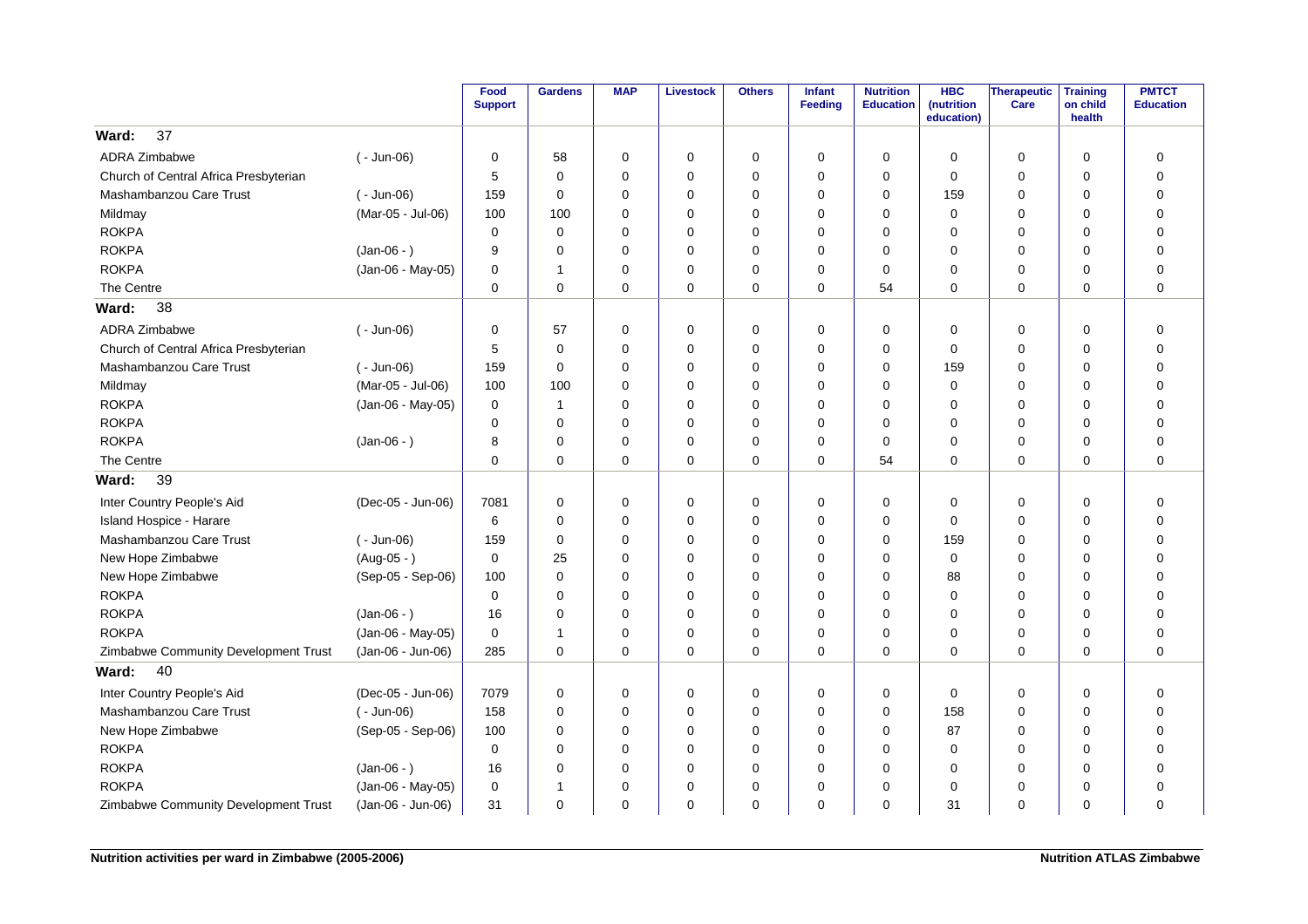|                                         |                   | Food<br><b>Support</b> | <b>Gardens</b> | <b>MAP</b>  | <b>Livestock</b> | <b>Others</b> | Infant<br>Feeding | <b>Nutrition</b><br><b>Education</b> | <b>HBC</b><br>(nutrition<br>education) | <b>Therapeutic</b><br>Care | <b>Training</b><br>on child<br>health | <b>PMTCT</b><br><b>Education</b> |
|-----------------------------------------|-------------------|------------------------|----------------|-------------|------------------|---------------|-------------------|--------------------------------------|----------------------------------------|----------------------------|---------------------------------------|----------------------------------|
| 42<br>Ward:                             |                   |                        |                |             |                  |               |                   |                                      |                                        |                            |                                       |                                  |
| <b>Dominican Sisters</b>                |                   | 595                    | $\mathbf 0$    | 0           | 0                | 0             | $\mathbf 0$       | 0                                    | $\mathbf 0$                            | 0                          | $\mathbf 0$                           | $\mathbf 0$                      |
| Inter Country People's Aid              | (Jun-05 - Jun-06) | 180                    | 20700          | $\Omega$    | $\mathbf 0$      | 0             | $\Omega$          | $\Omega$                             | $\mathbf 0$                            | 0                          | $\mathbf 0$                           | $\mathbf 0$                      |
| Inter Country People's Aid              | (Dec-05 - Jun-06) | 3930                   | $\mathbf 0$    | $\mathbf 0$ | $\mathbf 0$      | 0             | $\Omega$          | 0                                    | $\mathbf 0$                            | 0                          | $\mathbf 0$                           | $\pmb{0}$                        |
| <b>ROKPA</b>                            | (Jan-06 - May-05) | 0                      | $\overline{2}$ | 0           | $\mathbf 0$      | 0             | $\mathbf 0$       | 0                                    | 0                                      | 0                          | 0                                     | $\mathbf 0$                      |
| <b>ROKPA</b>                            | $(Jan-06 - )$     | 18                     | $\Omega$       | 0           | $\mathbf 0$      | $\mathbf 0$   | $\Omega$          | $\Omega$                             | 0                                      | 0                          | $\Omega$                              | $\mathbf 0$                      |
| <b>ROKPA</b>                            |                   | 0                      | $\Omega$       | $\Omega$    | $\mathbf 0$      | 0             | $\Omega$          | 0                                    | 0                                      | 0                          | $\mathbf 0$                           | $\mathbf 0$                      |
| The Centre                              |                   | 0                      | 0              | 0           | $\mathbf 0$      | 0             | $\mathbf 0$       | 98                                   | 0                                      | 0                          | 0                                     | $\mathbf 0$                      |
| Zim. Regional Disaster Alleviation Fund | $(Jun-05 - )$     | 400                    | $\Omega$       | $\Omega$    | $\mathbf 0$      | 0             | $\Omega$          | $\Omega$                             | $\Omega$                               | $\mathbf 0$                | $\mathbf 0$                           | $\mathbf 0$                      |
| Zimbabwe Women's Bureau                 | (Jan-04 - Jan-06) | $\mathbf 0$            | $\Omega$       | 0           | $\mathbf 0$      | 200           | $\mathbf 0$       | 0                                    | $\mathbf 0$                            | $\mathbf 0$                | $\mathbf 0$                           | $\overline{0}$                   |
| 43<br>Ward:                             |                   |                        |                |             |                  |               |                   |                                      |                                        |                            |                                       |                                  |
| Church of Central Africa Presbyterian   |                   | 10                     | $\mathbf 0$    | $\mathbf 0$ | 0                | 0             | $\mathbf 0$       | $\mathbf 0$                          | $\mathbf 0$                            | 0                          | $\mathbf 0$                           | $\mathbf 0$                      |
| Island Hospice - Harare                 |                   | 30                     | $\Omega$       | 0           | $\mathbf 0$      | 0             | $\Omega$          | $\Omega$                             | $\mathbf 0$                            | 0                          | $\mathbf 0$                           | $\pmb{0}$                        |
| New Dawn Children CARETrust             | $(Jun-05 - )$     | 50                     | 0              | 0           | $\mathbf 0$      | 0             | $\mathbf 0$       | 0                                    | 0                                      | 0                          | 0                                     | $\mathbf 0$                      |
| <b>ROKPA</b>                            |                   | $\mathbf 0$            | $\mathbf 0$    | $\mathbf 0$ | $\mathbf 0$      | $\mathbf 0$   | 0                 | 0                                    | $\mathbf 0$                            | $\mathbf 0$                | $\mathbf 0$                           | $\mathbf 0$                      |
| <b>ROKPA</b>                            | $(Jan-06 - )$     | 9                      | $\Omega$       | $\Omega$    | $\Omega$         | 0             | $\Omega$          | $\Omega$                             | $\Omega$                               | $\Omega$                   | $\Omega$                              | $\Omega$                         |
| <b>ROKPA</b>                            | (Jan-06 - May-05) | 0                      | -1             | $\Omega$    | $\mathbf 0$      | 0             | $\Omega$          | 0                                    | 0                                      | 0                          | 0                                     | $\mathbf 0$                      |
| The Centre                              |                   | 0                      | $\mathbf 0$    | $\mathbf 0$ | $\mathbf 0$      | 0             | $\mathbf 0$       | 27                                   | $\mathbf 0$                            | 0                          | $\mathbf 0$                           | $\mathbf 0$                      |
| Zimbabwe Community Development Trust    | (Jan-06 - Jun-06) | 21                     | $\Omega$       | $\Omega$    | $\Omega$         | $\Omega$      | $\Omega$          | $\Omega$                             | 21                                     | $\mathbf 0$                | $\Omega$                              | $\Omega$                         |
| 45<br>Ward:                             |                   |                        |                |             |                  |               |                   |                                      |                                        |                            |                                       |                                  |
| Mashambanzou Care Trust                 | $(-$ Jun-06)      | 158                    | $\mathbf 0$    | 0           | $\mathbf 0$      | $\mathbf 0$   | $\Omega$          | $\mathbf 0$                          | 158                                    | $\mathbf 0$                | $\mathbf 0$                           | $\mathbf 0$                      |
| <b>Hurungwe</b>                         |                   |                        |                |             |                  |               |                   |                                      |                                        |                            |                                       |                                  |
| Ward:                                   |                   |                        |                |             |                  |               |                   |                                      |                                        |                            |                                       |                                  |
| GOAL                                    | (Aug-05 - Apr-06) | 3372                   | 2805           | 0           | $\pmb{0}$        | 0             | 0                 | 1414                                 | 0                                      | 0                          | $\mathbf 0$                           | $\pmb{0}$                        |
| Ward:<br>$\Omega$                       |                   |                        |                |             |                  |               |                   |                                      |                                        |                            |                                       |                                  |
| <b>LEAD Trust</b>                       | (May-05 - Apr-06) | 4416                   | 0              | 0           | 0                | 0             | 0                 | 3300                                 | 0                                      | 0                          | $\mathbf 0$                           | $\mathbf 0$                      |
| Ward:<br>$\mathbf{1}$                   |                   |                        |                |             |                  |               |                   |                                      |                                        |                            |                                       |                                  |
| <b>Batsirai Group</b>                   | (Jun-05 - Jun-06) | 0                      | 507            | 0           | $\mathbf 0$      | 0             | 0                 | 0                                    | 0                                      | 0                          | $\mathbf 0$                           | $\mathbf 0$                      |
| Farm Community Trust of Zimbabwe        | (Jan-04 - Jul-05) | 676                    | $\mathbf 0$    | 0           | $\mathbf 0$      | $\mathbf 0$   | $\Omega$          | $\Omega$                             | 0                                      | 0                          | 0                                     | $\mathbf 0$                      |
| GOAL                                    | (Aug-05 - Apr-06) | 1405                   | 1405           | $\mathbf 0$ | $\mathbf 0$      | 0             | $\Omega$          | 1405                                 | $\mathbf 0$                            | 0                          | $\mathbf 0$                           | $\mathbf 0$                      |
| <b>LEAD Trust</b>                       | (May-05 - Apr-06) | 720                    | $\mathbf 0$    | 0           | $\mathbf 0$      | 0             | $\Omega$          | $\mathbf 0$                          | $\Omega$                               | 0                          | $\mathbf 0$                           | $\mathbf 0$                      |
| Zimbabwe Red Cross Society              | (Aug-06 - Jul-07) | 945                    | 945            | $\Omega$    | $\mathbf 0$      | $\mathbf 0$   | $\Omega$          | $\Omega$                             | 945                                    | $\mathbf 0$                | $\Omega$                              | $\mathbf 0$                      |
| $\overline{c}$<br>Ward:                 |                   |                        |                |             |                  |               |                   |                                      |                                        |                            |                                       |                                  |
| Farm Community Trust of Zimbabwe        | (Jan-04 - Jul-05) | 831                    | 0              | 0           | 0                | 0             | 0                 | $\mathbf 0$                          | 0                                      | 0                          | 0                                     | $\mathbf 0$                      |
| <b>GOAL</b>                             | (Aug-05 - Apr-06) | 2159                   | 1333           | 0           | $\mathbf 0$      | 0             | $\mathbf 0$       | 1333                                 | $\mathbf 0$                            | 0                          | $\mathbf 0$                           | $\pmb{0}$                        |
| Zimbabwe Red Cross Society              | (Aug-06 - Jul-07) | 1149                   | 1149           | $\mathbf 0$ | $\Omega$         | 0             | $\Omega$          | $\mathbf 0$                          | 1149                                   | $\Omega$                   | $\mathbf 0$                           | $\Omega$                         |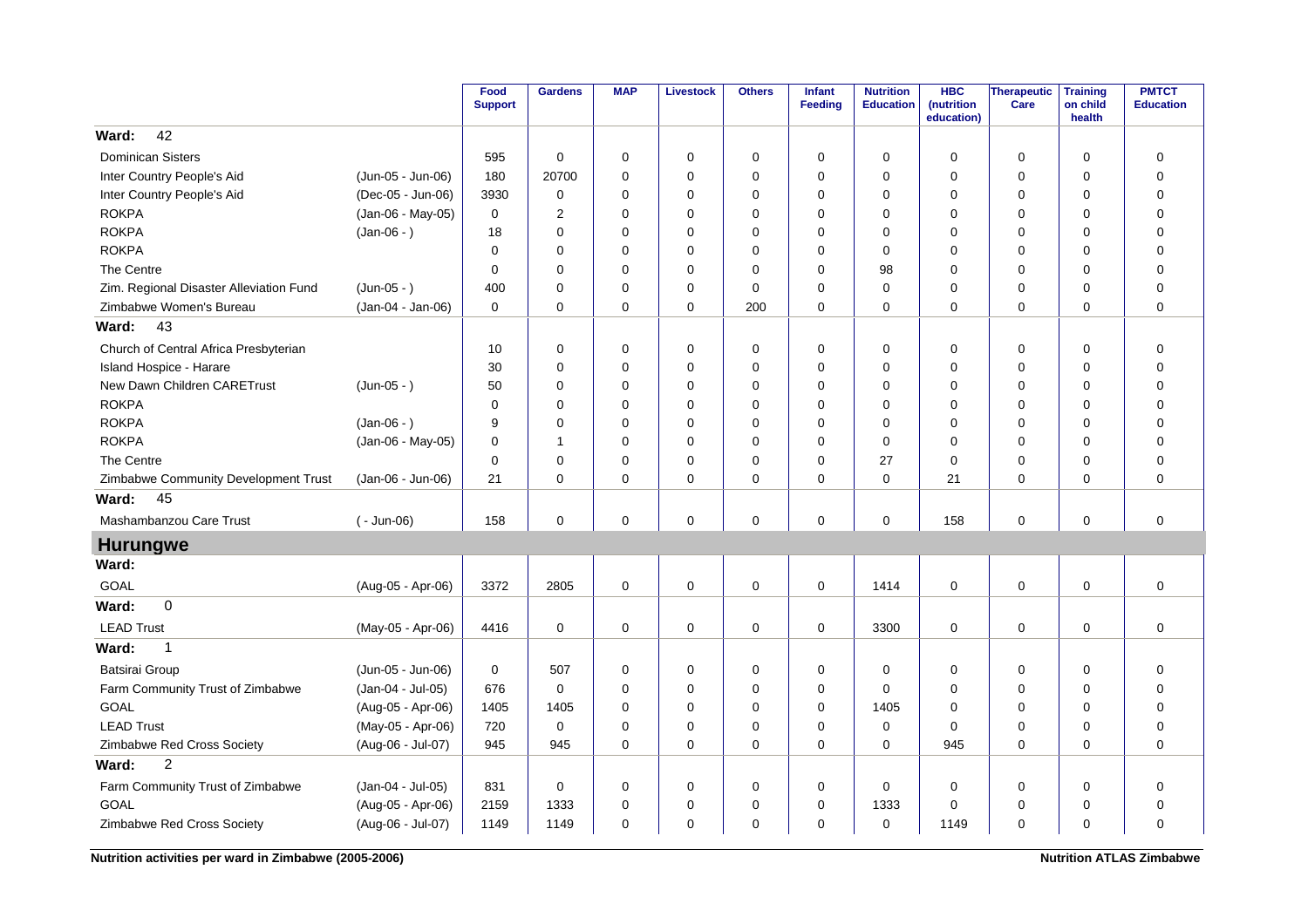|                                  |                   | Food<br><b>Support</b> | <b>Gardens</b>      | <b>MAP</b>  | <b>Livestock</b> | <b>Others</b> | <b>Infant</b><br>Feeding | <b>Nutrition</b><br><b>Education</b> | <b>HBC</b><br>(nutrition<br>education) | Therapeutic<br>Care | <b>Training</b><br>on child<br>health | <b>PMTCT</b><br><b>Education</b> |
|----------------------------------|-------------------|------------------------|---------------------|-------------|------------------|---------------|--------------------------|--------------------------------------|----------------------------------------|---------------------|---------------------------------------|----------------------------------|
| 3<br>Ward:                       |                   |                        |                     |             |                  |               |                          |                                      |                                        |                     |                                       |                                  |
| GOAL                             | (Aug-05 - Apr-06) | 1682                   | 1043                | $\mathbf 0$ | $\mathbf 0$      | $\pmb{0}$     | 0                        | 16825                                | $\Omega$                               | $\mathbf 0$         | $\mathbf 0$                           | $\mathbf 0$                      |
| <b>LEAD Trust</b>                | (May-05 - Apr-06) | 9738                   | $\mathbf 0$         | $\mathbf 0$ | $\mathbf 0$      | $\mathbf 0$   | $\mathbf 0$              | 4500                                 | $\mathbf 0$                            | $\mathsf{O}\xspace$ | $\mathbf 0$                           | $\pmb{0}$                        |
| $\overline{\mathbf{4}}$<br>Ward: |                   |                        |                     |             |                  |               |                          |                                      |                                        |                     |                                       |                                  |
| Farm Community Trust of Zimbabwe | (Jan-04 - Jul-05) | 1523                   | $\mathbf 0$         | $\mathbf 0$ | $\mathbf 0$      | 0             | $\mathbf 0$              | 0                                    | $\mathbf 0$                            | 0                   | 0                                     | $\mathbf 0$                      |
| <b>GOAL</b>                      | (Aug-05 - Apr-06) | 1606                   | 1294                | $\mathbf 0$ | $\mathbf 0$      | 0             | $\mathbf 0$              | 1294                                 | $\mathbf 0$                            | 0                   | $\mathbf 0$                           | $\mathbf 0$                      |
| <b>LEAD Trust</b>                | (May-05 - Apr-06) | 708                    | 432                 | $\mathbf 0$ | $\mathbf 0$      | $\mathbf 0$   | $\mathbf 0$              | $\mathbf 0$                          | $\mathbf 0$                            | 0                   | $\mathbf 0$                           | $\mathbf 0$                      |
| <b>LEAD Trust</b>                | (Oct-04 - Apr-06) | 8700                   | 8400                | $\mathbf 0$ | $\mathbf 0$      | $\mathbf 0$   | $\mathbf 0$              | 300                                  | $\mathbf 0$                            | $\mathbf 0$         | $\mathbf 0$                           | $\mathbf 0$                      |
| 5<br>Ward:                       |                   |                        |                     |             |                  |               |                          |                                      |                                        |                     |                                       |                                  |
| Farm Community Trust of Zimbabwe | (Jan-04 - Jul-05) | 1140                   | $\mathsf{O}\xspace$ | $\pmb{0}$   | $\pmb{0}$        | $\pmb{0}$     | 0                        | $\mathbf 0$                          | $\mathbf 0$                            | $\mathsf 0$         | $\mathbf 0$                           | $\pmb{0}$                        |
| GOAL                             | (Aug-05 - Apr-06) | 2602                   | 1969                | $\mathbf 0$ | $\mathbf 0$      | $\mathbf 0$   | $\mathbf 0$              | 2324                                 | $\mathbf 0$                            | $\mathbf 0$         | $\mathbf 0$                           | $\mathbf 0$                      |
| 6<br>Ward:                       |                   |                        |                     |             |                  |               |                          |                                      |                                        |                     |                                       |                                  |
| GOAL                             | (Aug-05 - Apr-06) | 3070                   | 2519                | 0           | $\mathbf 0$      | $\pmb{0}$     | $\mathbf 0$              | 3070                                 | $\mathbf 0$                            | 0                   | $\mathbf 0$                           | $\mathbf 0$                      |
| GOAL                             | (Oct-05 - Apr-06) | 3650                   | $\mathbf 0$         | $\mathbf 0$ | $\mathbf 0$      | $\mathbf 0$   | $\mathbf 0$              | $\mathbf 0$                          | $\mathbf 0$                            | $\mathbf 0$         | $\Omega$                              | $\mathbf 0$                      |
| $\overline{7}$<br>Ward:          |                   |                        |                     |             |                  |               |                          |                                      |                                        |                     |                                       |                                  |
| GOAL                             | (Aug-05 - Apr-06) | 3089                   | 1917                | 0           | 0                | $\pmb{0}$     | 0                        | 3089                                 | $\mathbf 0$                            | $\pmb{0}$           | 0                                     | $\pmb{0}$                        |
| GOAL                             | (Oct-05 - Apr-06) | 988                    | $\mathbf 0$         | 0           | $\mathbf 0$      | 0             | $\mathbf 0$              | $\mathbf 0$                          | 0                                      | 0                   | $\mathbf 0$                           | $\mathbf 0$                      |
| <b>LEAD Trust</b>                | (Oct-04 - Apr-06) | 5726                   | $\mathbf 0$         | $\mathbf 0$ | $\mathbf 0$      | $\mathbf 0$   | 0                        | 3171                                 | $\mathbf 0$                            | 0                   | $\mathbf 0$                           | $\mathbf 0$                      |
| Ward:<br>8                       |                   |                        |                     |             |                  |               |                          |                                      |                                        |                     |                                       |                                  |
| <b>Batsirai Group</b>            | (Aug-05 - Apr-06) | $\mathbf 0$            | 787                 | $\mathbf 0$ | $\mathbf 0$      | 0             | $\mathbf 0$              | $\mathbf 0$                          | 0                                      | 0                   | $\mathbf 0$                           | $\mathbf 0$                      |
| <b>GOAL</b>                      | (Aug-05 - Apr-06) | 4112                   | 2284                | $\mathbf 0$ | $\mathbf 0$      | $\mathbf 0$   | $\mathbf 0$              | 2284                                 | 0                                      | 0                   | $\mathbf 0$                           | $\mathbf 0$                      |
| GOAL                             | (Oct-05 - Apr-06) | 9780                   | $\mathbf 0$         | $\mathbf 0$ | 0                | 0             | 0                        | 0                                    | $\mathbf 0$                            | 0                   | $\mathbf 0$                           | $\mathbf 0$                      |
| 9<br>Ward:                       |                   |                        |                     |             |                  |               |                          |                                      |                                        |                     |                                       |                                  |
| GOAL                             | (Aug-05 - Apr-06) | 10633                  | 8971                | 0           | 0                | 0             | 0                        | 8971                                 | 0                                      | 0                   | 0                                     | $\pmb{0}$                        |
| GOAL                             | (Oct-05 - Apr-06) | 10011                  | $\mathbf 0$         | $\mathbf 0$ | $\mathbf 0$      | $\mathbf 0$   | $\mathbf 0$              | $\mathbf 0$                          | 0                                      | 0                   | $\mathbf 0$                           | $\mathbf 0$                      |
| 10<br>Ward:                      |                   |                        |                     |             |                  |               |                          |                                      |                                        |                     |                                       |                                  |
| GOAL                             | (Aug-05 - Apr-06) | 4612                   | 3822                | $\mathbf 0$ | $\mathbf 0$      | 0             | $\mathbf 0$              | 3822                                 | 0                                      | 0                   | $\mathbf 0$                           | $\mathbf 0$                      |
| GOAL                             | (Oct-05 - Apr-06) | 5801                   | 0                   | 0           | 0                | 0             | 0                        | 0                                    | 0                                      | 0                   | 0                                     | 0                                |
| <b>HELPAGE</b>                   | (Feb-05 - Jan-08) | 0                      | 120                 | 0           | 0                | 0             | 0                        | 0                                    | 123                                    | 47                  | 0                                     | $\mathbf 0$                      |
| <b>HELPAGE</b>                   | (Jan-06 - Jan-08) | $\mathbf 0$            | $\mathbf 0$         | 0           | $\mathbf 0$      | $\mathbf 0$   | $\mathbf 0$              | $\Omega$                             | 30                                     | 0                   | $\Omega$                              | $\mathbf 0$                      |
| Ward:<br>11                      |                   |                        |                     |             |                  |               |                          |                                      |                                        |                     |                                       |                                  |
| GOAL                             | (Aug-05 - Apr-06) | 3279                   | 2486                | $\mathbf 0$ | $\mathbf 0$      | 0             | $\mathbf 0$              | 2486                                 | 0                                      | 0                   | $\mathbf 0$                           | $\mathbf 0$                      |
| GOAL                             | (Oct-05 - Apr-06) | 10874                  | $\mathbf 0$         | $\mathbf 0$ | $\mathbf 0$      | $\mathbf 0$   | $\mathbf 0$              | $\mathbf 0$                          | $\mathbf 0$                            | $\mathbf 0$         | $\mathbf 0$                           | $\mathbf 0$                      |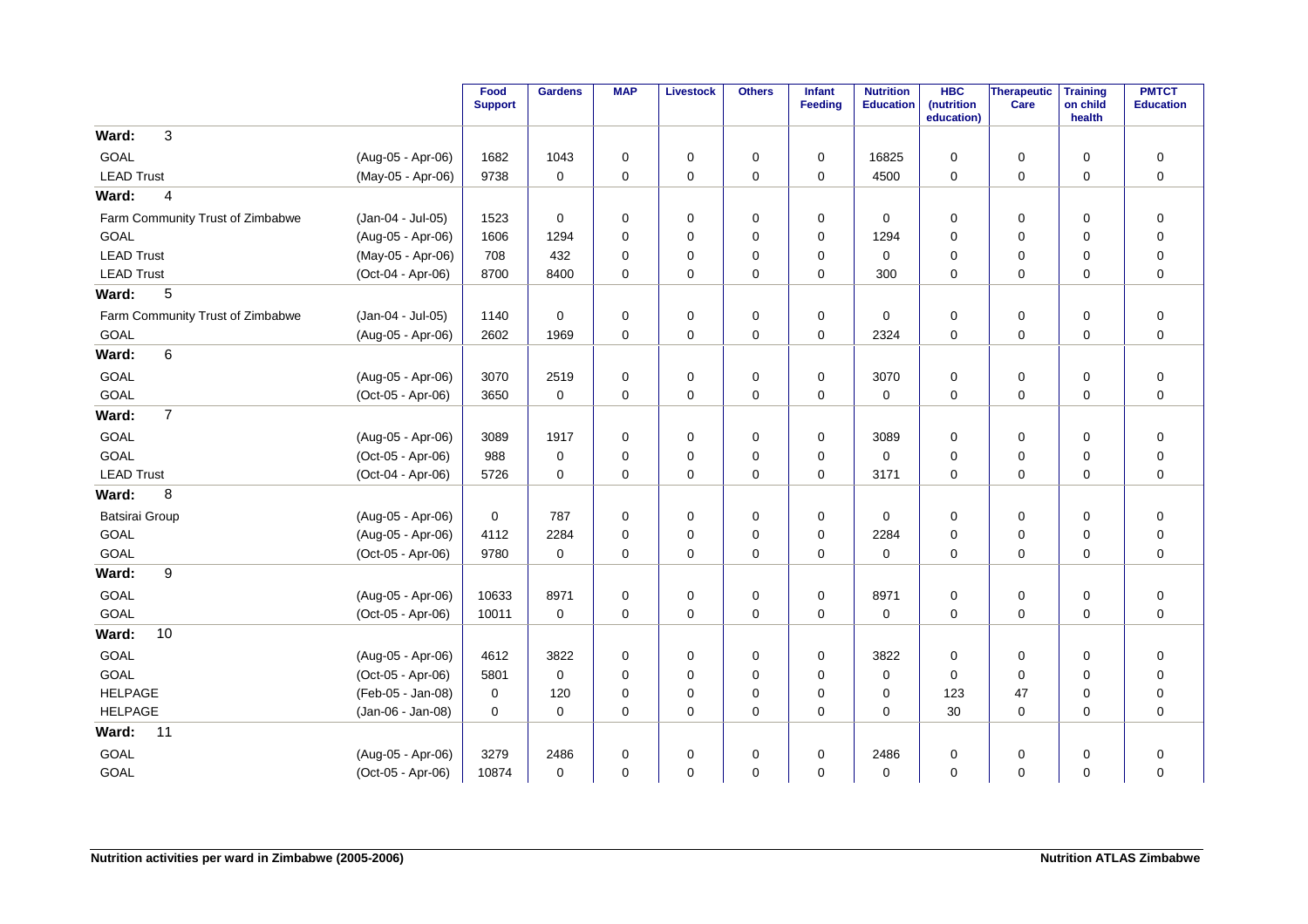|                                         |                   | Food<br><b>Support</b> | <b>Gardens</b> | <b>MAP</b>  | <b>Livestock</b> | <b>Others</b> | Infant<br>Feeding | <b>Nutrition</b><br><b>Education</b> | <b>HBC</b><br>(nutrition<br>education) | Therapeutic<br>Care | <b>Training</b><br>on child<br>health | <b>PMTCT</b><br><b>Education</b> |
|-----------------------------------------|-------------------|------------------------|----------------|-------------|------------------|---------------|-------------------|--------------------------------------|----------------------------------------|---------------------|---------------------------------------|----------------------------------|
| 12<br>Ward:                             |                   |                        |                |             |                  |               |                   |                                      |                                        |                     |                                       |                                  |
| Church of Central Africa Presbyterian   |                   | 13                     | $\mathbf 0$    | $\mathbf 0$ | 0                | 0             | 0                 | $\mathbf 0$                          | $\mathbf 0$                            | 0                   | $\mathbf 0$                           | $\mathbf 0$                      |
| <b>GOAL</b>                             | (Aug-05 - Apr-06) | 2738                   | 1297           | $\Omega$    | 0                | $\mathbf 0$   | 0                 | 1297                                 | $\Omega$                               | $\mathbf 0$         | 0                                     | 0                                |
| GOAL                                    | (Oct-05 - Apr-06) | 2624                   | 0              | 0           | 0                | 0             | 0                 | $\mathbf 0$                          | 0                                      | 0                   | 0                                     | 0                                |
| Zim. Regional Disaster Alleviation Fund | $(Jun-05 - )$     | 15                     | $\mathbf 0$    | $\mathbf 0$ | $\mathbf 0$      | $\mathbf 0$   | $\mathbf 0$       | $\Omega$                             | $\mathbf 0$                            | $\mathbf 0$         | $\mathbf 0$                           | $\mathbf 0$                      |
| Ward:<br>13                             |                   |                        |                |             |                  |               |                   |                                      |                                        |                     |                                       |                                  |
| <b>GOAL</b>                             | (Aug-05 - Apr-06) | 6441                   | 2219           | 0           | 0                | $\mathbf 0$   | 0                 | 2219                                 | 0                                      | 0                   | 0                                     | $\mathbf 0$                      |
| <b>GOAL</b>                             | (Oct-05 - Apr-06) | 14976                  | $\mathbf 0$    | $\mathbf 0$ | 0                | 0             | $\mathbf 0$       | $\mathbf 0$                          | $\mathbf 0$                            | 0                   | $\mathbf 0$                           | $\mathbf 0$                      |
| 14<br>Ward:                             |                   |                        |                |             |                  |               |                   |                                      |                                        |                     |                                       |                                  |
| <b>GOAL</b>                             | (Aug-05 - Apr-06) | 6119                   | 2101           | $\mathbf 0$ | 0                | 0             | $\mathbf 0$       | 2101                                 | $\mathbf 0$                            | 0                   | $\mathbf 0$                           | $\mathbf 0$                      |
| <b>GOAL</b>                             | (Oct-05 - Apr-06) | 21086                  | $\mathsf 0$    | 0           | 0                | 0             | 0                 | $\mathbf 0$                          | 0                                      | $\mathsf 0$         | 0                                     | $\mathbf 0$                      |
| Ward:<br>15                             |                   |                        |                |             |                  |               |                   |                                      |                                        |                     |                                       |                                  |
| <b>GOAL</b>                             | (Aug-05 - Apr-06) | 4550                   | 4447           | 0           | 0                | 0             | 0                 | 4157                                 | $\mathbf 0$                            | 0                   | 0                                     | $\mathbf 0$                      |
| GOAL                                    | (Oct-05 - Apr-06) | 15117                  | $\Omega$       | $\Omega$    | $\mathbf 0$      | $\Omega$      | $\Omega$          | $\Omega$                             | $\Omega$                               | $\mathbf 0$         | $\Omega$                              | $\mathbf 0$                      |
| 16<br>Ward:                             |                   |                        |                |             |                  |               |                   |                                      |                                        |                     |                                       |                                  |
| GOAL                                    | (Aug-05 - Apr-06) | 5932                   | 4253           | 0           | 0                | $\pmb{0}$     | 0                 | 4253                                 | 0                                      | 0                   | 0                                     | $\mathbf 0$                      |
| <b>GOAL</b>                             | (Oct-05 - Apr-06) | 16536                  | $\mathbf 0$    | 0           | 0                | $\mathbf 0$   | $\mathbf 0$       | $\mathbf 0$                          | $\mathbf 0$                            | $\mathbf 0$         | $\Omega$                              | $\mathbf 0$                      |
| 17<br>Ward:                             |                   |                        |                |             |                  |               |                   |                                      |                                        |                     |                                       |                                  |
| <b>GOAL</b>                             | (Aug-05 - Apr-06) | 5086                   | 4782           | 0           | 0                | 0             | 0                 | 4782                                 | 0                                      | 0                   | 0                                     | $\mathbf 0$                      |
| GOAL                                    | (Oct-05 - Apr-06) | 13543                  | $\mathbf 0$    | 0           | $\mathbf 0$      | $\mathbf 0$   | 0                 | $\mathbf 0$                          | 0                                      | $\mathbf 0$         | $\mathbf 0$                           | $\mathbf 0$                      |
| Hwange                                  |                   |                        |                |             |                  |               |                   |                                      |                                        |                     |                                       |                                  |
| Ward:                                   |                   |                        |                |             |                  |               |                   |                                      |                                        |                     |                                       |                                  |
| Zimbabwe Community Development Trust    | (Jan-06 - Jun-06) | 150                    | $\mathbf 0$    | 0           | $\pmb{0}$        | $\mathbf 0$   | 0                 | $\mathbf 0$                          | 0                                      | $\mathsf 0$         | $\mathbf 0$                           | $\mathbf 0$                      |
| Ward:<br>$\Omega$                       |                   |                        |                |             |                  |               |                   |                                      |                                        |                     |                                       |                                  |
| <b>Catholic Relief Services</b>         | (Sep-05 - Sep-06) | 0                      | 0              | 8000        | 0                | 0             | 0                 | 0                                    | 0                                      | 0                   | 0                                     | 0                                |
| Church of Central Africa Presbyterian   |                   | 9                      | $\mathbf 0$    | 0           | 0                | $\mathbf 0$   | $\Omega$          | $\Omega$                             | $\Omega$                               | $\mathbf 0$         | $\mathbf 0$                           | $\mathbf 0$                      |
| Envrionment Africa - Tree Africa        |                   | $\mathbf 0$            | $\mathbf 0$    | $\Omega$    | 0                | 0             | $\mathbf 0$       | 0                                    | $\mathbf 0$                            | 0                   | $\mathbf 0$                           | $\mathbf 0$                      |
| Envrionment Africa - Tree Africa        | (Jan-06 - Dec-08) | $\Omega$               | 0              | $\Omega$    | $\mathbf 0$      | $\mathbf 0$   | 150               | $\Omega$                             | $\mathbf 0$                            | 0                   | $\mathbf 0$                           | $\mathbf 0$                      |
| ORAP                                    | (Oct-05 - Apr-06) | 20107                  | $\Omega$       | $\Omega$    | $\mathbf 0$      | $\Omega$      | $\mathbf 0$       | $\Omega$                             | $\Omega$                               | $\mathbf 0$         | $\Omega$                              | $\mathbf 0$                      |
| $\mathbf{1}$<br>Ward:                   |                   |                        |                |             |                  |               |                   |                                      |                                        |                     |                                       |                                  |
| Zimbabwe Community Development Trust    | (Jan-06 - Jun-06) | 2650                   | $\mathbf 0$    | 0           | 0                | 0             | 0                 | 0                                    | $\mathbf 0$                            | 0                   | $\mathbf 0$                           | $\mathbf 0$                      |
| $\overline{c}$<br>Ward:                 |                   |                        |                |             |                  |               |                   |                                      |                                        |                     |                                       |                                  |
| Envrionment Africa - Tree Africa        | (Jan-06 - Dec-08) | $\mathbf 0$            | 120            | 0           | 120              | $\mathbf 0$   | 0                 | $\mathbf 0$                          | 0                                      | $\mathbf 0$         | $\mathbf 0$                           | $\mathbf 0$                      |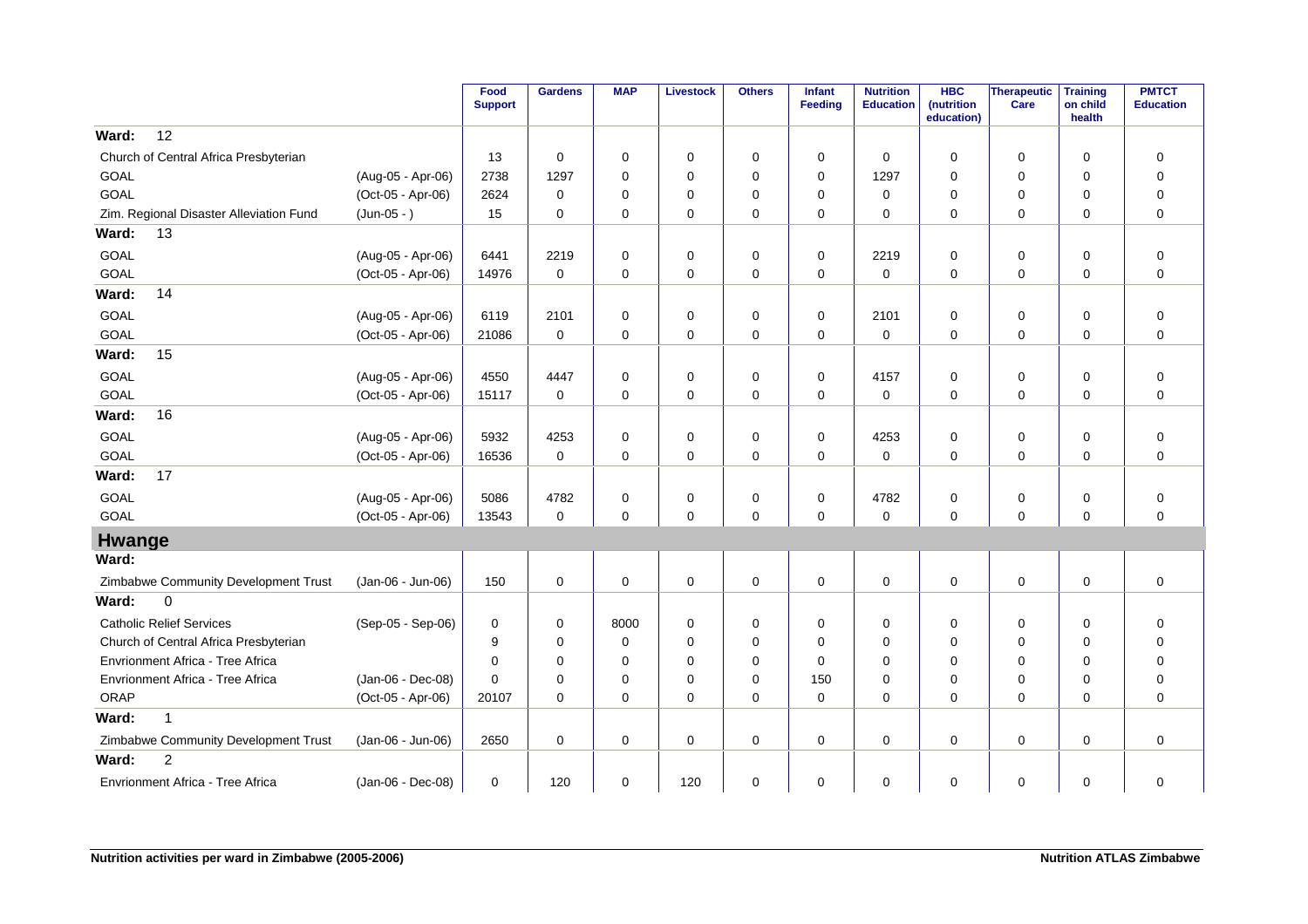|                                      |                   | Food<br><b>Support</b> | <b>Gardens</b> | <b>MAP</b>  | Livestock   | <b>Others</b> | <b>Infant</b><br>Feeding | <b>Nutrition</b><br><b>Education</b> | <b>HBC</b><br>(nutrition<br>education) | <b>Therapeutic</b><br>Care | <b>Training</b><br>on child<br>health | <b>PMTCT</b><br><b>Education</b> |
|--------------------------------------|-------------------|------------------------|----------------|-------------|-------------|---------------|--------------------------|--------------------------------------|----------------------------------------|----------------------------|---------------------------------------|----------------------------------|
| 3<br>Ward:                           |                   |                        |                |             |             |               |                          |                                      |                                        |                            |                                       |                                  |
| Envrionment Africa - Tree Africa     | (Jan-06 - Dec-08) | 0                      | 120            | $\mathbf 0$ | 120         | 0             | 150                      | $\mathbf 0$                          | $\mathbf 0$                            | $\mathbf 0$                | $\mathbf 0$                           | $\mathbf 0$                      |
| Envrionment Africa - Tree Africa     |                   | 0                      | $\mathbf 0$    | 0           | $\mathbf 0$ | $\mathbf 0$   | $\mathbf 0$              | $\mathbf 0$                          | 0                                      | $\mathbf 0$                | 0                                     | $\mathbf 0$                      |
| $\overline{4}$<br>Ward:              |                   |                        |                |             |             |               |                          |                                      |                                        |                            |                                       |                                  |
| Envrionment Africa - Tree Africa     |                   | $\mathbf 0$            | $\mathbf 0$    | 0           | $\mathbf 0$ | $\pmb{0}$     | $\mathbf 0$              | $\mathbf 0$                          | 0                                      | $\mathbf 0$                | $\mathbf 0$                           | $\mathbf 0$                      |
| Envrionment Africa - Tree Africa     | (Jan-06 - Dec-08) | $\mathbf 0$            | 120            | 0           | 120         | 0             | 150                      | $\mathbf 0$                          | 0                                      | $\mathbf 0$                | 0                                     | $\mathbf 0$                      |
| <b>LEAD Trust</b>                    | (Sep-05 - Apr-06) | $\mathbf 0$            | 100            | $\mathbf 0$ | $\mathbf 0$ | $\pmb{0}$     | $\mathbf 0$              | $\mathbf 0$                          | 0                                      | $\mathbf 0$                | 0                                     | $\mathbf 0$                      |
| 5<br>Ward:                           |                   |                        |                |             |             |               |                          |                                      |                                        |                            |                                       |                                  |
| Envrionment Africa - Tree Africa     | (Jan-06 - Dec-08) | 0                      | 240            | 0           | 240         | 0             | 0                        | 0                                    | 0                                      | 0                          | 0                                     | 0                                |
| <b>LEAD Trust</b>                    | (Sep-05 - Apr-06) | $\mathbf 0$            | 100            | 0           | 0           | 0             | $\mathbf 0$              | $\mathbf 0$                          | 0                                      | $\mathbf 0$                | $\mathbf 0$                           | $\mathbf 0$                      |
| ORAP                                 | (Feb-05 - Aug-06) | 0                      | 0              | 0           | 1000        | 0             | 0                        | 0                                    | 0                                      | 0                          | 0                                     | $\mathbf 0$                      |
| Zimbabwe Community Development Trust | (Jan-06 - Jun-06) | 1845                   | $\Omega$       | $\Omega$    | $\mathbf 0$ | $\Omega$      | $\mathbf 0$              | $\Omega$                             | 0                                      | $\mathbf 0$                | $\Omega$                              | $\overline{0}$                   |
| Ward:<br>6                           |                   |                        |                |             |             |               |                          |                                      |                                        |                            |                                       |                                  |
| <b>LEAD Trust</b>                    | (Sep-05 - Apr-06) | 0                      | 100            | 0           | $\mathsf 0$ | $\pmb{0}$     | $\mathsf 0$              | $\pmb{0}$                            | $\mathbf 0$                            | $\mathbf 0$                | $\mathbf 0$                           | $\mathsf 0$                      |
| Ward:<br>$\overline{7}$              |                   |                        |                |             |             |               |                          |                                      |                                        |                            |                                       |                                  |
| <b>LEAD Trust</b>                    | (Sep-05 - Apr-06) | 0                      | 100            | 0           | 0           | 0             | 0                        | 0                                    | 0                                      | 0                          | 0                                     | $\mathbf 0$                      |
| ORAP                                 | (Feb-05 - Aug-06) | $\mathbf 0$            | $\mathbf 0$    | $\mathbf 0$ | 1000        | $\mathbf 0$   | $\mathbf 0$              | $\mathbf 0$                          | $\Omega$                               | $\mathbf 0$                | $\mathbf 0$                           | $\mathbf 0$                      |
| 8<br>Ward:                           |                   |                        |                |             |             |               |                          |                                      |                                        |                            |                                       |                                  |
| <b>LEAD Trust</b>                    | (Sep-05 - Apr-06) | $\mathbf 0$            | 100            | $\mathbf 0$ | $\mathbf 0$ | $\mathbf 0$   | $\mathbf 0$              | $\mathbf 0$                          | $\Omega$                               | $\mathbf 0$                | 0                                     | $\mathbf 0$                      |
| Ward:<br>9                           |                   |                        |                |             |             |               |                          |                                      |                                        |                            |                                       |                                  |
| <b>LEAD Trust</b>                    | (Sep-05 - Apr-06) | 0                      | 100            | 0           | $\mathbf 0$ | $\pmb{0}$     | $\mathbf 0$              | $\pmb{0}$                            | $\Omega$                               | $\mathsf{O}\xspace$        | 0                                     | 0                                |
| Ward:<br>10                          |                   |                        |                |             |             |               |                          |                                      |                                        |                            |                                       |                                  |
| <b>LEAD Trust</b>                    | (Sep-05 - Apr-06) | 0                      | 100            | 0           | 0           | 0             | 0                        | 0                                    | 0                                      | $\mathbf 0$                | 0                                     | $\mathbf 0$                      |
| Ward:<br>11                          |                   |                        |                |             |             |               |                          |                                      |                                        |                            |                                       |                                  |
| Zimbabwe Red Cross Society           | (Aug-06 - Jul-07) | 1651                   | 1651           | 0           | 0           | 0             | 0                        | 0                                    | 1651                                   | $\mathbf 0$                | $\mathbf 0$                           | $\mathbf 0$                      |
| 12<br>Ward:                          |                   |                        |                |             |             |               |                          |                                      |                                        |                            |                                       |                                  |
| ORAP                                 | (Feb-05 - Aug-06) | 0                      | 0              | $\mathbf 0$ | 464         | 0             | 0                        | 0                                    | 0                                      | $\mathbf 0$                | $\mathbf 0$                           | $\mathbf 0$                      |
| 13<br>Ward:                          |                   |                        |                |             |             |               |                          |                                      |                                        |                            |                                       |                                  |
| ORAP                                 | (Feb-05 - Aug-06) | 0                      | 0              | $\mathbf 0$ | 504         | 0             | 0                        | 0                                    | 0                                      | 0                          | 0                                     | $\mathbf 0$                      |
| 14<br>Ward:                          |                   |                        |                |             |             |               |                          |                                      |                                        |                            |                                       |                                  |
| <b>LEAD Trust</b>                    | (Sep-05 - Apr-06) | 0                      | 100            | 0           | 0           | 0             | 0                        | 0                                    | 0                                      | $\mathbf 0$                | 0                                     | 0                                |
| ORAP                                 | (Feb-05 - Aug-06) | $\mathbf 0$            | 0              | $\mathbf 0$ | 368         | 0             | 0                        | $\mathbf 0$                          | 0                                      | 0                          | $\mathbf 0$                           | $\mathbf 0$                      |
| 15<br>Ward:                          |                   |                        |                |             |             |               |                          |                                      |                                        |                            |                                       |                                  |
| <b>ORAP</b>                          | (Feb-05 - Aug-06) | 0                      | 0              | 0           | 500         | 0             | 0                        | 0                                    | 0                                      | 0                          | 0                                     | $\mathbf 0$                      |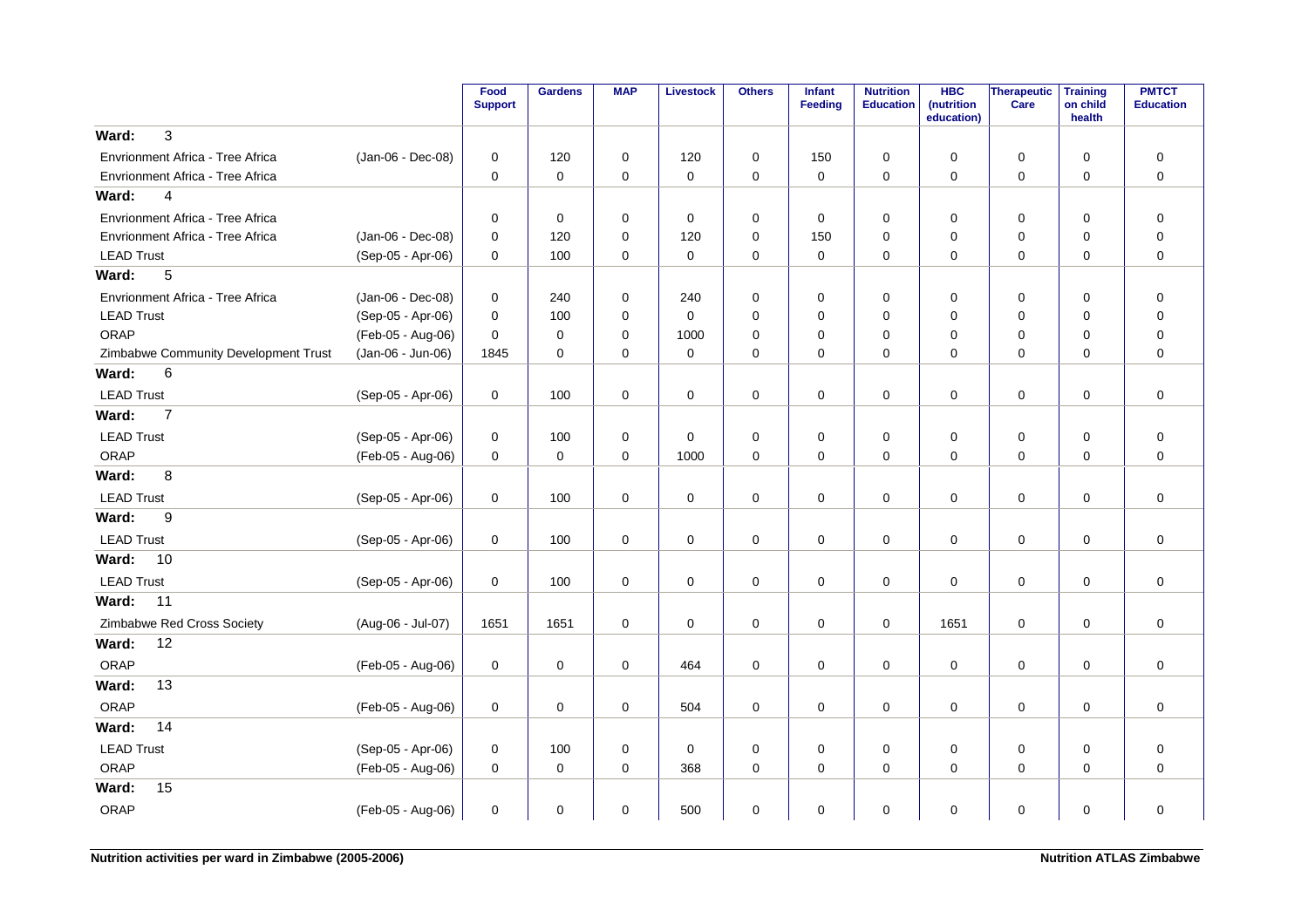|                                   |                   | Food<br><b>Support</b> | <b>Gardens</b> | <b>MAP</b>  | <b>Livestock</b> | <b>Others</b> | Infant<br>Feeding | <b>Nutrition</b><br><b>Education</b> | <b>HBC</b><br>(nutrition<br>education) | <b>Therapeutic</b><br>Care | <b>Training</b><br>on child<br>health | <b>PMTCT</b><br><b>Education</b> |
|-----------------------------------|-------------------|------------------------|----------------|-------------|------------------|---------------|-------------------|--------------------------------------|----------------------------------------|----------------------------|---------------------------------------|----------------------------------|
| 16<br>Ward:                       |                   |                        |                |             |                  |               |                   |                                      |                                        |                            |                                       |                                  |
| ORAP                              | (Feb-05 - Aug-06) | 0                      | $\mathbf 0$    | $\mathbf 0$ | 360              | 0             | $\mathbf 0$       | $\mathbf 0$                          | $\mathbf 0$                            | $\mathbf 0$                | $\mathbf 0$                           | $\mathbf 0$                      |
| Ward:<br>17                       |                   |                        |                |             |                  |               |                   |                                      |                                        |                            |                                       |                                  |
| <b>LEAD Trust</b>                 | (Sep-05 - Apr-06) | 0                      | 100            | $\mathbf 0$ | 0                | 0             | $\mathbf 0$       | $\mathbf 0$                          | 0                                      | $\mathbf 0$                | 0                                     | 0                                |
| ORAP                              | (Feb-05 - Aug-06) | $\mathbf 0$            | $\Omega$       | $\mathbf 0$ | 356              | 0             | $\Omega$          | $\Omega$                             | $\Omega$                               | $\mathbf 0$                | 0                                     | $\mathbf 0$                      |
| Zimbabwe Red Cross Society        | (Aug-06 - Jul-07) | 1501                   | 1501           | $\mathbf 0$ | $\mathbf 0$      | 0             | $\mathbf 0$       | $\mathbf 0$                          | 1501                                   | $\mathbf 0$                | $\mathbf 0$                           | $\mathbf 0$                      |
| 18<br>Ward:                       |                   |                        |                |             |                  |               |                   |                                      |                                        |                            |                                       |                                  |
| ORAP                              | (Sep-05 - Apr-06) | 59849                  | 0              | 0           | 0                | 0             | 0                 | 0                                    | 0                                      | $\mathbf 0$                | 0                                     | 0                                |
| Zimbabwe Red Cross Society        | (Aug-06 - Jul-07) | 1458                   | 1458           | $\mathbf 0$ | 0                | $\mathbf 0$   | $\mathbf 0$       | $\mathbf 0$                          | 1458                                   | $\mathbf 0$                | $\mathbf 0$                           | $\mathbf 0$                      |
| <b>Hwedza</b>                     |                   |                        |                |             |                  |               |                   |                                      |                                        |                            |                                       |                                  |
| Ward:                             |                   |                        |                |             |                  |               |                   |                                      |                                        |                            |                                       |                                  |
| <b>CADEC Harare</b>               |                   | $\mathbf 0$            | $\mathbf 0$    | $\mathbf 0$ | $\mathbf 0$      | 0             | $\mathbf 0$       | $\mathbf 0$                          | $\Omega$                               | $\mathbf 0$                | $\mathbf 0$                           | $\mathbf 0$                      |
| 9<br>Ward:                        |                   |                        |                |             |                  |               |                   |                                      |                                        |                            |                                       |                                  |
| Envrionment Africa - Tree Africa  | $(Jan-01 - )$     | 0                      | 120            | 0           | $\mathbf 0$      | $\mathbf 0$   | 0                 | 0                                    | 0                                      | 0                          | $\mathbf 0$                           | $\pmb{0}$                        |
| <b>SCOPE</b>                      |                   | 0                      | 12             | $\mathbf 0$ | $\mathbf 0$      | 0             | 0                 | $\mathbf 0$                          | $\Omega$                               | $\mathbf 0$                | $\mathbf 0$                           | $\overline{0}$                   |
| <b>Insiza</b>                     |                   |                        |                |             |                  |               |                   |                                      |                                        |                            |                                       |                                  |
| Ward:                             |                   |                        |                |             |                  |               |                   |                                      |                                        |                            |                                       |                                  |
| <b>Salvation Army</b>             | (Oct-04 - Oct-06) | 1275                   | $\mathbf 0$    | 0           | 0                | $\mathbf 0$   | 0                 | 0                                    | 0                                      | 0                          | 0                                     | $\pmb{0}$                        |
| Wildlife and Environment Zimbabwe | (Jan-06 - Dec-06) | $\mathbf 0$            | 100            | 0           | 0                | 0             | 0                 | $\mathbf 0$                          | 0                                      | $\mathbf 0$                | $\mathbf 0$                           | $\mathbf 0$                      |
| $\mathbf{1}$<br>Ward:             |                   |                        |                |             |                  |               |                   |                                      |                                        |                            |                                       |                                  |
| World Vision International        |                   | 5594                   | 1195           | 0           | 180              | 0             | 0                 | 0                                    | 0                                      | 0                          | $\mathbf 0$                           | $\mathbf 0$                      |
| Zimbabwe Project Trust            | (Feb-05 - Nov-05) | 196                    | $\mathbf 0$    | $\Omega$    | $\mathbf 0$      | 0             | $\mathbf 0$       | $\Omega$                             | $\Omega$                               | $\mathbf 0$                | $\Omega$                              | $\overline{0}$                   |
| $\overline{2}$<br>Ward:           |                   |                        |                |             |                  |               |                   |                                      |                                        |                            |                                       |                                  |
| World Vision International        |                   | 4475                   | 1045           | $\mathbf 0$ | 0                | 0             | $\mathbf 0$       | $\mathbf 0$                          | 0                                      | $\mathbf 0$                | $\mathbf 0$                           | $\mathbf 0$                      |
| Zimbabwe Project Trust            | (Feb-05 - Nov-05) | 197                    | $\mathbf 0$    | $\Omega$    | $\mathbf 0$      | 0             | $\mathbf 0$       | $\Omega$                             | $\Omega$                               | $\mathbf 0$                | $\Omega$                              | $\overline{0}$                   |
| 3<br>Ward:                        |                   |                        |                |             |                  |               |                   |                                      |                                        |                            |                                       |                                  |
| World Vision International        |                   | 7322                   | $\mathbf 0$    | $\mathbf 0$ | 150              | 0             | $\mathbf 0$       | $\mathbf 0$                          | 0                                      | 0                          | 0                                     | $\mathbf 0$                      |
| Zimbabwe Project Trust            | (Feb-05 - Nov-05) | 718                    | $\mathbf 0$    | $\mathbf 0$ | 0                | $\mathbf 0$   | $\mathbf 0$       | $\mathbf 0$                          | 0                                      | $\mathbf 0$                | 0                                     | $\mathbf 0$                      |
| 4<br>Ward:                        |                   |                        |                |             |                  |               |                   |                                      |                                        |                            |                                       |                                  |
| World Vision International        |                   | 6758                   | 1830           | 0           | 190              | 0             | 0                 | 0                                    | 0                                      | 0                          | 0                                     | 0                                |
| Zimbabwe Project Trust            | (Feb-05 - Nov-05) | 332                    | 0              | 0           | 0                | 0             | 0                 | 0                                    | 0                                      | 0                          | 0                                     | $\mathbf 0$                      |
| Zimbabwe Project Trust            | (Oct-04 - Nov-05) | 278                    | 6              | 0           | 60               | $\mathbf 0$   | 0                 | 0                                    | 0                                      | $\mathbf 0$                | 0                                     | $\mathbf 0$                      |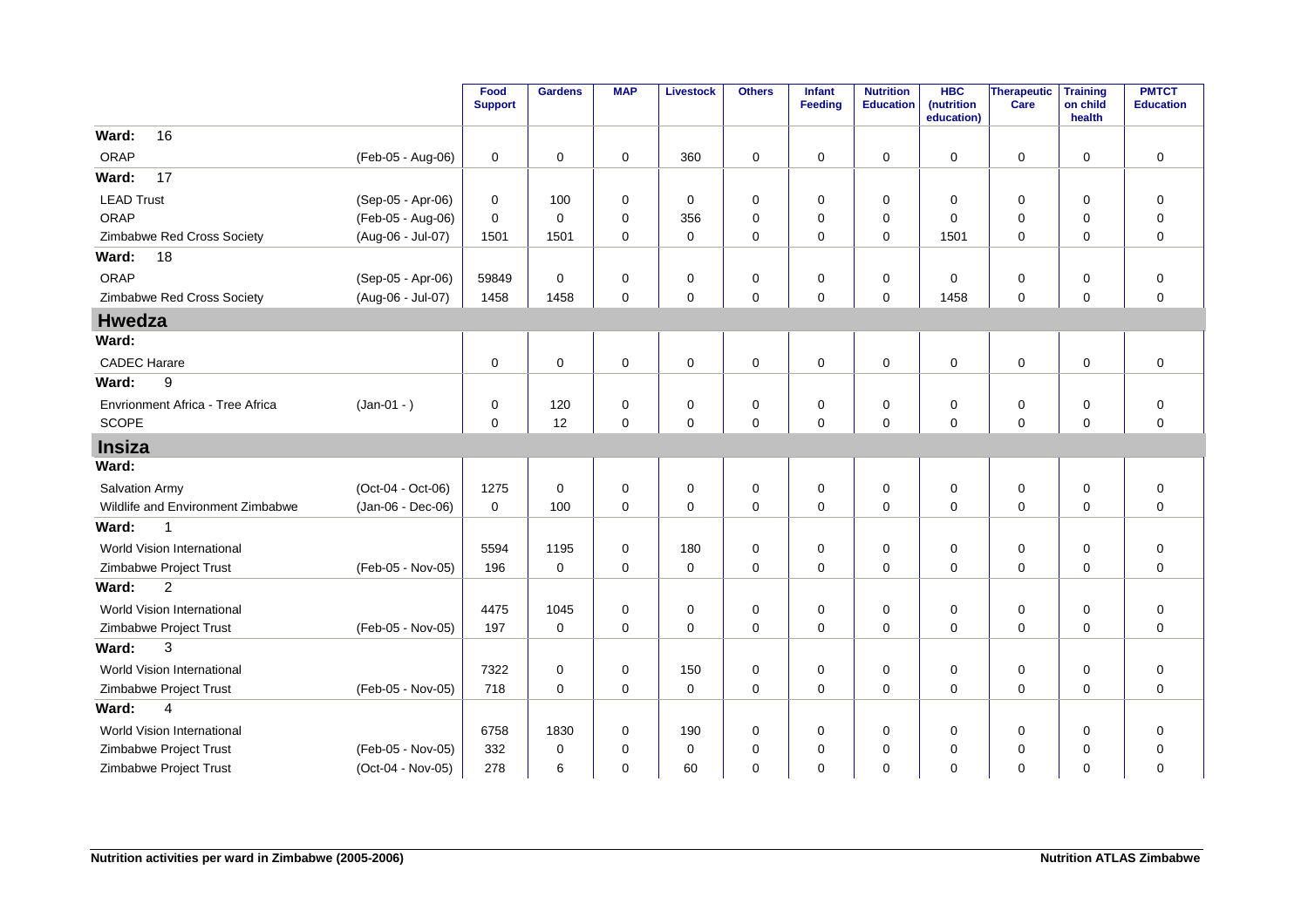|                            |                   | Food           | <b>Gardens</b> | <b>MAP</b>  | <b>Livestock</b> | <b>Others</b> | Infant         | <b>Nutrition</b> | <b>HBC</b>               | <b>Therapeutic</b> | <b>Training</b>    | <b>PMTCT</b>     |
|----------------------------|-------------------|----------------|----------------|-------------|------------------|---------------|----------------|------------------|--------------------------|--------------------|--------------------|------------------|
|                            |                   | <b>Support</b> |                |             |                  |               | <b>Feeding</b> | <b>Education</b> | (nutrition<br>education) | Care               | on child<br>health | <b>Education</b> |
| 5<br>Ward:                 |                   |                |                |             |                  |               |                |                  |                          |                    |                    |                  |
| <b>HELPAGE</b>             | (Jan-05 - Nov-06) | $\mathbf 0$    | $\mathbf 0$    | 0           | 23               | 0             | $\mathbf 0$    | 0                | $\mathbf 0$              | 0                  | $\mathbf 0$        | $\mathbf 0$      |
| World Vision International |                   | 5553           | $\Omega$       | $\mathbf 0$ | 150              | 0             | $\Omega$       | 0                | $\mathbf 0$              | 0                  | $\mathbf 0$        | $\mathbf 0$      |
| Zimbabwe Project Trust     | (Feb-05 - Nov-05) | 287            | $\Omega$       | $\mathbf 0$ | $\mathbf 0$      | 0             | $\Omega$       | 0                | $\mathbf 0$              | $\mathbf 0$        | $\Omega$           | $\mathbf 0$      |
| 6<br>Ward:                 |                   |                |                |             |                  |               |                |                  |                          |                    |                    |                  |
| World Vision International |                   | 5354           | $\mathbf 0$    | $\mathbf 0$ | $\mathbf 0$      | $\mathbf 0$   | $\Omega$       | 0                | $\mathbf 0$              | $\mathbf 0$        | $\mathbf 0$        | $\mathbf 0$      |
| Zimbabwe Project Trust     | (Feb-05 - Nov-05) | 1416           | $\mathbf 0$    | $\mathbf 0$ | $\mathbf 0$      | $\pmb{0}$     | $\Omega$       | 0                | $\mathbf 0$              | 0                  | $\mathbf 0$        | $\mathbf 0$      |
| Zimbabwe Project Trust     | (Oct-04 - Nov-05) | 24             | $\mathbf 0$    | 0           | 0                | 0             | 0              | 0                | 0                        | 0                  | 0                  | $\mathbf 0$      |
| $\overline{7}$<br>Ward:    |                   |                |                |             |                  |               |                |                  |                          |                    |                    |                  |
| Hope for a Child in Christ | (Apr-06 - Mar-07) | $\mathbf 0$    | $\mathbf 0$    | $\mathbf 0$ | 234              | 0             | $\mathbf 0$    | $\mathbf 0$      | 0                        | 0                  | 0                  | $\mathbf 0$      |
| World Vision International |                   | 5188           | $\mathbf 0$    | $\mathbf 0$ | 150              | 0             | $\Omega$       | 0                | $\mathbf 0$              | 0                  | $\mathbf 0$        | $\mathbf 0$      |
| Zimbabwe Project Trust     | (Feb-05 - Nov-05) | 287            | $\mathbf 0$    | $\mathbf 0$ | $\mathbf 0$      | 0             | $\Omega$       | 0                | $\mathbf 0$              | $\mathbf 0$        | $\mathbf 0$        | $\mathbf 0$      |
| Zimbabwe Project Trust     | (Oct-04 - Nov-05) | 114            | $\Omega$       | $\Omega$    | $\mathbf 0$      | 0             | $\Omega$       | $\Omega$         | $\Omega$                 | 0                  | $\Omega$           | $\mathbf 0$      |
| 8<br>Ward:                 |                   |                |                |             |                  |               |                |                  |                          |                    |                    |                  |
| Hope for a Child in Christ | (Apr-06 - Mar-07) | $\mathbf 0$    | $\Omega$       | $\Omega$    | 233              | $\mathbf 0$   | $\Omega$       | 0                | $\Omega$                 | $\mathbf 0$        | $\Omega$           | $\mathbf 0$      |
| Zimbabwe Project Trust     | (Feb-05 - Nov-05) | 474            | $\Omega$       | $\mathbf 0$ | $\mathbf 0$      | $\pmb{0}$     | $\Omega$       | 0                | $\mathbf 0$              | 0                  | $\mathbf 0$        | $\pmb{0}$        |
| Zimbabwe Project Trust     | (Oct-04 - Nov-05) | 143            | 120            | 0           | 420              | 0             | $\mathbf 0$    | $\mathbf 0$      | 0                        | 0                  | 0                  | $\mathbf 0$      |
| 9<br>Ward:                 |                   |                |                |             |                  |               |                |                  |                          |                    |                    |                  |
| Hope for a Child in Christ | (Apr-06 - Mar-07) | $\mathbf 0$    | $\mathbf 0$    | $\mathbf 0$ | 233              | 0             | $\mathbf 0$    | 0                | 0                        | 0                  | $\mathbf 0$        | $\mathbf 0$      |
| World Vision International |                   | 2280           | 885            | $\mathbf 0$ | 145              | 0             | $\mathbf 0$    | $\mathbf 0$      | $\mathbf 0$              | $\mathbf 0$        | $\mathbf 0$        | $\mathbf 0$      |
| 10<br>Ward:                |                   |                |                |             |                  |               |                |                  |                          |                    |                    |                  |
| Zimbabwe Project Trust     | (Feb-05 - Nov-05) | 184            | $\mathbf 0$    | $\mathbf 0$ | $\mathbf 0$      | $\mathbf 0$   | $\Omega$       | $\mathbf 0$      | $\mathbf 0$              | 0                  | $\mathbf 0$        | $\mathbf 0$      |
| Zimbabwe Project Trust     | (Oct-04 - Nov-05) | 1628           | $\Omega$       | $\mathbf 0$ | $\Omega$         | 0             | $\Omega$       | $\mathbf 0$      | $\Omega$                 | $\mathbf 0$        | $\Omega$           | $\mathbf 0$      |
| 11<br>Ward:                |                   |                |                |             |                  |               |                |                  |                          |                    |                    |                  |
| World Vision International |                   | 3158           | 815            | $\mathbf 0$ | 95               | 0             | $\mathbf 0$    | 0                | 0                        | 0                  | 0                  | $\mathbf 0$      |
| 12<br>Ward:                |                   |                |                |             |                  |               |                |                  |                          |                    |                    |                  |
| World Vision International |                   | 4164           | $\mathbf 0$    | $\mathbf 0$ | 120              | 0             | $\Omega$       | 0                | 0                        | 0                  | $\mathbf 0$        | $\mathbf 0$      |
| Zimbabwe Project Trust     | (Feb-05 - Nov-05) | 396            | $\Omega$       | 0           | $\mathbf 0$      | 0             | $\Omega$       | 0                | 0                        | 0                  | $\mathbf 0$        | $\mathbf 0$      |
| Zimbabwe Project Trust     | (Oct-04 - Nov-05) | $\mathbf 0$    | 150            | $\Omega$    | 420              | $\mathbf 0$   | $\Omega$       | $\mathbf 0$      | $\Omega$                 | $\mathbf 0$        | $\Omega$           | $\Omega$         |
| 13<br>Ward:                |                   |                |                |             |                  |               |                |                  |                          |                    |                    |                  |
| Zimbabwe Project Trust     |                   | $\mathbf 0$    | $\mathbf 0$    | $\mathbf 0$ | $\mathbf 0$      | 0             | $\Omega$       | $\mathbf 0$      | $\mathbf 0$              | 0                  | $\mathbf 0$        | $\mathbf 0$      |
| Zimbabwe Project Trust     | (Feb-05 - Nov-05) | 320            | $\Omega$       | 0           | $\Omega$         | 0             | $\Omega$       | $\Omega$         | $\mathbf 0$              | 0                  | $\Omega$           | $\mathbf 0$      |
| Zimbabwe Project Trust     | (Oct-04 - Nov-05) | 2096           | $\Omega$       | $\Omega$    | 120              | $\Omega$      | $\Omega$       | $\Omega$         | $\Omega$                 | $\Omega$           | $\Omega$           | $\Omega$         |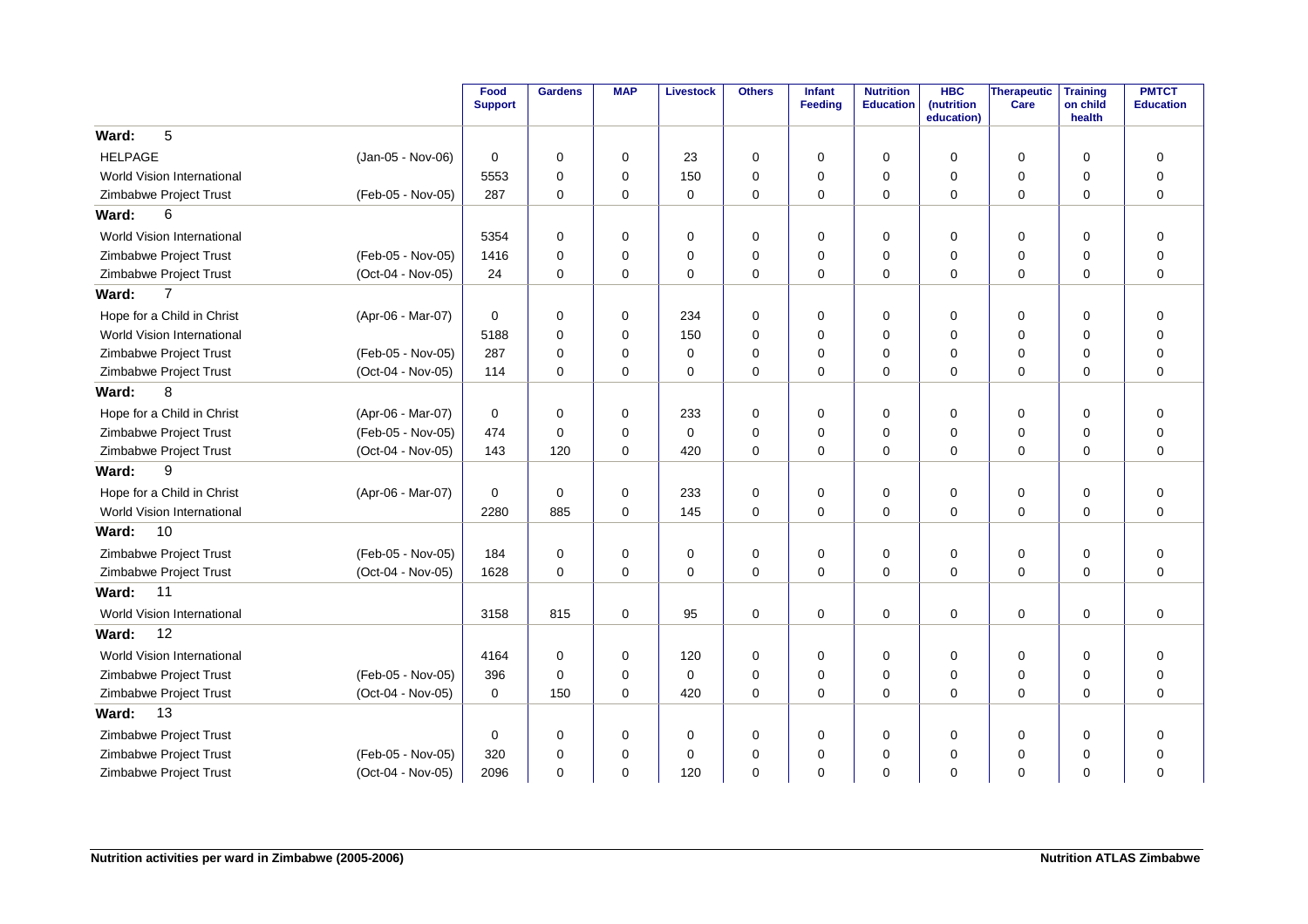|                                               |                   | Food<br><b>Support</b> | <b>Gardens</b> | <b>MAP</b> | <b>Livestock</b> | <b>Others</b> | <b>Infant</b><br>Feeding | <b>Nutrition</b><br><b>Education</b> | <b>HBC</b><br>(nutrition<br>education) | <b>Therapeutic</b><br>Care | <b>Training</b><br>on child<br>health | <b>PMTCT</b><br><b>Education</b> |
|-----------------------------------------------|-------------------|------------------------|----------------|------------|------------------|---------------|--------------------------|--------------------------------------|----------------------------------------|----------------------------|---------------------------------------|----------------------------------|
| 14<br>Ward:                                   |                   |                        |                |            |                  |               |                          |                                      |                                        |                            |                                       |                                  |
| Zimbabwe Project Trust                        | (Feb-05 - Nov-05) | 391                    | $\mathbf 0$    | 0          | 0                | $\pmb{0}$     | $\Omega$                 | 0                                    | $\Omega$                               | 0                          | $\Omega$                              | $\mathbf 0$                      |
| Zimbabwe Project Trust                        | (Oct-04 - Nov-05) | 2121                   | 600            | 0          | 0                | 0             | $\mathbf 0$              | 0                                    | $\Omega$                               | 0                          | 0                                     | $\mathbf 0$                      |
| Ward:<br>15                                   |                   |                        |                |            |                  |               |                          |                                      |                                        |                            |                                       |                                  |
| Zimbabwe Project Trust                        | (Feb-05 - Nov-05) | 280                    | $\mathbf 0$    | 0          | $\mathbf 0$      | $\mathbf 0$   | $\mathbf 0$              | $\mathbf 0$                          | 0                                      | 0                          | $\mathbf 0$                           | $\mathbf 0$                      |
| Zimbabwe Project Trust                        | (Oct-04 - Nov-05) | 811                    | 114            | $\Omega$   | 120              | $\pmb{0}$     | 0                        | $\Omega$                             | $\Omega$                               | 0                          | $\Omega$                              | $\Omega$                         |
| 16<br>Ward:                                   |                   |                        |                |            |                  |               |                          |                                      |                                        |                            |                                       |                                  |
| Zimbabwe Project Trust                        | (Feb-05 - Nov-05) | 90                     | $\mathbf 0$    | 0          | $\mathbf 0$      | $\pmb{0}$     | $\mathbf 0$              | 0                                    | $\Omega$                               | 0                          | $\mathbf 0$                           | $\mathbf 0$                      |
| Zimbabwe Project Trust                        | (Oct-04 - Nov-05) | 553                    | 404            | $\Omega$   | 420              | $\mathbf 0$   | $\mathbf 0$              | $\Omega$                             | $\Omega$                               | $\mathbf 0$                | $\Omega$                              | $\Omega$                         |
| Ward:<br>17                                   |                   |                        |                |            |                  |               |                          |                                      |                                        |                            |                                       |                                  |
| World Vision International                    |                   | 139                    | 725            | 0          | 260              | $\pmb{0}$     | $\Omega$                 | 0                                    | $\Omega$                               | $\pmb{0}$                  | $\Omega$                              | $\mathbf 0$                      |
| Zimbabwe Project Trust                        | (Feb-05 - Nov-05) | 527                    | $\mathbf 0$    | 0          | $\mathbf 0$      | $\mathbf 0$   | $\mathbf 0$              | 0                                    | $\Omega$                               | 0                          | $\mathbf 0$                           | $\mathbf 0$                      |
| Zimbabwe Project Trust                        | (Oct-04 - Nov-05) | 2576                   | 527            | $\Omega$   | 270              | $\mathbf 0$   | $\mathbf 0$              | $\Omega$                             | $\Omega$                               | $\mathbf 0$                | $\Omega$                              | $\Omega$                         |
| Ward:<br>18                                   |                   |                        |                |            |                  |               |                          |                                      |                                        |                            |                                       |                                  |
| Zimbabwe Project Trust                        | (Feb-05 - Nov-05) | 190                    | $\pmb{0}$      | 0          | $\mathbf 0$      | $\mathbf 0$   | $\mathbf 0$              | $\mathbf 0$                          | $\Omega$                               | 0                          | 0                                     | $\pmb{0}$                        |
| Zimbabwe Project Trust                        | (Oct-04 - Nov-05) | 983                    | $\mathbf 0$    | 0          | $\pmb{0}$        | $\mathbf 0$   | $\mathbf 0$              | $\mathbf 0$                          | 0                                      | $\mathbf 0$                | 0                                     | $\mathbf 0$                      |
| <b>Kadoma</b>                                 |                   |                        |                |            |                  |               |                          |                                      |                                        |                            |                                       |                                  |
| Ward:                                         |                   |                        |                |            |                  |               |                          |                                      |                                        |                            |                                       |                                  |
| <b>CADEC Harare</b>                           |                   | 0                      | $\mathbf 0$    | 0          | $\mathbf 0$      | $\pmb{0}$     | $\mathbf 0$              | $\pmb{0}$                            | 0                                      | $\mathbf 0$                | 0                                     | $\mathbf 0$                      |
| Ward:<br>$\mathbf 0$                          |                   |                        |                |            |                  |               |                          |                                      |                                        |                            |                                       |                                  |
| <b>CADEC Harare</b>                           |                   | $\mathbf 0$            | $\mathbf 0$    | 0          | 0                | $\mathbf 0$   | $\mathbf 0$              | $\mathbf 0$                          | 0                                      | 0                          | 0                                     | $\mathbf 0$                      |
| Church of Central Africa Presbyterian         |                   | 20                     | $\mathbf 0$    | 0          | $\mathbf 0$      | $\pmb{0}$     | $\mathbf 0$              | $\mathbf 0$                          | 0                                      | 0                          | $\mathbf 0$                           | $\mathbf 0$                      |
| Save the Children (Norway)                    | (Jan-05 - Apr-06) | 13124                  | $\mathbf 0$    | 0          | 0                | 0             | $\mathbf 0$              | $\mathbf 0$                          | 0                                      | 0                          | 0                                     | $\mathbf 0$                      |
| Zim. Regional Disaster Alleviation Fund       | $(Jun-05 - )$     | 12                     | $\Omega$       | $\Omega$   | $\mathbf 0$      | $\Omega$      | $\Omega$                 | $\Omega$                             | $\Omega$                               | $\Omega$                   | $\Omega$                              | $\Omega$                         |
| Ward:<br>1                                    |                   |                        |                |            |                  |               |                          |                                      |                                        |                            |                                       |                                  |
| <b>Catholic Relief Services</b>               | (Nov-05 - Apr-06) | 6702                   | $\mathbf 0$    | 0          | 0                | 0             | $\mathbf 0$              | $\mathbf 0$                          | 0                                      | 0                          | $\mathbf 0$                           | $\mathbf 0$                      |
| <b>Community Technology Development Trust</b> |                   | 0                      | 892            | 0          | $\mathbf 0$      | $\mathbf 0$   | $\Omega$                 | $\mathbf 0$                          | $\Omega$                               | $\mathbf 0$                | $\mathbf 0$                           | $\overline{0}$                   |
| Save the Children (Norway)                    | (Jan-05 - Apr-06) | 2643                   | $\mathbf 0$    | $\Omega$   | $\mathbf 0$      | $\mathbf 0$   | $\Omega$                 | 0                                    | $\Omega$                               | $\mathbf 0$                | $\Omega$                              | $\mathbf 0$                      |
| Zimbabwe Red Cross Society                    | (Aug-06 - Jul-07) | 710                    | 710            | $\Omega$   | $\mathbf 0$      | $\mathbf 0$   | $\mathbf 0$              | $\mathbf 0$                          | 710                                    | $\mathbf 0$                | $\Omega$                              | $\overline{0}$                   |
| $\overline{2}$<br>Ward:                       |                   |                        |                |            |                  |               |                          |                                      |                                        |                            |                                       |                                  |
| <b>Catholic Relief Services</b>               | (Nov-05 - Apr-06) | 4152                   | 0              | 0          | 0                | 0             | 0                        | 0                                    | $\Omega$                               | 0                          | 0                                     | $\mathbf 0$                      |
| Save the Children (Norway)                    | (Jan-05 - Apr-06) | 1208                   | $\Omega$       | $\Omega$   | $\mathbf 0$      | $\mathbf 0$   | $\Omega$                 | $\Omega$                             | $\Omega$                               | $\mathbf 0$                | $\Omega$                              | $\Omega$                         |
| 3<br>Ward:                                    |                   |                        |                |            |                  |               |                          |                                      |                                        |                            |                                       |                                  |
| <b>Catholic Relief Services</b>               | (Nov-05 - Apr-06) | 6586                   | 0              | 0          | $\mathbf 0$      | $\pmb{0}$     | 0                        | 0                                    | 0                                      | 0                          | 0                                     | $\mathbf 0$                      |
| Save the Children (Norway)                    | (Jan-05 - Apr-06) | 1962                   | $\mathbf 0$    | 0          | $\mathbf 0$      | $\mathbf 0$   | $\mathbf 0$              | $\mathbf 0$                          | $\Omega$                               | $\mathbf 0$                | 0                                     | $\overline{0}$                   |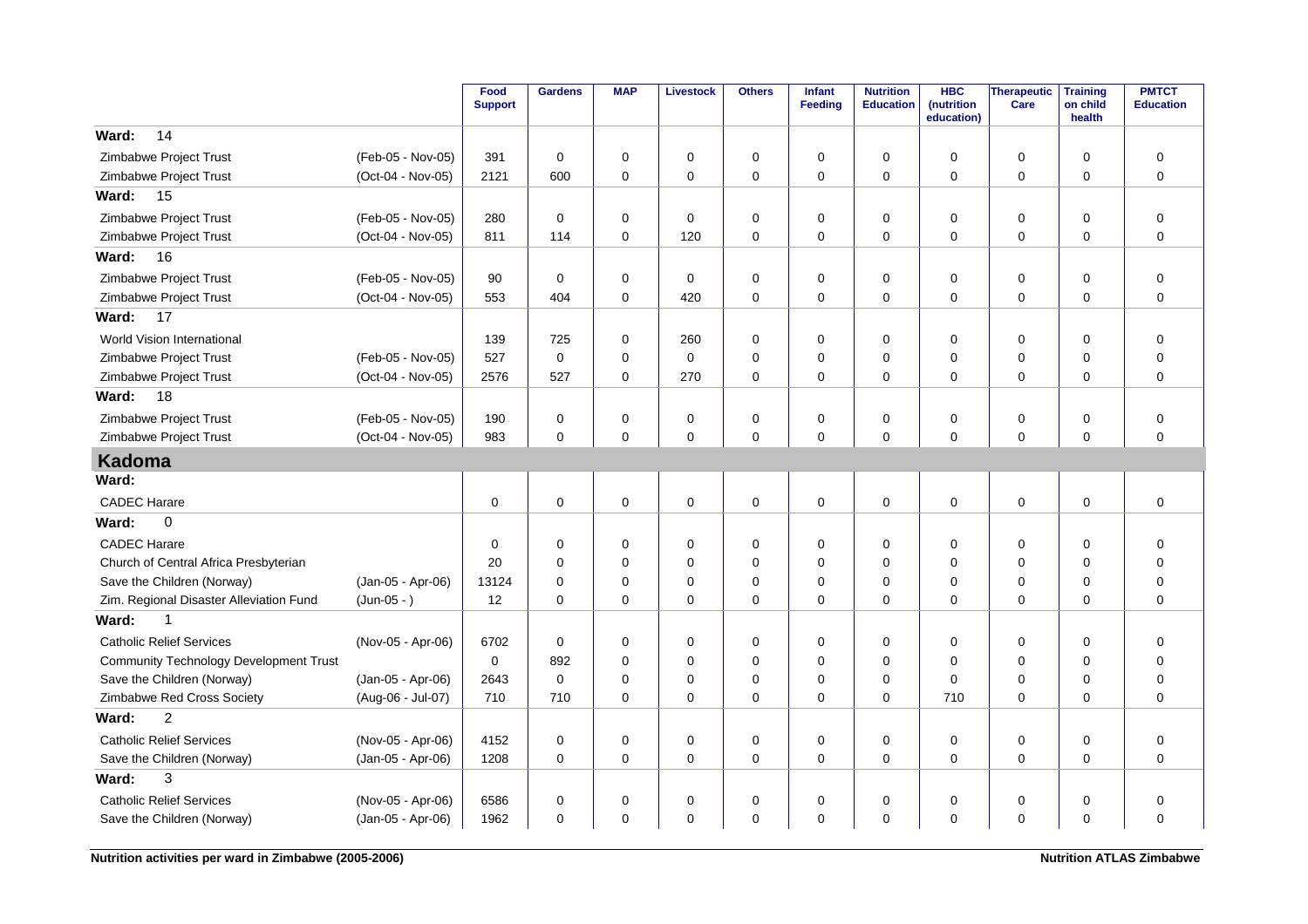|                                               |                   | Food<br><b>Support</b> | <b>Gardens</b> | <b>MAP</b>  | <b>Livestock</b> | <b>Others</b> | Infant<br>Feeding | <b>Nutrition</b><br><b>Education</b> | <b>HBC</b><br>(nutrition<br>education) | <b>Therapeutic</b><br>Care | <b>Training</b><br>on child<br>health | <b>PMTCT</b><br><b>Education</b> |
|-----------------------------------------------|-------------------|------------------------|----------------|-------------|------------------|---------------|-------------------|--------------------------------------|----------------------------------------|----------------------------|---------------------------------------|----------------------------------|
| Ward:<br>4                                    |                   |                        |                |             |                  |               |                   |                                      |                                        |                            |                                       |                                  |
| <b>Catholic Relief Services</b>               | (Nov-05 - Apr-06) | 11464                  | $\Omega$       | $\Omega$    | 0                | 0             | $\Omega$          | $\Omega$                             | $\Omega$                               | $\mathbf 0$                | $\Omega$                              | $\overline{0}$                   |
| Save the Children (Norway)                    | (Jan-05 - Apr-06) | 2028                   | $\mathbf 0$    | 0           | $\mathbf 0$      | 0             | $\mathbf 0$       | $\mathbf 0$                          | $\Omega$                               | $\mathbf 0$                | $\mathbf 0$                           | $\overline{0}$                   |
| 5<br>Ward:                                    |                   |                        |                |             |                  |               |                   |                                      |                                        |                            |                                       |                                  |
| <b>Catholic Relief Services</b>               | (Nov-05 - Apr-06) | 3318                   | 0              | 0           | 0                | 0             | 0                 | 0                                    | 0                                      | 0                          | 0                                     | 0                                |
| Save the Children (Norway)                    | (Jan-05 - Apr-06) | 2617                   | $\mathbf 0$    | 0           | $\mathbf 0$      | 0             | $\mathbf 0$       | $\mathbf 0$                          | 0                                      | $\mathbf 0$                | $\mathbf 0$                           | $\overline{0}$                   |
| 6<br>Ward:                                    |                   |                        |                |             |                  |               |                   |                                      |                                        |                            |                                       |                                  |
| <b>Catholic Relief Services</b>               | (Nov-05 - Apr-06) | 3360                   | 0              | 0           | 0                | 0             | $\mathbf 0$       | 0                                    | 0                                      | 0                          | 0                                     | $\mathbf 0$                      |
| Save the Children (Norway)                    | (Jan-05 - Apr-06) | 2293                   | $\Omega$       | $\Omega$    | $\mathbf 0$      | $\Omega$      | $\Omega$          | $\Omega$                             | $\Omega$                               | $\Omega$                   | $\Omega$                              | $\mathbf 0$                      |
| $\overline{7}$<br>Ward:                       |                   |                        |                |             |                  |               |                   |                                      |                                        |                            |                                       |                                  |
| <b>Catholic Relief Services</b>               | (Nov-05 - Apr-06) | 5326                   | $\mathbf 0$    | $\mathbf 0$ | 0                | 0             | $\mathbf 0$       | $\mathbf 0$                          | $\Omega$                               | 0                          | $\mathbf 0$                           | $\mathbf 0$                      |
| Save the Children (Norway)                    | (Jan-05 - Apr-06) | 1813                   | $\mathbf 0$    | 0           | $\mathbf 0$      | $\mathbf 0$   | $\mathbf 0$       | $\mathbf 0$                          | 0                                      | 0                          | $\mathbf 0$                           | $\mathbf 0$                      |
| 8<br>Ward:                                    |                   |                        |                |             |                  |               |                   |                                      |                                        |                            |                                       |                                  |
| <b>Catholic Relief Services</b>               | (Nov-05 - Apr-06) | 12227                  | $\mathbf 0$    | 0           | 0                | 0             | $\mathbf 0$       | $\mathbf 0$                          | 0                                      | 0                          | $\mathbf 0$                           | $\overline{0}$                   |
| Save the Children (Norway)                    | (Jan-05 - Apr-06) | 1450                   | $\mathbf 0$    | 0           | $\mathbf 0$      | 0             | 0                 | $\mathbf 0$                          | $\Omega$                               | 0                          | 0                                     | $\mathbf 0$                      |
| 9<br>Ward:                                    |                   |                        |                |             |                  |               |                   |                                      |                                        |                            |                                       |                                  |
| <b>Catholic Relief Services</b>               | (Nov-05 - Apr-06) | 4396                   | $\mathbf 0$    | 0           | 0                | 0             | 0                 | 0                                    | 0                                      | 0                          | 0                                     | 0                                |
| Save the Children (Norway)                    | (Jan-05 - Apr-06) | 2367                   | $\mathbf 0$    | 0           | $\mathbf 0$      | 0             | $\mathbf 0$       | $\mathbf 0$                          | $\Omega$                               | $\mathbf 0$                | $\mathbf 0$                           | $\mathbf 0$                      |
| 10<br>Ward:                                   |                   |                        |                |             |                  |               |                   |                                      |                                        |                            |                                       |                                  |
| <b>Batsirai Group</b>                         | (Aug-05 - Apr-06) | 0                      | 374            | 0           | 0                | 0             | 0                 | 0                                    | $\Omega$                               | 0                          | 0                                     | $\mathbf 0$                      |
| <b>Community Technology Development Trust</b> |                   | $\Omega$               | 752            | $\Omega$    | $\mathbf 0$      | 0             | $\Omega$          | $\Omega$                             | $\Omega$                               | $\mathbf 0$                | $\Omega$                              | $\mathbf 0$                      |
| Save the Children (Norway)                    | (Jan-05 - Apr-06) | 2853                   | $\mathbf 0$    | 0           | 0                | 0             | 0                 | $\mathbf 0$                          | 0                                      | 0                          | 0                                     | $\mathbf 0$                      |
| 11<br>Ward:                                   |                   |                        |                |             |                  |               |                   |                                      |                                        |                            |                                       |                                  |
| <b>Catholic Relief Services</b>               | (Nov-05 - Apr-06) | 7026                   | $\mathbf 0$    | 0           | 0                | 0             | $\mathbf 0$       | $\mathbf 0$                          | 0                                      | 0                          | $\mathbf 0$                           | $\mathbf 0$                      |
| Save the Children (Norway)                    | (Jan-05 - Apr-06) | 2167                   | $\mathbf 0$    | 0           | $\mathbf 0$      | 0             | $\mathbf 0$       | $\mathbf 0$                          | 0                                      | $\mathbf 0$                | $\mathbf 0$                           | $\mathbf 0$                      |
| 12<br>Ward:                                   |                   |                        |                |             |                  |               |                   |                                      |                                        |                            |                                       |                                  |
| Farm Community Trust of Zimbabwe              | (Jan-04 - Jul-05) | 1819                   | $\Omega$       | $\Omega$    | 0                | 0             | 0                 | $\Omega$                             | $\Omega$                               | $\mathbf 0$                | $\Omega$                              | $\Omega$                         |
| 13<br>Ward:                                   |                   |                        |                |             |                  |               |                   |                                      |                                        |                            |                                       |                                  |
| Farm Community Trust of Zimbabwe              | (Jan-04 - Jul-05) | 2183                   | $\mathbf 0$    | 0           | $\mathbf 0$      | 0             | 0                 | $\mathbf 0$                          | 0                                      | $\pmb{0}$                  | $\mathbf 0$                           | $\mathbf 0$                      |
| 14<br>Ward:                                   |                   |                        |                |             |                  |               |                   |                                      |                                        |                            |                                       |                                  |
| Farm Community Trust of Zimbabwe              | (Jan-04 - Jul-05) | 1595                   | 0              | 0           | 0                | 0             | 0                 | 0                                    | 0                                      | 0                          | 0                                     | $\mathbf 0$                      |
| 15<br>Ward:                                   |                   |                        |                |             |                  |               |                   |                                      |                                        |                            |                                       |                                  |
| Farm Community Trust of Zimbabwe              | (Jan-04 - Jul-05) | 4834                   | $\mathbf 0$    | 0           | 0                | 0             | 0                 | $\mathbf 0$                          | 0                                      | 0                          | $\mathbf 0$                           | $\mathbf 0$                      |
| Zimbabwe Red Cross Society                    | (Aug-06 - Jul-07) | 291                    | 291            | 0           | $\mathbf 0$      | $\mathbf 0$   | 0                 | $\mathbf 0$                          | 291                                    | $\mathbf 0$                | 0                                     | $\mathbf 0$                      |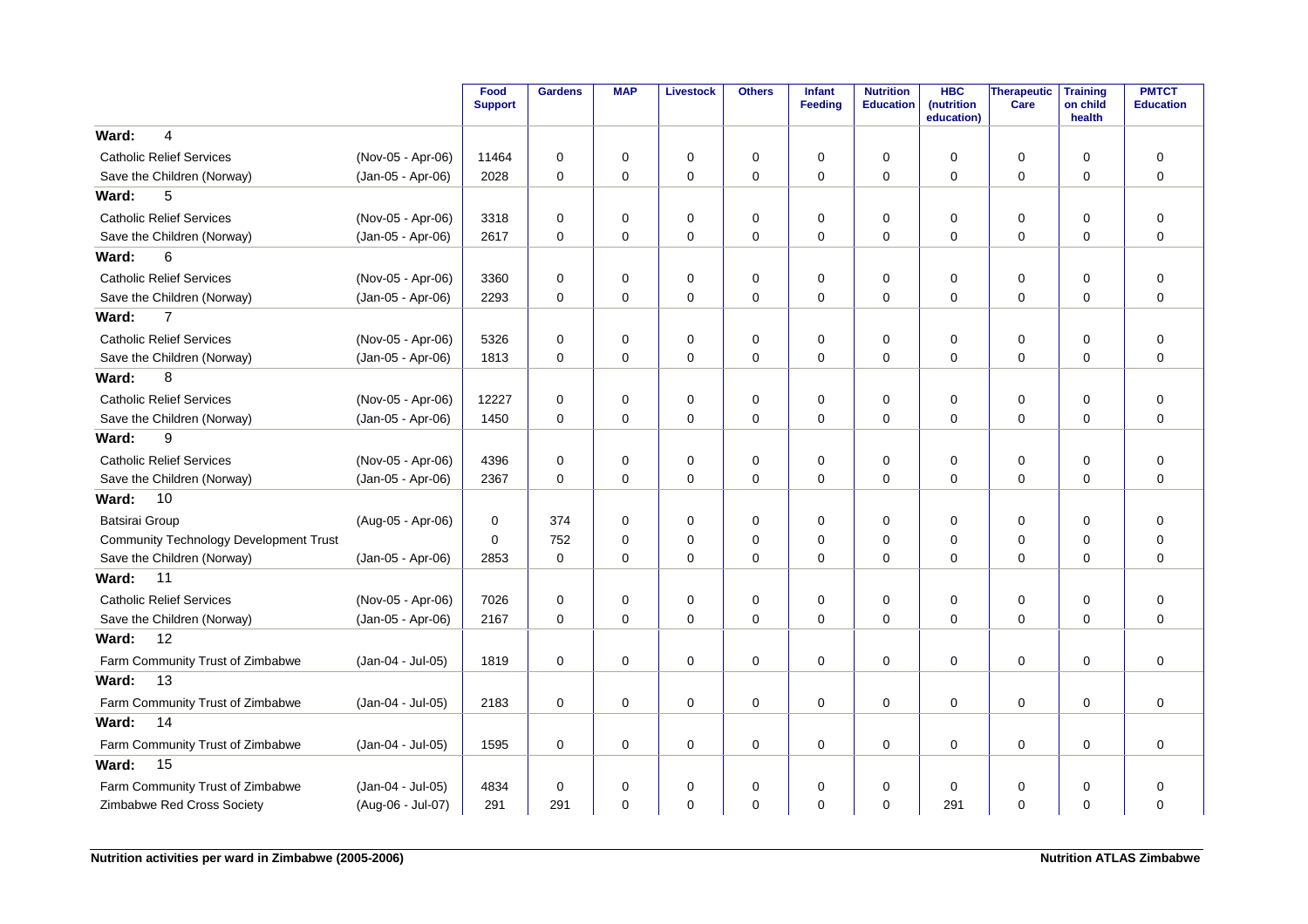|                                  |                   | Food<br><b>Support</b> | <b>Gardens</b> | <b>MAP</b>  | <b>Livestock</b> | <b>Others</b> | <b>Infant</b><br>Feeding | <b>Nutrition</b><br><b>Education</b> | <b>HBC</b><br>(nutrition<br>education) | <b>Therapeutic</b><br>Care | <b>Training</b><br>on child<br>health | <b>PMTCT</b><br><b>Education</b> |
|----------------------------------|-------------------|------------------------|----------------|-------------|------------------|---------------|--------------------------|--------------------------------------|----------------------------------------|----------------------------|---------------------------------------|----------------------------------|
| 16<br>Ward:                      |                   |                        |                |             |                  |               |                          |                                      |                                        |                            |                                       |                                  |
| <b>Catholic Relief Services</b>  | (Nov-05 - Apr-06) | 6516                   | $\mathbf 0$    | $\mathbf 0$ | $\mathbf 0$      | 0             | $\Omega$                 | 0                                    | $\mathbf 0$                            | $\mathbf 0$                | $\mathbf 0$                           | $\mathbf 0$                      |
| Farm Community Trust of Zimbabwe | (Jan-04 - Jul-05) | 839                    | $\Omega$       | $\Omega$    | $\Omega$         | 0             | $\Omega$                 | 0                                    | $\Omega$                               | 0                          | $\mathbf 0$                           | $\Omega$                         |
| Zimbabwe Red Cross Society       | (Aug-06 - Jul-07) | 471                    | 471            | 0           | $\mathbf 0$      | 0             | $\Omega$                 | 0                                    | 471                                    | 0                          | $\Omega$                              | $\Omega$                         |
| Ward:<br>17                      |                   |                        |                |             |                  |               |                          |                                      |                                        |                            |                                       |                                  |
| <b>Batsirai Group</b>            | (Aug-05 - Apr-06) | 0                      | 435            | 0           | $\mathbf 0$      | 0             | $\Omega$                 | 0                                    | 0                                      | 0                          | $\mathbf 0$                           | $\mathbf 0$                      |
| Batsirai Group                   | (Jun-05 - Jun-06) | 0                      | 383            | 0           | $\mathbf 0$      | 0             | $\Omega$                 | 0                                    | $\Omega$                               | 0                          | $\Omega$                              | $\mathbf 0$                      |
| <b>Catholic Relief Services</b>  | (Nov-05 - Apr-06) | 14528                  | $\mathbf 0$    | $\Omega$    | $\mathbf 0$      | 0             | $\Omega$                 | 0                                    | 0                                      | 0                          | 0                                     | $\mathbf 0$                      |
| Save the Children (Norway)       | (Jan-05 - Apr-06) | 6570                   | $\Omega$       | $\Omega$    | $\Omega$         | 0             | $\Omega$                 | $\Omega$                             | $\Omega$                               | $\mathbf 0$                | $\Omega$                              | $\Omega$                         |
| 18<br>Ward:                      |                   |                        |                |             |                  |               |                          |                                      |                                        |                            |                                       |                                  |
| <b>Catholic Relief Services</b>  | (Nov-05 - Apr-06) | 4295                   | 0              | 0           | $\mathbf 0$      | 0             | 0                        | 0                                    | 0                                      | 0                          | $\mathbf 0$                           | 0                                |
| Save the Children (Norway)       | (Jan-05 - Apr-06) | 1303                   | 0              | 0           | $\mathbf 0$      | 0             | 0                        | 0                                    | 0                                      | 0                          | $\mathbf 0$                           | $\mathbf 0$                      |
| 19<br>Ward:                      |                   |                        |                |             |                  |               |                          |                                      |                                        |                            |                                       |                                  |
| <b>Catholic Relief Services</b>  | (Nov-05 - Apr-06) | 1570                   | $\mathbf 0$    | $\mathbf 0$ | $\mathbf 0$      | $\pmb{0}$     | $\Omega$                 | 0                                    | $\mathbf 0$                            | $\mathbf 0$                | $\mathbf 0$                           | $\mathbf 0$                      |
| Save the Children (Norway)       | (Jan-05 - Apr-06) | 1295                   | $\Omega$       | $\Omega$    | $\Omega$         | 0             | $\Omega$                 | $\Omega$                             | $\Omega$                               | 0                          | $\Omega$                              | $\Omega$                         |
| 20<br>Ward:                      |                   |                        |                |             |                  |               |                          |                                      |                                        |                            |                                       |                                  |
| <b>Catholic Relief Services</b>  | (Nov-05 - Apr-06) | 3214                   | $\mathbf 0$    | 0           | $\mathbf 0$      | 0             | $\mathbf 0$              | 0                                    | 0                                      | 0                          | $\mathbf 0$                           | 0                                |
| Save the Children (Norway)       | (Jan-05 - Apr-06) | 1459                   | $\mathbf 0$    | 0           | $\mathbf 0$      | 0             | $\Omega$                 | 0                                    | $\Omega$                               | $\mathbf 0$                | $\mathbf 0$                           | $\Omega$                         |
| 21<br>Ward:                      |                   |                        |                |             |                  |               |                          |                                      |                                        |                            |                                       |                                  |
| <b>Catholic Relief Services</b>  | (Nov-05 - Apr-06) | 3767                   | 0              | 0           | 0                | 0             | 0                        | 0                                    | 0                                      | 0                          | $\mathbf 0$                           | 0                                |
| Save the Children (Norway)       | (Jan-05 - Apr-06) | 1135                   | $\mathbf 0$    | 0           | $\mathbf 0$      | 0             | $\mathbf 0$              | 0                                    | $\mathbf 0$                            | 0                          | $\mathbf 0$                           | $\mathbf 0$                      |
| 22<br>Ward:                      |                   |                        |                |             |                  |               |                          |                                      |                                        |                            |                                       |                                  |
| <b>Catholic Relief Services</b>  | (Nov-05 - Apr-06) | 5072                   | $\Omega$       | $\mathbf 0$ | $\mathbf 0$      | $\mathbf 0$   | $\Omega$                 | 0                                    | $\mathbf 0$                            | $\mathbf 0$                | $\mathbf 0$                           | $\mathbf 0$                      |
| Save the Children (Norway)       | (Jan-05 - Apr-06) | 1688                   | $\Omega$       | $\Omega$    | $\mathbf 0$      | 0             | $\Omega$                 | $\Omega$                             | $\mathbf 0$                            | 0                          | $\Omega$                              | $\overline{0}$                   |
| Zimbabwe Women's Bureau          | (Jul-06 - Aug-07) | 0                      | 500            | $\Omega$    | $\Omega$         | $\Omega$      | $\Omega$                 | $\Omega$                             | $\Omega$                               | 0                          | $\Omega$                              | $\Omega$                         |
| 23<br>Ward:                      |                   |                        |                |             |                  |               |                          |                                      |                                        |                            |                                       |                                  |
| <b>Catholic Relief Services</b>  | (Nov-05 - Apr-06) | 7839                   | $\Omega$       | $\mathbf 0$ | $\mathbf 0$      | 0             | $\Omega$                 | 0                                    | $\mathbf 0$                            | $\mathbf 0$                | $\mathbf 0$                           | 0                                |
| Save the Children (Norway)       | (Jan-05 - Apr-06) | 2928                   | $\Omega$       | 0           | $\mathbf 0$      | 0             | $\Omega$                 | 0                                    | 0                                      | 0                          | $\mathbf 0$                           | $\mathbf 0$                      |
| Zimbabwe Women's Bureau          | (Jul-06 - Aug-07) | 0                      | 500            | $\Omega$    | $\Omega$         | $\Omega$      | $\Omega$                 | $\Omega$                             | $\Omega$                               | $\mathbf 0$                | $\Omega$                              | $\Omega$                         |
| 24<br>Ward:                      |                   |                        |                |             |                  |               |                          |                                      |                                        |                            |                                       |                                  |
| <b>Catholic Relief Services</b>  | (Nov-05 - Apr-06) | 7478                   | 0              | 0           | $\mathbf 0$      | 0             | 0                        | 0                                    | 0                                      | 0                          | $\mathbf 0$                           | 0                                |
| Save the Children (Norway)       | (Jan-05 - Apr-06) | 1658                   | $\Omega$       | $\mathbf 0$ | $\mathbf 0$      | 0             | $\Omega$                 | 0                                    | 0                                      | 0                          | $\mathbf 0$                           | $\mathbf 0$                      |
| Zimbabwe Women's Bureau          | (Jul-06 - Aug-07) | 0                      | 500            | 0           | $\mathbf 0$      | 0             | $\Omega$                 | 0                                    | $\Omega$                               | 0                          | $\Omega$                              | $\Omega$                         |
| 25<br>Ward:                      |                   |                        |                |             |                  |               |                          |                                      |                                        |                            |                                       |                                  |
| Save the Children (Norway)       | (Jan-05 - Apr-06) | 493                    | 0              | 0           | $\mathbf 0$      | 0             | 0                        | 0                                    | $\mathbf 0$                            | 0                          | 0                                     | 0                                |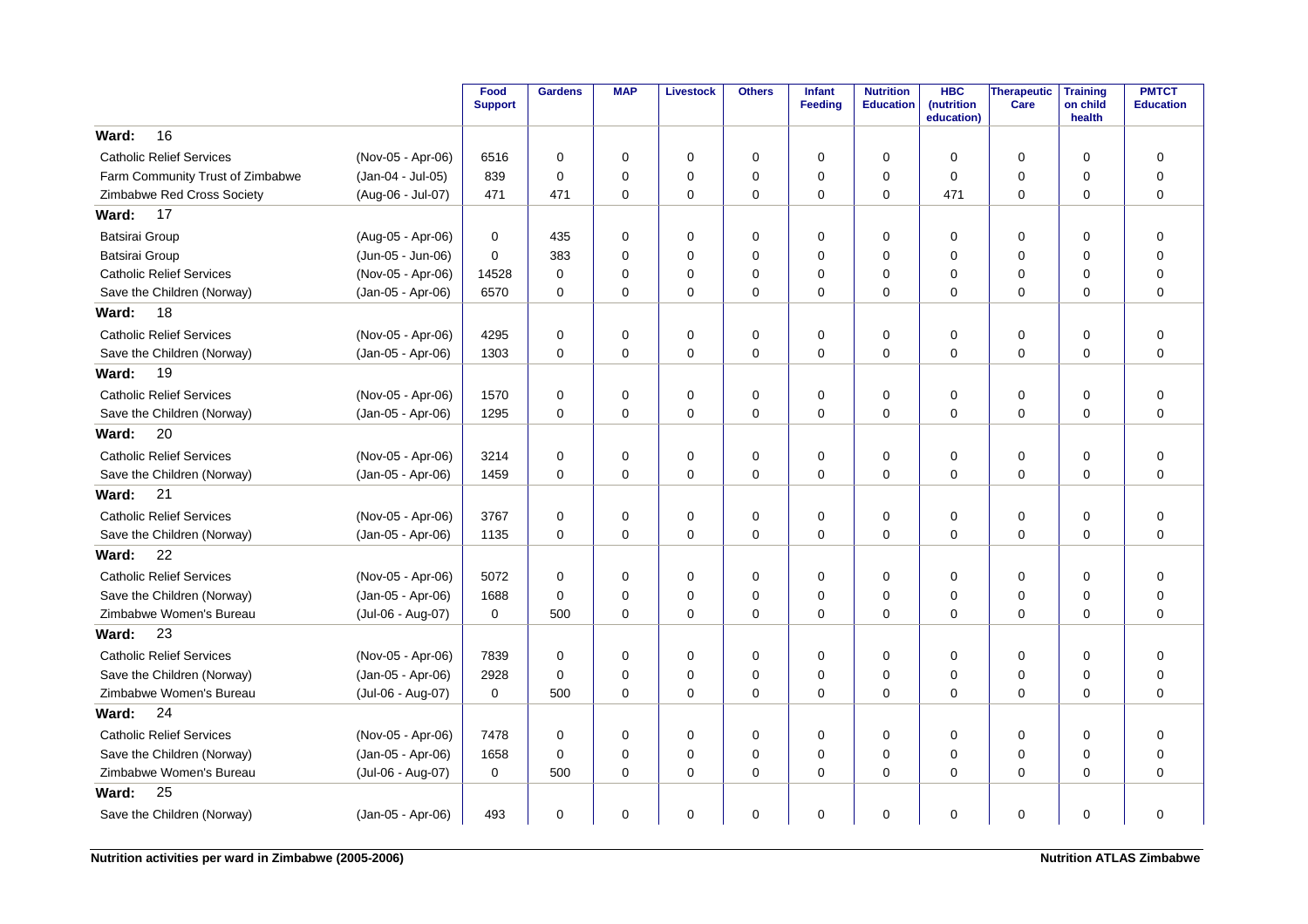|                                   |                   | Food<br><b>Support</b> | <b>Gardens</b> | <b>MAP</b>  | <b>Livestock</b> | <b>Others</b> | Infant<br>Feeding | <b>Nutrition</b><br><b>Education</b> | <b>HBC</b><br>(nutrition<br>education) | <b>Therapeutic</b><br>Care | <b>Training</b><br>on child<br>health | <b>PMTCT</b><br><b>Education</b> |
|-----------------------------------|-------------------|------------------------|----------------|-------------|------------------|---------------|-------------------|--------------------------------------|----------------------------------------|----------------------------|---------------------------------------|----------------------------------|
| 26<br>Ward:                       |                   |                        |                |             |                  |               |                   |                                      |                                        |                            |                                       |                                  |
| Save the Children (Norway)        | (Jan-05 - Apr-06) | 808                    | $\mathbf 0$    | $\mathbf 0$ | $\mathbf 0$      | 0             | $\mathbf 0$       | 0                                    | $\mathbf 0$                            | $\mathbf 0$                | $\mathbf 0$                           | $\mathbf 0$                      |
| 27<br>Ward:                       |                   |                        |                |             |                  |               |                   |                                      |                                        |                            |                                       |                                  |
| Save the Children (Norway)        |                   | 0                      | 0              | 0           | $\mathbf 0$      | 0             | $\mathbf 0$       | 0                                    | $\mathbf 0$                            | 0                          | 0                                     | 0                                |
| Save the Children (Norway)        | (Jan-05 - Apr-06) | 204                    | $\mathbf 0$    | 0           | $\mathbf 0$      | $\mathbf 0$   | $\mathbf 0$       | $\mathbf 0$                          | $\mathbf 0$                            | $\mathbf 0$                | $\mathbf 0$                           | $\mathbf 0$                      |
| 28<br>Ward:                       |                   |                        |                |             |                  |               |                   |                                      |                                        |                            |                                       |                                  |
| <b>Catholic Relief Services</b>   | (Nov-05 - Apr-06) | 12979                  | $\mathbf 0$    | $\mathbf 0$ | 0                | 0             | $\mathbf 0$       | 0                                    | $\mathbf 0$                            | 0                          | 0                                     | $\mathbf 0$                      |
| Save the Children (Norway)        | (Jan-05 - Apr-06) | 5473                   | 0              | 0           | 0                | 0             | 0                 | 0                                    | 0                                      | 0                          | $\mathbf 0$                           | 0                                |
| 29<br>Ward:                       |                   |                        |                |             |                  |               |                   |                                      |                                        |                            |                                       |                                  |
| Save the Children (Norway)        | (Jan-05 - Apr-06) | 2349                   | $\mathbf 0$    | 0           | $\mathbf 0$      | 0             | $\mathbf 0$       | 0                                    | $\mathbf 0$                            | $\mathbf 0$                | $\mathbf 0$                           | $\mathbf 0$                      |
| <b>Kariba</b>                     |                   |                        |                |             |                  |               |                   |                                      |                                        |                            |                                       |                                  |
| Ward:                             |                   |                        |                |             |                  |               |                   |                                      |                                        |                            |                                       |                                  |
| <b>CADEC Chinhoyi</b>             | (May-05 - Aug-06  | 0                      | $\Omega$       | $\mathbf 0$ | $\mathbf 0$      | $\pmb{0}$     | $\mathbf 0$       | 150                                  | $\mathbf 0$                            | $\mathbf 0$                | $\mathbf 0$                           | $\pmb{0}$                        |
| <b>LEAD Trust</b>                 | (Oct-05 - Sep-06) | 0                      | 4998           | 0           | $\mathbf 0$      | 0             | $\pmb{0}$         | 0                                    | $\mathbf 0$                            | 0                          | $\mathbf 0$                           | $\mathbf 0$                      |
| $\mathsf 0$<br>Ward:              |                   |                        |                |             |                  |               |                   |                                      |                                        |                            |                                       |                                  |
| Wildlife and Environment Zimbabwe | (Jan-06 - Dec-06) | $\mathbf 0$            | 300            | 0           | 0                | 0             | $\mathbf 0$       | 0                                    | $\mathbf 0$                            | 0                          | 0                                     | 0                                |
| Ward:<br>1                        |                   |                        |                |             |                  |               |                   |                                      |                                        |                            |                                       |                                  |
| Zimbabwe Red Cross Society        | (Aug-06 - Jul-07) | 146                    | 146            | 0           | 0                | 0             | 0                 | 0                                    | 146                                    | 0                          | 0                                     | $\mathbf 0$                      |
| $\overline{2}$<br>Ward:           |                   |                        |                |             |                  |               |                   |                                      |                                        |                            |                                       |                                  |
| Save the Children (UK)            | (Dec-05 - Apr-06) | 1461                   | $\mathbf 0$    | $\mathbf 0$ | $\mathbf 0$      | $\mathbf 0$   | $\mathbf 0$       | $\mathbf 0$                          | $\Omega$                               | $\mathbf 0$                | $\mathbf 0$                           | $\mathbf 0$                      |
| Zimbabwe Red Cross Society        | (Aug-06 - Jul-07) | 146                    | 146            | $\Omega$    | $\Omega$         | 0             | $\Omega$          | $\Omega$                             | 146                                    | $\mathbf 0$                | $\Omega$                              | $\Omega$                         |
| 3<br>Ward:                        |                   |                        |                |             |                  |               |                   |                                      |                                        |                            |                                       |                                  |
| Zimbabwe Red Cross Society        | (Aug-06 - Jul-07) | 146                    | 146            | $\mathbf 0$ | $\mathbf 0$      | $\mathbf 0$   | $\mathbf 0$       | $\mathbf 0$                          | 146                                    | $\mathbf 0$                | $\mathbf 0$                           | $\mathbf 0$                      |
| 4<br>Ward:                        |                   |                        |                |             |                  |               |                   |                                      |                                        |                            |                                       |                                  |
| Save the Children (UK)            |                   | 143                    | 143            | 0           | $\mathbf 0$      | 0             | 0                 | 227                                  | $\mathbf 0$                            | 0                          | $\mathbf 0$                           | $\mathbf 0$                      |
| Save the Children (UK)            | (Dec-05 - Apr-06) | 10128                  | $\mathbf 0$    | $\mathbf 0$ | $\mathbf 0$      | 0             | $\mathbf 0$       | $\mathbf 0$                          | $\mathbf 0$                            | $\mathbf 0$                | $\mathbf 0$                           | $\mathbf 0$                      |
| 5<br>Ward:                        |                   |                        |                |             |                  |               |                   |                                      |                                        |                            |                                       |                                  |
| Save the Children (UK)            |                   | 130                    | 130            | $\mathbf 0$ | $\mathbf 0$      | $\mathbf 0$   | $\mathbf 0$       | 179                                  | $\mathbf 0$                            | 0                          | $\mathbf 0$                           | $\overline{0}$                   |
| Save the Children (UK)            | (Dec-05 - Apr-06) | 5062                   | $\mathbf 0$    | $\Omega$    | $\mathbf 0$      | $\mathbf 0$   | $\mathbf 0$       | 0                                    | $\Omega$                               | 0                          | $\Omega$                              | $\mathbf 0$                      |
| $\overline{7}$<br>Ward:           |                   |                        |                |             |                  |               |                   |                                      |                                        |                            |                                       |                                  |
| Save the Children (UK)            |                   | 66                     | 66             | 0           | $\mathbf 0$      | $\mathbf 0$   | $\mathbf 0$       | 66                                   | $\mathbf 0$                            | 0                          | $\mathbf 0$                           | $\mathbf 0$                      |
| Save the Children (UK)            | (Dec-05 - Apr-06) | 7340                   | $\mathbf 0$    | $\mathbf 0$ | $\mathbf 0$      | $\mathbf 0$   | $\mathbf 0$       | $\mathbf 0$                          | 0                                      | 0                          | $\Omega$                              | $\mathbf 0$                      |
| 8<br>Ward:                        |                   |                        |                |             |                  |               |                   |                                      |                                        |                            |                                       |                                  |
| Zimbabwe Red Cross Society        | (Aug-06 - Jul-07) | 146                    | 146            | 0           | $\pmb{0}$        | 0             | 0                 | 0                                    | 146                                    | 0                          | 0                                     | $\pmb{0}$                        |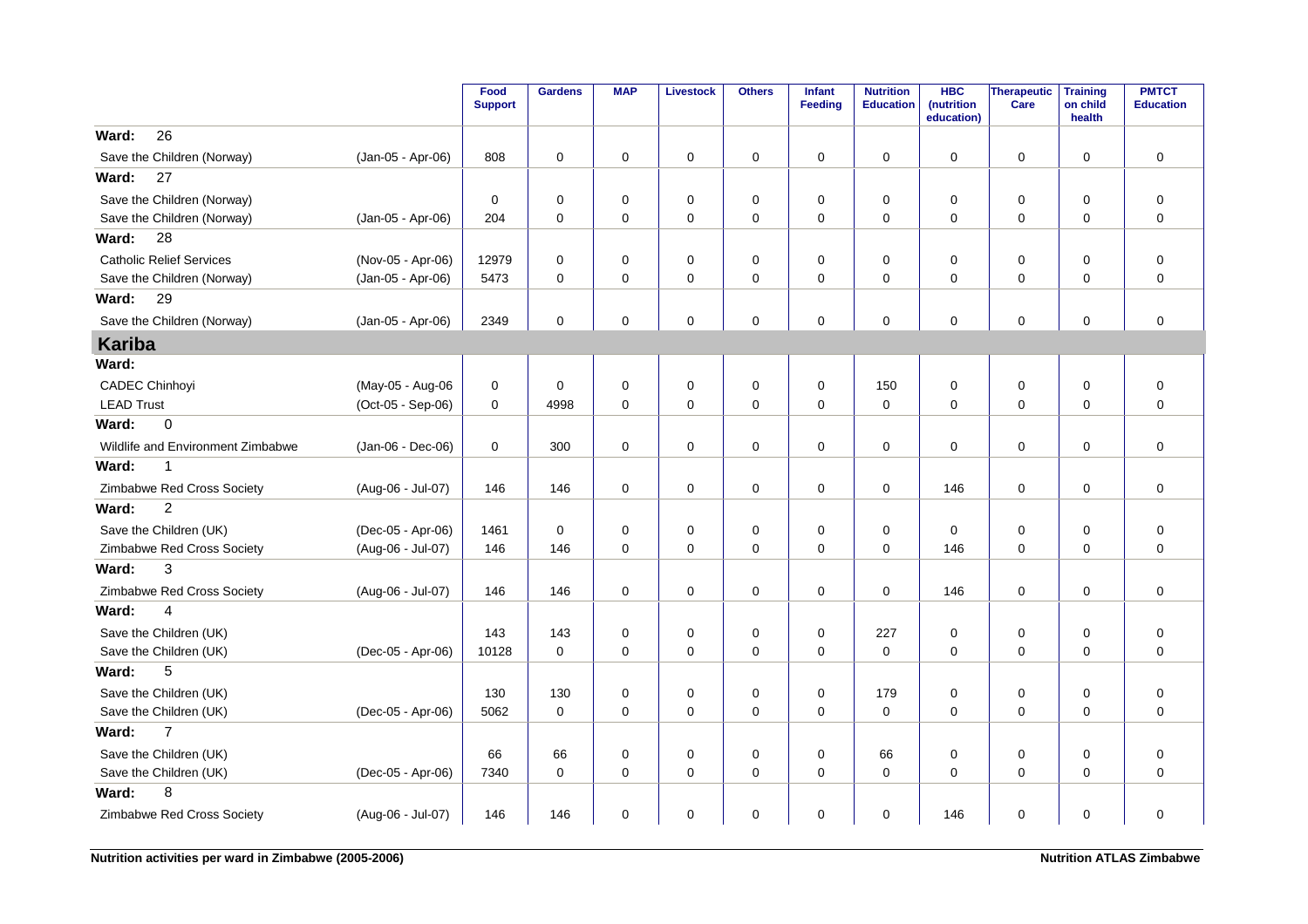|                                       |                   | Food<br><b>Support</b> | <b>Gardens</b> | <b>MAP</b>  | <b>Livestock</b> | <b>Others</b> | <b>Infant</b><br><b>Feeding</b> | <b>Nutrition</b><br><b>Education</b> | <b>HBC</b><br>(nutrition<br>education) | <b>Therapeutic</b><br>Care | <b>Training</b><br>on child<br>health | <b>PMTCT</b><br><b>Education</b> |
|---------------------------------------|-------------------|------------------------|----------------|-------------|------------------|---------------|---------------------------------|--------------------------------------|----------------------------------------|----------------------------|---------------------------------------|----------------------------------|
| 9<br>Ward:                            |                   |                        |                |             |                  |               |                                 |                                      |                                        |                            |                                       |                                  |
| Zimbabwe Red Cross Society            | (Aug-06 - Jul-07) | 146                    | 146            | 0           | 0                | 0             | 0                               | 0                                    | 146                                    | $\mathbf 0$                | 0                                     | $\mathbf 0$                      |
| Ward:<br>10                           |                   |                        |                |             |                  |               |                                 |                                      |                                        |                            |                                       |                                  |
| Save the Children (UK)                |                   | 57                     | 57             | 0           | 0                | 0             | $\mathbf 0$                     | 57                                   | 0                                      | 0                          | 0                                     | $\mathbf 0$                      |
| Save the Children (UK)                | (Dec-05 - Apr-06) | 4601                   | $\mathbf 0$    | $\mathbf 0$ | 0                | 0             | $\mathbf 0$                     | $\mathbf 0$                          | 0                                      | $\mathbf 0$                | $\mathbf 0$                           | $\mathbf 0$                      |
| Zimbabwe Red Cross Society            | (Aug-06 - Jul-07) | 147                    | 147            | $\mathbf 0$ | 0                | $\mathbf 0$   | $\mathbf 0$                     | $\mathbf 0$                          | 147                                    | $\mathbf 0$                | 0                                     | $\mathbf 0$                      |
| 12<br>Ward:                           |                   |                        |                |             |                  |               |                                 |                                      |                                        |                            |                                       |                                  |
| Save the Children (UK)                |                   | 60                     | 60             | 0           | 0                | 0             | $\mathbf 0$                     | 60                                   | 0                                      | $\mathbf 0$                | 0                                     | $\mathbf 0$                      |
| Save the Children (UK)                | (Dec-05 - Apr-06) | 4464                   | $\mathbf 0$    | 0           | $\mathbf 0$      | $\mathbf 0$   | $\mathbf 0$                     | $\mathbf 0$                          | 0                                      | $\mathbf 0$                | $\mathbf 0$                           | $\overline{0}$                   |
| <b>Kwekwe</b>                         |                   |                        |                |             |                  |               |                                 |                                      |                                        |                            |                                       |                                  |
| Ward:                                 |                   |                        |                |             |                  |               |                                 |                                      |                                        |                            |                                       |                                  |
| Plan                                  | (Jun-05 - Jun-06) | 0                      | 1800           | 0           | $\mathbf 0$      | 0             | $\mathbf 0$                     | 0                                    | 0                                      | $\mathbf 0$                | $\mathbf 0$                           | $\mathbf 0$                      |
| <b>Salvation Army</b>                 | (Oct-04 - Oct-06) | 700                    | 0              | 0           | 0                | 0             | 0                               | $\mathbf 0$                          | $\Omega$                               | 0                          | 0                                     | $\mathbf 0$                      |
| 0<br>Ward:                            |                   |                        |                |             |                  |               |                                 |                                      |                                        |                            |                                       |                                  |
| Church of Central Africa Presbyterian |                   | 10                     | $\mathbf 0$    | $\mathbf 0$ | $\mathbf 0$      | $\mathbf 0$   | $\mathbf 0$                     | $\mathbf 0$                          | $\Omega$                               | 0                          | $\mathbf 0$                           | $\mathbf 0$                      |
| Wildlife and Environment Zimbabwe     | (Jan-06 - Dec-06) | 0                      | 100            | 0           | $\mathbf 0$      | $\mathbf 0$   | $\mathbf 0$                     | $\mathbf 0$                          | 0                                      | $\mathbf 0$                | $\mathbf 0$                           | $\mathbf 0$                      |
| $\overline{c}$<br>Ward:               |                   |                        |                |             |                  |               |                                 |                                      |                                        |                            |                                       |                                  |
| Zimbabwe Community Development Trust  | (Jan-06 - Jun-06) | 150                    | $\mathbf 0$    | $\mathbf 0$ | 0                | $\mathbf 0$   | $\mathbf 0$                     | $\mathbf 0$                          | $\Omega$                               | $\mathbf 0$                | 0                                     | $\mathbf 0$                      |
| 6<br>Ward:                            |                   |                        |                |             |                  |               |                                 |                                      |                                        |                            |                                       |                                  |
| Zimbabwe Community Development Trust  | (Jan-06 - Jun-06) | 307                    | $\mathbf 0$    | $\Omega$    | $\mathbf 0$      | 0             | $\mathbf 0$                     | $\mathbf 0$                          | 17                                     | $\mathbf 0$                | $\Omega$                              | $\mathbf 0$                      |
| Ward:<br>$\overline{7}$               |                   |                        |                |             |                  |               |                                 |                                      |                                        |                            |                                       |                                  |
| Plan                                  | (Jun-05 - Jun-06) | 0                      | 120            | $\mathbf 0$ | 90               | 0             | $\mathbf 0$                     | $\mathbf 0$                          | 0                                      | $\mathbf 0$                | 0                                     | $\mathbf 0$                      |
| 8<br>Ward:                            |                   |                        |                |             |                  |               |                                 |                                      |                                        |                            |                                       |                                  |
| Plan                                  | (Jun-05 - Jun-06) | 0                      | 1920           | 0           | 90               | 0             | $\mathbf 0$                     | $\mathbf 0$                          | 0                                      | $\mathbf 0$                | 0                                     | $\mathbf 0$                      |
| Zimbabwe Community Development Trust  | (Jan-06 - Jun-06) | 30                     | $\Omega$       | $\Omega$    | $\mathbf 0$      | 0             | $\Omega$                        | $\Omega$                             | $\Omega$                               | $\mathbf 0$                | $\Omega$                              | $\overline{0}$                   |
| 9<br>Ward:                            |                   |                        |                |             |                  |               |                                 |                                      |                                        |                            |                                       |                                  |
| Plan                                  | (Jun-05 - Jun-06) | 0                      | 1920           | $\mathbf 0$ | 90               | 0             | $\mathbf 0$                     | $\mathbf 0$                          | $\mathbf 0$                            | $\mathbf 0$                | $\mathbf 0$                           | $\mathbf 0$                      |
| Zimbabwe Women's Bureau               | (Jul-06 - Aug-07) | 0                      | 500            | $\Omega$    | $\mathbf 0$      | $\mathbf 0$   | $\mathbf 0$                     | $\Omega$                             | $\Omega$                               | $\mathbf 0$                | $\Omega$                              | $\Omega$                         |
| 10<br>Ward:                           |                   |                        |                |             |                  |               |                                 |                                      |                                        |                            |                                       |                                  |
| Plan                                  | (Jun-05 - Jun-06) | $\mathbf 0$            | 1920           | $\mathbf 0$ | 90               | 0             | $\Omega$                        | $\mathbf 0$                          | 0                                      | $\mathbf 0$                | $\Omega$                              | $\mathbf 0$                      |
| Zimbabwe Community Development Trust  | (Jan-06 - Jun-06) | 59                     | $\Omega$       | 0           | $\mathbf 0$      | $\mathbf 0$   | $\Omega$                        | $\Omega$                             | 18                                     | $\mathbf 0$                | $\Omega$                              | $\mathbf 0$                      |
| Zimbabwe Women's Bureau               | (Jul-06 - Aug-07) | 0                      | 500            | $\Omega$    | $\mathbf 0$      | $\mathbf 0$   | $\mathbf 0$                     | $\Omega$                             | $\Omega$                               | $\mathbf 0$                | $\Omega$                              | $\Omega$                         |
| 11<br>Ward:                           |                   |                        |                |             |                  |               |                                 |                                      |                                        |                            |                                       |                                  |
| Plan                                  | (Jun-05 - Jun-06) | 0                      | 2400           | 0           | 90               | 0             | $\mathbf 0$                     | $\mathbf 0$                          | 0                                      | $\pmb{0}$                  | 0                                     | $\mathbf 0$                      |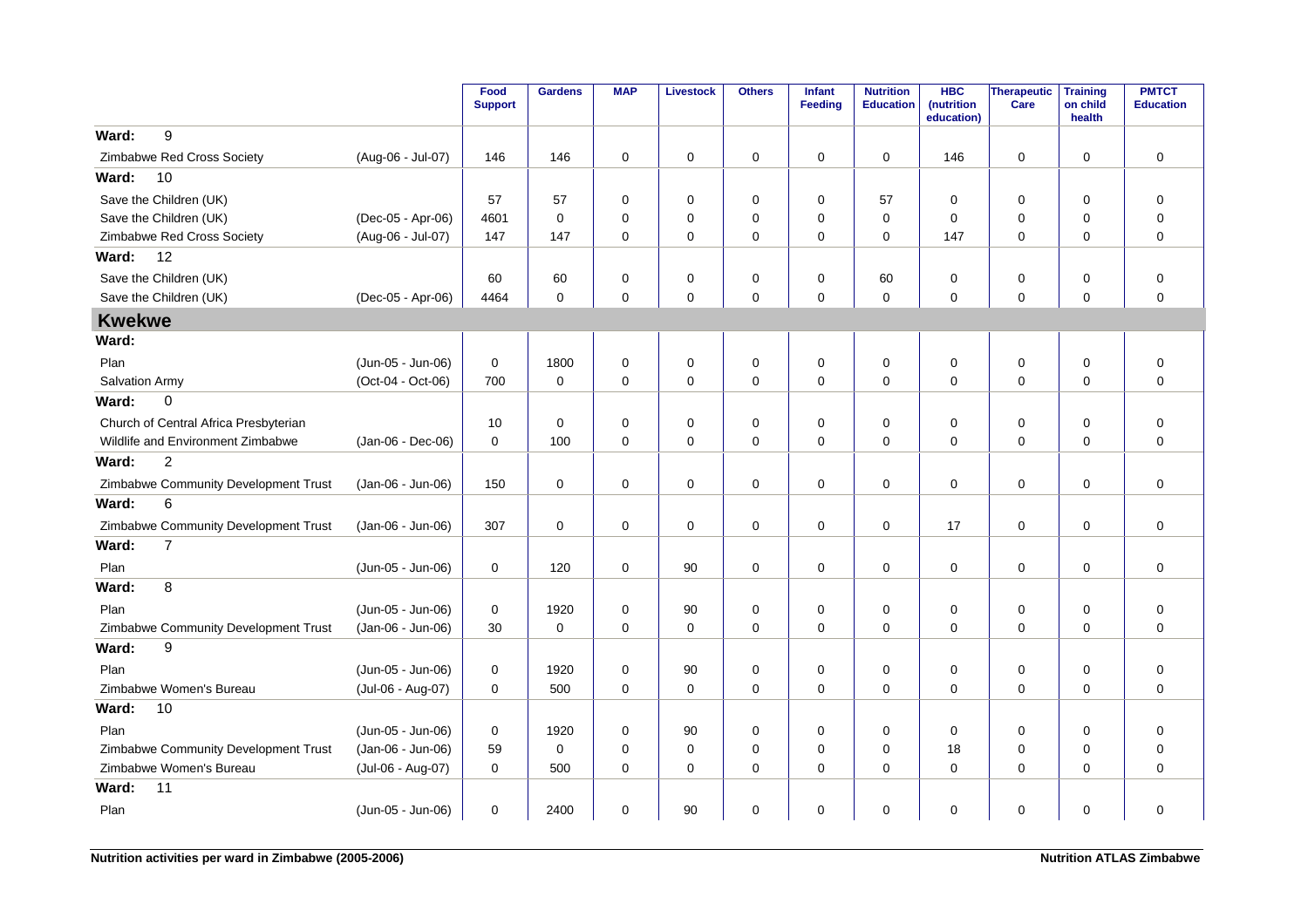|        |                         |                   | Food<br><b>Support</b> | <b>Gardens</b> | <b>MAP</b> | <b>Livestock</b> | <b>Others</b> | Infant<br>Feeding | <b>Nutrition</b><br><b>Education</b> | <b>HBC</b><br>(nutrition<br>education) | Therapeutic<br>Care | <b>Training</b><br>on child<br>health | <b>PMTCT</b><br><b>Education</b> |
|--------|-------------------------|-------------------|------------------------|----------------|------------|------------------|---------------|-------------------|--------------------------------------|----------------------------------------|---------------------|---------------------------------------|----------------------------------|
| Ward:  | 12                      |                   |                        |                |            |                  |               |                   |                                      |                                        |                     |                                       |                                  |
| Plan   |                         | (Jun-05 - Jun-06) | 0                      | 1920           | 0          | 90               | 0             | 0                 | 0                                    | 0                                      | $\mathbf 0$         | 0                                     | 0                                |
|        | Zimbabwe Women's Bureau | (Jul-06 - Aug-07) | $\pmb{0}$              | 500            | $\pmb{0}$  | $\pmb{0}$        | $\mathsf 0$   | 0                 | $\mathsf 0$                          | $\mathbf 0$                            | $\pmb{0}$           | $\mathsf 0$                           | $\pmb{0}$                        |
| Ward:  | 13                      |                   |                        |                |            |                  |               |                   |                                      |                                        |                     |                                       |                                  |
| Plan   |                         | (Jun-05 - Jun-06) | $\pmb{0}$              | 2400           | $\pmb{0}$  | 90               | $\mathbf 0$   | 0                 | $\mathbf 0$                          | $\pmb{0}$                              | $\mathbf 0$         | $\pmb{0}$                             | $\pmb{0}$                        |
| Ward:  | 14                      |                   |                        |                |            |                  |               |                   |                                      |                                        |                     |                                       |                                  |
| Plan   |                         | (Jun-05 - Jun-06) | 0                      | 1920           | $\pmb{0}$  | $90\,$           | $\mathbf 0$   | 0                 | $\pmb{0}$                            | $\mathsf 0$                            | $\mathsf 0$         | $\pmb{0}$                             | $\pmb{0}$                        |
| Ward:  | 15                      |                   |                        |                |            |                  |               |                   |                                      |                                        |                     |                                       |                                  |
| Plan   |                         | (Jun-05 - Jun-06) | $\pmb{0}$              | 1920           | $\pmb{0}$  | $90\,$           | $\mathbf 0$   | 0                 | $\pmb{0}$                            | 0                                      | $\mathsf 0$         | $\pmb{0}$                             | $\pmb{0}$                        |
| Ward:  | 16                      |                   |                        |                |            |                  |               |                   |                                      |                                        |                     |                                       |                                  |
| Plan   |                         | (Jun-05 - Jun-06) | 0                      | 2400           | 0          | 90               | $\pmb{0}$     | 0                 | 0                                    | 0                                      | $\mathbf 0$         | 0                                     | $\mathsf 0$                      |
| Ward:  | 17                      |                   |                        |                |            |                  |               |                   |                                      |                                        |                     |                                       |                                  |
| Plan   |                         | (Jun-05 - Jun-06) | 0                      | 2400           | 0          | 90               | $\pmb{0}$     | 0                 | $\mathbf 0$                          | 0                                      | $\mathsf 0$         | $\mathbf 0$                           | $\pmb{0}$                        |
| Ward:  | 19                      |                   |                        |                |            |                  |               |                   |                                      |                                        |                     |                                       |                                  |
| Plan   |                         | (Jun-05 - Jun-06) | 0                      | 2400           | 0          | 90               | $\pmb{0}$     | 0                 | 0                                    | 0                                      | $\mathbf 0$         | 0                                     | $\mathsf 0$                      |
| Ward:  | 20                      |                   |                        |                |            |                  |               |                   |                                      |                                        |                     |                                       |                                  |
| Plan   |                         | (Jun-05 - Jun-06) | 0                      | 1920           | 0          | $90\,$           | $\pmb{0}$     | 0                 | 0                                    | 0                                      | $\mathsf 0$         | $\pmb{0}$                             | $\pmb{0}$                        |
| Ward:  | 21                      |                   |                        |                |            |                  |               |                   |                                      |                                        |                     |                                       |                                  |
| Plan   |                         | (Jun-05 - Jun-06) | $\mathbf 0$            | 1920           | $\pmb{0}$  | 90               | $\pmb{0}$     | 0                 | $\mathbf 0$                          | $\mathsf 0$                            | $\mathbf 0$         | $\mathbf 0$                           | $\mathsf 0$                      |
| Ward:  | $\overline{22}$         |                   |                        |                |            |                  |               |                   |                                      |                                        |                     |                                       |                                  |
| Plan   |                         | (Jun-05 - Jun-06) | $\pmb{0}$              | 1920           | $\pmb{0}$  | 90               | $\mathbf 0$   | 0                 | $\pmb{0}$                            | 0                                      | $\mathsf 0$         | $\mathbf 0$                           | $\pmb{0}$                        |
| Ward:  | 25                      |                   |                        |                |            |                  |               |                   |                                      |                                        |                     |                                       |                                  |
| Plan   |                         | (Jun-05 - Jun-06) | 0                      | 1920           | $\pmb{0}$  | $90\,$           | $\pmb{0}$     | 0                 | 0                                    | 0                                      | $\mathsf 0$         | $\pmb{0}$                             | $\pmb{0}$                        |
| Ward:  | 27                      |                   |                        |                |            |                  |               |                   |                                      |                                        |                     |                                       |                                  |
| Plan   |                         | (Jun-05 - Jun-06) | 0                      | 1920           | 0          | $90\,$           | $\pmb{0}$     | 0                 | $\pmb{0}$                            | 0                                      | $\mathsf 0$         | $\pmb{0}$                             | $\pmb{0}$                        |
| Ward:  | 28                      |                   |                        |                |            |                  |               |                   |                                      |                                        |                     |                                       |                                  |
| Plan   |                         | (Jun-05 - Jun-06) | $\mathbf 0$            | 1920           | 0          | 90               | $\pmb{0}$     | 0                 | $\mathbf 0$                          | $\mathbf 0$                            | $\mathbf 0$         | 0                                     | $\mathsf 0$                      |
| Lupane |                         |                   |                        |                |            |                  |               |                   |                                      |                                        |                     |                                       |                                  |
| Ward:  | $\sqrt{2}$              |                   |                        |                |            |                  |               |                   |                                      |                                        |                     |                                       |                                  |
| ORAP   |                         | (Feb-05 - Aug-06) | 0                      | $\mathbf 0$    | 0          | 600              | $\pmb{0}$     | $\mathbf 0$       | $\pmb{0}$                            | 0                                      | $\mathsf 0$         | $\mathbf 0$                           | $\mathsf 0$                      |
| Ward:  | 3                       |                   |                        |                |            |                  |               |                   |                                      |                                        |                     |                                       |                                  |
| ORAP   |                         | (Feb-05 - Aug-06) | 0                      | 0              | 0          | 692              | 0             | 0                 | 0                                    | 0                                      | 0                   | 0                                     | $\pmb{0}$                        |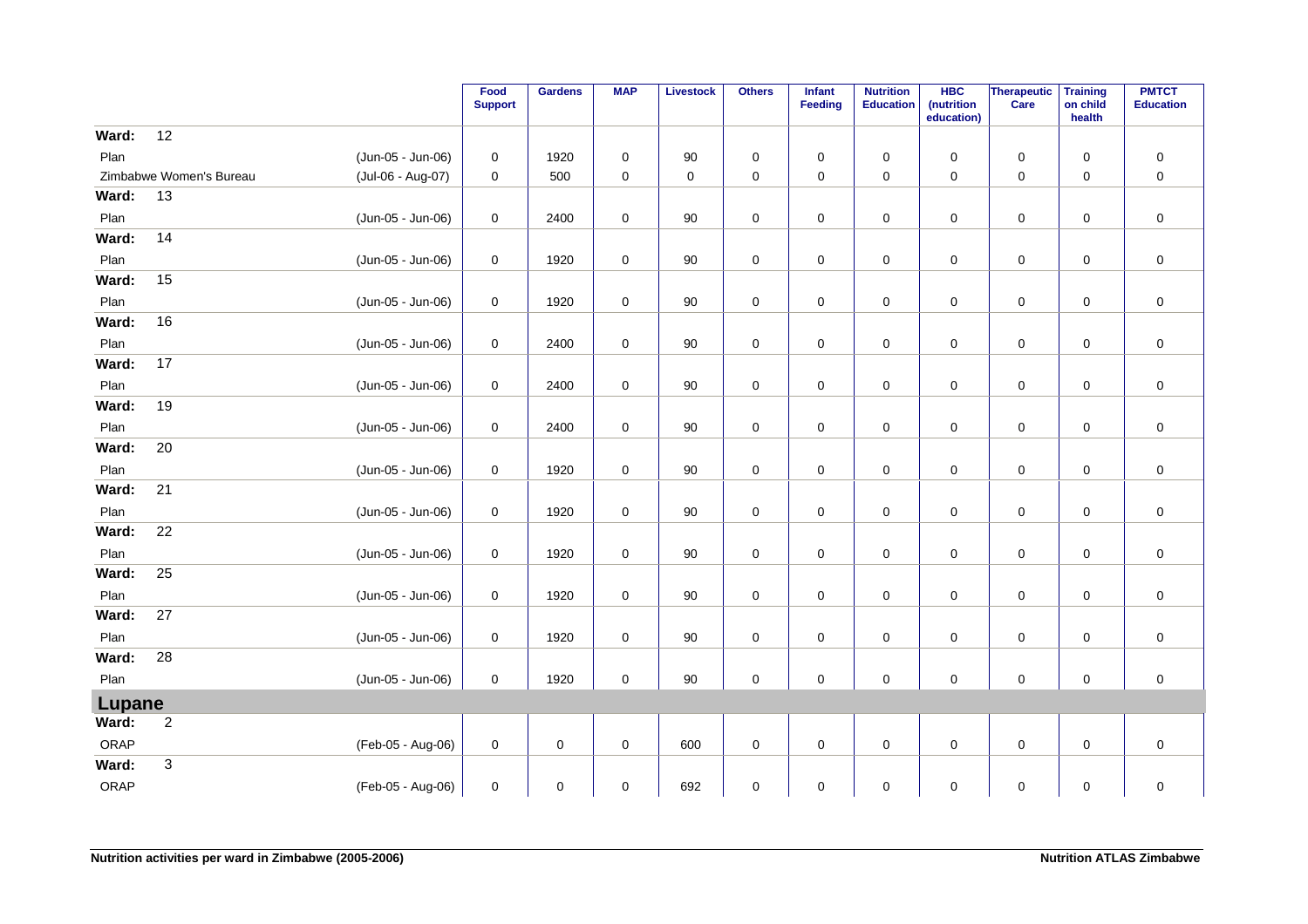|                                               |                   | Food<br><b>Support</b> | <b>Gardens</b> | <b>MAP</b>  | Livestock   | <b>Others</b> | <b>Infant</b><br><b>Feeding</b> | <b>Nutrition</b><br><b>Education</b> | <b>HBC</b><br>(nutrition<br>education) | Therapeutic<br>Care | <b>Training</b><br>on child<br>health | <b>PMTCT</b><br><b>Education</b> |
|-----------------------------------------------|-------------------|------------------------|----------------|-------------|-------------|---------------|---------------------------------|--------------------------------------|----------------------------------------|---------------------|---------------------------------------|----------------------------------|
| $\overline{4}$<br>Ward:                       |                   |                        |                |             |             |               |                                 |                                      |                                        |                     |                                       |                                  |
| ORAP                                          | (Feb-05 - Aug-06) | 0                      | $\mathbf 0$    | $\mathbf 0$ | 1276        | 0             | 0                               | 0                                    | 0                                      | $\mathbf 0$         | $\mathbf 0$                           | $\mathbf 0$                      |
| 8<br>Ward:                                    |                   |                        |                |             |             |               |                                 |                                      |                                        |                     |                                       |                                  |
| <b>LEAD Trust</b>                             | (Sep-05 - Apr-06) | 0                      | 100            | 0           | 0           | $\pmb{0}$     | 0                               | 0                                    | 0                                      | $\mathbf 0$         | 0                                     | $\pmb{0}$                        |
| ORAP                                          | (Feb-05 - Aug-06) | $\mathbf 0$            | $\mathbf 0$    | 0           | 632         | $\pmb{0}$     | $\mathbf 0$                     | $\mathbf 0$                          | $\mathbf 0$                            | $\mathbf 0$         | $\mathbf 0$                           | $\mathbf 0$                      |
| 9<br>Ward:                                    |                   |                        |                |             |             |               |                                 |                                      |                                        |                     |                                       |                                  |
| <b>LEAD Trust</b>                             | (Sep-05 - Apr-06) | 0                      | 100            | 0           | 0           | $\pmb{0}$     | 0                               | 0                                    | 0                                      | 0                   | 0                                     | $\pmb{0}$                        |
| Lupane Women's Centre                         | (Feb-06 - Nov-06) | 0                      | 60             | 0           | 0           | 0             | 0                               | 0                                    | 0                                      | 0                   | 0                                     | $\pmb{0}$                        |
| 10<br>Ward:                                   |                   |                        |                |             |             |               |                                 |                                      |                                        |                     |                                       |                                  |
| <b>Community Technology Development Trust</b> | (Jan-05 - Jul-06) | $\mathbf 0$            | 60             | $\mathbf 0$ | $\mathbf 0$ | 0             | $\mathbf 0$                     | $\mathbf 0$                          | 0                                      | 0                   | $\mathbf 0$                           | $\mathbf 0$                      |
| <b>LEAD Trust</b>                             | (Sep-05 - Apr-06) | 0                      | 100            | 0           | $\mathbf 0$ | 0             | 0                               | 0                                    | 0                                      | 0                   | $\mathbf 0$                           | $\mathbf 0$                      |
| Lupane Women's Centre                         | (Feb-06 - Nov-06) | 0                      | 60             | 0           | $\mathbf 0$ | $\mathbf 0$   | $\mathbf 0$                     | 0                                    | 0                                      | 0                   | 0                                     | $\mathbf 0$                      |
| Ward:<br>12                                   |                   |                        |                |             |             |               |                                 |                                      |                                        |                     |                                       |                                  |
| Lupane Women's Centre                         | (Feb-06 - Nov-06) | $\pmb{0}$              | 60             | $\mathbf 0$ | $\mathbf 0$ | $\pmb{0}$     | $\mathbf 0$                     | $\mathbf 0$                          | $\mathbf 0$                            | $\mathbf 0$         | 0                                     | $\mathbf 0$                      |
| Ward:<br>13                                   |                   |                        |                |             |             |               |                                 |                                      |                                        |                     |                                       |                                  |
| <b>LEAD Trust</b>                             | (Sep-05 - Apr-06) | $\mathbf 0$            | 100            | 0           | 0           | $\mathbf 0$   | 0                               | $\mathbf 0$                          | 0                                      | 0                   | $\mathbf 0$                           | 0                                |
| Lupane Women's Centre                         | (Feb-06 - Nov-06) | 0                      | 60             | 0           | 0           | $\pmb{0}$     | 0                               | 0                                    | 0                                      | 0                   | 0                                     | $\pmb{0}$                        |
| 15<br>Ward:                                   |                   |                        |                |             |             |               |                                 |                                      |                                        |                     |                                       |                                  |
| <b>Community Technology Development Trust</b> | (Jan-05 - Jul-06) | $\mathbf 0$            | 60             | $\mathbf 0$ | 0           | 0             | $\mathbf 0$                     | $\mathbf 0$                          | 0                                      | 0                   | $\mathbf 0$                           | $\boldsymbol{0}$                 |
| <b>LEAD Trust</b>                             | (Sep-05 - Apr-06) | $\Omega$               | 100            | 0           | $\mathbf 0$ | $\mathbf 0$   | 0                               | $\Omega$                             | 0                                      | 0                   | $\mathbf 0$                           | $\mathbf 0$                      |
| Lupane Women's Centre                         | (Feb-06 - Nov-06) | 0                      | 60             | 0           | $\mathbf 0$ | $\mathbf 0$   | $\mathbf 0$                     | 0                                    | 0                                      | 0                   | 0                                     | $\mathbf 0$                      |
| 16<br>Ward:                                   |                   |                        |                |             |             |               |                                 |                                      |                                        |                     |                                       |                                  |
| <b>LEAD Trust</b>                             | (Sep-05 - Apr-06) | 0                      | 100            | 0           | $\mathbf 0$ | 0             | 0                               | 0                                    | 0                                      | 0                   | 0                                     | $\mathbf 0$                      |
| Ward:<br>18                                   |                   |                        |                |             |             |               |                                 |                                      |                                        |                     |                                       |                                  |
| <b>Community Technology Development Trust</b> | (Jan-05 - Jul-06) | $\mathbf 0$            | 60             | 0           | 0           | 0             | 0                               | 0                                    | 0                                      | 0                   | $\mathbf 0$                           | 0                                |
| <b>LEAD Trust</b>                             | (Sep-05 - Apr-06) | 0                      | 100            | 0           | 0           | $\pmb{0}$     | 0                               | 0                                    | 0                                      | 0                   | 0                                     | $\mathbf 0$                      |
| 19<br>Ward:                                   |                   |                        |                |             |             |               |                                 |                                      |                                        |                     |                                       |                                  |
| Lupane Women's Centre                         | (Feb-06 - Nov-06) | 0                      | 60             | $\mathbf 0$ | $\mathbf 0$ | $\pmb{0}$     | 0                               | 0                                    | 0                                      | 0                   | $\mathbf 0$                           | $\mathbf 0$                      |
| 20<br>Ward:                                   |                   |                        |                |             |             |               |                                 |                                      |                                        |                     |                                       |                                  |
| Lupane Women's Centre                         | (Feb-06 - Nov-06) | $\mathbf 0$            | 60             | 0           | $\mathbf 0$ | $\mathbf 0$   | $\mathbf 0$                     | $\mathbf 0$                          | $\Omega$                               | 0                   | 0                                     | $\mathbf 0$                      |
| 22<br>Ward:                                   |                   |                        |                |             |             |               |                                 |                                      |                                        |                     |                                       |                                  |
| Lupane Women's Centre                         | (Feb-06 - Nov-06) | $\mathbf 0$            | 120            | $\mathbf 0$ | $\mathbf 0$ | 0             | $\mathbf 0$                     | 0                                    | $\mathbf 0$                            | 0                   | 0                                     | $\mathbf 0$                      |
| <b>Makonde</b>                                |                   |                        |                |             |             |               |                                 |                                      |                                        |                     |                                       |                                  |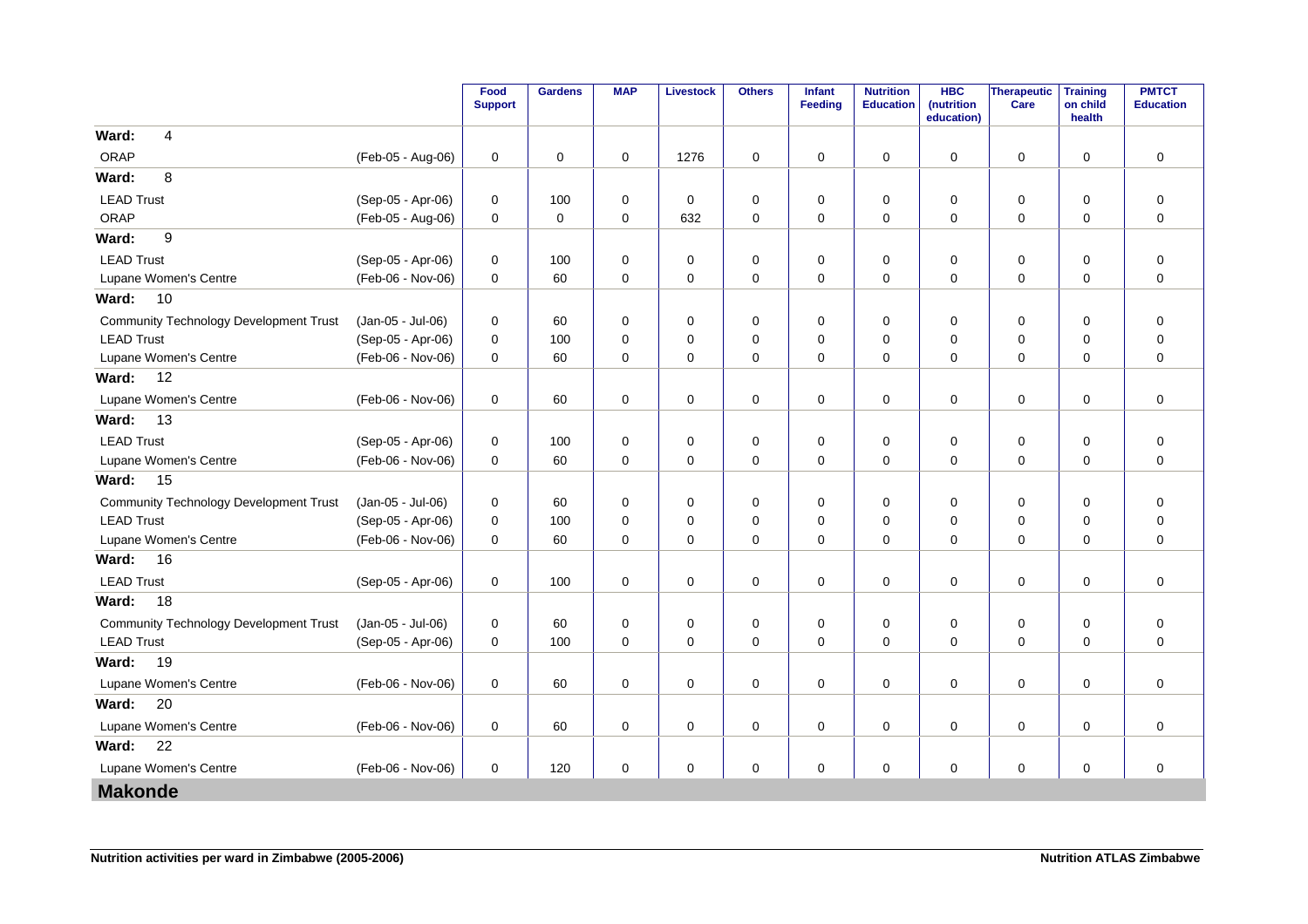|                                  |                   | Food<br><b>Support</b> | <b>Gardens</b> | <b>MAP</b>  | <b>Livestock</b> | <b>Others</b> | <b>Infant</b><br><b>Feeding</b> | <b>Nutrition</b><br><b>Education</b> | <b>HBC</b><br>(nutrition<br>education) | Therapeutic<br>Care | <b>Training</b><br>on child<br>health | <b>PMTCT</b><br><b>Education</b> |
|----------------------------------|-------------------|------------------------|----------------|-------------|------------------|---------------|---------------------------------|--------------------------------------|----------------------------------------|---------------------|---------------------------------------|----------------------------------|
| Ward:                            |                   |                        |                |             |                  |               |                                 |                                      |                                        |                     |                                       |                                  |
| CADEC Chinhoyi                   | (May-05 - Aug-06  | 0                      | 138            | 0           | $\pmb{0}$        | $\pmb{0}$     | 0                               | 768                                  | 0                                      | $\mathbf 0$         | $\mathbf 0$                           | $\mathsf 0$                      |
| Ward:<br>$\mathbf{1}$            |                   |                        |                |             |                  |               |                                 |                                      |                                        |                     |                                       |                                  |
| <b>Batsirai Group</b>            | (Jan-05 - Jan-07) | 430                    | $\mathbf 0$    | 0           | 0                | $\pmb{0}$     | 0                               | $\pmb{0}$                            | $\mathbf 0$                            | 0                   | 0                                     | $\mathsf 0$                      |
| COSV                             |                   | $\mathbf 0$            | $\mathbf 0$    | 0           | $\mathbf 0$      | $\mathbf 0$   | $\mathbf 0$                     | $\mathbf 0$                          | 0                                      | 0                   | $\mathbf 0$                           | $\mathbf 0$                      |
| <b>ISL</b>                       | $(-Feb-06)$       | $\mathbf 0$            | 10             | $\mathbf 0$ | $\mathbf 0$      | $\pmb{0}$     | 0                               | $\mathbf 0$                          | $\mathbf 0$                            | $\mathbf 0$         | 0                                     | $\mathbf 0$                      |
| 3<br>Ward:                       |                   |                        |                |             |                  |               |                                 |                                      |                                        |                     |                                       |                                  |
| <b>Batsirai Group</b>            | (Jan-05 - Jan-07) | 237                    | $\mathbf 0$    | 0           | $\mathbf 0$      | $\pmb{0}$     | 0                               | $\mathbf 0$                          | $\mathbf 0$                            | $\mathbf 0$         | $\mathbf 0$                           | $\mathbf 0$                      |
| $\sqrt{5}$<br>Ward:              |                   |                        |                |             |                  |               |                                 |                                      |                                        |                     |                                       |                                  |
| Farm Community Trust of Zimbabwe | (Jan-04 - Jul-05) | 2371                   | 0              | 0           | 0                | 0             | 0                               | 0                                    | 0                                      | $\mathbf 0$         | 0                                     | 0                                |
| $\,6\,$<br>Ward:                 |                   |                        |                |             |                  |               |                                 |                                      |                                        |                     |                                       |                                  |
| <b>Batsirai Group</b>            | (Jan-05 - Jan-07) | 105                    | $\pmb{0}$      | 0           | $\pmb{0}$        | $\pmb{0}$     | 0                               | $\pmb{0}$                            | 0                                      | $\mathbf 0$         | 0                                     | $\mathsf 0$                      |
| $\overline{7}$<br>Ward:          |                   |                        |                |             |                  |               |                                 |                                      |                                        |                     |                                       |                                  |
| <b>Batsirai Group</b>            | (Jan-05 - Jan-07) | 257                    | $\mathbf 0$    | 0           | 0                | $\pmb{0}$     | 0                               | 0                                    | $\mathbf 0$                            | $\mathbf 0$         | 0                                     | $\mathsf 0$                      |
| COSV                             |                   | 0                      | $\mathbf 0$    | $\mathbf 0$ | 0                | 0             | $\mathbf 0$                     | $\mathbf 0$                          | $\mathbf 0$                            | 0                   | $\mathbf 0$                           | 0                                |
| <b>ISL</b>                       | $(-Feb-06)$       | $\mathbf 0$            | 10             | $\mathbf 0$ | $\mathbf 0$      | $\mathbf 0$   | $\mathbf 0$                     | $\mathbf 0$                          | $\mathbf 0$                            | 0                   | $\mathbf 0$                           | $\mathbf 0$                      |
| 8<br>Ward:                       |                   |                        |                |             |                  |               |                                 |                                      |                                        |                     |                                       |                                  |
| COSV                             |                   | 0                      | $\mathbf 0$    | $\mathbf 0$ | $\mathbf 0$      | $\pmb{0}$     | $\mathbf 0$                     | $\mathbf 0$                          | $\mathbf 0$                            | $\mathbf 0$         | $\mathbf 0$                           | $\mathsf 0$                      |
| Farm Community Trust of Zimbabwe | (Jan-03 - Dec-06) | 0                      | 3000           | 0           | 3300             | 0             | 0                               | 0                                    | $\mathbf 0$                            | 0                   | 0                                     | 0                                |
| Farm Community Trust of Zimbabwe | (Jan-04 - Jul-05) | 6095                   | $\mathbf 0$    | 0           | $\mathbf 0$      | $\pmb{0}$     | 0                               | $\mathbf 0$                          | $\mathbf 0$                            | $\mathbf 0$         | $\mathbf 0$                           | $\mathsf 0$                      |
| <b>ISL</b>                       | $(-Feb-06)$       | 0                      | 10             | $\mathbf 0$ | $\mathbf 0$      | $\mathbf 0$   | 0                               | $\mathbf 0$                          | $\mathbf 0$                            | 0                   | $\mathbf 0$                           | $\mathbf 0$                      |
| 9<br>Ward:                       |                   |                        |                |             |                  |               |                                 |                                      |                                        |                     |                                       |                                  |
| <b>Batsirai Group</b>            | (Jan-05 - Jan-07) | 207                    | 0              | 0           | 0                | 0             | 0                               | 0                                    | 0                                      | $\mathbf 0$         | $\mathbf 0$                           | $\mathsf 0$                      |
| COSV                             |                   | $\pmb{0}$              | $\mathbf 0$    | $\mathbf 0$ | 0                | $\pmb{0}$     | $\mathbf 0$                     | $\mathbf 0$                          | $\mathbf 0$                            | 0                   | $\mathbf 0$                           | $\mathsf 0$                      |
| <b>ISL</b>                       | $(-Feb-06)$       | $\pmb{0}$              | 10             | $\mathbf 0$ | $\mathbf 0$      | $\pmb{0}$     | 0                               | $\mathbf 0$                          | $\mathbf 0$                            | 0                   | 0                                     | $\mathbf 0$                      |
| 11<br>Ward:                      |                   |                        |                |             |                  |               |                                 |                                      |                                        |                     |                                       |                                  |
| COSV                             |                   | 0                      | $\mathbf 0$    | 0           | 0                | 0             | 0                               | 0                                    | 0                                      | 0                   | 0                                     | $\mathsf 0$                      |
| <b>ISL</b>                       | $(-Feb-06)$       | $\mathbf 0$            | 10             | $\Omega$    | $\mathbf 0$      | $\mathbf 0$   | $\mathbf 0$                     | $\Omega$                             | $\Omega$                               | $\mathbf 0$         | $\Omega$                              | $\mathbf 0$                      |
| 12<br>Ward:                      |                   |                        |                |             |                  |               |                                 |                                      |                                        |                     |                                       |                                  |
| <b>Batsirai Group</b>            | (Jan-05 - Jan-07) | 112                    | $\mathbf 0$    | 0           | 0                | $\pmb{0}$     | 0                               | 0                                    | 0                                      | 0                   | 0                                     | $\mathsf 0$                      |
| COSV                             |                   | $\pmb{0}$              | $\mathbf 0$    | $\mathbf 0$ | $\mathbf 0$      | $\pmb{0}$     | 0                               | $\mathbf 0$                          | $\mathbf 0$                            | 0                   | $\mathbf 0$                           | $\pmb{0}$                        |
| ISL                              | $(-Feb-06)$       | $\mathbf 0$            | 10             | 0           | 0                | $\mathbf 0$   | 0                               | 0                                    | 0                                      | 0                   | 0                                     | $\mathbf 0$                      |
| 13<br>Ward:                      |                   |                        |                |             |                  |               |                                 |                                      |                                        |                     |                                       |                                  |
| Batsirai Group                   | (Jan-05 - Jan-07) | 167                    | 0              | 0           | 0                | 0             | 0                               | 0                                    | 0                                      | 0                   | 0                                     | $\mathsf 0$                      |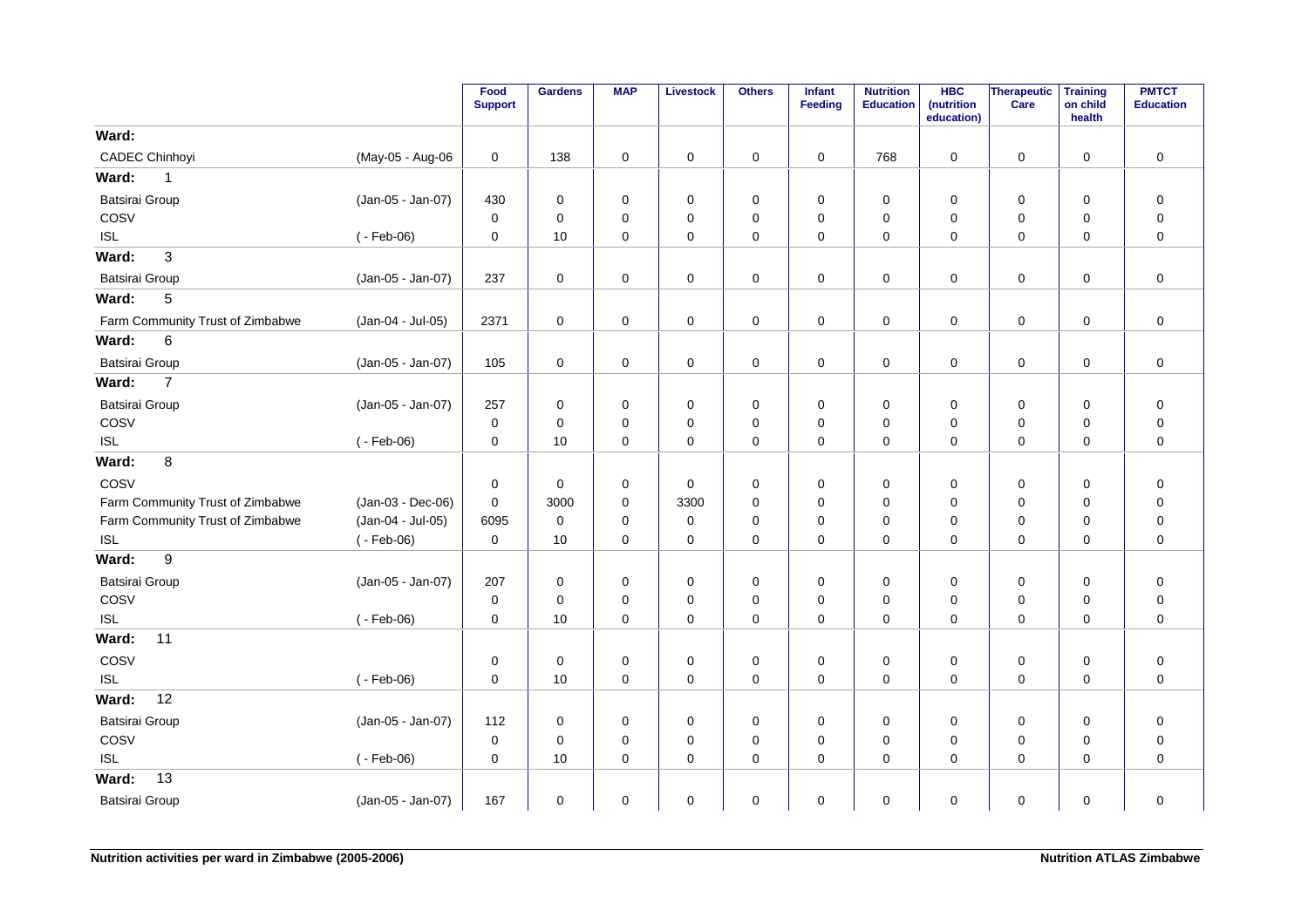|                                                            |                   | Food<br><b>Support</b> | <b>Gardens</b> | <b>MAP</b>  | <b>Livestock</b> | <b>Others</b> | <b>Infant</b><br>Feeding | <b>Nutrition</b><br><b>Education</b> | <b>HBC</b><br>(nutrition<br>education) | Therapeutic<br>Care | <b>Training</b><br>on child<br>health | <b>PMTCT</b><br><b>Education</b> |
|------------------------------------------------------------|-------------------|------------------------|----------------|-------------|------------------|---------------|--------------------------|--------------------------------------|----------------------------------------|---------------------|---------------------------------------|----------------------------------|
| 14<br>Ward:                                                |                   |                        |                |             |                  |               |                          |                                      |                                        |                     |                                       |                                  |
| Batsirai Group                                             | (Jan-05 - Jan-07) | 144                    | $\mathbf 0$    | $\mathbf 0$ | 0                | $\mathbf 0$   | 0                        | 0                                    | 0                                      | $\mathbf 0$         | 0                                     | 0                                |
| Ward:<br>15                                                |                   |                        |                |             |                  |               |                          |                                      |                                        |                     |                                       |                                  |
| Batsirai Group                                             | (Jan-05 - Jan-07) | 319                    | $\mathbf 0$    | 0           | 0                | 0             | 0                        | 0                                    | 0                                      | 0                   | $\mathbf 0$                           | 0                                |
| Ward:<br>16                                                |                   |                        |                |             |                  |               |                          |                                      |                                        |                     |                                       |                                  |
| Batsirai Group                                             | (Jan-05 - Jan-07) | 595                    | $\mathbf 0$    | $\mathbf 0$ | $\mathbf 0$      | 0             | 0                        | $\mathbf 0$                          | 0                                      | $\mathbf 0$         | 0                                     | 0                                |
| COSV                                                       |                   | $\mathbf 0$            | $\Omega$       | $\mathbf 0$ | $\mathbf 0$      | $\mathbf 0$   | $\mathbf 0$              | $\Omega$                             | $\Omega$                               | $\mathbf 0$         | $\mathbf 0$                           | 0                                |
| ISL                                                        | $(-Feb-06)$       | 0                      | 10             | $\mathbf 0$ | $\mathbf 0$      | 0             | $\mathbf 0$              | $\mathbf 0$                          | $\mathbf 0$                            | $\mathbf 0$         | 0                                     | 0                                |
| 17<br>Ward:                                                |                   |                        |                |             |                  |               |                          |                                      |                                        |                     |                                       |                                  |
| <b>Batsirai Group</b>                                      | (Jan-05 - Jan-07) | 290                    | $\mathbf 0$    | 0           | 0                | 0             | 0                        | 0                                    | 0                                      | 0                   | 0                                     | 0                                |
| COSV                                                       |                   | 0                      | $\mathbf 0$    | $\mathbf 0$ | $\mathbf 0$      | $\mathbf 0$   | $\mathbf 0$              | $\mathbf 0$                          | $\mathbf 0$                            | $\mathbf 0$         | 0                                     | 0                                |
| <b>ISL</b>                                                 | $(-Feb-06)$       | 0                      | 10             | $\Omega$    | $\Omega$         | $\Omega$      | $\mathbf 0$              | $\Omega$                             | $\Omega$                               | $\Omega$            | $\mathbf 0$                           | $\mathbf 0$                      |
| Ward:<br>18                                                |                   |                        |                |             |                  |               |                          |                                      |                                        |                     |                                       |                                  |
| Batsirai Group                                             | (Jan-05 - Jan-07) | 539                    | $\mathbf 0$    | 0           | $\mathbf 0$      | $\mathbf 0$   | 0                        | $\mathbf 0$                          | $\mathbf 0$                            | $\mathbf 0$         | 0                                     | 0                                |
| COSV                                                       |                   | 0                      | $\mathbf 0$    | 0           | 0                | 0             | 0                        | 0                                    | 0                                      | 0                   | 0                                     | 0                                |
| <b>ISL</b>                                                 | $(-Feb-06)$       | 0                      | 10             | $\mathbf 0$ | $\mathbf 0$      | $\mathbf 0$   | $\mathbf 0$              | $\mathbf 0$                          | $\mathbf 0$                            | $\mathbf 0$         | $\mathbf 0$                           | 0                                |
| <b>Makoni</b>                                              |                   |                        |                |             |                  |               |                          |                                      |                                        |                     |                                       |                                  |
| Ward:                                                      |                   |                        |                |             |                  |               |                          |                                      |                                        |                     |                                       |                                  |
| Linkage Trust                                              |                   | $\mathbf 0$            | $\mathbf 0$    | $\mathbf 0$ | 0                | 0             | 0                        | $\mathbf 0$                          | 0                                      | 0                   | 0                                     | 0                                |
| United Methodist Church                                    |                   | 379                    | $\mathbf 0$    | 0           | $\mathbf 0$      | $\pmb{0}$     | $\mathbf 0$              | $\mathbf 0$                          | $\mathbf 0$                            | $\mathbf 0$         | $\mathbf 0$                           | 0                                |
| Ward:<br>$\mathbf 1$                                       |                   |                        |                |             |                  |               |                          |                                      |                                        |                     |                                       |                                  |
| Farm Orphan Support Trust                                  | $(-$ Dec-06)      | $\mathbf 0$            | 32             | 0           | $\mathbf 0$      | 0             | 0                        | $\mathbf 0$                          | 0                                      | $\mathbf 0$         | 0                                     | 0                                |
| GOAL                                                       | (Oct-05 - Apr-06) | 5646                   | $\Omega$       | $\mathbf 0$ | $\mathbf 0$      | $\mathbf 0$   | 0                        | $\Omega$                             | $\Omega$                               | $\mathbf 0$         | $\mathbf 0$                           | 0                                |
| GOAL                                                       | (Jan-06 - Jun-06) | 3951                   | $\mathbf 0$    | $\mathbf 0$ | $\mathbf 0$      | $\mathbf 0$   | 0                        | $\mathbf 0$                          | $\mathbf 0$                            | $\mathbf 0$         | 0                                     | 0                                |
| 3<br>Ward:                                                 |                   |                        |                |             |                  |               |                          |                                      |                                        |                     |                                       |                                  |
| <b>Catholic Health Department</b>                          | (May-03 - Mar-04) | 24                     | $\mathbf 0$    | 0           | 0                | 0             | 0                        | 0                                    | 0                                      | 0                   | 0                                     | 0                                |
| Diocese of Mutare Community Care Program                   | (Jul-07 - Jul-07) | 0                      | $\mathbf 0$    | 0           | $\mathbf 0$      | 25            | 0                        | $\mathbf 0$                          | $\mathbf 0$                            | $\mathbf 0$         | $\mathbf 0$                           | 0                                |
| Diocese of Mutare Community Care Program (Jun-04 - Jul-07) |                   | $\overline{7}$         | 24             | $\mathbf 0$ | $\Omega$         | $\mathbf 0$   | $\mathbf 0$              | $\Omega$                             | $\Omega$                               | $\mathbf 0$         | $\mathbf 0$                           | $\mathbf 0$                      |
| GOAL                                                       | (Jan-06 - Jun-06) | 2287                   | $\Omega$       | 0           | 0                | 0             | 0                        | $\Omega$                             | $\Omega$                               | 0                   | $\mathbf 0$                           | 0                                |
| <b>GOAL</b>                                                | (Oct-05 - Apr-06) | 15000                  | $\mathbf 0$    | 0           | $\mathbf 0$      | $\mathbf 0$   | 0                        | $\mathbf 0$                          | $\mathbf 0$                            | $\mathbf 0$         | $\mathbf 0$                           | 0                                |
| Linkage Trust                                              | (- Jun-06)        | 0                      | 240            | 0           | $\mathbf 0$      | $\mathbf 0$   | 0                        | $\Omega$                             | $\mathbf 0$                            | $\Omega$            | $\Omega$                              | 0                                |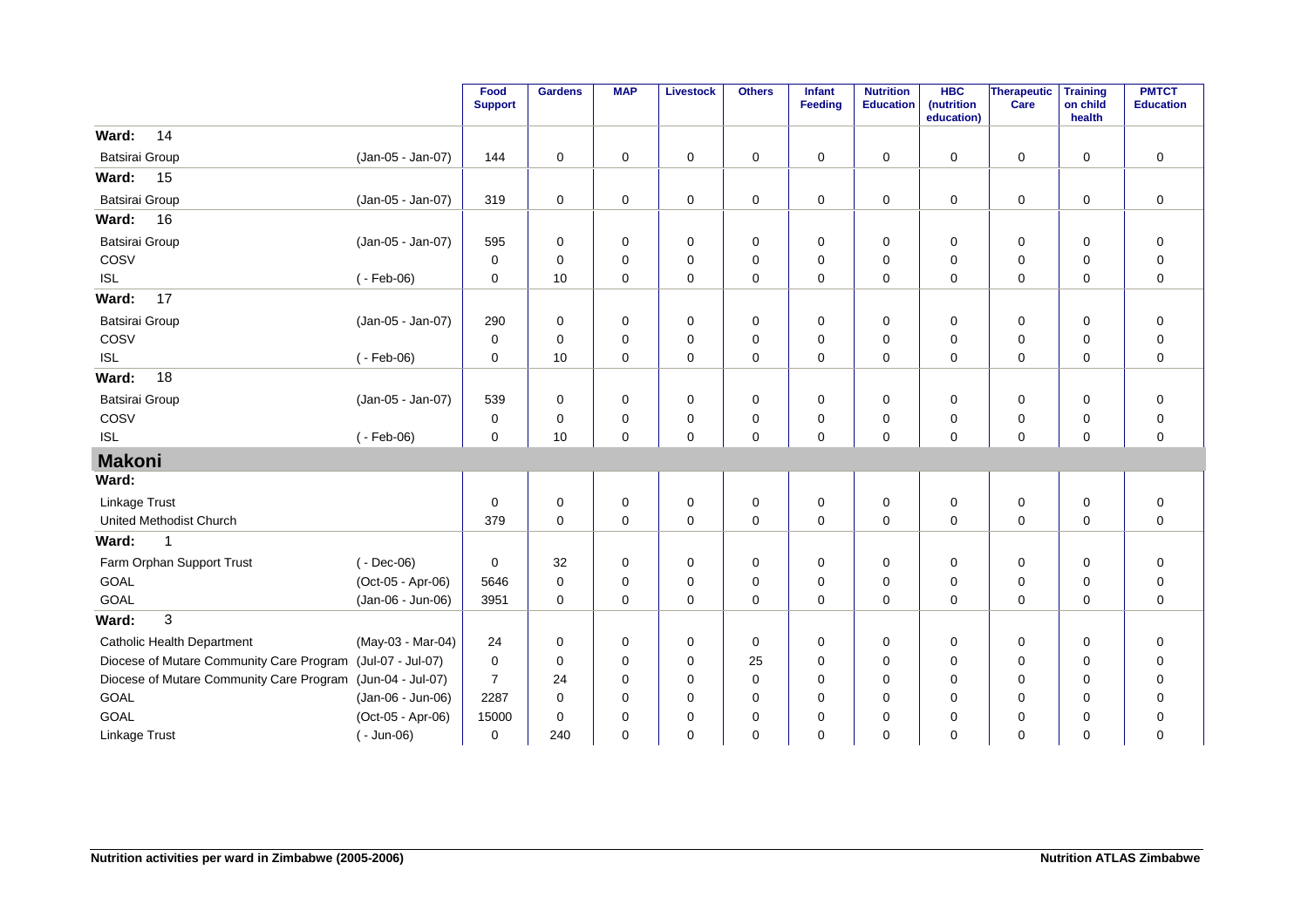|                                                            |                   | Food<br><b>Support</b> | <b>Gardens</b> | <b>MAP</b>  | <b>Livestock</b> | <b>Others</b> | Infant<br>Feeding | <b>Nutrition</b><br><b>Education</b> | <b>HBC</b><br>(nutrition<br>education) | <b>Therapeutic</b><br>Care | <b>Training</b><br>on child<br>health | <b>PMTCT</b><br><b>Education</b> |
|------------------------------------------------------------|-------------------|------------------------|----------------|-------------|------------------|---------------|-------------------|--------------------------------------|----------------------------------------|----------------------------|---------------------------------------|----------------------------------|
| 5<br>Ward:                                                 |                   |                        |                |             |                  |               |                   |                                      |                                        |                            |                                       |                                  |
| Farm Orphan Support Trust                                  | $(-$ Dec-06)      | $\mathbf 0$            | 36             | $\mathbf 0$ | $\mathbf 0$      | $\mathbf 0$   | $\Omega$          | 0                                    | $\mathbf 0$                            | $\mathbf 0$                | $\mathbf 0$                           | 0                                |
| GOAL                                                       | (Jan-06 - Jun-06) | 2500                   | $\Omega$       | $\mathbf 0$ | $\mathbf 0$      | 0             | $\Omega$          | 0                                    | $\Omega$                               | 0                          | $\mathbf 0$                           | $\mathbf 0$                      |
| <b>GOAL</b>                                                | (Oct-05 - Apr-06) | 4140                   | 0              | $\Omega$    | $\mathbf 0$      | 0             | $\Omega$          | 0                                    | 0                                      | 0                          | $\Omega$                              | $\mathbf 0$                      |
| <b>HELPAGE</b>                                             | (Feb-05 - Jan-08) | 0                      | 0              | 0           | $\mathbf 0$      | 0             | $\Omega$          | 0                                    | 153                                    | 47                         | 0                                     | $\mathbf 0$                      |
| <b>HELPAGE</b>                                             | (Jan-05 - Jan-08) | 0                      | 120            | 0           | $\mathbf 0$      | 0             | $\Omega$          | 0                                    | $\mathbf 0$                            | 0                          | 0                                     | 0                                |
| Linkage Trust                                              | $(-$ Jun-06)      | 0                      | 55             | $\Omega$    | $\mathbf 0$      | 0             | $\Omega$          | $\Omega$                             | $\Omega$                               | 0                          | $\Omega$                              | $\overline{0}$                   |
| 6<br>Ward:                                                 |                   |                        |                |             |                  |               |                   |                                      |                                        |                            |                                       |                                  |
| Anglican Diocese of Manicaland                             |                   | 429                    | 0              | $\Omega$    | 0                | 0             | $\Omega$          | $\Omega$                             | $\Omega$                               | 0                          | $\Omega$                              | 0                                |
| Farm Community Trust of Zimbabwe                           | (Jan-04 - Jul-05) | 2318                   | $\Omega$       | $\Omega$    | $\mathbf 0$      | 0             | $\Omega$          | 0                                    | $\mathbf 0$                            | 0                          | $\mathbf 0$                           | $\mathbf 0$                      |
| Farm Orphan Support Trust                                  | $(-$ Dec-06)      | 0                      | 29             | $\Omega$    | $\mathbf 0$      | $\mathbf 0$   | $\Omega$          | 0                                    | $\Omega$                               | 0                          | $\mathbf 0$                           | $\mathbf 0$                      |
| $\overline{7}$<br>Ward:                                    |                   |                        |                |             |                  |               |                   |                                      |                                        |                            |                                       |                                  |
| Diocese of Mutare Community Care Program (Jun-04 - Jul-07) |                   | $\mathbf 0$            | 18             | $\mathbf 0$ | $\mathbf 0$      | $\mathbf 0$   | $\mathbf 0$       | 0                                    | $\mathbf 0$                            | $\mathbf 0$                | $\mathbf 0$                           | $\mathbf 0$                      |
| <b>GOAL</b>                                                | (Jan-06 - Jun-06) | 4044                   | $\mathbf 0$    | $\mathbf 0$ | $\mathbf 0$      | 0             | $\mathbf 0$       | 0                                    | $\Omega$                               | 0                          | $\mathbf 0$                           | $\mathbf 0$                      |
| 8<br>Ward:                                                 |                   |                        |                |             |                  |               |                   |                                      |                                        |                            |                                       |                                  |
| Diocese of Mutare Community Care Program (Jun-04 - Jul-07) |                   | $\overline{7}$         | 15             | $\mathbf 0$ | $\mathbf 0$      | $\pmb{0}$     | $\mathbf 0$       | 0                                    | $\mathbf 0$                            | 0                          | $\mathbf 0$                           | $\mathbf 0$                      |
| GOAL                                                       | (Jan-06 - Jun-06) | 3536                   | $\mathbf 0$    | 0           | $\mathbf 0$      | 0             | $\mathbf 0$       | 0                                    | 0                                      | 0                          | $\mathbf 0$                           | $\mathbf 0$                      |
| Linkage Trust                                              | $(-$ Jun-06)      | 0                      | 200            | 0           | $\mathbf 0$      | 0             | $\mathbf 0$       | 0                                    | 0                                      | 0                          | 0                                     | $\mathbf 0$                      |
| 9<br>Ward:                                                 |                   |                        |                |             |                  |               |                   |                                      |                                        |                            |                                       |                                  |
| Diocese of Mutare Community Care Program (Jun-04 - Jul-07) |                   | 14                     | 24             | $\mathbf 0$ | $\mathbf 0$      | 50            | $\mathbf 0$       | 0                                    | 0                                      | 0                          | $\mathbf 0$                           | 0                                |
| <b>GOAL</b>                                                | (Jan-06 - Jun-06) | 3001                   | $\mathbf 0$    | 0           | $\mathbf 0$      | 0             | $\mathbf 0$       | 0                                    | 0                                      | 0                          | $\mathbf 0$                           | $\mathbf 0$                      |
| Linkage Trust                                              | $(-$ Jun-06)      | $\mathbf 0$            | 200            | $\Omega$    | $\mathbf 0$      | 0             | 0                 | $\Omega$                             | $\Omega$                               | 0                          | $\Omega$                              | $\mathbf 0$                      |
| Ward:<br>10                                                |                   |                        |                |             |                  |               |                   |                                      |                                        |                            |                                       |                                  |
| Diocese of Mutare Community Care Program (Jun-04 - Jul-07) |                   | 14                     | 18             | $\mathbf 0$ | $\mathbf 0$      | 80            | $\Omega$          | 0                                    | 0                                      | 0                          | $\mathbf 0$                           | $\pmb{0}$                        |
| Farm Community Trust of Zimbabwe                           | (Jan-04 - Jul-05) | 206                    | $\mathbf 0$    | $\Omega$    | $\mathbf 0$      | $\mathbf 0$   | $\Omega$          | 0                                    | $\Omega$                               | 0                          | $\mathbf 0$                           | $\mathbf 0$                      |
| <b>GOAL</b>                                                | (Jan-06 - Jun-06) | 1156                   | 0              | $\Omega$    | $\mathbf 0$      | 0             | $\mathbf 0$       | 0                                    | $\Omega$                               | 0                          | $\mathbf 0$                           | $\mathbf 0$                      |
| 11<br>Ward:                                                |                   |                        |                |             |                  |               |                   |                                      |                                        |                            |                                       |                                  |
| Farm Community Trust of Zimbabwe                           | (Jan-04 - Jul-05) | 1507                   | $\mathbf 0$    | 0           | $\mathbf 0$      | 0             | $\mathbf 0$       | 0                                    | 0                                      | 0                          | $\mathbf 0$                           | $\mathbf 0$                      |
| Farm Orphan Support Trust                                  | $(-$ Dec-06)      | 0                      | 17             | $\mathbf 0$ | $\mathbf 0$      | 0             | $\mathbf 0$       | 0                                    | $\mathbf 0$                            | $\mathbf 0$                | $\mathbf 0$                           | $\mathbf 0$                      |
| 12<br>Ward:                                                |                   |                        |                |             |                  |               |                   |                                      |                                        |                            |                                       |                                  |
| Farm Community Trust of Zimbabwe                           | (Jan-04 - Jul-05) | 1767                   | $\mathbf 0$    | 0           | 0                | 0             | 0                 | $\mathbf 0$                          | 0                                      | 0                          | $\mathbf 0$                           | $\mathbf 0$                      |
| GOAL                                                       | (Jan-06 - Jun-06) | 5089                   | $\mathbf 0$    | 0           | 0                | 0             | $\mathbf 0$       | 0                                    | 0                                      | 0                          | $\mathbf 0$                           | $\mathbf 0$                      |
| GOAL                                                       | (Oct-05 - Apr-06) | 8429                   | $\Omega$       | 0           | $\mathbf 0$      | 0             | 0                 | 0                                    | 0                                      | 0                          | $\mathbf 0$                           | $\mathbf 0$                      |
| 13<br>Ward:                                                |                   |                        |                |             |                  |               |                   |                                      |                                        |                            |                                       |                                  |
| Farm Community Trust of Zimbabwe                           | (Jan-04 - Jul-05) | 241                    | 0              | 0           | 0                | 0             | $\mathbf 0$       | 0                                    | 0                                      | 0                          | 0                                     | $\mathbf 0$                      |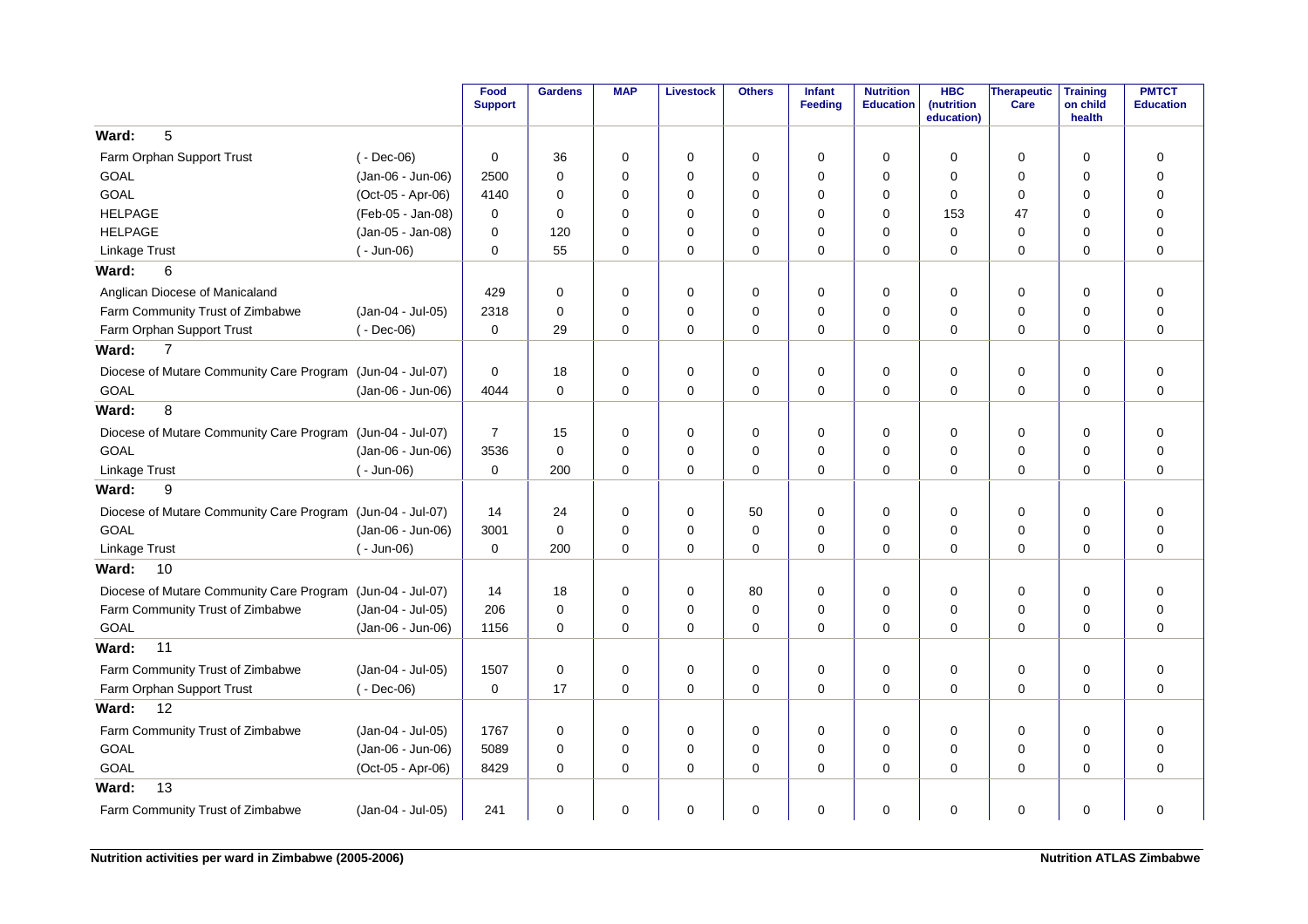|                                  |                   | Food<br><b>Support</b> | <b>Gardens</b> | <b>MAP</b>  | <b>Livestock</b> | <b>Others</b> | Infant<br><b>Feeding</b> | <b>Nutrition</b><br><b>Education</b> | <b>HBC</b><br>(nutrition<br>education) | Therapeutic<br>Care | <b>Training</b><br>on child<br>health | <b>PMTCT</b><br><b>Education</b> |
|----------------------------------|-------------------|------------------------|----------------|-------------|------------------|---------------|--------------------------|--------------------------------------|----------------------------------------|---------------------|---------------------------------------|----------------------------------|
| 14<br>Ward:                      |                   |                        |                |             |                  |               |                          |                                      |                                        |                     |                                       |                                  |
| Linkage Trust                    | $(-$ Jun-06)      | 0                      | 180            | 0           | 0                | 0             | 0                        | 0                                    | $\mathbf 0$                            | $\mathbf 0$         | $\mathbf 0$                           | $\mathbf 0$                      |
| Ward:<br>15                      |                   |                        |                |             |                  |               |                          |                                      |                                        |                     |                                       |                                  |
| GOAL                             | (Jan-06 - Jun-06) | 2898                   | 0              | 0           | $\mathbf 0$      | 0             | 0                        | 0                                    | 0                                      | 0                   | $\mathbf 0$                           | $\mathbf 0$                      |
| GOAL                             | (Oct-05 - Apr-06) | 8365                   | 0              | 0           | 0                | 0             | $\mathbf 0$              | 0                                    | $\mathbf 0$                            | 0                   | $\mathbf 0$                           | $\mathbf 0$                      |
| Ward:<br>16                      |                   |                        |                |             |                  |               |                          |                                      |                                        |                     |                                       |                                  |
| GOAL                             | (Jan-06 - Jun-06) | 4842                   | 0              | 0           | 0                | 0             | 0                        | 0                                    | 0                                      | 0                   | $\mathbf 0$                           | $\mathbf 0$                      |
| GOAL                             | (Oct-05 - Apr-06) | 7255                   | 0              | 0           | $\mathbf 0$      | 0             | $\Omega$                 | 0                                    | 0                                      | $\mathbf 0$         | $\mathbf 0$                           | $\mathbf 0$                      |
| <b>Linkage Trust</b>             | $(-$ Jun-06)      | 0                      | 50             | 0           | 0                | 0             | 0                        | 0                                    | 0                                      | 0                   | $\mathbf 0$                           | $\mathbf 0$                      |
| Ward:<br>17                      |                   |                        |                |             |                  |               |                          |                                      |                                        |                     |                                       |                                  |
| Anglican Diocese of Manicaland   |                   | 634                    | $\mathsf 0$    | 0           | 0                | 0             | 0                        | 0                                    | 0                                      | 0                   | 0                                     | $\pmb{0}$                        |
| Farm Community Trust of Zimbabwe | (Jan-04 - Jul-05) | 1392                   | 0              | 0           | $\mathbf 0$      | 0             | $\mathbf 0$              | $\mathbf 0$                          | $\mathbf 0$                            | 0                   | $\mathbf 0$                           | $\pmb{0}$                        |
| Farm Orphan Support Trust        | $(-$ Dec-06)      | 0                      | 32             | $\Omega$    | $\mathbf 0$      | 0             | $\mathbf 0$              | $\Omega$                             | $\Omega$                               | $\mathbf 0$         | $\mathbf 0$                           | $\mathbf 0$                      |
| 18<br>Ward:                      |                   |                        |                |             |                  |               |                          |                                      |                                        |                     |                                       |                                  |
| GOAL                             | (Oct-05 - Apr-06) | 7670                   | 0              | 0           | 0                | 0             | $\mathbf 0$              | $\mathbf 0$                          | $\mathbf 0$                            | 0                   | $\mathbf 0$                           | $\mathbf 0$                      |
| GOAL                             | (Jan-06 - Jun-06) | 2034                   | $\mathbf 0$    | 0           | 0                | 0             | $\mathbf 0$              | $\mathbf 0$                          | $\mathbf 0$                            | 0                   | $\mathbf 0$                           | $\pmb{0}$                        |
| Linkage Trust                    | $(-$ Jun-06)      | 0                      | 200            | 0           | 0                | 0             | 0                        | 0                                    | 0                                      | 0                   | 0                                     | $\mathbf 0$                      |
| Ward:<br>19                      |                   |                        |                |             |                  |               |                          |                                      |                                        |                     |                                       |                                  |
| Linkage Trust                    | $(-$ Jun-06)      | 0                      | 50             | 0           | 0                | 0             | 0                        | 0                                    | 0                                      | 0                   | 0                                     | $\mathbf 0$                      |
| Ward:<br>20                      |                   |                        |                |             |                  |               |                          |                                      |                                        |                     |                                       |                                  |
| Farm Community Trust of Zimbabwe | (Jan-04 - Jul-05) | 162                    | $\mathsf 0$    | 0           | $\mathsf 0$      | 0             | $\mathbf 0$              | 0                                    | 0                                      | $\mathsf 0$         | $\mathbf 0$                           | $\pmb{0}$                        |
| 21<br>Ward:                      |                   |                        |                |             |                  |               |                          |                                      |                                        |                     |                                       |                                  |
| GOAL                             | (Jan-06 - Jun-06) | 1168                   | $\mathsf 0$    | 0           | $\pmb{0}$        | 0             | $\mathbf 0$              | $\mathbf 0$                          | $\mathbf 0$                            | $\mathbf 0$         | $\mathbf 0$                           | $\pmb{0}$                        |
| GOAL                             | (Oct-05 - Apr-06) | 3410                   | $\mathbf 0$    | 0           | $\mathbf 0$      | 0             | $\mathbf 0$              | 0                                    | 0                                      | 0                   | $\mathbf 0$                           | $\pmb{0}$                        |
| Linkage Trust                    | $(-$ Jun-06)      | 0                      | 240            | $\mathbf 0$ | $\mathbf 0$      | 0             | $\Omega$                 | $\Omega$                             | $\Omega$                               | $\mathbf 0$         | $\Omega$                              | $\mathbf 0$                      |
| 22<br>Ward:                      |                   |                        |                |             |                  |               |                          |                                      |                                        |                     |                                       |                                  |
| GOAL                             | (Oct-05 - Apr-06) | 3300                   | 0              | 0           | 0                | 0             | $\mathbf 0$              | 0                                    | 0                                      | 0                   | $\mathbf 0$                           | $\mathbf 0$                      |
| <b>GOAL</b>                      | (Jan-06 - Jun-06) | 1930                   | $\mathbf 0$    | 0           | 0                | 0             | $\mathbf 0$              | $\mathbf 0$                          | $\mathbf 0$                            | 0                   | $\mathbf 0$                           | $\mathbf 0$                      |
| Linkage Trust                    | $(-$ Jun-06)      | 0                      | 240            | 0           | 0                | 0             | 0                        | 0                                    | 0                                      | 0                   | 0                                     | $\mathbf 0$                      |
| Ward:<br>23                      |                   |                        |                |             |                  |               |                          |                                      |                                        |                     |                                       |                                  |
| GOAL                             | (Oct-05 - Apr-06) | 9200                   | 0              | 0           | 0                | 0             | 0                        | 0                                    | 0                                      | 0                   | $\mathbf 0$                           | $\pmb{0}$                        |
| GOAL                             | (Jan-06 - Jun-06) | 2731                   | 0              | 0           | 0                | 0             | 0                        | $\mathbf 0$                          | $\mathbf 0$                            | 0                   | $\mathbf 0$                           | $\pmb{0}$                        |
| Linkage Trust                    | $(-$ Jun-06)      | 0                      | 190            | 0           | $\mathbf 0$      | 0             | $\mathbf 0$              | $\mathbf 0$                          | 0                                      | $\mathbf 0$         | $\mathbf 0$                           | $\mathbf 0$                      |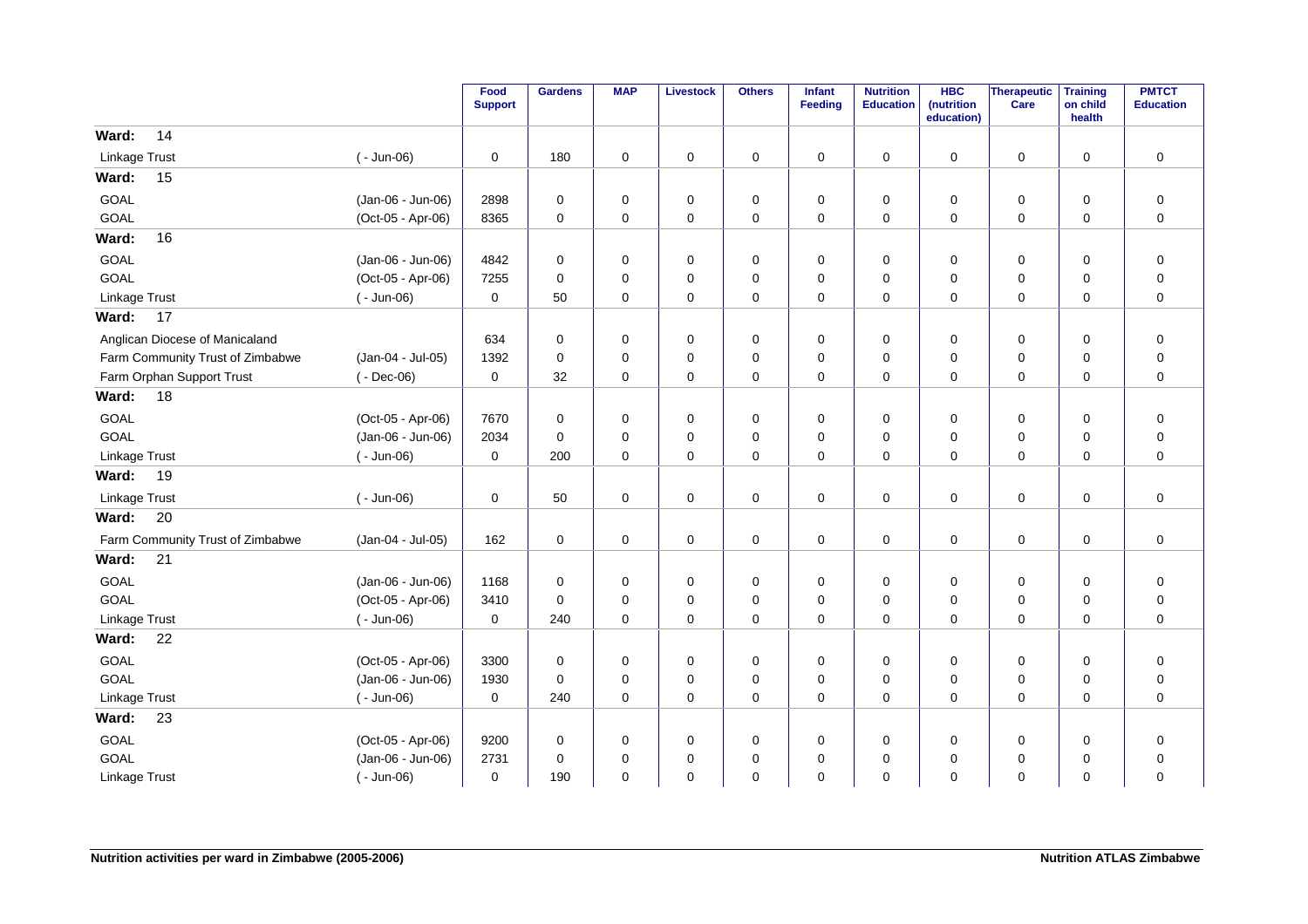|                                   |                   | Food<br><b>Support</b> | <b>Gardens</b> | <b>MAP</b>  | <b>Livestock</b> | <b>Others</b> | Infant<br><b>Feeding</b> | <b>Nutrition</b><br><b>Education</b> | <b>HBC</b><br>(nutrition<br>education) | <b>Therapeutic</b><br>Care | <b>Training</b><br>on child<br>health | <b>PMTCT</b><br><b>Education</b> |
|-----------------------------------|-------------------|------------------------|----------------|-------------|------------------|---------------|--------------------------|--------------------------------------|----------------------------------------|----------------------------|---------------------------------------|----------------------------------|
| 24<br>Ward:                       |                   |                        |                |             |                  |               |                          |                                      |                                        |                            |                                       |                                  |
| <b>GOAL</b>                       | (Jan-06 - Jun-06) | 6376                   | 0              | 0           | 0                | 0             | $\Omega$                 | 0                                    | 0                                      | 0                          | 0                                     | $\pmb{0}$                        |
| <b>GOAL</b>                       | (Oct-05 - Apr-06) | 5650                   | $\Omega$       | $\mathbf 0$ | $\mathbf 0$      | 0             | $\Omega$                 | 0                                    | $\mathbf 0$                            | 0                          | $\mathbf 0$                           | $\mathbf 0$                      |
| Linkage Trust                     | $(-$ Jun-06)      | 0                      | 50             | 0           | $\mathbf 0$      | $\mathbf 0$   | $\mathbf 0$              | $\mathbf 0$                          | $\Omega$                               | $\mathbf 0$                | $\mathbf 0$                           | $\mathbf 0$                      |
| Ward:<br>25                       |                   |                        |                |             |                  |               |                          |                                      |                                        |                            |                                       |                                  |
| <b>Catholic Health Department</b> | (May-03 - Mar-04) | 24                     | $\mathbf 0$    | $\mathbf 0$ | $\mathbf 0$      | $\mathbf 0$   | $\Omega$                 | $\mathbf 0$                          | $\mathbf 0$                            | $\mathbf 0$                | $\mathbf 0$                           | 0                                |
| Farm Community Trust of Zimbabwe  | (Jan-04 - Jul-05) | 526                    | $\Omega$       | $\mathbf 0$ | $\mathbf 0$      | 0             | $\Omega$                 | 0                                    | $\mathbf 0$                            | 0                          | $\mathbf 0$                           | $\mathbf 0$                      |
| GOAL                              | (Jan-06 - Jun-06) | 1805                   | $\Omega$       | $\Omega$    | $\Omega$         | 0             | $\Omega$                 | 0                                    | 0                                      | $\mathbf 0$                | $\Omega$                              | $\mathbf 0$                      |
| GOAL                              | (Oct-05 - Apr-06) | 6555                   | 0              | 0           | $\mathbf 0$      | 0             | $\mathbf 0$              | 0                                    | 0                                      | 0                          | $\mathbf 0$                           | 0                                |
| Linkage Trust                     | $(-$ Jun-06)      | 0                      | 240            | 0           | $\mathbf 0$      | $\mathbf 0$   | $\Omega$                 | 0                                    | $\mathbf 0$                            | 0                          | $\mathbf 0$                           | $\mathbf 0$                      |
| Ward:<br>26                       |                   |                        |                |             |                  |               |                          |                                      |                                        |                            |                                       |                                  |
| GOAL                              | (Jan-06 - Jun-06) | 2535                   | $\mathbf 0$    | $\mathbf 0$ | $\mathbf 0$      | 0             | $\mathbf 0$              | 0                                    | $\mathbf 0$                            | 0                          | $\mathbf 0$                           | $\mathbf 0$                      |
| GOAL                              | (Oct-05 - Apr-06) | 8135                   | $\mathbf 0$    | 0           | 0                | 0             | $\mathbf 0$              | 0                                    | 0                                      | 0                          | $\mathbf 0$                           | 0                                |
| Linkage Trust                     | $(-$ Jun-06)      | $\mathbf 0$            | 50             | $\mathbf 0$ | $\mathbf 0$      | $\mathbf 0$   | $\mathbf 0$              | 0                                    | $\mathbf 0$                            | 0                          | $\mathbf 0$                           | $\mathbf 0$                      |
| Ward:<br>27                       |                   |                        |                |             |                  |               |                          |                                      |                                        |                            |                                       |                                  |
| Farm Community Trust of Zimbabwe  | (Jan-04 - Jul-05) | 388                    | $\mathbf 0$    | $\mathbf 0$ | $\mathbf 0$      | 0             | $\mathbf 0$              | 0                                    | $\mathbf 0$                            | 0                          | $\mathbf 0$                           | 0                                |
| <b>GOAL</b>                       | (Jan-06 - Jun-06) | 1709                   | 0              | 0           | $\mathbf 0$      | 0             | $\mathbf 0$              | 0                                    | 0                                      | 0                          | $\mathbf 0$                           | 0                                |
| GOAL                              | (Oct-05 - Apr-06) | 7165                   | $\mathbf 0$    | $\mathbf 0$ | $\mathbf 0$      | 0             | $\mathbf 0$              | 0                                    | 0                                      | 0                          | $\mathbf 0$                           | $\mathbf 0$                      |
| <b>HELPAGE</b>                    | (Mar-06 - Feb-07) | $\mathbf 0$            | 635            | 0           | $\mathbf 0$      | $\mathbf 0$   | 0                        | $\mathbf 0$                          | 0                                      | 0                          | 0                                     | $\overline{0}$                   |
| 28<br>Ward:                       |                   |                        |                |             |                  |               |                          |                                      |                                        |                            |                                       |                                  |
| <b>GOAL</b>                       | (Jan-06 - Jun-06) | 2320                   | 0              | 0           | 0                | 0             | 0                        | 0                                    | 0                                      | 0                          | 0                                     | $\mathbf 0$                      |
| GOAL                              | (Oct-05 - Apr-06) | 6815                   | $\mathbf 0$    | $\mathbf 0$ | $\mathbf 0$      | 0             | $\mathbf 0$              | $\mathbf 0$                          | $\mathbf 0$                            | 0                          | $\mathbf 0$                           | $\mathbf 0$                      |
| 29<br>Ward:                       |                   |                        |                |             |                  |               |                          |                                      |                                        |                            |                                       |                                  |
| GOAL                              | (Oct-05 - Apr-06) | 3890                   | 0              | 0           | $\mathbf 0$      | 0             | $\mathbf 0$              | 0                                    | $\mathbf 0$                            | 0                          | $\mathbf 0$                           | $\mathbf 0$                      |
| <b>GOAL</b>                       | (Jan-06 - Jun-06) | 1399                   | $\mathbf 0$    | 0           | $\mathbf 0$      | 0             | 0                        | 0                                    | 0                                      | 0                          | $\mathbf 0$                           | $\mathbf 0$                      |
| 30<br>Ward:                       |                   |                        |                |             |                  |               |                          |                                      |                                        |                            |                                       |                                  |
| Farm Community Trust of Zimbabwe  | (Jan-04 - Jul-05) | 348                    | 0              | 0           | 0                | 0             | $\mathbf 0$              | 0                                    | 0                                      | 0                          | 0                                     | $\mathbf 0$                      |
| GOAL                              | (Jan-06 - Jun-06) | 2218                   | $\mathbf 0$    | $\mathbf 0$ | $\mathbf 0$      | 0             | $\mathbf 0$              | 0                                    | 0                                      | 0                          | $\mathbf 0$                           | 0                                |
| <b>GOAL</b>                       | (Oct-05 - Apr-06) | 6170                   | $\Omega$       | 0           | $\mathbf 0$      | $\Omega$      | $\Omega$                 | $\Omega$                             | $\Omega$                               | 0                          | $\Omega$                              | $\Omega$                         |
| 31<br>Ward:                       |                   |                        |                |             |                  |               |                          |                                      |                                        |                            |                                       |                                  |
| <b>GOAL</b>                       | (Jan-06 - Jun-06) | 1813                   | 0              | 0           | 0                | 0             | 0                        | 0                                    | 0                                      | 0                          | 0                                     | $\mathbf 0$                      |
| GOAL                              | (Oct-05 - Apr-06) | 5535                   | $\mathbf 0$    | $\mathbf 0$ | 0                | $\mathbf 0$   | $\mathbf 0$              | 0                                    | 0                                      | 0                          | $\mathbf 0$                           | 0                                |
| 33<br>Ward:                       |                   |                        |                |             |                  |               |                          |                                      |                                        |                            |                                       |                                  |
| Anglican Diocese of Manicaland    |                   | 54                     | 0              | 0           | $\mathbf 0$      | 0             | 0                        | 0                                    | 0                                      | $\mathbf 0$                | 0                                     | $\mathbf 0$                      |
| Farm Community Trust of Zimbabwe  | (Jan-04 - Jul-05) | 744                    | $\mathbf 0$    | 0           | $\mathbf 0$      | 0             | 0                        | 0                                    | 0                                      | 0                          | 0                                     | $\mathbf 0$                      |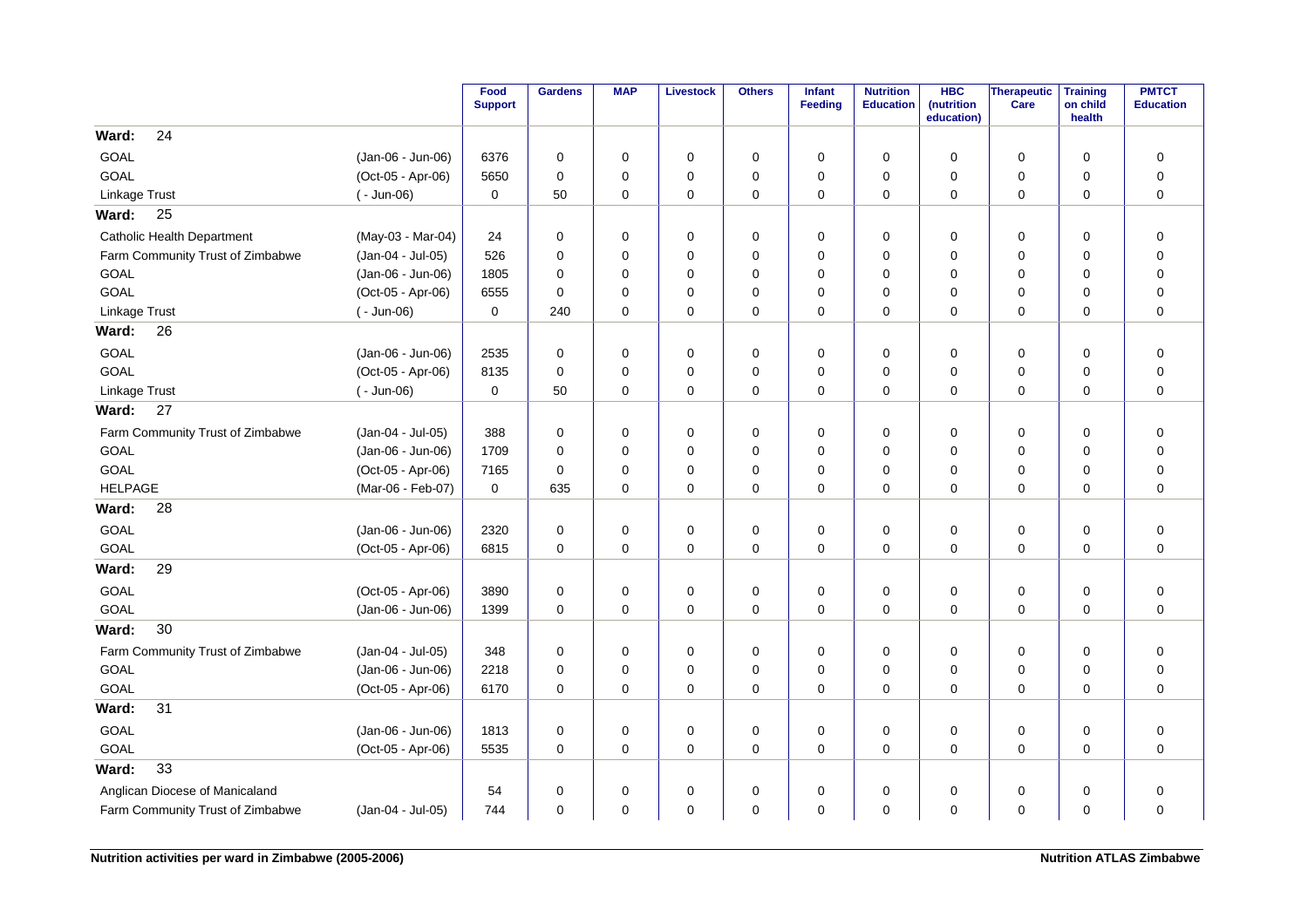|                                                            |                   | Food<br><b>Support</b> | <b>Gardens</b>      | <b>MAP</b>  | <b>Livestock</b>    | <b>Others</b> | <b>Infant</b><br><b>Feeding</b> | <b>Nutrition</b><br><b>Education</b> | <b>HBC</b><br>(nutrition<br>education) | Therapeutic<br><b>Care</b> | <b>Training</b><br>on child<br>health | <b>PMTCT</b><br><b>Education</b> |
|------------------------------------------------------------|-------------------|------------------------|---------------------|-------------|---------------------|---------------|---------------------------------|--------------------------------------|----------------------------------------|----------------------------|---------------------------------------|----------------------------------|
| 35<br>Ward:                                                |                   |                        |                     |             |                     |               |                                 |                                      |                                        |                            |                                       |                                  |
| Diocese of Mutare Community Care Program (Jun-04 - Jul-07) |                   | $\overline{7}$         | 18                  | $\mathbf 0$ | $\mathbf 0$         | $\mathbf 0$   | $\mathbf 0$                     | $\mathbf 0$                          | $\Omega$                               | 0                          | $\mathbf 0$                           | $\mathbf 0$                      |
| <b>GOAL</b>                                                | (Jan-06 - Jun-06) | 467                    | $\mathbf 0$         | $\mathbf 0$ | $\mathbf 0$         | 0             | 0                               | $\mathbf 0$                          | $\mathbf 0$                            | 0                          | 0                                     | 0                                |
| Linkage Trust                                              | $(-$ Jun-06)      | $\mathbf 0$            | 200                 | $\mathbf 0$ | $\mathsf{O}\xspace$ | $\mathbf 0$   | 0                               | $\mathbf 0$                          | $\mathbf 0$                            | $\mathsf{O}\xspace$        | $\mathbf 0$                           | $\mathbf 0$                      |
| <b>Mangwe</b>                                              |                   |                        |                     |             |                     |               |                                 |                                      |                                        |                            |                                       |                                  |
| Ward:<br>$\overline{1}$                                    |                   |                        |                     |             |                     |               |                                 |                                      |                                        |                            |                                       |                                  |
| World Vision International                                 |                   | 5796                   | $\mathsf{O}\xspace$ | $\mathbf 0$ | $\mathbf 0$         | $\pmb{0}$     | $\mathbf 0$                     | $\mathbf 0$                          | $\mathbf 0$                            | $\mathbf 0$                | $\mathbf 0$                           | $\mathbf 0$                      |
| $\overline{c}$<br>Ward:                                    |                   |                        |                     |             |                     |               |                                 |                                      |                                        |                            |                                       |                                  |
| World Vision International                                 |                   | 1469                   | $\mathbf 0$         | $\mathbf 0$ | $\mathsf{O}\xspace$ | $\pmb{0}$     | 0                               | 0                                    | $\mathbf 0$                            | $\mathsf 0$                | $\mathbf 0$                           | $\mathbf 0$                      |
| 3<br>Ward:                                                 |                   |                        |                     |             |                     |               |                                 |                                      |                                        |                            |                                       |                                  |
| World Vision International                                 |                   | 5036                   | $\mathbf 0$         | $\mathbf 0$ | $\mathbf 0$         | $\pmb{0}$     | $\mathbf 0$                     | $\mathbf 0$                          | 0                                      | $\mathbf 0$                | $\mathbf 0$                           | $\mathbf 0$                      |
| Ward:<br>4                                                 |                   |                        |                     |             |                     |               |                                 |                                      |                                        |                            |                                       |                                  |
| <b>ADRA Zimbabwe</b>                                       | (Aug-04 - Jan-07) | 0                      | 200                 | $\mathbf 0$ | $\mathbf 0$         | 0             | $\mathbf 0$                     | $\mathbf 0$                          | 70                                     | $\mathbf 0$                | $\mathbf 0$                           | $\mathbf 0$                      |
| World Vision International                                 |                   | 1200                   | 885                 | $\mathbf 0$ | 510                 | $\mathbf 0$   | 0                               | $\mathbf 0$                          | $\mathbf 0$                            | $\mathbf 0$                | $\mathbf 0$                           | $\mathbf 0$                      |
| 5<br>Ward:                                                 |                   |                        |                     |             |                     |               |                                 |                                      |                                        |                            |                                       |                                  |
| World Vision International                                 |                   | 4838                   | 920                 | 0           | 375                 | $\pmb{0}$     | 0                               | $\mathbf 0$                          | $\mathbf 0$                            | $\mathsf 0$                | 0                                     | $\mathbf 0$                      |
| Ward:<br>6                                                 |                   |                        |                     |             |                     |               |                                 |                                      |                                        |                            |                                       |                                  |
| ADRA Zimbabwe                                              | (Aug-04 - Jan-07) | $\mathbf 0$            | 100                 | $\pmb{0}$   | $\mathbf 0$         | $\pmb{0}$     | 0                               | 0                                    | 35                                     | $\mathsf 0$                | $\mathbf 0$                           | $\mathsf 0$                      |
| World Vision International                                 |                   | 5184                   | 945                 | $\mathbf 0$ | 370                 | $\mathbf 0$   | $\mathbf 0$                     | $\mathbf 0$                          | $\mathbf 0$                            | 0                          | $\mathbf 0$                           | $\mathbf 0$                      |
| $\overline{7}$<br>Ward:                                    |                   |                        |                     |             |                     |               |                                 |                                      |                                        |                            |                                       |                                  |
| <b>ADRA Zimbabwe</b>                                       | (Aug-04 - Jan-07) | $\mathbf 0$            | 100                 | $\mathbf 0$ | $\mathbf 0$         | 0             | $\mathbf 0$                     | $\mathbf 0$                          | 35                                     | 0                          | 0                                     | $\mathbf 0$                      |
| World Vision International                                 |                   | 4562                   | 945                 | 0           | 170                 | $\mathbf 0$   | 0                               | $\mathbf 0$                          | $\mathbf 0$                            | 0                          | $\mathbf 0$                           | $\mathbf 0$                      |
| Ward:<br>8                                                 |                   |                        |                     |             |                     |               |                                 |                                      |                                        |                            |                                       |                                  |
| World Vision International                                 |                   | 8061                   | 825                 | 0           | 340                 | $\pmb{0}$     | 0                               | $\mathbf 0$                          | $\mathbf 0$                            | $\mathsf 0$                | $\mathbf 0$                           | $\mathbf 0$                      |
| Ward:<br>9                                                 |                   |                        |                     |             |                     |               |                                 |                                      |                                        |                            |                                       |                                  |
| World Vision International                                 |                   | 5564                   | 670                 | $\pmb{0}$   | 295                 | $\pmb{0}$     | $\mathbf 0$                     | $\mathbf 0$                          | $\mathbf 0$                            | $\mathsf 0$                | $\mathbf 0$                           | $\mathbf 0$                      |
| 10<br>Ward:                                                |                   |                        |                     |             |                     |               |                                 |                                      |                                        |                            |                                       |                                  |
| World Vision International                                 |                   | 4396                   | 870                 | $\mathbf 0$ | 435                 | $\pmb{0}$     | 0                               | $\mathbf 0$                          | 0                                      | $\mathbf 0$                | $\mathbf 0$                           | $\mathbf 0$                      |
| 12<br>Ward:                                                |                   |                        |                     |             |                     |               |                                 |                                      |                                        |                            |                                       |                                  |
| World Vision International                                 |                   | 3451                   | $\mathbf 0$         | $\mathbf 0$ | $\mathbf 0$         | $\mathbf 0$   | 0                               | $\mathbf 0$                          | $\mathbf 0$                            | $\mathbf 0$                | $\mathbf 0$                           | $\mathbf 0$                      |
| 13<br>Ward:                                                |                   |                        |                     |             |                     |               |                                 |                                      |                                        |                            |                                       |                                  |
| World Vision International                                 |                   | 1077                   | 0                   | $\mathbf 0$ | $\mathbf 0$         | 0             | $\mathbf 0$                     | 0                                    | $\mathbf 0$                            | 0                          | $\mathbf 0$                           | $\mathbf 0$                      |
| <b>Marondera</b>                                           |                   |                        |                     |             |                     |               |                                 |                                      |                                        |                            |                                       |                                  |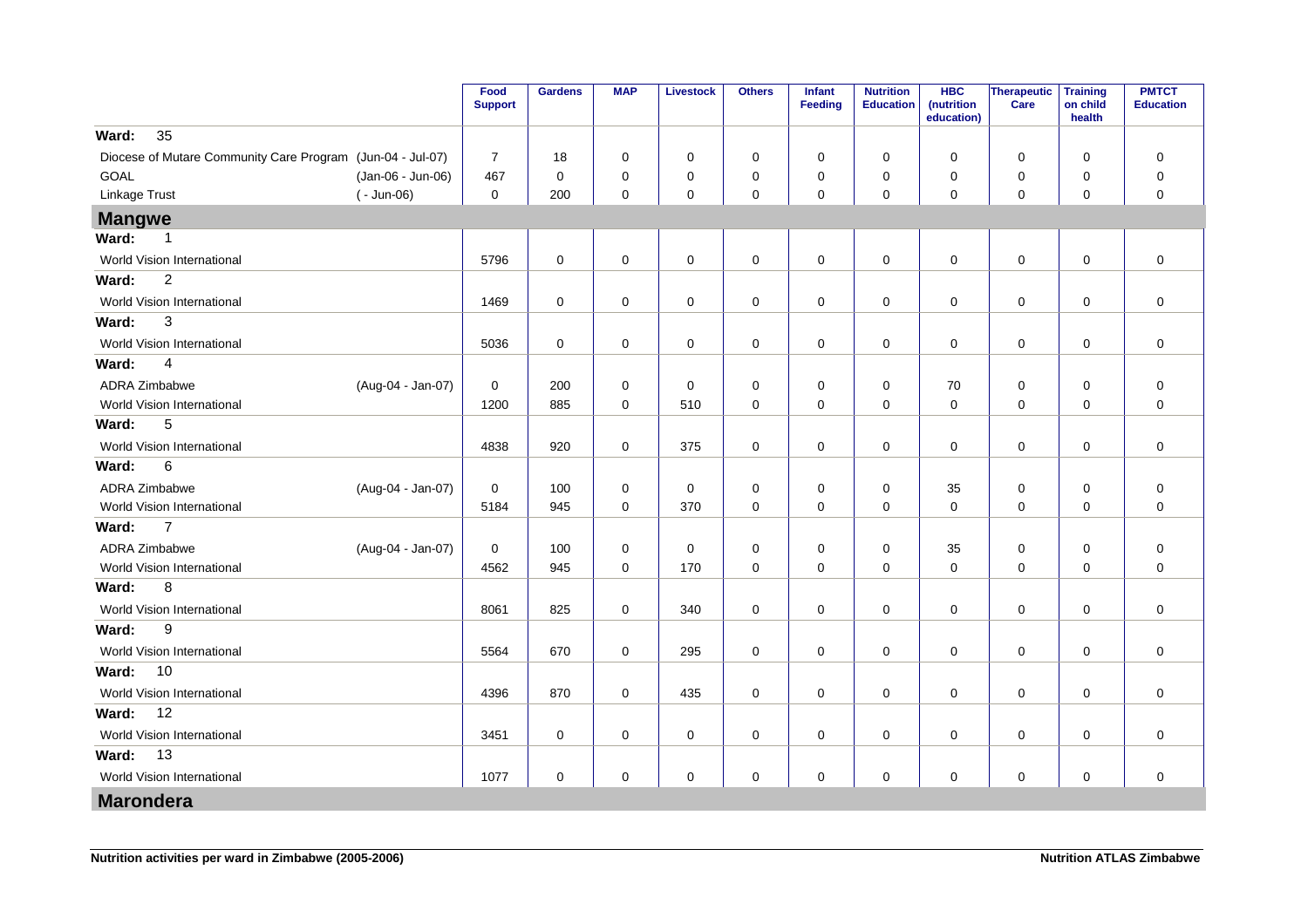|                                         |                   | Food<br><b>Support</b> | <b>Gardens</b> | <b>MAP</b>  | Livestock   | <b>Others</b> | <b>Infant</b><br>Feeding | <b>Nutrition</b><br><b>Education</b> | <b>HBC</b><br>(nutrition<br>education) | Therapeutic<br>Care | <b>Training</b><br>on child<br>health | <b>PMTCT</b><br><b>Education</b> |
|-----------------------------------------|-------------------|------------------------|----------------|-------------|-------------|---------------|--------------------------|--------------------------------------|----------------------------------------|---------------------|---------------------------------------|----------------------------------|
| 0<br>Ward:                              |                   |                        |                |             |             |               |                          |                                      |                                        |                     |                                       |                                  |
| Church of Central Africa Presbyterian   |                   | 16                     | $\Omega$       | $\Omega$    | $\mathbf 0$ | $\mathbf 0$   | $\Omega$                 | $\mathbf 0$                          | $\Omega$                               | 0                   | $\Omega$                              | $\mathbf 0$                      |
| Zim. Regional Disaster Alleviation Fund | $(Jun-05 - )$     | 32                     | $\Omega$       | $\Omega$    | $\mathbf 0$ | $\mathbf 0$   | $\Omega$                 | $\mathbf 0$                          | $\Omega$                               | 0                   | 0                                     | $\mathbf 0$                      |
| Zimbabwe Red Cross Society              | (Aug-06 - Jul-07) | 2510                   | 2510           | $\mathbf 0$ | $\mathbf 0$ | $\mathbf 0$   | $\mathbf 0$              | $\mathbf 0$                          | 2510                                   | $\mathbf 0$         | $\mathbf 0$                           | $\mathbf 0$                      |
| Ward:<br>1                              |                   |                        |                |             |             |               |                          |                                      |                                        |                     |                                       |                                  |
| Farm Community Trust of Zimbabwe        | (Jan-04 - Jul-05) | 1270                   | $\Omega$       | $\Omega$    | 0           | 0             | $\Omega$                 | 0                                    | $\Omega$                               | $\mathbf 0$         | $\Omega$                              | $\mathbf 0$                      |
| Zimbabwe Red Cross Society              | (Aug-06 - Jul-07) | 2512                   | 2512           | 0           | $\mathbf 0$ | $\mathbf 0$   | $\Omega$                 | $\mathbf 0$                          | 2512                                   | $\mathbf 0$         | $\mathbf 0$                           | $\mathbf 0$                      |
| $\overline{c}$<br>Ward:                 |                   |                        |                |             |             |               |                          |                                      |                                        |                     |                                       |                                  |
| Farm Community Trust of Zimbabwe        | (Jan-04 - Jul-05) | 1357                   | $\Omega$       | $\Omega$    | $\mathbf 0$ | 0             | $\Omega$                 | 0                                    | $\Omega$                               | 0                   | $\Omega$                              | $\mathbf 0$                      |
| Zimbabwe Red Cross Society              | (Aug-06 - Jul-07) | 1662                   | 1662           | $\mathbf 0$ | $\mathbf 0$ | $\mathbf 0$   | $\mathbf 0$              | $\mathbf 0$                          | 1662                                   | $\mathbf 0$         | $\mathbf 0$                           | $\mathbf 0$                      |
| 3<br>Ward:                              |                   |                        |                |             |             |               |                          |                                      |                                        |                     |                                       |                                  |
| Farm Community Trust of Zimbabwe        | (Jan-04 - Jul-05) | 1379                   | $\mathbf 0$    | 0           | $\mathbf 0$ | $\pmb{0}$     | $\mathbf 0$              | 0                                    | $\mathbf 0$                            | 0                   | $\mathbf 0$                           | $\pmb{0}$                        |
| Zimbabwe Red Cross Society              | (Aug-06 - Jul-07) | 2177                   | 2177           | $\Omega$    | $\Omega$    | $\Omega$      | $\Omega$                 | $\Omega$                             | 2177                                   | $\Omega$            | $\Omega$                              | $\Omega$                         |
| Ward:<br>4                              |                   |                        |                |             |             |               |                          |                                      |                                        |                     |                                       |                                  |
| Farm Community Trust of Zimbabwe        | (Jan-04 - Jul-05) | 444                    | $\Omega$       | $\mathbf 0$ | 0           | 0             | 0                        | 0                                    | $\Omega$                               | 0                   | $\mathbf 0$                           | $\mathbf 0$                      |
| Zimbabwe Red Cross Society              | (Aug-06 - Jul-07) | 7976                   | 7976           | $\Omega$    | $\mathbf 0$ | 0             | $\Omega$                 | 0                                    | 7976                                   | 0                   | $\Omega$                              | $\mathbf 0$                      |
| 5<br>Ward:                              |                   |                        |                |             |             |               |                          |                                      |                                        |                     |                                       |                                  |
| Farm Community Trust of Zimbabwe        | (Jan-04 - Jul-05) | 505                    | $\mathbf 0$    | 0           | $\mathbf 0$ | 0             | $\mathbf 0$              | 0                                    | $\mathbf 0$                            | $\mathbf 0$         | 0                                     | $\mathbf 0$                      |
| 6<br>Ward:                              |                   |                        |                |             |             |               |                          |                                      |                                        |                     |                                       |                                  |
| Farm Community Trust of Zimbabwe        | (Jan-04 - Jul-05) | 1394                   | $\mathbf 0$    | $\mathbf 0$ | $\mathbf 0$ | 0             | $\mathbf 0$              | 0                                    | $\mathbf 0$                            | $\mathbf 0$         | $\mathbf 0$                           | $\mathbf 0$                      |
| $\overline{7}$<br>Ward:                 |                   |                        |                |             |             |               |                          |                                      |                                        |                     |                                       |                                  |
| Farm Community Trust of Zimbabwe        | (Jan-04 - Jul-05) | 1148                   | $\mathbf 0$    | $\mathbf 0$ | $\mathbf 0$ | $\mathbf 0$   | $\mathbf 0$              | 0                                    | $\mathbf 0$                            | 0                   | $\mathbf 0$                           | $\mathbf 0$                      |
| 8<br>Ward:                              |                   |                        |                |             |             |               |                          |                                      |                                        |                     |                                       |                                  |
| Farm Community Trust of Zimbabwe        | (Jan-04 - Jul-05) | 1029                   | $\mathbf 0$    | 0           | $\mathbf 0$ | 0             | $\mathbf 0$              | 0                                    | $\mathbf 0$                            | $\mathbf 0$         | $\mathbf 0$                           | $\mathbf 0$                      |
| <b>Masvingo</b>                         |                   |                        |                |             |             |               |                          |                                      |                                        |                     |                                       |                                  |
| Ward:<br>$\Omega$                       |                   |                        |                |             |             |               |                          |                                      |                                        |                     |                                       |                                  |
| <b>LEAD Trust</b>                       | (Oct-05 - Mar-07) | 0                      | 6000           | 0           | $\mathbf 0$ | 0             | $\Omega$                 | 0                                    | 0                                      | 0                   | $\mathbf 0$                           | $\mathbf 0$                      |
| <b>LEAD Trust</b>                       | (Oct-05 - Mar-07) | $\mathbf 0$            | 12000          | $\mathbf 0$ | $\mathbf 0$ | $\mathbf 0$   | $\Omega$                 | 0                                    | $\mathbf 0$                            | 0                   | $\mathbf 0$                           | $\mathbf 0$                      |
| The Centre                              |                   | 0                      | 17             | $\Omega$    | $\Omega$    | 0             | $\Omega$                 | $\Omega$                             | $\Omega$                               | 0                   | $\Omega$                              | $\mathbf 0$                      |
| Zim. Regional Disaster Alleviation Fund | $(Jun-05 - )$     | 100                    | $\Omega$       | 0           | $\mathbf 0$ | $\mathbf 0$   | $\Omega$                 | $\Omega$                             | $\Omega$                               | 0                   | 0                                     | $\mathbf 0$                      |
| Zimbabwe Red Cross Society              | (Aug-06 - Jul-07) | 4135                   | 4135           | $\mathbf 0$ | $\mathbf 0$ | 0             | $\mathbf 0$              | $\mathbf 0$                          | 4135                                   | $\mathbf 0$         | $\Omega$                              | $\mathbf 0$                      |
| $\overline{c}$<br>Ward:                 |                   |                        |                |             |             |               |                          |                                      |                                        |                     |                                       |                                  |
| CARE                                    | (Oct-05 - Apr-06) | 6969                   | $\Omega$       | 0           | $\mathbf 0$ | 0             | $\Omega$                 | $\mathbf 0$                          | $\mathbf 0$                            | $\mathbf 0$         | $\mathbf 0$                           | $\mathbf 0$                      |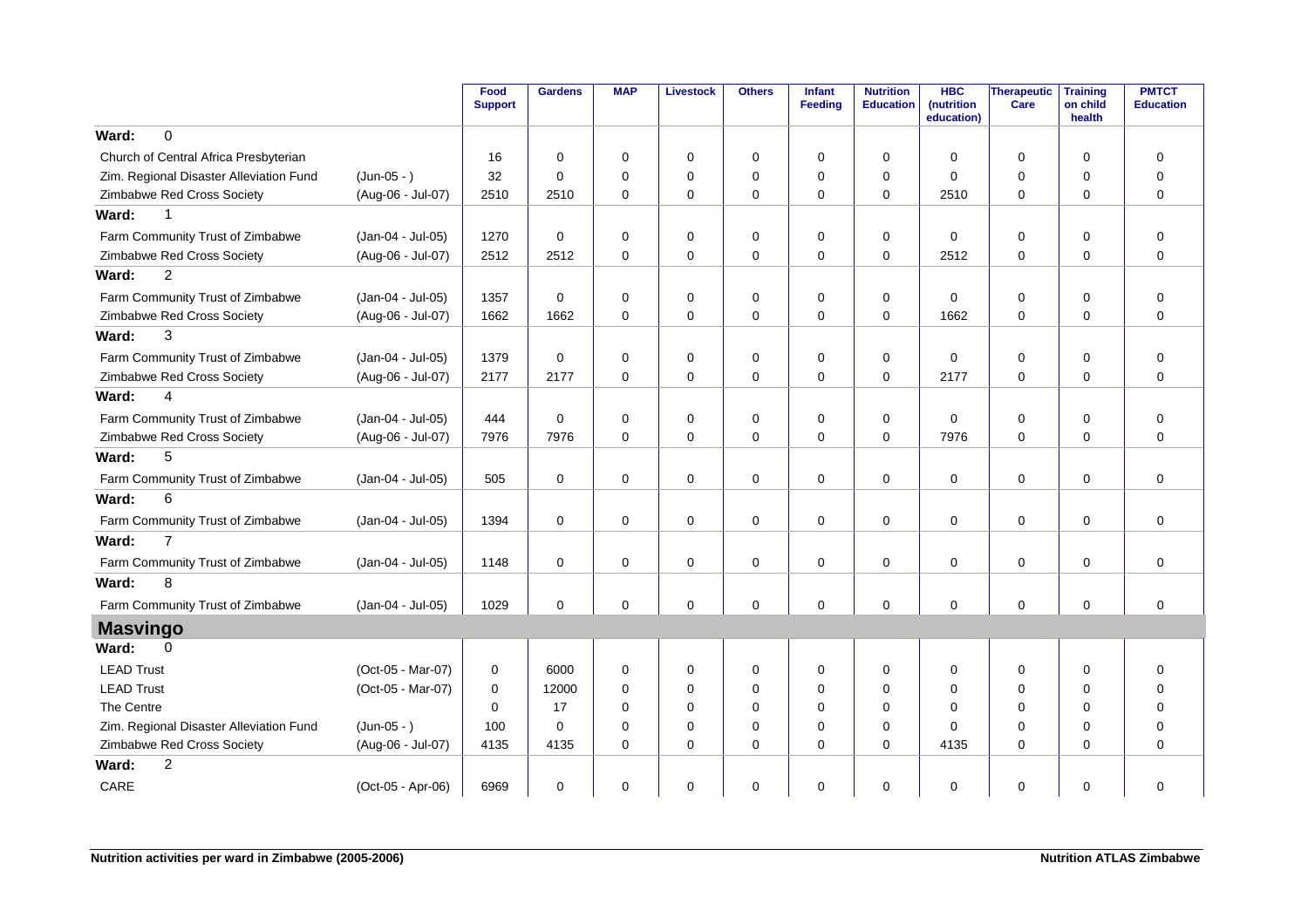|                          |                         |                   | Food<br><b>Support</b> | <b>Gardens</b>      | <b>MAP</b>  | <b>Livestock</b>    | <b>Others</b> | Infant<br><b>Feeding</b> | <b>Nutrition</b><br><b>Education</b> | <b>HBC</b><br>(nutrition<br>education) | Therapeutic<br>Care | <b>Training</b><br>on child<br>health | <b>PMTCT</b><br><b>Education</b> |
|--------------------------|-------------------------|-------------------|------------------------|---------------------|-------------|---------------------|---------------|--------------------------|--------------------------------------|----------------------------------------|---------------------|---------------------------------------|----------------------------------|
| Ward:                    | $\overline{\mathbf{4}}$ |                   |                        |                     |             |                     |               |                          |                                      |                                        |                     |                                       |                                  |
| <b>Hope Tariro Trust</b> |                         | (Mar-04 - Jun-06) | $\pmb{0}$              | 505                 | $\pmb{0}$   | $\pmb{0}$           | $\mathbf 0$   | $\mathsf 0$              | $\pmb{0}$                            | $\pmb{0}$                              | $\mathsf 0$         | $\mathsf 0$                           | $\pmb{0}$                        |
| Ward:                    | $\,6\,$                 |                   |                        |                     |             |                     |               |                          |                                      |                                        |                     |                                       |                                  |
| <b>LEAD Trust</b>        |                         | (Oct-05 - Mar-07) | 0                      | 6000                | $\pmb{0}$   | $\pmb{0}$           | $\pmb{0}$     | $\mathsf 0$              | $\pmb{0}$                            | $\pmb{0}$                              | $\pmb{0}$           | $\pmb{0}$                             | $\pmb{0}$                        |
| Ward:                    | 11                      |                   |                        |                     |             |                     |               |                          |                                      |                                        |                     |                                       |                                  |
| CARE                     |                         | (Oct-05 - Apr-06) | 2238                   | 0                   | 0           | 0                   | 0             | 0                        | 0                                    | 0                                      | 0                   | $\mathbf 0$                           | $\pmb{0}$                        |
| The Centre               |                         |                   | $\mathbf{0}$           | 37                  | 0           | $\mathsf{O}\xspace$ | $\pmb{0}$     | $\mathbf 0$              | $\pmb{0}$                            | 0                                      | $\mathsf 0$         | $\mathbf 0$                           | $\pmb{0}$                        |
| Ward:                    | 12                      |                   |                        |                     |             |                     |               |                          |                                      |                                        |                     |                                       |                                  |
| CARE                     |                         | (Oct-05 - Apr-06) | 3383                   | $\mathsf{O}\xspace$ | $\pmb{0}$   | $\pmb{0}$           | $\pmb{0}$     | $\mathsf 0$              | $\pmb{0}$                            | 0                                      | $\pmb{0}$           | $\pmb{0}$                             | $\pmb{0}$                        |
| Ward:                    | 13                      |                   |                        |                     |             |                     |               |                          |                                      |                                        |                     |                                       |                                  |
| $\mathsf{CARE}$          |                         | (Oct-05 - Apr-06) | 3546                   | $\mathsf{O}\xspace$ | 0           | 0                   | 0             | 0                        | 0                                    | 0                                      | 0                   | $\mathbf 0$                           | $\pmb{0}$                        |
| <b>LEAD Trust</b>        |                         | (Oct-05 - Mar-07) | $\pmb{0}$              | 6000                | 0           | $\mathbf 0$         | $\pmb{0}$     | $\mathbf 0$              | $\mathbf 0$                          | 0                                      | 0                   | $\mathbf 0$                           | $\pmb{0}$                        |
| <b>SAFIRE</b>            |                         | $(-$ Jul-06)      | $\mathbf 0$            | $\pmb{0}$           | $\mathbf 0$ | $\pmb{0}$           | 300           | $\mathbf 0$              | $\mathbf 0$                          | $\mathbf 0$                            | $\pmb{0}$           | $\mathbf 0$                           | $\mathbf 0$                      |
| Ward:                    | 14                      |                   |                        |                     |             |                     |               |                          |                                      |                                        |                     |                                       |                                  |
| $\mathsf{CARE}$          |                         | (Oct-05 - Apr-06) | 4195                   | $\pmb{0}$           | $\pmb{0}$   | $\pmb{0}$           | $\mathbf 0$   | $\mathsf 0$              | $\pmb{0}$                            | $\mathbf 0$                            | $\mathsf 0$         | $\pmb{0}$                             | $\pmb{0}$                        |
| Ward:                    | 15                      |                   |                        |                     |             |                     |               |                          |                                      |                                        |                     |                                       |                                  |
| CARE                     |                         | (Oct-05 - Apr-06) | 2850                   | $\mathbf 0$         | 0           | $\mathsf{O}\xspace$ | $\mathbf 0$   | 0                        | 0                                    | 0                                      | 0                   | 0                                     | $\pmb{0}$                        |
| Ward:                    | 16                      |                   |                        |                     |             |                     |               |                          |                                      |                                        |                     |                                       |                                  |
| CARE                     |                         | (Oct-05 - Apr-06) | 3037                   | $\mathsf{O}\xspace$ | 0           | $\pmb{0}$           | $\pmb{0}$     | $\mathbf 0$              | $\pmb{0}$                            | 0                                      | $\pmb{0}$           | $\mathbf 0$                           | $\pmb{0}$                        |
| Ward:                    | 17                      |                   |                        |                     |             |                     |               |                          |                                      |                                        |                     |                                       |                                  |
| CARE                     |                         | (Oct-05 - Apr-06) | 2672                   | $\mathsf{O}\xspace$ | $\pmb{0}$   | $\mathsf{O}\xspace$ | $\pmb{0}$     | $\mathbf 0$              | $\pmb{0}$                            | 0                                      | $\mathbf 0$         | $\mathbf 0$                           | $\pmb{0}$                        |
| Ward:                    | 18                      |                   |                        |                     |             |                     |               |                          |                                      |                                        |                     |                                       |                                  |
| $\mathsf{CARE}$          |                         | (Oct-04 - Jul-07) | $\mathbf 0$            | 42                  | $\pmb{0}$   | $\pmb{0}$           | $\pmb{0}$     | $\mathsf 0$              | $\pmb{0}$                            | $\mathbf 0$                            | $\pmb{0}$           | $\mathsf 0$                           | $\pmb{0}$                        |
| CARE                     |                         | (Oct-05 - Apr-06) | 2880                   | $\mathbf 0$         | 0           | $\mathsf{O}\xspace$ | $\pmb{0}$     | $\mathbf 0$              | $\pmb{0}$                            | 0                                      | $\mathsf 0$         | $\mathbf 0$                           | $\pmb{0}$                        |
| Ward:                    | 19                      |                   |                        |                     |             |                     |               |                          |                                      |                                        |                     |                                       |                                  |
| CARE                     |                         | (Oct-05 - Apr-06) | 3459                   | $\mathsf{O}\xspace$ | $\pmb{0}$   | $\mathsf{O}\xspace$ | $\pmb{0}$     | $\mathbf 0$              | $\pmb{0}$                            | 0                                      | $\mathsf{O}$        | $\mathbf 0$                           | $\pmb{0}$                        |
| Ward:                    | 20                      |                   |                        |                     |             |                     |               |                          |                                      |                                        |                     |                                       |                                  |
| CARE                     |                         | (Oct-05 - Apr-06) | 3340                   | $\pmb{0}$           | $\mathbf 0$ | $\pmb{0}$           | $\mathbf 0$   | $\mathbf 0$              | $\mathbf 0$                          | $\mathbf 0$                            | $\mathsf 0$         | $\mathbf 0$                           | $\pmb{0}$                        |
| Ward:                    | 22                      |                   |                        |                     |             |                     |               |                          |                                      |                                        |                     |                                       |                                  |
| CARE                     |                         | (Oct-05 - Apr-06) | 2882                   | $\mathsf{O}\xspace$ | $\pmb{0}$   | $\pmb{0}$           | $\mathsf 0$   | $\mathsf{O}\xspace$      | $\mathsf 0$                          | $\mathbf 0$                            | $\mathsf 0$         | $\mathbf 0$                           | $\pmb{0}$                        |
| Ward:                    | 23                      |                   |                        |                     |             |                     |               |                          |                                      |                                        |                     |                                       |                                  |
| CARE                     |                         | (Oct-05 - Apr-06) | 3660                   | $\mathbf 0$         | 0           | $\mathsf{O}\xspace$ | $\pmb{0}$     | 0                        | $\pmb{0}$                            | 0                                      | $\mathsf 0$         | $\mathbf 0$                           | $\pmb{0}$                        |
| Ward:                    | 24                      |                   |                        |                     |             |                     |               |                          |                                      |                                        |                     |                                       |                                  |
| CARE                     |                         | (Oct-05 - Apr-06) | 4220                   | $\mathsf{O}\xspace$ | 0           | $\pmb{0}$           | $\pmb{0}$     | 0                        | 0                                    | 0                                      | 0                   | 0                                     | $\pmb{0}$                        |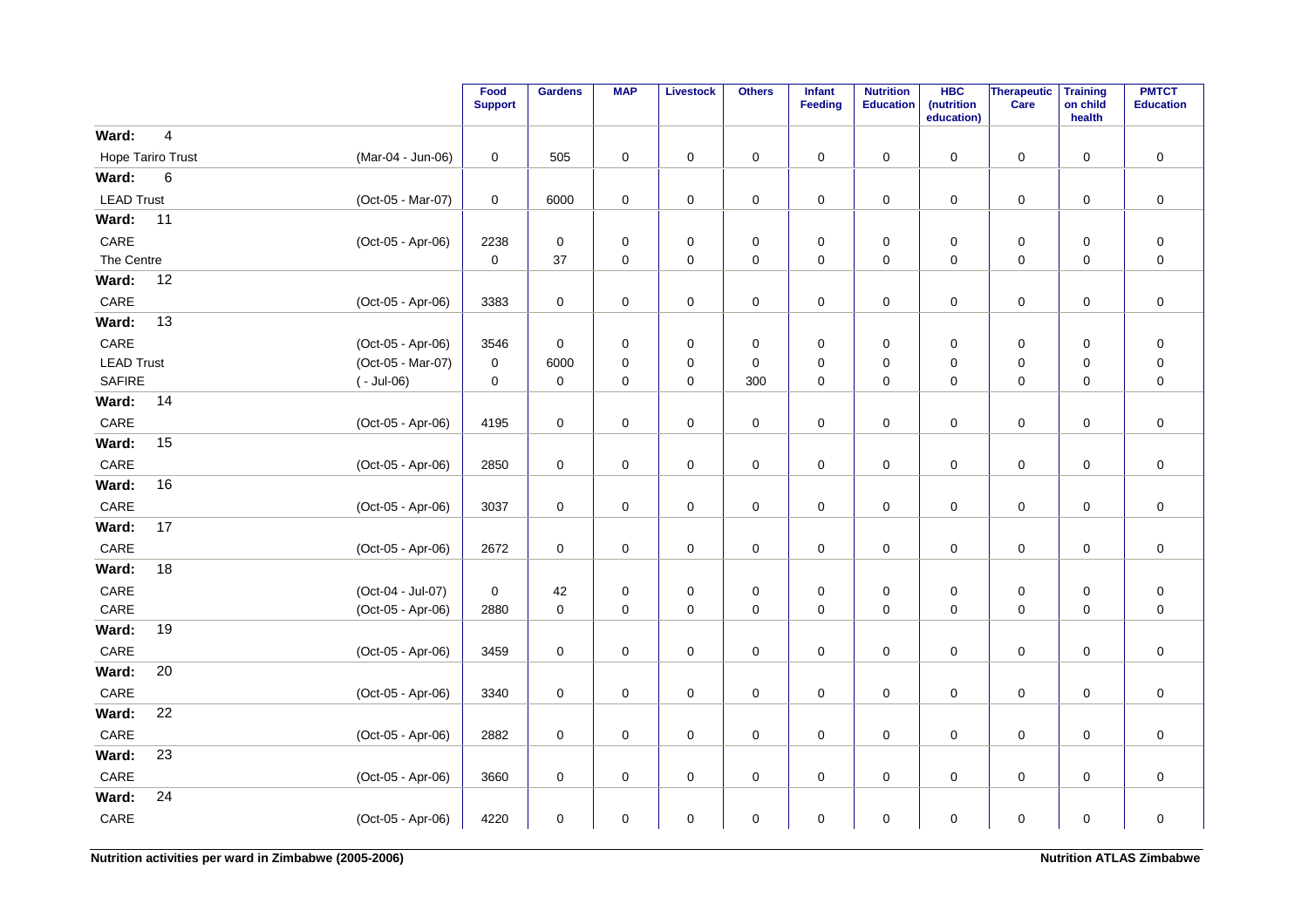|                            |                   | Food<br><b>Support</b> | <b>Gardens</b>      | <b>MAP</b>  | <b>Livestock</b> | <b>Others</b> | Infant<br>Feeding | <b>Nutrition</b><br><b>Education</b> | <b>HBC</b><br>(nutrition<br>education) | Therapeutic<br>Care | <b>Training</b><br>on child<br>health | <b>PMTCT</b><br><b>Education</b> |
|----------------------------|-------------------|------------------------|---------------------|-------------|------------------|---------------|-------------------|--------------------------------------|----------------------------------------|---------------------|---------------------------------------|----------------------------------|
| 25<br>Ward:                |                   |                        |                     |             |                  |               |                   |                                      |                                        |                     |                                       |                                  |
| CARE                       | (Oct-05 - Apr-06) | 2570                   | $\mathsf{O}\xspace$ | 0           | 0                | 0             | 0                 | 0                                    | 0                                      | 0                   | 0                                     | $\pmb{0}$                        |
| Ward:<br>26                |                   |                        |                     |             |                  |               |                   |                                      |                                        |                     |                                       |                                  |
| CARE                       | (Oct-05 - Apr-06) | 3730                   | $\mathbf 0$         | $\mathbf 0$ | $\mathbf 0$      | $\mathbf 0$   | $\mathbf 0$       | $\mathbf 0$                          | $\mathbf 0$                            | $\mathbf 0$         | 0                                     | $\pmb{0}$                        |
| <b>SAFIRE</b>              | $(-$ Jul-06)      | $\mathsf 0$            | $\mathbf 0$         | $\mathbf 0$ | $\mathbf 0$      | 510           | $\mathbf 0$       | $\mathbf 0$                          | 0                                      | 0                   | $\mathbf 0$                           | $\mathbf 0$                      |
| 27<br>Ward:                |                   |                        |                     |             |                  |               |                   |                                      |                                        |                     |                                       |                                  |
| CARE                       | (Oct-04 - Jul-07) | 0                      | 75                  | 0           | 0                | 0             | 0                 | 0                                    | 0                                      | 0                   | 0                                     | $\pmb{0}$                        |
| CARE                       | (Oct-05 - Apr-06) | 1985                   | $\mathbf 0$         | $\mathbf 0$ | $\mathbf 0$      | $\mathbf 0$   | $\mathbf 0$       | $\mathbf 0$                          | $\mathbf 0$                            | $\mathbf 0$         | $\mathbf 0$                           | $\pmb{0}$                        |
| <b>SAFIRE</b>              | $(-$ Jul-06)      | $\pmb{0}$              | $\mathbf 0$         | $\mathbf 0$ | $\mathbf 0$      | 375           | $\mathbf 0$       | $\mathbf 0$                          | $\mathbf 0$                            | $\mathbf 0$         | $\mathbf 0$                           | $\mathbf 0$                      |
| 28<br>Ward:                |                   |                        |                     |             |                  |               |                   |                                      |                                        |                     |                                       |                                  |
| CARE                       | (Oct-05 - Apr-06) | 2060                   | $\mathbf 0$         | 0           | 0                | 0             | 0                 | 0                                    | 0                                      | 0                   | $\mathbf 0$                           | $\pmb{0}$                        |
| <b>RUDO</b>                | (Aug-04 - Jul-06) | $\mathbf 0$            | 200                 | $\mathbf 0$ | 3625             | $\mathbf 0$   | $\Omega$          | $\mathbf 0$                          | $\mathbf 0$                            | $\mathbf 0$         | $\mathbf 0$                           | $\pmb{0}$                        |
| <b>SAFIRE</b>              | $(-$ Jul-06)      | $\mathbf 0$            | $\mathbf 0$         | $\mathbf 0$ | $\mathbf 0$      | 230           | $\mathbf 0$       | $\mathbf 0$                          | $\mathbf 0$                            | $\mathbf 0$         | $\mathbf 0$                           | $\pmb{0}$                        |
| Ward:<br>29                |                   |                        |                     |             |                  |               |                   |                                      |                                        |                     |                                       |                                  |
| CARE                       | (Oct-05 - Apr-06) | 4175                   | $\mathbf 0$         | 0           | $\mathbf 0$      | $\pmb{0}$     | 0                 | 0                                    | 0                                      | $\mathbf 0$         | $\mathbf 0$                           | $\pmb{0}$                        |
| <b>RUDO</b>                | (Aug-04 - Jul-06) | $\mathbf 0$            | 210                 | $\mathbf 0$ | 3625             | $\mathbf 0$   | $\mathbf 0$       | $\mathbf 0$                          | $\Omega$                               | $\mathbf 0$         | $\mathbf 0$                           | $\mathbf 0$                      |
| 30<br>Ward:                |                   |                        |                     |             |                  |               |                   |                                      |                                        |                     |                                       |                                  |
| CARE                       | (Oct-05 - Apr-06) | 2474                   | $\mathsf{O}\xspace$ | 0           | $\pmb{0}$        | $\pmb{0}$     | $\pmb{0}$         | 0                                    | 0                                      | $\mathbf 0$         | 0                                     | $\pmb{0}$                        |
| <b>SAFIRE</b>              | $(-$ Jul-06)      | $\pmb{0}$              | $\mathbf 0$         | $\mathbf 0$ | $\mathbf 0$      | 385           | $\mathbf 0$       | $\pmb{0}$                            | 0                                      | 0                   | $\mathbf 0$                           | $\mathbf 0$                      |
| <b>Matobo</b>              |                   |                        |                     |             |                  |               |                   |                                      |                                        |                     |                                       |                                  |
| Ward:                      |                   |                        |                     |             |                  |               |                   |                                      |                                        |                     |                                       |                                  |
| <b>Salvation Army</b>      | (Oct-04 - Oct-06) | 1785                   | $\mathbf 0$         | $\mathbf 0$ | $\mathbf 0$      | $\mathbf 0$   | $\mathbf 0$       | $\mathbf 0$                          | $\Omega$                               | $\mathsf{O}\xspace$ | $\mathbf 0$                           | $\mathbf 0$                      |
| Ward:<br>$\mathbf 1$       |                   |                        |                     |             |                  |               |                   |                                      |                                        |                     |                                       |                                  |
| <b>CADEC Bulawayo</b>      | (Aug-04 - Jul-06) | $\pmb{0}$              | 750                 | $\pmb{0}$   | 300              | $\pmb{0}$     | $\mathbf 0$       | $\pmb{0}$                            | 750                                    | $\mathbf 0$         | $\mathbf 0$                           | $\pmb{0}$                        |
| World Vision International |                   | 1961                   | $\mathbf 0$         | 0           | 110              | $\mathbf 0$   | $\mathbf 0$       | $\mathbf 0$                          | $\mathbf 0$                            | 0                   | $\mathbf 0$                           | $\pmb{0}$                        |
| $\overline{2}$<br>Ward:    |                   |                        |                     |             |                  |               |                   |                                      |                                        |                     |                                       |                                  |
| <b>ADRA Zimbabwe</b>       | $(Jun-05 - )$     | $\mathbf 0$            | 50                  | $\mathbf 0$ | 0                | 0             | $\mathbf 0$       | $\mathbf 0$                          | 0                                      | 0                   | $\mathbf 0$                           | $\boldsymbol{0}$                 |
| World Vision International |                   | 4252                   | $\mathbf 0$         | 0           | 300              | $\mathbf 0$   | $\mathbf 0$       | $\mathbf 0$                          | 0                                      | 0                   | $\mathbf 0$                           | $\mathbf 0$                      |
| 3<br>Ward:                 |                   |                        |                     |             |                  |               |                   |                                      |                                        |                     |                                       |                                  |
| CADEC Bulawayo             | (Aug-04 - Jul-06) | 0                      | 750                 | 0           | 350              | $\pmb{0}$     | 0                 | 0                                    | 750                                    | 0                   | 0                                     | $\pmb{0}$                        |
| World Vision International |                   | 3777                   | $\mathbf 0$         | $\mathbf 0$ | $\mathbf 0$      | $\mathbf 0$   | $\mathbf 0$       | $\mathbf 0$                          | $\mathbf 0$                            | $\mathbf 0$         | $\mathbf 0$                           | $\mathbf 0$                      |
| Ward:<br>$\overline{4}$    |                   |                        |                     |             |                  |               |                   |                                      |                                        |                     |                                       |                                  |
| CADEC Bulawayo             | (Aug-04 - Jul-06) | $\pmb{0}$              | 750                 | $\pmb{0}$   | 350              | $\pmb{0}$     | $\mathbf 0$       | $\pmb{0}$                            | 750                                    | $\mathbf 0$         | $\mathbf 0$                           | $\pmb{0}$                        |
| World Vision International |                   | 5590                   | $\mathbf 0$         | $\mathbf 0$ | $\mathbf 0$      | $\pmb{0}$     | 0                 | 0                                    | $\mathbf 0$                            | 0                   | 0                                     | $\pmb{0}$                        |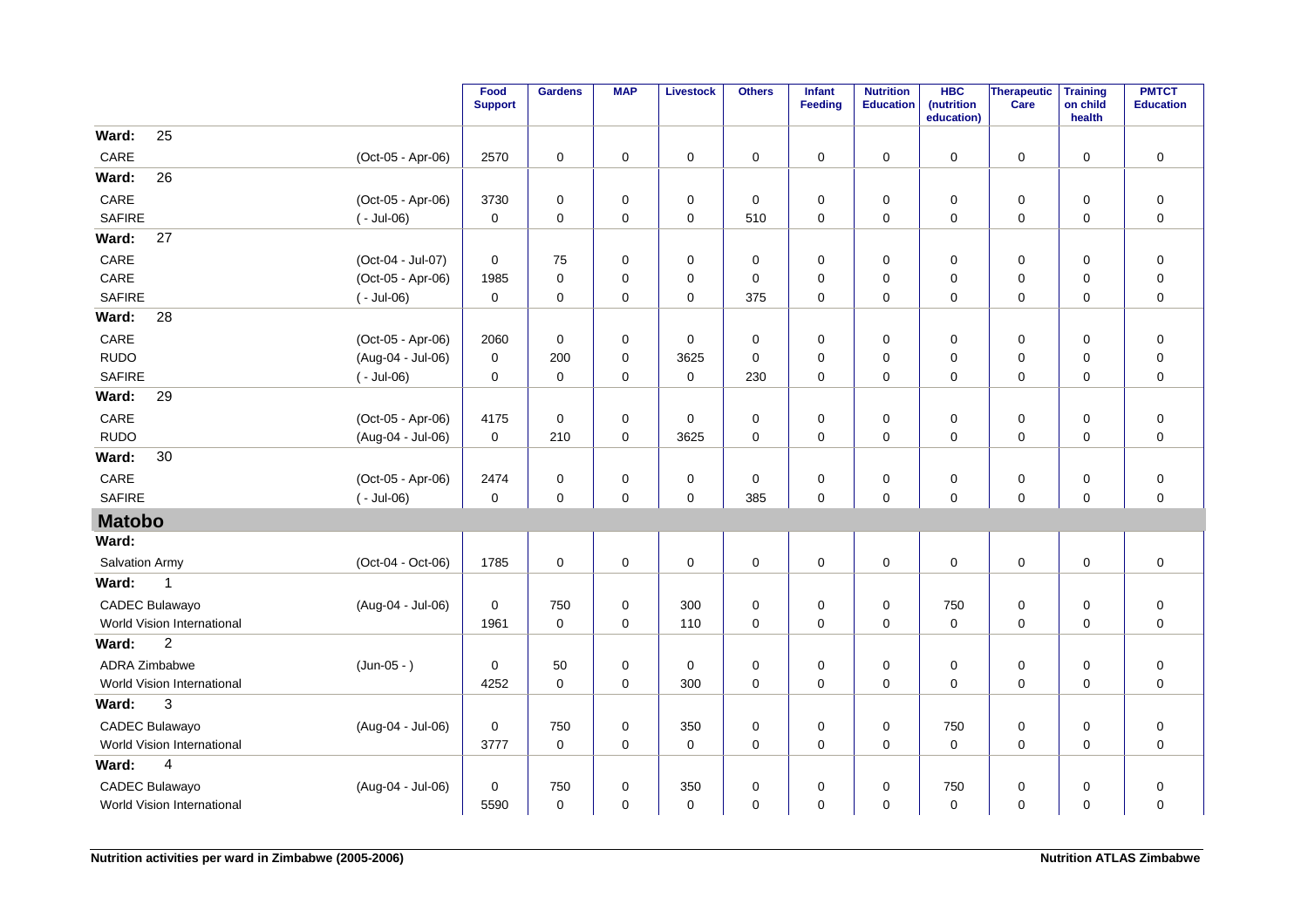|                                   |                   | Food<br><b>Support</b> | <b>Gardens</b> | <b>MAP</b>  | Livestock   | <b>Others</b> | Infant<br>Feeding | <b>Nutrition</b><br><b>Education</b> | <b>HBC</b><br>(nutrition<br>education) | Therapeutic<br>Care | <b>Training</b><br>on child<br>health | <b>PMTCT</b><br><b>Education</b> |
|-----------------------------------|-------------------|------------------------|----------------|-------------|-------------|---------------|-------------------|--------------------------------------|----------------------------------------|---------------------|---------------------------------------|----------------------------------|
| 5<br>Ward:                        |                   |                        |                |             |             |               |                   |                                      |                                        |                     |                                       |                                  |
| World Vision International        |                   | 3716                   | $\mathbf 0$    | $\mathbf 0$ | $\mathbf 0$ | 0             | $\mathbf 0$       | $\mathbf 0$                          | $\Omega$                               | 0                   | $\mathbf 0$                           | $\mathbf 0$                      |
| 6<br>Ward:                        |                   |                        |                |             |             |               |                   |                                      |                                        |                     |                                       |                                  |
| ADRA Zimbabwe                     | $(Jun-05 - )$     | 0                      | 50             | 0           | 0           | 0             | 0                 | 0                                    | 0                                      | 0                   | 0                                     | $\mathbf 0$                      |
| World Vision International        |                   | 4461                   | 975            | $\mathbf 0$ | $\mathbf 0$ | 0             | $\mathbf 0$       | 0                                    | $\Omega$                               | $\mathbf 0$         | $\mathbf 0$                           | $\overline{0}$                   |
| $\overline{7}$<br>Ward:           |                   |                        |                |             |             |               |                   |                                      |                                        |                     |                                       |                                  |
| World Vision International        |                   | 3287                   | 535            | 0           | $\mathbf 0$ | 0             | $\mathbf 0$       | 0                                    | 0                                      | 0                   | 0                                     | $\mathbf 0$                      |
| 8<br>Ward:                        |                   |                        |                |             |             |               |                   |                                      |                                        |                     |                                       |                                  |
| Salvation Army                    | (Oct-04 - Oct-06) | 650                    | 0              | 0           | 0           | 0             | 0                 | 0                                    | 0                                      | 0                   | 0                                     | $\mathbf 0$                      |
| World Vision International        |                   | 2046                   | $\mathbf 0$    | $\mathbf 0$ | 155         | 0             | 0                 | $\mathbf 0$                          | 0                                      | 0                   | $\mathbf 0$                           | $\pmb{0}$                        |
| Zimbabwe Red Cross Society        | (Aug-06 - Jul-07) | 936                    | 936            | 0           | 0           | 0             | 0                 | 0                                    | 936                                    | 0                   | 0                                     | $\mathbf 0$                      |
| 9<br>Ward:                        |                   |                        |                |             |             |               |                   |                                      |                                        |                     |                                       |                                  |
| World Vision International        |                   | 1347                   | $\mathbf 0$    | $\mathbf 0$ | 150         | 0             | $\mathbf 0$       | 0                                    | 0                                      | 0                   | 0                                     | $\mathbf 0$                      |
| Zimbabwe Red Cross Society        | (Aug-06 - Jul-07) | 1215                   | 1215           | $\mathbf 0$ | $\pmb{0}$   | 0             | $\mathbf 0$       | 0                                    | 1215                                   | $\mathbf 0$         | $\mathbf 0$                           | $\mathbf 0$                      |
| 10<br>Ward:                       |                   |                        |                |             |             |               |                   |                                      |                                        |                     |                                       |                                  |
| World Vision International        |                   | 3422                   | $\mathbf 0$    | $\mathbf 0$ | 155         | 0             | 0                 | 0                                    | $\mathbf 0$                            | 0                   | $\mathbf 0$                           | $\mathbf 0$                      |
| 11<br>Ward:                       |                   |                        |                |             |             |               |                   |                                      |                                        |                     |                                       |                                  |
| World Vision International        |                   | 3629                   | 1250           | $\mathbf 0$ | 155         | 0             | $\mathbf 0$       | 0                                    | $\mathbf 0$                            | $\mathbf 0$         | 0                                     | $\mathbf 0$                      |
| 12<br>Ward:                       |                   |                        |                |             |             |               |                   |                                      |                                        |                     |                                       |                                  |
| World Vision International        |                   | 3009                   | 1015           | $\mathbf 0$ | 100         | 0             | $\mathbf 0$       | $\mathbf 0$                          | $\mathbf 0$                            | $\mathbf 0$         | $\mathbf 0$                           | $\mathbf 0$                      |
| 13<br>Ward:                       |                   |                        |                |             |             |               |                   |                                      |                                        |                     |                                       |                                  |
| World Vision International        |                   | 1091                   | $\mathbf 0$    | $\mathbf 0$ | $\pmb{0}$   | $\mathbf 0$   | $\mathbf 0$       | 0                                    | 0                                      | $\mathbf 0$         | $\mathbf 0$                           | $\mathbf 0$                      |
| Ward:<br>14                       |                   |                        |                |             |             |               |                   |                                      |                                        |                     |                                       |                                  |
| <b>World Vision International</b> |                   | 1099                   | 695            | 0           | $\mathbf 0$ | $\mathbf 0$   | $\mathbf 0$       | $\mathbf 0$                          | $\Omega$                               | 0                   | 0                                     | $\mathbf 0$                      |
| 15<br>Ward:                       |                   |                        |                |             |             |               |                   |                                      |                                        |                     |                                       |                                  |
| World Vision International        |                   | 1479                   | 1215           | $\mathbf 0$ | 0           | 0             | 0                 | 0                                    | $\Omega$                               | 0                   | 0                                     | $\mathbf 0$                      |
| Zimbabwe Red Cross Society        | (Aug-06 - Jul-07) | 1244                   | 1244           | $\Omega$    | $\mathbf 0$ | $\mathbf 0$   | $\Omega$          | $\Omega$                             | 1244                                   | 0                   | $\Omega$                              | $\mathbf 0$                      |
| 16<br>Ward:                       |                   |                        |                |             |             |               |                   |                                      |                                        |                     |                                       |                                  |
| World Vision International        |                   | 2765                   | 1185           | $\mathbf 0$ | 0           | 0             | $\mathbf 0$       | $\mathbf 0$                          | 0                                      | 0                   | 0                                     | $\mathbf 0$                      |
| Zimbabwe Red Cross Society        | (Aug-06 - Jul-07) | 1104                   | 1104           | $\mathbf 0$ | $\mathbf 0$ | $\mathbf 0$   | $\mathbf 0$       | $\mathbf 0$                          | 1104                                   | $\mathbf 0$         | $\mathbf 0$                           | $\mathbf 0$                      |
| 17<br>Ward:                       |                   |                        |                |             |             |               |                   |                                      |                                        |                     |                                       |                                  |
| World Vision International        |                   | 11469                  | 1495           | 0           | 0           | 0             | 0                 | 0                                    | 0                                      | 0                   | 0                                     | 0                                |
| Zimbabwe Red Cross Society        | (Aug-06 - Jul-07) | 1275                   | 1275           | 0           | $\mathbf 0$ | $\mathbf 0$   | 0                 | $\mathbf 0$                          | 1275                                   | 0                   | 0                                     | $\mathbf 0$                      |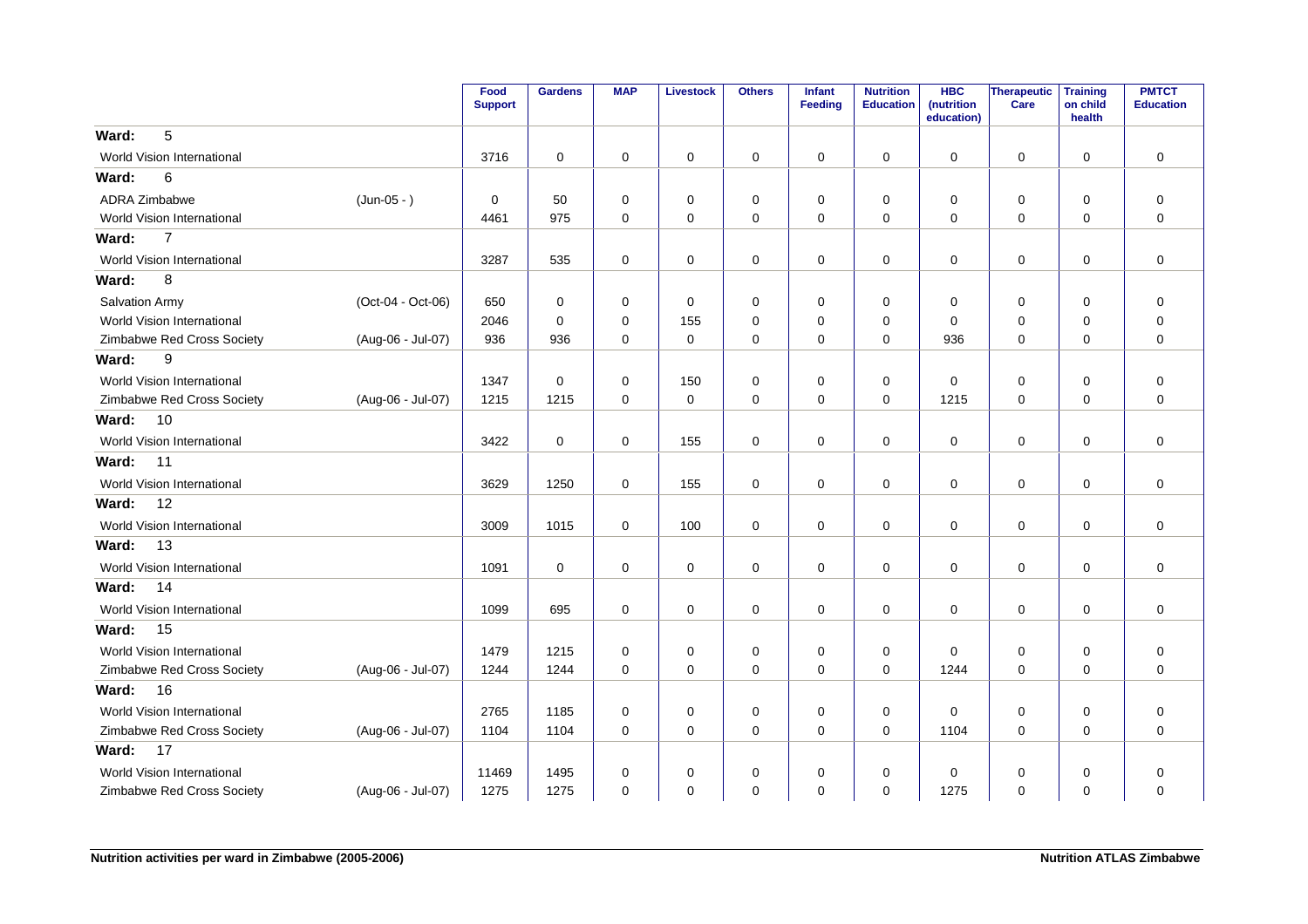|                                  |                   | Food<br><b>Support</b> | <b>Gardens</b> | <b>MAP</b>  | <b>Livestock</b> | <b>Others</b> | <b>Infant</b><br>Feeding | <b>Nutrition</b><br><b>Education</b> | <b>HBC</b><br>(nutrition<br>education) | Therapeutic<br>Care | <b>Training</b><br>on child<br>health | <b>PMTCT</b><br><b>Education</b> |
|----------------------------------|-------------------|------------------------|----------------|-------------|------------------|---------------|--------------------------|--------------------------------------|----------------------------------------|---------------------|---------------------------------------|----------------------------------|
| 18<br>Ward:                      |                   |                        |                |             |                  |               |                          |                                      |                                        |                     |                                       |                                  |
| World Vision International       |                   | 1313                   | $\mathbf{0}$   | $\mathbf 0$ | 435              | 0             | $\mathbf 0$              | $\mathbf 0$                          | $\mathbf 0$                            | $\mathsf{O}\xspace$ | $\mathbf 0$                           | $\mathbf 0$                      |
| 19<br>Ward:                      |                   |                        |                |             |                  |               |                          |                                      |                                        |                     |                                       |                                  |
| World Vision International       |                   | 1413                   | 1355           | 0           | 0                | 0             | $\mathbf 0$              | $\mathbf 0$                          | 0                                      | $\mathbf 0$         | 0                                     | $\mathbf 0$                      |
| Ward:<br>21                      |                   |                        |                |             |                  |               |                          |                                      |                                        |                     |                                       |                                  |
| World Vision International       |                   | 0                      | $\mathbf 0$    | $\mathbf 0$ | 0                | 0             | $\mathbf 0$              | $\mathbf 0$                          | 0                                      | $\mathsf{O}\xspace$ | $\mathbf 0$                           | $\mathbf 0$                      |
| Ward:<br>23                      |                   |                        |                |             |                  |               |                          |                                      |                                        |                     |                                       |                                  |
| World Vision International       |                   | 36                     | $\mathbf 0$    | 0           | $\mathbf 0$      | 0             | $\mathbf 0$              | $\mathbf 0$                          | 0                                      | $\mathbf 0$         | 0                                     | $\mathbf 0$                      |
| 24<br>Ward:                      |                   |                        |                |             |                  |               |                          |                                      |                                        |                     |                                       |                                  |
| World Vision International       |                   | 137                    | $\mathbf 0$    | 0           | 0                | 0             | 0                        | $\pmb{0}$                            | 0                                      | $\mathbf 0$         | $\mathbf 0$                           | 0                                |
| 25<br>Ward:                      |                   |                        |                |             |                  |               |                          |                                      |                                        |                     |                                       |                                  |
| World Vision International       |                   | 527                    | $\mathbf 0$    | 0           | $\mathbf 0$      | 0             | $\mathbf 0$              | $\mathbf 0$                          | $\mathbf 0$                            | $\mathbf 0$         | $\mathbf 0$                           | $\mathbf 0$                      |
| <b>Mazowe</b>                    |                   |                        |                |             |                  |               |                          |                                      |                                        |                     |                                       |                                  |
| Ward:                            |                   |                        |                |             |                  |               |                          |                                      |                                        |                     |                                       |                                  |
| <b>CADEC Harare</b>              |                   | 0                      | $\mathbf 0$    | 0           | $\pmb{0}$        | 0             | $\mathbf 0$              | $\mathbf 0$                          | $\mathbf 0$                            | $\mathbf 0$         | 0                                     | $\mathbf 0$                      |
| Ward:<br>8                       |                   |                        |                |             |                  |               |                          |                                      |                                        |                     |                                       |                                  |
| Farm Community Trust of Zimbabwe | (Jan-04 - Jul-05) | 1694                   | $\mathbf 0$    | $\mathbf 0$ | 0                | $\mathbf 0$   | 0                        | 0                                    | 0                                      | $\mathbf 0$         | $\mathbf 0$                           | 0                                |
| $\boldsymbol{9}$<br>Ward:        |                   |                        |                |             |                  |               |                          |                                      |                                        |                     |                                       |                                  |
| Farm Community Trust of Zimbabwe | (Jan-04 - Jul-05) | 705                    | $\mathbf 0$    | $\mathbf 0$ | $\mathbf 0$      | 0             | $\mathbf 0$              | $\mathbf 0$                          | $\mathbf 0$                            | $\mathbf 0$         | $\mathbf 0$                           | $\mathbf 0$                      |
| Ward:<br>10                      |                   |                        |                |             |                  |               |                          |                                      |                                        |                     |                                       |                                  |
| Farm Community Trust of Zimbabwe | (Jan-04 - Jul-05) | 998                    | $\mathbf 0$    | 0           | 0                | $\mathbf 0$   | 0                        | $\pmb{0}$                            | 0                                      | $\mathbf 0$         | 0                                     | $\mathbf 0$                      |
| 12<br>Ward:                      |                   |                        |                |             |                  |               |                          |                                      |                                        |                     |                                       |                                  |
| Farm Community Trust of Zimbabwe | (Jan-04 - Jul-05) | 2605                   | $\mathbf 0$    | 0           | $\mathbf 0$      | $\mathbf 0$   | $\mathbf 0$              | $\mathbf 0$                          | $\mathbf 0$                            | $\mathbf 0$         | $\mathbf 0$                           | $\mathbf 0$                      |
| 13<br>Ward:                      |                   |                        |                |             |                  |               |                          |                                      |                                        |                     |                                       |                                  |
| Farm Community Trust of Zimbabwe | (Jan-04 - Jul-05) | 1103                   | $\mathbf 0$    | $\mathbf 0$ | $\mathbf 0$      | $\mathbf 0$   | $\mathbf 0$              | $\mathbf 0$                          | $\mathbf 0$                            | $\mathbf 0$         | $\mathbf 0$                           | $\mathbf 0$                      |
| Ward:<br>14                      |                   |                        |                |             |                  |               |                          |                                      |                                        |                     |                                       |                                  |
| Farm Community Trust of Zimbabwe | (Jan-04 - Jul-05) | 1903                   | $\mathbf 0$    | 0           | 0                | 0             | 0                        | 0                                    | 0                                      | 0                   | 0                                     | $\mathbf 0$                      |
| Farm Orphan Support Trust        | $(-$ Jun-06)      | $\mathbf 0$            | 250            | 0           | 0                | 0             | $\mathbf 0$              | $\Omega$                             | $\mathbf 0$                            | $\mathbf 0$         | $\Omega$                              | $\mathbf 0$                      |
| Ward:<br>15                      |                   |                        |                |             |                  |               |                          |                                      |                                        |                     |                                       |                                  |
| Farm Orphan Support Trust        | $(-$ Jun-06)      | 0                      | 45             | 0           | 0                | 0             | 0                        | 0                                    | 0                                      | $\mathbf 0$         | 0                                     | $\mathbf 0$                      |
| 16<br>Ward:                      |                   |                        |                |             |                  |               |                          |                                      |                                        |                     |                                       |                                  |
| Farm Community Trust of Zimbabwe | (Jan-04 - Jul-05) | 3012                   | $\mathbf 0$    | 0           | 0                | $\mathbf 0$   | $\mathbf 0$              | $\mathbf 0$                          | 0                                      | $\mathbf 0$         | $\mathbf 0$                           | $\mathsf 0$                      |
| Farm Orphan Support Trust        | $(-$ Jun-06)      | 0                      | 52             | $\mathbf 0$ | $\mathbf 0$      | 0             | 0                        | 0                                    | $\mathbf 0$                            | 0                   | 0                                     | $\mathbf 0$                      |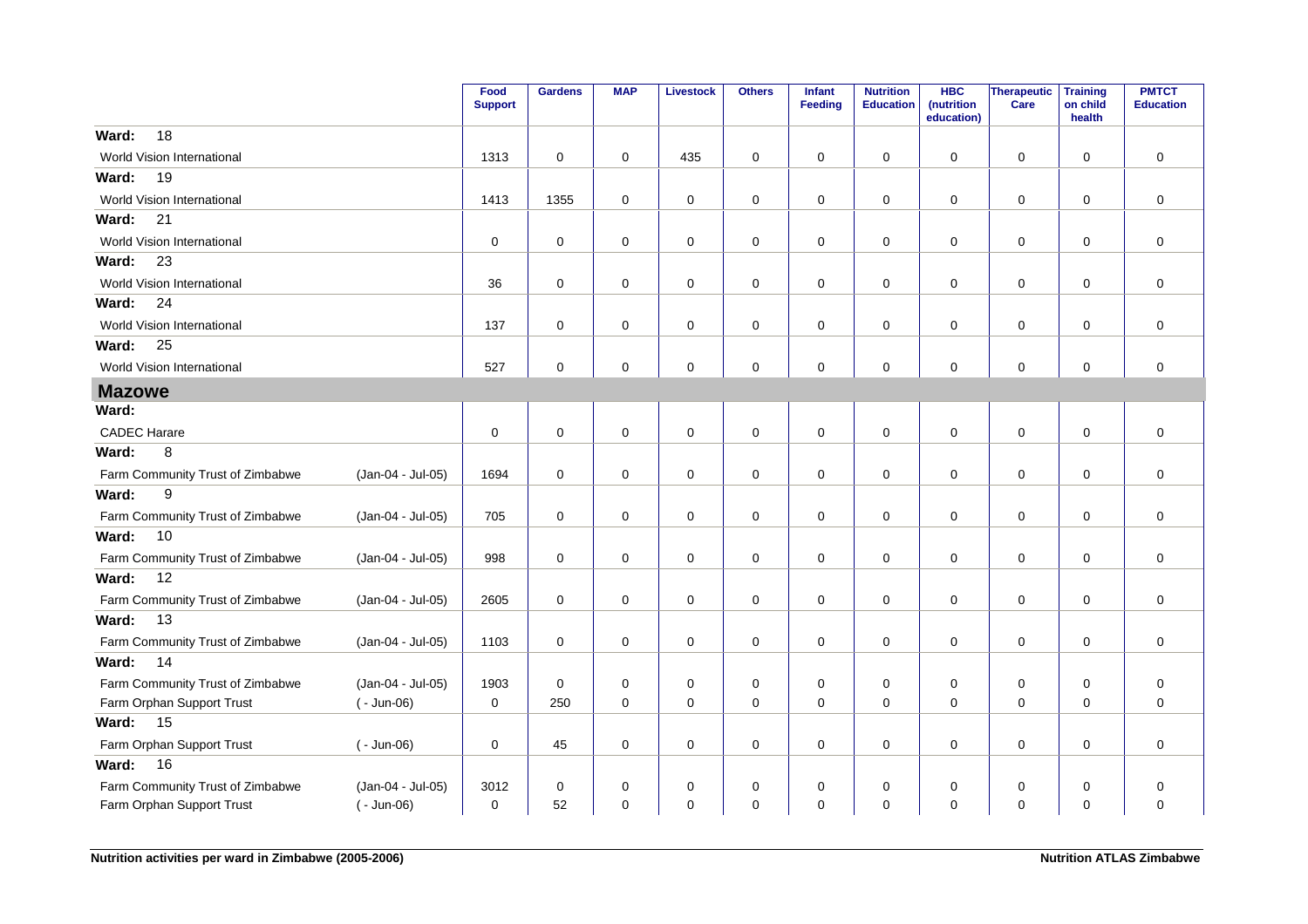|                                  |                   | Food<br><b>Support</b> | <b>Gardens</b>      | <b>MAP</b>  | <b>Livestock</b> | <b>Others</b> | Infant<br><b>Feeding</b> | <b>Nutrition</b><br><b>Education</b> | <b>HBC</b><br>(nutrition<br>education) | <b>Therapeutic</b><br>Care | <b>Training</b><br>on child<br>health | <b>PMTCT</b><br><b>Education</b> |
|----------------------------------|-------------------|------------------------|---------------------|-------------|------------------|---------------|--------------------------|--------------------------------------|----------------------------------------|----------------------------|---------------------------------------|----------------------------------|
| 17<br>Ward:                      |                   |                        |                     |             |                  |               |                          |                                      |                                        |                            |                                       |                                  |
| Farm Community Trust of Zimbabwe | (Jan-04 - Jul-05) | 641                    | $\mathbf 0$         | $\mathbf 0$ | 0                | 0             | $\mathbf 0$              | 0                                    | $\mathbf 0$                            | 0                          | $\mathbf 0$                           | $\mathbf 0$                      |
| 18<br>Ward:                      |                   |                        |                     |             |                  |               |                          |                                      |                                        |                            |                                       |                                  |
| Farm Community Trust of Zimbabwe | (Jan-04 - Jul-05) | 224                    | $\mathbf 0$         | $\mathbf 0$ | 0                | 0             | $\mathbf 0$              | $\mathbf 0$                          | 0                                      | 0                          | $\mathbf 0$                           | $\mathbf 0$                      |
| Farm Orphan Support Trust        | $(-$ Jun-06)      | $\Omega$               | 32                  | $\Omega$    | $\mathbf 0$      | $\Omega$      | $\Omega$                 | 0                                    | $\Omega$                               | $\mathbf 0$                | $\Omega$                              | $\Omega$                         |
| 20<br>Ward:                      |                   |                        |                     |             |                  |               |                          |                                      |                                        |                            |                                       |                                  |
| Farm Community Trust of Zimbabwe | (Jan-04 - Jul-05) | 2375                   | $\mathbf 0$         | $\mathbf 0$ | $\mathbf 0$      | 0             | $\mathbf 0$              | $\mathbf 0$                          | $\mathbf 0$                            | $\mathbf 0$                | $\mathbf 0$                           | $\mathbf 0$                      |
| 21<br>Ward:                      |                   |                        |                     |             |                  |               |                          |                                      |                                        |                            |                                       |                                  |
| Farm Community Trust of Zimbabwe | (Jan-04 - Jul-05) | 779                    | $\mathbf 0$         | 0           | 0                | 0             | $\mathbf 0$              | 0                                    | $\mathbf 0$                            | 0                          | 0                                     | $\mathbf 0$                      |
| 23<br>Ward:                      |                   |                        |                     |             |                  |               |                          |                                      |                                        |                            |                                       |                                  |
| Farm Community Trust of Zimbabwe | (Jan-04 - Jul-05) | 198                    | $\mathsf{O}\xspace$ | 0           | $\mathbf 0$      | 0             | $\mathbf 0$              | 0                                    | 0                                      | $\mathbf 0$                | $\mathbf 0$                           | $\pmb{0}$                        |
| 24<br>Ward:                      |                   |                        |                     |             |                  |               |                          |                                      |                                        |                            |                                       |                                  |
| Farm Community Trust of Zimbabwe | (Jan-04 - Jul-05) | 686                    | $\mathbf 0$         | 0           | 0                | 0             | $\mathbf 0$              | 0                                    | $\mathbf 0$                            | 0                          | $\mathbf 0$                           | $\mathbf 0$                      |
| Ward:<br>25                      |                   |                        |                     |             |                  |               |                          |                                      |                                        |                            |                                       |                                  |
| Terre des Hommes Italy           | (Dec-05 - Dec-06) | 0                      | 1130                | $\mathbf 0$ | 0                | 0             | $\mathbf 0$              | 0                                    | $\mathbf 0$                            | 0                          | $\mathbf 0$                           | $\mathbf 0$                      |
| Ward:<br>26                      |                   |                        |                     |             |                  |               |                          |                                      |                                        |                            |                                       |                                  |
| Terre des Hommes Italy           | (Dec-05 - Dec-06) | 0                      | 1715                | 0           | $\mathbf 0$      | 0             | $\mathbf 0$              | 0                                    | $\mathbf 0$                            | 0                          | $\mathbf 0$                           | $\mathbf 0$                      |
| 27<br>Ward:                      |                   |                        |                     |             |                  |               |                          |                                      |                                        |                            |                                       |                                  |
| Terre des Hommes Italy           | (Dec-05 - Dec-06) | 0                      | 920                 | $\mathbf 0$ | $\mathbf 0$      | $\mathbf 0$   | $\mathbf 0$              | 0                                    | $\mathbf 0$                            | 0                          | $\mathbf 0$                           | $\mathbf 0$                      |
| 28<br>Ward:                      |                   |                        |                     |             |                  |               |                          |                                      |                                        |                            |                                       |                                  |
| Terre des Hommes Italy           | (Dec-05 - Dec-06) | $\mathbf 0$            | 1030                | $\mathbf 0$ | $\mathbf 0$      | 0             | $\mathbf 0$              | $\mathbf 0$                          | $\Omega$                               | $\mathbf 0$                | $\mathbf 0$                           | $\mathbf 0$                      |
| 29<br>Ward:                      |                   |                        |                     |             |                  |               |                          |                                      |                                        |                            |                                       |                                  |
| Terre des Hommes Italy           | (Dec-05 - Dec-06) | 0                      | 1100                | $\mathbf 0$ | $\mathbf 0$      | 0             | $\mathbf 0$              | 0                                    | $\mathbf 0$                            | $\mathbf 0$                | $\mathbf 0$                           | $\mathbf 0$                      |
| <b>Mberengwa</b>                 |                   |                        |                     |             |                  |               |                          |                                      |                                        |                            |                                       |                                  |
| Ward:                            |                   |                        |                     |             |                  |               |                          |                                      |                                        |                            |                                       |                                  |
| CARE                             | (Oct-05 - Apr-06) | 11433                  | $\mathbf 0$         | $\mathbf 0$ | $\mathbf 0$      | 0             | $\mathbf 0$              | $\mathbf 0$                          | $\Omega$                               | $\mathbf 0$                | $\mathbf 0$                           | $\mathbf 0$                      |
| CARE                             | (Sep-04 - Jul-07) | 1094                   | $\Omega$            | $\mathbf 0$ | $\mathbf 0$      | $\mathbf 0$   | $\Omega$                 | 0                                    | 1094                                   | 0                          | $\mathbf 0$                           | $\mathbf 0$                      |
| CARE                             | (Oct-04 - Jul-07) | 0                      | 500                 | $\Omega$    | $\mathbf 0$      | $\Omega$      | $\Omega$                 | $\Omega$                             | $\Omega$                               | $\Omega$                   | $\Omega$                              | $\Omega$                         |
| Ward:<br>$\mathbf{1}$            |                   |                        |                     |             |                  |               |                          |                                      |                                        |                            |                                       |                                  |
| CARE                             | (Sep-04 - Jul-07) | 180                    | $\mathbf 0$         | 0           | $\pmb{0}$        | $\mathbf 0$   | $\mathbf 0$              | 0                                    | 180                                    | 0                          | $\mathbf 0$                           | $\pmb{0}$                        |
| CARE                             | (Oct-04 - Jul-07) | $\mathbf 0$            | 125                 | $\mathbf 0$ | $\mathbf 0$      | $\mathbf 0$   | $\mathbf 0$              | $\mathbf 0$                          | $\mathbf 0$                            | $\mathbf 0$                | $\mathbf 0$                           | $\mathbf 0$                      |
| $\overline{2}$<br>Ward:          |                   |                        |                     |             |                  |               |                          |                                      |                                        |                            |                                       |                                  |
| CARE                             | (Oct-04 - Jul-07) | 0                      | 125                 | 0           | 0                | 0             | 0                        | 0                                    | 0                                      | 0                          | 0                                     | $\mathbf 0$                      |
| CARE                             | (Sep-04 - Jul-07) | 282                    | $\mathbf 0$         | 0           | $\Omega$         | 0             | $\mathbf 0$              | $\mathbf 0$                          | 282                                    | $\mathbf 0$                | $\mathbf 0$                           | $\mathbf 0$                      |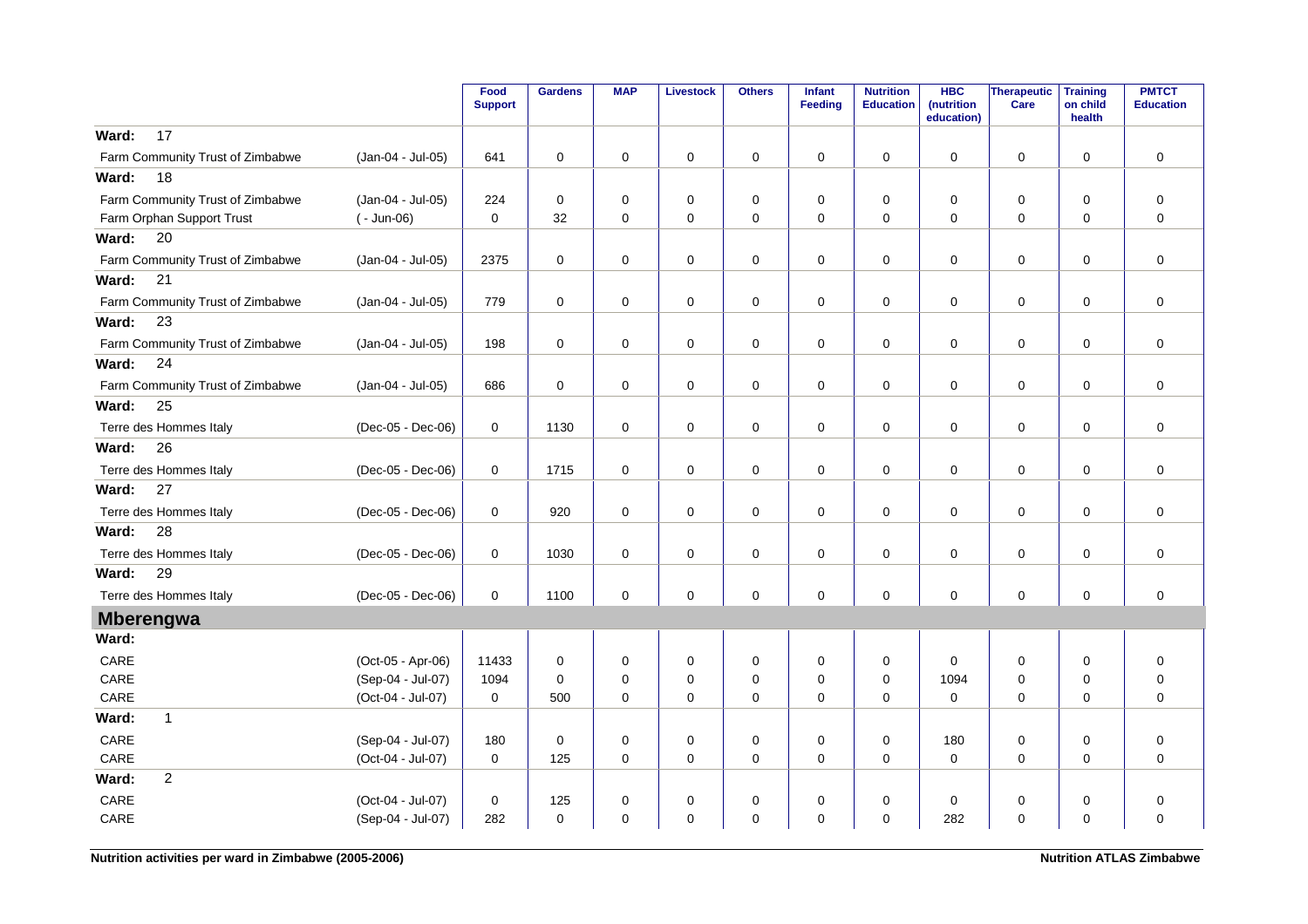|       |                            |                   | Food<br><b>Support</b> | <b>Gardens</b> | <b>MAP</b>  | <b>Livestock</b> | <b>Others</b> | Infant<br><b>Feeding</b> | <b>Nutrition</b><br><b>Education</b> | <b>HBC</b><br>(nutrition<br>education) | Therapeutic<br>Care | <b>Training</b><br>on child<br>health | <b>PMTCT</b><br><b>Education</b> |
|-------|----------------------------|-------------------|------------------------|----------------|-------------|------------------|---------------|--------------------------|--------------------------------------|----------------------------------------|---------------------|---------------------------------------|----------------------------------|
| Ward: | 3                          |                   |                        |                |             |                  |               |                          |                                      |                                        |                     |                                       |                                  |
| CARE  |                            | (Oct-04 - Jul-07) | 0                      | 125            | 0           | $\mathbf 0$      | 0             | 0                        | 0                                    | 0                                      | 0                   | $\mathbf 0$                           | $\pmb{0}$                        |
| CARE  |                            | (Oct-05 - Apr-06) | 3216                   | $\mathbf 0$    | 0           | $\mathbf 0$      | 0             | $\mathbf 0$              | $\mathbf 0$                          | $\mathbf 0$                            | $\mathbf 0$         | $\mathbf 0$                           | $\pmb{0}$                        |
| CARE  |                            | (Sep-04 - Jul-07) | 435                    | $\mathbf 0$    | 0           | $\mathbf 0$      | 0             | 0                        | 0                                    | 435                                    | 0                   | 0                                     | $\pmb{0}$                        |
|       | Save the Children (Norway) | $(May-05 - )$     | 0                      | 300            | $\mathbf 0$ | $\mathbf 0$      | 0             | $\mathbf 0$              | 0                                    | $\mathbf 0$                            | 0                   | $\mathbf 0$                           | $\pmb{0}$                        |
| Ward: | 4                          |                   |                        |                |             |                  |               |                          |                                      |                                        |                     |                                       |                                  |
| CARE  |                            | (Oct-04 - Jul-07) | 0                      | 125            | $\mathbf 0$ | 0                | 0             | $\mathbf 0$              | 0                                    | $\mathbf 0$                            | 0                   | $\mathbf 0$                           | $\mathbf 0$                      |
| CARE  |                            | (Sep-04 - Jul-07) | 547                    | $\mathbf 0$    | 0           | $\mathbf 0$      | 0             | $\mathbf 0$              | 0                                    | 547                                    | 0                   | $\mathbf 0$                           | $\pmb{0}$                        |
| CARE  |                            | (Oct-05 - Apr-06) | 1940                   | $\mathbf 0$    | 0           | $\mathbf 0$      | 0             | 0                        | 0                                    | 0                                      | 0                   | 0                                     | $\pmb{0}$                        |
| Ward: | 5                          |                   |                        |                |             |                  |               |                          |                                      |                                        |                     |                                       |                                  |
| CARE  |                            | (Oct-05 - Apr-06) | 4172                   | 0              | 0           | 0                | 0             | 0                        | 0                                    | 0                                      | 0                   | $\mathbf 0$                           | $\mathbf 0$                      |
| Ward: | $\overline{7}$             |                   |                        |                |             |                  |               |                          |                                      |                                        |                     |                                       |                                  |
| CARE  |                            | (Oct-05 - Apr-06) | 1588                   | 0              | 0           | $\mathbf 0$      | 0             | 0                        | 0                                    | 0                                      | 0                   | $\mathbf 0$                           | $\pmb{0}$                        |
| CARE  |                            | (Sep-04 - Jul-07) | 332                    | $\mathbf 0$    | 0           | 0                | 0             | $\mathbf 0$              | 0                                    | 332                                    | 0                   | $\mathbf 0$                           | $\pmb{0}$                        |
|       | Save the Children (Norway) | $(May-05 - )$     | 0                      | 40             | 0           | $\mathbf 0$      | 0             | $\mathbf 0$              | 0                                    | $\pmb{0}$                              | $\mathbf 0$         | $\mathbf 0$                           | $\pmb{0}$                        |
| Ward: | 8                          |                   |                        |                |             |                  |               |                          |                                      |                                        |                     |                                       |                                  |
| CARE  |                            | (Oct-05 - Apr-06) | 4159                   | $\pmb{0}$      | 0           | 0                | 0             | $\mathbf 0$              | 0                                    | $\mathbf 0$                            | 0                   | $\mathbf 0$                           | $\pmb{0}$                        |
| Ward: | 9                          |                   |                        |                |             |                  |               |                          |                                      |                                        |                     |                                       |                                  |
| CARE  |                            | (Oct-05 - Apr-06) | 2315                   | $\mathbf 0$    | 0           | 0                | 0             | $\mathbf 0$              | 0                                    | 0                                      | 0                   | 0                                     | $\pmb{0}$                        |
| CARE  |                            | (Sep-04 - Jul-07) | 574                    | $\mathbf 0$    | 0           | $\pmb{0}$        | 0             | $\mathbf 0$              | 0                                    | 574                                    | 0                   | 0                                     | $\pmb{0}$                        |
| Ward: | 10                         |                   |                        |                |             |                  |               |                          |                                      |                                        |                     |                                       |                                  |
| CARE  |                            | (Oct-05 - Apr-06) | 3085                   | $\mathbf 0$    | 0           | $\pmb{0}$        | $\mathbf 0$   | $\mathbf 0$              | 0                                    | 0                                      | $\mathbf 0$         | $\mathbf 0$                           | $\pmb{0}$                        |
| Ward: | 12                         |                   |                        |                |             |                  |               |                          |                                      |                                        |                     |                                       |                                  |
| CARE  |                            | (Oct-05 - Apr-06) | 3260                   | $\mathbf 0$    | 0           | $\mathbf 0$      | 0             | $\mathbf 0$              | 0                                    | $\mathbf 0$                            | $\mathbf 0$         | $\mathbf 0$                           | $\pmb{0}$                        |
| Ward: | 13                         |                   |                        |                |             |                  |               |                          |                                      |                                        |                     |                                       |                                  |
| CARE  |                            | (Oct-05 - Apr-06) | 4820                   | 0              | 0           | $\mathbf 0$      | 0             | 0                        | 0                                    | 0                                      | $\mathbf 0$         | $\mathbf 0$                           | $\pmb{0}$                        |
| CARE  |                            | (Sep-04 - Jul-07) | 554                    | 0              | 0           | $\mathbf 0$      | 0             | 0                        | 0                                    | 554                                    | 0                   | $\mathbf 0$                           | $\pmb{0}$                        |
| CARE  |                            | (Oct-04 - Jul-07) | 0                      | 125            | 0           | 0                | 0             | $\mathbf 0$              | $\Omega$                             | $\mathbf 0$                            | $\mathbf 0$         | $\mathbf 0$                           | $\pmb{0}$                        |
| Ward: | 14                         |                   |                        |                |             |                  |               |                          |                                      |                                        |                     |                                       |                                  |
| CARE  |                            | (Oct-04 - Jul-07) | 0                      | 125            | 0           | $\mathbf 0$      | 0             | 0                        | 0                                    | 0                                      | 0                   | $\mathbf 0$                           | $\pmb{0}$                        |
| CARE  |                            | (Oct-05 - Apr-06) | 1942                   | $\mathbf 0$    | 0           | $\pmb{0}$        | 0             | $\mathbf 0$              | 0                                    | 0                                      | 0                   | $\mathbf 0$                           | $\pmb{0}$                        |
| CARE  |                            | (Sep-04 - Jul-07) | 477                    | 0              | 0           | 0                | 0             | 0                        | 0                                    | 477                                    | 0                   | 0                                     | $\mathbf 0$                      |
| Ward: | 15                         |                   |                        |                |             |                  |               |                          |                                      |                                        |                     |                                       |                                  |
| CARE  |                            | (Oct-05 - Apr-06) | 2840                   | $\mathbf 0$    | 0           | $\pmb{0}$        | 0             | 0                        | 0                                    | 0                                      | 0                   | 0                                     | $\pmb{0}$                        |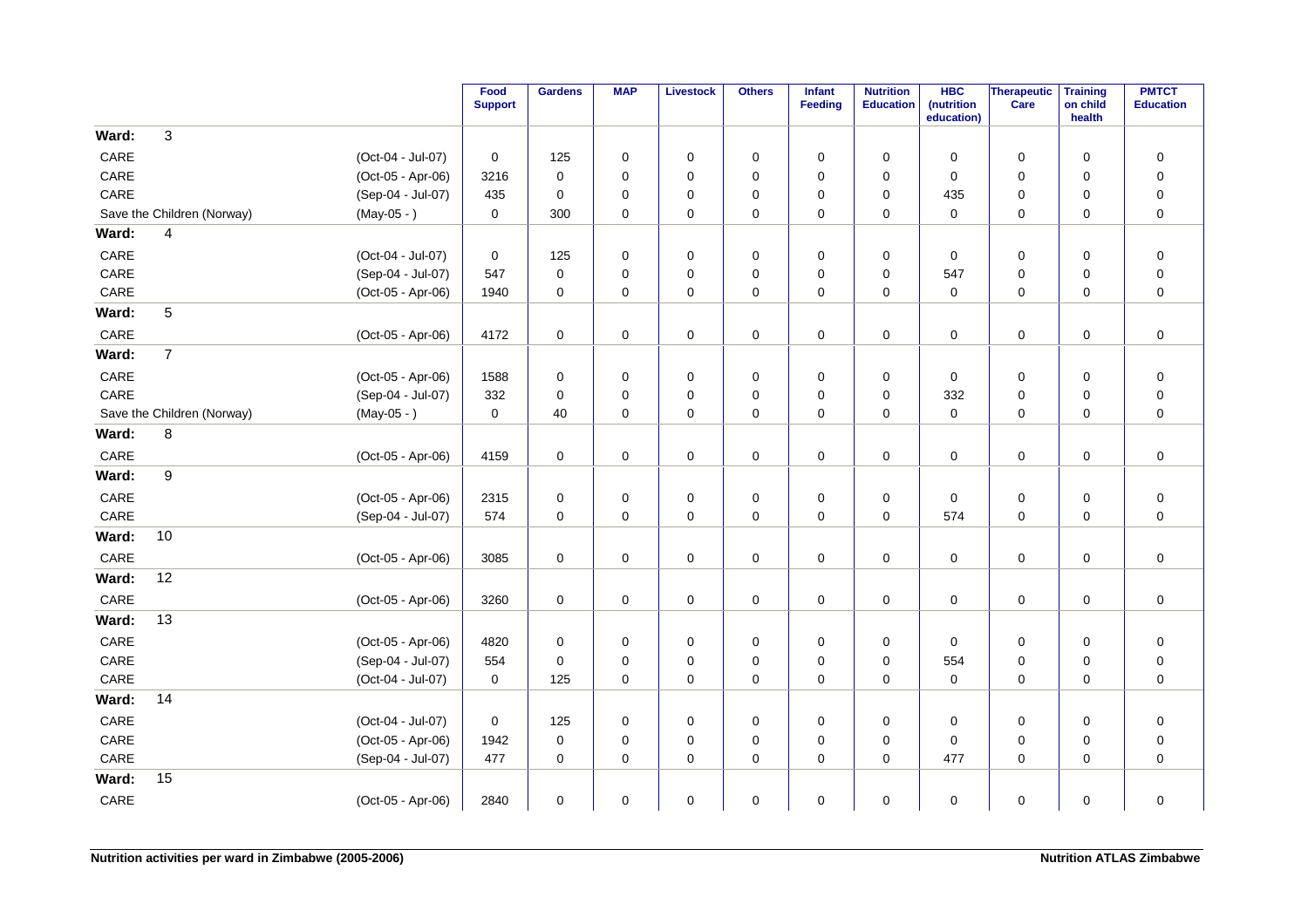|                 |                            |                   | Food<br><b>Support</b> | <b>Gardens</b>      | <b>MAP</b>  | <b>Livestock</b>    | <b>Others</b> | <b>Infant</b><br><b>Feeding</b> | <b>Nutrition</b><br><b>Education</b> | <b>HBC</b><br>(nutrition<br>education) | Therapeutic<br>Care | <b>Training</b><br>on child<br>health | <b>PMTCT</b><br><b>Education</b> |
|-----------------|----------------------------|-------------------|------------------------|---------------------|-------------|---------------------|---------------|---------------------------------|--------------------------------------|----------------------------------------|---------------------|---------------------------------------|----------------------------------|
| Ward:           | 16                         |                   |                        |                     |             |                     |               |                                 |                                      |                                        |                     |                                       |                                  |
| CARE            |                            | (Oct-05 - Apr-06) | 2708                   | $\mathbf 0$         | $\mathbf 0$ | $\mathbf 0$         | 0             | 0                               | $\mathbf 0$                          | 0                                      | 0                   | $\mathbf 0$                           | $\mathbf 0$                      |
| Ward:           | 17                         |                   |                        |                     |             |                     |               |                                 |                                      |                                        |                     |                                       |                                  |
| CARE            |                            | (Oct-04 - Jul-07) | 0                      | 125                 | 0           | $\mathbf 0$         | 0             | $\mathbf 0$                     | 0                                    | 0                                      | 0                   | 0                                     | $\mathbf 0$                      |
| CARE            |                            | (Sep-04 - Jul-07) | 354                    | $\mathbf 0$         | $\mathbf 0$ | $\mathbf 0$         | 0             | $\mathbf 0$                     | 0                                    | 354                                    | 0                   | 0                                     | $\pmb{0}$                        |
| CARE            |                            | (Oct-05 - Apr-06) | 4019                   | $\mathbf 0$         | $\mathbf 0$ | $\mathbf 0$         | $\mathbf 0$   | $\mathbf 0$                     | $\mathbf 0$                          | $\mathbf 0$                            | 0                   | $\mathbf 0$                           | $\mathbf 0$                      |
| Ward:           | 19                         |                   |                        |                     |             |                     |               |                                 |                                      |                                        |                     |                                       |                                  |
| CARE            |                            | (Oct-05 - Apr-06) | 2624                   | $\mathsf{O}\xspace$ | 0           | $\pmb{0}$           | $\pmb{0}$     | $\mathbf 0$                     | $\pmb{0}$                            | 0                                      | $\pmb{0}$           | $\mathbf 0$                           | $\pmb{0}$                        |
| Ward:           | 20                         |                   |                        |                     |             |                     |               |                                 |                                      |                                        |                     |                                       |                                  |
| CARE            |                            | (Oct-05 - Apr-06) | 2236                   | $\mathsf{O}\xspace$ | 0           | $\mathsf{O}\xspace$ | $\pmb{0}$     | 0                               | 0                                    | 0                                      | 0                   | 0                                     | $\pmb{0}$                        |
| Ward:           | 21                         |                   |                        |                     |             |                     |               |                                 |                                      |                                        |                     |                                       |                                  |
| Africare        |                            | (Apr-05 - Mar-07) | 0                      | $\mathbf 0$         | 0           | 0                   | 200           | 0                               | 0                                    | 0                                      | 0                   | $\mathbf 0$                           | $\mathbf 0$                      |
| CARE            |                            | (Oct-05 - Apr-06) | 5189                   | $\mathbf 0$         | 0           | $\mathsf{O}\xspace$ | $\mathsf 0$   | $\mathbf 0$                     | $\pmb{0}$                            | 0                                      | 0                   | $\mathbf 0$                           | $\pmb{0}$                        |
| Ward:           | 22                         |                   |                        |                     |             |                     |               |                                 |                                      |                                        |                     |                                       |                                  |
| Africare        |                            | (Apr-05 - Mar-07) | $\mathbf 0$            | 0                   | $\mathbf 0$ | 0                   | 200           | $\mathbf 0$                     | $\mathbf 0$                          | 0                                      | 0                   | $\mathbf 0$                           | $\boldsymbol{0}$                 |
| CARE            |                            | (Oct-05 - Apr-06) | 2111                   | $\mathsf{O}\xspace$ | 0           | $\mathbf 0$         | $\pmb{0}$     | $\mathbf 0$                     | 0                                    | 0                                      | 0                   | 0                                     | $\pmb{0}$                        |
|                 | Save the Children (Norway) | $(May-05 - )$     | 0                      | $\mathbf 0$         | 0           | 47                  | 0             | 0                               | $\Omega$                             | 0                                      | 0                   | 0                                     | $\mathbf 0$                      |
| Ward:           | 23                         |                   |                        |                     |             |                     |               |                                 |                                      |                                        |                     |                                       |                                  |
| Africare        |                            | (Apr-05 - Mar-07) | $\mathbf 0$            | $\mathbf 0$         | 0           | $\mathbf 0$         | 220           | $\mathbf 0$                     | 0                                    | 0                                      | 0                   | $\mathbf 0$                           | $\mathbf 0$                      |
| CARE            |                            | (Oct-05 - Apr-06) | 2972                   | $\mathbf 0$         | $\mathbf 0$ | $\mathbf 0$         | $\mathbf 0$   | $\mathbf 0$                     | 0                                    | 0                                      | 0                   | $\mathbf 0$                           | $\mathbf 0$                      |
| CARE            |                            | (Sep-04 - Jul-07) | 527                    | $\mathbf 0$         | 0           | $\mathbf 0$         | 0             | $\mathbf 0$                     | 0                                    | 527                                    | 0                   | $\mathbf 0$                           | $\pmb{0}$                        |
|                 | Save the Children (Norway) | $(May-05 - )$     | $\mathbf 0$            | 152                 | $\mathbf 0$ | $\mathbf 0$         | $\pmb{0}$     | $\mathbf 0$                     | $\mathbf 0$                          | $\mathbf 0$                            | 0                   | $\mathbf 0$                           | $\pmb{0}$                        |
| Ward:           | 24                         |                   |                        |                     |             |                     |               |                                 |                                      |                                        |                     |                                       |                                  |
| Africare        |                            | (Apr-05 - Mar-07) | $\mathbf 0$            | 0                   | $\mathbf 0$ | 0                   | 220           | $\mathbf 0$                     | $\mathbf 0$                          | $\mathbf 0$                            | 0                   | $\mathbf 0$                           | $\boldsymbol{0}$                 |
| CARE            |                            | (Oct-05 - Apr-06) | 2248                   | $\mathbf 0$         | $\mathbf 0$ | $\mathbf 0$         | $\mathbf 0$   | $\mathbf 0$                     | $\mathbf 0$                          | 0                                      | $\mathbf 0$         | $\mathbf 0$                           | $\mathbf 0$                      |
| Ward:           | 25                         |                   |                        |                     |             |                     |               |                                 |                                      |                                        |                     |                                       |                                  |
| Africare        |                            | (Apr-05 - Mar-07) | $\pmb{0}$              | $\mathbf 0$         | 0           | $\mathsf{O}\xspace$ | 220           | 0                               | $\pmb{0}$                            | 0                                      | $\mathsf 0$         | $\mathbf 0$                           | $\pmb{0}$                        |
| Ward:           | 26                         |                   |                        |                     |             |                     |               |                                 |                                      |                                        |                     |                                       |                                  |
| CARE            |                            | (Oct-05 - Apr-06) | 2576                   | $\mathbf 0$         | 0           | $\pmb{0}$           | 0             | 0                               | 0                                    | 0                                      | 0                   | 0                                     | $\boldsymbol{0}$                 |
|                 | Save the Children (Norway) | $(May-05 - )$     | $\mathbf 0$            | 13                  | $\mathbf 0$ | $\mathbf 0$         | $\mathbf 0$   | $\mathbf 0$                     | $\mathbf 0$                          | 0                                      | 0                   | $\mathbf 0$                           | $\mathbf 0$                      |
| Ward:           | 27                         |                   |                        |                     |             |                     |               |                                 |                                      |                                        |                     |                                       |                                  |
| CARE            |                            | (Oct-05 - Apr-06) | 2381                   | $\mathbf 0$         | 0           | 0                   | 0             | 0                               | 0                                    | 0                                      | 0                   | 0                                     | $\pmb{0}$                        |
| Ward:           | 28                         |                   |                        |                     |             |                     |               |                                 |                                      |                                        |                     |                                       |                                  |
| Africare        |                            | (Apr-05 - Mar-07) | 0                      | 0                   | 0           | 0                   | 220           | 0                               | 0                                    | 0                                      | $\mathbf 0$         | $\mathbf 0$                           | $\mathbf 0$                      |
| $\mathsf{CARE}$ |                            | (Oct-05 - Apr-06) | 2051                   | $\pmb{0}$           | $\mathbf 0$ | $\mathbf 0$         | $\pmb{0}$     | $\mathbf 0$                     | 0                                    | $\mathbf 0$                            | 0                   | $\mathbf 0$                           | $\pmb{0}$                        |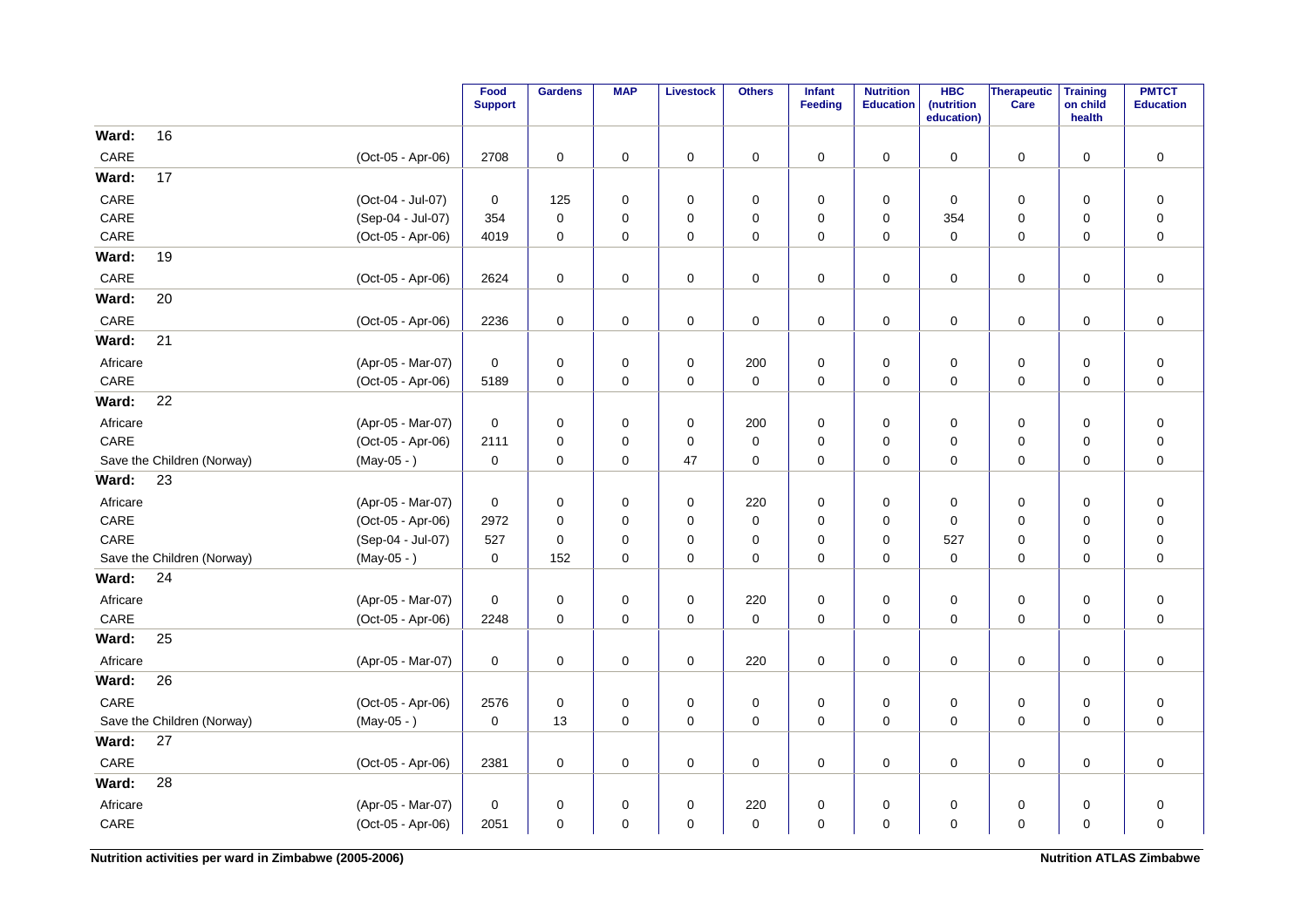|                                         |                   | Food<br><b>Support</b> | <b>Gardens</b> | <b>MAP</b>  | <b>Livestock</b> | <b>Others</b> | <b>Infant</b><br>Feeding | <b>Nutrition</b><br><b>Education</b> | <b>HBC</b><br>(nutrition<br>education) | Therapeutic<br>Care | <b>Training</b><br>on child<br>health | <b>PMTCT</b><br><b>Education</b> |
|-----------------------------------------|-------------------|------------------------|----------------|-------------|------------------|---------------|--------------------------|--------------------------------------|----------------------------------------|---------------------|---------------------------------------|----------------------------------|
| 29<br>Ward:                             |                   |                        |                |             |                  |               |                          |                                      |                                        |                     |                                       |                                  |
| CARE                                    | (Oct-04 - Jul-07) | 0                      | 125            | 0           | 0                | 0             | $\mathbf 0$              | 0                                    | 0                                      | 0                   | $\mathbf 0$                           | $\mathbf 0$                      |
| CARE                                    | (Oct-05 - Apr-06) | 3321                   | $\mathbf 0$    | $\Omega$    | 0                | 0             | 0                        | $\mathbf 0$                          | $\Omega$                               | 0                   | $\mathbf 0$                           | $\mathbf 0$                      |
| CARE                                    | (Sep-04 - Jul-07) | 570                    | $\mathbf 0$    | 0           | 0                | $\mathbf 0$   | $\mathbf 0$              | 0                                    | 570                                    | 0                   | 0                                     | $\mathbf 0$                      |
| 30<br>Ward:                             |                   |                        |                |             |                  |               |                          |                                      |                                        |                     |                                       |                                  |
| CARE                                    | (Oct-05 - Apr-06) | 2222                   | 0              | 0           | 0                | $\mathsf 0$   | 0                        | 0                                    | 0                                      | $\mathsf{O}\xspace$ | 0                                     | $\mathbf 0$                      |
| 31<br>Ward:                             |                   |                        |                |             |                  |               |                          |                                      |                                        |                     |                                       |                                  |
| CARE                                    | (Oct-05 - Apr-06) | 4229                   | 0              | 0           | 0                | 0             | 0                        | 0                                    | 0                                      | 0                   | 0                                     | $\mathbf 0$                      |
| 32<br>Ward:                             |                   |                        |                |             |                  |               |                          |                                      |                                        |                     |                                       |                                  |
| CARE                                    | (Oct-05 - Apr-06) | 2771                   | 0              | 0           | 0                | 0             | 0                        | 0                                    | 0                                      | $\mathbf 0$         | 0                                     | $\mathbf 0$                      |
| Ward:<br>33                             |                   |                        |                |             |                  |               |                          |                                      |                                        |                     |                                       |                                  |
| CARE                                    | (Oct-05 - Apr-06) | 3131                   | 0              | 0           | 0                | 0             | 0                        | 0                                    | 0                                      | 0                   | 0                                     | $\mathsf 0$                      |
| Save the Children (Norway)              | $(May-05 - )$     | $\mathbf 0$            | $\mathbf 0$    | $\mathbf 0$ | 37               | $\mathbf 0$   | 0                        | $\mathbf 0$                          | $\mathbf 0$                            | $\mathbf 0$         | $\mathbf 0$                           | $\mathbf 0$                      |
| <b>Mount Darwin</b>                     |                   |                        |                |             |                  |               |                          |                                      |                                        |                     |                                       |                                  |
| Ward:                                   |                   |                        |                |             |                  |               |                          |                                      |                                        |                     |                                       |                                  |
| <b>CADEC Chinhoyi</b>                   | (May-05 - Aug-06  | 0                      | 1188           | 0           | 0                | 0             | 0                        | 282                                  | 0                                      | 0                   | 0                                     | $\mathbf 0$                      |
| Salvation Army                          | (Oct-04 - Oct-06) | 700                    | 0              | 0           | 0                | 0             | $\mathbf 0$              | $\mathbf 0$                          | 0                                      | 0                   | $\mathbf 0$                           | $\mathbf 0$                      |
| $\overline{c}$<br>Ward:                 |                   |                        |                |             |                  |               |                          |                                      |                                        |                     |                                       |                                  |
| <b>FACHIG</b>                           | (Feb-05 - Aug-06) | 0                      | $\mathbf 0$    | 0           | 600              | 0             | 0                        | 0                                    | 0                                      | $\mathbf 0$         | 0                                     | $\mathbf 0$                      |
| 3<br>Ward:                              |                   |                        |                |             |                  |               |                          |                                      |                                        |                     |                                       |                                  |
| <b>FACHIG</b>                           | (Feb-05 - Aug-06) | $\mathbf 0$            | $\mathbf 0$    | $\mathbf 0$ | 600              | $\mathbf 0$   | $\mathbf 0$              | $\mathbf 0$                          | $\mathbf 0$                            | $\mathbf 0$         | $\mathbf 0$                           | $\mathbf 0$                      |
| 9<br>Ward:                              |                   |                        |                |             |                  |               |                          |                                      |                                        |                     |                                       |                                  |
| Zimbabwe Red Cross Society              | (Aug-06 - Jul-07) | 431                    | 431            | 0           | 0                | 0             | 0                        | 0                                    | 431                                    | $\mathbf 0$         | 0                                     | $\mathsf 0$                      |
| 12<br>Ward:                             |                   |                        |                |             |                  |               |                          |                                      |                                        |                     |                                       |                                  |
| <b>CADEC Chinhoyi</b>                   | (May-05 - Aug-06  | 0                      | 282            | $\mathbf 0$ | 0                | 0             | $\mathbf 0$              | 0                                    | 0                                      | 0                   | $\mathbf 0$                           | $\mathbf 0$                      |
| <b>FACHIG</b>                           | (Feb-05 - Aug-06) | $\mathbf 0$            | 300            | 0           | 600              | 0             | 0                        | 0                                    | 0                                      | 0                   | 0                                     | $\mathbf 0$                      |
| Zimbabwe Red Cross Society              | (Aug-06 - Jul-07) | 427                    | 427            | $\mathbf 0$ | $\mathbf 0$      | $\mathbf 0$   | $\mathbf 0$              | $\mathbf 0$                          | 427                                    | $\mathbf 0$         | $\Omega$                              | $\mathbf 0$                      |
| 14<br>Ward:                             |                   |                        |                |             |                  |               |                          |                                      |                                        |                     |                                       |                                  |
| <b>FACHIG</b>                           | (Feb-05 - Aug-06) | 0                      | 300            | 0           | 0                | 0             | 0                        | 0                                    | 0                                      | 0                   | 0                                     | $\mathbf 0$                      |
| Zimbabwe Red Cross Society              | (Aug-06 - Jul-07) | 490                    | 490            | 0           | 0                | $\mathbf 0$   | 0                        | 0                                    | 490                                    | 0                   | 0                                     | $\mathbf 0$                      |
| 16<br>Ward:                             |                   |                        |                |             |                  |               |                          |                                      |                                        |                     |                                       |                                  |
| Zimbabwe Red Cross Society              | (Aug-06 - Jul-07) | 404                    | 404            | $\mathbf 0$ | $\mathbf 0$      | $\pmb{0}$     | 0                        | 0                                    | 404                                    | $\mathbf 0$         | 0                                     | $\mathbf 0$                      |
| 26<br>Ward:                             |                   |                        |                |             |                  |               |                          |                                      |                                        |                     |                                       |                                  |
| Zim. Regional Disaster Alleviation Fund | $(Jun-05 - )$     | 126                    | 0              | 0           | 0                | 0             | 0                        | 0                                    | 0                                      | 0                   | 0                                     | $\mathbf 0$                      |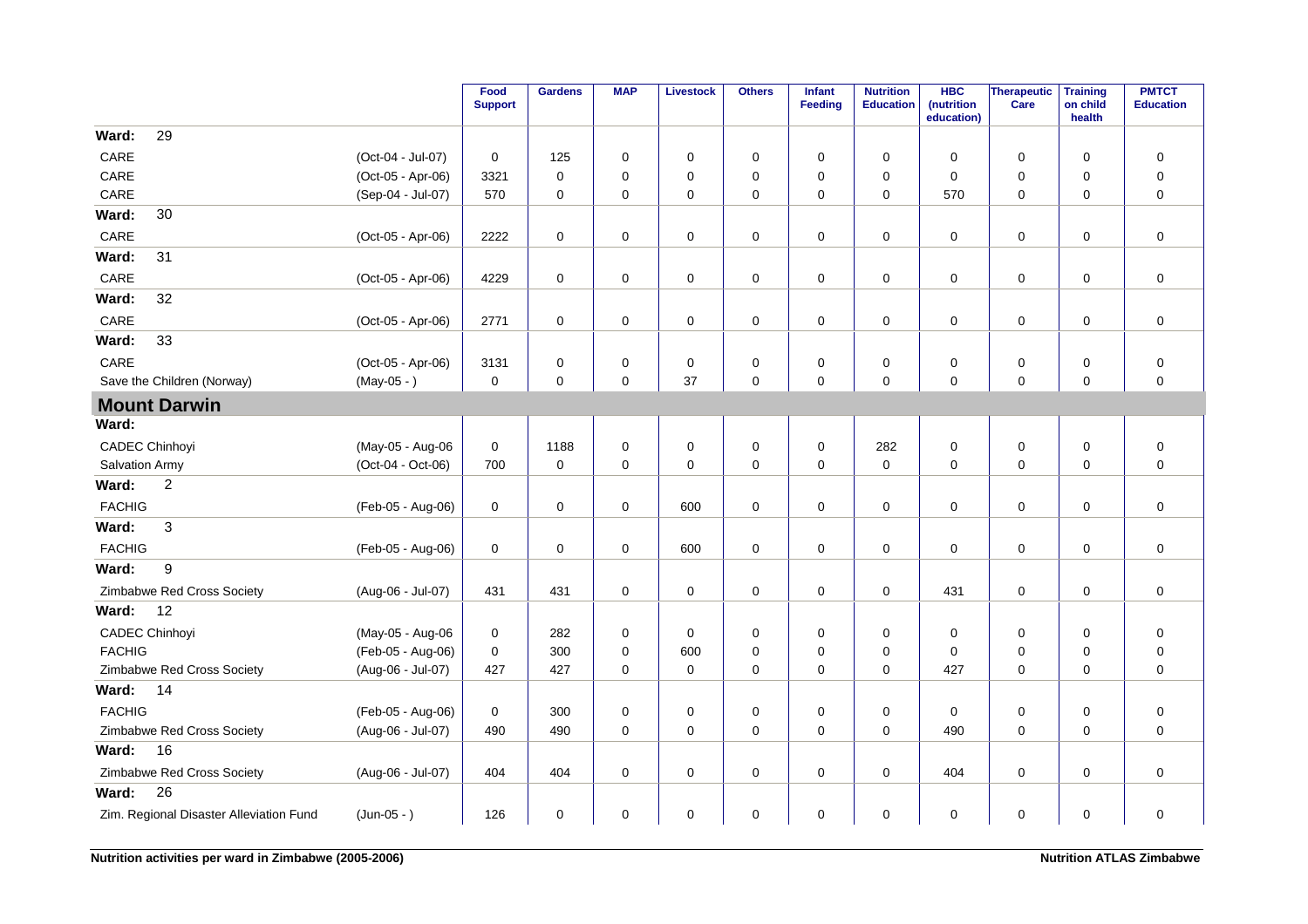|                                 |                   | Food<br><b>Support</b> | <b>Gardens</b> | <b>MAP</b>  | <b>Livestock</b> | <b>Others</b> | Infant<br><b>Feeding</b> | <b>Nutrition</b><br><b>Education</b> | <b>HBC</b><br>(nutrition<br>education) | Therapeutic<br>Care | <b>Training</b><br>on child<br>health | <b>PMTCT</b><br><b>Education</b> |
|---------------------------------|-------------------|------------------------|----------------|-------------|------------------|---------------|--------------------------|--------------------------------------|----------------------------------------|---------------------|---------------------------------------|----------------------------------|
| <b>Mudzi</b>                    |                   |                        |                |             |                  |               |                          |                                      |                                        |                     |                                       |                                  |
| Ward:                           |                   |                        |                |             |                  |               |                          |                                      |                                        |                     |                                       |                                  |
| <b>Catholic Relief Services</b> | (Nov-05 - Apr-06) | 10204                  | $\mathbf 0$    | 0           | 0                | $\pmb{0}$     | $\mathbf 0$              | $\mathbf 0$                          | 0                                      | 0                   | 0                                     | $\mathbf 0$                      |
| <b>Catholic Relief Services</b> | (Nov-05 - Sep-06) | 18496                  | $\Omega$       | 0           | $\mathbf 0$      | $\mathbf 0$   | $\Omega$                 | $\Omega$                             | $\Omega$                               | $\mathbf 0$         | 0                                     | $\mathbf 0$                      |
| <b>LEAD Trust</b>               | (Oct-05 - Sep-06) | $\mathbf 0$            | 4998           | 0           | $\mathbf 0$      | $\mathbf 0$   | 0                        | $\Omega$                             | 0                                      | $\mathbf 0$         | 0                                     | $\mathbf 0$                      |
| <b>Salvation Army</b>           | (Oct-04 - Oct-06) | 600                    | $\mathbf 0$    | 0           | 0                | $\mathbf 0$   | $\Omega$                 | $\Omega$                             | $\Omega$                               | 0                   | $\Omega$                              | $\mathbf 0$                      |
| <b>United Methodist Church</b>  |                   | 336                    | $\mathbf 0$    | 0           | $\mathbf 0$      | $\mathbf 0$   | $\mathbf 0$              | $\Omega$                             | $\Omega$                               | $\mathbf 0$         | 0                                     | $\overline{0}$                   |
| $\mathbf{1}$<br>Ward:           |                   |                        |                |             |                  |               |                          |                                      |                                        |                     |                                       |                                  |
| <b>Catholic Relief Services</b> | (Nov-05 - Apr-06) | 3125                   | $\mathbf 0$    | 0           | 0                | $\pmb{0}$     | 0                        | 0                                    | $\mathbf 0$                            | $\mathsf{O}\xspace$ | 0                                     | $\mathbf 0$                      |
| $\overline{c}$<br>Ward:         |                   |                        |                |             |                  |               |                          |                                      |                                        |                     |                                       |                                  |
| <b>Catholic Relief Services</b> | (Nov-05 - Apr-06) | 8954                   | $\mathbf 0$    | 0           | $\pmb{0}$        | $\mathbf 0$   | $\mathbf 0$              | 0                                    | 0                                      | $\mathbf 0$         | 0                                     | $\pmb{0}$                        |
| Oxfam America                   |                   | 0                      | 2000           | 0           | $\mathbf 0$      | $\mathsf 0$   | $\mathbf 0$              | $\mathbf 0$                          | 0                                      | $\mathbf 0$         | $\mathbf 0$                           | $\overline{0}$                   |
| 3<br>Ward:                      |                   |                        |                |             |                  |               |                          |                                      |                                        |                     |                                       |                                  |
| <b>Catholic Relief Services</b> | (Nov-05 - Apr-06) | 19513                  | $\mathbf 0$    | 0           | 0                | $\mathbf 0$   | 0                        | $\mathbf 0$                          | 0                                      | $\mathbf 0$         | 0                                     | $\mathbf 0$                      |
| Zimbabwe Red Cross Society      | (Aug-06 - Jul-07) | 2177                   | 2177           | 0           | $\mathbf 0$      | $\mathbf 0$   | $\mathbf 0$              | $\mathbf 0$                          | 2177                                   | $\mathbf 0$         | $\mathbf 0$                           | $\overline{0}$                   |
| $\overline{4}$<br>Ward:         |                   |                        |                |             |                  |               |                          |                                      |                                        |                     |                                       |                                  |
| <b>Catholic Relief Services</b> | (Nov-05 - Apr-06) | 3753                   | $\mathbf 0$    | 0           | $\mathbf 0$      | $\mathbf 0$   | $\mathbf 0$              | $\mathbf 0$                          | 0                                      | $\mathbf 0$         | $\mathbf 0$                           | $\mathbf 0$                      |
| 5<br>Ward:                      |                   |                        |                |             |                  |               |                          |                                      |                                        |                     |                                       |                                  |
| <b>Catholic Relief Services</b> | (Nov-05 - Apr-06) | 7069                   | $\mathbf 0$    | 0           | $\mathbf 0$      | $\mathsf 0$   | $\mathbf 0$              | $\pmb{0}$                            | $\mathbf 0$                            | $\mathbf 0$         | $\mathbf 0$                           | $\mathbf 0$                      |
| 6<br>Ward:                      |                   |                        |                |             |                  |               |                          |                                      |                                        |                     |                                       |                                  |
| <b>Catholic Relief Services</b> | (Nov-05 - Apr-06) | 11053                  | $\mathbf 0$    | $\mathbf 0$ | 0                | $\mathbf 0$   | $\mathbf 0$              | $\mathbf 0$                          | $\Omega$                               | $\mathbf 0$         | 0                                     | $\mathbf 0$                      |
| $\overline{7}$<br>Ward:         |                   |                        |                |             |                  |               |                          |                                      |                                        |                     |                                       |                                  |
| <b>Catholic Relief Services</b> | (Nov-05 - Apr-06) | 12495                  | $\mathbf 0$    | 0           | 0                | $\pmb{0}$     | 0                        | 0                                    | $\mathbf 0$                            | $\mathsf{O}\xspace$ | 0                                     | $\mathbf 0$                      |
| Ward:<br>8                      |                   |                        |                |             |                  |               |                          |                                      |                                        |                     |                                       |                                  |
| <b>Catholic Relief Services</b> | (Nov-05 - Apr-06) | 8210                   | $\mathbf 0$    | 0           | $\pmb{0}$        | $\mathbf 0$   | $\mathbf 0$              | 0                                    | 0                                      | $\mathbf 0$         | 0                                     | $\mathsf 0$                      |
| Oxfam America                   |                   | 0                      | 2000           | 0           | $\mathbf 0$      | $\pmb{0}$     | $\mathbf 0$              | $\mathbf 0$                          | 0                                      | $\mathbf 0$         | $\mathbf 0$                           | $\mathbf 0$                      |
| 9<br>Ward:                      |                   |                        |                |             |                  |               |                          |                                      |                                        |                     |                                       |                                  |
| <b>Catholic Relief Services</b> | (Nov-05 - Apr-06) | 4107                   | 0              | 0           | 0                | 0             | 0                        | 0                                    | 0                                      | 0                   | 0                                     | 0                                |
| Oxfam America                   |                   | $\mathbf 0$            | 2000           | $\Omega$    | $\mathbf 0$      | $\mathbf 0$   | $\mathbf 0$              | $\Omega$                             | 0                                      | $\mathbf 0$         | $\Omega$                              | $\overline{0}$                   |
| 10<br>Ward:                     |                   |                        |                |             |                  |               |                          |                                      |                                        |                     |                                       |                                  |
| <b>Catholic Relief Services</b> | (Nov-05 - Apr-06) | 5978                   | 0              | $\mathbf 0$ | 0                | 0             | $\mathbf 0$              | $\mathbf 0$                          | 0                                      | $\mathbf 0$         | $\mathbf 0$                           | $\mathbf 0$                      |
| 11<br>Ward:                     |                   |                        |                |             |                  |               |                          |                                      |                                        |                     |                                       |                                  |
| <b>Catholic Relief Services</b> | (Nov-05 - Apr-06) | 9058                   | $\mathbf 0$    | 0           | $\mathbf 0$      | $\pmb{0}$     | $\mathbf 0$              | $\pmb{0}$                            | $\mathbf 0$                            | $\mathbf 0$         | 0                                     | $\mathbf 0$                      |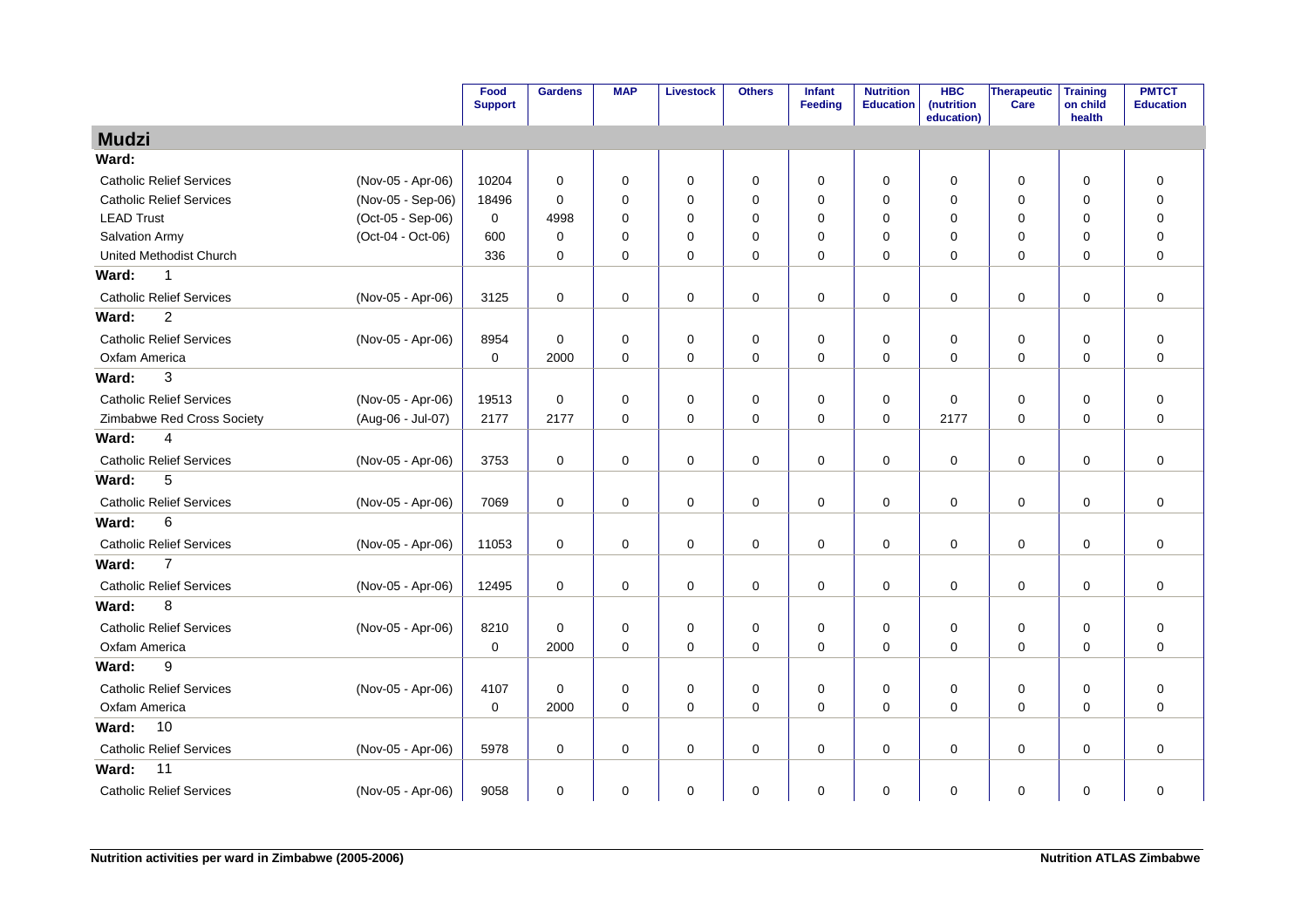|                                   |                   | Food<br><b>Support</b> | <b>Gardens</b> | <b>MAP</b>  | <b>Livestock</b> | <b>Others</b> | Infant<br><b>Feeding</b> | <b>Nutrition</b><br><b>Education</b> | <b>HBC</b><br>(nutrition<br>education) | <b>Therapeutic</b><br>Care | <b>Training</b><br>on child<br>health | <b>PMTCT</b><br><b>Education</b> |
|-----------------------------------|-------------------|------------------------|----------------|-------------|------------------|---------------|--------------------------|--------------------------------------|----------------------------------------|----------------------------|---------------------------------------|----------------------------------|
| 12<br>Ward:                       |                   |                        |                |             |                  |               |                          |                                      |                                        |                            |                                       |                                  |
| Oxfam America                     |                   | 0                      | 2000           | $\mathbf 0$ | $\mathbf 0$      | 0             | $\mathbf 0$              | 0                                    | $\mathbf 0$                            | 0                          | $\mathbf 0$                           | $\mathbf 0$                      |
| 15<br>Ward:                       |                   |                        |                |             |                  |               |                          |                                      |                                        |                            |                                       |                                  |
| <b>Catholic Relief Services</b>   | (Nov-05 - Apr-06) | 7533                   | $\mathbf 0$    | 0           | $\mathbf 0$      | 0             | $\mathbf 0$              | $\mathbf 0$                          | 0                                      | 0                          | $\mathbf 0$                           | $\mathbf 0$                      |
| 16<br>Ward:                       |                   |                        |                |             |                  |               |                          |                                      |                                        |                            |                                       |                                  |
| <b>Catholic Relief Services</b>   | (Nov-05 - Apr-06) | 6900                   | $\mathbf 0$    | $\mathbf 0$ | $\mathbf 0$      | 0             | $\mathbf 0$              | $\mathbf 0$                          | $\mathbf 0$                            | 0                          | $\mathbf 0$                           | $\pmb{0}$                        |
| Oxfam America                     |                   | 0                      | 2000           | 0           | $\mathbf 0$      | 0             | $\Omega$                 | 0                                    | 0                                      | $\mathbf 0$                | $\mathbf 0$                           | $\mathbf 0$                      |
| <b>Murehwa</b>                    |                   |                        |                |             |                  |               |                          |                                      |                                        |                            |                                       |                                  |
| Ward:                             |                   |                        |                |             |                  |               |                          |                                      |                                        |                            |                                       |                                  |
| <b>CADEC Harare</b>               |                   | $\mathbf 0$            | 0              | 0           | $\mathbf 0$      | 0             | $\Omega$                 | 0                                    | 0                                      | 0                          | 0                                     | $\mathbf 0$                      |
| Salvation Army                    | (Oct-04 - Oct-06) | 750                    | $\Omega$       | $\Omega$    | $\Omega$         | $\mathbf 0$   | $\Omega$                 | $\Omega$                             | $\Omega$                               | $\mathbf 0$                | $\mathbf 0$                           | $\mathbf 0$                      |
| <b>United Methodist Church</b>    |                   | 252                    | $\Omega$       | 0           | $\mathbf 0$      | $\mathbf 0$   | $\Omega$                 | 0                                    | 0                                      | 0                          | 0                                     | $\mathbf 0$                      |
| Zimbabwe Womens and Orphans Trust |                   | $\mathbf 0$            | 500            | $\Omega$    | $\mathbf 0$      | $\Omega$      | $\Omega$                 | $\Omega$                             | $\Omega$                               | $\mathbf 0$                | $\Omega$                              | $\overline{0}$                   |
| Ward:<br>1                        |                   |                        |                |             |                  |               |                          |                                      |                                        |                            |                                       |                                  |
| <b>Catholic Relief Services</b>   | (Nov-05 - Apr-06) | 2274                   | $\mathbf 0$    | 0           | $\mathbf 0$      | 0             | $\mathbf 0$              | 0                                    | $\mathbf 0$                            | $\mathbf 0$                | $\mathbf 0$                           | $\pmb{0}$                        |
| <b>Catholic Relief Services</b>   | (Nov-05 - Sep-06) | 1779                   | $\Omega$       | $\mathbf 0$ | $\mathbf 0$      | 0             | $\Omega$                 | 0                                    | $\Omega$                               | $\mathbf 0$                | $\mathbf 0$                           | $\mathbf 0$                      |
| Zimbabwe Red Cross Society        | (Aug-06 - Jul-07) | 738                    | 738            | $\mathbf 0$ | $\mathbf 0$      | $\mathbf 0$   | $\mathbf 0$              | $\mathbf 0$                          | 738                                    | 0                          | $\mathbf 0$                           | $\mathbf 0$                      |
| $\overline{c}$<br>Ward:           |                   |                        |                |             |                  |               |                          |                                      |                                        |                            |                                       |                                  |
| <b>Catholic Relief Services</b>   | (Nov-05 - Apr-06) | 3489                   | $\mathbf 0$    | 0           | $\mathbf 0$      | 0             | $\Omega$                 | 0                                    | 0                                      | 0                          | $\mathbf 0$                           | $\mathbf 0$                      |
| <b>Catholic Relief Services</b>   | (Nov-05 - Sep-06) | 928                    | $\mathbf 0$    | $\mathbf 0$ | $\mathbf 0$      | 0             | $\mathbf 0$              | 0                                    | $\mathbf 0$                            | 0                          | $\mathbf 0$                           | $\mathbf 0$                      |
| Zimbabwe Red Cross Society        | (Aug-06 - Jul-07) | 887                    | 887            | $\mathbf 0$ | $\mathbf 0$      | 0             | $\mathbf 0$              | 0                                    | 887                                    | 0                          | $\mathbf 0$                           | $\mathbf 0$                      |
| 3<br>Ward:                        |                   |                        |                |             |                  |               |                          |                                      |                                        |                            |                                       |                                  |
| <b>Catholic Relief Services</b>   | (Nov-05 - Apr-06) | 4283                   | $\mathbf 0$    | $\mathbf 0$ | $\mathbf 0$      | 0             | $\Omega$                 | $\mathbf 0$                          | $\mathbf 0$                            | $\mathbf 0$                | $\mathbf 0$                           | $\mathbf 0$                      |
| <b>Catholic Relief Services</b>   | (Nov-05 - Sep-06) | 1729                   | $\mathbf 0$    | $\mathbf 0$ | $\mathbf 0$      | 0             | 0                        | $\mathbf 0$                          | 0                                      | 0                          | $\mathbf 0$                           | $\mathbf 0$                      |
| Ward:<br>4                        |                   |                        |                |             |                  |               |                          |                                      |                                        |                            |                                       |                                  |
| <b>Catholic Relief Services</b>   | (Nov-05 - Apr-06) | 3661                   | $\mathbf 0$    | 0           | $\mathbf 0$      | 0             | $\Omega$                 | $\mathbf 0$                          | 0                                      | $\mathbf 0$                | $\mathbf 0$                           | $\pmb{0}$                        |
| <b>Catholic Relief Services</b>   | (Nov-05 - Sep-06) | 755                    | $\mathbf 0$    | $\mathbf 0$ | $\mathbf 0$      | 0             | $\Omega$                 | 0                                    | $\mathbf 0$                            | 0                          | $\Omega$                              | $\mathbf 0$                      |
| 5<br>Ward:                        |                   |                        |                |             |                  |               |                          |                                      |                                        |                            |                                       |                                  |
| <b>Catholic Relief Services</b>   | (Nov-05 - Apr-06) | 2401                   | $\mathbf 0$    | $\mathbf 0$ | $\mathbf 0$      | 0             | $\mathbf 0$              | $\mathbf 0$                          | $\mathbf 0$                            | 0                          | $\mathbf 0$                           | $\mathbf 0$                      |
| <b>Catholic Relief Services</b>   | (Nov-05 - Sep-06) | 2037                   | $\mathbf 0$    | $\mathbf 0$ | $\mathbf 0$      | 0             | $\mathbf 0$              | $\mathbf 0$                          | $\mathbf 0$                            | 0                          | $\mathbf 0$                           | $\mathbf 0$                      |
| 8<br>Ward:                        |                   |                        |                |             |                  |               |                          |                                      |                                        |                            |                                       |                                  |
| <b>Catholic Relief Services</b>   | (Nov-05 - Apr-06) | 5659                   | $\mathbf 0$    | 0           | 0                | 0             | $\mathbf 0$              | $\mathbf 0$                          | $\mathbf 0$                            | 0                          | $\mathbf 0$                           | $\mathbf 0$                      |
| <b>Catholic Relief Services</b>   | (Nov-05 - Sep-06) | 2500                   | $\Omega$       | 0           | $\Omega$         | 0             | $\Omega$                 | $\Omega$                             | $\Omega$                               | $\Omega$                   | $\Omega$                              | $\mathbf 0$                      |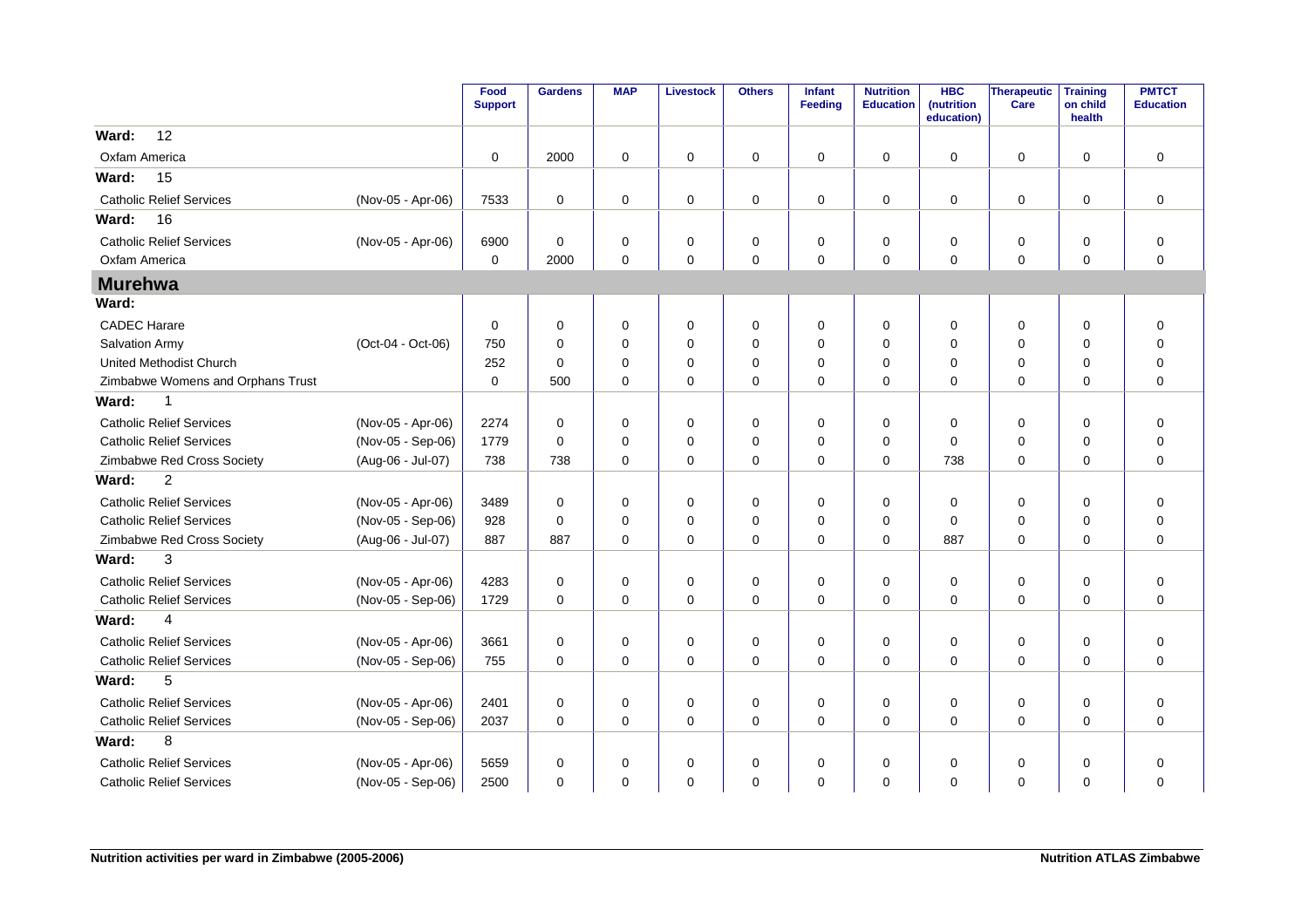|                                               |                   | Food<br><b>Support</b> | <b>Gardens</b> | <b>MAP</b>  | Livestock   | <b>Others</b> | <b>Infant</b><br><b>Feeding</b> | <b>Nutrition</b><br><b>Education</b> | <b>HBC</b><br>(nutrition<br>education) | Therapeutic<br>Care | <b>Training</b><br>on child<br>health | <b>PMTCT</b><br><b>Education</b> |
|-----------------------------------------------|-------------------|------------------------|----------------|-------------|-------------|---------------|---------------------------------|--------------------------------------|----------------------------------------|---------------------|---------------------------------------|----------------------------------|
| 9<br>Ward:                                    |                   |                        |                |             |             |               |                                 |                                      |                                        |                     |                                       |                                  |
| <b>Catholic Relief Services</b>               | (Nov-05 - Apr-06) | 2686                   | 0              | $\mathbf 0$ | $\mathbf 0$ | 0             | 0                               | 0                                    | 0                                      | 0                   | 0                                     | $\mathbf 0$                      |
| <b>Catholic Relief Services</b>               | (Nov-05 - Sep-06) | 635                    | $\mathbf 0$    | $\mathbf 0$ | $\mathbf 0$ | $\mathbf 0$   | 0                               | $\mathbf 0$                          | 0                                      | 0                   | $\mathbf 0$                           | 0                                |
| Ward:<br>10                                   |                   |                        |                |             |             |               |                                 |                                      |                                        |                     |                                       |                                  |
| <b>Catholic Relief Services</b>               | (Nov-05 - Apr-06) | 2835                   | $\mathbf 0$    | 0           | $\mathbf 0$ | $\mathbf 0$   | 0                               | 0                                    | $\Omega$                               | 0                   | 0                                     | $\mathbf 0$                      |
| <b>Catholic Relief Services</b>               | (Nov-05 - Sep-06) | 1748                   | $\mathbf 0$    | $\mathbf 0$ | $\mathbf 0$ | $\mathbf 0$   | 0                               | 0                                    | $\Omega$                               | 0                   | $\mathbf 0$                           | $\mathbf 0$                      |
| 11<br>Ward:                                   |                   |                        |                |             |             |               |                                 |                                      |                                        |                     |                                       |                                  |
| <b>Catholic Relief Services</b>               | (Nov-05 - Apr-06) | 6001                   | 0              | 0           | 0           | $\mathbf 0$   | 0                               | 0                                    | $\Omega$                               | 0                   | 0                                     | $\mathbf 0$                      |
| <b>Catholic Relief Services</b>               | (Nov-05 - Sep-06) | 3018                   | $\mathbf 0$    | $\Omega$    | $\mathbf 0$ | $\mathbf 0$   | $\mathbf 0$                     | 0                                    | $\Omega$                               | $\mathbf 0$         | $\Omega$                              | $\mathbf 0$                      |
| 12<br>Ward:                                   |                   |                        |                |             |             |               |                                 |                                      |                                        |                     |                                       |                                  |
| <b>Catholic Relief Services</b>               | (Nov-05 - Apr-06) | 6204                   | $\mathbf 0$    | $\mathbf 0$ | $\mathbf 0$ | $\pmb{0}$     | 0                               | 0                                    | $\Omega$                               | 0                   | $\mathbf 0$                           | $\mathbf 0$                      |
| <b>Catholic Relief Services</b>               | (Nov-05 - Sep-06) | 3540                   | $\Omega$       | $\Omega$    | $\mathbf 0$ | $\mathbf 0$   | $\Omega$                        | $\Omega$                             | $\Omega$                               | $\mathbf 0$         | $\Omega$                              | $\Omega$                         |
| <b>HELPAGE</b>                                | (Apr-06 - Jun-06) | $\mathbf 0$            | 50             | $\Omega$    | $\mathbf 0$ | $\Omega$      | 0                               | $\Omega$                             | $\Omega$                               | $\mathbf 0$         | $\Omega$                              | $\Omega$                         |
| Ward:<br>13                                   |                   |                        |                |             |             |               |                                 |                                      |                                        |                     |                                       |                                  |
| <b>Catholic Relief Services</b>               | (Nov-05 - Apr-06) | 4411                   | $\mathbf 0$    | 0           | 0           | $\pmb{0}$     | 0                               | 0                                    | $\Omega$                               | $\mathbf 0$         | 0                                     | $\mathbf 0$                      |
| <b>Catholic Relief Services</b>               | (Nov-05 - Sep-06) | 2388                   | $\Omega$       | $\Omega$    | $\mathbf 0$ | 0             | 0                               | $\Omega$                             | $\Omega$                               | 0                   | $\Omega$                              | $\mathbf 0$                      |
| <b>Community Technology Development Trust</b> | (Jan-05 - Jul-06) | $\mathbf 0$            | 120            | $\Omega$    | $\mathbf 0$ | $\mathbf 0$   | 0                               | $\Omega$                             | $\Omega$                               | $\mathbf 0$         | $\Omega$                              | $\mathbf 0$                      |
| Ward:<br>14                                   |                   |                        |                |             |             |               |                                 |                                      |                                        |                     |                                       |                                  |
| <b>Catholic Relief Services</b>               | (Nov-05 - Apr-06) | 5978                   | 0              | 0           | 0           | 0             | 0                               | 0                                    | $\Omega$                               | 0                   | 0                                     | 0                                |
| <b>Catholic Relief Services</b>               | (Nov-05 - Sep-06) | 2400                   | $\Omega$       | $\Omega$    | $\mathbf 0$ | 0             | $\Omega$                        | $\Omega$                             | $\Omega$                               | 0                   | 0                                     | $\mathbf 0$                      |
| <b>Community Technology Development Trust</b> |                   | $\mathbf 0$            | 510            | $\Omega$    | $\mathbf 0$ | 0             | 0                               | $\Omega$                             | $\Omega$                               | 0                   | $\mathbf 0$                           | $\mathbf 0$                      |
| <b>Community Technology Development Trust</b> | (Jan-05 - Jul-06) | $\mathbf 0$            | 180            | $\mathbf 0$ | $\mathbf 0$ | $\mathbf 0$   | 0                               | $\mathbf 0$                          | 0                                      | 0                   | $\mathbf 0$                           | $\mathbf 0$                      |
| 15<br>Ward:                                   |                   |                        |                |             |             |               |                                 |                                      |                                        |                     |                                       |                                  |
| <b>Catholic Relief Services</b>               | (Nov-05 - Apr-06) | 5083                   | $\mathbf 0$    | 0           | $\mathbf 0$ | 0             | 0                               | 0                                    | $\Omega$                               | 0                   | $\mathbf 0$                           | $\mathbf 0$                      |
| <b>Catholic Relief Services</b>               | (Nov-05 - Sep-06) | 2749                   | $\mathbf 0$    | $\mathbf 0$ | $\mathbf 0$ | $\mathbf 0$   | $\mathbf 0$                     | 0                                    | $\Omega$                               | $\mathbf 0$         | $\mathbf 0$                           | $\mathbf 0$                      |
| 16<br>Ward:                                   |                   |                        |                |             |             |               |                                 |                                      |                                        |                     |                                       |                                  |
| <b>Catholic Relief Services</b>               | (Nov-05 - Apr-06) | 5759                   | 0              | 0           | $\mathbf 0$ | 0             | 0                               | 0                                    | $\Omega$                               | 0                   | 0                                     | $\mathbf 0$                      |
| <b>Catholic Relief Services</b>               | (Nov-05 - Sep-06) | 1698                   | $\Omega$       | $\Omega$    | $\mathbf 0$ | $\Omega$      | $\Omega$                        | $\Omega$                             | $\Omega$                               | $\Omega$            | $\Omega$                              | $\Omega$                         |
| 17<br>Ward:                                   |                   |                        |                |             |             |               |                                 |                                      |                                        |                     |                                       |                                  |
| <b>Catholic Relief Services</b>               | (Nov-05 - Apr-06) | 4268                   | $\mathbf 0$    | $\mathbf 0$ | $\mathbf 0$ | $\pmb{0}$     | 0                               | 0                                    | $\mathbf 0$                            | $\mathbf 0$         | 0                                     | $\mathbf 0$                      |
| <b>Catholic Relief Services</b>               | (Nov-05 - Sep-06) | 1687                   | $\Omega$       | $\mathbf 0$ | $\mathbf 0$ | $\Omega$      | $\Omega$                        | 0                                    | $\Omega$                               | $\mathbf 0$         | $\Omega$                              | $\Omega$                         |
| 18<br>Ward:                                   |                   |                        |                |             |             |               |                                 |                                      |                                        |                     |                                       |                                  |
| <b>Catholic Relief Services</b>               | (Nov-05 - Apr-06) | 2792                   | $\mathbf 0$    | 0           | $\mathbf 0$ | 0             | 0                               | 0                                    | 0                                      | 0                   | 0                                     | 0                                |
| <b>Catholic Relief Services</b>               | (Nov-05 - Sep-06) | 976                    | $\mathbf 0$    | $\mathbf 0$ | $\mathbf 0$ | $\mathbf 0$   | 0                               | $\Omega$                             | $\Omega$                               | $\mathbf 0$         | $\mathbf 0$                           | 0                                |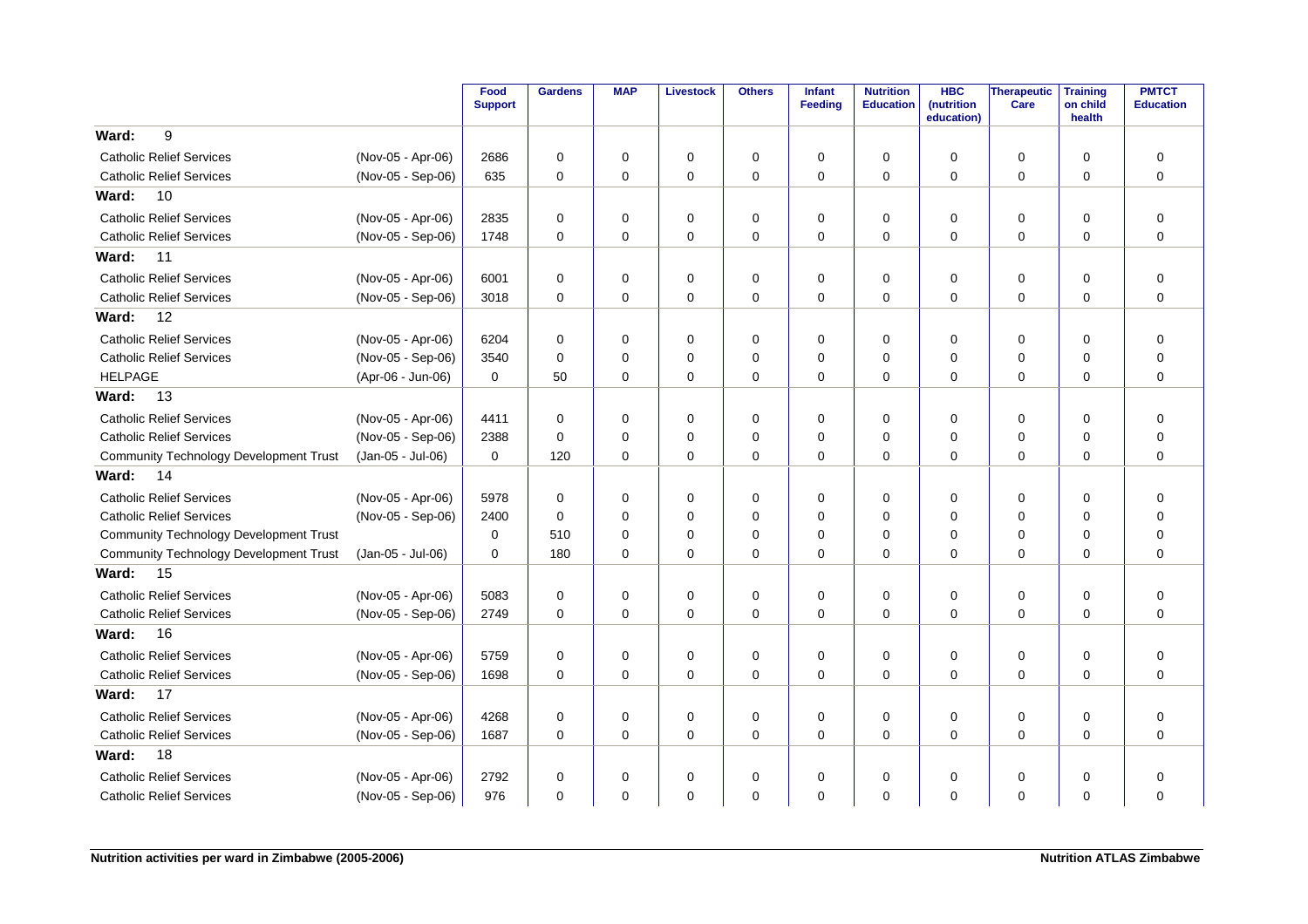|                                               |                   | Food<br><b>Support</b> | <b>Gardens</b> | <b>MAP</b>  | Livestock   | <b>Others</b> | <b>Infant</b><br><b>Feeding</b> | <b>Nutrition</b><br><b>Education</b> | <b>HBC</b><br>(nutrition<br>education) | Therapeutic<br>Care | <b>Training</b><br>on child<br>health | <b>PMTCT</b><br><b>Education</b> |
|-----------------------------------------------|-------------------|------------------------|----------------|-------------|-------------|---------------|---------------------------------|--------------------------------------|----------------------------------------|---------------------|---------------------------------------|----------------------------------|
| 19<br>Ward:                                   |                   |                        |                |             |             |               |                                 |                                      |                                        |                     |                                       |                                  |
| <b>Catholic Relief Services</b>               | (Nov-05 - Apr-06) | 2687                   | $\mathbf 0$    | 0           | $\mathbf 0$ | 0             | 0                               | 0                                    | $\Omega$                               | 0                   | 0                                     | 0                                |
| <b>Catholic Relief Services</b>               | (Nov-05 - Sep-06) | 905                    | $\mathbf 0$    | $\mathbf 0$ | $\mathbf 0$ | $\mathbf 0$   | $\mathbf 0$                     | 0                                    | $\mathbf 0$                            | $\mathbf 0$         | $\mathbf 0$                           | $\mathbf 0$                      |
| 20<br>Ward:                                   |                   |                        |                |             |             |               |                                 |                                      |                                        |                     |                                       |                                  |
| <b>Catholic Relief Services</b>               | (Nov-05 - Apr-06) | 3634                   | 0              | $\mathbf 0$ | $\mathbf 0$ | 0             | $\mathbf 0$                     | 0                                    | $\mathbf 0$                            | 0                   | $\mathbf 0$                           | $\mathbf 0$                      |
| <b>Catholic Relief Services</b>               | (Nov-05 - Sep-06) | 1391                   | $\mathbf 0$    | $\Omega$    | $\mathbf 0$ | $\mathbf 0$   | $\mathbf 0$                     | $\Omega$                             | $\Omega$                               | $\mathbf 0$         | $\Omega$                              | $\mathbf 0$                      |
| 21<br>Ward:                                   |                   |                        |                |             |             |               |                                 |                                      |                                        |                     |                                       |                                  |
| <b>Catholic Relief Services</b>               | (Nov-05 - Sep-06) | 1382                   | $\mathbf 0$    | 0           | $\mathbf 0$ | $\mathbf 0$   | $\mathbf 0$                     | 0                                    | $\Omega$                               | $\mathbf 0$         | $\mathbf 0$                           | $\mathbf 0$                      |
| <b>Catholic Relief Services</b>               | (Nov-05 - Apr-06) | 2934                   | $\mathbf 0$    | $\mathbf 0$ | $\mathbf 0$ | $\mathbf 0$   | $\mathbf 0$                     | $\mathbf 0$                          | 0                                      | 0                   | $\mathbf 0$                           | $\mathbf 0$                      |
| 22<br>Ward:                                   |                   |                        |                |             |             |               |                                 |                                      |                                        |                     |                                       |                                  |
| Farm Community Trust of Zimbabwe              | (Jan-04 - Jul-05) | 2515                   | $\mathbf 0$    | $\mathbf 0$ | $\mathbf 0$ | $\mathbf 0$   | $\mathbf 0$                     | $\mathbf 0$                          | $\Omega$                               | $\mathbf 0$         | $\mathbf 0$                           | $\mathbf 0$                      |
| 23<br>Ward:                                   |                   |                        |                |             |             |               |                                 |                                      |                                        |                     |                                       |                                  |
| Farm Community Trust of Zimbabwe              | (Jan-04 - Jul-05) | 1914                   | $\mathbf 0$    | $\mathbf 0$ | $\mathbf 0$ | $\mathbf 0$   | $\mathbf 0$                     | 0                                    | $\mathbf 0$                            | $\mathbf 0$         | $\mathbf 0$                           | $\mathbf 0$                      |
| Ward:<br>24                                   |                   |                        |                |             |             |               |                                 |                                      |                                        |                     |                                       |                                  |
| Farm Community Trust of Zimbabwe              | (Jan-04 - Jul-05) | 1410                   | $\mathbf 0$    | $\mathbf 0$ | 0           | $\mathbf 0$   | $\mathbf 0$                     | $\mathbf 0$                          | $\mathbf 0$                            | 0                   | $\mathbf 0$                           | $\mathbf 0$                      |
| 25<br>Ward:                                   |                   |                        |                |             |             |               |                                 |                                      |                                        |                     |                                       |                                  |
| <b>Catholic Relief Services</b>               | (Nov-05 - Apr-06) | 3959                   | $\mathbf 0$    | 0           | 0           | $\mathbf 0$   | 0                               | 0                                    | $\Omega$                               | 0                   | 0                                     | 0                                |
| <b>Catholic Relief Services</b>               | (Nov-05 - Sep-06) | 2127                   | $\mathbf 0$    | $\mathbf 0$ | $\mathbf 0$ | $\mathbf 0$   | $\mathbf 0$                     | 0                                    | $\Omega$                               | $\mathbf 0$         | $\mathbf 0$                           | $\mathbf 0$                      |
| Ward:<br>26                                   |                   |                        |                |             |             |               |                                 |                                      |                                        |                     |                                       |                                  |
| <b>Catholic Relief Services</b>               | (Nov-05 - Sep-06) | 1051                   | $\mathbf 0$    | $\mathbf 0$ | $\mathbf 0$ | 0             | $\mathbf 0$                     | 0                                    | $\mathbf 0$                            | 0                   | $\mathbf 0$                           | $\mathbf 0$                      |
| <b>Catholic Relief Services</b>               | (Nov-05 - Apr-06) | 5349                   | $\mathbf 0$    | $\mathbf 0$ | $\mathbf 0$ | $\mathbf 0$   | $\mathbf 0$                     | $\mathbf 0$                          | $\Omega$                               | 0                   | $\mathbf 0$                           | $\mathbf 0$                      |
| Ward:<br>27                                   |                   |                        |                |             |             |               |                                 |                                      |                                        |                     |                                       |                                  |
| <b>Catholic Relief Services</b>               | (Nov-05 - Sep-06) | 2672                   | $\mathbf 0$    | $\mathbf 0$ | 0           | 0             | 0                               | 0                                    | 0                                      | 0                   | 0                                     | 0                                |
| <b>Catholic Relief Services</b>               | (Nov-05 - Apr-06) | 6030                   | $\mathbf 0$    | $\mathbf 0$ | $\mathbf 0$ | $\mathbf 0$   | $\mathbf 0$                     | $\Omega$                             | 0                                      | $\mathbf 0$         | $\mathbf 0$                           | $\mathbf 0$                      |
| 28<br>Ward:                                   |                   |                        |                |             |             |               |                                 |                                      |                                        |                     |                                       |                                  |
| <b>Catholic Relief Services</b>               | (Nov-05 - Apr-06) | 5182                   | $\mathbf 0$    | 0           | $\mathbf 0$ | $\mathbf 0$   | 0                               | $\mathbf 0$                          | $\Omega$                               | 0                   | 0                                     | $\mathbf 0$                      |
| <b>Catholic Relief Services</b>               | (Nov-05 - Sep-06) | 1572                   | $\pmb{0}$      | 0           | 0           | 0             | 0                               | $\mathbf 0$                          | $\Omega$                               | 0                   | $\mathbf 0$                           | $\mathbf 0$                      |
| <b>Community Technology Development Trust</b> | (Jan-05 - Jul-06) | $\Omega$               | 60             | $\mathbf 0$ | $\mathbf 0$ | $\mathbf 0$   | $\Omega$                        | $\mathbf 0$                          | $\Omega$                               | $\mathbf 0$         | $\mathbf 0$                           | $\mathbf 0$                      |
| <b>Mutare Rural</b>                           |                   |                        |                |             |             |               |                                 |                                      |                                        |                     |                                       |                                  |
| Ward:                                         |                   |                        |                |             |             |               |                                 |                                      |                                        |                     |                                       |                                  |
| Independent African Church                    |                   | $\mathbf 0$            | $\mathbf 0$    | $\mathbf 0$ | $\mathbf 0$ | 0             | 0                               | 0                                    | 0                                      | 0                   | $\mathbf 0$                           | 0                                |
| Plan                                          | (Sep-05 - Apr-06) | 2300                   | $\mathbf 0$    | 0           | $\mathbf 0$ | $\mathbf 0$   | 0                               | 0                                    | 0                                      | $\mathbf 0$         | $\Omega$                              | $\mathbf 0$                      |
| <b>United Methodist Church</b>                |                   | 491                    | $\mathbf 0$    | $\Omega$    | $\mathbf 0$ | $\mathbf 0$   | $\mathbf 0$                     | $\Omega$                             | $\Omega$                               | $\mathbf 0$         | $\Omega$                              | $\mathbf 0$                      |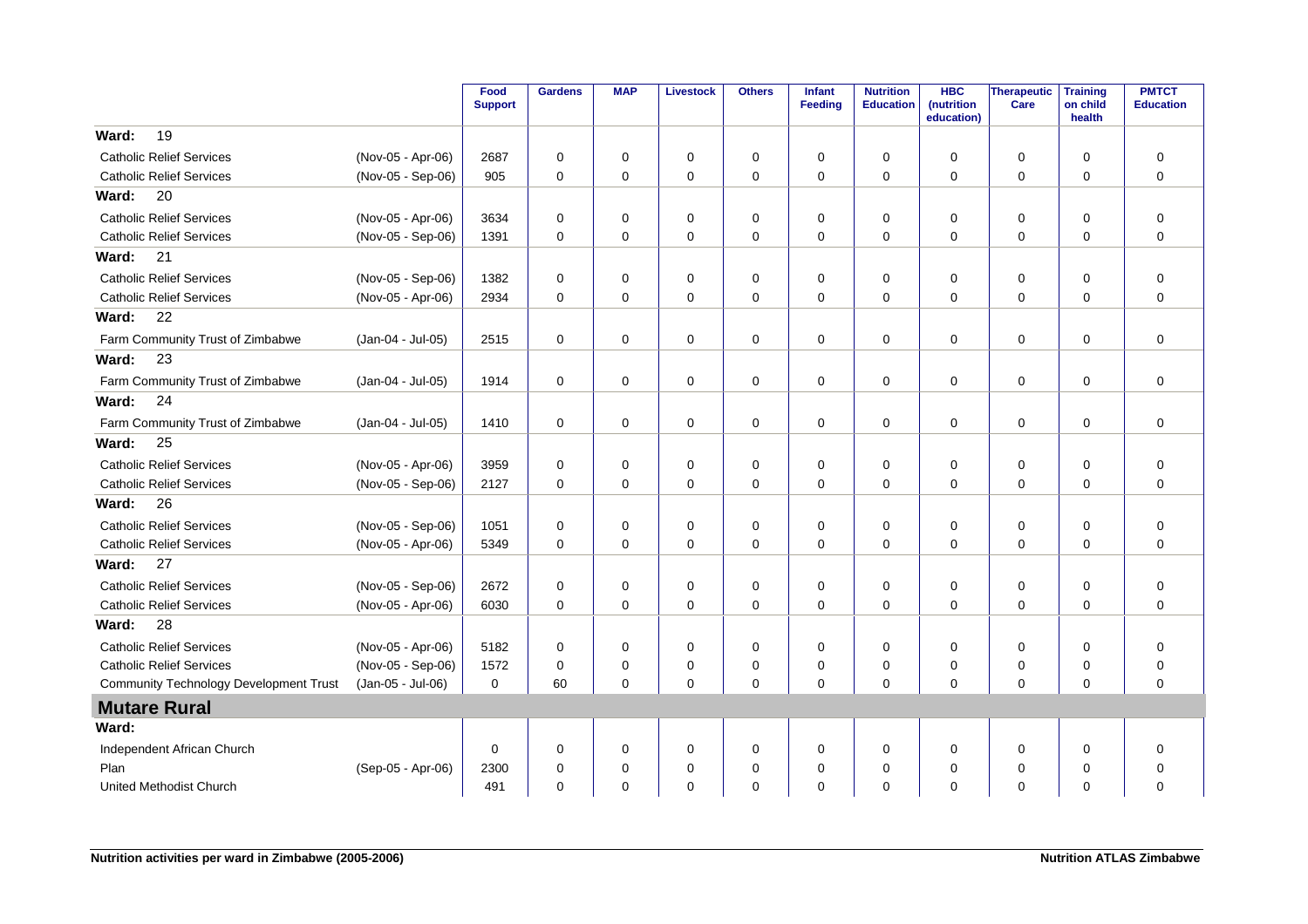|                                  |                   | Food<br><b>Support</b> | <b>Gardens</b> | <b>MAP</b>  | <b>Livestock</b> | <b>Others</b> | Infant<br>Feeding | <b>Nutrition</b><br><b>Education</b> | <b>HBC</b><br>(nutrition<br>education) | Therapeutic<br>Care | <b>Training</b><br>on child<br>health | <b>PMTCT</b><br><b>Education</b> |
|----------------------------------|-------------------|------------------------|----------------|-------------|------------------|---------------|-------------------|--------------------------------------|----------------------------------------|---------------------|---------------------------------------|----------------------------------|
| $\mathbf{1}$<br>Ward:            |                   |                        |                |             |                  |               |                   |                                      |                                        |                     |                                       |                                  |
| Anglican Diocese of Manicaland   |                   | 333                    | $\mathbf 0$    | $\mathbf 0$ | 0                | $\mathbf 0$   | $\mathbf 0$       | $\mathbf 0$                          | 0                                      | $\mathbf 0$         | $\mathbf 0$                           | $\mathbf 0$                      |
| Farm Community Trust of Zimbabwe | (Jan-04 - Jul-05) | 442                    | $\mathbf 0$    | 0           | $\mathbf 0$      | $\pmb{0}$     | $\mathbf 0$       | $\mathbf 0$                          | 0                                      | 0                   | $\mathbf 0$                           | $\mathbf 0$                      |
| Plan                             | (Sep-05 - Apr-06) | 5528                   | $\mathbf 0$    | 0           | 0                | 0             | $\mathbf 0$       | $\mathbf 0$                          | 0                                      | 0                   | 0                                     | $\mathbf 0$                      |
| Plan                             | (Nov-04 - Jul-12) | 0                      | 522            | $\mathbf 0$ | $\mathbf 0$      | $\mathbf 0$   | $\Omega$          | $\Omega$                             | $\Omega$                               | $\mathbf 0$         | $\Omega$                              | $\mathbf 0$                      |
| $\overline{2}$<br>Ward:          |                   |                        |                |             |                  |               |                   |                                      |                                        |                     |                                       |                                  |
| Anglican Diocese of Manicaland   |                   | 400                    | $\mathbf 0$    | 0           | $\mathsf 0$      | $\mathbf 0$   | $\mathbf 0$       | $\mathbf 0$                          | $\mathbf 0$                            | $\mathbf 0$         | $\mathbf 0$                           | $\mathsf 0$                      |
| 3<br>Ward:                       |                   |                        |                |             |                  |               |                   |                                      |                                        |                     |                                       |                                  |
| Anglican Diocese of Manicaland   |                   | 1284                   | $\mathbf 0$    | 0           | $\pmb{0}$        | $\mathbf 0$   | $\mathsf 0$       | $\pmb{0}$                            | 0                                      | $\mathsf{O}\xspace$ | 0                                     | $\mathsf 0$                      |
| Farm Community Trust of Zimbabwe | (Jan-04 - Jul-05) | 2292                   | $\mathbf 0$    | 0           | $\mathbf 0$      | $\mathbf 0$   | $\mathbf 0$       | $\mathbf 0$                          | 0                                      | 0                   | $\Omega$                              | $\mathbf 0$                      |
| Ward:<br>$\overline{4}$          |                   |                        |                |             |                  |               |                   |                                      |                                        |                     |                                       |                                  |
| Plan                             | (Sep-05 - Apr-06) | 4008                   | $\mathbf 0$    | $\mathbf 0$ | 0                | $\mathbf 0$   | $\mathbf 0$       | 0                                    | $\mathbf 0$                            | $\mathbf 0$         | $\mathbf 0$                           | $\mathbf 0$                      |
| Plan                             | (Nov-04 - Jul-12) | $\Omega$               | 18             | $\Omega$    | $\mathbf 0$      | $\mathbf 0$   | $\mathbf 0$       | $\Omega$                             | 0                                      | $\mathbf 0$         | $\Omega$                              | $\mathbf 0$                      |
| $\overline{7}$<br>Ward:          |                   |                        |                |             |                  |               |                   |                                      |                                        |                     |                                       |                                  |
| Farm Community Trust of Zimbabwe | (Jan-04 - Jul-05) | 2106                   | $\mathbf 0$    | 0           | $\pmb{0}$        | $\mathbf 0$   | $\mathbf 0$       | $\pmb{0}$                            | 0                                      | $\mathbf 0$         | $\mathbf 0$                           | $\mathsf 0$                      |
| Plan                             | (Sep-05 - Apr-06) | 6674                   | 0              | 0           | 0                | 0             | $\mathbf 0$       | 0                                    | 0                                      | 0                   | 0                                     | $\mathbf 0$                      |
| Plan                             | (Nov-04 - Jul-12) | 0                      | 18             | $\Omega$    | $\mathbf 0$      | $\mathbf 0$   | $\Omega$          | $\Omega$                             | $\Omega$                               | $\mathbf 0$         | $\Omega$                              | $\mathbf 0$                      |
| 8<br>Ward:                       |                   |                        |                |             |                  |               |                   |                                      |                                        |                     |                                       |                                  |
| Plan                             | (Nov-04 - Jul-12) | $\mathbf 0$            | 18             | 0           | 0                | $\mathbf 0$   | $\mathbf 0$       | $\mathbf 0$                          | 0                                      | 0                   | $\mathbf 0$                           | $\mathbf 0$                      |
| Plan                             | (Sep-05 - Apr-06) | 6138                   | $\mathbf 0$    | 0           | $\mathbf 0$      | $\mathbf 0$   | $\mathbf 0$       | $\mathbf 0$                          | $\mathbf 0$                            | $\mathbf 0$         | $\mathbf 0$                           | $\mathbf 0$                      |
| 9<br>Ward:                       |                   |                        |                |             |                  |               |                   |                                      |                                        |                     |                                       |                                  |
| Plan                             | (Sep-05 - Apr-06) | 7696                   | 0              | 0           | 0                | 0             | 0                 | 0                                    | 0                                      | $\mathbf 0$         | 0                                     | $\mathbf 0$                      |
| 10<br>Ward:                      |                   |                        |                |             |                  |               |                   |                                      |                                        |                     |                                       |                                  |
| Plan                             | (Nov-04 - Jul-12) | 0                      | 78             | 0           | 0                | 0             | 0                 | 0                                    | 0                                      | $\mathbf 0$         | 0                                     | $\mathbf 0$                      |
| Plan                             | (Sep-05 - Apr-06) | 9723                   | $\mathbf 0$    | $\mathbf 0$ | $\mathbf 0$      | $\mathbf 0$   | $\mathbf 0$       | $\mathbf 0$                          | $\mathbf 0$                            | $\mathbf 0$         | $\Omega$                              | $\mathbf 0$                      |
| 11<br>Ward:                      |                   |                        |                |             |                  |               |                   |                                      |                                        |                     |                                       |                                  |
| Plan                             | (Nov-04 - Jul-12) | 0                      | 1680           | 0           | 0                | $\mathbf 0$   | 0                 | 0                                    | 0                                      | 0                   | 0                                     | 0                                |
| Plan                             | (Sep-05 - Apr-06) | 18181                  | $\mathbf 0$    | $\mathbf 0$ | 0                | $\mathbf 0$   | $\mathbf 0$       | $\mathbf 0$                          | 0                                      | $\mathbf 0$         | $\mathbf 0$                           | $\mathbf 0$                      |
| 12<br>Ward:                      |                   |                        |                |             |                  |               |                   |                                      |                                        |                     |                                       |                                  |
| Plan                             | (Nov-04 - Jul-12) | 0                      | 548            | $\mathbf 0$ | 0                | 0             | $\mathbf 0$       | 0                                    | 0                                      | $\mathbf 0$         | $\mathbf 0$                           | $\mathbf 0$                      |
| Plan                             | (Sep-05 - Apr-06) | 9119                   | $\mathbf 0$    | 0           | $\mathbf 0$      | $\pmb{0}$     | $\mathbf 0$       | $\mathbf 0$                          | 0                                      | $\mathbf 0$         | $\mathbf 0$                           | $\mathbf 0$                      |
| Zimbabwe Red Cross Society       | (Aug-06 - Jul-07) | 929                    | 929            | $\mathbf 0$ | $\mathbf 0$      | $\mathbf 0$   | $\mathbf 0$       | $\mathbf 0$                          | 929                                    | $\mathbf 0$         | 0                                     | $\overline{0}$                   |
| 13<br>Ward:                      |                   |                        |                |             |                  |               |                   |                                      |                                        |                     |                                       |                                  |
| Plan                             | (Nov-04 - Jul-12) | $\mathbf 0$            | $\,6$          | 0           | 0                | $\mathbf 0$   | 0                 | 0                                    | 0                                      | $\mathbf 0$         | 0                                     | $\mathbf 0$                      |
| Plan                             | (Sep-05 - Apr-06) | 7418                   | $\mathbf 0$    | $\mathbf 0$ | $\mathbf 0$      | $\mathbf 0$   | $\mathbf 0$       | $\mathbf 0$                          | 0                                      | 0                   | $\mathbf 0$                           | $\overline{0}$                   |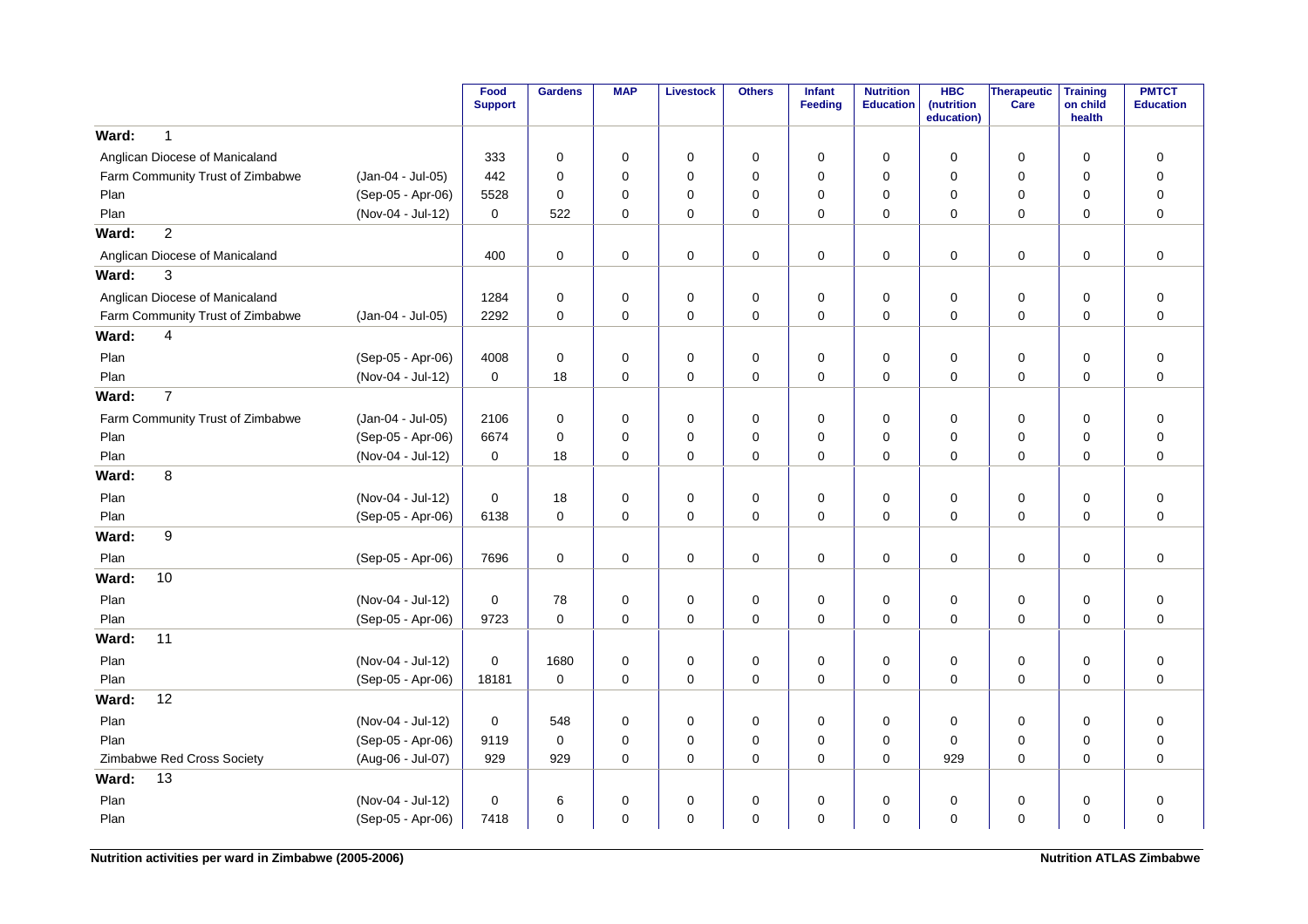|                                   |                   | Food<br><b>Support</b> | <b>Gardens</b> | <b>MAP</b>  | <b>Livestock</b> | <b>Others</b> | Infant<br>Feeding | <b>Nutrition</b><br><b>Education</b> | <b>HBC</b><br>(nutrition<br>education) | <b>Therapeutic</b><br>Care | <b>Training</b><br>on child<br>health | <b>PMTCT</b><br><b>Education</b> |
|-----------------------------------|-------------------|------------------------|----------------|-------------|------------------|---------------|-------------------|--------------------------------------|----------------------------------------|----------------------------|---------------------------------------|----------------------------------|
| 14<br>Ward:                       |                   |                        |                |             |                  |               |                   |                                      |                                        |                            |                                       |                                  |
| Plan                              | (Sep-05 - Apr-06) | 5476                   | $\mathbf 0$    | 0           | $\mathbf 0$      | 0             | $\mathbf 0$       | 0                                    | $\mathbf 0$                            | 0                          | $\mathbf 0$                           | $\pmb{0}$                        |
| Plan                              | (Nov-04 - Jul-12) | $\mathbf 0$            | 18             | $\mathbf 0$ | $\mathbf 0$      | 0             | $\Omega$          | $\mathbf 0$                          | $\Omega$                               | $\mathbf 0$                | $\mathbf 0$                           | $\pmb{0}$                        |
| Plan                              |                   | 238                    | $\mathbf 0$    | 0           | $\mathbf 0$      | 0             | $\mathbf 0$       | 0                                    | 238                                    | 0                          | $\mathbf 0$                           | $\pmb{0}$                        |
| Ward:<br>16                       |                   |                        |                |             |                  |               |                   |                                      |                                        |                            |                                       |                                  |
| <b>CADEC Mutare</b>               | (Aug-04 - Jul-06) | $\mathbf 0$            | 75             | 0           | 150              | $\pmb{0}$     | $\mathbf 0$       | 0                                    | $\mathbf 0$                            | 0                          | $\mathbf 0$                           | $\pmb{0}$                        |
| Plan                              | (Nov-04 - Jul-12) | $\mathbf 0$            | 60             | 0           | $\mathbf 0$      | 0             | $\mathbf 0$       | 0                                    | 0                                      | 0                          | $\mathbf 0$                           | $\pmb{0}$                        |
| Plan                              | (Sep-05 - Apr-06) | 6641                   | $\Omega$       | 0           | $\mathbf 0$      | 0             | $\Omega$          | $\mathbf 0$                          | $\mathbf 0$                            | 0                          | $\mathbf 0$                           | $\pmb{0}$                        |
| Zimbabwe Red Cross Society        | (Aug-06 - Jul-07) | 1107                   | 1107           | 0           | 0                | 0             | 0                 | 0                                    | 1107                                   | 0                          | $\mathbf 0$                           | $\pmb{0}$                        |
| 17<br>Ward:                       |                   |                        |                |             |                  |               |                   |                                      |                                        |                            |                                       |                                  |
| Plan                              | (Nov-04 - Jul-12) | $\mathbf 0$            | 614            | 0           | 0                | $\pmb{0}$     | 0                 | 0                                    | $\mathbf 0$                            | $\mathbf 0$                | 0                                     | $\pmb{0}$                        |
| Plan                              | (Sep-05 - Apr-06) | 4600                   | $\mathbf 0$    | $\mathbf 0$ | $\pmb{0}$        | $\mathbf 0$   | $\mathbf 0$       | 0                                    | $\mathbf 0$                            | 0                          | $\mathbf 0$                           | $\mathbf 0$                      |
| 18<br>Ward:                       |                   |                        |                |             |                  |               |                   |                                      |                                        |                            |                                       |                                  |
| Plan                              | (Sep-05 - Apr-06) | 5272                   | $\mathbf 0$    | 0           | $\mathbf 0$      | 0             | $\mathbf 0$       | 0                                    | $\mathbf 0$                            | 0                          | $\mathbf 0$                           | $\boldsymbol{0}$                 |
| Plan                              | (Nov-04 - Jul-12) | $\mathbf 0$            | 102            | $\mathbf 0$ | $\mathbf 0$      | 0             | $\Omega$          | $\mathbf 0$                          | $\Omega$                               | $\mathbf 0$                | $\mathbf 0$                           | $\mathbf 0$                      |
| 19<br>Ward:                       |                   |                        |                |             |                  |               |                   |                                      |                                        |                            |                                       |                                  |
| Plan                              | (Sep-05 - Apr-06) | 1970                   | $\mathbf 0$    | 0           | 0                | 0             | 0                 | 0                                    | 0                                      | 0                          | $\mathbf 0$                           | $\pmb{0}$                        |
| 20<br>Ward:                       |                   |                        |                |             |                  |               |                   |                                      |                                        |                            |                                       |                                  |
| Plan                              | (Nov-04 - Jul-12) | 0                      | 138            | 0           | 0                | 0             | $\mathbf 0$       | 0                                    | 0                                      | 0                          | 0                                     | $\pmb{0}$                        |
| Plan                              | (Sep-05 - Apr-06) | 11810                  | $\mathbf 0$    | $\mathbf 0$ | $\mathbf 0$      | 0             | $\mathbf 0$       | 0                                    | $\mathbf 0$                            | $\mathbf 0$                | $\mathbf 0$                           | $\pmb{0}$                        |
| 21<br>Ward:                       |                   |                        |                |             |                  |               |                   |                                      |                                        |                            |                                       |                                  |
| Plan                              | (Nov-04 - Jul-12) | $\mathbf 0$            | 66             | 0           | $\mathbf 0$      | $\pmb{0}$     | 0                 | 0                                    | 0                                      | 0                          | $\mathbf 0$                           | $\pmb{0}$                        |
| Plan                              | (Sep-05 - Apr-06) | 3006                   | $\mathbf 0$    | $\mathbf 0$ | $\pmb{0}$        | $\mathbf 0$   | $\mathbf 0$       | 0                                    | $\mathbf 0$                            | 0                          | $\mathbf 0$                           | $\mathbf 0$                      |
| 22<br>Ward:                       |                   |                        |                |             |                  |               |                   |                                      |                                        |                            |                                       |                                  |
| Plan                              | (Sep-05 - Apr-06) | 2543                   | $\mathbf 0$    | 0           | $\mathbf 0$      | $\mathbf 0$   | $\mathbf 0$       | 0                                    | 0                                      | 0                          | $\mathbf 0$                           | $\pmb{0}$                        |
| Plan                              | (Nov-04 - Jul-12) | $\mathbf 0$            | 548            | $\mathbf 0$ | $\mathbf 0$      | 0             | $\mathbf 0$       | 0                                    | $\mathbf 0$                            | $\mathbf 0$                | $\mathbf 0$                           | $\mathbf 0$                      |
| 23<br>Ward:                       |                   |                        |                |             |                  |               |                   |                                      |                                        |                            |                                       |                                  |
| <b>CADEC Mutare</b>               | (Aug-04 - Jul-06) | $\mathbf 0$            | 80             | $\mathbf 0$ | 150              | 0             | $\mathbf 0$       | 0                                    | 71                                     | 0                          | $\mathbf 0$                           | $\mathbf 0$                      |
| Plan                              | (Nov-04 - Jul-12) | $\mathbf 0$            | 548            | 0           | 0                | 0             | 0                 | 0                                    | $\mathbf 0$                            | 0                          | 0                                     | $\mathbf 0$                      |
| Plan                              | (Sep-05 - Apr-06) | 3332                   | $\mathbf 0$    | 0           | 0                | 0             | 0                 | 0                                    | 0                                      | 0                          | $\mathbf 0$                           | $\mathbf 0$                      |
| 24<br>Ward:                       |                   |                        |                |             |                  |               |                   |                                      |                                        |                            |                                       |                                  |
| <b>CADEC Mutare</b>               | (Aug-04 - Jul-06) | 0                      | 175            | 0           | 75               | 0             | 0                 | 0                                    | 85                                     | 0                          | 0                                     | $\pmb{0}$                        |
| <b>Catholic Health Department</b> | (May-03 - Mar-04) | 25                     | $\mathbf 0$    | 0           | $\mathbf 0$      | 0             | $\mathbf 0$       | 0                                    | $\mathbf 0$                            | $\mathbf 0$                | $\mathbf 0$                           | $\pmb{0}$                        |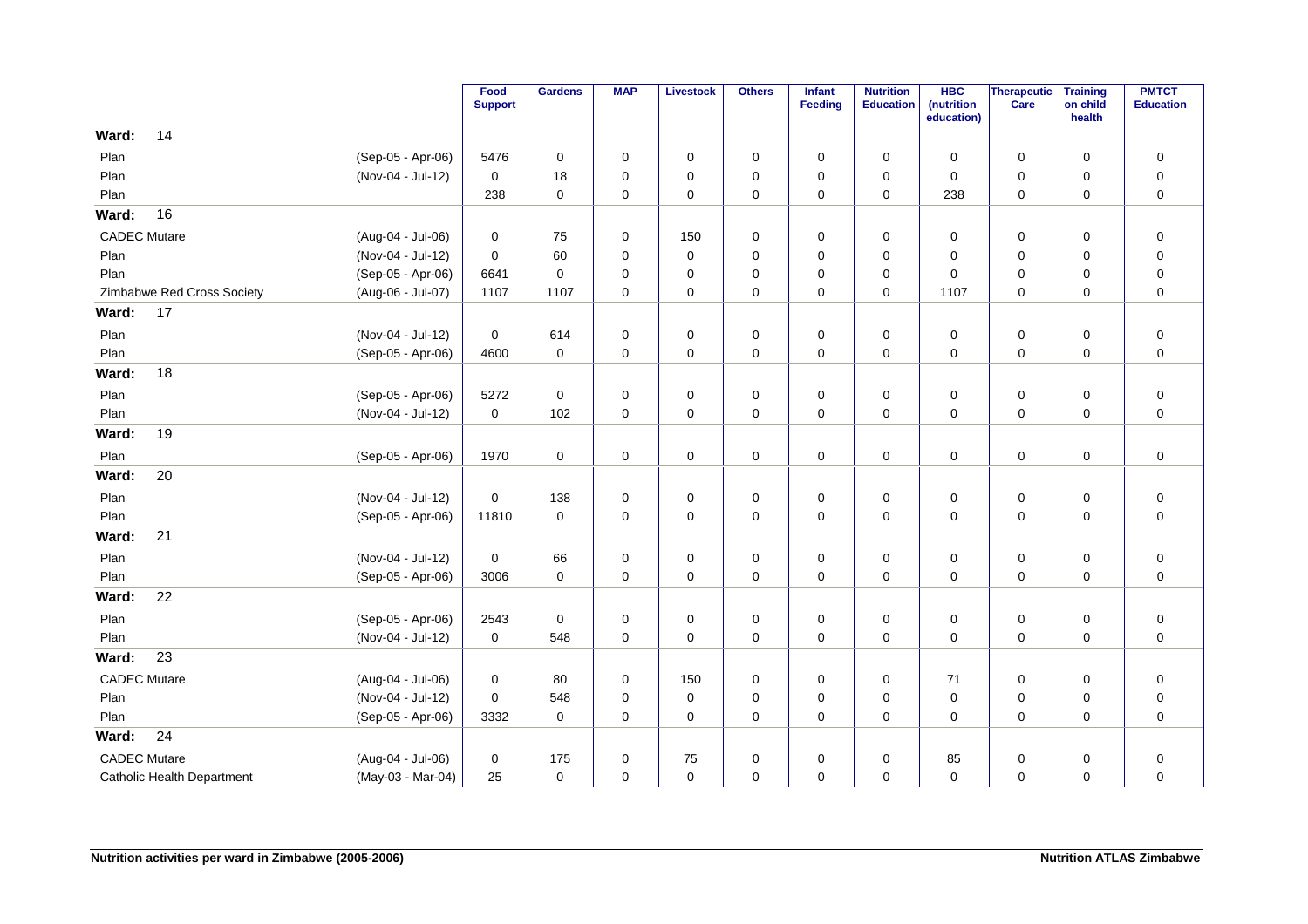|                                       |                   | Food<br><b>Support</b> | <b>Gardens</b> | <b>MAP</b>  | Livestock   | <b>Others</b> | <b>Infant</b><br>Feeding | <b>Nutrition</b><br><b>Education</b> | <b>HBC</b><br>(nutrition<br>education) | <b>Therapeutic</b><br>Care | <b>Training</b><br>on child<br>health | <b>PMTCT</b><br><b>Education</b> |
|---------------------------------------|-------------------|------------------------|----------------|-------------|-------------|---------------|--------------------------|--------------------------------------|----------------------------------------|----------------------------|---------------------------------------|----------------------------------|
| 25<br>Ward:                           |                   |                        |                |             |             |               |                          |                                      |                                        |                            |                                       |                                  |
| <b>CADEC Mutare</b>                   | (Aug-04 - Jul-06) | 0                      | 175            | $\mathbf 0$ | 75          | 0             | $\mathbf 0$              | 0                                    | $\mathbf 0$                            | 0                          | $\mathbf 0$                           | $\mathbf 0$                      |
| Plan                                  | (Nov-04 - Jul-12) | $\Omega$               | 530            | $\Omega$    | $\mathbf 0$ | 0             | $\Omega$                 | $\Omega$                             | $\Omega$                               | $\mathbf 0$                | $\mathbf 0$                           | $\mathbf 0$                      |
| Plan                                  | (Sep-05 - Apr-06) | 8300                   | $\mathbf 0$    | $\mathbf 0$ | $\mathbf 0$ | 0             | $\mathbf 0$              | 0                                    | $\mathbf 0$                            | $\mathbf 0$                | $\mathbf 0$                           | $\overline{0}$                   |
| 27<br>Ward:                           |                   |                        |                |             |             |               |                          |                                      |                                        |                            |                                       |                                  |
| Zimbabwe Red Cross Society            | (Aug-06 - Jul-07) | 1165                   | 1165           | $\mathbf 0$ | $\mathbf 0$ | $\mathbf 0$   | $\mathbf 0$              | 0                                    | 1165                                   | $\mathbf 0$                | $\mathbf 0$                           | $\mathbf 0$                      |
| 30<br>Ward:                           |                   |                        |                |             |             |               |                          |                                      |                                        |                            |                                       |                                  |
| Zimbabwe Red Cross Society            | (Aug-06 - Jul-07) | 1160                   | 1160           | $\mathbf 0$ | $\pmb{0}$   | $\mathbf 0$   | $\mathbf 0$              | 0                                    | 1160                                   | $\mathbf 0$                | $\mathbf 0$                           | $\mathbf 0$                      |
| <b>Mutare Urban</b>                   |                   |                        |                |             |             |               |                          |                                      |                                        |                            |                                       |                                  |
| $\mathbf 0$<br>Ward:                  |                   |                        |                |             |             |               |                          |                                      |                                        |                            |                                       |                                  |
| Anglican Diocese of Manicaland        |                   | 637                    | 0              | 0           | $\mathbf 0$ | 0             | 0                        | 0                                    | $\mathbf 0$                            | 0                          | $\mathbf 0$                           | $\mathbf 0$                      |
| <b>Catholic Relief Services</b>       |                   | $\Omega$               | $\Omega$       | $\Omega$    | $\mathbf 0$ | $\mathbf 0$   | $\Omega$                 | $\Omega$                             | $\Omega$                               | $\mathbf 0$                | $\mathbf 0$                           | $\mathbf 0$                      |
| Church of Central Africa Presbyterian |                   | 10                     | $\Omega$       | $\Omega$    | $\Omega$    | $\mathbf 0$   | $\Omega$                 | 0                                    | $\mathbf 0$                            | $\mathbf 0$                | $\mathbf 0$                           | $\mathbf 0$                      |
| Mutare City Health Department         |                   | 1836                   | $\Omega$       | $\Omega$    | $\mathbf 0$ | $\mathbf 0$   | $\Omega$                 | 579                                  | 498                                    | 0                          | $\mathbf 0$                           | $\mathbf 0$                      |
| Padare                                | (Jan-06 - Jan-07) | 1000                   | 900            | $\Omega$    | $\Omega$    | $\Omega$      | $\Omega$                 | $\Omega$                             | 1000                                   | $\mathbf 0$                | $\Omega$                              | $\mathbf 0$                      |
| <b>Mutasa</b>                         |                   |                        |                |             |             |               |                          |                                      |                                        |                            |                                       |                                  |
| Ward:                                 |                   |                        |                |             |             |               |                          |                                      |                                        |                            |                                       |                                  |
| Independent African Church            |                   | 0                      | $\mathbf 0$    | $\mathbf 0$ | $\mathbf 0$ | 0             | $\mathbf 0$              | $\mathbf 0$                          | 0                                      | 0                          | 0                                     | $\mathbf 0$                      |
| United Methodist Church               |                   | 286                    | $\mathbf 0$    | $\mathbf 0$ | $\mathbf 0$ | 0             | $\mathbf 0$              | 0                                    | $\mathbf 0$                            | $\mathbf 0$                | $\mathbf 0$                           | $\mathbf 0$                      |
| Ward:<br>$\mathbf{1}$                 |                   |                        |                |             |             |               |                          |                                      |                                        |                            |                                       |                                  |
| Africare                              | (Jan-05 - Jun-06) | 1855                   | $\mathbf 0$    | $\mathbf 0$ | $\mathbf 0$ | $\mathbf 0$   | $\mathbf 0$              | 0                                    | $\mathbf 0$                            | 0                          | $\mathbf 0$                           | $\mathbf 0$                      |
| Farm Community Trust of Zimbabwe      | (Jan-04 - Jul-05) | 586                    | $\mathbf 0$    | $\Omega$    | $\mathbf 0$ | $\mathbf 0$   | $\Omega$                 | 0                                    | 0                                      | 0                          | $\mathbf 0$                           | $\mathbf 0$                      |
| Farm Orphan Support Trust             | $(-$ Dec-06)      | $\mathbf 0$            | 53             | $\mathbf 0$ | $\mathbf 0$ | 0             | $\mathbf 0$              | 0                                    | $\mathbf 0$                            | $\mathbf 0$                | $\mathbf 0$                           | $\overline{0}$                   |
| $\overline{c}$<br>Ward:               |                   |                        |                |             |             |               |                          |                                      |                                        |                            |                                       |                                  |
| Farm Community Trust of Zimbabwe      | (Jan-04 - Jul-05) | 336                    | 0              | 0           | $\mathbf 0$ | 0             | 0                        | 0                                    | $\mathbf 0$                            | 0                          | $\mathbf 0$                           | $\mathbf 0$                      |
| Farm Orphan Support Trust             | $(-$ Dec-06)      | $\Omega$               | 48             | $\Omega$    | $\Omega$    | $\Omega$      | $\Omega$                 | $\Omega$                             | $\Omega$                               | $\mathbf 0$                | $\Omega$                              | $\mathbf 0$                      |
| 3<br>Ward:                            |                   |                        |                |             |             |               |                          |                                      |                                        |                            |                                       |                                  |
| Africare                              | (Jan-05 - Jun-06) | 3300                   | 0              | 0           | $\mathbf 0$ | 0             | 0                        | 0                                    | 0                                      | 0                          | $\mathbf 0$                           | $\mathbf 0$                      |
| Farm Community Trust of Zimbabwe      | (Jan-04 - Jul-05) | 630                    | $\mathbf 0$    | $\mathbf 0$ | $\mathbf 0$ | 0             | $\mathbf 0$              | $\mathbf 0$                          | $\mathbf 0$                            | 0                          | $\mathbf 0$                           | $\mathbf 0$                      |
| Farm Orphan Support Trust             | $(-$ Dec-06)      | $\mathbf 0$            | 35             | $\Omega$    | $\Omega$    | $\Omega$      | $\Omega$                 | $\Omega$                             | $\Omega$                               | $\Omega$                   | $\Omega$                              | $\Omega$                         |
| Ward:<br>$\overline{4}$               |                   |                        |                |             |             |               |                          |                                      |                                        |                            |                                       |                                  |
| Africare                              | (Jan-05 - Jun-06) | 4004                   | $\mathbf 0$    | $\mathbf 0$ | $\mathbf 0$ | $\mathbf 0$   | $\mathbf 0$              | $\mathbf 0$                          | $\mathbf 0$                            | $\mathbf 0$                | $\mathbf 0$                           | $\mathbf 0$                      |
| 5<br>Ward:                            |                   |                        |                |             |             |               |                          |                                      |                                        |                            |                                       |                                  |
| Africare                              | (Jan-05 - Jun-06) | 2792                   | 0              | 0           | 0           | 0             | 0                        | 0                                    | 0                                      | 0                          | 0                                     | $\pmb{0}$                        |
| Plan                                  | (Sep-05 - Apr-06) | 3623                   | $\Omega$       | $\Omega$    | $\Omega$    | $\Omega$      | $\Omega$                 | $\Omega$                             | $\Omega$                               | $\Omega$                   | $\Omega$                              | $\mathbf 0$                      |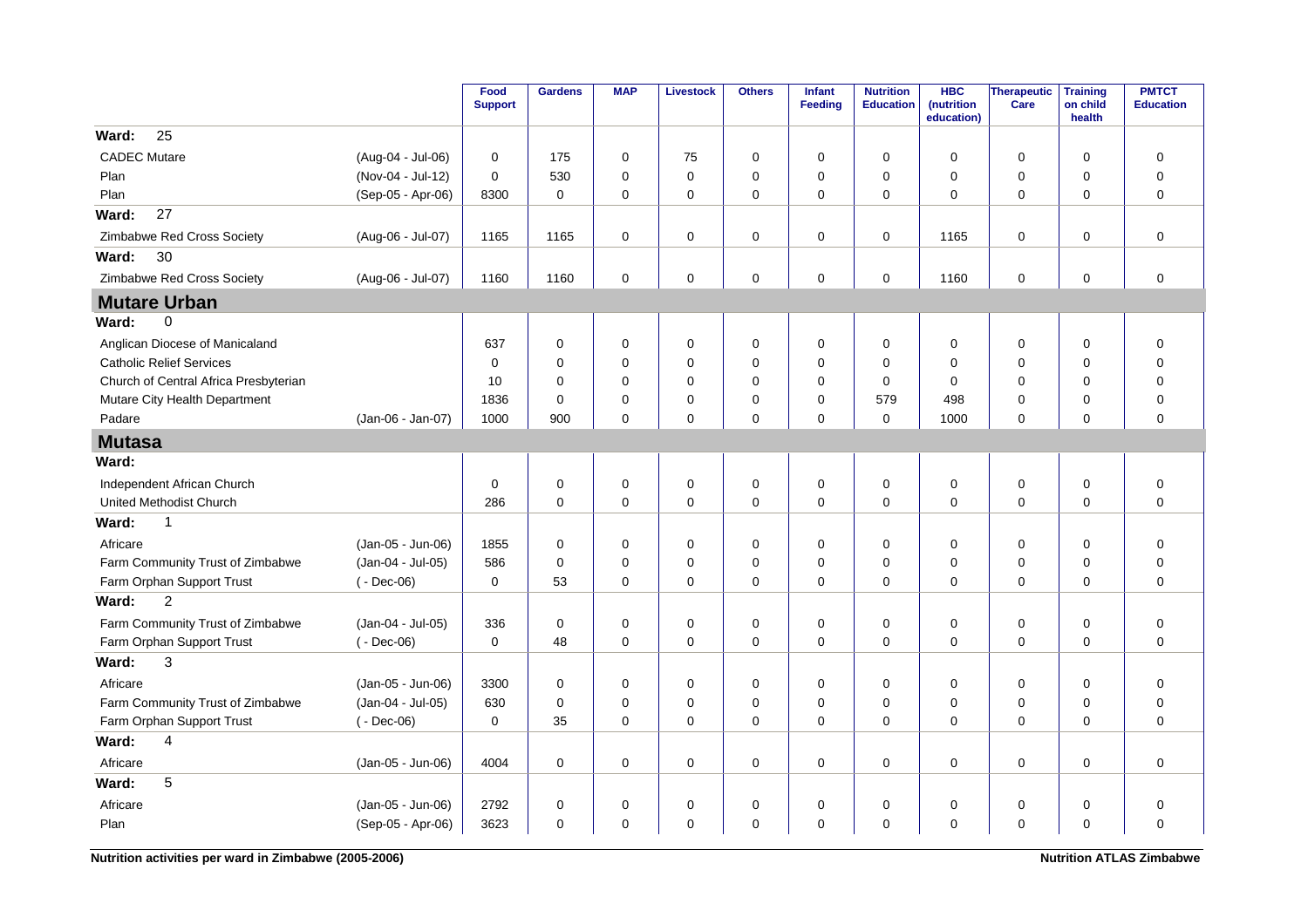|          |                                   |                   | Food<br><b>Support</b> | <b>Gardens</b> | <b>MAP</b>  | <b>Livestock</b> | <b>Others</b> | Infant<br>Feeding | <b>Nutrition</b><br><b>Education</b> | <b>HBC</b><br>(nutrition<br>education) | Therapeutic<br>Care | <b>Training</b><br>on child<br>health | <b>PMTCT</b><br><b>Education</b> |
|----------|-----------------------------------|-------------------|------------------------|----------------|-------------|------------------|---------------|-------------------|--------------------------------------|----------------------------------------|---------------------|---------------------------------------|----------------------------------|
| Ward:    | 6                                 |                   |                        |                |             |                  |               |                   |                                      |                                        |                     |                                       |                                  |
| Africare |                                   | (Jan-05 - Jun-06) | 2716                   | $\mathbf 0$    | 0           | 0                | 0             | 0                 | 0                                    | $\mathbf 0$                            | 0                   | 0                                     | $\mathsf 0$                      |
|          | Farm Orphan Support Trust         | $(-$ Dec-06)      | $\mathbf 0$            | 23             | 0           | 0                | $\mathbf 0$   | $\mathbf 0$       | $\mathbf 0$                          | 0                                      | 0                   | $\mathbf 0$                           | $\mathbf 0$                      |
| Ward:    | $\overline{7}$                    |                   |                        |                |             |                  |               |                   |                                      |                                        |                     |                                       |                                  |
| Africare |                                   | (Jan-05 - Jun-06) | 2682                   | $\mathbf 0$    | 0           | 0                | 0             | 0                 | 0                                    | 0                                      | $\mathbf 0$         | 0                                     | 0                                |
| Ward:    | 8                                 |                   |                        |                |             |                  |               |                   |                                      |                                        |                     |                                       |                                  |
| Africare |                                   | (Jan-05 - Jun-06) | 1320                   | $\mathbf 0$    | 0           | 0                | 0             | 0                 | 0                                    | 0                                      | 0                   | 0                                     | $\pmb{0}$                        |
| Plan     |                                   | (Oct-05 - Oct-05) | 6                      | $\mathbf 0$    | $\Omega$    | 0                | 0             | $\mathbf 0$       | 0                                    | $\Omega$                               | 0                   | $\Omega$                              | $\pmb{0}$                        |
| Plan     |                                   | (Sep-05 - Apr-06) | 1625                   | 0              | $\mathbf 0$ | 0                | $\pmb{0}$     | 0                 | $\mathbf 0$                          | $\mathbf 0$                            | $\mathbf 0$         | $\mathbf 0$                           | $\mathbf 0$                      |
| Ward:    | 9                                 |                   |                        |                |             |                  |               |                   |                                      |                                        |                     |                                       |                                  |
| Africare |                                   | (Jan-05 - Jun-06) | 1957                   | 0              | 0           | 0                | 0             | 0                 | 0                                    | 0                                      | 0                   | 0                                     | 0                                |
| Ward:    | 10                                |                   |                        |                |             |                  |               |                   |                                      |                                        |                     |                                       |                                  |
| Africare |                                   | (Jan-05 - Jun-06) | 2616                   | 0              | 0           | 0                | 0             | 0                 | 0                                    | 0                                      | 0                   | 0                                     | $\mathbf 0$                      |
| Ward:    | 11                                |                   |                        |                |             |                  |               |                   |                                      |                                        |                     |                                       |                                  |
| Africare |                                   | (Jan-05 - Jun-06) | 1402                   | $\mathbf 0$    | 0           | 0                | 0             | 0                 | 0                                    | $\mathbf 0$                            | 0                   | 0                                     | $\pmb{0}$                        |
| Plan     |                                   | (Sep-05 - Apr-06) | 8177                   | $\mathbf 0$    | 0           | $\mathbf 0$      | $\mathbf 0$   | 0                 | $\mathbf 0$                          | 0                                      | 0                   | 0                                     | $\mathbf 0$                      |
| Ward:    | 12                                |                   |                        |                |             |                  |               |                   |                                      |                                        |                     |                                       |                                  |
| Africare |                                   | (Jan-05 - Jun-06) | 5567                   | $\mathbf 0$    | 0           | 0                | 0             | 0                 | 0                                    | 0                                      | $\mathbf 0$         | $\mathbf 0$                           | $\mathbf 0$                      |
| Plan     |                                   | (Sep-05 - Apr-06) | 4022                   | $\mathbf 0$    | $\mathbf 0$ | 0                | $\pmb{0}$     | 0                 | $\mathbf 0$                          | $\mathbf 0$                            | 0                   | $\mathbf 0$                           | $\mathsf 0$                      |
| Plan     |                                   | (Oct-05 - Dec-05) | $\mathbf 0$            | 240            | $\mathbf 0$ | $\mathbf 0$      | $\pmb{0}$     | $\mathbf 0$       | $\mathbf 0$                          | $\mathbf 0$                            | 0                   | 0                                     | $\mathbf 0$                      |
| Ward:    | 13                                |                   |                        |                |             |                  |               |                   |                                      |                                        |                     |                                       |                                  |
| Africare |                                   | (Jan-05 - Jun-06) | 8165                   | $\mathbf 0$    | $\mathbf 0$ | 0                | $\pmb{0}$     | $\mathbf 0$       | $\mathbf 0$                          | $\mathbf 0$                            | $\mathbf 0$         | $\mathbf 0$                           | $\mathsf 0$                      |
|          | <b>Catholic Health Department</b> | (May-03 - Mar-04) | 47                     | $\mathbf 0$    | 0           | 0                | 0             | $\mathbf 0$       | $\mathbf 0$                          | 0                                      | 0                   | $\Omega$                              | $\pmb{0}$                        |
| Plan     |                                   | (Sep-05 - Apr-06) | 2832                   | 0              | $\mathbf 0$ | 0                | $\mathbf 0$   | 0                 | $\mathbf 0$                          | $\mathbf 0$                            | $\mathbf 0$         | $\mathbf 0$                           | $\mathbf 0$                      |
| Ward:    | 14                                |                   |                        |                |             |                  |               |                   |                                      |                                        |                     |                                       |                                  |
| Africare |                                   | (Jan-05 - Jun-06) | 2642                   | 0              | $\mathbf 0$ | 0                | 0             | $\mathbf 0$       | $\mathbf 0$                          | $\mathbf 0$                            | 0                   | $\mathbf 0$                           | $\mathbf 0$                      |
| Plan     |                                   | (Sep-05 - Apr-06) | 3133                   | $\mathbf 0$    | 0           | 0                | 0             | 0                 | 0                                    | 0                                      | 0                   | 0                                     | $\pmb{0}$                        |
| Plan     |                                   | (Sep-05 - Sep-05) | $\mathbf 0$            | 180            | $\mathbf 0$ | $\mathbf 0$      | $\mathbf 0$   | 0                 | $\Omega$                             | $\mathbf 0$                            | $\mathbf 0$         | $\Omega$                              | $\mathbf 0$                      |
| Ward:    | 15                                |                   |                        |                |             |                  |               |                   |                                      |                                        |                     |                                       |                                  |
| Africare |                                   | (Jan-05 - Jun-06) | 1209                   | 0              | 0           | 0                | 0             | 0                 | 0                                    | $\mathbf 0$                            | 0                   | 0                                     | 0                                |
| Plan     |                                   | (Sep-05 - Apr-06) | 3867                   | $\mathbf 0$    | $\mathbf 0$ | $\mathbf 0$      | $\mathbf 0$   | $\mathbf 0$       | $\mathbf 0$                          | $\mathbf 0$                            | $\mathbf 0$         | $\mathbf 0$                           | $\overline{0}$                   |
| Ward:    | 16                                |                   |                        |                |             |                  |               |                   |                                      |                                        |                     |                                       |                                  |
| Africare |                                   | (Jan-05 - Jun-06) | 1266                   | $\mathbf 0$    | 0           | 0                | 0             | 0                 | 0                                    | 0                                      | 0                   | 0                                     | $\mathbf 0$                      |
| Plan     |                                   | (Sep-05 - Apr-06) | 2824                   | 0              | $\mathbf 0$ | 0                | $\pmb{0}$     | 0                 | 0                                    | $\mathbf 0$                            | $\mathbf 0$         | 0                                     | $\mathbf 0$                      |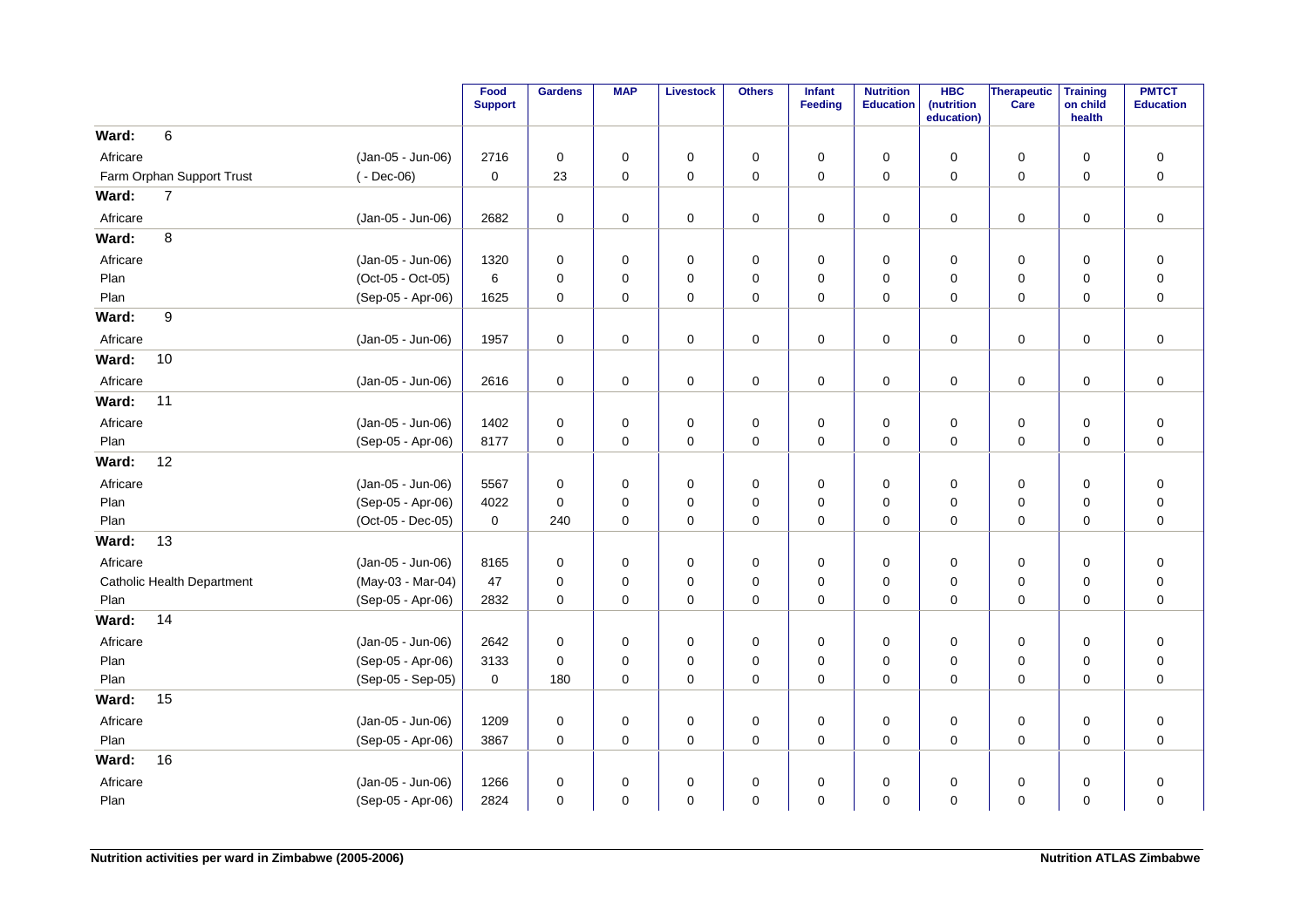|                                  |                   | Food<br><b>Support</b> | <b>Gardens</b> | <b>MAP</b>  | <b>Livestock</b> | <b>Others</b> | Infant<br><b>Feeding</b> | <b>Nutrition</b><br><b>Education</b> | <b>HBC</b><br>(nutrition<br>education) | Therapeutic<br>Care | <b>Training</b><br>on child<br>health | <b>PMTCT</b><br><b>Education</b> |
|----------------------------------|-------------------|------------------------|----------------|-------------|------------------|---------------|--------------------------|--------------------------------------|----------------------------------------|---------------------|---------------------------------------|----------------------------------|
| 17<br>Ward:                      |                   |                        |                |             |                  |               |                          |                                      |                                        |                     |                                       |                                  |
| Africare                         | (Jan-05 - Jun-06) | 1301                   | $\mathbf 0$    | 0           | $\mathbf 0$      | 0             | $\mathbf 0$              | 0                                    | $\mathbf 0$                            | 0                   | $\mathbf 0$                           | $\mathbf 0$                      |
| 18<br>Ward:                      |                   |                        |                |             |                  |               |                          |                                      |                                        |                     |                                       |                                  |
| Africare                         | (Jan-05 - Jun-06) | 1313                   | 0              | 0           | 0                | 0             | 0                        | 0                                    | 0                                      | 0                   | $\mathbf 0$                           | 0                                |
| Farm Community Trust of Zimbabwe | (Jan-04 - Jul-05) | 35                     | 0              | $\Omega$    | 0                | 0             | $\Omega$                 | 0                                    | 0                                      | 0                   | $\Omega$                              | $\mathbf 0$                      |
| Farm Orphan Support Trust        | $(-$ Dec-06)      | $\mathbf 0$            | 14             | $\Omega$    | 0                | $\mathbf 0$   | $\Omega$                 | $\Omega$                             | $\Omega$                               | 0                   | $\Omega$                              | $\mathbf 0$                      |
| Plan                             | (Sep-05 - Apr-06) | 3627                   | 0              | 0           | 0                | 0             | 0                        | 0                                    | 0                                      | 0                   | $\mathbf 0$                           | $\mathbf 0$                      |
| 19<br>Ward:                      |                   |                        |                |             |                  |               |                          |                                      |                                        |                     |                                       |                                  |
| Africare                         | (Jan-05 - Jun-06) | 1834                   | 0              | 0           | $\mathbf 0$      | 0             | 0                        | 0                                    | 0                                      | 0                   | $\mathbf 0$                           | $\pmb{0}$                        |
| Plan                             | (Sep-05 - Apr-06) | 4097                   | $\mathbf 0$    | $\mathbf 0$ | 0                | 0             | $\mathbf 0$              | 0                                    | 0                                      | 0                   | $\mathbf 0$                           | $\mathbf 0$                      |
| 20<br>Ward:                      |                   |                        |                |             |                  |               |                          |                                      |                                        |                     |                                       |                                  |
| Africare                         | (Jan-05 - Jun-06) | 2889                   | $\mathbf 0$    | 0           | 0                | $\mathbf 0$   | $\mathbf 0$              | 0                                    | $\mathbf 0$                            | $\mathbf 0$         | $\mathbf 0$                           | $\pmb{0}$                        |
| Plan                             | (Sep-05 - Apr-06) | 2793                   | $\mathbf 0$    | $\Omega$    | 0                | $\mathbf 0$   | $\Omega$                 | $\mathbf 0$                          | $\Omega$                               | $\mathbf 0$         | $\Omega$                              | $\mathbf 0$                      |
| 21<br>Ward:                      |                   |                        |                |             |                  |               |                          |                                      |                                        |                     |                                       |                                  |
| Africare                         | (Jan-05 - Jun-06) | 2016                   | 0              | 0           | 0                | 0             | 0                        | 0                                    | 0                                      | 0                   | $\mathbf 0$                           | $\mathbf 0$                      |
| Plan                             | (Sep-05 - Apr-06) | 2446                   | $\mathbf 0$    | $\mathbf 0$ | 0                | 0             | $\mathbf 0$              | $\mathbf 0$                          | $\mathbf 0$                            | 0                   | $\mathbf 0$                           | $\mathbf 0$                      |
| 22<br>Ward:                      |                   |                        |                |             |                  |               |                          |                                      |                                        |                     |                                       |                                  |
| Africare                         | (Jan-05 - Jun-06) | 360                    | 0              | 0           | 0                | 0             | 0                        | 0                                    | 0                                      | 0                   | 0                                     | $\mathbf 0$                      |
| Farm Community Trust of Zimbabwe | (Jan-04 - Jul-05) | 1293                   | $\mathbf 0$    | $\mathbf 0$ | $\mathbf 0$      | 0             | $\mathbf 0$              | $\mathbf 0$                          | $\Omega$                               | $\mathbf 0$         | $\mathbf 0$                           | $\mathbf 0$                      |
| Ward:<br>23                      |                   |                        |                |             |                  |               |                          |                                      |                                        |                     |                                       |                                  |
| Africare                         | (Jan-05 - Jun-06) | 1203                   | 0              | 0           | 0                | 0             | $\mathbf 0$              | 0                                    | 0                                      | 0                   | $\mathbf 0$                           | $\mathbf 0$                      |
| Farm Community Trust of Zimbabwe | (Jan-04 - Jul-05) | 1596                   | $\mathbf 0$    | 0           | 0                | $\mathbf 0$   | $\Omega$                 | $\mathbf 0$                          | 0                                      | 0                   | $\mathbf 0$                           | $\mathbf 0$                      |
| Farm Orphan Support Trust        | $(-$ Dec-06)      | 0                      | 11             | 0           | 0                | 0             | 0                        | 0                                    | 0                                      | 0                   | $\mathbf 0$                           | $\mathbf 0$                      |
| 24<br>Ward:                      |                   |                        |                |             |                  |               |                          |                                      |                                        |                     |                                       |                                  |
| Africare                         | (Jan-05 - Jun-06) | 6216                   | $\mathbf 0$    | 0           | 0                | 0             | $\mathbf 0$              | 0                                    | $\mathbf 0$                            | 0                   | $\mathbf 0$                           | $\mathbf 0$                      |
| Plan                             | (Sep-05 - Apr-06) | 5985                   | $\Omega$       | 0           | $\mathbf 0$      | $\mathbf 0$   | 0                        | $\mathbf 0$                          | $\Omega$                               | 0                   | $\mathbf 0$                           | $\mathbf 0$                      |
| 25<br>Ward:                      |                   |                        |                |             |                  |               |                          |                                      |                                        |                     |                                       |                                  |
| Africare                         | (Jan-05 - Jun-06) | 3617                   | 0              | 0           | $\mathbf 0$      | 0             | 0                        | 0                                    | 0                                      | $\mathbf 0$         | $\mathbf 0$                           | $\mathbf 0$                      |
| Farm Community Trust of Zimbabwe | (Jan-04 - Jul-05) | 374                    | 0              | 0           | 0                | 0             | 0                        | 0                                    | 0                                      | 0                   | $\mathbf 0$                           | $\mathbf 0$                      |
| 26<br>Ward:                      |                   |                        |                |             |                  |               |                          |                                      |                                        |                     |                                       |                                  |
| Africare                         | (Jan-05 - Jun-06) | 1764                   | 0              | 0           | 0                | 0             | 0                        | 0                                    | 0                                      | 0                   | 0                                     | 0                                |
| Farm Community Trust of Zimbabwe | (Jan-04 - Jul-05) | 1430                   | $\mathbf 0$    | 0           | 0                | 0             | 0                        | $\mathbf 0$                          | 0                                      | 0                   | $\mathbf 0$                           | $\mathbf 0$                      |
| Farm Orphan Support Trust        | $(-$ Dec-06)      | $\mathbf 0$            | 21             | 0           | $\mathbf 0$      | 0             | $\mathbf 0$              | $\mathbf 0$                          | $\Omega$                               | 0                   | $\Omega$                              | $\mathbf 0$                      |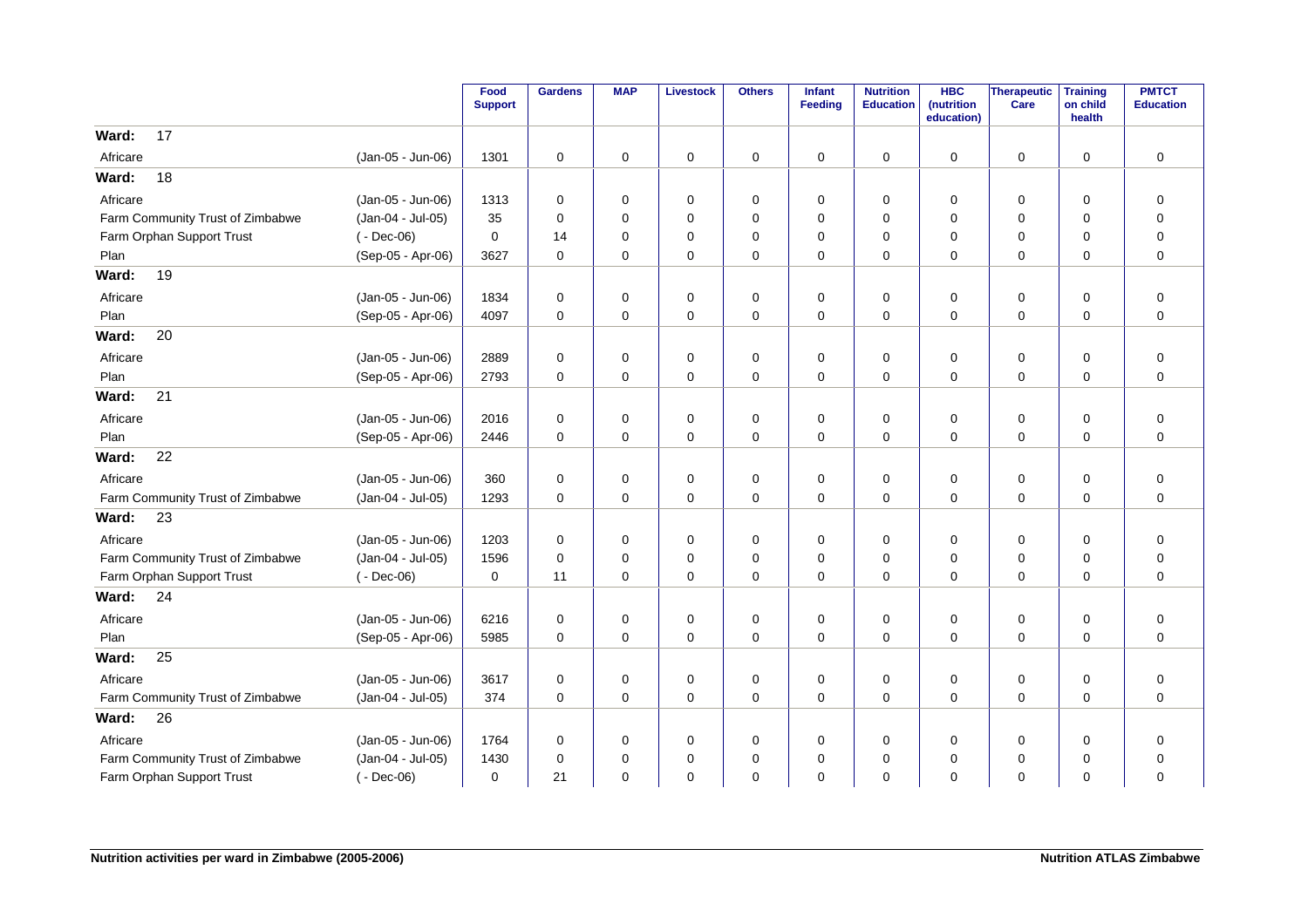|                                  |                   | Food<br><b>Support</b> | <b>Gardens</b> | <b>MAP</b>  | <b>Livestock</b> | <b>Others</b> | Infant<br><b>Feeding</b> | <b>Nutrition</b><br><b>Education</b> | <b>HBC</b><br>(nutrition<br>education) | <b>Therapeutic</b><br>Care | <b>Training</b><br>on child<br>health | <b>PMTCT</b><br><b>Education</b> |
|----------------------------------|-------------------|------------------------|----------------|-------------|------------------|---------------|--------------------------|--------------------------------------|----------------------------------------|----------------------------|---------------------------------------|----------------------------------|
| 27<br>Ward:                      |                   |                        |                |             |                  |               |                          |                                      |                                        |                            |                                       |                                  |
| Anglican Diocese of Manicaland   |                   | 306                    | 0              | 0           | 0                | 0             | 0                        | 0                                    | 0                                      | 0                          | $\mathbf 0$                           | $\mathbf 0$                      |
| Farm Community Trust of Zimbabwe | (Jan-04 - Jul-05) | 300                    | $\mathbf 0$    | 0           | 0                | 0             | $\mathbf 0$              | 0                                    | 0                                      | 0                          | $\mathbf 0$                           | $\mathbf 0$                      |
| <b>Mutoko</b>                    |                   |                        |                |             |                  |               |                          |                                      |                                        |                            |                                       |                                  |
| Ward:                            |                   |                        |                |             |                  |               |                          |                                      |                                        |                            |                                       |                                  |
| <b>CADEC Harare</b>              |                   | $\mathbf 0$            | 0              | $\mathbf 0$ | 0                | 0             | 0                        | 0                                    | 0                                      | 0                          | $\mathbf 0$                           | $\pmb{0}$                        |
| <b>Catholic Relief Services</b>  | (Nov-05 - Apr-06) | 1260                   | $\mathbf 0$    | 0           | 0                | 0             | 0                        | 0                                    | 0                                      | 0                          | $\mathbf 0$                           | $\mathbf 0$                      |
| <b>Catholic Relief Services</b>  | (Nov-05 - Sep-06) | 24399                  | $\mathbf 0$    | 0           | $\mathbf 0$      | 0             | 0                        | $\mathbf 0$                          | 0                                      | 0                          | 0                                     | $\pmb{0}$                        |
| Salvation Army                   | (Oct-04 - Oct-06) | 750                    | $\Omega$       | 0           | 0                | $\mathbf 0$   | $\Omega$                 | $\Omega$                             | 0                                      | 0                          | $\mathbf 0$                           | $\pmb{0}$                        |
| United Methodist Church          |                   | 298                    | $\mathbf 0$    | 0           | 0                | 0             | 0                        | 0                                    | 0                                      | 0                          | 0                                     | $\mathbf 0$                      |
| Ward:<br>1                       |                   |                        |                |             |                  |               |                          |                                      |                                        |                            |                                       |                                  |
| <b>Catholic Relief Services</b>  | (Nov-05 - Apr-06) | 5357                   | $\mathbf 0$    | 0           | 0                | 0             | $\mathbf 0$              | 0                                    | 0                                      | 0                          | $\mathbf 0$                           | $\mathbf 0$                      |
| Plan                             | (Jun-05 - Jul-05) | 150                    | $\mathbf 0$    | 0           | 0                | 0             | $\mathbf 0$              | 0                                    | 0                                      | 0                          | $\mathbf 0$                           | $\pmb{0}$                        |
| Plan                             | (Apr-03 - Jul-05) | 0                      | 778            | 0           | $\mathbf 0$      | 0             | $\mathbf 0$              | 0                                    | $\mathbf 0$                            | $\mathbf 0$                | $\mathbf 0$                           | $\mathbf 0$                      |
| $\overline{c}$<br>Ward:          |                   |                        |                |             |                  |               |                          |                                      |                                        |                            |                                       |                                  |
| <b>Catholic Relief Services</b>  | (Nov-05 - Apr-06) | 3853                   | $\mathbf 0$    | 0           | 0                | 0             | 0                        | 0                                    | 0                                      | 0                          | $\mathbf 0$                           | $\mathbf 0$                      |
| <b>Catholic Relief Services</b>  | (Nov-05 - Sep-06) | 1212                   | $\mathbf 0$    | 0           | $\mathbf 0$      | $\mathbf 0$   | $\mathbf 0$              | 0                                    | $\mathbf 0$                            | 0                          | $\mathbf 0$                           | $\mathbf 0$                      |
| Plan                             | (Apr-03 - Jul-05) | $\mathbf 0$            | 778            | $\Omega$    | 0                | $\mathbf 0$   | $\Omega$                 | 0                                    | 0                                      | 0                          | $\Omega$                              | $\mathbf 0$                      |
| Plan                             | (Jun-05 - Jul-05) | 150                    | $\mathbf 0$    | $\Omega$    | $\mathbf 0$      | $\mathbf 0$   | 0                        | $\Omega$                             | $\Omega$                               | 0                          | $\Omega$                              | $\mathbf 0$                      |
| 3<br>Ward:                       |                   |                        |                |             |                  |               |                          |                                      |                                        |                            |                                       |                                  |
| <b>Catholic Relief Services</b>  | (Nov-05 - Apr-06) | 4440                   | 0              | 0           | $\mathbf 0$      | 0             | 0                        | 0                                    | 0                                      | 0                          | $\mathbf 0$                           | $\pmb{0}$                        |
| Plan                             | (Jun-05 - Jul-05) | 150                    | $\Omega$       | 0           | 0                | 0             | $\Omega$                 | $\mathbf 0$                          | 0                                      | 0                          | $\mathbf 0$                           | $\mathbf 0$                      |
| Plan                             | (Apr-03 - Jul-05) | $\mathbf 0$            | 778            | 0           | 0                | $\mathbf 0$   | 0                        | 0                                    | 0                                      | 0                          | 0                                     | $\mathbf 0$                      |
| $\overline{4}$<br>Ward:          |                   |                        |                |             |                  |               |                          |                                      |                                        |                            |                                       |                                  |
| <b>Catholic Relief Services</b>  | (Nov-05 - Apr-06) | 4330                   | $\mathbf 0$    | $\mathbf 0$ | $\mathbf 0$      | 0             | $\mathbf 0$              | 0                                    | $\mathbf 0$                            | $\mathbf 0$                | $\mathbf 0$                           | $\mathbf 0$                      |
| 5<br>Ward:                       |                   |                        |                |             |                  |               |                          |                                      |                                        |                            |                                       |                                  |
| <b>Catholic Relief Services</b>  | (Nov-05 - Apr-06) | 3770                   | $\mathbf 0$    | 0           | $\mathbf 0$      | 0             | $\mathbf 0$              | 0                                    | $\mathbf 0$                            | 0                          | $\mathbf 0$                           | $\mathbf 0$                      |
| Ward:<br>6                       |                   |                        |                |             |                  |               |                          |                                      |                                        |                            |                                       |                                  |
| <b>Catholic Relief Services</b>  | (Nov-05 - Apr-06) | 2593                   | $\mathbf 0$    | 0           | $\mathbf 0$      | 0             | $\mathbf 0$              | 0                                    | 0                                      | $\mathbf 0$                | $\mathbf 0$                           | $\mathbf 0$                      |
| $\overline{7}$<br>Ward:          |                   |                        |                |             |                  |               |                          |                                      |                                        |                            |                                       |                                  |
| <b>Catholic Relief Services</b>  | (Nov-05 - Apr-06) | 5769                   | $\mathbf 0$    | 0           | $\mathbf 0$      | 0             | $\mathbf 0$              | 0                                    | $\mathbf 0$                            | $\mathbf 0$                | $\mathbf 0$                           | $\mathbf 0$                      |
| 8<br>Ward:                       |                   |                        |                |             |                  |               |                          |                                      |                                        |                            |                                       |                                  |
| <b>Catholic Relief Services</b>  | (Nov-05 - Apr-06) | 4721                   | $\mathbf 0$    | 0           | 0                | 0             | $\mathbf 0$              | 0                                    | $\mathbf 0$                            | 0                          | $\mathbf 0$                           | $\mathbf 0$                      |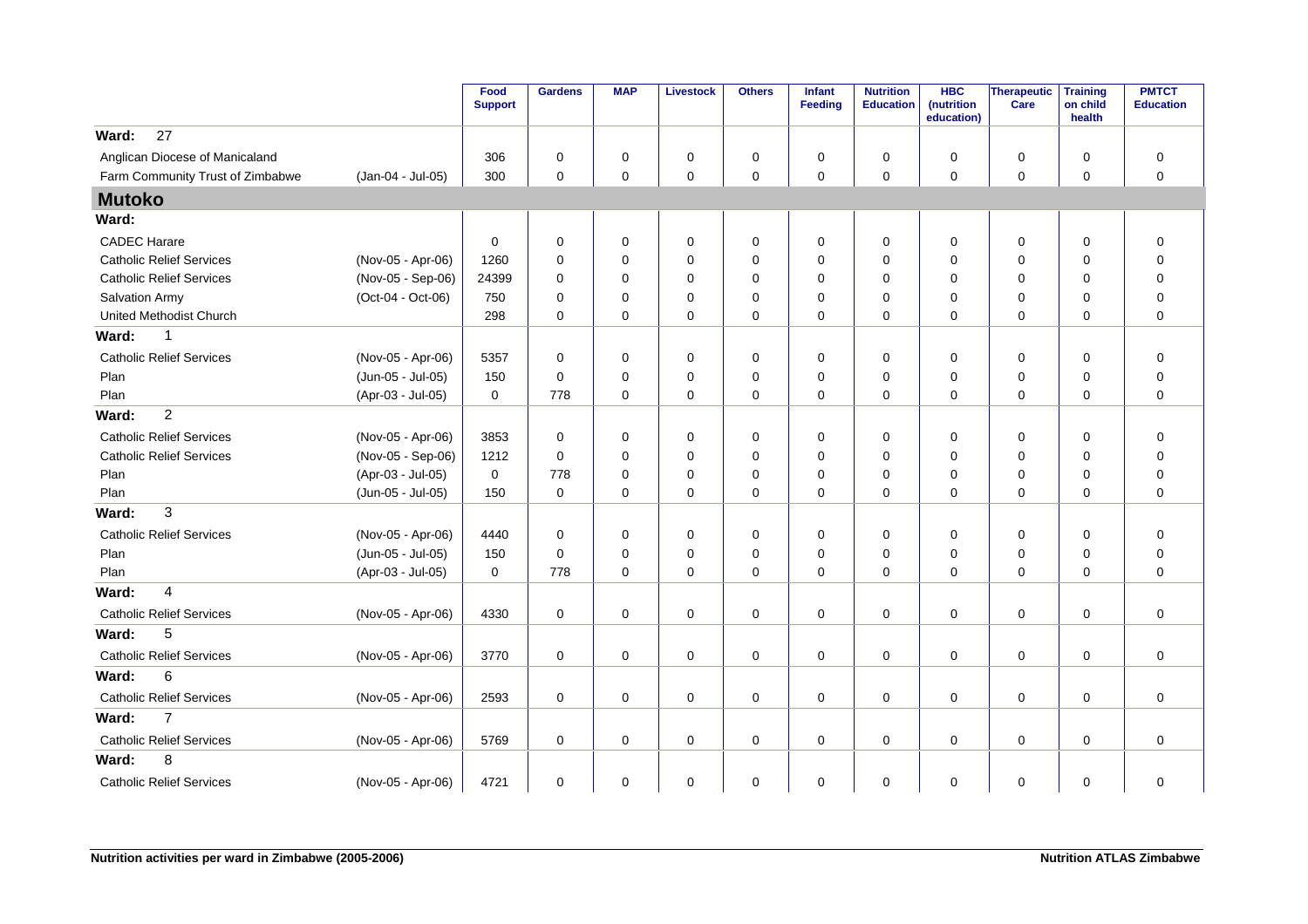|                                               |                   | Food<br><b>Support</b> | <b>Gardens</b>      | <b>MAP</b>  | <b>Livestock</b> | <b>Others</b> | <b>Infant</b><br>Feeding | <b>Nutrition</b><br><b>Education</b> | <b>HBC</b><br>(nutrition<br>education) | <b>Therapeutic</b><br>Care | <b>Training</b><br>on child<br>health | <b>PMTCT</b><br><b>Education</b> |
|-----------------------------------------------|-------------------|------------------------|---------------------|-------------|------------------|---------------|--------------------------|--------------------------------------|----------------------------------------|----------------------------|---------------------------------------|----------------------------------|
| 9<br>Ward:                                    |                   |                        |                     |             |                  |               |                          |                                      |                                        |                            |                                       |                                  |
| <b>Catholic Relief Services</b>               | (Nov-05 - Apr-06) | 3341                   | $\mathbf 0$         | 0           | 0                | 0             | $\mathbf 0$              | $\mathbf 0$                          | 0                                      | $\mathbf 0$                | $\mathbf 0$                           | $\mathbf 0$                      |
| <b>Community Technology Development Trust</b> | (Jan-05 - Jul-06) | 0                      | 180                 | $\mathbf 0$ | $\mathbf 0$      | $\mathbf 0$   | $\mathbf 0$              | $\mathbf 0$                          | 0                                      | $\mathbf 0$                | $\mathbf 0$                           | $\overline{0}$                   |
| 10<br>Ward:                                   |                   |                        |                     |             |                  |               |                          |                                      |                                        |                            |                                       |                                  |
| <b>Catholic Relief Services</b>               | (Nov-05 - Apr-06) | 4254                   | $\mathbf 0$         | 0           | 0                | $\mathbf 0$   | $\mathbf 0$              | $\mathbf 0$                          | $\Omega$                               | $\mathbf 0$                | $\mathbf 0$                           | $\mathbf 0$                      |
| 11<br>Ward:                                   |                   |                        |                     |             |                  |               |                          |                                      |                                        |                            |                                       |                                  |
| <b>Catholic Relief Services</b>               | (Nov-05 - Apr-06) | 5897                   | 0                   | 0           | $\mathbf 0$      | $\pmb{0}$     | 0                        | 0                                    | 0                                      | $\mathbf 0$                | 0                                     | $\mathbf 0$                      |
| 12<br>Ward:                                   |                   |                        |                     |             |                  |               |                          |                                      |                                        |                            |                                       |                                  |
| <b>Catholic Relief Services</b>               | (Nov-05 - Apr-06) | 3312                   | $\mathbf 0$         | 0           | $\pmb{0}$        | $\pmb{0}$     | $\mathbf 0$              | $\pmb{0}$                            | 0                                      | $\mathbf 0$                | 0                                     | $\mathbf 0$                      |
| Ward:<br>13                                   |                   |                        |                     |             |                  |               |                          |                                      |                                        |                            |                                       |                                  |
| <b>Catholic Relief Services</b>               | (Nov-05 - Apr-06) | 4869                   | $\mathbf 0$         | $\mathbf 0$ | $\mathbf 0$      | $\mathbf 0$   | $\mathbf 0$              | $\mathbf 0$                          | $\Omega$                               | $\mathbf 0$                | $\mathbf 0$                           | $\mathbf 0$                      |
| Ward:<br>14                                   |                   |                        |                     |             |                  |               |                          |                                      |                                        |                            |                                       |                                  |
| <b>Catholic Relief Services</b>               | (Nov-05 - Apr-06) | 4874                   | $\mathbf 0$         | 0           | 0                | $\pmb{0}$     | 0                        | $\mathbf 0$                          | 0                                      | 0                          | 0                                     | $\mathbf 0$                      |
| <b>Community Technology Development Trust</b> | (Jan-05 - Jul-06) | $\mathbf 0$            | 180                 | $\Omega$    | $\mathbf 0$      | $\pmb{0}$     | $\mathbf 0$              | 0                                    | $\Omega$                               | 0                          | $\Omega$                              | $\mathbf 0$                      |
| Ward:<br>15                                   |                   |                        |                     |             |                  |               |                          |                                      |                                        |                            |                                       |                                  |
| <b>Catholic Relief Services</b>               | (Nov-05 - Apr-06) | 3732                   | $\mathbf 0$         | 0           | 0                | $\pmb{0}$     | $\mathbf 0$              | $\mathbf 0$                          | 0                                      | 0                          | $\mathbf 0$                           | $\mathbf 0$                      |
| <b>Community Technology Development Trust</b> | (Jan-05 - Jul-06) | 0                      | 180                 | $\mathbf 0$ | $\mathbf 0$      | $\pmb{0}$     | $\mathbf 0$              | $\mathbf 0$                          | 0                                      | 0                          | $\mathbf 0$                           | $\mathbf 0$                      |
| Ward:<br>16                                   |                   |                        |                     |             |                  |               |                          |                                      |                                        |                            |                                       |                                  |
| <b>CADEC Harare</b>                           |                   | 0                      | $\mathbf 0$         | 0           | 0                | $\pmb{0}$     | $\mathbf 0$              | $\mathbf 0$                          | 0                                      | $\mathbf 0$                | $\mathbf 0$                           | $\mathbf 0$                      |
| <b>Catholic Relief Services</b>               | (Nov-05 - Apr-06) | 4477                   | $\mathbf 0$         | 0           | $\mathbf 0$      | $\pmb{0}$     | $\mathbf 0$              | $\mathbf 0$                          | 0                                      | $\mathbf 0$                | $\mathbf 0$                           | $\mathbf 0$                      |
| 19<br>Ward:                                   |                   |                        |                     |             |                  |               |                          |                                      |                                        |                            |                                       |                                  |
| <b>Catholic Relief Services</b>               | (Nov-05 - Apr-06) | 12894                  | $\mathbf 0$         | $\mathbf 0$ | $\mathbf 0$      | $\mathbf 0$   | $\mathbf 0$              | $\mathbf 0$                          | $\Omega$                               | $\mathbf 0$                | $\mathbf 0$                           | $\mathbf 0$                      |
| 25<br>Ward:                                   |                   |                        |                     |             |                  |               |                          |                                      |                                        |                            |                                       |                                  |
| <b>Catholic Relief Services</b>               | (Nov-05 - Apr-06) | 3160                   | 0                   | $\mathbf 0$ | 0                | 0             | 0                        | 0                                    | 0                                      | $\mathbf 0$                | $\mathbf 0$                           | $\mathbf 0$                      |
| 26<br>Ward:                                   |                   |                        |                     |             |                  |               |                          |                                      |                                        |                            |                                       |                                  |
| <b>Catholic Relief Services</b>               | (Nov-05 - Apr-06) | 1260                   | $\mathbf 0$         | 0           | $\mathbf 0$      | $\pmb{0}$     | $\mathbf 0$              | $\pmb{0}$                            | 0                                      | $\mathbf 0$                | 0                                     | $\mathbf 0$                      |
| 27<br>Ward:                                   |                   |                        |                     |             |                  |               |                          |                                      |                                        |                            |                                       |                                  |
| <b>Catholic Relief Services</b>               | (Nov-05 - Apr-06) | 1260                   | $\mathbf 0$         | $\mathbf 0$ | $\mathbf 0$      | $\pmb{0}$     | 0                        | $\mathbf 0$                          | $\Omega$                               | $\mathbf 0$                | $\mathbf 0$                           | $\mathbf 0$                      |
| 28<br>Ward:                                   |                   |                        |                     |             |                  |               |                          |                                      |                                        |                            |                                       |                                  |
| <b>Catholic Relief Services</b>               | (Nov-05 - Apr-06) | 1260                   | $\mathbf 0$         | $\mathbf 0$ | $\mathbf 0$      | $\mathbf 0$   | $\mathbf 0$              | $\mathbf 0$                          | 0                                      | $\mathbf 0$                | $\mathbf 0$                           | $\mathbf 0$                      |
| <b>Mwenezi</b>                                |                   |                        |                     |             |                  |               |                          |                                      |                                        |                            |                                       |                                  |
| Ward:<br>1                                    |                   |                        |                     |             |                  |               |                          |                                      |                                        |                            |                                       |                                  |
| <b>Christian Care</b>                         | (Dec-04 - Apr-06) | 2512                   | $\mathsf{O}\xspace$ | 0           | $\pmb{0}$        | $\mathbf 0$   | $\mathbf 0$              | $\pmb{0}$                            | 0                                      | $\pmb{0}$                  | 0                                     | $\pmb{0}$                        |
| Zimbabwe Red Cross Society                    | (Aug-06 - Jul-07) | 752                    | 752                 | 0           | $\Omega$         | $\mathbf 0$   | $\mathbf 0$              | $\mathbf 0$                          | 752                                    | $\mathbf 0$                | $\mathbf 0$                           | $\mathbf 0$                      |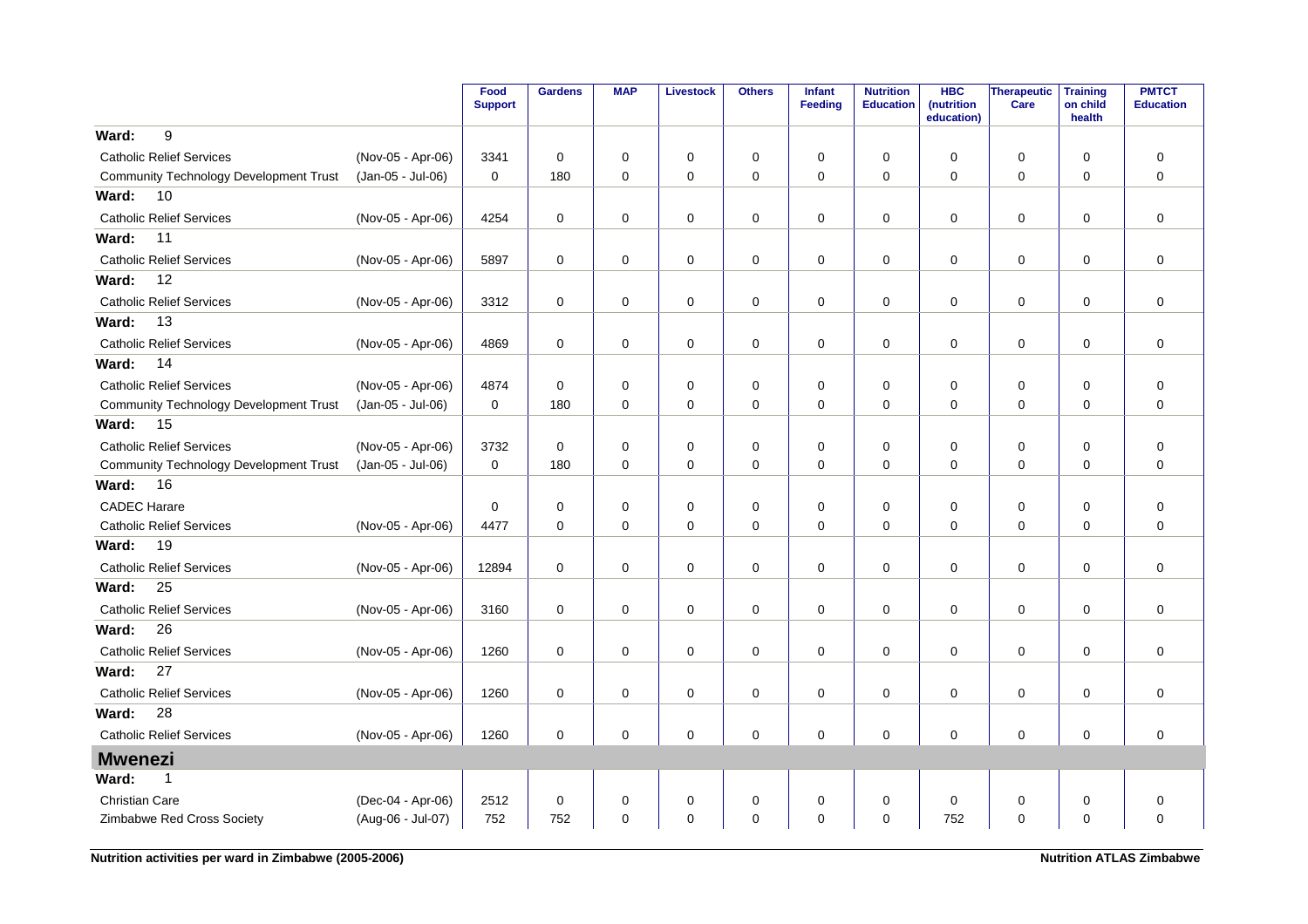|                       |                            |                   | Food<br><b>Support</b> | <b>Gardens</b> | <b>MAP</b>  | <b>Livestock</b> | <b>Others</b> | Infant<br><b>Feeding</b> | <b>Nutrition</b><br><b>Education</b> | <b>HBC</b><br>(nutrition | Therapeutic<br>Care | <b>Training</b><br>on child | <b>PMTCT</b><br><b>Education</b> |
|-----------------------|----------------------------|-------------------|------------------------|----------------|-------------|------------------|---------------|--------------------------|--------------------------------------|--------------------------|---------------------|-----------------------------|----------------------------------|
| Ward:                 | $\overline{2}$             |                   |                        |                |             |                  |               |                          |                                      | education)               |                     | health                      |                                  |
| CARE                  |                            | (Oct-04 - Jul-07) | 0                      | 100            | 0           | 0                | 0             | $\mathbf 0$              | 0                                    | $\mathbf 0$              | 0                   | $\mathbf 0$                 | $\pmb{0}$                        |
| CARE                  |                            | (Oct-05 - Apr-06) | 8557                   | $\mathbf 0$    | 0           | $\mathbf 0$      | 0             | $\mathbf 0$              | $\mathbf 0$                          | $\mathbf 0$              | $\mathbf 0$         | $\mathbf 0$                 | $\pmb{0}$                        |
| CARE                  |                            | (Oct-05 - May-06) | 1346                   | $\mathbf 0$    | 0           | $\mathbf 0$      | 0             | $\mathbf 0$              | 0                                    | $\mathbf 0$              | $\mathbf 0$         | $\mathbf 0$                 | $\pmb{0}$                        |
| Ward:                 | 3                          |                   |                        |                |             |                  |               |                          |                                      |                          |                     |                             |                                  |
|                       |                            |                   |                        |                |             |                  |               |                          |                                      |                          |                     |                             |                                  |
| CARE                  |                            | (Oct-05 - Apr-06) | 4495                   | $\mathbf 0$    | 0           | $\mathbf 0$      | $\mathbf 0$   | $\mathbf 0$              | 0                                    | $\mathbf 0$              | $\mathbf 0$         | $\mathbf 0$                 | $\pmb{0}$                        |
| <b>Christian Care</b> |                            | (Dec-04 - Apr-06) | 2232                   | $\mathbf 0$    | 0           | $\pmb{0}$        | 0             | $\mathbf 0$              | 0                                    | $\mathbf 0$              | 0                   | $\mathbf 0$                 | $\pmb{0}$                        |
| <b>LEAD Trust</b>     |                            | (Oct-05 - Mar-07) | 0                      | 6000           | 0           | 0                | 0             | 0                        | 0                                    | 0                        | 0                   | 0                           | $\pmb{0}$                        |
| Ward:                 | 4                          |                   |                        |                |             |                  |               |                          |                                      |                          |                     |                             |                                  |
| CARE                  |                            | (Oct-05 - Apr-06) | 3085                   | $\mathbf 0$    | 0           | 0                | 0             | 0                        | 0                                    | 0                        | 0                   | $\mathbf 0$                 | $\pmb{0}$                        |
| CARE                  |                            | (Oct-05 - May-06) | 2258                   | $\mathbf 0$    | 0           | $\mathbf 0$      | 0             | $\mathbf 0$              | 0                                    | $\mathbf 0$              | 0                   | $\mathbf 0$                 | $\pmb{0}$                        |
|                       | Zimbabwe Red Cross Society | (Aug-06 - Jul-07) | 580                    | 580            | 0           | $\mathbf 0$      | 0             | $\mathbf 0$              | 0                                    | 580                      | $\mathbf 0$         | $\mathbf 0$                 | $\mathbf 0$                      |
| Ward:                 | 5                          |                   |                        |                |             |                  |               |                          |                                      |                          |                     |                             |                                  |
| CARE                  |                            | (Oct-05 - Apr-06) | 5731                   | $\mathbf 0$    | 0           | $\mathbf 0$      | $\mathbf 0$   | $\mathbf 0$              | 0                                    | $\mathbf 0$              | 0                   | $\mathbf 0$                 | $\pmb{0}$                        |
| CARE                  |                            | (Oct-05 - May-06) | 738                    | $\Omega$       | 0           | $\mathbf 0$      | 0             | $\mathbf 0$              | 0                                    | $\mathbf 0$              | 0                   | $\mathbf 0$                 | $\pmb{0}$                        |
|                       | Zimbabwe Red Cross Society | (Aug-06 - Jul-07) | 1372                   | 1372           | 0           | $\pmb{0}$        | 0             | $\mathbf 0$              | 0                                    | 1372                     | $\mathbf 0$         | $\mathbf 0$                 | $\pmb{0}$                        |
| Ward:                 | 6                          |                   |                        |                |             |                  |               |                          |                                      |                          |                     |                             |                                  |
| CARE                  |                            | (Oct-04 - Jul-07) | 0                      | 100            | 0           | $\mathbf 0$      | 0             | 0                        | 0                                    | 0                        | 0                   | $\mathbf 0$                 | $\pmb{0}$                        |
| CARE                  |                            | (Oct-05 - Apr-06) | 5736                   | 0              | 0           | $\mathbf 0$      | 0             | $\mathbf 0$              | 0                                    | $\mathbf 0$              | 0                   | $\mathbf 0$                 | $\pmb{0}$                        |
| CARE                  |                            | (Oct-05 - May-06) | 1065                   | $\mathbf 0$    | 0           | 0                | 0             | $\mathbf 0$              | 0                                    | $\mathbf 0$              | 0                   | $\mathbf 0$                 | $\pmb{0}$                        |
| Ward:                 | $\overline{7}$             |                   |                        |                |             |                  |               |                          |                                      |                          |                     |                             |                                  |
| CARE                  |                            | (Oct-05 - Apr-06) | 5130                   | $\mathbf 0$    | 0           | 0                | $\mathbf 0$   | $\mathbf 0$              | 0                                    | 0                        | 0                   | $\mathbf 0$                 | $\pmb{0}$                        |
| CARE                  |                            | (Oct-04 - Jul-07) | 0                      | 100            | 0           | $\mathbf 0$      | 0             | $\Omega$                 | $\mathbf 0$                          | $\mathbf 0$              | 0                   | $\mathbf 0$                 | $\pmb{0}$                        |
| <b>Christian Care</b> |                            | (Dec-04 - Apr-06) | 2021                   | $\mathbf 0$    | $\mathbf 0$ | $\mathbf 0$      | 0             | $\Omega$                 | $\mathbf 0$                          | $\Omega$                 | 0                   | $\Omega$                    | $\overline{0}$                   |
| Ward:                 | 8                          |                   |                        |                |             |                  |               |                          |                                      |                          |                     |                             |                                  |
| CARE                  |                            | (Oct-05 - Apr-06) | 5394                   | 0              | 0           | $\mathbf 0$      | 0             | 0                        | 0                                    | 0                        | 0                   | $\mathbf 0$                 | $\pmb{0}$                        |
| Christian Care        |                            | (Dec-04 - Apr-06) | 2872                   | $\mathbf 0$    | $\mathbf 0$ | 0                | $\mathbf 0$   | $\mathbf 0$              | $\mathbf 0$                          | 0                        | 0                   | $\mathbf 0$                 | $\mathbf 0$                      |
| Ward:                 | 9                          |                   |                        |                |             |                  |               |                          |                                      |                          |                     |                             |                                  |
| CARE                  |                            | (Oct-05 - Apr-06) | 5878                   | 0              | 0           | $\mathbf 0$      | 0             | $\mathbf 0$              | 0                                    | 0                        | $\mathbf 0$         | $\mathbf 0$                 | $\mathbf 0$                      |
| <b>Christian Care</b> |                            | (Dec-04 - Apr-06) | 2227                   | $\mathbf 0$    | $\mathbf 0$ | 0                | $\mathbf 0$   | $\mathbf 0$              | $\mathbf 0$                          | $\mathbf 0$              | 0                   | $\mathbf 0$                 | $\mathbf 0$                      |
| Ward:                 | 10                         |                   |                        |                |             |                  |               |                          |                                      |                          |                     |                             |                                  |
| CARE                  |                            | (Oct-05 - Apr-06) | 3111                   | $\mathbf 0$    | 0           | 0                | 0             | $\mathbf 0$              | $\mathbf 0$                          | 0                        | 0                   | $\mathbf 0$                 | $\pmb{0}$                        |
| CARE                  |                            | (Oct-05 - May-06) | 2024                   | $\Omega$       | 0           | $\mathbf 0$      | 0             | $\Omega$                 | $\Omega$                             | $\Omega$                 | 0                   | $\Omega$                    | $\overline{0}$                   |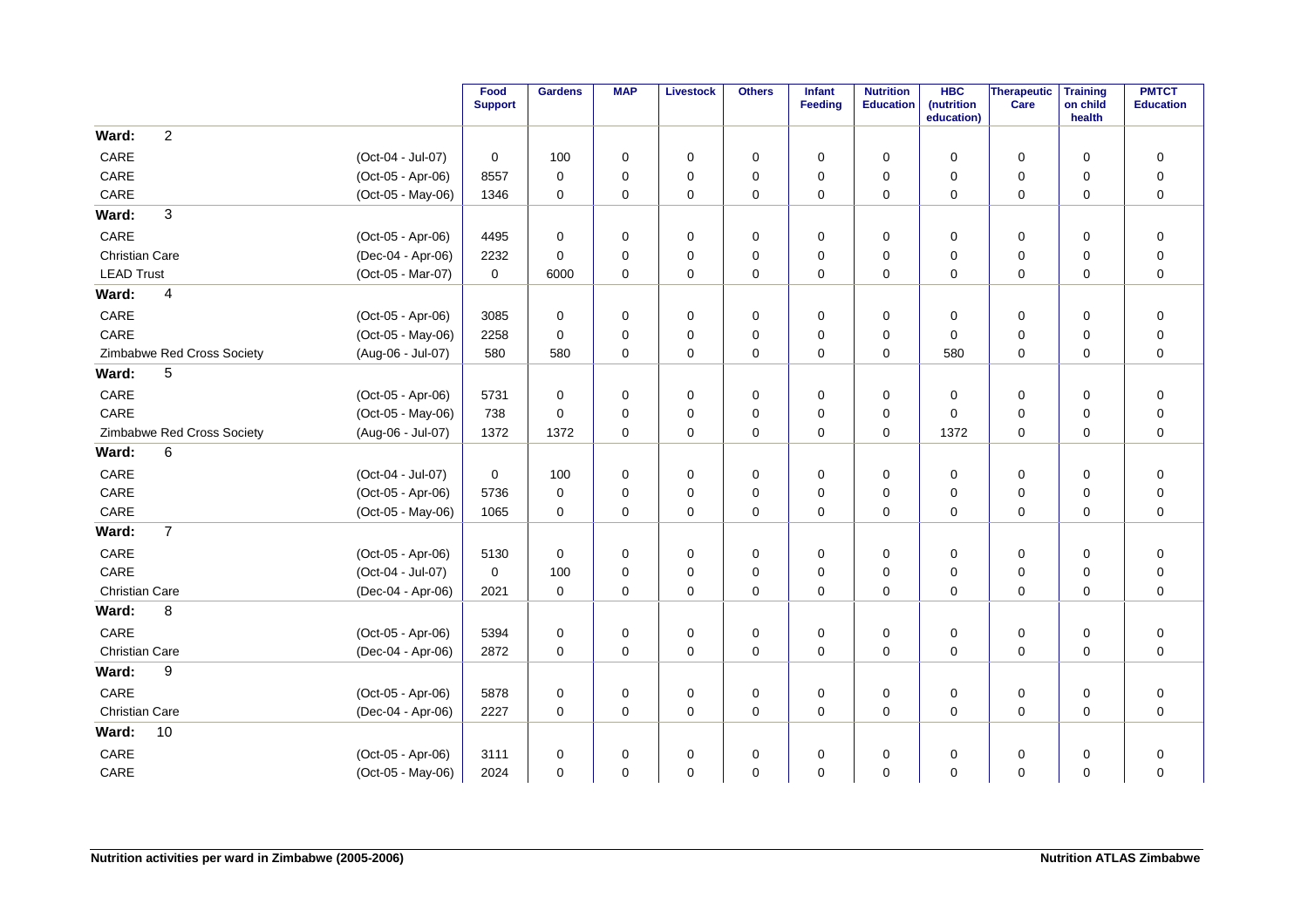|                       |                |                   | Food<br><b>Support</b> | <b>Gardens</b>      | <b>MAP</b>  | <b>Livestock</b>    | <b>Others</b>    | Infant<br>Feeding   | <b>Nutrition</b><br><b>Education</b> | <b>HBC</b><br>(nutrition<br>education) | Therapeutic<br>Care | <b>Training</b><br>on child<br>health | <b>PMTCT</b><br><b>Education</b> |
|-----------------------|----------------|-------------------|------------------------|---------------------|-------------|---------------------|------------------|---------------------|--------------------------------------|----------------------------------------|---------------------|---------------------------------------|----------------------------------|
| Ward:                 | 11             |                   |                        |                     |             |                     |                  |                     |                                      |                                        |                     |                                       |                                  |
| CARE                  |                | (Oct-05 - Apr-06) | 5617                   | $\mathbf 0$         | $\mathbf 0$ | 0                   | $\mathbf 0$      | 0                   | 0                                    | 0                                      | $\mathsf 0$         | $\mathbf 0$                           | $\pmb{0}$                        |
| <b>Christian Care</b> |                | (Dec-04 - Apr-06) | 2320                   | 0                   | 0           | 0                   | $\mathbf 0$      | $\mathbf 0$         | $\mathbf 0$                          | $\pmb{0}$                              | $\mathsf 0$         | $\mathbf 0$                           | $\pmb{0}$                        |
| Ward:                 | 12             |                   |                        |                     |             |                     |                  |                     |                                      |                                        |                     |                                       |                                  |
| CARE                  |                | (Oct-05 - Apr-06) | 12144                  | 0                   | 0           | $\pmb{0}$           | $\boldsymbol{0}$ | 0                   | $\mathbf 0$                          | 0                                      | 0                   | $\mathbf 0$                           | $\pmb{0}$                        |
| $\mathsf{CARE}$       |                | (Oct-05 - May-06) | 1490                   | 0                   | 0           | 0                   | $\pmb{0}$        | $\mathbf 0$         | $\mathbf 0$                          | 0                                      | $\mathsf 0$         | $\mathbf 0$                           | $\pmb{0}$                        |
| Ward:                 | 13             |                   |                        |                     |             |                     |                  |                     |                                      |                                        |                     |                                       |                                  |
| CARE                  |                | (Oct-05 - May-06) | 6857                   | $\mathsf 0$         | 0           | $\pmb{0}$           | $\pmb{0}$        | $\mathsf 0$         | $\pmb{0}$                            | 0                                      | $\mathsf 0$         | $\mathbf 0$                           | $\pmb{0}$                        |
| Ward:                 | 14             |                   |                        |                     |             |                     |                  |                     |                                      |                                        |                     |                                       |                                  |
| CARE                  |                | (Oct-05 - May-06) | 1855                   | $\mathbf 0$         | 0           | 0                   | $\pmb{0}$        | 0                   | $\pmb{0}$                            | 0                                      | $\pmb{0}$           | $\pmb{0}$                             | $\pmb{0}$                        |
| Ward:                 | 15             |                   |                        |                     |             |                     |                  |                     |                                      |                                        |                     |                                       |                                  |
| $\mathsf{CARE}$       |                | (Oct-05 - May-06) | 542                    | $\mathsf 0$         | 0           | $\pmb{0}$           | $\pmb{0}$        | $\mathsf 0$         | $\pmb{0}$                            | $\pmb{0}$                              | $\pmb{0}$           | $\pmb{0}$                             | $\pmb{0}$                        |
| Ward:                 | 16             |                   |                        |                     |             |                     |                  |                     |                                      |                                        |                     |                                       |                                  |
| $\mathsf{CARE}$       |                | (Oct-05 - May-06) | 5341                   | $\mathsf{O}\xspace$ | 0           | $\mathsf 0$         | $\pmb{0}$        | $\mathsf{O}\xspace$ | $\pmb{0}$                            | 0                                      | $\mathsf 0$         | $\mathbf 0$                           | $\pmb{0}$                        |
| <b>Nkayi</b>          |                |                   |                        |                     |             |                     |                  |                     |                                      |                                        |                     |                                       |                                  |
| Ward:                 | $\overline{1}$ |                   |                        |                     |             |                     |                  |                     |                                      |                                        |                     |                                       |                                  |
| <b>HELPAGE</b>        |                | (Jan-05 - Apr-06) | 3051                   | $\mathsf 0$         | $\pmb{0}$   | $\mathsf 0$         | $\pmb{0}$        | $\mathsf 0$         | $\pmb{0}$                            | $\pmb{0}$                              | $\mathsf 0$         | $\mathbf 0$                           | $\pmb{0}$                        |
| Ward:                 | $\sqrt{2}$     |                   |                        |                     |             |                     |                  |                     |                                      |                                        |                     |                                       |                                  |
| <b>HELPAGE</b>        |                | (Jan-05 - Apr-06) | 3224                   | 0                   | 0           | 0                   | $\pmb{0}$        | 0                   | 0                                    | 0                                      | $\pmb{0}$           | $\mathbf 0$                           | $\pmb{0}$                        |
| Ward:                 | $\sqrt{3}$     |                   |                        |                     |             |                     |                  |                     |                                      |                                        |                     |                                       |                                  |
| <b>HELPAGE</b>        |                | (Jan-05 - Apr-06) | 3349                   | 0                   | 0           | 0                   | $\boldsymbol{0}$ | 0                   | $\boldsymbol{0}$                     | 0                                      | $\pmb{0}$           | $\pmb{0}$                             | $\pmb{0}$                        |
| <b>LEAD Trust</b>     |                | (Sep-05 - Apr-06) | $\mathbf 0$            | 100                 | $\mathbf 0$ | $\pmb{0}$           | $\mathbf 0$      | $\mathbf 0$         | $\mathbf 0$                          | $\pmb{0}$                              | $\mathsf 0$         | $\mathbf 0$                           | $\pmb{0}$                        |
| Ward:                 | $\overline{4}$ |                   |                        |                     |             |                     |                  |                     |                                      |                                        |                     |                                       |                                  |
| <b>HELPAGE</b>        |                | (Jan-05 - Apr-06) | 1394                   | $\mathsf 0$         | 0           | 0                   | $\mathbf 0$      | 0                   | 0                                    | 0                                      | 0                   | $\mathbf 0$                           | $\pmb{0}$                        |
| <b>LEAD Trust</b>     |                | (Sep-05 - Apr-06) | 0                      | 100                 | $\mathbf 0$ | $\mathbf 0$         | $\mathbf 0$      | $\mathbf 0$         | $\pmb{0}$                            | 0                                      | 0                   | $\mathbf 0$                           | $\pmb{0}$                        |
| Ward:                 | 5              |                   |                        |                     |             |                     |                  |                     |                                      |                                        |                     |                                       |                                  |
| <b>HELPAGE</b>        |                | (Jan-05 - Apr-06) | 3695                   | $\mathsf 0$         | $\mathbf 0$ | $\mathsf 0$         | $\pmb{0}$        | $\mathbf 0$         | $\mathbf 0$                          | $\pmb{0}$                              | $\mathsf 0$         | $\mathbf 0$                           | $\pmb{0}$                        |
| Ward:                 | $\,6$          |                   |                        |                     |             |                     |                  |                     |                                      |                                        |                     |                                       |                                  |
| <b>HELPAGE</b>        |                | (Jan-05 - Apr-06) | 4804                   | $\pmb{0}$           | 0           | $\mathsf{O}\xspace$ | $\pmb{0}$        | 0                   | $\pmb{0}$                            | 0                                      | $\mathsf{O}\xspace$ | $\mathbf 0$                           | $\pmb{0}$                        |
| Ward:                 | $\overline{7}$ |                   |                        |                     |             |                     |                  |                     |                                      |                                        |                     |                                       |                                  |
| <b>HELPAGE</b>        |                | (Jan-05 - Apr-06) | 2898                   | 0                   | $\mathbf 0$ | $\pmb{0}$           | $\mathbf 0$      | 0                   | $\mathbf 0$                          | 0                                      | 0                   | $\mathbf 0$                           | $\pmb{0}$                        |
| Ward:                 | 8              |                   |                        |                     |             |                     |                  |                     |                                      |                                        |                     |                                       |                                  |
| <b>HELPAGE</b>        |                | (Jan-05 - Apr-06) | 4282                   | $\pmb{0}$           | $\mathbf 0$ | $\pmb{0}$           | $\mathbf 0$      | 0                   | $\pmb{0}$                            | 0                                      | $\pmb{0}$           | $\pmb{0}$                             | $\pmb{0}$                        |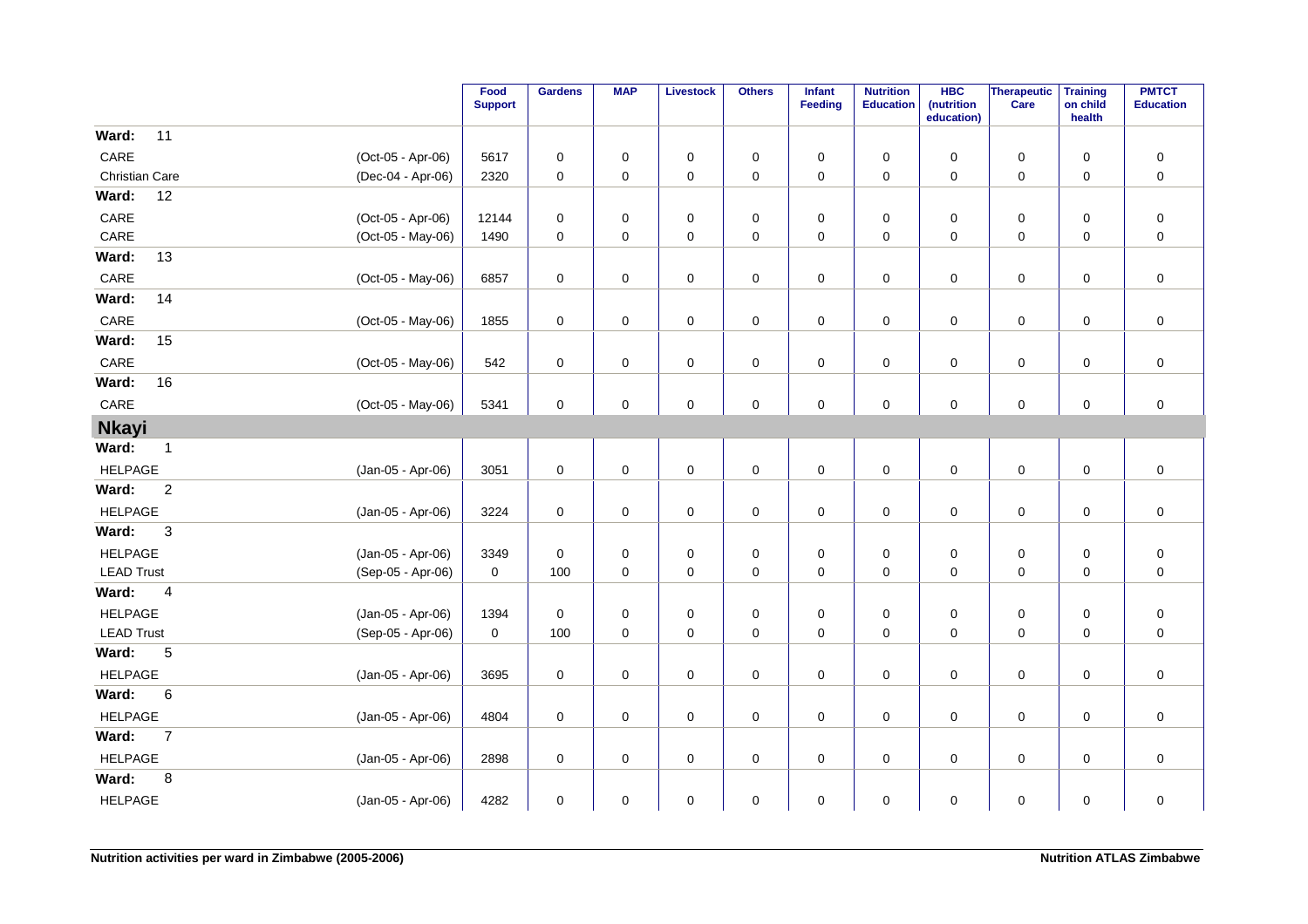|                            |                   | Food<br><b>Support</b> | <b>Gardens</b> | <b>MAP</b>  | <b>Livestock</b> | <b>Others</b> | Infant<br><b>Feeding</b> | <b>Nutrition</b><br><b>Education</b> | <b>HBC</b><br>(nutrition<br>education) | Therapeutic<br>Care | <b>Training</b><br>on child<br>health | <b>PMTCT</b><br><b>Education</b> |
|----------------------------|-------------------|------------------------|----------------|-------------|------------------|---------------|--------------------------|--------------------------------------|----------------------------------------|---------------------|---------------------------------------|----------------------------------|
| 9<br>Ward:                 |                   |                        |                |             |                  |               |                          |                                      |                                        |                     |                                       |                                  |
| <b>HELPAGE</b>             | (Jan-05 - Apr-06) | 2050                   | $\mathbf 0$    | $\mathbf 0$ | $\mathbf 0$      | $\mathbf 0$   | $\mathbf 0$              | $\mathbf 0$                          | $\mathbf 0$                            | $\mathbf 0$         | $\mathbf 0$                           | $\mathbf 0$                      |
| Ward:<br>10                |                   |                        |                |             |                  |               |                          |                                      |                                        |                     |                                       |                                  |
| <b>HELPAGE</b>             | (Jan-05 - Apr-06) | 2892                   | 0              | 0           | 0                | 0             | 0                        | 0                                    | 0                                      | 0                   | 0                                     | 0                                |
| Ward:<br>11                |                   |                        |                |             |                  |               |                          |                                      |                                        |                     |                                       |                                  |
| <b>HELPAGE</b>             | (Jan-05 - Apr-06) | 2235                   | $\mathbf 0$    | $\mathbf 0$ | $\mathbf 0$      | $\pmb{0}$     | $\mathbf 0$              | $\mathbf 0$                          | $\mathbf 0$                            | $\mathbf 0$         | $\mathbf 0$                           | $\mathbf 0$                      |
| 12<br>Ward:                |                   |                        |                |             |                  |               |                          |                                      |                                        |                     |                                       |                                  |
| <b>HELPAGE</b>             | (Jan-05 - Apr-06) | 4975                   | $\mathbf 0$    | 0           | $\pmb{0}$        | $\pmb{0}$     | $\mathbf 0$              | $\pmb{0}$                            | 0                                      | $\pmb{0}$           | $\mathbf 0$                           | $\pmb{0}$                        |
| <b>LEAD Trust</b>          | (Sep-05 - Apr-06) | 0                      | 100            | 0           | 0                | 0             | 0                        | 0                                    | 0                                      | 0                   | $\mathbf 0$                           | $\pmb{0}$                        |
| Ward:<br>13                |                   |                        |                |             |                  |               |                          |                                      |                                        |                     |                                       |                                  |
| <b>HELPAGE</b>             | (Jan-05 - Apr-06) | 1578                   | 0              | $\mathbf 0$ | $\mathbf 0$      | $\pmb{0}$     | 0                        | 0                                    | 0                                      | $\mathbf 0$         | 0                                     | $\mathbf 0$                      |
| Ward:<br>14                |                   |                        |                |             |                  |               |                          |                                      |                                        |                     |                                       |                                  |
| <b>HELPAGE</b>             | (Jan-05 - Apr-06) | 2565                   | $\pmb{0}$      | 0           | $\pmb{0}$        | $\pmb{0}$     | $\mathbf 0$              | $\pmb{0}$                            | 0                                      | $\mathsf 0$         | $\mathbf 0$                           | $\pmb{0}$                        |
| Ward:<br>15                |                   |                        |                |             |                  |               |                          |                                      |                                        |                     |                                       |                                  |
| <b>HELPAGE</b>             | (Jan-05 - Apr-06) | 5863                   | 0              | 0           | $\mathbf 0$      | $\pmb{0}$     | 0                        | 0                                    | 0                                      | 0                   | $\mathbf 0$                           | $\mathbf 0$                      |
| 16<br>Ward:                |                   |                        |                |             |                  |               |                          |                                      |                                        |                     |                                       |                                  |
| <b>HELPAGE</b>             | (Jan-05 - Apr-06) | 3482                   | 0              | $\mathbf 0$ | 0                | $\mathbf 0$   | $\mathbf 0$              | 0                                    | $\mathbf 0$                            | $\mathbf 0$         | $\mathbf 0$                           | $\mathbf 0$                      |
| <b>Ward: 17</b>            |                   |                        |                |             |                  |               |                          |                                      |                                        |                     |                                       |                                  |
| <b>HELPAGE</b>             | (Jan-05 - Apr-06) | 3709                   | $\mathbf 0$    | 0           | 0                | 0             | 0                        | 0                                    | 0                                      | 0                   | 0                                     | $\boldsymbol{0}$                 |
| <b>LEAD Trust</b>          | (Sep-05 - Apr-06) | $\mathbf 0$            | 100            | $\mathbf 0$ | $\mathbf 0$      | $\mathbf 0$   | 0                        | $\mathbf 0$                          | 0                                      | 0                   | $\mathbf 0$                           | $\pmb{0}$                        |
| 18<br>Ward:                |                   |                        |                |             |                  |               |                          |                                      |                                        |                     |                                       |                                  |
| <b>HELPAGE</b>             | (Jan-05 - Apr-06) | 2943                   | $\mathbf 0$    | $\mathbf 0$ | 0                | $\mathbf 0$   | $\mathbf 0$              | $\mathbf 0$                          | 0                                      | $\mathbf 0$         | $\mathbf 0$                           | $\mathbf 0$                      |
| Ward:<br>19                |                   |                        |                |             |                  |               |                          |                                      |                                        |                     |                                       |                                  |
| <b>HELPAGE</b>             | (Jan-05 - Apr-06) | 4117                   | $\mathbf 0$    | 0           | 0                | 0             | 0                        | 0                                    | 0                                      | $\mathbf 0$         | 0                                     | $\pmb{0}$                        |
| <b>LEAD Trust</b>          | (Sep-05 - Apr-06) | $\mathbf 0$            | 100            | 0           | 0                | 0             | 0                        | $\mathbf 0$                          | 0                                      | 0                   | 0                                     | $\pmb{0}$                        |
| Zimbabwe Red Cross Society | (Aug-06 - Jul-07) | 1190                   | 1190           | $\mathbf 0$ | $\mathbf 0$      | $\mathbf 0$   | $\mathbf 0$              | $\mathbf 0$                          | 1190                                   | $\mathbf 0$         | $\mathbf 0$                           | $\mathbf 0$                      |
| 20<br>Ward:                |                   |                        |                |             |                  |               |                          |                                      |                                        |                     |                                       |                                  |
| <b>HELPAGE</b>             | (Jan-05 - Apr-06) | 2309                   | 0              | 0           | 0                | 0             | $\mathbf 0$              | 0                                    | 0                                      | $\mathbf 0$         | 0                                     | $\mathbf 0$                      |
| <b>LEAD Trust</b>          | (Sep-05 - Apr-06) | $\mathbf 0$            | 100            | $\mathbf 0$ | 0                | 0             | 0                        | $\mathbf 0$                          | 0                                      | 0                   | 0                                     | $\pmb{0}$                        |
| Zimbabwe Red Cross Society | (Aug-06 - Jul-07) | 1134                   | 1134           | $\mathbf 0$ | $\mathbf 0$      | $\mathbf 0$   | 0                        | $\Omega$                             | 1134                                   | $\mathbf 0$         | $\Omega$                              | $\mathbf 0$                      |
| 21<br>Ward:                |                   |                        |                |             |                  |               |                          |                                      |                                        |                     |                                       |                                  |
| <b>HELPAGE</b>             | (Jan-05 - Apr-06) | 2956                   | $\mathbf 0$    | 0           | $\mathbf 0$      | $\pmb{0}$     | 0                        | $\mathbf 0$                          | 0                                      | $\mathbf 0$         | $\mathbf 0$                           | $\pmb{0}$                        |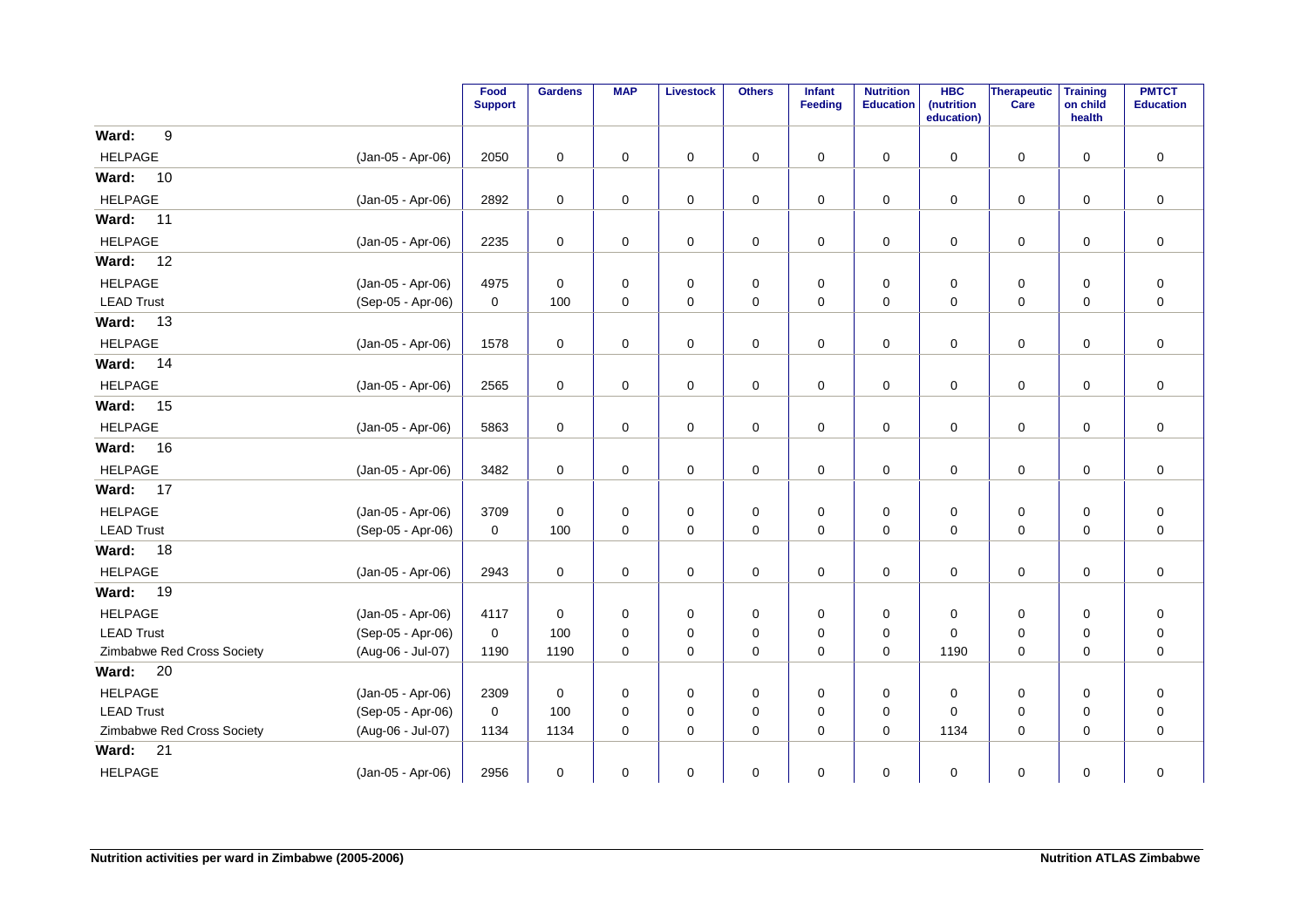|                                       |                   | Food<br><b>Support</b> | <b>Gardens</b> | <b>MAP</b>  | <b>Livestock</b> | <b>Others</b> | <b>Infant</b><br><b>Feeding</b> | <b>Nutrition</b><br><b>Education</b> | <b>HBC</b><br>(nutrition<br>education) | Therapeutic<br><b>Care</b> | <b>Training</b><br>on child<br>health | <b>PMTCT</b><br><b>Education</b> |
|---------------------------------------|-------------------|------------------------|----------------|-------------|------------------|---------------|---------------------------------|--------------------------------------|----------------------------------------|----------------------------|---------------------------------------|----------------------------------|
| 22<br>Ward:                           |                   |                        |                |             |                  |               |                                 |                                      |                                        |                            |                                       |                                  |
| <b>HELPAGE</b>                        | (Jan-05 - Apr-06) | 4796                   | $\mathbf 0$    | 0           | 0                | $\mathbf 0$   | 0                               | 0                                    | $\mathbf 0$                            | $\mathsf 0$                | 0                                     | $\pmb{0}$                        |
| Zimbabwe Red Cross Society            | (Aug-06 - Jul-07) | 1244                   | 1244           | 0           | 0                | 0             | $\mathbf 0$                     | $\mathbf 0$                          | 1244                                   | 0                          | $\mathbf 0$                           | $\mathbf 0$                      |
| 23<br>Ward:                           |                   |                        |                |             |                  |               |                                 |                                      |                                        |                            |                                       |                                  |
| <b>HELPAGE</b>                        | (Jan-05 - Apr-06) | 3109                   | 0              | 0           | 0                | $\mathbf 0$   | 0                               | $\mathbf 0$                          | 0                                      | 0                          | $\pmb{0}$                             | $\pmb{0}$                        |
| <b>LEAD Trust</b>                     | (Sep-05 - Apr-06) | $\mathbf 0$            | 100            | 0           | $\mathbf 0$      | $\mathbf 0$   | $\mathbf 0$                     | $\mathbf 0$                          | $\mathbf 0$                            | $\mathbf 0$                | $\mathbf 0$                           | $\mathbf 0$                      |
| Ward:<br>24                           |                   |                        |                |             |                  |               |                                 |                                      |                                        |                            |                                       |                                  |
| <b>HELPAGE</b>                        | (Jan-05 - Apr-06) | 4655                   | 0              | $\mathbf 0$ | 0                | $\mathbf 0$   | 0                               | 0                                    | $\mathbf 0$                            | 0                          | $\mathbf 0$                           | 0                                |
| Ward:<br>25                           |                   |                        |                |             |                  |               |                                 |                                      |                                        |                            |                                       |                                  |
| <b>HELPAGE</b>                        | (Jan-05 - Apr-06) | 3429                   | $\mathbf 0$    | 0           | $\pmb{0}$        | $\mathbf 0$   | $\mathbf 0$                     | $\mathbf 0$                          | 0                                      | $\mathsf 0$                | $\mathbf 0$                           | $\mathbf 0$                      |
| <b>Norton</b>                         |                   |                        |                |             |                  |               |                                 |                                      |                                        |                            |                                       |                                  |
| $\mathbf 0$<br>Ward:                  |                   |                        |                |             |                  |               |                                 |                                      |                                        |                            |                                       |                                  |
| Church of Central Africa Presbyterian |                   | 11                     | $\mathbf 0$    | $\mathbf 0$ | $\mathbf 0$      | $\mathbf 0$   | $\mathbf 0$                     | $\mathbf 0$                          | $\mathbf 0$                            | $\mathsf{O}\xspace$        | $\pmb{0}$                             | $\mathbf 0$                      |
| <b>Nyanga</b>                         |                   |                        |                |             |                  |               |                                 |                                      |                                        |                            |                                       |                                  |
| Ward:<br>$\overline{1}$               |                   |                        |                |             |                  |               |                                 |                                      |                                        |                            |                                       |                                  |
| CONCERN                               | $(-Mar-06)$       | $\mathbf 0$            | 101            | 0           | $\mathbf 0$      | $\mathbf 0$   | 0                               | 0                                    | $\mathbf 0$                            | $\mathsf 0$                | $\pmb{0}$                             | $\pmb{0}$                        |
| CONCERN                               |                   | 4631                   | $\mathbf 0$    | 0           | 0                | $\mathbf 0$   | 0                               | $\mathbf 0$                          | $\mathbf 0$                            | 0                          | 0                                     | $\pmb{0}$                        |
| GOAL                                  | (Jan-06 - Jun-06) | 1243                   | 0              | 0           | 0                | 0             | 0                               | 0                                    | 0                                      | $\mathbf 0$                | $\mathbf 0$                           | 0                                |
| $\overline{c}$<br>Ward:               |                   |                        |                |             |                  |               |                                 |                                      |                                        |                            |                                       |                                  |
| <b>CADEC Mutare</b>                   | (Jan-00 - Jun-05) | $\mathbf 0$            | 0              | 0           | 0                | 50            | 0                               | 0                                    | 0                                      | 0                          | 0                                     | $\pmb{0}$                        |
| CONCERN                               |                   | 7062                   | 0              | 0           | 0                | $\mathbf 0$   | 0                               | $\mathbf 0$                          | 0                                      | 0                          | 0                                     | 0                                |
| CONCERN                               | $(-Mar-06)$       | $\mathbf 0$            | 208            | 0           | 0                | 0             | $\mathbf 0$                     | $\mathbf 0$                          | $\mathbf 0$                            | 0                          | $\mathbf 0$                           | $\mathbf 0$                      |
| GOAL                                  | (Jan-06 - Jun-06) | 1568                   | $\mathbf 0$    | 0           | 0                | $\mathbf 0$   | 0                               | 0                                    | 0                                      | 0                          | $\mathbf 0$                           | 0                                |
| 3<br>Ward:                            |                   |                        |                |             |                  |               |                                 |                                      |                                        |                            |                                       |                                  |
| CONCERN                               |                   | 7861                   | $\mathbf 0$    | 0           | 0                | $\mathbf 0$   | 0                               | 0                                    | 0                                      | $\mathsf 0$                | 0                                     | $\pmb{0}$                        |
| CONCERN                               | $(-Mar-06)$       | $\mathbf 0$            | 167            | 0           | 0                | 0             | 0                               | 0                                    | 0                                      | $\mathbf 0$                | $\mathbf 0$                           | $\mathbf 0$                      |
| GOAL                                  | (Jan-06 - Jun-06) | 2396                   | $\pmb{0}$      | 0           | $\mathbf 0$      | $\mathbf 0$   | $\mathbf 0$                     | $\mathbf 0$                          | $\mathbf 0$                            | $\mathbf 0$                | $\mathbf 0$                           | $\pmb{0}$                        |
| <b>Practical Action</b>               | (Jul-05 - Sep-06) | 503                    | 0              | 0           | 0                | $\mathbf 0$   | 0                               | 0                                    | 0                                      | 0                          | 0                                     | 0                                |
| Ward:<br>$\overline{4}$               |                   |                        |                |             |                  |               |                                 |                                      |                                        |                            |                                       |                                  |
| <b>CADEC Mutare</b>                   | (Aug-04 - Jul-06) | $\mathbf 0$            | $\mathsf 0$    | 0           | 145              | $\mathbf 0$   | 0                               | 0                                    | 167                                    | 0                          | 0                                     | $\mathbf 0$                      |
| <b>CADEC Mutare</b>                   | (Sep-04 - Aug-06) | $\mathbf 0$            | 25             | 0           | 0                | 0             | 0                               | 0                                    | 0                                      | 0                          | 0                                     | 0                                |
| CONCERN                               |                   | 5870                   | 0              | $\Omega$    | 0                | 0             | 0                               | $\mathbf 0$                          | $\mathbf 0$                            | 0                          | $\mathbf 0$                           | $\pmb{0}$                        |
| GOAL                                  | (Jan-06 - Jun-06) | 3343                   | 0              | 0           | 0                | 0             | 0                               | 0                                    | 0                                      | 0                          | 0                                     | $\mathbf 0$                      |
| <b>Practical Action</b>               | (Jul-05 - Sep-06) | 227                    | 0              | 0           | 0                | 0             | 0                               | $\mathbf 0$                          | $\mathbf 0$                            | $\mathbf 0$                | $\mathbf 0$                           | $\mathbf 0$                      |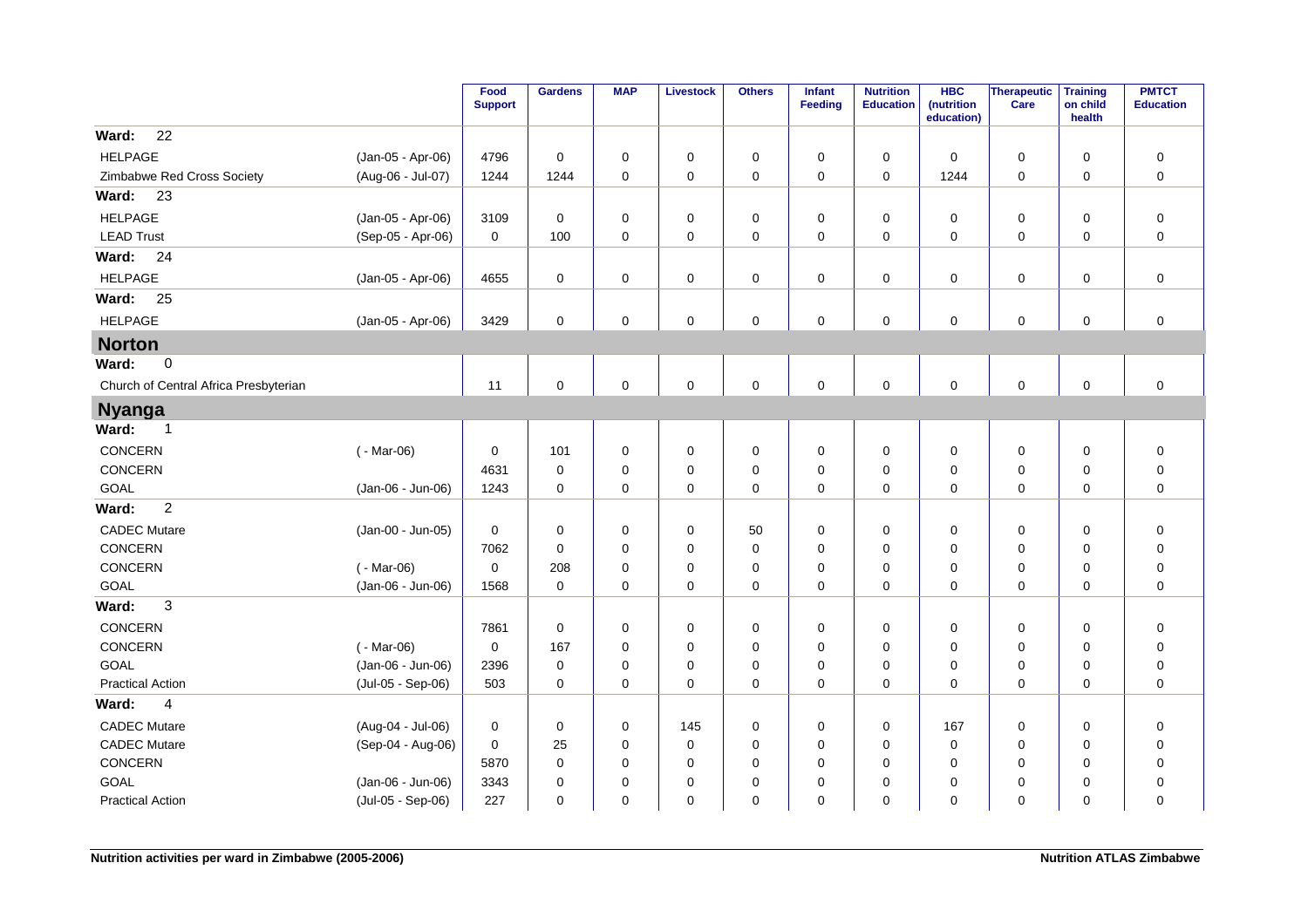|                         |                   | Food<br><b>Support</b> | <b>Gardens</b> | <b>MAP</b> | <b>Livestock</b> | <b>Others</b> | Infant<br>Feeding | <b>Nutrition</b><br><b>Education</b> | <b>HBC</b><br>(nutrition<br>education) | Therapeutic<br>Care | <b>Training</b><br>on child<br>health | <b>PMTCT</b><br><b>Education</b> |
|-------------------------|-------------------|------------------------|----------------|------------|------------------|---------------|-------------------|--------------------------------------|----------------------------------------|---------------------|---------------------------------------|----------------------------------|
| 5<br>Ward:              |                   |                        |                |            |                  |               |                   |                                      |                                        |                     |                                       |                                  |
| CONCERN                 |                   | 6343                   | $\mathbf 0$    | 0          | $\mathbf 0$      | $\mathbf 0$   | $\mathbf 0$       | 0                                    | $\mathbf 0$                            | 0                   | $\mathbf 0$                           | $\pmb{0}$                        |
| CONCERN                 | ( - Mar-06)       | $\mathbf 0$            | 220            | 0          | $\mathbf 0$      | 0             | $\mathbf 0$       | 0                                    | $\mathbf 0$                            | 0                   | $\mathbf 0$                           | $\pmb{0}$                        |
| GOAL                    | (Jan-06 - Jun-06) | 980                    | $\mathbf 0$    | 0          | 0                | 0             | 0                 | 0                                    | 0                                      | 0                   | 0                                     | $\pmb{0}$                        |
| $\,6$<br>Ward:          |                   |                        |                |            |                  |               |                   |                                      |                                        |                     |                                       |                                  |
| CONCERN                 |                   | 5817                   | $\mathbf 0$    | 0          | $\mathbf 0$      | $\pmb{0}$     | $\mathbf 0$       | 0                                    | $\mathbf 0$                            | 0                   | $\mathbf 0$                           | $\pmb{0}$                        |
| CONCERN                 | $(-Mar-06)$       | $\mathbf 0$            | 219            | 0          | $\mathbf 0$      | 0             | 0                 | 0                                    | 0                                      | 0                   | $\mathbf 0$                           | $\mathbf 0$                      |
| GOAL                    | (Jan-06 - Jun-06) | 989                    | $\mathbf 0$    | 0          | 0                | 0             | 0                 | 0                                    | 0                                      | 0                   | $\mathbf 0$                           | $\pmb{0}$                        |
| $\overline{7}$<br>Ward: |                   |                        |                |            |                  |               |                   |                                      |                                        |                     |                                       |                                  |
| <b>CADEC Mutare</b>     | (Aug-04 - Jul-06) | $\mathbf 0$            | 70             | 0          | 180              | 0             | 0                 | 0                                    | 11                                     | 0                   | 0                                     | $\mathbf 0$                      |
| CONCERN                 |                   | 6383                   | $\mathbf 0$    | 0          | $\mathbf 0$      | 0             | $\mathbf 0$       | 0                                    | $\mathbf 0$                            | 0                   | $\mathbf 0$                           | $\pmb{0}$                        |
| GOAL                    | (Jan-06 - Jun-06) | 1577                   | $\pmb{0}$      | $\pmb{0}$  | $\pmb{0}$        | 0             | $\mathbf 0$       | 0                                    | $\pmb{0}$                              | $\mathbf 0$         | $\mathbf 0$                           | $\pmb{0}$                        |
| 8<br>Ward:              |                   |                        |                |            |                  |               |                   |                                      |                                        |                     |                                       |                                  |
| <b>CADEC Mutare</b>     | (Aug-04 - Jul-06) | $\mathbf 0$            | 130            | 0          | 150              | 0             | 0                 | 0                                    | 87                                     | 0                   | 0                                     | $\pmb{0}$                        |
| CONCERN                 |                   | 1964                   | $\mathbf 0$    | 0          | $\mathbf 0$      | 0             | $\mathbf 0$       | 0                                    | $\mathbf 0$                            | 0                   | $\mathbf 0$                           | $\mathbf 0$                      |
| GOAL                    | (Jan-06 - Jun-06) | 1008                   | $\mathbf 0$    | 0          | $\mathbf 0$      | $\pmb{0}$     | $\mathbf 0$       | 0                                    | $\mathbf 0$                            | 0                   | $\mathbf 0$                           | $\mathbf 0$                      |
| <b>Salvation Army</b>   | (Oct-04 - Oct-06) | 560                    | $\mathbf 0$    | 0          | 0                | $\mathbf 0$   | $\mathbf 0$       | $\mathbf 0$                          | $\mathbf 0$                            | 0                   | $\mathbf 0$                           | $\mathbf 0$                      |
| Ward:<br>9              |                   |                        |                |            |                  |               |                   |                                      |                                        |                     |                                       |                                  |
| CONCERN                 |                   | 4478                   | $\mathbf 0$    | 0          | $\mathbf 0$      | $\pmb{0}$     | $\pmb{0}$         | 0                                    | $\mathbf 0$                            | $\mathbf 0$         | $\mathbf 0$                           | $\pmb{0}$                        |
| GOAL                    | (Jan-06 - Jun-06) | 2074                   | $\mathbf 0$    | 0          | $\mathbf 0$      | 0             | 0                 | 0                                    | 0                                      | 0                   | $\mathbf 0$                           | $\mathbf 0$                      |
| 10<br>Ward:             |                   |                        |                |            |                  |               |                   |                                      |                                        |                     |                                       |                                  |
| CONCERN                 |                   | 3188                   | $\mathbf 0$    | 0          | $\mathbf 0$      | $\pmb{0}$     | $\mathbf 0$       | 0                                    | $\mathbf 0$                            | $\mathbf 0$         | $\mathbf 0$                           | $\pmb{0}$                        |
| GOAL                    | (Jan-06 - Jun-06) | 990                    | $\mathbf 0$    | 0          | 0                | 0             | 0                 | 0                                    | 0                                      | 0                   | $\mathbf 0$                           | $\mathbf 0$                      |
| 11<br>Ward:             |                   |                        |                |            |                  |               |                   |                                      |                                        |                     |                                       |                                  |
| CONCERN                 | (Feb-06 - Apr-06) | 2701                   | $\mathbf 0$    | 0          | 0                | $\pmb{0}$     | 0                 | 0                                    | $\mathbf 0$                            | $\mathbf 0$         | $\mathbf 0$                           | $\pmb{0}$                        |
| GOAL                    | (Jan-06 - Jun-06) | 2258                   | $\mathbf 0$    | 0          | $\mathbf 0$      | 0             | $\mathbf 0$       | 0                                    | 0                                      | 0                   | $\mathbf 0$                           | $\mathbf 0$                      |
| 12<br>Ward:             |                   |                        |                |            |                  |               |                   |                                      |                                        |                     |                                       |                                  |
| GOAL                    | (Jan-06 - Jun-06) | 1515                   | $\mathbf 0$    | $\pmb{0}$  | $\mathbf 0$      | $\mathbf 0$   | $\mathbf 0$       | 0                                    | $\mathbf 0$                            | $\mathbf 0$         | $\mathbf 0$                           | $\pmb{0}$                        |
| 13<br>Ward:             |                   |                        |                |            |                  |               |                   |                                      |                                        |                     |                                       |                                  |
| CONCERN                 | (Feb-06 - Apr-06) | 2067                   | $\pmb{0}$      | 0          | $\mathbf 0$      | $\pmb{0}$     | $\mathbf 0$       | 0                                    | $\mathbf 0$                            | $\mathbf 0$         | $\mathbf 0$                           | $\pmb{0}$                        |
| GOAL                    | (Jan-06 - Jun-06) | 669                    | $\mathbf 0$    | 0          | $\mathbf 0$      | 0             | $\mathbf 0$       | 0                                    | 0                                      | 0                   | $\mathbf 0$                           | $\mathbf 0$                      |
| 14<br>Ward:             |                   |                        |                |            |                  |               |                   |                                      |                                        |                     |                                       |                                  |
| CONCERN                 | (Feb-06 - Apr-06) | 2852                   | $\mathbf 0$    | 0          | $\mathbf 0$      | 0             | 0                 | 0                                    | 0                                      | $\mathbf 0$         | $\mathbf 0$                           | $\pmb{0}$                        |
| <b>GOAL</b>             | (Jan-06 - Jun-06) | 803                    | $\mathbf 0$    | 0          | $\mathbf 0$      | 0             | $\mathbf 0$       | 0                                    | $\mathbf 0$                            | 0                   | $\mathbf 0$                           | $\pmb{0}$                        |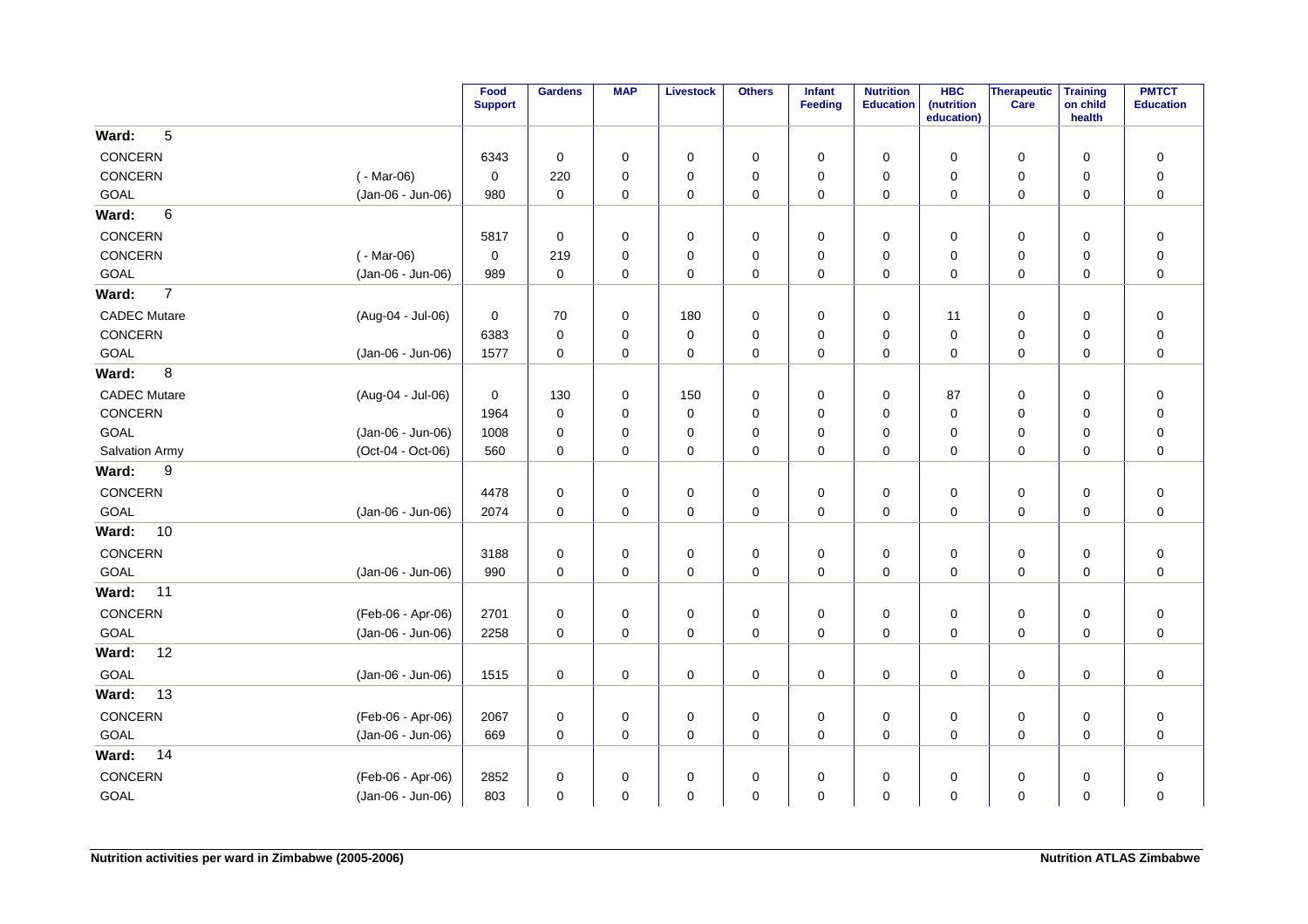|                                               |                   | Food<br><b>Support</b> | <b>Gardens</b>      | <b>MAP</b>  | <b>Livestock</b>    | <b>Others</b> | <b>Infant</b><br>Feeding | <b>Nutrition</b><br><b>Education</b> | <b>HBC</b><br>(nutrition<br>education) | Therapeutic<br>Care | <b>Training</b><br>on child<br>health | <b>PMTCT</b><br><b>Education</b> |
|-----------------------------------------------|-------------------|------------------------|---------------------|-------------|---------------------|---------------|--------------------------|--------------------------------------|----------------------------------------|---------------------|---------------------------------------|----------------------------------|
| 15<br>Ward:                                   |                   |                        |                     |             |                     |               |                          |                                      |                                        |                     |                                       |                                  |
| GOAL                                          | (Jan-06 - Jun-06) | 2175                   | $\mathsf{O}\xspace$ | $\mathbf 0$ | $\mathbf 0$         | $\mathbf 0$   | $\mathbf 0$              | $\pmb{0}$                            | $\mathbf 0$                            | $\mathbf 0$         | $\mathbf 0$                           | $\pmb{0}$                        |
| 16<br>Ward:                                   |                   |                        |                     |             |                     |               |                          |                                      |                                        |                     |                                       |                                  |
| GOAL                                          | (Jan-06 - Jun-06) | 599                    | $\mathsf{O}\xspace$ | 0           | $\mathsf{O}\xspace$ | $\pmb{0}$     | $\mathbf 0$              | $\pmb{0}$                            | 0                                      | 0                   | $\mathbf 0$                           | $\pmb{0}$                        |
| 17<br>Ward:                                   |                   |                        |                     |             |                     |               |                          |                                      |                                        |                     |                                       |                                  |
| <b>CADEC Mutare</b>                           | (Aug-04 - Jul-06) | $\pmb{0}$              | 75                  | $\pmb{0}$   | 150                 | $\pmb{0}$     | $\mathbf 0$              | $\pmb{0}$                            | 44                                     | $\pmb{0}$           | $\pmb{0}$                             | $\pmb{0}$                        |
| CONCERN                                       |                   | 3986                   | $\mathsf{O}\xspace$ | 0           | $\pmb{0}$           | $\pmb{0}$     | 0                        | 0                                    | 0                                      | 0                   | $\mathbf 0$                           | $\pmb{0}$                        |
| GOAL                                          | (Jan-06 - Jun-06) | 1326                   | $\mathsf{O}\xspace$ | 0           | $\pmb{0}$           | $\mathbf 0$   | 0                        | 0                                    | 0                                      | 0                   | 0                                     | $\pmb{0}$                        |
| Ward:<br>18                                   |                   |                        |                     |             |                     |               |                          |                                      |                                        |                     |                                       |                                  |
| CONCERN                                       |                   | 3034                   | $\mathbf 0$         | 0           | $\mathsf{O}\xspace$ | $\pmb{0}$     | $\mathbf 0$              | 0                                    | 0                                      | $\mathbf 0$         | 0                                     | $\pmb{0}$                        |
| GOAL                                          | (Jan-06 - Jun-06) | 2131                   | $\mathbf 0$         | $\mathbf 0$ | $\mathbf 0$         | $\pmb{0}$     | $\mathbf 0$              | $\mathbf 0$                          | $\mathbf 0$                            | 0                   | $\mathbf 0$                           | $\mathbf 0$                      |
| Ward:<br>19                                   |                   |                        |                     |             |                     |               |                          |                                      |                                        |                     |                                       |                                  |
| <b>Community Technology Development Trust</b> |                   | 0                      | 700                 | 0           | 0                   | 0             | 0                        | 0                                    | 0                                      | 0                   | 0                                     | $\pmb{0}$                        |
| CONCERN                                       |                   | 1768                   | $\mathbf 0$         | 0           | $\mathbf 0$         | $\pmb{0}$     | $\mathbf 0$              | $\mathbf 0$                          | 0                                      | 0                   | 0                                     | $\pmb{0}$                        |
| GOAL                                          | (Jan-06 - Jun-06) | 2333                   | $\mathbf 0$         | 0           | $\mathbf 0$         | $\pmb{0}$     | 0                        | $\mathbf 0$                          | 0                                      | 0                   | $\mathbf 0$                           | $\pmb{0}$                        |
| <b>Zimbabwe National Environment Trust</b>    | (Jun-05 - Jun-06) | $\mathbf 0$            | 45                  | 0           | $\mathsf{O}\xspace$ | $\pmb{0}$     | 0                        | 0                                    | 0                                      | 0                   | 0                                     | $\pmb{0}$                        |
| Ward:<br>20                                   |                   |                        |                     |             |                     |               |                          |                                      |                                        |                     |                                       |                                  |
| GOAL                                          | (Jan-06 - Jun-06) | 311                    | 0                   | 0           | 0                   | 0             | 0                        | 0                                    | 0                                      | 0                   | $\mathbf 0$                           | $\mathbf 0$                      |
| 21<br>Ward:                                   |                   |                        |                     |             |                     |               |                          |                                      |                                        |                     |                                       |                                  |
| GOAL                                          | (Jan-06 - Jun-06) | 1961                   | $\mathbf 0$         | 0           | $\mathbf 0$         | $\pmb{0}$     | $\mathbf 0$              | 0                                    | $\mathbf 0$                            | 0                   | 0                                     | $\pmb{0}$                        |
| 22<br>Ward:                                   |                   |                        |                     |             |                     |               |                          |                                      |                                        |                     |                                       |                                  |
| CONCERN                                       | (Feb-06 - Apr-06) | 2701                   | $\mathsf{O}\xspace$ | 0           | 0                   | 0             | 0                        | 0                                    | 0                                      | 0                   | $\mathbf 0$                           | $\mathbf 0$                      |
| Ward:<br>23                                   |                   |                        |                     |             |                     |               |                          |                                      |                                        |                     |                                       |                                  |
| GOAL                                          | (Jan-06 - Jun-06) | 1390                   | $\pmb{0}$           | $\pmb{0}$   | $\pmb{0}$           | $\mathbf 0$   | $\mathsf 0$              | $\pmb{0}$                            | 0                                      | $\mathsf 0$         | $\pmb{0}$                             | $\pmb{0}$                        |
| Ward:<br>25                                   |                   |                        |                     |             |                     |               |                          |                                      |                                        |                     |                                       |                                  |
| GOAL                                          | (Jan-06 - Jun-06) | 399                    | $\mathbf 0$         | $\pmb{0}$   | $\mathbf 0$         | $\pmb{0}$     | $\mathbf 0$              | $\pmb{0}$                            | 0                                      | $\mathsf 0$         | $\mathbf 0$                           | $\pmb{0}$                        |
| 26<br>Ward:                                   |                   |                        |                     |             |                     |               |                          |                                      |                                        |                     |                                       |                                  |
| GOAL                                          | (Jan-06 - Jun-06) | 74                     | $\mathbf 0$         | 0           | $\mathsf{O}\xspace$ | $\pmb{0}$     | 0                        | 0                                    | 0                                      | $\mathbf 0$         | $\mathbf 0$                           | $\pmb{0}$                        |
| 27<br>Ward:                                   |                   |                        |                     |             |                     |               |                          |                                      |                                        |                     |                                       |                                  |
| GOAL                                          | (Jan-06 - Jun-06) | 473                    | $\mathbf 0$         | $\mathbf 0$ | $\mathbf 0$         | $\pmb{0}$     | $\mathbf 0$              | $\mathbf 0$                          | $\mathbf 0$                            | $\mathbf 0$         | $\mathbf 0$                           | $\mathbf 0$                      |
| 28<br>Ward:                                   |                   |                        |                     |             |                     |               |                          |                                      |                                        |                     |                                       |                                  |
| GOAL                                          | (Jan-06 - Jun-06) | 44                     | 0                   | 0           | 0                   | 0             | 0                        | 0                                    | 0                                      | 0                   | $\mathbf 0$                           | $\pmb{0}$                        |
| 29<br>Ward:                                   |                   |                        |                     |             |                     |               |                          |                                      |                                        |                     |                                       |                                  |
| GOAL                                          | (Jan-06 - Jun-06) | 846                    | $\mathsf{O}\xspace$ | 0           | $\pmb{0}$           | $\pmb{0}$     | 0                        | $\pmb{0}$                            | 0                                      | $\pmb{0}$           | $\pmb{0}$                             | $\mathbf 0$                      |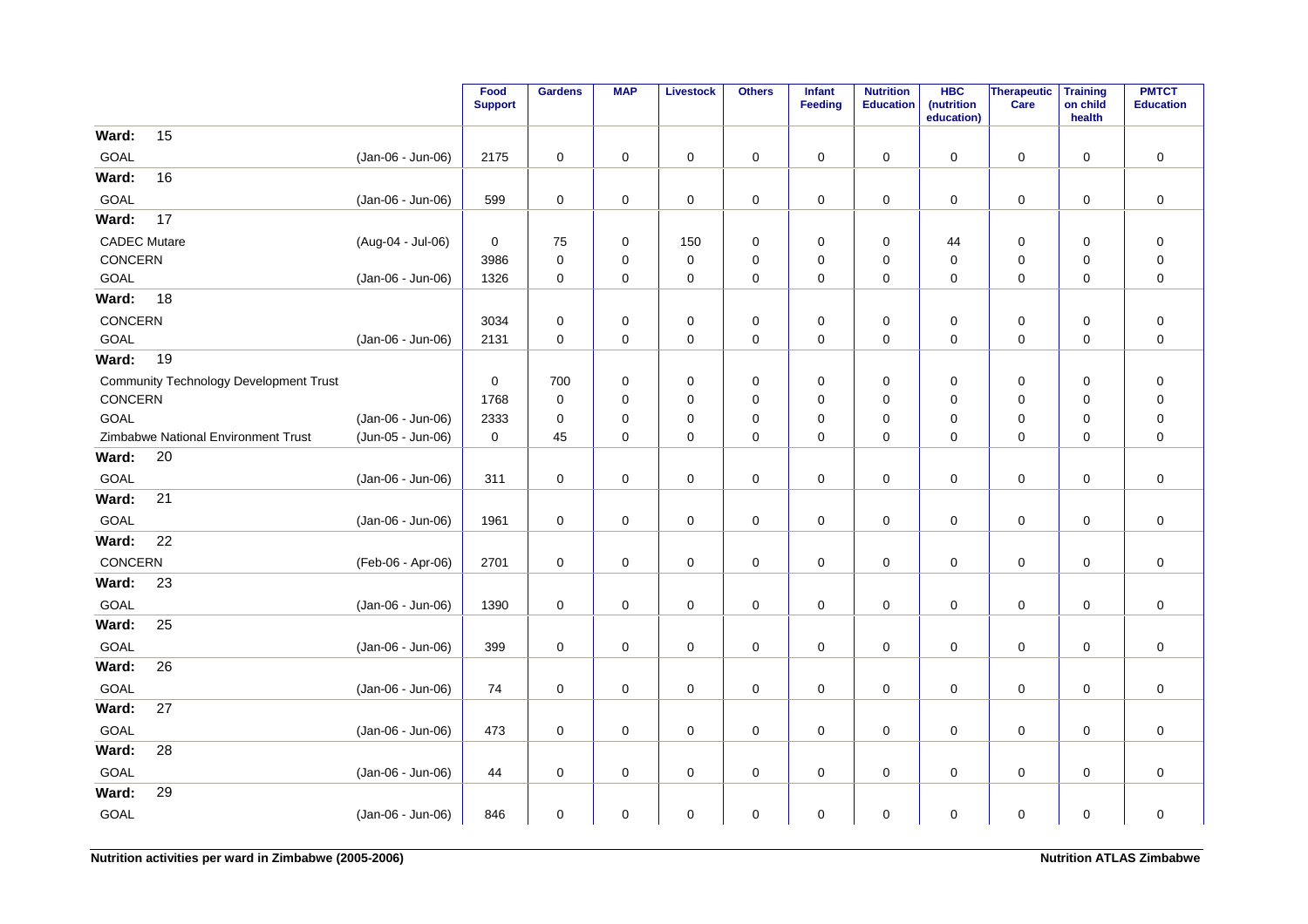|                                  |                   | Food<br><b>Support</b> | <b>Gardens</b>      | <b>MAP</b>  | <b>Livestock</b>    | <b>Others</b>       | Infant<br><b>Feeding</b> | <b>Nutrition</b><br><b>Education</b> | <b>HBC</b><br>(nutrition<br>education) | Therapeutic<br>Care | <b>Training</b><br>on child<br>health | <b>PMTCT</b><br><b>Education</b> |
|----------------------------------|-------------------|------------------------|---------------------|-------------|---------------------|---------------------|--------------------------|--------------------------------------|----------------------------------------|---------------------|---------------------------------------|----------------------------------|
| 30<br>Ward:                      |                   |                        |                     |             |                     |                     |                          |                                      |                                        |                     |                                       |                                  |
| CONCERN                          |                   | 2250                   | $\mathbf 0$         | 0           | $\pmb{0}$           | $\pmb{0}$           | 0                        | $\pmb{0}$                            | 0                                      | $\mathsf 0$         | $\pmb{0}$                             | $\pmb{0}$                        |
| <b>Rusape</b>                    |                   |                        |                     |             |                     |                     |                          |                                      |                                        |                     |                                       |                                  |
| Ward:                            |                   |                        |                     |             |                     |                     |                          |                                      |                                        |                     |                                       |                                  |
| FACT Rusape                      | (Jan-06 - Jun-06) | $\mathbf 0$            | 5000                | $\mathbf 0$ | $\pmb{0}$           | $\mathbf 0$         | $\mathbf 0$              | $\mathbf 0$                          | $\mathbf 0$                            | $\mathsf 0$         | $\mathbf 0$                           | $\mathsf 0$                      |
| Rushinga                         |                   |                        |                     |             |                     |                     |                          |                                      |                                        |                     |                                       |                                  |
| Ward:                            |                   |                        |                     |             |                     |                     |                          |                                      |                                        |                     |                                       |                                  |
| <b>CADEC Chinhoyi</b>            | (May-05 - Aug-06  | 0                      | 454                 | 0           | 0                   | $\pmb{0}$           | $\mathbf 0$              | 162                                  | 0                                      | $\mathsf 0$         | 0                                     | $\pmb{0}$                        |
| <b>HELPAGE</b>                   |                   | 84                     | $\mathsf{O}\xspace$ | $\mathbf 0$ | $\mathbf 0$         | $\mathsf{O}\xspace$ | $\mathsf{O}\xspace$      | $\mathsf 0$                          | $\mathbf 0$                            | $\mathsf 0$         | $\mathsf{O}\xspace$                   | $\pmb{0}$                        |
| $\overline{c}$<br>Ward:          |                   |                        |                     |             |                     |                     |                          |                                      |                                        |                     |                                       |                                  |
| <b>FACHIG</b>                    | (Feb-05 - Aug-06) | $\mathbf 0$            | $\mathbf 0$         | 0           | 600                 | $\pmb{0}$           | 0                        | $\pmb{0}$                            | 0                                      | $\mathbf 0$         | 0                                     | $\pmb{0}$                        |
| Ward:<br>$\overline{\mathbf{4}}$ |                   |                        |                     |             |                     |                     |                          |                                      |                                        |                     |                                       |                                  |
| <b>FACHIG</b>                    | (Feb-05 - Aug-06) | $\mathbf 0$            | 60                  | 0           | $\mathbf 0$         | $\mathsf 0$         | $\mathbf 0$              | $\mathbf 0$                          | 0                                      | $\mathbf 0$         | $\mathbf 0$                           | $\pmb{0}$                        |
| $\overline{5}$<br>Ward:          |                   |                        |                     |             |                     |                     |                          |                                      |                                        |                     |                                       |                                  |
| <b>FACHIG</b>                    | (Feb-05 - Aug-06) | $\mathbf 0$            | 60                  | $\mathbf 0$ | 600                 | $\mathbf 0$         | 0                        | $\pmb{0}$                            | 0                                      | $\mathbf 0$         | $\mathsf 0$                           | $\mathsf 0$                      |
| 6<br>Ward:                       |                   |                        |                     |             |                     |                     |                          |                                      |                                        |                     |                                       |                                  |
| <b>FACHIG</b>                    | (Feb-05 - Aug-06) | $\mathbf 0$            | 180                 | $\mathbf 0$ | $\mathbf 0$         | $\mathsf 0$         | $\mathsf{O}\xspace$      | $\pmb{0}$                            | $\mathbf 0$                            | $\mathbf 0$         | $\mathbf 0$                           | $\mathbf 0$                      |
| $\overline{7}$<br>Ward:          |                   |                        |                     |             |                     |                     |                          |                                      |                                        |                     |                                       |                                  |
| <b>FACHIG</b>                    | (Feb-05 - Aug-06) | $\mathbf 0$            | 60                  | 0           | $\mathbf 0$         | $\mathsf 0$         | 0                        | $\pmb{0}$                            | 0                                      | $\mathbf 0$         | $\mathbf 0$                           | $\pmb{0}$                        |
| Ward:<br>11                      |                   |                        |                     |             |                     |                     |                          |                                      |                                        |                     |                                       |                                  |
| <b>FACHIG</b>                    | (Feb-05 - Aug-06) | $\mathbf 0$            | 150                 | $\mathbf 0$ | $\pmb{0}$           | $\mathsf{O}\xspace$ | $\mathbf{0}$             | $\mathbf 0$                          | $\mathbf 0$                            | $\mathsf{O}\xspace$ | $\mathbf 0$                           | $\pmb{0}$                        |
| 12<br>Ward:                      |                   |                        |                     |             |                     |                     |                          |                                      |                                        |                     |                                       |                                  |
| <b>FACHIG</b>                    | (Feb-05 - Aug-06) | $\mathbf 0$            | 150                 | $\mathbf 0$ | $\mathsf{O}\xspace$ | $\mathsf 0$         | 0                        | $\pmb{0}$                            | $\mathbf 0$                            | $\mathbf 0$         | $\mathbf 0$                           | $\mathsf 0$                      |
| 17<br>Ward:                      |                   |                        |                     |             |                     |                     |                          |                                      |                                        |                     |                                       |                                  |
| <b>FACHIG</b>                    | (Feb-05 - Aug-06) | $\mathbf 0$            | 60                  | $\mathbf 0$ | $\pmb{0}$           | $\mathsf 0$         | $\mathsf{O}\xspace$      | $\mathbf 0$                          | $\mathbf 0$                            | $\mathsf{O}\xspace$ | $\mathbf 0$                           | $\pmb{0}$                        |
| 19<br>Ward:                      |                   |                        |                     |             |                     |                     |                          |                                      |                                        |                     |                                       |                                  |
| <b>FACHIG</b>                    | (Feb-05 - Aug-06) | $\mathbf 0$            | 180                 | $\mathbf 0$ | $\pmb{0}$           | $\mathsf 0$         | $\mathbf{0}$             | $\mathsf 0$                          | $\mathbf 0$                            | $\pmb{0}$           | $\pmb{0}$                             | $\pmb{0}$                        |
| <b>Ruwa Local Board</b>          |                   |                        |                     |             |                     |                     |                          |                                      |                                        |                     |                                       |                                  |
| Ward:<br>$\pmb{0}$               |                   |                        |                     |             |                     |                     |                          |                                      |                                        |                     |                                       |                                  |
| ADRA Zimbabwe                    | $(-$ Jun-06)      | $\mathbf 0$            | 115                 | $\mathbf 0$ | $\pmb{0}$           | $\mathsf 0$         | $\mathsf{O}\xspace$      | $\mathsf 0$                          | $\mathbf 0$                            | $\pmb{0}$           | $\pmb{0}$                             | $\pmb{0}$                        |
| <b>Seke</b>                      |                   |                        |                     |             |                     |                     |                          |                                      |                                        |                     |                                       |                                  |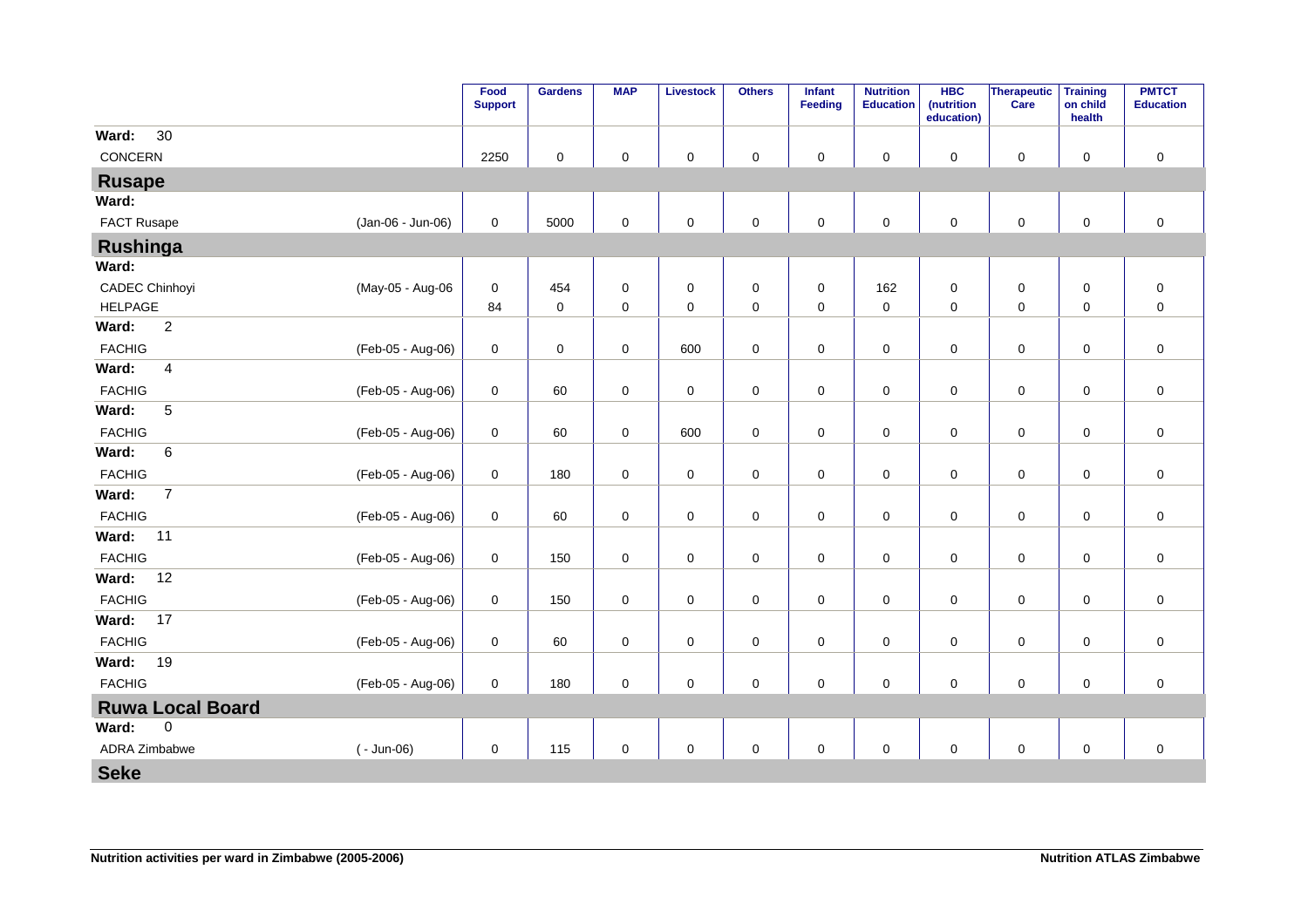|                                               |                   | Food<br><b>Support</b> | <b>Gardens</b> | <b>MAP</b>  | <b>Livestock</b> | <b>Others</b> | <b>Infant</b><br>Feeding | <b>Nutrition</b><br><b>Education</b> | <b>HBC</b><br><b>(nutrition</b><br>education) | Therapeutic<br>Care | <b>Training</b><br>on child<br>health | <b>PMTCT</b><br><b>Education</b> |
|-----------------------------------------------|-------------------|------------------------|----------------|-------------|------------------|---------------|--------------------------|--------------------------------------|-----------------------------------------------|---------------------|---------------------------------------|----------------------------------|
| Ward:                                         |                   |                        |                |             |                  |               |                          |                                      |                                               |                     |                                       |                                  |
| <b>CADEC Harare</b>                           |                   | $\mathbf 0$            | 0              | 0           | $\mathbf 0$      | 0             | 0                        | 0                                    | $\Omega$                                      | 0                   | $\mathbf 0$                           | $\mathbf 0$                      |
| <b>ROKPA</b>                                  |                   | $\mathbf 0$            | $\mathbf 0$    | $\mathbf 0$ | $\mathbf 0$      | $\mathbf 0$   | $\mathbf 0$              | 0                                    | $\Omega$                                      | $\mathbf 0$         | $\mathbf 0$                           | $\mathbf 0$                      |
| Ward:<br>1                                    |                   |                        |                |             |                  |               |                          |                                      |                                               |                     |                                       |                                  |
| Seke Rural Home Based Care                    | (Apr-05 - Jul-07) | $\mathbf 0$            | 161            | $\Omega$    | $\mathbf 0$      | 0             | $\Omega$                 | 0                                    | $\Omega$                                      | 0                   | $\Omega$                              | $\Omega$                         |
| Seke Rural Home Based Care                    | $(Feb-01 - )$     | $\Omega$               | $\Omega$       | $\Omega$    | $\mathbf 0$      | $\mathbf 0$   | 0                        | $\Omega$                             | 417                                           | $\mathbf 0$         | $\Omega$                              | $\Omega$                         |
| Seke Rural Home Based Care                    | (May-05 - Jul-07) | 2842                   | $\Omega$       | 0           | $\mathbf 0$      | $\mathbf 0$   | $\mathbf 0$              | $\Omega$                             | $\mathbf 0$                                   | 0                   | $\mathbf 0$                           | $\Omega$                         |
| $\overline{2}$<br>Ward:                       |                   |                        |                |             |                  |               |                          |                                      |                                               |                     |                                       |                                  |
| <b>Community Technology Development Trust</b> |                   | $\mathbf 0$            | 50             | $\Omega$    | 0                | $\mathbf 0$   | 0                        | 0                                    | $\Omega$                                      | 0                   | 0                                     | $\Omega$                         |
| Seke Rural Home Based Care                    | (May-05 - Jul-07) | 2408                   | $\Omega$       | $\Omega$    | $\mathbf 0$      | $\mathbf 0$   | $\Omega$                 | $\Omega$                             | $\Omega$                                      | $\mathbf 0$         | $\Omega$                              | $\Omega$                         |
| Seke Rural Home Based Care                    | (Apr-05 - Jul-07) | $\mathbf 0$            | 161            | $\Omega$    | 385              | $\mathbf 0$   | 0                        | 0                                    | $\Omega$                                      | 0                   | $\Omega$                              | $\Omega$                         |
| Seke Rural Home Based Care                    | $(Feb-01 - )$     | $\mathbf 0$            | $\Omega$       | $\Omega$    | $\mathbf 0$      | $\mathbf 0$   | 0                        | $\Omega$                             | 356                                           | $\mathbf 0$         | $\Omega$                              | $\Omega$                         |
| Ward:<br>3                                    |                   |                        |                |             |                  |               |                          |                                      |                                               |                     |                                       |                                  |
| <b>Community Technology Development Trust</b> |                   | $\Omega$               | 150            | $\Omega$    | 0                | $\mathbf 0$   | 0                        | 0                                    | $\Omega$                                      | 0                   | $\Omega$                              | $\mathbf 0$                      |
| Seke Rural Home Based Care                    | (Apr-05 - Jul-07) | $\Omega$               | 161            | $\Omega$    | $\mathbf 0$      | $\mathbf 0$   | $\mathbf 0$              | $\Omega$                             | $\Omega$                                      | $\mathbf 0$         | $\Omega$                              | $\Omega$                         |
| Seke Rural Home Based Care                    | $(Feb-01 - )$     | $\Omega$               | $\mathbf 0$    | $\Omega$    | $\mathbf 0$      | $\mathbf 0$   | $\Omega$                 | $\Omega$                             | 337                                           | $\mathbf 0$         | $\Omega$                              | $\Omega$                         |
| Seke Rural Home Based Care                    | (May-05 - Jul-07) | 2359                   | $\mathbf 0$    | $\mathbf 0$ | $\mathbf 0$      | $\mathbf 0$   | $\mathbf 0$              | $\mathbf 0$                          | $\mathbf 0$                                   | $\mathbf 0$         | $\Omega$                              | $\mathbf 0$                      |
| $\overline{4}$<br>Ward:                       |                   |                        |                |             |                  |               |                          |                                      |                                               |                     |                                       |                                  |
| Seke Rural Home Based Care                    | (May-05 - Jul-07) | 2170                   | 0              | 0           | 0                | 0             | 0                        | 0                                    | $\Omega$                                      | 0                   | 0                                     | 0                                |
| Seke Rural Home Based Care                    | (Apr-05 - Jul-07) | $\Omega$               | 231            | $\Omega$    | $\mathbf 0$      | $\mathbf 0$   | $\Omega$                 | $\Omega$                             | $\Omega$                                      | $\mathbf 0$         | $\Omega$                              | $\mathbf 0$                      |
| Seke Rural Home Based Care                    | $(Feb-01 - )$     | $\mathbf 0$            | $\mathbf 0$    | $\Omega$    | $\mathbf 0$      | $\mathbf 0$   | $\mathbf 0$              | $\Omega$                             | 310                                           | $\mathbf 0$         | $\Omega$                              | $\Omega$                         |
| 5<br>Ward:                                    |                   |                        |                |             |                  |               |                          |                                      |                                               |                     |                                       |                                  |
| Seke Rural Home Based Care                    | (May-05 - Jul-07) | 1694                   | $\mathbf 0$    | 0           | 0                | 0             | 0                        | 0                                    | $\Omega$                                      | 0                   | $\mathbf 0$                           | $\mathbf 0$                      |
| Seke Rural Home Based Care                    | $(Feb-01 - )$     | $\mathbf 0$            | $\mathbf 0$    | 0           | 0                | $\mathbf 0$   | 0                        | 0                                    | 242                                           | 0                   | $\mathbf 0$                           | $\mathbf 0$                      |
| Seke Rural Home Based Care                    | (Apr-05 - Jul-07) | $\mathbf 0$            | 161            | 0           | $\mathbf 0$      | $\mathbf 0$   | 0                        | 0                                    | $\mathbf 0$                                   | $\mathbf 0$         | $\Omega$                              | $\Omega$                         |
| 6<br>Ward:                                    |                   |                        |                |             |                  |               |                          |                                      |                                               |                     |                                       |                                  |
| Seke Rural Home Based Care                    | (Apr-05 - Jul-07) | $\mathbf 0$            | 161            | $\Omega$    | $\mathbf 0$      | $\mathbf 0$   | $\Omega$                 | $\Omega$                             | $\Omega$                                      | $\mathbf 0$         | $\Omega$                              | $\Omega$                         |
| Seke Rural Home Based Care                    | $(Feb-01 - )$     | $\Omega$               | $\Omega$       | $\Omega$    | $\mathbf 0$      | $\mathbf 0$   | $\Omega$                 | $\Omega$                             | 231                                           | 0                   | $\Omega$                              | $\Omega$                         |
| Seke Rural Home Based Care                    | (May-05 - Jul-07) | 1617                   | $\Omega$       | $\Omega$    | $\mathbf 0$      | $\Omega$      | $\Omega$                 | $\Omega$                             | $\Omega$                                      | $\mathbf 0$         | $\Omega$                              | $\Omega$                         |
| $\overline{7}$<br>Ward:                       |                   |                        |                |             |                  |               |                          |                                      |                                               |                     |                                       |                                  |
| Seke Rural Home Based Care                    | (Apr-05 - Jul-07) | 0                      | 161            | 0           | 0                | 0             | 0                        | 0                                    | 0                                             | 0                   | 0                                     | 0                                |
| Seke Rural Home Based Care                    | $(Feb-01 - )$     | $\Omega$               | $\mathbf 0$    | 0           | $\mathbf 0$      | 0             | 0                        | 0                                    | 273                                           | 0                   | 0                                     | 0                                |
| Seke Rural Home Based Care                    | (May-05 - Jul-07) | 1911                   | $\mathbf 0$    | $\Omega$    | $\mathbf 0$      | 0             | 0                        | $\Omega$                             | $\Omega$                                      | 0                   | $\Omega$                              | 0                                |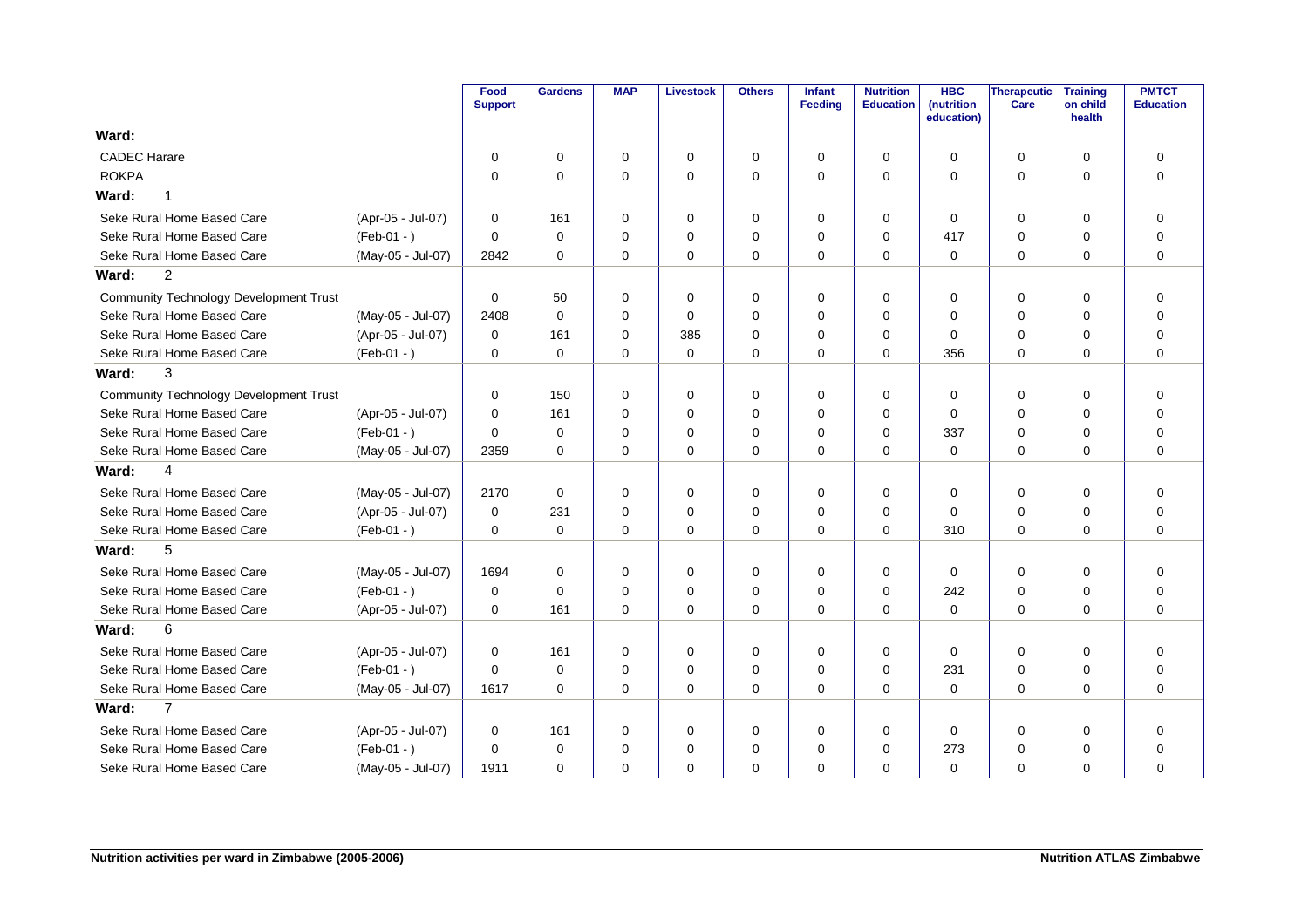|                                  |                   | Food<br><b>Support</b> | <b>Gardens</b> | <b>MAP</b>  | <b>Livestock</b> | <b>Others</b> | <b>Infant</b><br>Feeding | <b>Nutrition</b><br><b>Education</b> | <b>HBC</b><br>(nutrition<br>education) | <b>Therapeutic</b><br>Care | <b>Training</b><br>on child<br>health | <b>PMTCT</b><br><b>Education</b> |
|----------------------------------|-------------------|------------------------|----------------|-------------|------------------|---------------|--------------------------|--------------------------------------|----------------------------------------|----------------------------|---------------------------------------|----------------------------------|
| 8<br>Ward:                       |                   |                        |                |             |                  |               |                          |                                      |                                        |                            |                                       |                                  |
| Seke Rural Home Based Care       | $(Feb-01 - )$     | 0                      | $\Omega$       | $\Omega$    | 0                | 0             | $\Omega$                 | $\Omega$                             | 279                                    | 0                          | $\Omega$                              | 0                                |
| Seke Rural Home Based Care       | (May-05 - Jul-07) | 1953                   | $\Omega$       | $\Omega$    | $\Omega$         | 0             | $\Omega$                 | $\Omega$                             | $\Omega$                               | 0                          | $\Omega$                              | $\Omega$                         |
| Seke Rural Home Based Care       | (Apr-05 - Jul-07) | 0                      | 161            | $\Omega$    | $\mathbf 0$      | 0             | $\Omega$                 | $\Omega$                             | $\Omega$                               | 0                          | $\Omega$                              | $\Omega$                         |
| 9<br>Ward:                       |                   |                        |                |             |                  |               |                          |                                      |                                        |                            |                                       |                                  |
| Farm Community Trust of Zimbabwe | (Jan-04 - Jul-05) | 1352                   | $\Omega$       | $\Omega$    | $\mathbf 0$      | $\mathbf 0$   | $\Omega$                 | $\Omega$                             | $\Omega$                               | $\mathbf 0$                | $\Omega$                              | $\mathbf 0$                      |
| Seke Rural Home Based Care       |                   | $\Omega$               | $\Omega$       | $\Omega$    | $\Omega$         | $\mathbf 0$   | $\Omega$                 | $\Omega$                             | $\Omega$                               | 0                          | $\Omega$                              | $\Omega$                         |
| Seke Rural Home Based Care       | (May-05 - Jul-07) | 1519                   | $\Omega$       | $\Omega$    | $\Omega$         | $\Omega$      | $\Omega$                 | $\Omega$                             | $\Omega$                               | $\mathbf 0$                | $\Omega$                              | $\Omega$                         |
| 10<br>Ward:                      |                   |                        |                |             |                  |               |                          |                                      |                                        |                            |                                       |                                  |
| Farm Community Trust of Zimbabwe | (Jan-04 - Jul-05) | 981                    | $\Omega$       | $\Omega$    | $\Omega$         | $\mathbf 0$   | $\Omega$                 | $\Omega$                             | $\Omega$                               | $\mathbf 0$                | $\Omega$                              | $\mathbf 0$                      |
| Seke Rural Home Based Care       | $(Feb-01 - )$     | $\Omega$               | $\Omega$       | $\Omega$    | $\mathbf 0$      | 0             | $\Omega$                 | 0                                    | 207                                    | 0                          | $\mathbf 0$                           | $\mathbf 0$                      |
| Seke Rural Home Based Care       | (May-05 - Jul-07) | 1407                   | $\Omega$       | $\Omega$    | $\mathbf 0$      | $\Omega$      | $\Omega$                 | $\Omega$                             | $\Omega$                               | $\mathbf 0$                | $\Omega$                              | $\Omega$                         |
| 11<br>Ward:                      |                   |                        |                |             |                  |               |                          |                                      |                                        |                            |                                       |                                  |
| Farm Community Trust of Zimbabwe | (Jan-04 - Jul-05) | 568                    | $\Omega$       | $\Omega$    | $\Omega$         | $\mathbf 0$   | $\Omega$                 | $\Omega$                             | $\Omega$                               | $\mathbf 0$                | $\Omega$                              | $\mathbf 0$                      |
| Seke Rural Home Based Care       | (May-05 - Jul-07) | 700                    | $\Omega$       | $\Omega$    | $\mathbf 0$      | 0             | $\Omega$                 | 0                                    | $\mathbf 0$                            | 0                          | $\mathbf 0$                           | $\mathbf 0$                      |
| Seke Rural Home Based Care       |                   | 0                      | $\Omega$       | $\Omega$    | $\Omega$         | $\Omega$      | $\Omega$                 | $\Omega$                             | $\Omega$                               | 0                          | $\Omega$                              | $\Omega$                         |
| 12<br>Ward:                      |                   |                        |                |             |                  |               |                          |                                      |                                        |                            |                                       |                                  |
| Farm Community Trust of Zimbabwe | (Jan-04 - Jul-05) | 131                    | $\Omega$       | $\Omega$    | $\mathbf 0$      | $\mathbf 0$   | $\Omega$                 | $\Omega$                             | $\Omega$                               | $\mathbf 0$                | $\Omega$                              | $\mathbf 0$                      |
| Seke Rural Home Based Care       | $(Feb-01 - )$     | $\Omega$               | $\Omega$       | 0           | $\mathbf 0$      | 0             | $\Omega$                 | 0                                    | 184                                    | 0                          | 0                                     | $\mathbf 0$                      |
| Seke Rural Home Based Care       | (May-05 - Jul-07) | 1204                   | $\Omega$       | $\Omega$    | $\mathbf 0$      | $\Omega$      | $\Omega$                 | $\Omega$                             | $\Omega$                               | $\mathbf 0$                | $\Omega$                              | $\Omega$                         |
| 13<br>Ward:                      |                   |                        |                |             |                  |               |                          |                                      |                                        |                            |                                       |                                  |
| Seke Rural Home Based Care       | $(Feb-01 - )$     | $\Omega$               | $\mathbf 0$    | $\mathbf 0$ | $\mathbf 0$      | 0             | $\Omega$                 | $\mathbf 0$                          | 107                                    | 0                          | $\mathbf 0$                           | $\mathbf 0$                      |
| Seke Rural Home Based Care       | (May-05 - Jul-07) | 686                    | $\mathbf 0$    | $\mathbf 0$ | $\mathbf 0$      | 0             | $\mathbf 0$              | $\mathbf 0$                          | $\mathbf 0$                            | $\mathbf 0$                | 0                                     | $\mathbf 0$                      |
| 14<br>Ward:                      |                   |                        |                |             |                  |               |                          |                                      |                                        |                            |                                       |                                  |
| Farm Community Trust of Zimbabwe | (Jan-04 - Jul-05) | 203                    | $\mathbf 0$    | 0           | $\mathbf 0$      | $\mathbf 0$   | 0                        | $\mathbf 0$                          | $\Omega$                               | 0                          | 0                                     | $\mathbf 0$                      |
| Seke Rural Home Based Care       | $(Feb-01 - )$     | $\mathbf 0$            | $\Omega$       | $\Omega$    | $\mathbf 0$      | 0             | $\Omega$                 | $\Omega$                             | 145                                    | $\mathbf 0$                | $\mathbf 0$                           | $\mathbf 0$                      |
| Seke Rural Home Based Care       | (May-05 - Jul-07) | 714                    | $\Omega$       | 0           | $\mathbf 0$      | $\mathbf 0$   | $\mathbf 0$              | $\mathbf 0$                          | $\mathbf 0$                            | 0                          | 0                                     | $\mathbf 0$                      |
| 15<br>Ward:                      |                   |                        |                |             |                  |               |                          |                                      |                                        |                            |                                       |                                  |
| <b>CADEC Harare</b>              |                   | 0                      | 0              | 0           | $\mathbf 0$      | $\mathbf 0$   | 0                        | 0                                    | 0                                      | 0                          | 0                                     | 0                                |
| Farm Community Trust of Zimbabwe | (Jan-04 - Jul-05) | 304                    | $\Omega$       | $\Omega$    | $\mathbf 0$      | 0             | $\Omega$                 | $\Omega$                             | $\Omega$                               | 0                          | $\mathbf 0$                           | $\mathbf 0$                      |
| Seke Rural Home Based Care       | $(Feb-01 - )$     | 0                      | $\Omega$       | 0           | $\mathbf 0$      | 0             | $\Omega$                 | 0                                    | 183                                    | 0                          | 0                                     | $\mathbf 0$                      |
| Seke Rural Home Based Care       | (May-05 - Jul-07) | 1274                   | $\Omega$       | 0           | $\mathbf 0$      | $\Omega$      | $\Omega$                 | $\Omega$                             | $\mathbf 0$                            | 0                          | $\Omega$                              | $\Omega$                         |
| 16<br>Ward:                      |                   |                        |                |             |                  |               |                          |                                      |                                        |                            |                                       |                                  |
| Seke Rural Home Based Care       | $(Feb-01 - )$     | 0                      | $\mathbf 0$    | 0           | 0                | 0             | $\Omega$                 | $\mathbf 0$                          | 300                                    | 0                          | 0                                     | 0                                |
| Seke Rural Home Based Care       | (May-05 - Jul-07) | 2100                   | $\mathbf 0$    | 0           | $\mathbf 0$      | 0             | 0                        | $\mathbf 0$                          | $\mathbf 0$                            | 0                          | 0                                     | $\mathbf 0$                      |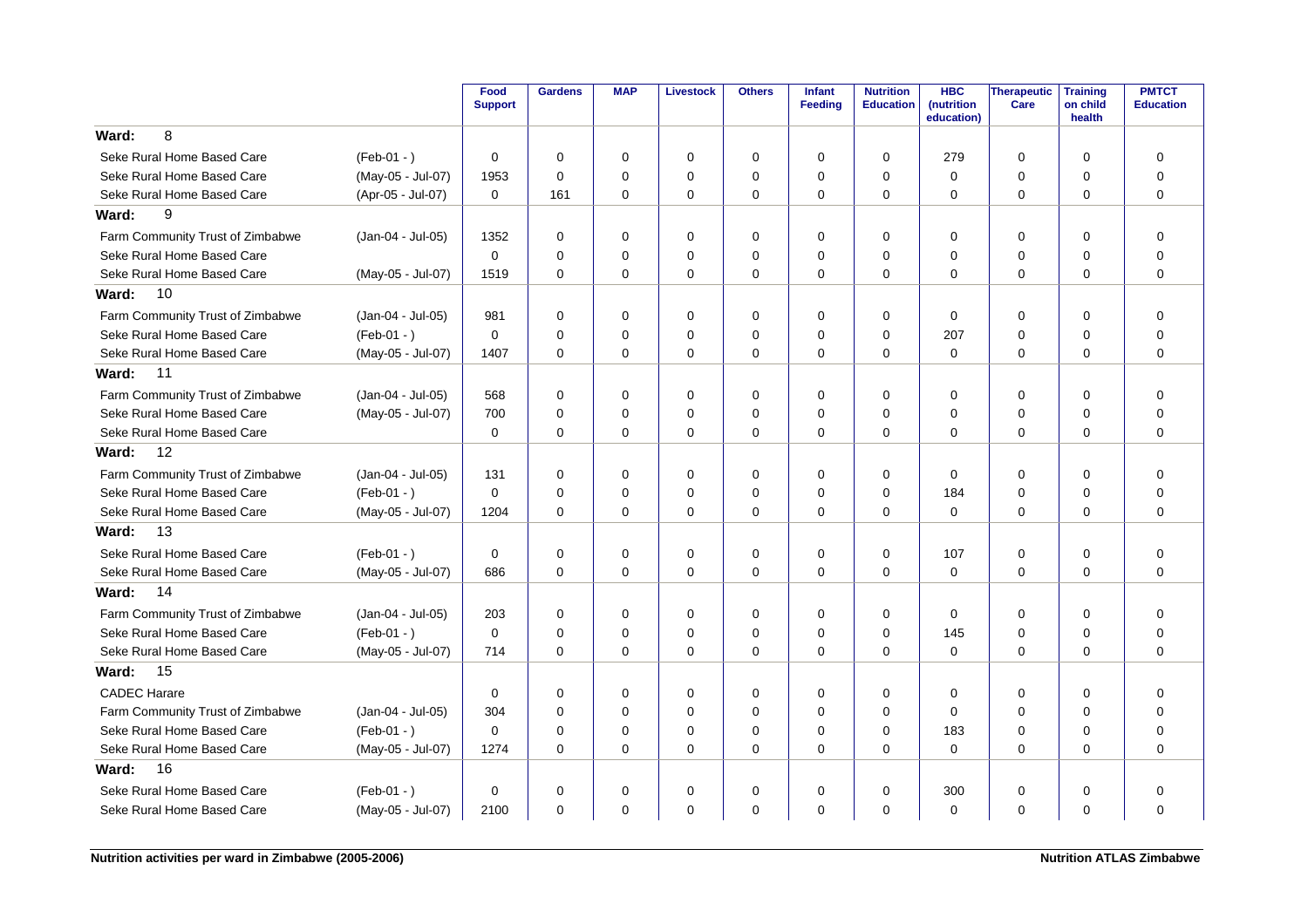|                                  |                   | Food<br><b>Support</b> | <b>Gardens</b> | <b>MAP</b>  | <b>Livestock</b> | <b>Others</b> | <b>Infant</b><br>Feeding | <b>Nutrition</b><br><b>Education</b> | <b>HBC</b><br>(nutrition<br>education) | Therapeutic<br>Care | <b>Training</b><br>on child<br>health | <b>PMTCT</b><br><b>Education</b> |
|----------------------------------|-------------------|------------------------|----------------|-------------|------------------|---------------|--------------------------|--------------------------------------|----------------------------------------|---------------------|---------------------------------------|----------------------------------|
| 17<br>Ward:                      |                   |                        |                |             |                  |               |                          |                                      |                                        |                     |                                       |                                  |
| Seke Rural Home Based Care       | $(Feb-01 - )$     | $\mathbf 0$            | $\mathbf 0$    | $\mathbf 0$ | 0                | $\mathbf 0$   | $\mathbf 0$              | $\Omega$                             | 174                                    | $\mathbf 0$         | $\mathbf 0$                           | $\mathbf 0$                      |
| Seke Rural Home Based Care       | (May-05 - Jul-07) | 1218                   | $\mathbf 0$    | $\mathbf 0$ | 0                | 0             | $\mathbf 0$              | $\mathbf 0$                          | $\mathbf 0$                            | $\mathbf 0$         | $\mathbf 0$                           | $\mathbf 0$                      |
| 18<br>Ward:                      |                   |                        |                |             |                  |               |                          |                                      |                                        |                     |                                       |                                  |
| Seke Rural Home Based Care       | $(Feb-01 - )$     | $\mathbf 0$            | $\mathbf 0$    | 0           | 0                | 0             | $\mathbf 0$              | $\mathbf 0$                          | 136                                    | $\mathbf 0$         | $\mathbf 0$                           | $\mathbf 0$                      |
| Seke Rural Home Based Care       | (May-05 - Jul-07) | 952                    | $\Omega$       | $\Omega$    | $\mathbf 0$      | $\mathbf 0$   | $\mathbf 0$              | $\Omega$                             | $\Omega$                               | $\mathbf 0$         | $\Omega$                              | $\mathbf 0$                      |
| 19<br>Ward:                      |                   |                        |                |             |                  |               |                          |                                      |                                        |                     |                                       |                                  |
| Seke Rural Home Based Care       | (May-05 - Jul-07) | 700                    | 0              | 0           | 0                | 0             | $\mathbf 0$              | $\mathbf 0$                          | 0                                      | $\mathbf 0$         | 0                                     | $\mathbf 0$                      |
| Seke Rural Home Based Care       | $(Feb-01 - )$     | $\mathbf 0$            | $\mathbf 0$    | 0           | 0                | $\mathbf 0$   | $\mathbf 0$              | $\Omega$                             | 100                                    | $\mathbf 0$         | $\mathbf 0$                           | $\mathbf 0$                      |
| 20<br>Ward:                      |                   |                        |                |             |                  |               |                          |                                      |                                        |                     |                                       |                                  |
| Farm Community Trust of Zimbabwe | (Jan-04 - Jul-05) | 702                    | 0              | 0           | 0                | 0             | $\mathbf 0$              | $\mathbf 0$                          | 0                                      | $\mathbf 0$         | 0                                     | 0                                |
| Seke Rural Home Based Care       | $(Feb-01 - )$     | 0                      | $\mathbf 0$    | 0           | $\mathbf 0$      | $\mathbf 0$   | $\Omega$                 | $\Omega$                             | 209                                    | 0                   | $\mathbf 0$                           | $\mathbf 0$                      |
| Seke Rural Home Based Care       | (May-05 - Jul-07) | 1449                   | $\Omega$       | $\mathbf 0$ | $\mathbf 0$      | $\mathbf 0$   | $\mathbf 0$              | $\mathbf 0$                          | $\mathbf 0$                            | $\mathbf 0$         | $\mathbf 0$                           | $\mathbf 0$                      |
| 21<br>Ward:                      |                   |                        |                |             |                  |               |                          |                                      |                                        |                     |                                       |                                  |
| Farm Community Trust of Zimbabwe | (Jan-04 - Jul-05) | 128                    | $\mathbf 0$    | 0           | 0                | $\pmb{0}$     | $\mathbf 0$              | $\mathbf 0$                          | 0                                      | $\mathbf 0$         | 0                                     | $\mathbf 0$                      |
| Seke Rural Home Based Care       | $(Feb-01 - )$     | 0                      | $\mathbf 0$    | 0           | 0                | 0             | $\mathbf 0$              | $\Omega$                             | 78                                     | 0                   | $\mathbf 0$                           | $\mathbf 0$                      |
| Seke Rural Home Based Care       | (May-05 - Jul-07) | 525                    | $\Omega$       | 0           | $\mathbf 0$      | $\mathbf 0$   | $\mathbf 0$              | $\Omega$                             | $\Omega$                               | $\mathbf 0$         | $\mathbf 0$                           | $\mathbf 0$                      |
| <b>Shamva</b>                    |                   |                        |                |             |                  |               |                          |                                      |                                        |                     |                                       |                                  |
| Ward:                            |                   |                        |                |             |                  |               |                          |                                      |                                        |                     |                                       |                                  |
| <b>CADEC Harare</b>              |                   | 0                      | $\mathbf 0$    | 0           | $\mathbf 0$      | $\mathbf 0$   | $\mathbf 0$              | $\mathbf 0$                          | $\Omega$                               | $\mathbf 0$         | 0                                     | $\mathbf 0$                      |
| 15<br>Ward:                      |                   |                        |                |             |                  |               |                          |                                      |                                        |                     |                                       |                                  |
| Farm Community Trust of Zimbabwe | (Jan-04 - Jul-05) | 332                    | $\mathbf 0$    | 0           | $\mathsf 0$      | $\pmb{0}$     | 0                        | 0                                    | 0                                      | $\mathbf 0$         | 0                                     | $\mathbf 0$                      |
| 17<br>Ward:                      |                   |                        |                |             |                  |               |                          |                                      |                                        |                     |                                       |                                  |
| Farm Community Trust of Zimbabwe | (Jan-04 - Jul-05) | 1069                   | $\mathbf 0$    | $\mathbf 0$ | $\mathbf 0$      | $\mathbf 0$   | $\mathbf 0$              | $\mathbf 0$                          | $\Omega$                               | $\mathbf 0$         | $\mathbf 0$                           | $\mathbf 0$                      |
| 18<br>Ward:                      |                   |                        |                |             |                  |               |                          |                                      |                                        |                     |                                       |                                  |
| Farm Community Trust of Zimbabwe | (Jan-04 - Jul-05) | 629                    | $\mathbf 0$    | $\mathbf 0$ | 0                | 0             | $\mathbf 0$              | $\mathbf 0$                          | 0                                      | $\mathbf 0$         | $\mathbf 0$                           | $\mathbf 0$                      |
| 19<br>Ward:                      |                   |                        |                |             |                  |               |                          |                                      |                                        |                     |                                       |                                  |
| Farm Community Trust of Zimbabwe | (Jan-04 - Jul-05) | 490                    | $\mathbf 0$    | 0           | 0                | $\mathbf 0$   | $\mathbf 0$              | $\mathbf 0$                          | $\mathbf 0$                            | $\mathbf 0$         | 0                                     | $\mathbf 0$                      |
| 20<br>Ward:                      |                   |                        |                |             |                  |               |                          |                                      |                                        |                     |                                       |                                  |
| Farm Community Trust of Zimbabwe | (Jan-04 - Jul-05) | 1388                   | $\mathbf 0$    | 0           | $\mathbf 0$      | $\mathbf 0$   | $\mathbf 0$              | $\mathbf 0$                          | $\Omega$                               | $\mathbf 0$         | 0                                     | $\mathbf 0$                      |
| 21<br>Ward:                      |                   |                        |                |             |                  |               |                          |                                      |                                        |                     |                                       |                                  |
| Farm Community Trust of Zimbabwe | (Jan-04 - Jul-05) | 402                    | $\mathbf 0$    | 0           | 0                | 0             | $\mathbf 0$              | 0                                    | $\mathbf 0$                            | $\mathbf 0$         | 0                                     | $\mathbf 0$                      |
| <b>Shurugwi</b>                  |                   |                        |                |             |                  |               |                          |                                      |                                        |                     |                                       |                                  |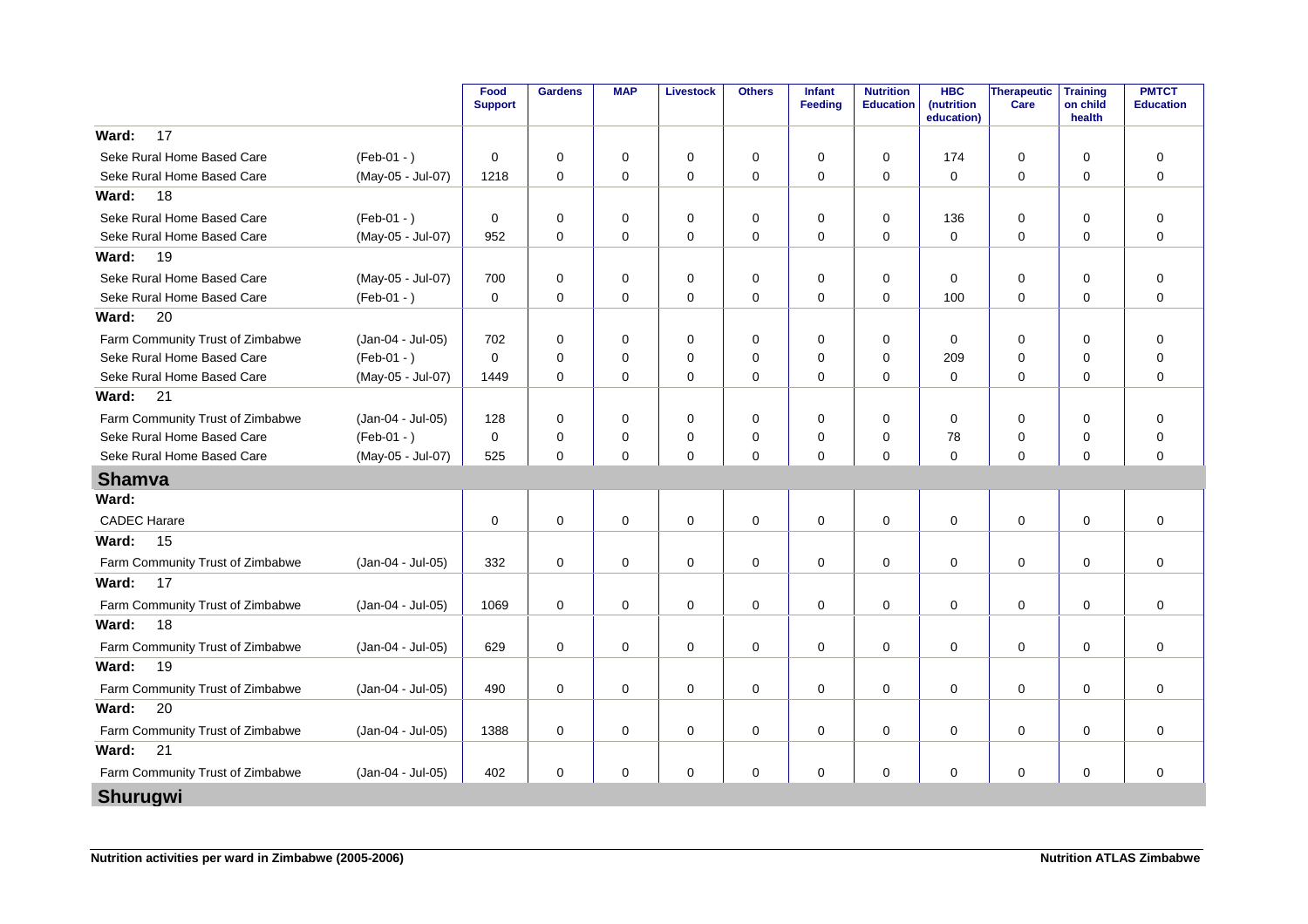|                   |                                         |                   | Food<br><b>Support</b> | <b>Gardens</b>      | <b>MAP</b>  | <b>Livestock</b>    | <b>Others</b> | <b>Infant</b><br>Feeding | <b>Nutrition</b><br><b>Education</b> | <b>HBC</b><br>(nutrition<br>education) | Therapeutic<br>Care | <b>Training</b><br>on child<br>health | <b>PMTCT</b><br><b>Education</b> |
|-------------------|-----------------------------------------|-------------------|------------------------|---------------------|-------------|---------------------|---------------|--------------------------|--------------------------------------|----------------------------------------|---------------------|---------------------------------------|----------------------------------|
| Ward:             | $\mathbf 0$                             |                   |                        |                     |             |                     |               |                          |                                      |                                        |                     |                                       |                                  |
|                   | Zim. Regional Disaster Alleviation Fund | (Jun-05 - )       | 10                     | $\mathbf 0$         | 0           | 0                   | 0             | 0                        | 0                                    | 0                                      | $\mathbf 0$         | $\mathbf 0$                           | $\mathbf 0$                      |
| Ward:             | $\mathbf{1}$                            |                   |                        |                     |             |                     |               |                          |                                      |                                        |                     |                                       |                                  |
|                   | Zimbabwe Red Cross Society              | (Aug-06 - Jul-07) | 394                    | 394                 | 0           | $\pmb{0}$           | $\mathsf 0$   | $\mathbf 0$              | $\pmb{0}$                            | 394                                    | $\mathbf 0$         | $\mathbf 0$                           | $\mathbf 0$                      |
| Ward:             | $\boldsymbol{2}$                        |                   |                        |                     |             |                     |               |                          |                                      |                                        |                     |                                       |                                  |
|                   | Zimbabwe Red Cross Society              | (Aug-06 - Jul-07) | 384                    | 384                 | 0           | $\mathsf 0$         | $\pmb{0}$     | $\mathsf 0$              | $\pmb{0}$                            | 384                                    | $\mathbf 0$         | 0                                     | $\mathsf 0$                      |
| Ward:             | 3                                       |                   |                        |                     |             |                     |               |                          |                                      |                                        |                     |                                       |                                  |
|                   | Zimbabwe Red Cross Society              | (Aug-06 - Jul-07) | 323                    | 323                 | 0           | $\mathsf 0$         | $\mathsf 0$   | $\mathbf 0$              | $\pmb{0}$                            | 323                                    | $\pmb{0}$           | 0                                     | $\mathsf 0$                      |
| Ward:             | $\overline{4}$                          |                   |                        |                     |             |                     |               |                          |                                      |                                        |                     |                                       |                                  |
|                   | Zimbabwe Red Cross Society              | (Aug-06 - Jul-07) | 185                    | 185                 | 0           | $\mathsf 0$         | $\pmb{0}$     | $\mathbf 0$              | $\pmb{0}$                            | 185                                    | $\mathbf 0$         | 0                                     | $\mathsf 0$                      |
| Ward:             | 5                                       |                   |                        |                     |             |                     |               |                          |                                      |                                        |                     |                                       |                                  |
| Africare          |                                         | (Apr-05 - Mar-07) | $\mathbf 0$            | $\mathbf 0$         | $\mathbf 0$ | 0                   | 220           | $\mathbf 0$              | $\mathbf 0$                          | 0                                      | $\mathbf 0$         | $\mathbf 0$                           | 0                                |
|                   | Zimbabwe Red Cross Society              | (Aug-06 - Jul-07) | 288                    | 288                 | 0           | $\mathbf 0$         | $\pmb{0}$     | $\mathbf 0$              | $\mathbf 0$                          | 288                                    | $\mathbf 0$         | $\mathbf 0$                           | $\mathbf 0$                      |
| Ward:             | $\overline{7}$                          |                   |                        |                     |             |                     |               |                          |                                      |                                        |                     |                                       |                                  |
| Africare          |                                         | (Apr-05 - Mar-07) | 0                      | 625                 | 0           | 0                   | 0             | 0                        | 0                                    | 0                                      | $\mathbf 0$         | 0                                     | $\mathbf 0$                      |
| Ward:             | 8                                       |                   |                        |                     |             |                     |               |                          |                                      |                                        |                     |                                       |                                  |
| Africare          |                                         | (Apr-05 - Mar-07) | 0                      | $\mathbf 0$         | 0           | $\mathsf 0$         | 220           | $\mathbf 0$              | $\pmb{0}$                            | $\mathbf 0$                            | $\mathbf 0$         | 0                                     | $\mathbf 0$                      |
| Ward:             | 9                                       |                   |                        |                     |             |                     |               |                          |                                      |                                        |                     |                                       |                                  |
| Africare          |                                         | (Apr-05 - Mar-07) | 0                      | $\mathsf{O}\xspace$ | 0           | $\mathsf{O}\xspace$ | 220           | $\mathbf 0$              | $\pmb{0}$                            | $\mathbf 0$                            | $\mathbf 0$         | $\mathbf 0$                           | $\mathbf 0$                      |
| Ward:             | 10                                      |                   |                        |                     |             |                     |               |                          |                                      |                                        |                     |                                       |                                  |
| Africare          |                                         | (Apr-05 - Mar-07) | 0                      | $\mathsf{O}\xspace$ | 0           | $\mathbf 0$         | 220           | $\mathbf 0$              | $\pmb{0}$                            | 0                                      | $\mathsf{O}\xspace$ | $\mathbf 0$                           | $\pmb{0}$                        |
| Ward:             | 11                                      |                   |                        |                     |             |                     |               |                          |                                      |                                        |                     |                                       |                                  |
| Africare          |                                         | (Apr-05 - Mar-07) | 0                      | $\mathsf 0$         | 0           | $\mathsf 0$         | 200           | $\mathbf 0$              | $\pmb{0}$                            | 0                                      | $\mathbf 0$         | 0                                     | $\mathsf 0$                      |
| Ward:             | 12                                      |                   |                        |                     |             |                     |               |                          |                                      |                                        |                     |                                       |                                  |
| Africare          |                                         | (Apr-05 - Mar-07) | 0                      | 625                 | 0           | $\mathsf 0$         | $\pmb{0}$     | $\mathbf 0$              | $\pmb{0}$                            | 0                                      | $\mathbf 0$         | 0                                     | $\mathsf 0$                      |
| Ward:             | 13                                      |                   |                        |                     |             |                     |               |                          |                                      |                                        |                     |                                       |                                  |
| Africare          |                                         | (Apr-05 - Mar-07) | 0                      | $\mathbf 0$         | $\mathbf 0$ | $\mathbf 0$         | 200           | $\mathbf 0$              | $\mathbf 0$                          | $\mathbf 0$                            | $\mathbf 0$         | $\mathbf 0$                           | $\mathbf 0$                      |
| <b>Tsholotsho</b> |                                         |                   |                        |                     |             |                     |               |                          |                                      |                                        |                     |                                       |                                  |
| Ward:             |                                         |                   |                        |                     |             |                     |               |                          |                                      |                                        |                     |                                       |                                  |
| <b>LEAD Trust</b> |                                         | (Oct-05 - Sep-06) | $\mathbf 0$            | 4998                | 0           | $\mathbf 0$         | $\pmb{0}$     | 0                        | $\mathbf 0$                          | 0                                      | $\mathbf 0$         | $\mathbf 0$                           | $\mathbf 0$                      |
| Ward:             | 3                                       |                   |                        |                     |             |                     |               |                          |                                      |                                        |                     |                                       |                                  |
| <b>ORAP</b>       |                                         | (Feb-05 - Aug-06) | $\mathbf 0$            | 0                   | 0           | 668                 | 0             | 0                        | 0                                    | 0                                      | 0                   | 0                                     | 0                                |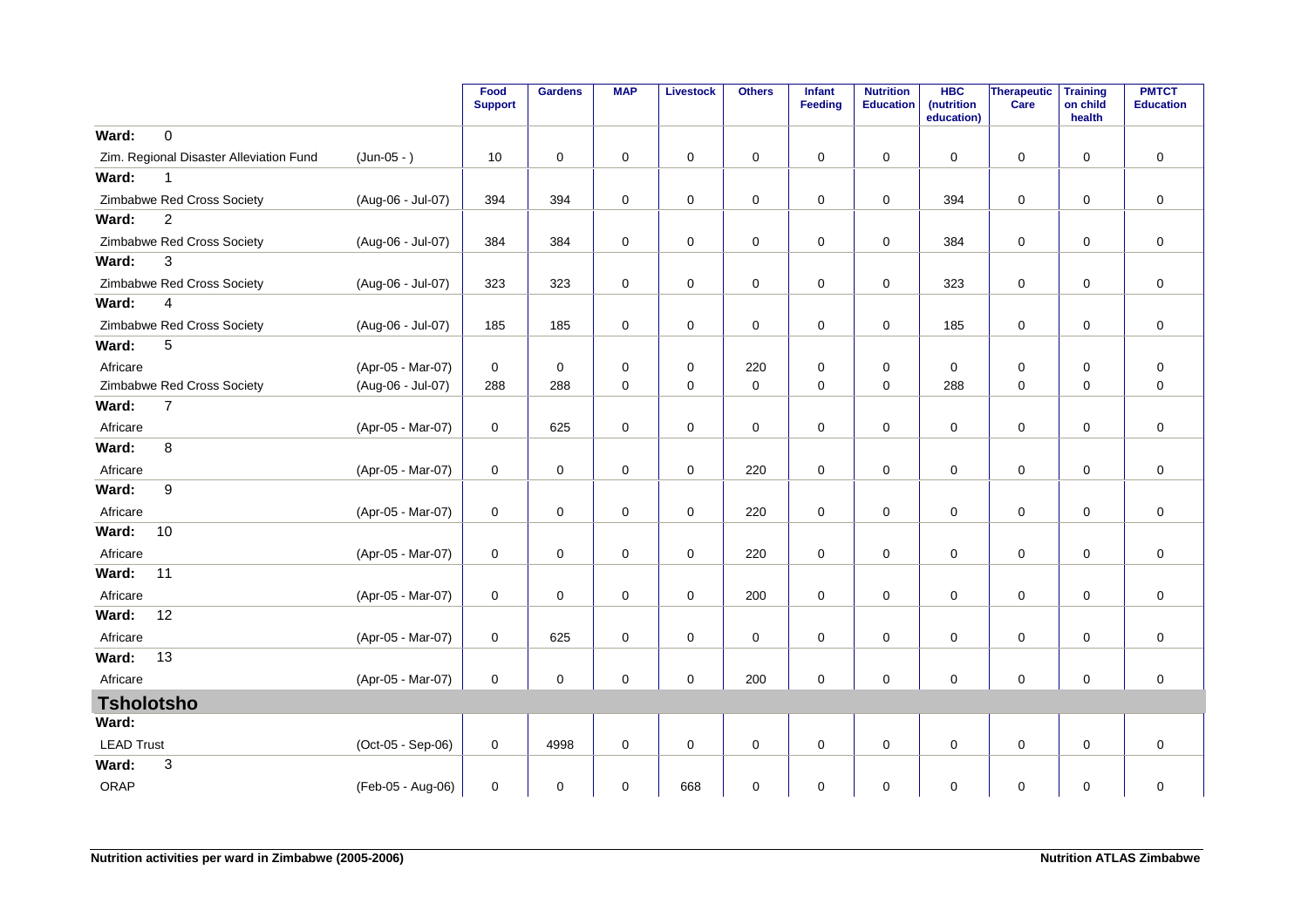|               |                                      |                   | Food<br><b>Support</b> | <b>Gardens</b> | <b>MAP</b>  | <b>Livestock</b> | <b>Others</b> | Infant<br>Feeding | <b>Nutrition</b><br><b>Education</b> | <b>HBC</b><br>(nutrition<br>education) | Therapeutic<br>Care | <b>Training</b><br>on child<br>health | <b>PMTCT</b><br><b>Education</b> |
|---------------|--------------------------------------|-------------------|------------------------|----------------|-------------|------------------|---------------|-------------------|--------------------------------------|----------------------------------------|---------------------|---------------------------------------|----------------------------------|
| Ward:         | $\overline{4}$                       |                   |                        |                |             |                  |               |                   |                                      |                                        |                     |                                       |                                  |
| ORAP          |                                      | (Feb-05 - Aug-06) | 0                      | $\mathbf 0$    | $\mathbf 0$ | 668              | $\pmb{0}$     | $\mathbf 0$       | $\mathbf 0$                          | $\mathbf 0$                            | $\mathbf 0$         | $\mathbf 0$                           | $\pmb{0}$                        |
| Ward:         | $\sqrt{5}$                           |                   |                        |                |             |                  |               |                   |                                      |                                        |                     |                                       |                                  |
| ORAP          |                                      | (Feb-05 - Aug-06) | 0                      | $\mathbf 0$    | 0           | 664              | $\pmb{0}$     | $\mathbf 0$       | $\pmb{0}$                            | 0                                      | $\mathbf 0$         | 0                                     | $\pmb{0}$                        |
| Ward:         | 8                                    |                   |                        |                |             |                  |               |                   |                                      |                                        |                     |                                       |                                  |
| Plan          |                                      | (Jun-05 - Jun-06) | 300                    | 2500           | $\mathbf 0$ | $\pmb{0}$        | $\pmb{0}$     | $\mathbf 0$       | $\pmb{0}$                            | 0                                      | $\mathsf 0$         | $\mathbf 0$                           | $\pmb{0}$                        |
| Ward:         | $\boldsymbol{9}$                     |                   |                        |                |             |                  |               |                   |                                      |                                        |                     |                                       |                                  |
| Plan          |                                      | (Jun-05 - Jun-06) | 300                    | 2500           | 0           | $\pmb{0}$        | $\pmb{0}$     | $\mathbf 0$       | $\pmb{0}$                            | 0                                      | $\mathbf 0$         | 0                                     | $\pmb{0}$                        |
| Ward:         | 10                                   |                   |                        |                |             |                  |               |                   |                                      |                                        |                     |                                       |                                  |
| Plan          |                                      | (Jun-05 - Jun-06) | 300                    | 2500           | 0           | $\pmb{0}$        | $\mathbf 0$   | $\mathbf 0$       | $\pmb{0}$                            | 0                                      | $\mathbf 0$         | $\mathbf 0$                           | $\pmb{0}$                        |
| Ward:         | 11                                   |                   |                        |                |             |                  |               |                   |                                      |                                        |                     |                                       |                                  |
| Plan          |                                      | (Jun-05 - Jun-06) | 300                    | 2950           | 0           | $\pmb{0}$        | $\mathbf 0$   | $\mathbf 0$       | $\pmb{0}$                            | 0                                      | $\mathbf 0$         | 0                                     | $\pmb{0}$                        |
| Ward:         | 12                                   |                   |                        |                |             |                  |               |                   |                                      |                                        |                     |                                       |                                  |
| Plan          |                                      | (Jun-05 - Jun-06) | 300                    | 2950           | 0           | $\pmb{0}$        | $\pmb{0}$     | $\mathbf 0$       | $\pmb{0}$                            | $\mathbf 0$                            | $\mathsf 0$         | $\mathbf 0$                           | $\pmb{0}$                        |
|               | Zimbabwe Community Development Trust | (Jan-06 - Jun-06) | 725                    | $\mathbf 0$    | 0           | 0                | $\pmb{0}$     | 0                 | 0                                    | 0                                      | $\mathbf 0$         | $\mathbf 0$                           | $\pmb{0}$                        |
| Ward:         | 13                                   |                   |                        |                |             |                  |               |                   |                                      |                                        |                     |                                       |                                  |
| Plan          |                                      | (Jun-05 - Jun-06) | 300                    | 2950           | 0           | 0                | $\pmb{0}$     | 0                 | $\pmb{0}$                            | 0                                      | $\mathbf 0$         | $\pmb{0}$                             | $\pmb{0}$                        |
| Ward:         | 14                                   |                   |                        |                |             |                  |               |                   |                                      |                                        |                     |                                       |                                  |
| Plan          |                                      | (Jun-05 - Jun-06) | 300                    | 2500           | 0           | $\boldsymbol{0}$ | 0             | $\mathbf 0$       | 0                                    | 0                                      | 0                   | 0                                     | $\pmb{0}$                        |
| Ward:         | 15                                   |                   |                        |                |             |                  |               |                   |                                      |                                        |                     |                                       |                                  |
| Plan          |                                      | (Jun-05 - Jun-06) | 300                    | 2500           | $\mathbf 0$ | $\pmb{0}$        | $\pmb{0}$     | $\mathbf 0$       | $\pmb{0}$                            | 0                                      | $\mathbf 0$         | $\mathbf 0$                           | $\pmb{0}$                        |
| Ward:         | 16                                   |                   |                        |                |             |                  |               |                   |                                      |                                        |                     |                                       |                                  |
| Plan          |                                      | (Jun-05 - Jun-06) | 300                    | 2500           | 0           | 0                | $\pmb{0}$     | $\mathbf 0$       | $\pmb{0}$                            | 0                                      | $\mathbf 0$         | $\pmb{0}$                             | $\pmb{0}$                        |
| Ward:         | 17                                   |                   |                        |                |             |                  |               |                   |                                      |                                        |                     |                                       |                                  |
| Plan          |                                      | (Jun-05 - Jun-06) | 300                    | 2500           | $\mathbf 0$ | $\pmb{0}$        | $\mathsf 0$   | 0                 | $\pmb{0}$                            | $\mathbf 0$                            | $\mathbf 0$         | $\mathbf 0$                           | $\mathsf 0$                      |
| Ward:         | 18                                   |                   |                        |                |             |                  |               |                   |                                      |                                        |                     |                                       |                                  |
| Plan          |                                      | (Jun-05 - Jun-06) | 300                    | 2500           | 0           | $\pmb{0}$        | $\pmb{0}$     | $\mathbf 0$       | $\pmb{0}$                            | 0                                      | $\mathbf 0$         | $\mathbf 0$                           | $\pmb{0}$                        |
| Ward:         | 19                                   |                   |                        |                |             |                  |               |                   |                                      |                                        |                     |                                       |                                  |
| Plan          |                                      | (Jun-05 - Jun-06) | 300                    | 2500           | 0           | $\pmb{0}$        | $\pmb{0}$     | 0                 | $\pmb{0}$                            | 0                                      | $\mathsf 0$         | $\mathbf 0$                           | $\pmb{0}$                        |
| Ward:         | 20                                   |                   |                        |                |             |                  |               |                   |                                      |                                        |                     |                                       |                                  |
| ORAP          |                                      | (Oct-05 - Apr-06) | 32694                  | $\pmb{0}$      | 0           | 0                | 0             | 0                 | 0                                    | 0                                      | $\pmb{0}$           | 0                                     | $\pmb{0}$                        |
| ORAP          |                                      | (Sep-05 - Apr-06) | 77096                  | 0              | $\mathbf 0$ | $\mathbf 0$      | $\mathsf 0$   | $\mathbf 0$       | $\pmb{0}$                            | $\mathbf 0$                            | $\mathsf{O}\xspace$ | $\mathbf 0$                           | $\pmb{0}$                        |
| <b>Umguza</b> |                                      |                   |                        |                |             |                  |               |                   |                                      |                                        |                     |                                       |                                  |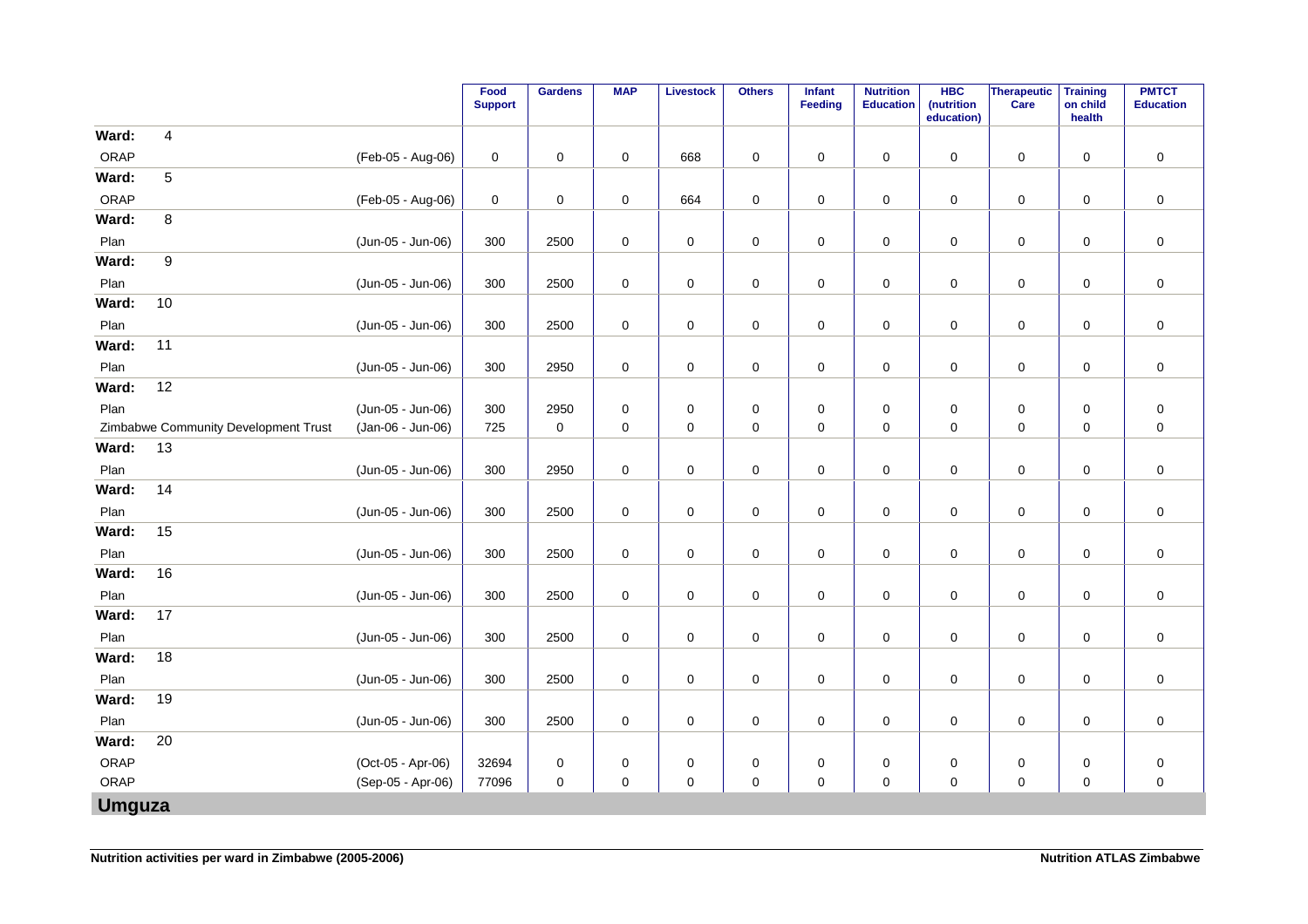|                                      |                   | Food<br><b>Support</b> | <b>Gardens</b>      | <b>MAP</b> | <b>Livestock</b> | <b>Others</b> | Infant<br>Feeding | <b>Nutrition</b><br><b>Education</b> | <b>HBC</b><br>(nutrition<br>education) | Therapeutic<br>Care | <b>Training</b><br>on child<br>health | <b>PMTCT</b><br><b>Education</b> |
|--------------------------------------|-------------------|------------------------|---------------------|------------|------------------|---------------|-------------------|--------------------------------------|----------------------------------------|---------------------|---------------------------------------|----------------------------------|
| $\mathbf{1}$<br>Ward:                |                   |                        |                     |            |                  |               |                   |                                      |                                        |                     |                                       |                                  |
| Hope for a Child in Christ           | (Apr-06 - Mar-07) | 0                      | $\mathsf 0$         | 0          | 175              | 0             | $\mathbf 0$       | 0                                    | $\mathbf 0$                            | $\mathbf 0$         | $\mathbf 0$                           | $\pmb{0}$                        |
| 3<br>Ward:                           |                   |                        |                     |            |                  |               |                   |                                      |                                        |                     |                                       |                                  |
| Hope for a Child in Christ           | (Apr-06 - Mar-07) | 0                      | $\mathbf 0$         | 0          | 175              | 0             | $\mathbf 0$       | 0                                    | $\mathbf 0$                            | $\mathbf 0$         | $\mathbf 0$                           | $\mathbf 0$                      |
| 5<br>Ward:                           |                   |                        |                     |            |                  |               |                   |                                      |                                        |                     |                                       |                                  |
| Hope for a Child in Christ           | (Apr-06 - Mar-07) | 0                      | $\mathbf 0$         | 0          | 175              | 0             | $\mathbf 0$       | 0                                    | 0                                      | $\mathbf 0$         | $\mathbf 0$                           | $\pmb{0}$                        |
| ORAP                                 |                   | 0                      | $\mathbf 0$         | 0          | 125              | 0             | $\mathbf 0$       | 0                                    | $\mathbf 0$                            | $\mathbf 0$         | $\mathbf 0$                           | $\mathbf 0$                      |
| $\,6\,$<br>Ward:                     |                   |                        |                     |            |                  |               |                   |                                      |                                        |                     |                                       |                                  |
| Hope for a Child in Christ           | (Apr-06 - Mar-07) | 0                      | $\mathbf 0$         | 0          | 175              | 0             | $\mathbf 0$       | 0                                    | $\mathbf 0$                            | $\mathbf 0$         | $\mathbf 0$                           | $\pmb{0}$                        |
| 10<br>Ward:                          |                   |                        |                     |            |                  |               |                   |                                      |                                        |                     |                                       |                                  |
| <b>HELPAGE</b>                       | (Jan-05 - Nov-06) | 0                      | $\mathbf 0$         | 0          | $10$             | 0             | $\mathbf 0$       | 0                                    | 0                                      | $\pmb{0}$           | $\mathbf 0$                           | $\pmb{0}$                        |
| Ward:<br>18                          |                   |                        |                     |            |                  |               |                   |                                      |                                        |                     |                                       |                                  |
| ORAP                                 | (Sep-05 - Apr-06) | 37717                  | $\mathsf{O}\xspace$ | 0          | $\mathbf 0$      | 0             | $\mathbf 0$       | 0                                    | $\mathbf 0$                            | $\mathbf 0$         | $\mathbf 0$                           | $\mathbf 0$                      |
| <b>Umzingwane</b>                    |                   |                        |                     |            |                  |               |                   |                                      |                                        |                     |                                       |                                  |
| $\overline{2}$<br>Ward:              |                   |                        |                     |            |                  |               |                   |                                      |                                        |                     |                                       |                                  |
| Zimbabwe Community Development Trust | (Jan-06 - Jun-06) | 830                    | $\mathsf{O}\xspace$ | 0          | $\mathbf 0$      | 0             | $\mathbf 0$       | 0                                    | $\mathbf 0$                            | $\mathbf 0$         | $\mathbf 0$                           | $\mathbf 0$                      |
| Ward:<br>10                          |                   |                        |                     |            |                  |               |                   |                                      |                                        |                     |                                       |                                  |
| <b>HELPAGE</b>                       | (Jan-04 - May-06) | 240                    | $\mathbf 0$         | 0          | $\mathsf 0$      | 0             | $\mathbf 0$       | 0                                    | $\mathbf 0$                            | $\mathsf 0$         | 0                                     | $\pmb{0}$                        |
| Ward:<br>11                          |                   |                        |                     |            |                  |               |                   |                                      |                                        |                     |                                       |                                  |
| ORAP                                 | (Sep-05 - Apr-06) | 38511                  | $\mathbf 0$         | 0          | $\mathbf 0$      | 0             | $\mathbf 0$       | 0                                    | $\mathbf 0$                            | $\mathbf 0$         | $\mathbf 0$                           | $\mathbf 0$                      |
| 13<br>Ward:                          |                   |                        |                     |            |                  |               |                   |                                      |                                        |                     |                                       |                                  |
| <b>HELPAGE</b>                       | (Jan-04 - May-06) | 115                    | $\mathsf{O}\xspace$ | 0          | $\mathbf 0$      | 0             | $\mathbf 0$       | 0                                    | $\mathbf 0$                            | $\mathbf 0$         | $\mathbf 0$                           | $\mathbf 0$                      |
| 14<br>Ward:                          |                   |                        |                     |            |                  |               |                   |                                      |                                        |                     |                                       |                                  |
| ORAP                                 | (Oct-05 - Apr-06) | 14274                  | $\mathsf 0$         | 0          | $\pmb{0}$        | 0             | $\mathsf 0$       | 0                                    | 0                                      | $\pmb{0}$           | $\mathbf 0$                           | $\pmb{0}$                        |
| 17<br>Ward:                          |                   |                        |                     |            |                  |               |                   |                                      |                                        |                     |                                       |                                  |
| Zimbabwe Community Development Trust | (Jan-06 - Jun-06) | 210                    | $\mathsf 0$         | 0          | $\mathbf 0$      | 0             | $\mathsf 0$       | 0                                    | 0                                      | $\mathsf 0$         | $\mathbf 0$                           | $\pmb{0}$                        |
| Ward:<br>18                          |                   |                        |                     |            |                  |               |                   |                                      |                                        |                     |                                       |                                  |
| Zimbabwe Community Development Trust | (Jan-06 - Jun-06) | 140                    | $\mathbf 0$         | 0          | $\mathbf 0$      | 0             | $\mathbf 0$       | 0                                    | 0                                      | $\mathbf 0$         | $\mathbf 0$                           | $\pmb{0}$                        |
| Uzumba Maramba Pfungwe               |                   |                        |                     |            |                  |               |                   |                                      |                                        |                     |                                       |                                  |
| Ward:                                |                   |                        |                     |            |                  |               |                   |                                      |                                        |                     |                                       |                                  |
| United Methodist Church              |                   | 170                    | $\mathsf 0$         | 0          | $\pmb{0}$        | 0             | 0                 | 0                                    | 0                                      | 0                   | $\mathbf 0$                           | $\pmb{0}$                        |
| Ward:<br>1                           |                   |                        |                     |            |                  |               |                   |                                      |                                        |                     |                                       |                                  |
| Uzumba Orphan Care                   | (May-05 - Dec-06  | 0                      | 30                  | 0          | $\pmb{0}$        | 0             | 0                 | 0                                    | 0                                      | 0                   | 0                                     | $\pmb{0}$                        |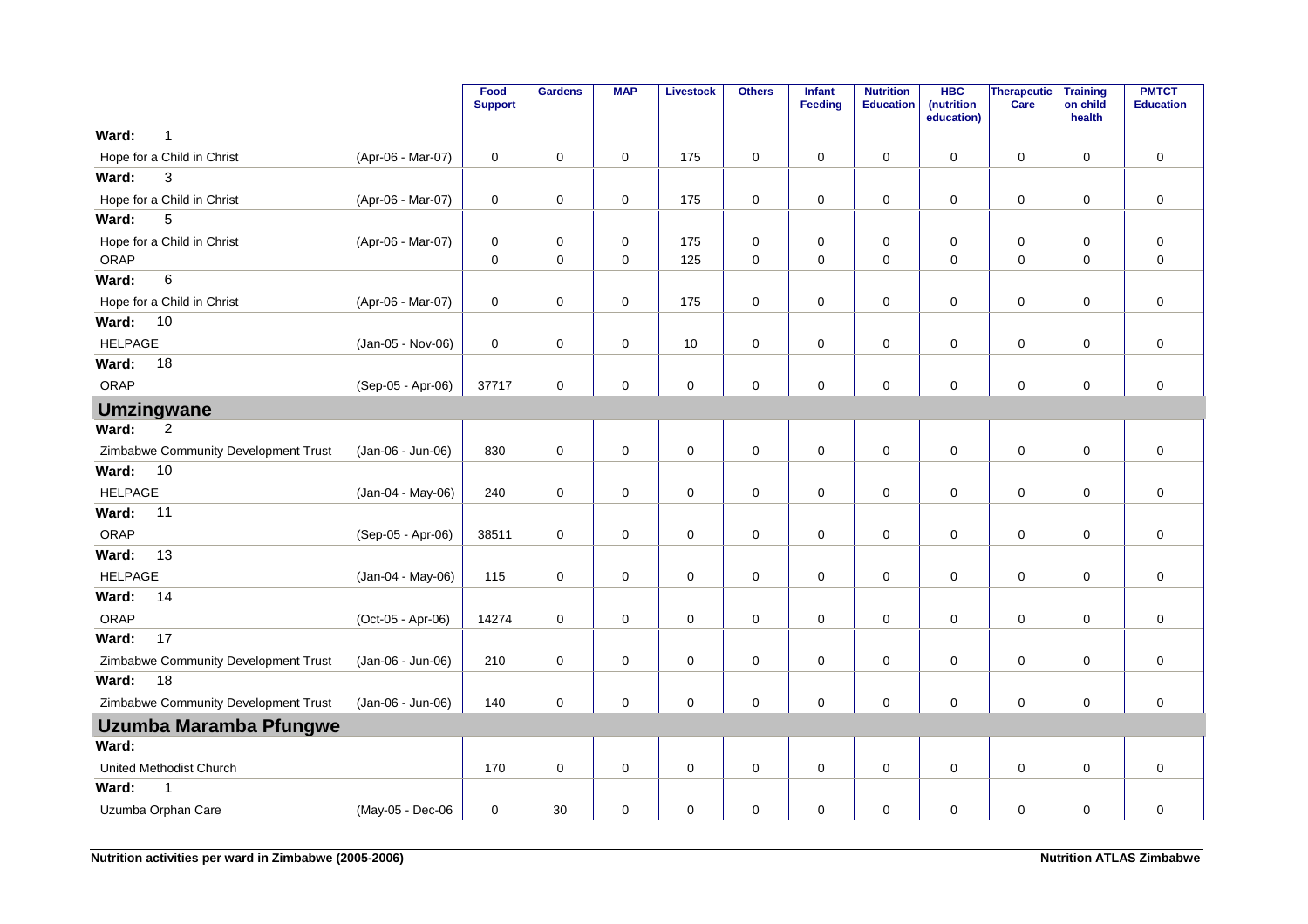|                                               |                   | Food<br><b>Support</b> | <b>Gardens</b> | <b>MAP</b>  | <b>Livestock</b> | <b>Others</b> | <b>Infant</b><br><b>Feeding</b> | <b>Nutrition</b><br><b>Education</b> | <b>HBC</b><br>(nutrition<br>education) | Therapeutic<br>Care | Training<br>on child<br>health | <b>PMTCT</b><br><b>Education</b> |
|-----------------------------------------------|-------------------|------------------------|----------------|-------------|------------------|---------------|---------------------------------|--------------------------------------|----------------------------------------|---------------------|--------------------------------|----------------------------------|
| 3<br>Ward:                                    |                   |                        |                |             |                  |               |                                 |                                      |                                        |                     |                                |                                  |
| <b>Community Technology Development Trust</b> | (Jan-05 - Jul-06) | 0                      | 180            | 0           | $\mathbf 0$      | $\pmb{0}$     | 0                               | $\mathbf 0$                          | 0                                      | 0                   | 0                              | $\mathbf 0$                      |
| $\overline{4}$<br>Ward:                       |                   |                        |                |             |                  |               |                                 |                                      |                                        |                     |                                |                                  |
| <b>Community Technology Development Trust</b> | (Jan-05 - Jul-06) | 0                      | 180            | 0           | 0                | $\mathbf 0$   | $\mathbf 0$                     | $\mathbf 0$                          | 0                                      | $\mathbf 0$         | $\mathbf 0$                    | 0                                |
| Uzumba Orphan Care                            | (May-05 - Dec-06  | 0                      | 23             | 0           | $\mathbf 0$      | $\pmb{0}$     | $\mathbf 0$                     | $\mathbf 0$                          | 0                                      | $\mathbf 0$         | $\mathbf 0$                    | $\mathbf 0$                      |
| 5<br>Ward:                                    |                   |                        |                |             |                  |               |                                 |                                      |                                        |                     |                                |                                  |
| <b>Community Technology Development Trust</b> | (Jan-05 - Jul-06) | 0                      | 180            | $\mathbf 0$ | $\mathbf 0$      | $\mathbf 0$   | $\mathbf 0$                     | $\Omega$                             | 0                                      | $\mathbf 0$         | $\Omega$                       | $\mathbf 0$                      |
| 6<br>Ward:                                    |                   |                        |                |             |                  |               |                                 |                                      |                                        |                     |                                |                                  |
| Uzumba Orphan Care                            | (May-05 - Dec-06  | 0                      | 21             | 0           | $\mathbf 0$      | $\pmb{0}$     | $\mathsf{O}$                    | $\pmb{0}$                            | 0                                      | $\mathbf 0$         | $\mathbf 0$                    | $\mathbf 0$                      |
| $\overline{7}$<br>Ward:                       |                   |                        |                |             |                  |               |                                 |                                      |                                        |                     |                                |                                  |
| Zimbabwe Women's Bureau                       | (Apr-04 - Feb-06) | $\mathbf 0$            | $\mathbf 0$    | $\mathbf 0$ | 0                | 700           | $\mathbf 0$                     | $\mathbf 0$                          | $\Omega$                               | $\mathbf 0$         | $\mathbf 0$                    | $\mathbf 0$                      |
| 10<br>Ward:                                   |                   |                        |                |             |                  |               |                                 |                                      |                                        |                     |                                |                                  |
| Uzumba Orphan Care                            | (May-05 - Dec-06  | 0                      | 21             | 0           | $\mathbf 0$      | $\pmb{0}$     | $\mathbf 0$                     | $\pmb{0}$                            | $\mathbf 0$                            | $\mathbf 0$         | 0                              | $\mathbf 0$                      |
| Ward:<br>14                                   |                   |                        |                |             |                  |               |                                 |                                      |                                        |                     |                                |                                  |
| Uzumba Orphan Care                            | (May-05 - Dec-06  | $\mathbf 0$            | 40             | $\mathbf 0$ | $\mathbf 0$      | $\mathbf 0$   | $\mathbf 0$                     | $\mathbf 0$                          | $\Omega$                               | $\mathbf 0$         | 0                              | $\mathbf 0$                      |
| 15<br>Ward:                                   |                   |                        |                |             |                  |               |                                 |                                      |                                        |                     |                                |                                  |
| Uzumba Orphan Care                            | (May-05 - Dec-06  | 0                      | 40             | $\mathbf 0$ | $\mathbf 0$      | $\mathbf 0$   | $\mathbf 0$                     | $\pmb{0}$                            | 0                                      | $\mathbf 0$         | 0                              | $\mathbf 0$                      |
| <b>Victoria Falls</b>                         |                   |                        |                |             |                  |               |                                 |                                      |                                        |                     |                                |                                  |
| Ward:<br>4                                    |                   |                        |                |             |                  |               |                                 |                                      |                                        |                     |                                |                                  |
| Zimbabwe Red Cross Society                    | (Aug-06 - Jul-07) | 1141                   | 1141           | $\Omega$    | $\mathbf 0$      | $\Omega$      | $\mathbf 0$                     | $\mathbf 0$                          | 1141                                   | $\mathbf 0$         | $\Omega$                       | $\mathbf 0$                      |
| 5<br>Ward:                                    |                   |                        |                |             |                  |               |                                 |                                      |                                        |                     |                                |                                  |
| Zimbabwe Red Cross Society                    | (Aug-06 - Jul-07) | 1809                   | 1809           | $\mathbf 0$ | $\mathbf 0$      | $\pmb{0}$     | $\mathbf 0$                     | $\mathbf 0$                          | 1809                                   | $\mathbf 0$         | $\mathbf 0$                    | $\mathbf 0$                      |
| Ward:<br>6                                    |                   |                        |                |             |                  |               |                                 |                                      |                                        |                     |                                |                                  |
| Zimbabwe Red Cross Society                    | (Aug-06 - Jul-07) | 1896                   | 1896           | 0           | $\mathbf 0$      | $\mathbf 0$   | $\mathbf 0$                     | $\mathbf 0$                          | 1896                                   | $\mathbf 0$         | $\mathbf 0$                    | $\mathbf 0$                      |
| $\overline{7}$<br>Ward:                       |                   |                        |                |             |                  |               |                                 |                                      |                                        |                     |                                |                                  |
| Zimbabwe Red Cross Society                    | (Aug-06 - Jul-07) | 907                    | 907            | $\mathbf 0$ | $\mathbf 0$      | $\pmb{0}$     | $\mathbf 0$                     | $\mathbf 0$                          | 907                                    | $\pmb{0}$           | 0                              | $\mathbf 0$                      |
| Zaka                                          |                   |                        |                |             |                  |               |                                 |                                      |                                        |                     |                                |                                  |
| Ward:<br>$\mathbf{1}$                         |                   |                        |                |             |                  |               |                                 |                                      |                                        |                     |                                |                                  |
| CARE                                          | (Jan-06 - May-06) | 426                    | 0              | 0           | 0                | $\pmb{0}$     | $\mathbf 0$                     | $\mathbf 0$                          | 0                                      | 0                   | $\mathbf 0$                    | 0                                |
| CARE                                          | (Oct-05 - Apr-06) | 1785                   | $\mathbf 0$    | 0           | 0                | 0             | $\mathbf 0$                     | $\mathbf 0$                          | 0                                      | 0                   | 0                              | 0                                |
| CARE                                          | (Sep-04 - Jul-07) | 180                    | $\mathbf 0$    | 0           | $\mathbf 0$      | $\mathbf 0$   | $\mathbf 0$                     | 0                                    | 180                                    | $\mathbf 0$         | 0                              | $\mathbf 0$                      |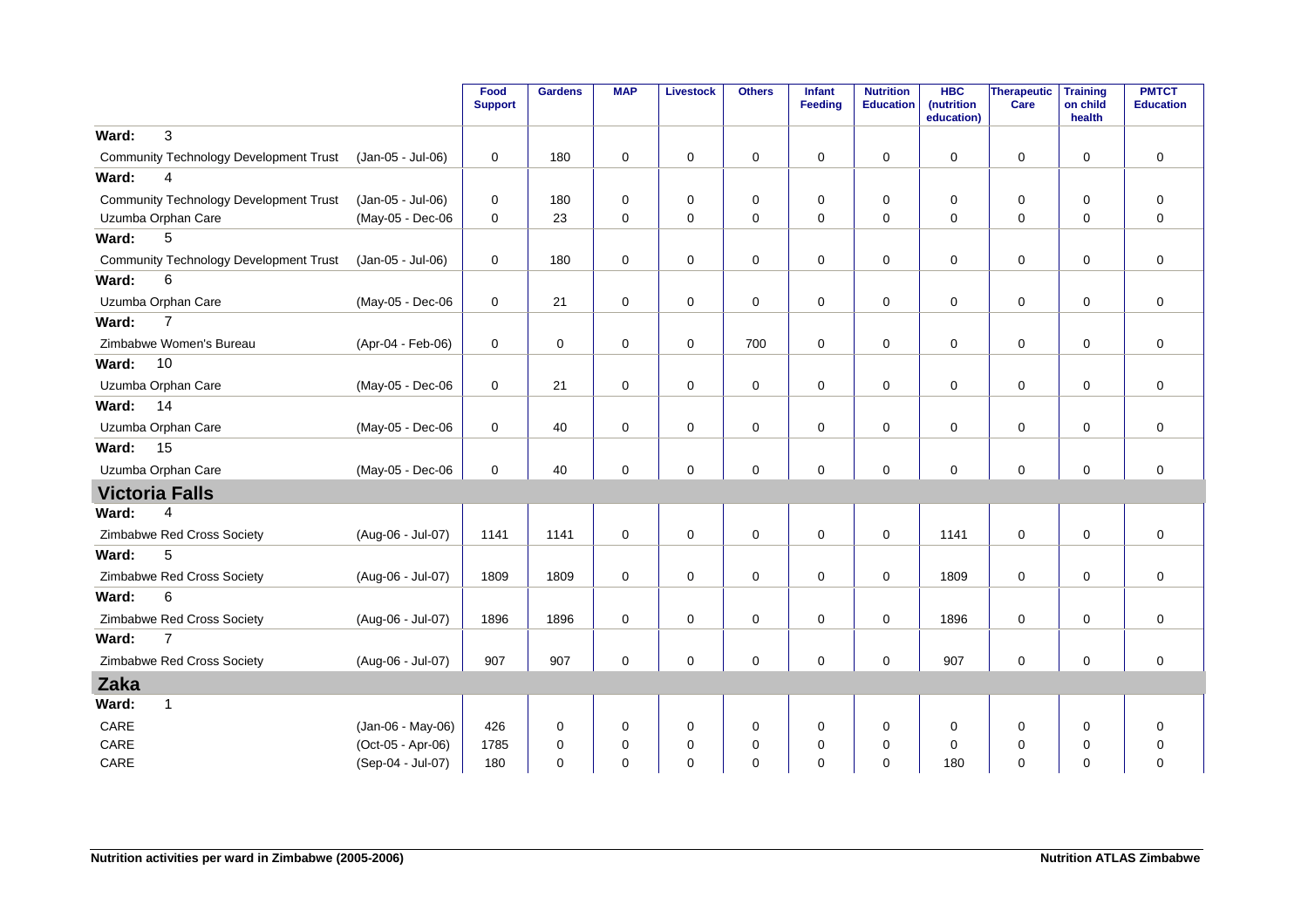|               |                  |                   | Food<br><b>Support</b> | <b>Gardens</b> | <b>MAP</b>  | <b>Livestock</b> | <b>Others</b> | Infant<br>Feeding | <b>Nutrition</b><br><b>Education</b> | <b>HBC</b><br>(nutrition | Therapeutic<br>Care | <b>Training</b><br>on child | <b>PMTCT</b><br><b>Education</b> |
|---------------|------------------|-------------------|------------------------|----------------|-------------|------------------|---------------|-------------------|--------------------------------------|--------------------------|---------------------|-----------------------------|----------------------------------|
|               |                  |                   |                        |                |             |                  |               |                   |                                      | education)               |                     | health                      |                                  |
| Ward:         | $\boldsymbol{2}$ |                   |                        |                |             |                  |               |                   |                                      |                          |                     |                             |                                  |
| CARE          |                  | (Sep-04 - Jul-07) | 233                    | $\mathbf 0$    | 0           | $\mathbf 0$      | $\mathbf 0$   | $\Omega$          | $\mathbf 0$                          | 233                      | $\pmb{0}$           | $\mathbf 0$                 | $\pmb{0}$                        |
| CARE          |                  | (Jan-06 - May-06) | 1644                   | $\mathbf 0$    | 0           | 0                | 0             | $\Omega$          | $\mathbf 0$                          | 0                        | 0                   | $\mathbf 0$                 | $\mathbf 0$                      |
| CARE          |                  | (Oct-05 - Apr-06) | 6454                   | $\mathbf 0$    | 0           | 0                | 0             | $\mathbf 0$       | $\mathbf 0$                          | 0                        | 0                   | $\mathbf 0$                 | $\pmb{0}$                        |
| Ward:         | 3                |                   |                        |                |             |                  |               |                   |                                      |                          |                     |                             |                                  |
| CARE          |                  | (Sep-04 - Jul-07) | 220                    | 0              | 0           | 0                | 0             | 0                 | 0                                    | 220                      | 0                   | 0                           | $\boldsymbol{0}$                 |
| CARE          |                  | (Jan-06 - May-06) | 1546                   | $\mathbf 0$    | 0           | $\pmb{0}$        | 0             | 0                 | $\mathbf 0$                          | 0                        | 0                   | $\mathbf 0$                 | $\boldsymbol{0}$                 |
| CARE          |                  | (Oct-05 - Apr-06) | 1640                   | $\mathbf 0$    | $\mathbf 0$ | $\mathbf 0$      | 0             | $\Omega$          | 0                                    | 0                        | 0                   | $\mathbf 0$                 | $\pmb{0}$                        |
| Ward:         | $\overline{4}$   |                   |                        |                |             |                  |               |                   |                                      |                          |                     |                             |                                  |
| CARE          |                  | (Jan-06 - May-06) | 2350                   | 0              | 0           | 0                | $\mathbf 0$   | 0                 | $\mathbf 0$                          | 0                        | 0                   | $\mathbf 0$                 | $\boldsymbol{0}$                 |
| CARE          |                  | (Oct-05 - Apr-06) | 7816                   | $\mathbf 0$    | 0           | $\mathbf 0$      | 0             | $\Omega$          | $\mathbf 0$                          | 0                        | 0                   | $\mathbf 0$                 | $\pmb{0}$                        |
| CARE          |                  | (Sep-04 - Jul-07) | 200                    | $\mathbf 0$    | $\mathbf 0$ | $\mathbf 0$      | 0             | $\Omega$          | 0                                    | 200                      | $\pmb{0}$           | $\mathbf 0$                 | $\pmb{0}$                        |
| Ward:         | $\mathbf 5$      |                   |                        |                |             |                  |               |                   |                                      |                          |                     |                             |                                  |
| CARE          |                  | (Jan-06 - May-06) | 2418                   | $\pmb{0}$      | 0           | $\mathbf 0$      | 0             | $\mathbf 0$       | 0                                    | 0                        | 0                   | $\mathbf 0$                 | $\pmb{0}$                        |
| CARE          |                  | (Oct-05 - Apr-06) | 5106                   | $\mathbf 0$    | 0           | $\mathbf 0$      | $\pmb{0}$     | $\mathbf 0$       | 0                                    | 0                        | 0                   | $\mathbf 0$                 | $\pmb{0}$                        |
| CARE          |                  | (Sep-04 - Jul-07) | 200                    | $\mathbf 0$    | 0           | $\mathbf 0$      | 0             | $\mathbf 0$       | 0                                    | 200                      | 0                   | $\mathbf 0$                 | $\pmb{0}$                        |
| Ward:         | 6                |                   |                        |                |             |                  |               |                   |                                      |                          |                     |                             |                                  |
| CARE          |                  | (Oct-05 - Apr-06) | 1457                   | $\pmb{0}$      | 0           | $\mathbf 0$      | 0             | $\mathbf 0$       | 0                                    | 0                        | 0                   | $\mathbf 0$                 | $\boldsymbol{0}$                 |
| CARE          |                  | (Sep-04 - Jul-07) | 395                    | $\mathbf 0$    | 0           | $\mathbf 0$      | 0             | $\mathbf 0$       | 0                                    | 395                      | 0                   | $\mathbf 0$                 | $\pmb{0}$                        |
| CARE          |                  | (Oct-04 - Jul-07) | $\mathbf 0$            | 500            | 0           | 0                | 0             | $\Omega$          | $\Omega$                             | 0                        | 0                   | $\mathbf 0$                 | $\mathbf 0$                      |
| CARE          |                  | (Jan-06 - May-06) | 1409                   | $\mathbf 0$    | 0           | $\mathbf 0$      | $\pmb{0}$     | $\Omega$          | 0                                    | 0                        | 0                   | $\mathbf 0$                 | $\pmb{0}$                        |
| <b>SAFIRE</b> |                  | $(-$ Jul-06)      | 0                      | $\mathbf 0$    | 0           | $\pmb{0}$        | 600           | $\mathbf 0$       | 0                                    | 0                        | 0                   | $\mathbf 0$                 | $\pmb{0}$                        |
| Ward:         | 8                |                   |                        |                |             |                  |               |                   |                                      |                          |                     |                             |                                  |
| CARE          |                  | (Jan-06 - May-06) | 1875                   | $\pmb{0}$      | 0           | $\mathbf 0$      | 0             | $\mathbf 0$       | 0                                    | 0                        | 0                   | $\mathbf 0$                 | $\pmb{0}$                        |
| CARE          |                  | (Oct-05 - Apr-06) | 12990                  | 0              | 0           | $\mathbf 0$      | 0             | $\mathbf 0$       | 0                                    | 0                        | 0                   | $\mathbf 0$                 | $\pmb{0}$                        |
| CARE          |                  | (Sep-04 - Jul-07) | 478                    | $\pmb{0}$      | 0           | 0                | 0             | $\mathbf 0$       | 0                                    | 478                      | 0                   | $\mathbf 0$                 | $\pmb{0}$                        |
| Ward:         | 9                |                   |                        |                |             |                  |               |                   |                                      |                          |                     |                             |                                  |
| CARE          |                  | (Sep-04 - Jul-07) | 190                    | 0              | 0           | 0                | 0             | 0                 | 0                                    | 190                      | 0                   | $\mathbf 0$                 | $\mathbf 0$                      |
| CARE          |                  | (Jan-06 - May-06) | 2322                   | $\mathbf 0$    | 0           | $\mathbf 0$      | 0             | 0                 | 0                                    | 0                        | 0                   | 0                           | $\mathbf 0$                      |
| CARE          |                  | (Oct-04 - Jul-07) | 0                      | 125            | $\mathbf 0$ | $\mathbf 0$      | 0             | $\Omega$          | $\Omega$                             | 0                        | 0                   | $\mathbf 0$                 | $\mathbf 0$                      |
| CARE          |                  | (Oct-05 - Apr-06) | 8031                   | $\mathbf 0$    | 0           | $\mathbf 0$      | 0             | $\Omega$          | $\Omega$                             | 0                        | $\mathbf 0$         | $\mathbf 0$                 | $\mathbf 0$                      |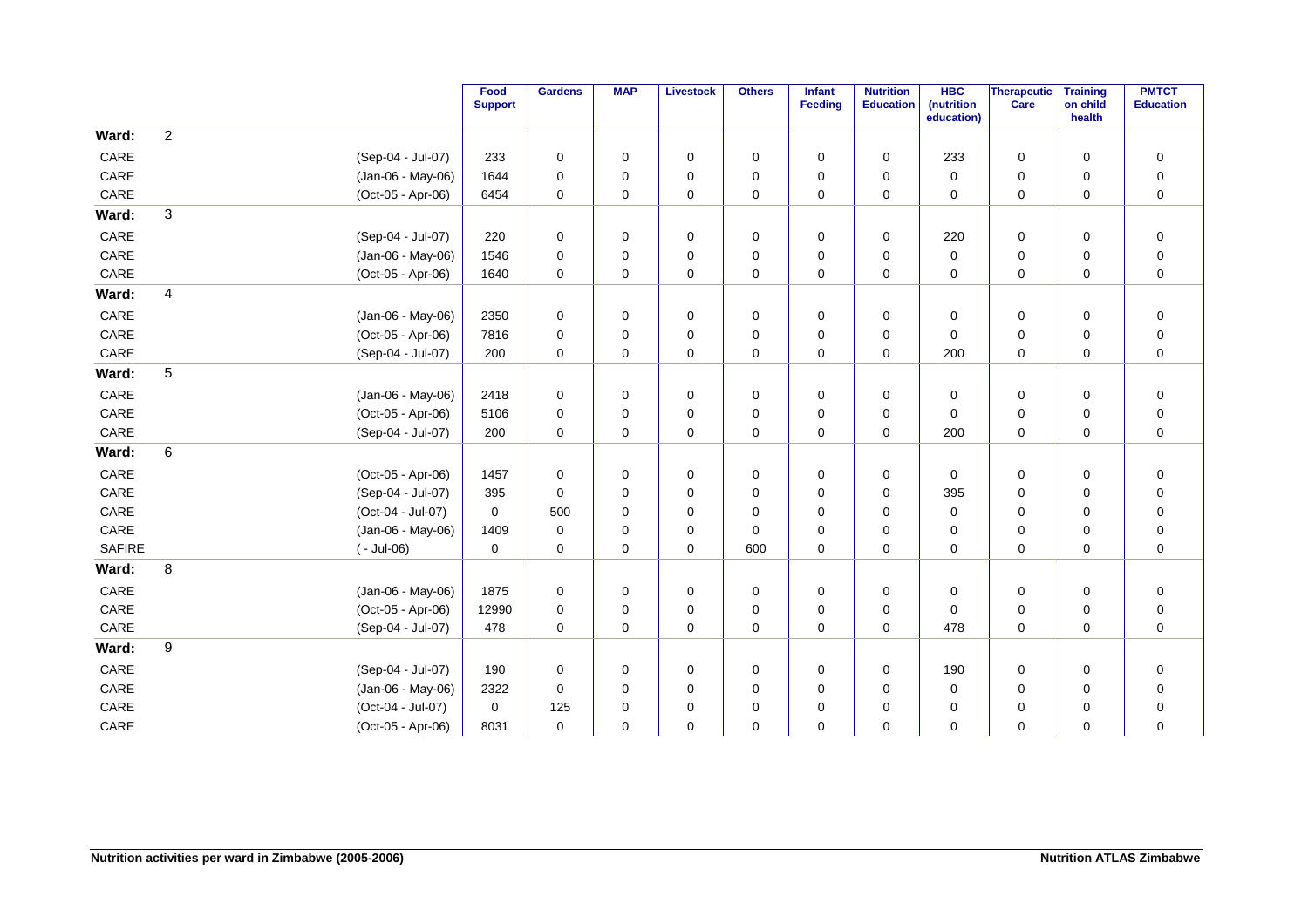|               |              |                   | Food<br><b>Support</b> | <b>Gardens</b> | <b>MAP</b>  | <b>Livestock</b> | <b>Others</b> | Infant<br>Feeding | <b>Nutrition</b><br><b>Education</b> | <b>HBC</b><br>(nutrition | Therapeutic<br>Care | <b>Training</b><br>on child | <b>PMTCT</b><br><b>Education</b> |
|---------------|--------------|-------------------|------------------------|----------------|-------------|------------------|---------------|-------------------|--------------------------------------|--------------------------|---------------------|-----------------------------|----------------------------------|
| Ward:         | 10           |                   |                        |                |             |                  |               |                   |                                      | education)               |                     | health                      |                                  |
| CARE          |              | (Sep-04 - Jul-07) | 394                    | $\mathbf 0$    |             |                  |               | $\mathbf 0$       | $\mathbf 0$                          | 394                      | 0                   | $\mathbf 0$                 |                                  |
|               |              |                   |                        |                | 0           | 0                | 0             |                   |                                      |                          |                     |                             | $\pmb{0}$                        |
| CARE          |              | (Oct-05 - Apr-06) | 4954                   | $\mathbf 0$    | 0           | 0                | 0             | $\mathbf 0$       | 0                                    | $\mathbf 0$              | 0                   | $\mathbf 0$                 | $\pmb{0}$                        |
| CARE          |              | (Jan-06 - May-06) | 1110                   | $\Omega$       | $\mathbf 0$ | $\mathbf 0$      | 0             | $\Omega$          | 0                                    | $\mathbf 0$              | 0                   | $\mathbf 0$                 | $\pmb{0}$                        |
| CARE          |              | (Oct-04 - Jul-07) | 0                      | 125            | 0           | $\mathbf 0$      | 0             | $\Omega$          | 0                                    | 0                        | 0                   | $\mathbf 0$                 | $\pmb{0}$                        |
| <b>SAFIRE</b> | $(-$ Jul-06) |                   | 0                      | 250            | 0           | $\mathbf 0$      | 0             | $\mathbf 0$       | 0                                    | 0                        | $\mathbf 0$         | $\mathbf 0$                 | $\pmb{0}$                        |
| Ward:         | 11           |                   |                        |                |             |                  |               |                   |                                      |                          |                     |                             |                                  |
| CARE          |              | (Jan-06 - May-06) | 966                    | $\mathbf 0$    | 0           | $\mathbf 0$      | 0             | 0                 | 0                                    | 0                        | $\mathbf 0$         | 0                           | $\pmb{0}$                        |
| CARE          |              | (Oct-05 - Apr-06) | 5450                   | $\mathbf 0$    | 0           | 0                | 0             | 0                 | 0                                    | 0                        | 0                   | $\mathbf 0$                 | $\pmb{0}$                        |
| CARE          |              | (Sep-04 - Jul-07) | 394                    | $\mathbf 0$    | $\mathbf 0$ | $\mathbf 0$      | $\mathbf 0$   | $\mathbf 0$       | 0                                    | 394                      | $\mathbf 0$         | $\mathbf 0$                 | $\pmb{0}$                        |
| Ward:         | 12           |                   |                        |                |             |                  |               |                   |                                      |                          |                     |                             |                                  |
| CARE          |              | (Sep-04 - Jul-07) | 250                    | $\mathbf 0$    | $\mathbf 0$ | $\mathbf 0$      | 0             | $\mathbf 0$       | 0                                    | 250                      | 0                   | $\mathbf 0$                 | $\mathbf 0$                      |
| CARE          |              | (Jan-06 - May-06) | 2528                   | $\mathbf 0$    | 0           | $\mathbf 0$      | 0             | $\mathbf 0$       | 0                                    | $\mathbf 0$              | 0                   | $\mathbf 0$                 | $\pmb{0}$                        |
| CARE          |              | (Oct-05 - Apr-06) | 2540                   | $\mathbf 0$    | 0           | 0                | 0             | $\mathbf 0$       | 0                                    | 0                        | 0                   | 0                           | $\pmb{0}$                        |
| Ward:         | 13           |                   |                        |                |             |                  |               |                   |                                      |                          |                     |                             |                                  |
| CARE          |              | (Sep-04 - Jul-07) | 200                    | 0              | 0           | $\mathbf 0$      | 0             | 0                 | 0                                    | 200                      | $\mathbf 0$         | $\mathbf 0$                 | $\pmb{0}$                        |
| CARE          |              | (Jan-06 - May-06) | 1008                   | $\mathbf 0$    | $\mathbf 0$ | $\mathbf 0$      | 0             | $\mathbf 0$       | 0                                    | $\mathbf 0$              | 0                   | $\mathbf 0$                 | $\pmb{0}$                        |
| CARE          |              | (Oct-05 - Apr-06) | 2019                   | $\mathbf 0$    | $\mathbf 0$ | $\pmb{0}$        | 0             | $\mathbf 0$       | 0                                    | $\mathbf 0$              | $\mathbf 0$         | $\mathbf 0$                 | $\pmb{0}$                        |
| Ward:         | 14           |                   |                        |                |             |                  |               |                   |                                      |                          |                     |                             |                                  |
| CARE          |              | (Jan-06 - May-06) | 978                    | $\mathbf 0$    | 0           | 0                | 0             | 0                 | 0                                    | 0                        | 0                   | 0                           | $\pmb{0}$                        |
| CARE          |              | (Oct-04 - Jul-07) | $\mathbf 0$            | 125            | 0           | 0                | 0             | $\Omega$          | 0                                    | 0                        | 0                   | 0                           | $\pmb{0}$                        |
| CARE          |              | (Oct-05 - Apr-06) | 3842                   | $\mathbf 0$    | 0           | 0                | 0             | $\Omega$          | 0                                    | 0                        | 0                   | 0                           | $\pmb{0}$                        |
| CARE          |              | (Sep-04 - Jul-07) | 200                    | $\Omega$       | 0           | $\mathbf 0$      | 0             | $\Omega$          | $\mathbf 0$                          | 200                      | 0                   | 0                           | $\pmb{0}$                        |
| <b>SAFIRE</b> | $(-$ Jul-06) |                   | 0                      | 150            | 0           | 0                | 0             | $\mathbf 0$       | 0                                    | 0                        | 0                   | 0                           | $\pmb{0}$                        |
| Ward:         | 15           |                   |                        |                |             |                  |               |                   |                                      |                          |                     |                             |                                  |
| CARE          |              | (Sep-04 - Jul-07) | 308                    | $\pmb{0}$      | 0           | $\mathbf 0$      | 0             | $\Omega$          | $\mathbf 0$                          | 308                      | 0                   | $\mathbf 0$                 | $\pmb{0}$                        |
| CARE          |              | (Oct-05 - Apr-06) | 3605                   | $\mathbf 0$    | $\mathbf 0$ | $\mathbf 0$      | 0             | $\Omega$          | 0                                    | $\mathbf 0$              | 0                   | $\mathbf 0$                 | $\pmb{0}$                        |
| CARE          |              | (Oct-04 - Jul-07) | $\mathbf 0$            | 125            | $\mathbf 0$ | $\mathbf 0$      | 0             | $\Omega$          | 0                                    | 0                        | 0                   | $\mathbf 0$                 | $\pmb{0}$                        |
| CARE          |              | (Jan-06 - May-06) | 2564                   | $\mathbf 0$    | $\mathbf 0$ | $\mathbf 0$      | 0             | $\mathbf 0$       | 0                                    | $\mathbf 0$              | 0                   | $\Omega$                    | $\pmb{0}$                        |
| Ward:         | 16           |                   |                        |                |             |                  |               |                   |                                      |                          |                     |                             |                                  |
| CARE          |              | (Jan-06 - May-06) | 3524                   | $\mathbf 0$    | 0           | $\mathbf 0$      | 0             | $\mathbf 0$       | $\mathbf 0$                          | $\mathbf 0$              | 0                   | $\mathbf 0$                 | $\pmb{0}$                        |
| CARE          |              | (Oct-05 - Apr-06) | 9425                   | $\mathbf 0$    | 0           | $\mathbf 0$      | 0             | $\mathbf 0$       | 0                                    | $\mathbf 0$              | 0                   | 0                           | $\pmb{0}$                        |
| CARE          |              | (Sep-04 - Jul-07) | 422                    | $\mathbf 0$    | 0           | $\mathbf 0$      | 0             | 0                 | $\mathbf 0$                          | 422                      | 0                   | 0                           | $\mathbf 0$                      |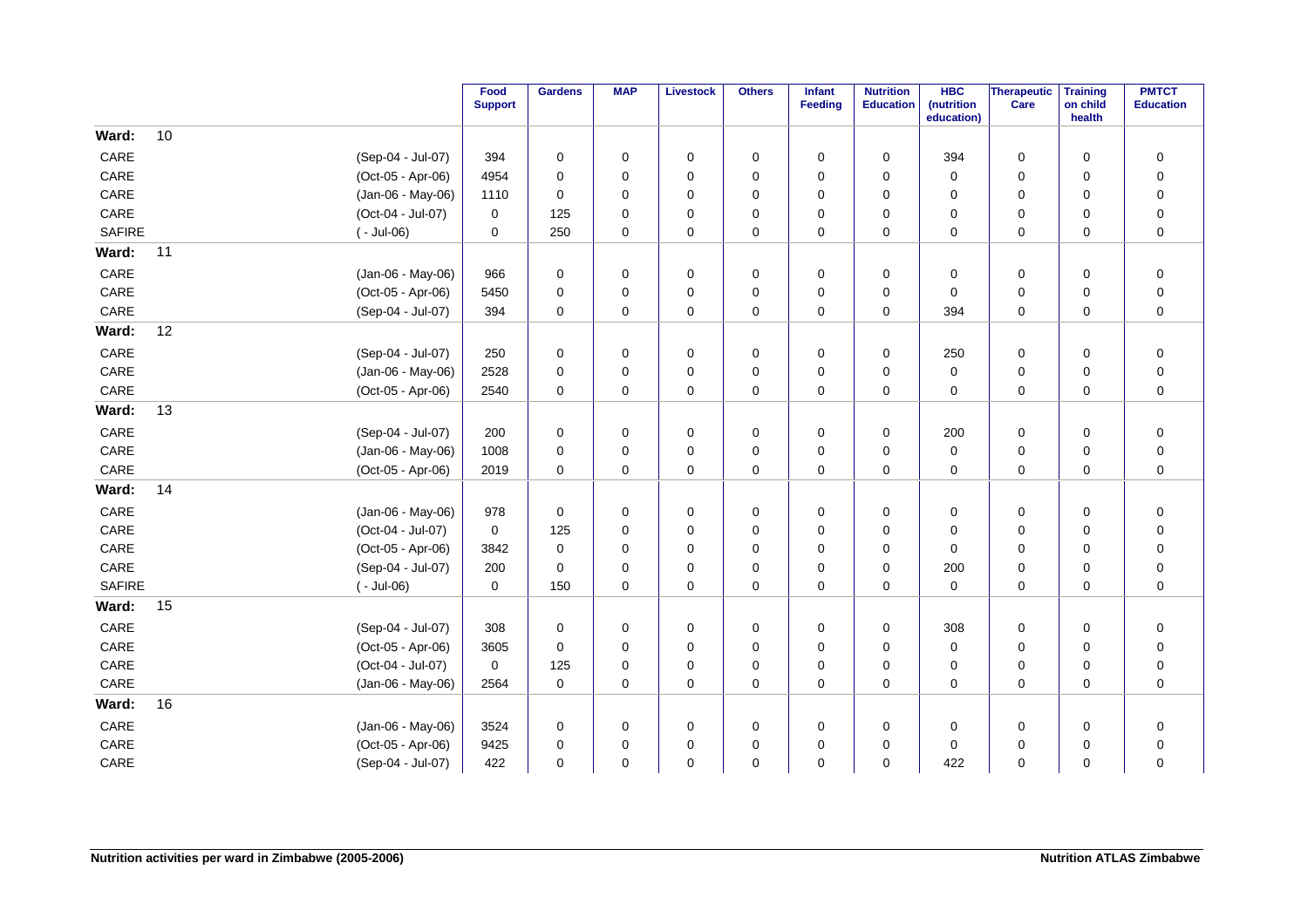|                   |    |                   | Food<br><b>Support</b> | <b>Gardens</b> | <b>MAP</b> | <b>Livestock</b> | <b>Others</b> | <b>Infant</b><br><b>Feeding</b> | <b>Nutrition</b><br><b>Education</b> | <b>HBC</b><br>(nutrition<br>education) | Therapeutic<br>Care | <b>Training</b><br>on child<br>health | <b>PMTCT</b><br><b>Education</b> |
|-------------------|----|-------------------|------------------------|----------------|------------|------------------|---------------|---------------------------------|--------------------------------------|----------------------------------------|---------------------|---------------------------------------|----------------------------------|
| Ward:             | 17 |                   |                        |                |            |                  |               |                                 |                                      |                                        |                     |                                       |                                  |
| CARE              |    | (Jan-06 - May-06) | 1036                   | 0              | 0          | $\mathbf 0$      | 0             | $\mathbf 0$                     | 0                                    | 0                                      | $\mathbf 0$         | $\mathbf 0$                           | $\boldsymbol{0}$                 |
| CARE              |    | (Oct-05 - Apr-06) | 3897                   | $\mathbf 0$    | 0          | $\mathbf 0$      | 0             | $\mathbf 0$                     | $\mathbf 0$                          | $\mathbf 0$                            | 0                   | $\mathbf 0$                           | $\pmb{0}$                        |
| CARE              |    | (Sep-04 - Jul-07) | 180                    | 0              | 0          | $\mathbf 0$      | 0             | 0                               | 0                                    | 180                                    | $\mathbf 0$         | 0                                     | $\pmb{0}$                        |
| Ward:             | 18 |                   |                        |                |            |                  |               |                                 |                                      |                                        |                     |                                       |                                  |
| CARE              |    | (Jan-06 - May-06) | 2195                   | 0              | 0          | $\mathbf 0$      | 0             | 0                               | 0                                    | 0                                      | 0                   | $\mathbf 0$                           | $\pmb{0}$                        |
| CARE              |    | (Oct-05 - Apr-06) | 5681                   | $\mathbf 0$    | 0          | 0                | 0             | 0                               | $\mathbf 0$                          | 0                                      | 0                   | 0                                     | $\mathbf 0$                      |
| CARE              |    | (Sep-04 - Jul-07) | 208                    | $\mathbf 0$    | 0          | 0                | 0             | 0                               | 0                                    | 208                                    | 0                   | 0                                     | $\pmb{0}$                        |
| Ward:             | 19 |                   |                        |                |            |                  |               |                                 |                                      |                                        |                     |                                       |                                  |
| CARE              |    | (Jan-06 - May-06) | 1448                   | $\mathbf 0$    | 0          | $\mathbf 0$      | 0             | $\mathbf 0$                     | 0                                    | $\mathbf 0$                            | 0                   | $\mathbf 0$                           | $\pmb{0}$                        |
| CARE              |    | (Oct-04 - Jul-07) | 0                      | 125            | 0          | 0                | 0             | 0                               | 0                                    | 0                                      | 0                   | 0                                     | $\pmb{0}$                        |
| CARE              |    | (Oct-05 - Apr-06) | 9516                   | $\mathbf 0$    | 0          | $\mathbf 0$      | 0             | $\mathbf 0$                     | 0                                    | $\mathbf 0$                            | 0                   | $\mathbf 0$                           | $\pmb{0}$                        |
| CARE              |    | (Sep-04 - Jul-07) | 697                    | $\Omega$       | 0          | 0                | 0             | $\Omega$                        | 0                                    | 697                                    | 0                   | 0                                     | $\pmb{0}$                        |
| <b>LEAD Trust</b> |    | (Oct-05 - Mar-07) | 0                      | 6000           | 0          | 0                | 0             | 0                               | 0                                    | 0                                      | 0                   | 0                                     | $\mathbf 0$                      |
| Ward:             | 20 |                   |                        |                |            |                  |               |                                 |                                      |                                        |                     |                                       |                                  |
| CARE              |    | (Sep-04 - Jul-07) | 654                    | 0              | 0          | $\mathbf 0$      | 0             | 0                               | 0                                    | 654                                    | 0                   | $\mathbf 0$                           | $\pmb{0}$                        |
| CARE              |    | (Oct-05 - Apr-06) | 3365                   | $\mathbf 0$    | 0          | $\mathbf 0$      | 0             | 0                               | 0                                    | $\mathbf 0$                            | 0                   | $\mathbf 0$                           | $\pmb{0}$                        |
| CARE              |    | (Oct-04 - Jul-07) | 0                      | 125            | 0          | $\mathbf 0$      | 0             | $\mathbf 0$                     | 0                                    | $\mathbf 0$                            | 0                   | $\mathbf 0$                           | $\pmb{0}$                        |
| CARE              |    | (Jan-06 - May-06) | 1423                   | $\mathbf 0$    | 0          | 0                | 0             | $\Omega$                        | 0                                    | 0                                      | 0                   | 0                                     | $\pmb{0}$                        |
| <b>SAFIRE</b>     |    | $(-$ Jul-06)      | 0                      | 250            | 0          | $\mathbf 0$      | 0             | $\mathbf 0$                     | 0                                    | $\mathbf 0$                            | 0                   | $\mathbf 0$                           | $\pmb{0}$                        |
| Ward:             | 21 |                   |                        |                |            |                  |               |                                 |                                      |                                        |                     |                                       |                                  |
| CARE              |    | (Jan-06 - May-06) | 1180                   | $\mathbf 0$    | 0          | $\mathbf 0$      | 0             | 0                               | 0                                    | 0                                      | 0                   | $\mathbf 0$                           | $\pmb{0}$                        |
| CARE              |    | (Oct-04 - Jul-07) | 0                      | 125            | 0          | $\mathbf 0$      | 0             | 0                               | 0                                    | $\mathbf 0$                            | 0                   | $\mathbf 0$                           | $\pmb{0}$                        |
| CARE              |    | (Oct-05 - Apr-06) | 4838                   | $\mathbf 0$    | 0          | $\mathbf 0$      | 0             | $\mathbf 0$                     | $\mathbf 0$                          | $\mathbf 0$                            | $\mathbf 0$         | $\mathbf 0$                           | $\pmb{0}$                        |
| CARE              |    | (Sep-04 - Jul-07) | 206                    | $\mathbf 0$    | 0          | $\mathbf 0$      | 0             | $\mathbf 0$                     | 0                                    | 206                                    | 0                   | 0                                     | $\pmb{0}$                        |
| <b>SAFIRE</b>     |    | $(-$ Jul-06)      | 0                      | $\mathbf 0$    | 0          | $\mathbf 0$      | 150           | $\mathbf 0$                     | $\mathbf 0$                          | $\mathbf 0$                            | 0                   | $\mathbf 0$                           | $\mathbf 0$                      |
| Ward:             | 22 |                   |                        |                |            |                  |               |                                 |                                      |                                        |                     |                                       |                                  |
| CARE              |    | (Oct-04 - Jul-07) | 0                      | 125            | 0          | 0                | 0             | $\mathbf 0$                     | 0                                    | 0                                      | 0                   | $\mathbf 0$                           | $\pmb{0}$                        |
| CARE              |    | (Oct-05 - Apr-06) | 6089                   | $\mathbf 0$    | 0          | $\mathbf 0$      | 0             | $\mathbf 0$                     | 0                                    | 0                                      | 0                   | $\mathbf 0$                           | $\pmb{0}$                        |
| CARE              |    | (Jan-06 - May-06) | 1328                   | $\mathbf 0$    | 0          | $\mathbf 0$      | 0             | $\mathbf 0$                     | 0                                    | $\mathbf 0$                            | 0                   | $\mathbf 0$                           | $\pmb{0}$                        |
| CARE              |    | (Sep-04 - Jul-07) | 206                    | $\mathbf 0$    | 0          | 0                | 0             | $\mathbf 0$                     | 0                                    | 206                                    | 0                   | 0                                     | $\mathbf 0$                      |
| Ward:             | 23 |                   |                        |                |            |                  |               |                                 |                                      |                                        |                     |                                       |                                  |
| CARE              |    | (Jan-06 - May-06) | 1328                   | $\mathbf 0$    | 0          | $\mathbf 0$      | 0             | 0                               | 0                                    | 0                                      | 0                   | $\mathbf 0$                           | $\pmb{0}$                        |
| CARE              |    | (Oct-05 - Apr-06) | 2465                   | $\mathbf 0$    | 0          | $\mathbf 0$      | 0             | $\Omega$                        | 0                                    | 0                                      | 0                   | 0                                     | $\mathbf 0$                      |
| CARE              |    | (Sep-04 - Jul-07) | 190                    | $\mathbf 0$    | 0          | 0                | 0             | 0                               | 0                                    | 190                                    | 0                   | 0                                     | $\pmb{0}$                        |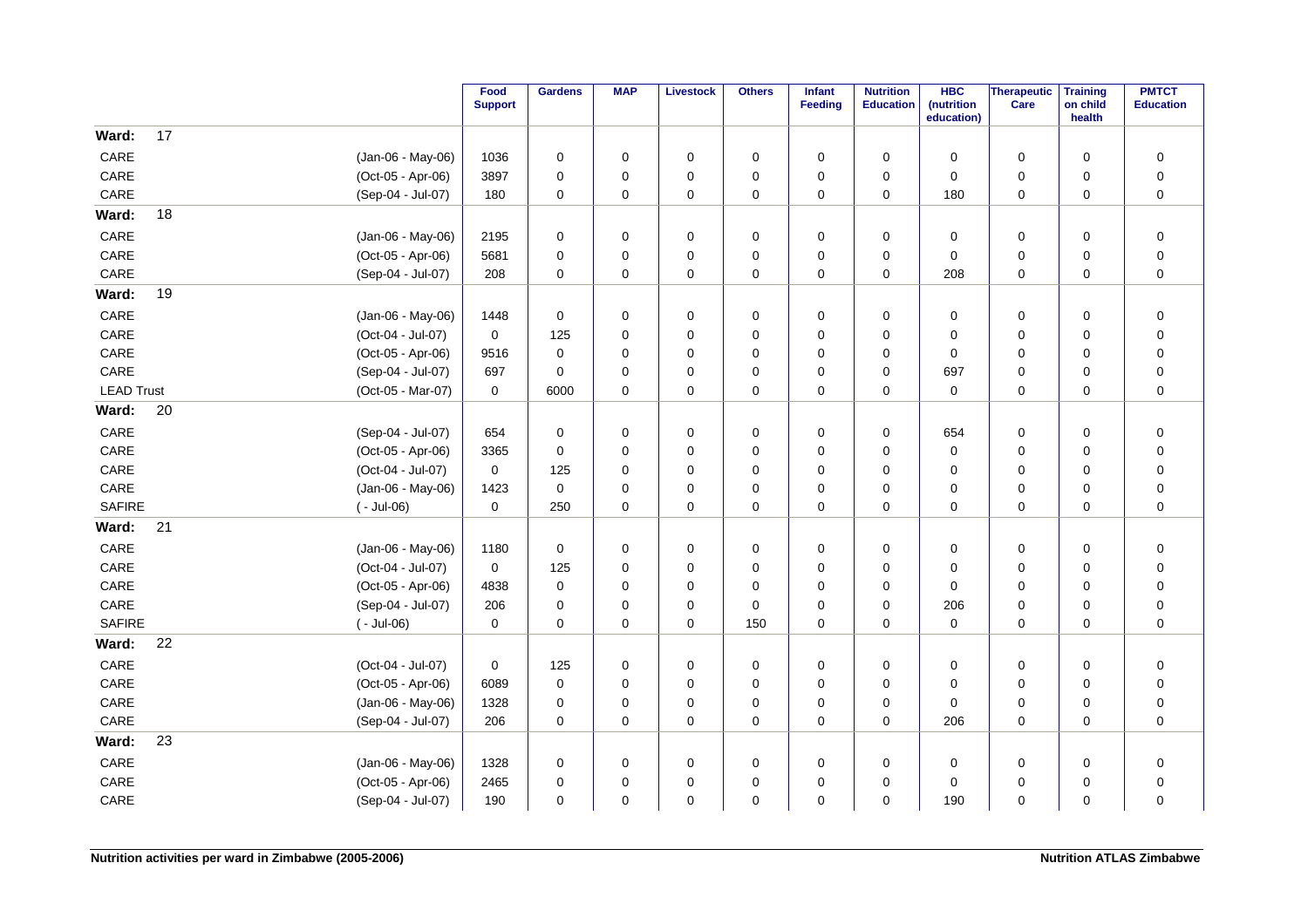|                 |                   | Food<br><b>Support</b> | <b>Gardens</b> | <b>MAP</b> | <b>Livestock</b> | <b>Others</b> | Infant<br><b>Feeding</b> | <b>Nutrition</b><br><b>Education</b> | <b>HBC</b><br>(nutrition<br>education) | <b>Therapeutic</b><br>Care | <b>Training</b><br>on child<br>health | <b>PMTCT</b><br><b>Education</b> |
|-----------------|-------------------|------------------------|----------------|------------|------------------|---------------|--------------------------|--------------------------------------|----------------------------------------|----------------------------|---------------------------------------|----------------------------------|
| 24<br>Ward:     |                   |                        |                |            |                  |               |                          |                                      |                                        |                            |                                       |                                  |
| CARE            | (Jan-06 - May-06) | 1644                   | 0              | 0          | $\mathbf 0$      | 0             | $\mathbf 0$              | 0                                    | 0                                      | 0                          | $\mathbf 0$                           | $\mathbf 0$                      |
| CARE            | (Oct-04 - Jul-07) | $\mathbf 0$            | 125            | 0          | $\mathbf 0$      | 0             | $\Omega$                 | 0                                    | $\mathbf 0$                            | 0                          | $\mathbf 0$                           | $\pmb{0}$                        |
| CARE            | (Oct-05 - Apr-06) | 8135                   | $\mathbf 0$    | 0          | 0                | 0             | 0                        | 0                                    | $\mathbf 0$                            | 0                          | $\mathbf 0$                           | $\pmb{0}$                        |
| CARE            | (Sep-04 - Jul-07) | 1151                   | $\mathbf 0$    | 0          | $\mathbf 0$      | 0             | $\mathbf 0$              | 0                                    | 1151                                   | 0                          | $\mathbf 0$                           | $\pmb{0}$                        |
| <b>SAFIRE</b>   | $(-$ Jul-06)      | $\mathbf 0$            | 150            | 0          | $\mathbf 0$      | 0             | 0                        | 0                                    | $\pmb{0}$                              | 0                          | $\mathbf 0$                           | $\pmb{0}$                        |
| 25<br>Ward:     |                   |                        |                |            |                  |               |                          |                                      |                                        |                            |                                       |                                  |
| CARE            | (Jan-06 - May-06) | 2325                   | $\mathbf 0$    | 0          | $\mathbf 0$      | $\mathbf 0$   | $\mathbf 0$              | 0                                    | $\mathbf 0$                            | $\mathbf 0$                | $\mathbf 0$                           | $\pmb{0}$                        |
| CARE            | (Sep-04 - Jul-07) | 250                    | $\mathbf 0$    | 0          | $\mathbf 0$      | 0             | 0                        | 0                                    | 250                                    | 0                          | 0                                     | $\pmb{0}$                        |
| CARE            | (Oct-05 - Apr-06) | 8930                   | $\mathbf 0$    | 0          | 0                | 0             | 0                        | 0                                    | 0                                      | 0                          | $\mathbf 0$                           | $\pmb{0}$                        |
| 26<br>Ward:     |                   |                        |                |            |                  |               |                          |                                      |                                        |                            |                                       |                                  |
| CARE            | (Jan-06 - May-06) | 4314                   | $\pmb{0}$      | 0          | $\mathbf 0$      | 0             | 0                        | 0                                    | 0                                      | $\mathbf 0$                | $\mathbf 0$                           | $\pmb{0}$                        |
| CARE            | (Oct-05 - Apr-06) | 14941                  | $\mathbf 0$    | 0          | $\mathbf 0$      | 0             | $\mathbf 0$              | 0                                    | $\mathbf 0$                            | 0                          | $\mathbf 0$                           | $\pmb{0}$                        |
| CARE            | (Sep-04 - Jul-07) | 240                    | $\mathbf 0$    | 0          | $\pmb{0}$        | 0             | 0                        | 0                                    | 240                                    | 0                          | $\mathbf 0$                           | $\pmb{0}$                        |
| 27<br>Ward:     |                   |                        |                |            |                  |               |                          |                                      |                                        |                            |                                       |                                  |
| CARE            | (Jan-06 - May-06) | 1707                   | 0              | 0          | $\mathbf 0$      | 0             | 0                        | 0                                    | 0                                      | $\mathbf 0$                | $\mathbf 0$                           | $\pmb{0}$                        |
| CARE            | (Oct-05 - Apr-06) | 3704                   | $\mathbf 0$    | 0          | $\mathbf 0$      | 0             | $\mathbf 0$              | 0                                    | $\mathbf 0$                            | 0                          | $\mathbf 0$                           | $\mathbf 0$                      |
| CARE            | (Sep-04 - Jul-07) | 230                    | $\mathbf 0$    | 0          | $\mathbf 0$      | 0             | $\mathbf 0$              | 0                                    | 230                                    | 0                          | $\mathbf 0$                           | $\pmb{0}$                        |
| 28<br>Ward:     |                   |                        |                |            |                  |               |                          |                                      |                                        |                            |                                       |                                  |
| CARE            | (Jan-06 - May-06) | 839                    | $\mathbf 0$    | 0          | $\mathbf 0$      | 0             | $\mathbf 0$              | 0                                    | $\mathbf 0$                            | 0                          | $\mathbf 0$                           | $\pmb{0}$                        |
| CARE            | (Sep-04 - Jul-07) | 401                    | $\mathbf 0$    | 0          | $\mathbf 0$      | 0             | $\mathbf 0$              | 0                                    | 401                                    | 0                          | $\mathbf 0$                           | $\pmb{0}$                        |
| CARE            | (Oct-04 - Jul-07) | 0                      | 225            | 0          | $\mathbf 0$      | 0             | $\mathbf 0$              | 0                                    | $\mathbf 0$                            | 0                          | $\mathbf 0$                           | $\pmb{0}$                        |
| CARE            | (Oct-05 - Apr-06) | 6188                   | $\pmb{0}$      | 0          | $\mathbf 0$      | 0             | 0                        | 0                                    | $\mathbf 0$                            | 0                          | $\mathbf 0$                           | $\mathbf 0$                      |
| <b>SAFIRE</b>   | $(-$ Jul-06)      | 0                      | 150            | 0          | 0                | 0             | $\mathbf 0$              | 0                                    | $\mathbf 0$                            | 0                          | $\mathbf 0$                           | $\mathbf 0$                      |
| 29<br>Ward:     |                   |                        |                |            |                  |               |                          |                                      |                                        |                            |                                       |                                  |
| CARE            | (Jan-06 - May-06) | 1420                   | $\mathbf 0$    | 0          | $\mathbf 0$      | 0             | 0                        | 0                                    | $\mathbf 0$                            | $\mathbf 0$                | $\mathbf 0$                           | $\pmb{0}$                        |
| CARE            | (Oct-05 - Apr-06) | 4119                   | $\mathbf 0$    | 0          | $\mathbf 0$      | 0             | $\mathbf 0$              | 0                                    | $\mathbf 0$                            | 0                          | $\mathbf 0$                           | $\pmb{0}$                        |
| $\mathsf{CARE}$ | (Sep-04 - Jul-07) | 191                    | $\mathbf 0$    | 0          | $\mathbf 0$      | 0             | 0                        | 0                                    | 191                                    | 0                          | 0                                     | $\pmb{0}$                        |
| <b>SAFIRE</b>   | $(-$ Jul-06)      | 0                      | 150            | 0          | 0                | 0             | 0                        | 0                                    | 0                                      | 0                          | $\mathbf 0$                           | $\pmb{0}$                        |
| 30<br>Ward:     |                   |                        |                |            |                  |               |                          |                                      |                                        |                            |                                       |                                  |
| CARE            | (Oct-05 - Apr-06) | 12144                  | $\mathbf 0$    | 0          | 0                | 0             | $\mathbf 0$              | $\mathbf 0$                          | $\mathbf 0$                            | 0                          | $\mathbf 0$                           | $\pmb{0}$                        |
| CARE            | (Sep-04 - Jul-07) | 999                    | $\mathbf 0$    | 0          | 0                | 0             | 0                        | 0                                    | 999                                    | 0                          | $\mathbf 0$                           | $\pmb{0}$                        |
| CARE            | (Jan-06 - May-06) | 4338                   | $\mathbf 0$    | 0          | $\mathbf 0$      | 0             | $\Omega$                 | 0                                    | $\mathbf 0$                            | 0                          | $\mathbf 0$                           | $\pmb{0}$                        |
| CARE            | (Oct-04 - Jul-07) | 0                      | 125            | 0          | $\mathbf 0$      | 0             | $\mathbf 0$              | 0                                    | $\mathbf 0$                            | 0                          | 0                                     | $\pmb{0}$                        |
| <b>SAFIRE</b>   | $(-$ Jul-06)      | 0                      | 150            | 0          | $\mathbf 0$      | 0             | $\Omega$                 | 0                                    | $\mathbf 0$                            | $\mathbf 0$                | $\mathbf 0$                           | $\mathbf 0$                      |
| Zvimba          |                   |                        |                |            |                  |               |                          |                                      |                                        |                            |                                       |                                  |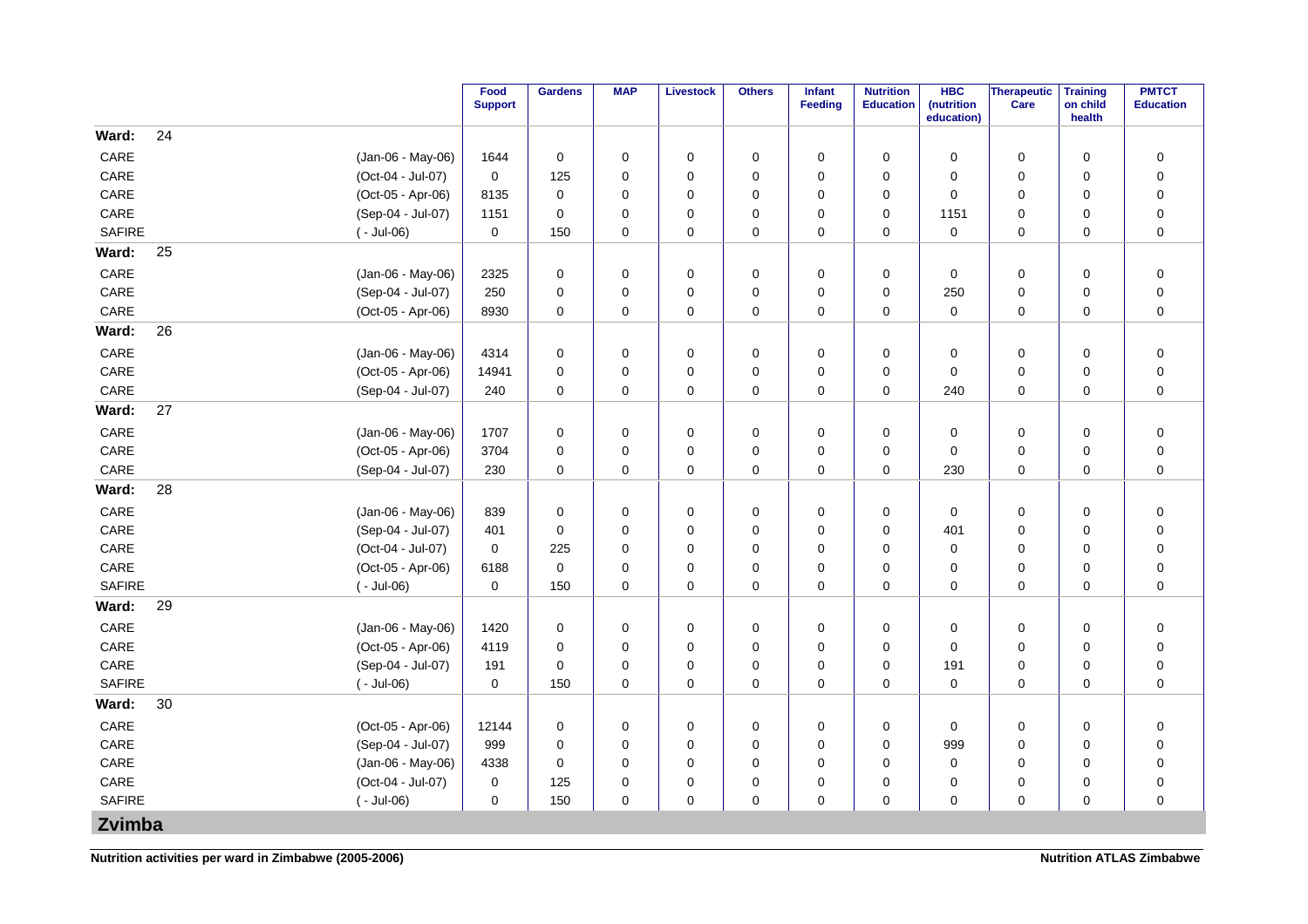|                                      |                   | Food<br><b>Support</b> | <b>Gardens</b> | <b>MAP</b>  | <b>Livestock</b> | <b>Others</b>  | Infant<br><b>Feeding</b> | <b>Nutrition</b><br><b>Education</b> | <b>HBC</b><br>(nutrition<br>education) | <b>Therapeutic</b><br>Care | <b>Training</b><br>on child<br>health | <b>PMTCT</b><br><b>Education</b> |
|--------------------------------------|-------------------|------------------------|----------------|-------------|------------------|----------------|--------------------------|--------------------------------------|----------------------------------------|----------------------------|---------------------------------------|----------------------------------|
| Ward:                                |                   |                        |                |             |                  |                |                          |                                      |                                        |                            |                                       |                                  |
| <b>CADEC Chinhoyi</b>                | (May-05 - Aug-06  | 0                      | 624            | $\mathbf 0$ | $\mathbf 0$      | 0              | 0                        | 828                                  | $\mathbf 0$                            | 0                          | $\mathbf 0$                           | $\mathbf 0$                      |
| <b>CADEC Harare</b>                  |                   | $\Omega$               | $\Omega$       | $\Omega$    | $\mathbf 0$      | 0              | $\Omega$                 | $\Omega$                             | 0                                      | 0                          | $\mathbf 0$                           | $\mathbf 0$                      |
| Zimbabwe Community Development Trust | (Jan-06 - Jun-06) | 90                     | $\Omega$       | $\mathbf 0$ | $\mathbf 0$      | 0              | $\Omega$                 | 0                                    | $\mathbf 0$                            | $\mathbf 0$                | $\mathbf 0$                           | $\pmb{0}$                        |
| Zimbabwe Womens and Orphans Trust    |                   | 0                      | 2500           | 0           | $\mathbf 0$      | 0              | $\mathbf 0$              | 0                                    | 0                                      | 0                          | $\mathbf 0$                           | $\mathbf 0$                      |
| Ward:<br>1                           |                   |                        |                |             |                  |                |                          |                                      |                                        |                            |                                       |                                  |
| Church of God and Christ             | (Feb-06 - Apr-06) | 1700                   | $\mathbf 0$    | $\mathbf 0$ | $\mathbf 0$      | $\mathbf 0$    | $\mathbf 0$              | $\mathbf 0$                          | $\mathbf 0$                            | $\mathbf 0$                | $\mathbf 0$                           | $\mathbf 0$                      |
| 3<br>Ward:                           |                   |                        |                |             |                  |                |                          |                                      |                                        |                            |                                       |                                  |
| Envrionment Africa - Tree Africa     | $(Jan-98 - )$     | 0                      | $\mathbf 0$    | $\mathbf 0$ | $\mathbf 0$      | $\overline{7}$ | $\mathbf 0$              | 0                                    | $\mathbf 0$                            | 0                          | $\mathbf 0$                           | $\pmb{0}$                        |
| Kapnek                               |                   | 236                    | 236            | $\Omega$    | $\mathbf 0$      | $\mathbf 0$    | $\Omega$                 | $\Omega$                             | $\Omega$                               | $\mathbf 0$                | 236                                   | $\mathbf 0$                      |
| 4<br>Ward:                           |                   |                        |                |             |                  |                |                          |                                      |                                        |                            |                                       |                                  |
| Kapnek                               |                   | 119                    | 119            | 0           | $\mathbf 0$      | $\mathbf 0$    | 0                        | 0                                    | $\Omega$                               | $\mathbf 0$                | 119                                   | $\pmb{0}$                        |
| Zimbabwe Red Cross Society           | (Aug-06 - Jul-07) | 1050                   | 1050           | $\mathbf 0$ | $\mathbf 0$      | $\mathbf 0$    | $\Omega$                 | $\mathbf 0$                          | 1050                                   | $\mathbf 0$                | $\mathbf 0$                           | $\mathbf 0$                      |
| 5<br>Ward:                           |                   |                        |                |             |                  |                |                          |                                      |                                        |                            |                                       |                                  |
| Kapnek                               |                   | 45                     | 45             | $\mathbf 0$ | $\mathbf 0$      | 0              | 0                        | 0                                    | 0                                      | 0                          | 45                                    | $\mathbf 0$                      |
| Zimbabwe Red Cross Society           | (Aug-06 - Jul-07) | 431                    | 431            | $\mathbf 0$ | $\mathbf 0$      | 0              | $\mathbf 0$              | $\mathbf 0$                          | 431                                    | $\mathbf 0$                | $\mathbf 0$                           | $\mathbf 0$                      |
| 6<br>Ward:                           |                   |                        |                |             |                  |                |                          |                                      |                                        |                            |                                       |                                  |
| <b>CADEC Chinhoyi</b>                | (May-05 - Aug-06  | 0                      | 180            | 0           | 0                | 0              | 0                        | 0                                    | 0                                      | 0                          | $\mathbf 0$                           | $\mathbf 0$                      |
| Zimbabwe Red Cross Society           | (Aug-06 - Jul-07) | 445                    | 445            | $\Omega$    | $\Omega$         | $\Omega$       | $\Omega$                 | $\Omega$                             | 445                                    | $\mathbf 0$                | $\Omega$                              | $\Omega$                         |
| $\overline{7}$<br>Ward:              |                   |                        |                |             |                  |                |                          |                                      |                                        |                            |                                       |                                  |
| Zimbabwe Red Cross Society           | (Aug-06 - Jul-07) | 795                    | 795            | 0           | 0                | 0              | 0                        | 0                                    | 795                                    | 0                          | 0                                     | $\mathbf 0$                      |
| 8<br>Ward:                           |                   |                        |                |             |                  |                |                          |                                      |                                        |                            |                                       |                                  |
| <b>Batsirai Group</b>                | (Oct-05 - Dec-05) | 927                    | $\mathbf 0$    | $\mathbf 0$ | $\mathbf 0$      | $\mathbf 0$    | $\mathbf 0$              | $\mathbf 0$                          | 0                                      | 0                          | 0                                     | $\mathbf 0$                      |
| Zimbabwe Red Cross Society           | (Aug-06 - Jul-07) | 293                    | 293            | $\mathbf 0$ | $\mathbf 0$      | $\mathbf 0$    | $\mathbf 0$              | $\mathbf 0$                          | 293                                    | 0                          | $\mathbf 0$                           | $\mathbf 0$                      |
| 9<br>Ward:                           |                   |                        |                |             |                  |                |                          |                                      |                                        |                            |                                       |                                  |
| Batsirai Group                       | (Oct-05 - Dec-05) | 440                    | $\mathbf 0$    | 0           | $\mathbf 0$      | $\mathbf 0$    | $\mathbf 0$              | 0                                    | 0                                      | 0                          | 0                                     | $\mathbf 0$                      |
| Zimbabwe Red Cross Society           | (Aug-06 - Jul-07) | 1224                   | 1224           | $\Omega$    | $\mathbf 0$      | $\mathbf 0$    | $\Omega$                 | $\Omega$                             | 1224                                   | $\mathbf 0$                | $\Omega$                              | $\Omega$                         |
| Ward:<br>10                          |                   |                        |                |             |                  |                |                          |                                      |                                        |                            |                                       |                                  |
| <b>Batsirai Group</b>                | (Oct-05 - Dec-05) | 471                    | $\mathbf 0$    | $\mathbf 0$ | $\mathbf 0$      | $\mathbf 0$    | $\mathbf 0$              | 0                                    | 0                                      | 0                          | $\mathbf 0$                           | $\mathbf 0$                      |
| Zimbabwe Red Cross Society           | (Aug-06 - Jul-07) | 565                    | 565            | $\mathbf 0$ | $\mathbf 0$      | $\mathbf 0$    | $\Omega$                 | 0                                    | 565                                    | 0                          | $\mathbf 0$                           | $\mathbf 0$                      |
| Zimbabwe Women's Bureau              | (Jul-06 - Aug-07) | $\Omega$               | 500            | $\Omega$    | $\Omega$         | $\Omega$       | $\Omega$                 | $\Omega$                             | $\Omega$                               | 0                          | $\Omega$                              | $\Omega$                         |
| 11<br>Ward:                          |                   |                        |                |             |                  |                |                          |                                      |                                        |                            |                                       |                                  |
| <b>Batsirai Group</b>                | (Oct-05 - Dec-05) | 841                    | $\mathbf 0$    | 0           | 0                | 0              | 0                        | 0                                    | 0                                      | 0                          | $\mathbf 0$                           | $\mathbf 0$                      |
| Zimbabwe Red Cross Society           | (Aug-06 - Jul-07) | 517                    | 517            | 0           | $\mathbf 0$      | 0              | $\Omega$                 | 0                                    | 517                                    | 0                          | 0                                     | $\mathbf 0$                      |
| Zimbabwe Women's Bureau              | (Jul-06 - Aug-07) | $\mathbf 0$            | 500            | 0           | $\mathbf 0$      | 0              | $\mathbf 0$              | $\mathbf 0$                          | $\mathbf 0$                            | 0                          | $\mathbf 0$                           | $\mathbf 0$                      |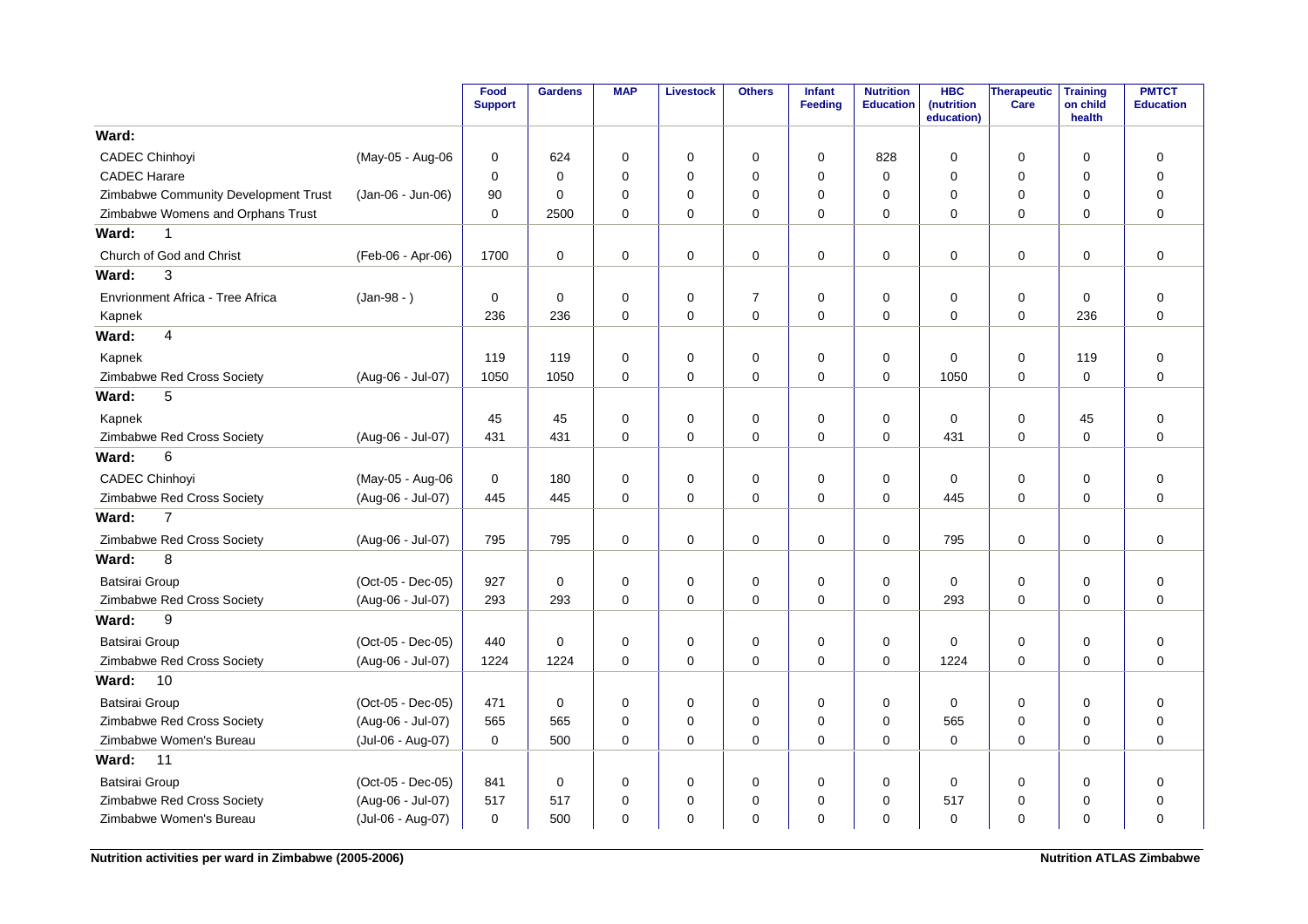|                                  |                   | Food<br><b>Support</b> | <b>Gardens</b> | <b>MAP</b>  | <b>Livestock</b> | <b>Others</b> | Infant<br><b>Feeding</b> | <b>Nutrition</b><br><b>Education</b> | <b>HBC</b><br>(nutrition<br>education) | Therapeutic<br>Care | <b>Training</b><br>on child<br>health | <b>PMTCT</b><br><b>Education</b> |
|----------------------------------|-------------------|------------------------|----------------|-------------|------------------|---------------|--------------------------|--------------------------------------|----------------------------------------|---------------------|---------------------------------------|----------------------------------|
| 12<br>Ward:                      |                   |                        |                |             |                  |               |                          |                                      |                                        |                     |                                       |                                  |
| Batsirai Group                   | (Oct-05 - Dec-05) | 701                    | $\Omega$       | $\Omega$    | $\mathbf 0$      | $\mathbf 0$   | $\Omega$                 | $\mathbf 0$                          | $\Omega$                               | $\mathbf 0$         | $\Omega$                              | $\mathbf 0$                      |
| Zimbabwe Red Cross Society       | (Aug-06 - Jul-07) | 418                    | 418            | $\mathbf 0$ | $\mathbf 0$      | $\mathbf 0$   | $\mathbf 0$              | $\mathbf 0$                          | 418                                    | 0                   | $\mathbf 0$                           | $\mathbf 0$                      |
| Zimbabwe Women's Bureau          | (Jul-06 - Aug-07) | $\mathbf 0$            | 500            | $\mathbf 0$ | $\mathbf 0$      | 0             | $\mathbf 0$              | $\mathbf 0$                          | $\mathbf 0$                            | 0                   | $\mathbf 0$                           | $\overline{0}$                   |
| 13<br>Ward:                      |                   |                        |                |             |                  |               |                          |                                      |                                        |                     |                                       |                                  |
| Farm Community Trust of Zimbabwe | (Jan-04 - Jul-05) | 2488                   | $\mathbf 0$    | $\mathbf 0$ | $\mathbf 0$      | $\mathbf 0$   | $\mathbf 0$              | $\mathbf 0$                          | $\Omega$                               | $\mathbf 0$         | 0                                     | $\mathbf 0$                      |
| 14<br>Ward:                      |                   |                        |                |             |                  |               |                          |                                      |                                        |                     |                                       |                                  |
| Farm Community Trust of Zimbabwe | (Jan-04 - Jul-05) | 175                    | 0              | 0           | $\mathbf 0$      | 0             | $\mathbf 0$              | 0                                    | 0                                      | $\mathbf 0$         | 0                                     | $\mathbf 0$                      |
| 15<br>Ward:                      |                   |                        |                |             |                  |               |                          |                                      |                                        |                     |                                       |                                  |
| COSV                             |                   | 0                      | $\mathbf 0$    | $\mathbf 0$ | $\mathbf 0$      | 0             | $\mathbf 0$              | $\mathbf 0$                          | $\mathbf 0$                            | 0                   | $\mathbf 0$                           | $\mathbf 0$                      |
| <b>ISL</b>                       | $(-Feb-06)$       | $\mathbf 0$            | 10             | $\mathbf 0$ | $\mathbf 0$      | $\mathbf 0$   | $\mathbf 0$              | $\mathbf 0$                          | $\Omega$                               | $\mathbf 0$         | $\mathbf 0$                           | $\mathbf 0$                      |
| 16<br>Ward:                      |                   |                        |                |             |                  |               |                          |                                      |                                        |                     |                                       |                                  |
| Farm Community Trust of Zimbabwe | (Jan-04 - Jul-05) | 300                    | $\mathbf 0$    | $\Omega$    | $\Omega$         | 0             | $\Omega$                 | $\mathbf 0$                          | $\Omega$                               | $\mathbf 0$         | $\Omega$                              | $\mathbf 0$                      |
| 17<br>Ward:                      |                   |                        |                |             |                  |               |                          |                                      |                                        |                     |                                       |                                  |
| Farm Community Trust of Zimbabwe | (Jan-04 - Jul-05) | 3089                   | $\mathbf 0$    | 0           | $\mathbf 0$      | $\mathbf 0$   | $\mathbf 0$              | 0                                    | $\mathbf 0$                            | $\mathbf 0$         | 0                                     | $\mathbf 0$                      |
| 18<br>Ward:                      |                   |                        |                |             |                  |               |                          |                                      |                                        |                     |                                       |                                  |
| COSV                             |                   | 0                      | $\mathbf 0$    | 0           | 0                | 0             | $\mathbf 0$              | 0                                    | 0                                      | 0                   | 0                                     | $\mathbf 0$                      |
| <b>ISL</b>                       | $(-Feb-06)$       | $\mathbf 0$            | 10             | $\mathbf 0$ | $\mathbf 0$      | 0             | $\Omega$                 | $\mathbf 0$                          | $\Omega$                               | $\mathbf 0$         | 0                                     | $\mathbf 0$                      |
| Ward:<br>19                      |                   |                        |                |             |                  |               |                          |                                      |                                        |                     |                                       |                                  |
| Farm Community Trust of Zimbabwe | (Jan-04 - Jul-05) | 2251                   | 0              | 0           | 0                | $\mathbf 0$   | $\mathbf 0$              | 0                                    | $\mathbf 0$                            | 0                   | 0                                     | $\mathbf 0$                      |
| 20<br>Ward:                      |                   |                        |                |             |                  |               |                          |                                      |                                        |                     |                                       |                                  |
| Farm Community Trust of Zimbabwe | (Jan-04 - Jul-05) | 2690                   | 0              | $\mathbf 0$ | $\mathbf 0$      | $\mathbf 0$   | $\mathbf 0$              | $\mathbf 0$                          | $\mathbf 0$                            | 0                   | 0                                     | $\mathbf 0$                      |
| 21<br>Ward:                      |                   |                        |                |             |                  |               |                          |                                      |                                        |                     |                                       |                                  |
| COSV                             |                   | $\mathbf 0$            | $\Omega$       | $\mathbf 0$ | 0                | 0             | $\Omega$                 | $\mathbf 0$                          | 0                                      | $\mathbf 0$         | 0                                     | $\mathbf 0$                      |
| Farm Community Trust of Zimbabwe | (Jan-04 - Jul-05) | 1459                   | $\mathbf 0$    | $\mathbf 0$ | $\mathbf 0$      | 0             | $\mathbf 0$              | $\mathbf 0$                          | $\mathbf 0$                            | $\mathbf 0$         | $\mathbf 0$                           | $\mathbf 0$                      |
| <b>ISL</b>                       | $(-Feb-06)$       | $\mathbf 0$            | 10             | $\mathbf 0$ | $\mathbf 0$      | 0             | $\mathbf 0$              | 0                                    | $\mathbf 0$                            | $\mathbf 0$         | $\mathbf 0$                           | $\mathbf 0$                      |
| 27<br>Ward:                      |                   |                        |                |             |                  |               |                          |                                      |                                        |                     |                                       |                                  |
| Zimbabwe Red Cross Society       | (Aug-06 - Jul-07) | 814                    | 814            | 0           | $\mathbf 0$      | $\mathbf 0$   | $\Omega$                 | $\mathbf 0$                          | 814                                    | $\mathbf 0$         | 0                                     | $\mathbf 0$                      |
| <b>Zvishavane</b>                |                   |                        |                |             |                  |               |                          |                                      |                                        |                     |                                       |                                  |
| Ward:                            |                   |                        |                |             |                  |               |                          |                                      |                                        |                     |                                       |                                  |
| CARE                             | (Oct-05 - Apr-06) | 6979                   | $\mathbf 0$    | 0           | 0                | 0             | 0                        | 0                                    | 0                                      | 0                   | 0                                     | $\pmb{0}$                        |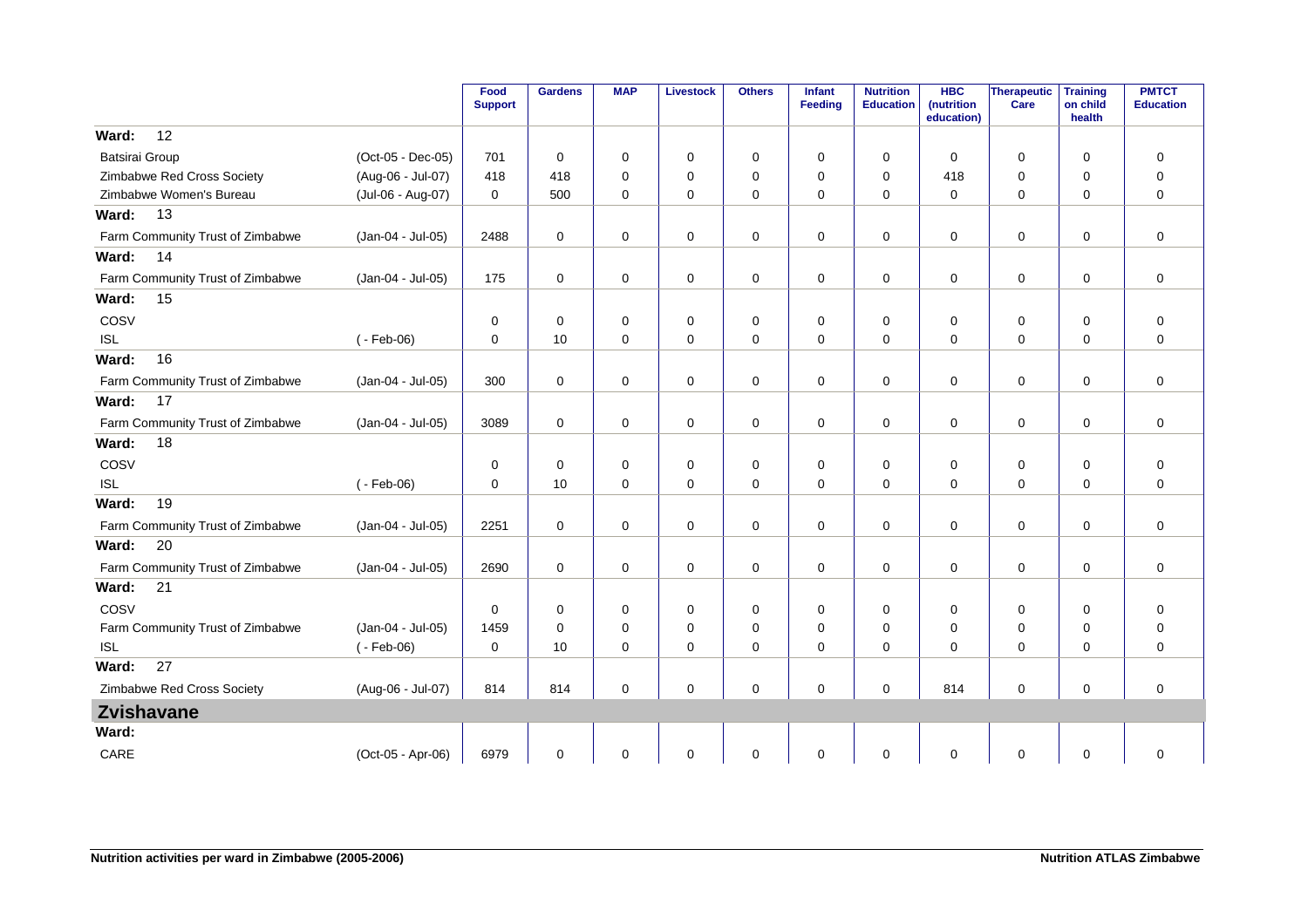|                                                 | Food<br><b>Support</b> | <b>Gardens</b> | <b>MAP</b>  | <b>Livestock</b> | <b>Others</b> | Infant<br><b>Feeding</b> | <b>Nutrition</b><br><b>Education</b> | <b>HBC</b><br>(nutrition<br>education) | Therapeutic<br>Care | <b>Training</b><br>on child<br>health | <b>PMTCT</b><br><b>Education</b> |
|-------------------------------------------------|------------------------|----------------|-------------|------------------|---------------|--------------------------|--------------------------------------|----------------------------------------|---------------------|---------------------------------------|----------------------------------|
| Ward:<br>$\mathbf{1}$                           |                        |                |             |                  |               |                          |                                      |                                        |                     |                                       |                                  |
| CARE<br>(Oct-05 - Apr-06)                       | 6874                   | 0              | 0           | 0                | 0             | 0                        | 0                                    | $\mathbf 0$                            | 0                   | $\mathbf 0$                           | $\mathbf 0$                      |
| (Aug-04 - Jul-06)<br>Oxfam GB                   | 0                      | 350            | 0           | 1330             | 0             | $\mathbf 0$              | $\mathbf 0$                          | $\mathbf 0$                            | 0                   | 0                                     | $\pmb{0}$                        |
| Zimbabwe Red Cross Society<br>(Aug-06 - Jul-07) | 421                    | 421            | $\mathbf 0$ | $\mathbf 0$      | 0             | $\mathbf 0$              | $\mathbf 0$                          | 421                                    | $\mathbf 0$         | $\mathbf 0$                           | $\mathbf 0$                      |
| $\overline{c}$<br>Ward:                         |                        |                |             |                  |               |                          |                                      |                                        |                     |                                       |                                  |
| Africare<br>(Apr-05 - Mar-07)                   | 0                      | 0              | 0           | 0                | 220           | 0                        | 0                                    | 0                                      | 0                   | 0                                     | $\pmb{0}$                        |
| CARE<br>(Oct-05 - Apr-06)                       | 6880                   | $\mathbf 0$    | 0           | $\mathbf 0$      | 0             | $\mathbf 0$              | $\mathbf 0$                          | $\mathbf 0$                            | 0                   | $\mathbf 0$                           | $\pmb{0}$                        |
| Oxfam GB<br>(Aug-04 - Jul-06)                   | $\mathbf 0$            | 425            | 0           | 2950             | 0             | 0                        | $\mathbf 0$                          | 0                                      | 0                   | $\mathbf 0$                           | $\pmb{0}$                        |
| Zimbabwe Red Cross Society                      | 0                      | $\mathbf 0$    | 0           | $\mathbf 0$      | 0             | $\mathbf 0$              | 0                                    | 0                                      | 0                   | 0                                     | $\pmb{0}$                        |
| 3<br>Ward:                                      |                        |                |             |                  |               |                          |                                      |                                        |                     |                                       |                                  |
| (Apr-05 - Mar-07)<br>Africare                   | 0                      | 0              | 0           | $\mathbf 0$      | 220           | $\mathbf 0$              | 0                                    | 0                                      | 0                   | $\mathbf 0$                           | $\pmb{0}$                        |
| CARE<br>(Oct-05 - Apr-06)                       | 2293                   | $\mathbf 0$    | 0           | 0                | 0             | 0                        | 0                                    | 0                                      | 0                   | $\mathbf 0$                           | $\mathbf 0$                      |
| Zimbabwe Red Cross Society<br>(Aug-06 - Jul-07) | 690                    | 690            | 0           | $\mathbf 0$      | 0             | 0                        | 0                                    | 690                                    | 0                   | 0                                     | $\pmb{0}$                        |
| $\overline{\mathbf{4}}$<br>Ward:                |                        |                |             |                  |               |                          |                                      |                                        |                     |                                       |                                  |
| CARE<br>(Oct-05 - Apr-06)                       | 2370                   | $\mathbf 0$    | 0           | $\mathbf 0$      | 0             | 0                        | 0                                    | 0                                      | 0                   | $\mathbf 0$                           | $\pmb{0}$                        |
| Oxfam GB<br>(Aug-04 - Jul-06)                   | $\mathbf 0$            | 290            | 0           | 2495             | 0             | $\mathbf 0$              | 0                                    | $\mathbf 0$                            | $\mathbf 0$         | $\mathbf 0$                           | $\pmb{0}$                        |
| Zimbabwe Red Cross Society<br>(Aug-06 - Jul-07) | 258                    | 258            | 0           | $\pmb{0}$        | 0             | 0                        | 0                                    | 258                                    | 0                   | $\mathbf 0$                           | $\mathbf 0$                      |
| 5<br>Ward:                                      |                        |                |             |                  |               |                          |                                      |                                        |                     |                                       |                                  |
| CARE<br>(Oct-05 - Apr-06)                       | 2000                   | $\mathbf 0$    | 0           | 0                | 0             | $\mathbf 0$              | 0                                    | 0                                      | 0                   | $\mathbf 0$                           | $\pmb{0}$                        |
| Oxfam GB<br>(Aug-04 - Jul-06)                   | 0                      | 610            | 0           | 1790             | 0             | $\mathbf 0$              | 0                                    | $\mathbf 0$                            | $\mathbf 0$         | $\mathbf 0$                           | $\pmb{0}$                        |
| $\,6$<br>Ward:                                  |                        |                |             |                  |               |                          |                                      |                                        |                     |                                       |                                  |
| Africare<br>(Apr-05 - Mar-07)                   | $\mathbf 0$            | 625            | 0           | 0                | 200           | $\mathbf 0$              | 0                                    | 0                                      | 0                   | $\mathbf 0$                           | $\mathbf 0$                      |
| CARE<br>(Oct-05 - Apr-06)                       | 2615                   | $\mathbf 0$    | $\mathbf 0$ | $\mathbf 0$      | 0             | 0                        | 0                                    | $\mathbf 0$                            | 0                   | $\mathbf 0$                           | $\pmb{0}$                        |
| $\overline{7}$<br>Ward:                         |                        |                |             |                  |               |                          |                                      |                                        |                     |                                       |                                  |
| CARE<br>(Oct-05 - Apr-06)                       | 2200                   | $\mathbf 0$    | 0           | $\mathbf 0$      | 0             | $\mathbf 0$              | 0                                    | $\mathbf 0$                            | $\mathbf 0$         | $\mathbf 0$                           | $\pmb{0}$                        |
| 9<br>Ward:                                      |                        |                |             |                  |               |                          |                                      |                                        |                     |                                       |                                  |
| Oxfam GB<br>(Aug-04 - Jul-06)                   | 0                      | 100            | 0           | 2490             | 0             | $\mathbf 0$              | 0                                    | $\mathbf 0$                            | $\mathbf 0$         | $\mathbf 0$                           | $\mathbf 0$                      |
| 10<br>Ward:                                     |                        |                |             |                  |               |                          |                                      |                                        |                     |                                       |                                  |
| Dananai Child Care<br>(Jul-05 - Dec-06)         | 0                      | 144            | 0           | $\mathbf 0$      | 0             | $\mathbf 0$              | 0                                    | $\mathbf 0$                            | $\mathbf 0$         | $\mathbf 0$                           | $\pmb{0}$                        |
| Ward:<br>11                                     |                        |                |             |                  |               |                          |                                      |                                        |                     |                                       |                                  |
| Africare<br>(Apr-05 - Mar-07)                   | $\mathbf 0$            | $\mathbf 0$    | $\mathbf 0$ | $\mathbf 0$      | 200           | $\mathbf 0$              | 0                                    | $\mathbf 0$                            | 0                   | $\mathbf 0$                           | $\mathbf 0$                      |
| 15<br>Ward:                                     |                        |                |             |                  |               |                          |                                      |                                        |                     |                                       |                                  |
| CARE<br>(Oct-05 - Apr-06)                       | 2135                   | 0              | 0           | 0                | 0             | 0                        | 0                                    | 0                                      | 0                   | 0                                     | $\pmb{0}$                        |
| Dananai Child Care<br>(Jul-05 - Dec-06)         | 0                      | 166            | 0           | $\mathbf 0$      | 0             | $\mathbf 0$              | 0                                    | $\mathbf 0$                            | $\mathbf 0$         | $\mathbf 0$                           | $\pmb{0}$                        |